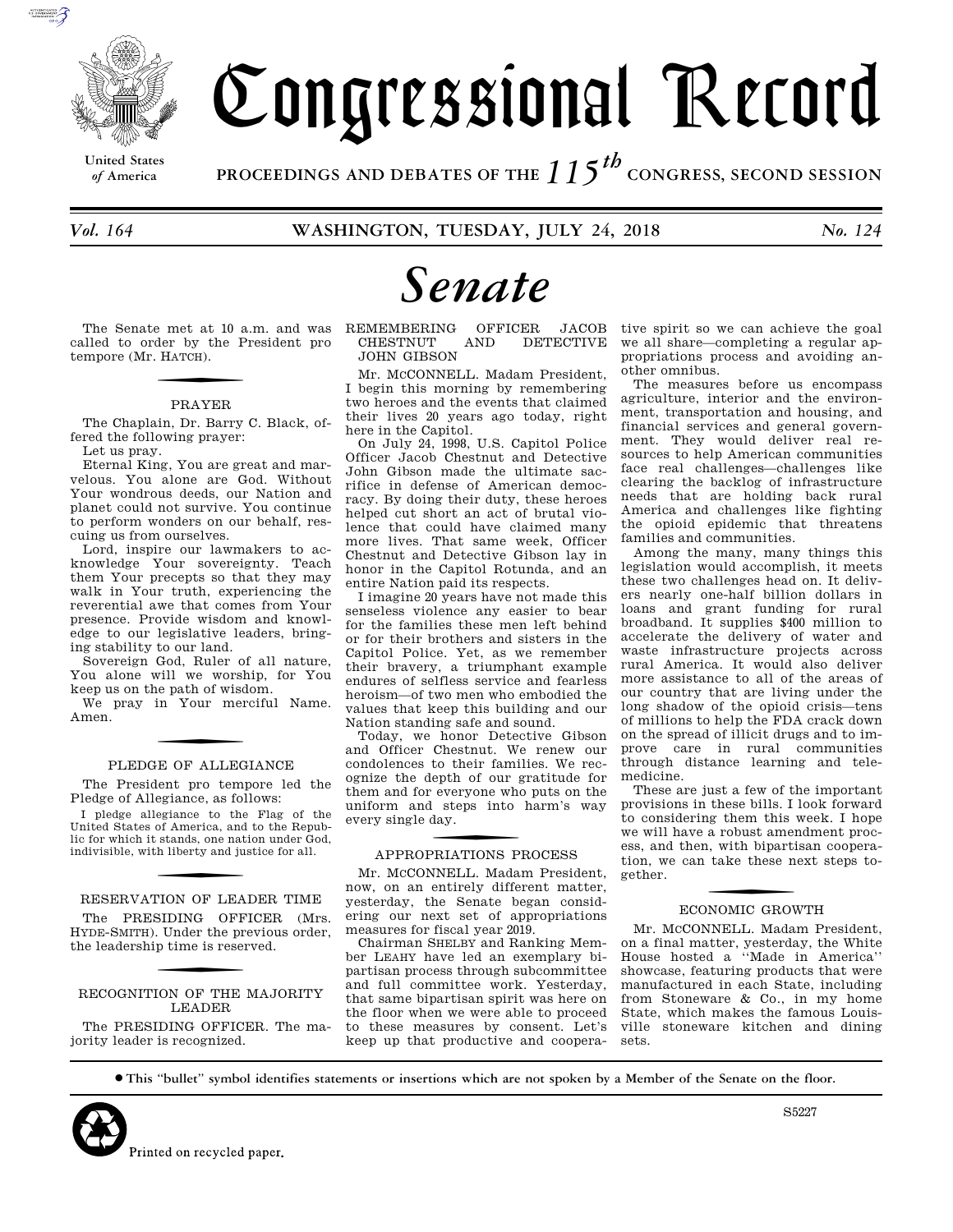Well, talking about reviving American manufacturing is nothing new in this town. In his 2013 State of the Union Address, President Obama insisted that ''our first priority is making America a magnet for new jobs and manufacturing.''

Every few years, it seemed our Democratic friends over in the House would hold yet another press conference to talk about getting manufacturing moving. So rhetoric was not in short supply during the Obama era. What was harder to come by were actual results. On President Obama's watch, on net, our country lost more than 300,000 manufacturing jobs.

Year after year, Democratic policies led to insufficient, sluggish, and uneven economic growth that left much of the country behind. Eight years of this so-called recovery couldn't even get us back to the same number of manufacturing jobs that we had when President Obama first took his oath of office.

There are a number of reasons why. Yet here is one thing we heard loud and clear from U.S. manufacturers: High taxes, heavy regulations, and other Democratic policies put the wind squarely in their faces. Back in 2013, more than 75 percent of U.S. manufacturers said a hostile climate due to taxes and regulations was a major business obstacle.

What about the present? What about now?

This united Republican government has put an end to one burdensome regulation after another. We cut through the redtape that held back small businesses, local lenders, and manufacturers. We overhauled the Tax Code, leaving families with more to spend and invest and leaving job creators with more flexibility to compete and win.

What were the results?

Less than 2 years into the new administration, an all-time high of 95.1 percent of U.S. manufacturers have a positive outlook. Now fewer than one in five says a hostile business climate due to things like taxes and regulations is a top obstacle, and more than two-thirds are planning to hire this year. These aren't just numbers; this is real life.

At Jamison Door in Hagerstown, MD, tax reform made possible a 400-percent increase in plant size.

In my home State of Kentucky, it is estimated that more than 1,000 construction jobs will be needed to help build a new aluminum rolling mill for Braidy Industries. Over the next 7 years, tax reform is expected to save the company—listen to this—\$150 million, which will help to support this investment and the 600 permanent new jobs the company estimates it will create in the Commonwealth.

So let's sum it up. Republican policies have helped generate the very outcomes Democrats claim they wanted. American manufacturing is thriving on our watch, but now Democrats aren't cheering. In fact, they have tried to

block most of the policies that have helped this happen.

They voted against tax reformevery Democrat in the House and the Senate. They have protested regulatory reform every step of the way. They want to go right back to their old ways—repeal the Tax Cuts and Jobs Act, raise taxes, and pile on more crushing regulations.

We are not going to let that happen because we agree that manufacturing growth is vital for American prosperity, and unlike our friends across the aisle, we have the ideas and the policies to help make that goal into reality.

## RECOGNITION OF THE MINORITY LEADER

The PRESIDING OFFICER. The Democratic leader is recognized.

#### f REMEMBERING OFFICER JACOB CHESTNUT AND DETECTIVE JOHN GIBSON

Mr. SCHUMER. Madam President, 20 years ago today, in the late afternoon, shots rang out in this building. A mentally ill individual, armed with a gun, was coming through security when he shot Capitol Police Officer Jacob Chestnut. He then approached the Capitol office of Tom DeLay and engaged Detective John Gibson, and they exchanged gunfire. Detective Gibson and Officer Chestnut lost their lives in the line of duty while protecting this building's occupants and visitors.

There is no way of knowing how many lives they saved in their sacrifice, but their families know that their sacrifice has not been forgotten by all of us here. Their memory is a blessing to their families and to all of us here who remember that awful day.

I join the distinguished Republican leader today in recognizing the anniversary of their passing as a solemn reminder of the everyday heroism practiced by the Capitol Police and their brothers and sisters in blue all across the country.

# f NOMINATION OF BRETT KAVANAUGH

Mr. SCHUMER. Madam President, the Senate has a constitutional duty to provide advice and consent and a special obligation to thoroughly examine Supreme Court nominations. After all, there are few positions in our government with greater importance or responsibility than a lifetime appointment on the Nation's highest Court. It is now our job to carefully, thoroughly, and methodically review the record of Judge Brett Kavanaugh, and we have quite a job ahead of us.

As a partisan political lawyer during the Clinton and Bush years, Brett Kavanaugh has a paper trail a mile long. There is no doubt the White House and Leader MCCONNELL were

aware of this history when the nomination was made. The length of Judge Kavanaugh's record, however, is no reason to shirk our responsibility as Senators to review it.

Yet the distinguished chairman of the Judiciary Committee has already suggested there is no reason to review Judge Kavanaugh's full record before proceeding with his nomination. Leader MCCONNELL threatened to play political hardball if Democrats insisted on obtaining Judge Kavanaugh's full record. Senate Republicans are making hollow arguments and petty attempts at advancing Judge Kavanaugh's nomination with as little scrutiny as they can manage.

We have been having trouble getting an agreement with Judiciary Committee Chairman GRASSLEY on the scope of the documents the Senate should request. Chairman GRASSLEY has had our request for over a week. It is the same request that was made when Elena Kagan was nominated to the Supreme Court. It is the very same request that Republicans insisted on, including Senator GRASSLEY—he was not chairman then—and Democrats agreed to when we were in charge.

Much like Judge Kavanaugh, Elena Kagan spent time in prior administrations and had a lengthy paper trail, some of which could have been labeled privileged. Did Democrats, in the majority at the time, attempt to rush her nomination through? No. Did we lean on former administrations to declare her documents privileged? No. Democrats actually joined with the Republican minority to request a full and complete accounting of Elena Kagan's record. Her former employer waived all claims of privilege.

Let me show you the letter right here that my friend Senator LEAHY, then chairman of the Judiciary Committee, and Senator Jeff Sessions, then ranking member, sent to the Clinton Library. Here is the letter. What we have done is use the same letter. We are willing to issue the exact same letter, except we have put the address of the person at the Bush Library, changed the name of Kagan to Kavanaugh, and changed the name of Clinton to Bush; otherwise, it is the exact same letter.

How can our Republican colleagues resist this simple letter when it is the exact same letter they pushed for, and we acceded to, when the shoe was on the other foot?

The letter requests the entirety of Elena Kagan's record, not part of it, not a subset of it—all of it. What is good enough for Justice Kagan is good enough for Judge Kavanaugh. You could simply replace her name with Judge Kavanaugh's name throughout this letter, and the letter would be exactly applicable today. This is the standard Democrats and Republicans used to agree on, the Kagan standard and it wasn't just Senators LEAHY and Sessions.

At the time, Senator GRASSLEY, now chairman—the burden is on him to help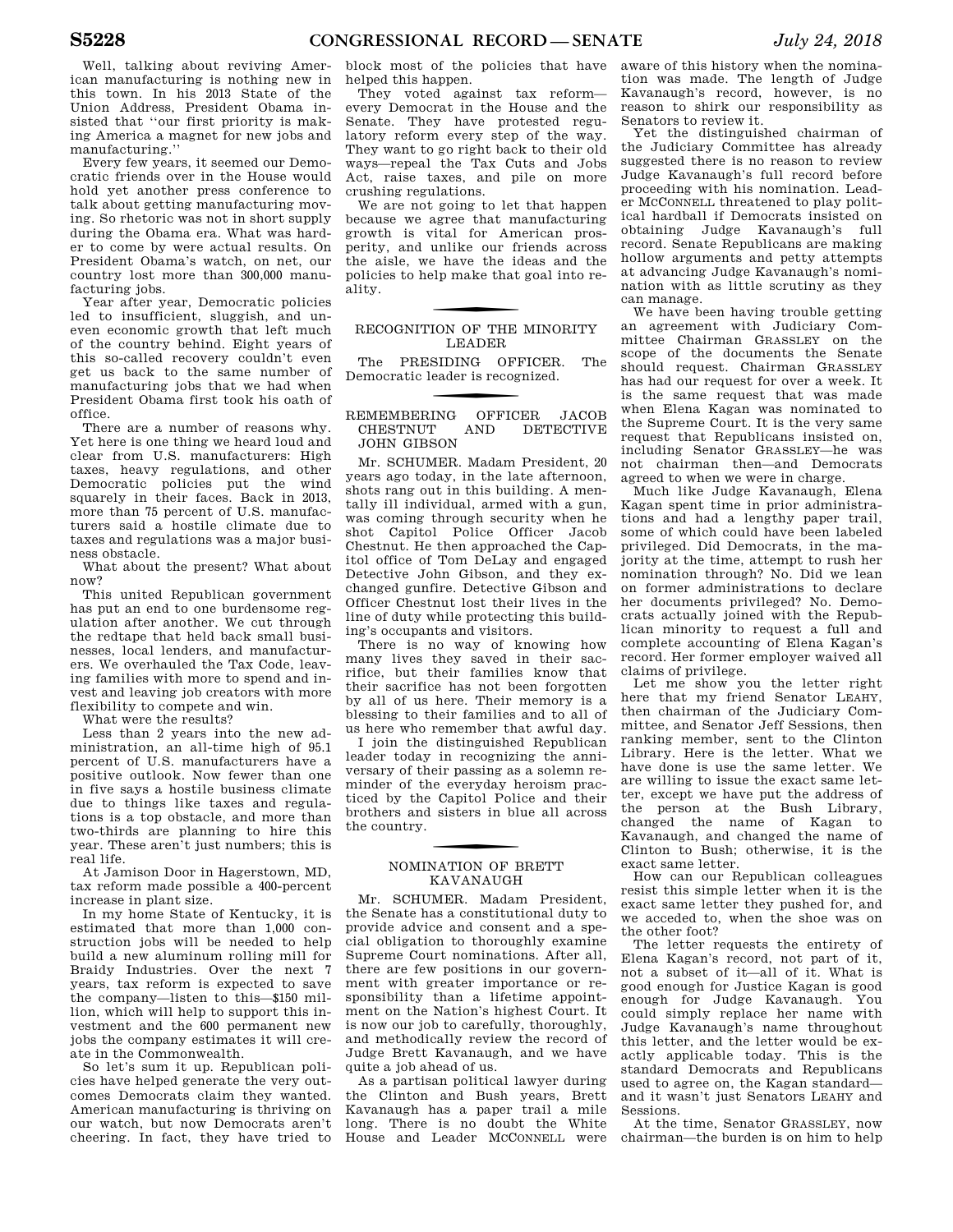us get a bipartisan letter—said: ''In order for the Senate to fulfill its constitutional duty of advise and consent, we must get all of [Elena Kagan's] documents from the Clinton Library and have enough time to analyze them so we can determine whether she should be a Justice.''

Let me read it again. This is what Chairman GRASSLEY said—now chairman, then a member of the Judiciary Committee: ''In order for the Senate to fulfill its constitutional duty of advise and consent, we must get all of [Elena Kagan's] documents from the Clinton Library and have enough time to analyze them so we can determine whether she should be a Justice.''

Senator GRASSLEY is a good man. Senator GRASSLEY has a real sense of integrity and fairness. That is why so many of us are wondering why there is such a double standard right now. We hope he will join Senator FEINSTEIN in a joint letter, just as Senator LEAHY and Senator Sessions came together on such a letter a while ago.

Senator CORNYN at the time, now the No. 2 man in the Republican hierarchy here in the Senate, said: ''I think it would be a mistake to hold the hearing until we've had a chance to see [Elena Kagan's] documents and any other documents that might exist . . . [and] we've had an adequate time to review the documents.''

This happens especially when it comes to judges. The double standard of the other side is enormous. When they are in the minority, they profess strong arguments, push us to go along, and usually we do. But now that they are in the majority, it is as if there is a whole new world and what happened in the past doesn't make a darn bit of difference. That is not fair. That is not right.

We, on this side, have had enough of the other side's hypocrisy on judges. We know there is a push by the hard right to fill the bench so they can achieve their agenda, which they could never achieve—even with Republican majorities in the House, Senate, and Presidency—through the elected bodies.

The kinds of attitudes that we have seen by the conservative Justices which we believe Judge Kavanaugh might well accede to, and that is why we want a hearing—are not what America wants on issue after issue after issue. This is the hard right's No. 1 goal.

They embraced Donald Trump only after he agreed to a list of 25 judges that the Federalist Society and Heritage Foundation suggested; both are far away from where Americans feel on issues like healthcare, government involvement, and choice. That is when they embraced him.

There is huge pressure; I get that. We have pressure on our side too. But the double standard is so glaring, so unfair, that it is appalling.

People say: Well, on judges, it has been tit for tat. It really hasn't. It

really hasn't. Leader Reid changed the rules after four vacancies existed on the DC Court of Appeals because Republicans wouldn't put them in. It was a 60-vote rule, but we kept it open for the Supreme Court. Leader MCCONNELL changed that. Leader MCCONNELL, unprecedentedly, let Merrick Garland stew and not have a hearing.

We understand the pressure, but it is not good for the Republicans, and it is not good for comity in this body, which we are seeking. I see the chairman of the Appropriations Committee. We are trying to get comity on appropriations. Stuff like this poisons the well. It does.

Just last week, we witnessed the firsthand importance of reviewing a nominee's full record. The White House was forced to withdraw the nomination of Ryan Bounds for a seat on the Ninth Circuit after abhorrent writings from his college newspaper came to light. If the college newspaper writings of a potential appellate judge are significant enough to disqualify him from consideration, how can my colleagues on the other side argue with a straight face that Judge Kavanaugh's record should not be fully considered before the Senate moves forward on his nomination to this Nation's highest Court—one of the most powerful institutions in the world?

There is a lot we don't know about Judge Kavanaugh. We are learning more about him each day. Just a few days ago, for example, we learned he had expressed skepticism about the Supreme Court that held President Nixon accountable. It is another example of Judge Kavanaugh expressing the view that Presidential power should be virtually unconstrained. One that is still amazing to me, and I would like to see if there is more of it in his records because it is so extreme a view, is that Judge Kavanaugh suggested a President can ignore a statute he ''deems'' his word—unconstitutional even if a court ruled it was constitutional. That is like a King, not a President. We have the rule of law here.

He said sitting Presidents should not be subject to an investigation of any kind, other than an impeachment inquiry by Congress.

Judge Kavanaugh's belief in unchallenged Presidential power is so ingrained that he has even questioned the constitutionality of what he calls the ''independent regulatory state,'' a phrase that sounds awfully familiar to the hard-right myth of a deep state.

This is a radically activist view for a judge who advertises himself as someone who will merely interpret the law as written. Congress has, by law, given certain agencies varying degrees of independence from the Executive. That started in the 1890s. That is not new, and there is an ebb and flow to it. Sometimes Congress feels the regulations have gone too far and push back; sometimes they feel they need more, and they push forward. There has been an ebb and flow in history since the 1890s, but almost no one has said—ex-

cept the hard right and deep state people—that there shouldn't be regulations.

If Judge Kavanaugh has his way, agencies that have been somewhat independent with good success, such as the Social Security Administration, the SEC, the IRS, and the FBI, would be subject to vast political influence from the White House. That is exactly the opposite of what Congress has provided by law.

Senators and the public will have to make up their minds about what Judge Kavanaugh believes, and they will have to think of it in the broad, long-term context but also in the context of this President, who seems to have less respect for the rule of law, less respect for separation of power, and less respect for anyone who stands in his way than any President I have seen in my lifetime.

Everyone will have to make up their minds about that. I understand that. That is what we are here for, but it seems clear that in the context of Judge Kavanaugh's writings about the Presidency, that the statement questioning the Nixon decision reflects his actual beliefs. That is why we need to obtain, analyze, and scrutinize his record. That is our job as U.S. Senators, a job Members from both sides of the aisle used to agree on.

### THE PRESIDENT'S FOREIGN POLICY

Mr. SCHUMER. Madam President, finally, just a few points as I see my colleagues are waiting. I wish to make a few points on Iran and President Trump's tweets. First, it seems the President is desperate to distract the American people from last week's performance in Helsinki. He always seems to do this: He runs into trouble, and he creates a whole new firestorm somewhere else. It is his MO. It is not the way we have seen government work in the United States, but that is what he does. He is the President.

Second, the tweets suggest a pattern in President Trump's foreign policy in which the President uses heated rhetoric with foreign capitals to inflame and intensify tensions so later on the President can pretend to ride in and save the day with a more measured tone. It is sort of like a Kabuki play. It screws up our foreign policy.

We saw this play out in North Korea. President Trump repeatedly insulted Kim Jong Un on Twitter, only to declare world peace once the two of them had met. It seems as if the President's foreign policy is to commit arson so he can play the firefighter. He lights the fire and then puts it out and gives himself a huge pat on the back.

Not surprisingly, this reality TV foreign policy hasn't produced the concrete results we are all looking for and must secure. It has been 2 months since the President met with Chairman Kim. Yet we have seen little in the way of irreversible steps toward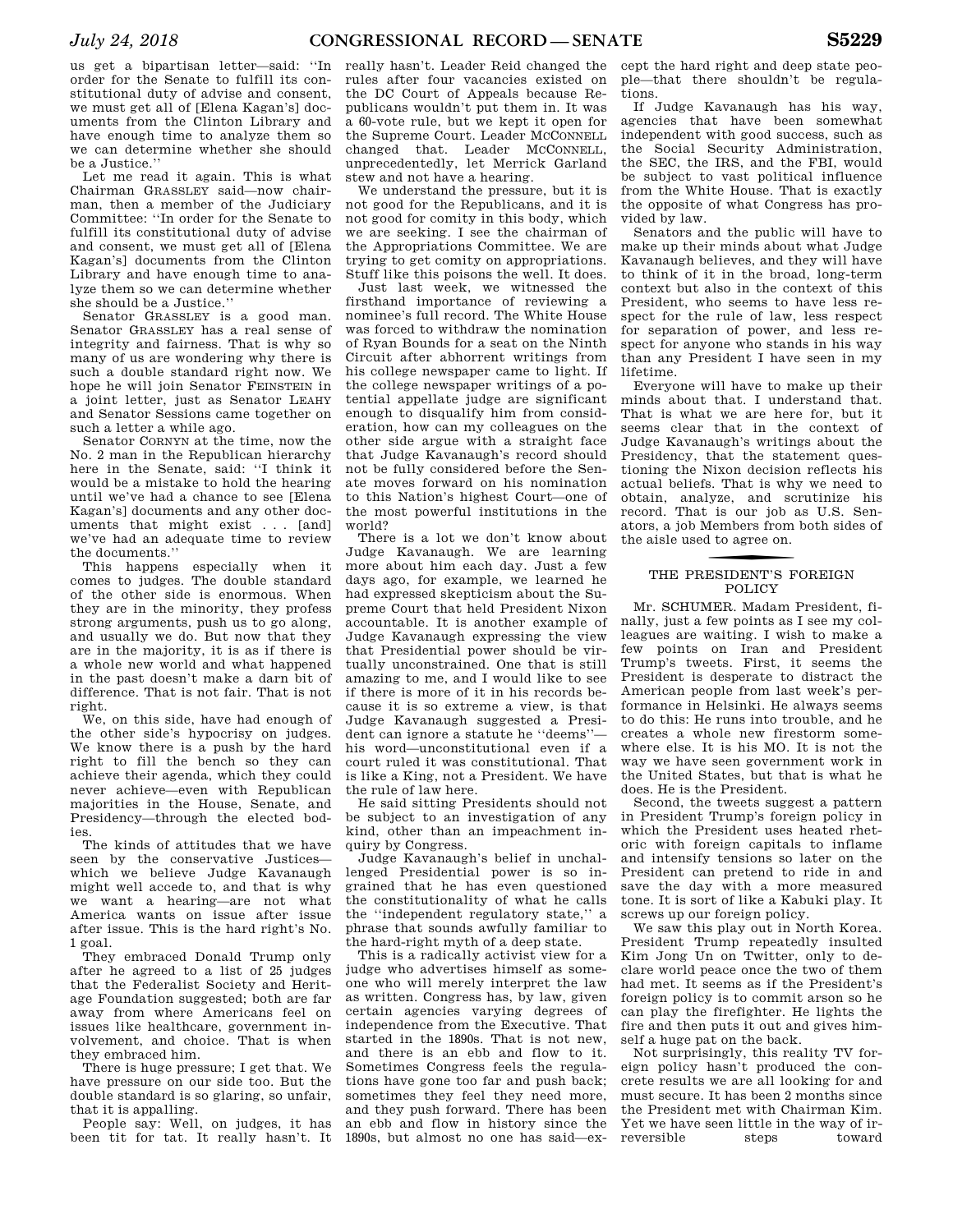denuclearization. We don't even have details on the agreement. Secretary Pompeo went over there and was just given the cold shoulder. Kim wouldn't meet with him and said nasty things about him. Still, the President claims—I think he is alone here—that the North Korean summit was a huge success.

Certainly, the world is a safer place without President Trump and Chairman Kim trading barbs on social media. Those tactics make America weaker. We all want diplomacy to succeed. We all want a strong deal with North Korea, but the cessation of rhetorical hostilities is no replacement for concrete, verifiable steps toward denuclearization.

The same holds true for Iran. I hope the President isn't reaching into the same old social media playbook, using rhetoric as a replacement for the hard work of diplomacy.

I yield the floor.

f INTERIOR, ENVIRONMENT, FINAN-CIAL SERVICES, AND GENERAL GOVERNMENT APPROPRIATIONS ACT, 2019

The PRESIDING OFFICER. Under the previous order, the Senate will resume consideration of H.R. 6147, which the clerk will report.

The senior assistant legislative clerk read as follows:

A bill (H.R. 6147) making appropriations for the Department of the Interior, environment, and related agencies for the fiscal year ending September 30, 2019, and for other purposes.

Pending:

Shelby amendment No. 3399, in the nature of a substitute.

Murkowski amendment No. 3400 (to amendment No. 3399), of a perfecting nature.

The PRESIDING OFFICER. The Senator from Alabama.

Mr. SHELBY. Madam President, this week the Senate takes another step toward regular order in the appropriations process in the Senate.

The package before the Senate today contains the fiscal year 2019 appropriations bills for the Subcommittees on Interior; Financial Services; Agriculture; and Transportation, Housing and Urban Development. We have not debated an interior appropriations bill on the floor of the U.S. Senate in nearly 10 years.

The Financial Services appropriations bill has not seen floor action in several years either. Why? Because year after year, party-line votes in committees represented the end of the line in the legislative process. Yet here we are today debating both of these appropriations bills and more on the Senate floor.

So what changed? What changed was the mindset of appropriators on both sides of the aisle who embraced a willingness to sacrifice partisan riders and priorities outside the committee's jurisdiction for the good of the process. Together we have committed to do

what is good for the process because we want to do what is right by the American people.

This approach is yielding meaningful results thus far. The Interior and Financial Services bills in this package both won the unanimous approval of the Appropriations Committee, which is generally unheard of—unanimous, Madam President. We haven't seen that level of support for these bills in quite some time around here.

The Agriculture and Transportation, Housing and Urban Development bills also garnered unanimous support of the Appropriations Committee.

I want to take a minute to commend the chairmen of these subcommittees— Senator MURKOWSKI, Senator COLLINS,<br>Senator HOEVEN, and Senator Senator HOEVEN, and Senator LANKFORD—for their leadership in the process. I also, again, thank Vice Chairman LEAHY and the ranking members of these subcommittees for their hard work. These Senators have worked together to produce strong and, I believe, bipartisan bills.

This broad bipartisan support paved the way for the full Senate's consideration of these bills, and I thank Leaders MCCONNELL and SCHUMER for agreeing to bring this package to the floor.

As we begin debate this week, we can leverage our recent success in passing appropriations bills. Just last month, the Senate passed a package of three fiscal year 2019 appropriations bills with overwhelming support. This support was facilitated by an open amendment process and a willingness to work together to address legitimate Member concerns. As a result, the process was both open and, I believe, disciplined.

More importantly, it was successful, passing by a vote of 86 to 5—yes, 86 to 5.

The bill managers on both sides of the aisle will seek to replicate this process and success with the package now before the Senate. We ask for the continued cooperation of all Senators in this effort.

Critical mass, that is what we are building in the Senate—critical mass for returning to regular order in the appropriations process.

By completing our work in a deliberate and timely manner on this package, we can turn next to the Defense and Labor-HHS-Education package. While completion of our work on the current package will mean we have passed more than half of the 2019 appropriations bills, the lion's share of discretionary spending, as my colleagues know, is contained in the Defense and Labor-HHS bills. That is very important to all of us here, very important to our constituents, and very important to our country.

Again, I encourage our colleagues to participate in this process and help sustain the momentum we have generated thus far. We have a lot of work to do, but we are making real progress. I hope my colleagues find this encouraging. I certainly do.

With that, I yield the floor.

The PRESIDING OFFICER. The Senator from Vermont.

Mr. LEAHY. Madam President, I am pleased to join my friend, the senior Senator from Alabama, Chairman SHELBY, as we prepare to debate the second set of appropriations bills to reach the Senate floor this session. Senator SHELBY has noted that this is a change in recent years. I commend him, and I commend both Republicans and Democrats who have worked together in the way we used to and now are again. This minibus contains four important bills for fiscal year 2019: the Interior, Environment, and Related Agencies bill; the Financial Services and General Government bill; the Agriculture, Rural Development, Food and Drug Administration, and Related Agencies bill; and the Transportation, Housing, and Urban Development and Related Agencies bills.

Now, that was something significant to be on the Senate floor in past years. What is even more significant—and Chairman SHELBY would agree with me—each of these bills was reported by the Appropriations Committee unanimously. Every Republican, every Democrat voted for them. They fund programs that provide important services to the American people across the country. They invest in the future of this country.

Let me take one example, the Agriculture appropriations bill. This bill is a win for farmers, for families, and for rural communities through its investments in rural development, housing, food, nutrition, agriculture, research, and clean water programs. Every State in this Nation—yours, Chairman SHELBY's, and everybody else's, and of course my own State of Vermont—has rural communities and farm economies that benefit from these important programs, every one of us does.

The Transportation, Housing, and Urban Development bill will make critical infrastructure investments across the country and, of course, also in my home State of Vermont. It includes \$10 billion in new funds—new funds—to help address our crumbling bridges and railways and roads. Let me just say, if I might be parochial for a moment, what that means in Vermont. It will help invest in safety improvements on Amtrak's Vermonter and Ethan Allen lines but also will make much needed repairs to our railroads and bridges. These increases in every one of our States are a direct result of the bipartisan budget deal reached earlier this year, and they are critically needed.

I have been here for over 40 years. What Senator SHELBY and I have done is we have brought the Senate back to the way it used to be to actually get things done with Republicans and Democrats working together.

Improving the Nation's infrastructure was one of President Trump's key campaign promises. Unfortunately, he criticized the very budget deal that made these increases possible. He proposed cutting—not increasing—funding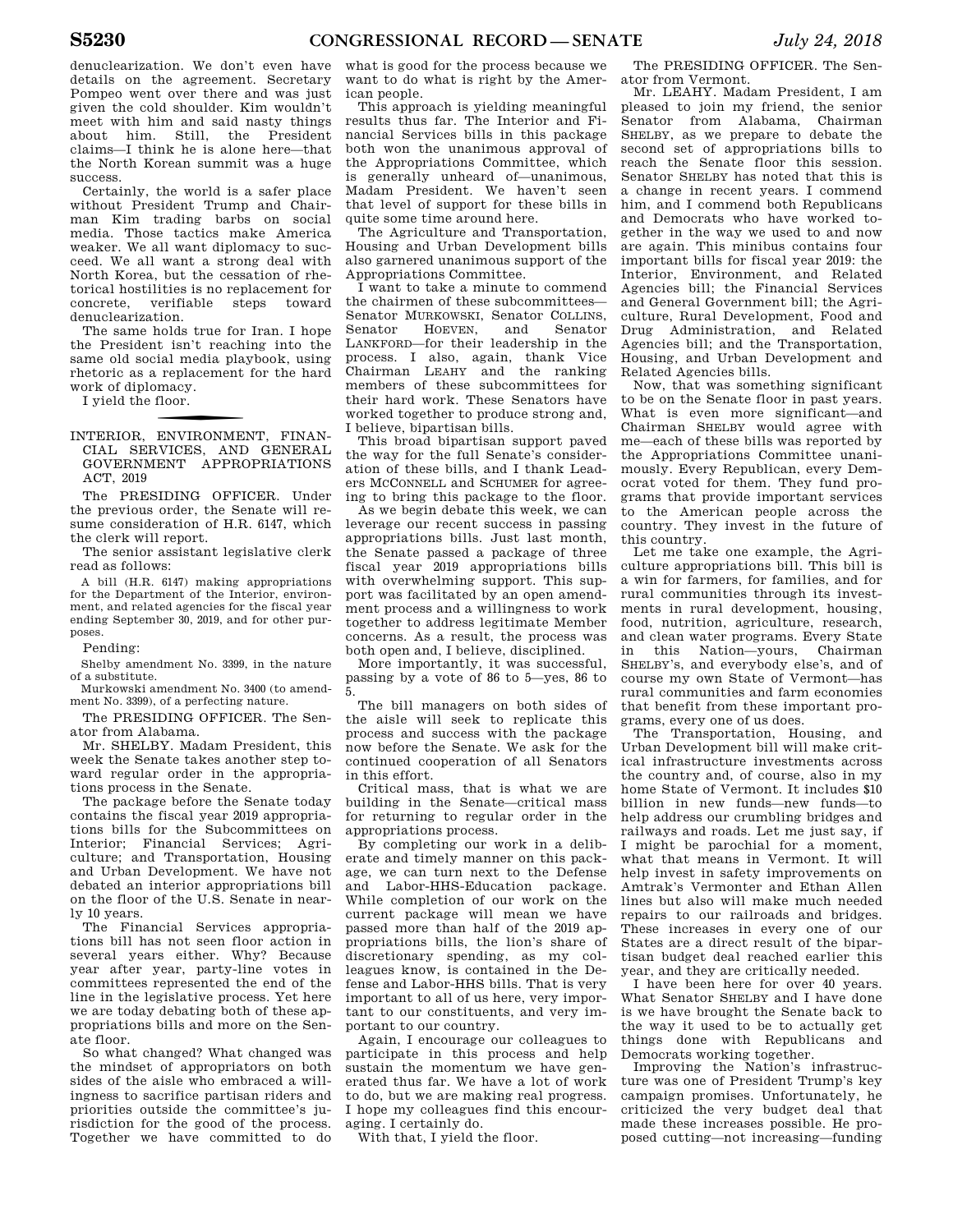for infrastructure programs that this bill supports. I am glad to say, again, that Republicans and Democrats came together on appropriations and took a different path. This bill also protects key investments in affordable housing and community development programs, such as HOME and CDBG. That is crucial funding that communities leverage to construct, rehabilitate, and maintain affordable housing. This is housing that is desperately needed across America—certainly in my State of Vermont—to shelter families, but it also promotes economic mobility and stability.

The Interior bill makes critical investments in programs to help ensure we have clean water to drink and clean air to breathe. I can't think of any State in the country that doesn't want clean water and doesn't want clean air.

It also supports important conservation programs, including support for our national parks. Our national parks attract millions of visitors each year. What a treasure, allowing families to come and see such an important part of America. I think it is quite in the tradition of Teddy Roosevelt and others who had supported such parks, but it also has the Forest Legacy Program and the Land and Water Conservation Fund. The Land and Water Conservation Fund is going to be beneficial for Vermont, New York, and, truly, the whole northeast region. The bill continues our commitment to regional efforts to protect, restore, and preserve Lake Champlain, the largest body of fresh water in the United States outside of the Great Lakes.

I am pleased to report that the committee rejected the misguided cuts to the Environmental Protection Agency proposed by the administration that would have set back the progress we have made in recent decades to preserve our environment not just for ourselves but for future generations.

Finally, the Financial Services bill helps to support small businesses and local economies through the Small Business Development Centers Program and other related programs. Every one of us knows that small businesses and local economies make up the strength of our States.

It also funds regulatory agencies that U.S. citizens rely on to protect them from unfair, unsafe, or fraudulent business practices, like the Consumer Product Safety Commission and the Federal Trade Commission, which protect consumers. Yet we were able to reach consent to consider such a broad package of bills in the Senate.

This is a broad cross section of issues, and every one of us had different views. With the vast array of issues here, every one of the 100 Senators here, if writing this legislation by himself or herself, may include something different or something else, and, then, of course, we would have nothing. Instead, Republicans and Democrats came together. I think a lot of this comes from the direct result of

the Shelby-Leahy-McConnell-Schumer commitment to move forward on a bipartisan basis.

Senator SHELBY and I met with the two leaders and said we wanted to do that. We wanted to actually show the Nation that the Senate can work, and we did it at spending levels agreed to in the bipartisan budget deal. We rejected new poison pill riders from the right and the left or controversial authorizing legislation.

We will all have issues about which we care deeply, but we had to come together on what is in the best interests of the country, and, frankly, as a Senator for almost 44 years, it was in the best interests of the Senate.

I think Senator SHELBY would agree with me that achieving this goal of reporting strong, bipartisan bills took considerable restraint on both sides of the aisle, but that restraint is what is required to get these bills through the Senate. But I worry that the House is proceeding on a different path. They have passed partisan bills filled with poison pill riders that cannot and will not pass the Senate.

Funding the government is one of our most basic constitutional responsibilities. If you go across this country, you will find that the American people expect us to work together. They expect us to reach across the aisle and to reach agreement on these bills. The programs funded in these bills make a real difference in the American people's lives, and they shouldn't be held hostage to unrelated partisan policy fights. So I hope that when we get to conference on these bills, the House will reverse and do their work in a bipartisan fashion for the benefit of all Americans—not just Republicans, not just Democrats, but all Americans.

I especially want to thank Chairman SHELBY for his partnership on these bills. I also thank the chairs and ranking members of each of the subcommittees. If they hadn't been willing to work and cooperate together, we wouldn't have these four bills before us. Again, I note that they went through unanimously. We had reached a point where some thought that we couldn't get unanimous agreement in the Senate that the sun rises in the east. Maybe we couldn't, but we did get unanimous agreement here, and thank goodness.

Madam President, I yield the floor.

The PRESIDING OFFICER. The Senator from Maine.

Ms. COLLINS. Madam President, I am pleased to begin the Senate debate on the fiscal year 2019 appropriations bill for Transportation, Housing and Urban Development, and Related Agencies. Our bill has been included in the appropriations package now before this Chamber.

Let me begin my remarks this morning by thanking Chairman SHELBY and Vice Chairman LEAHY for their leadership in advancing these appropriations bills in record time. It is great to see the Senate getting back to regular

order in moving the appropriations bills across the Senate floor, allowing for robust debate and amendment, and then bringing those bills to conference with our House counterparts. That is the way the system should work, as opposed to all of these bills being bundled together in an enormous, many thousand-page omnibus appropriations bill. I am very pleased to see the progress that we are making.

I also want to acknowledge the hard work and commitment of my friend and colleague Senator JACK REED, who serves as the ranking member of the T-HUD Subcommittee. I have worked very closely with Senator REED in drafting this bill. We have also received input from more than 70 Senators, with in excess of 800 requests, each of which we very carefully evaluated. So I can assure this Chamber that this legislation is truly bipartisan.

The T-HUD bill provides \$71.4 billion for our Nation's critical infrastructure and housing programs. This bill continues the significant infrastructure investments provided in fiscal year 2018 for our Nation's highways, bridges, airports, transit, and rail networks. As a result, communities across this country will be able to improve their transportation infrastructure to enable more efficient and safer movement of people and goods. Improving our infrastructure is essential for our continued economic growth as well as for personal mobility.

The fiscal year 2019 T-HUD bill continues the increases for infrastructure programs resulting from the 2-year budget agreement that was reached by Congress and the administration. I would note, however, that the budget agreement does not provide for the long-term funding structure necessary for our Nation's transportation infrastructure. I want to strongly encourage the administration to work with the authorizing committees to provide that long-term, sustainable funding for transportation before the FAST Act expires at the end of fiscal year 2020.

Our bill provides \$1 billion for BUILD grants, previously known as the popular TIGER grants program. These grants have supported not only much needed infrastructure projects but also jobs and economic growth in each and every one of our home States. I want to provide my colleagues with an indication of just how popular this program is and how strong the demand is.

In the 2017 round of TIGER grant applications, the Department of Transportation received 452 applications requesting more than \$6 billion, well above the \$500 million provided last year, which could fund only 41 projects. You can see that the demand far exceeds the amount of funding. So we are taking action in this bill to double the funding for BUILD grants. That will help many more projects become a reality. I have seen in my own State the investments in bridges, ports, and transportation projects that have made such a difference.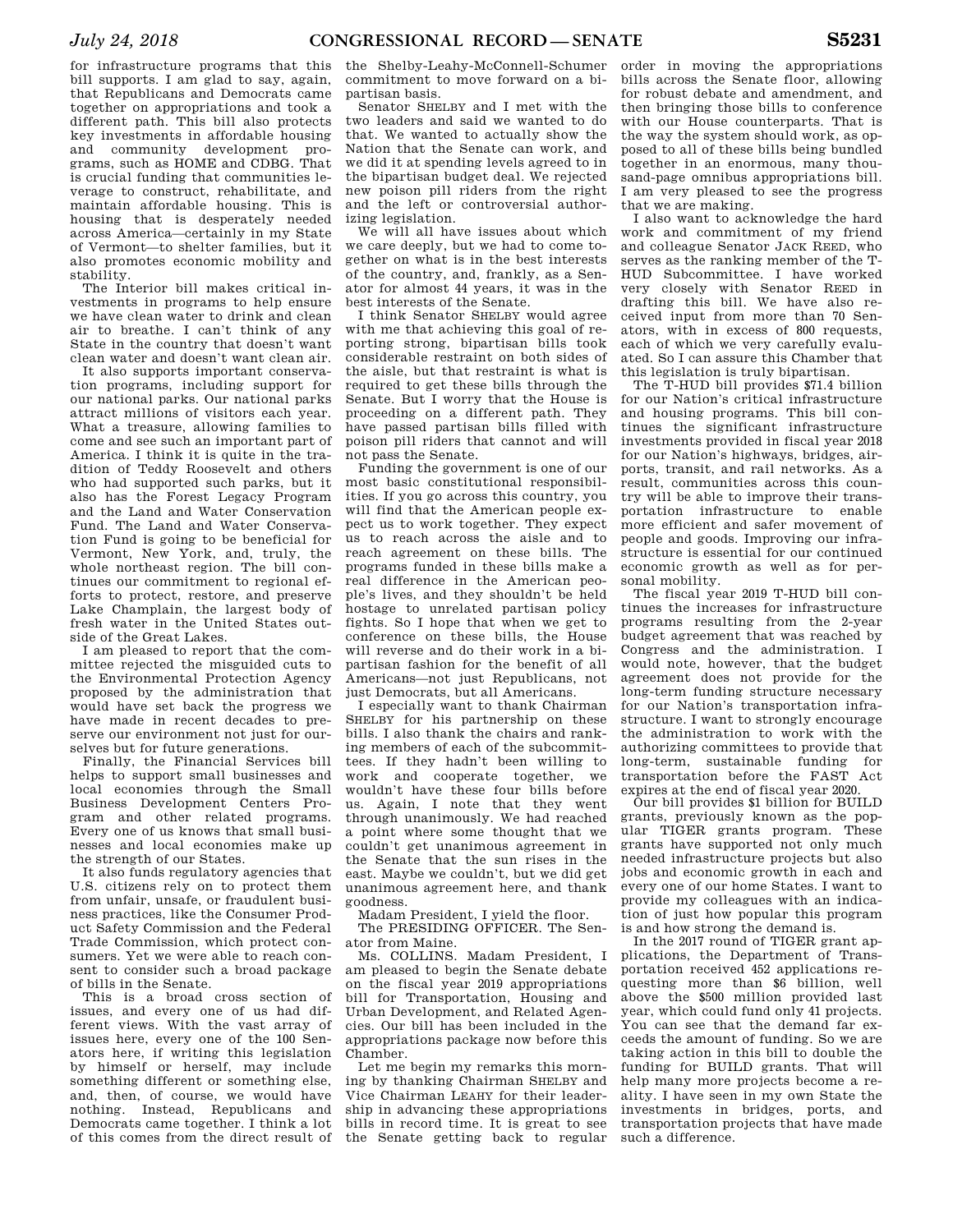I would now like to turn to the aviation provisions in our bill. We provide \$17.7 billion in budgetary resources for the Federal Aviation Administration, or the FAA, which fully funds air traffic control personnel, including more than 14,000 air traffic controllers and more than 25,000 engineers, maintenance technicians, safety inspectors, and operational support personnel. The bill also provides \$1 billion for the FAA Next Generation Air Transportation Systems Program, also known as NextGen, and \$168 million for the popular Contract Towers Program. The NextGen Program is so important to the modernization of our air traffic control system, and we have consistently funded that program, and it is being implemented in a way that is going to make a real difference.

Consistent with the FAST Act, \$46 billion is made available for the Federal-Aid Highway Program from the highway trust fund. In addition, the bill provides \$3.3 billion from the general fund for our Nation's highways, of which \$800 million is for bridge replacement and rehabilitation in rural areas of our country.

The American Society of Civil Engineers conducts a comprehensive assessment of our Nation's infrastructure every 4 years. Its most recent report card from 2017 shows that America's infrastructure remains poor and in desperate need of investment. In fact, the engineers award a grade of only D-plus for our Nation's infrastructure.

To give you some statistics to emphasize why we are receiving such a low grade, let me talk about our Nation's bridges. One in nine of our Nation's bridges is rated as structurally deficient, and the average age of our country's more than 600,000 bridges is 42 years old. Our national highway system contains infrastructure that is now well past its useful life. Some bridges are more than 100 years old, and many are unable to accommodate today's traffic volumes.

I was recently in Piscataquis County, where a TIGER Grant Program was allowing the replacement of some very old rural bridges. The amount of rust on these bridges and the narrow width made them extraordinarily dangerous. They were at risk of being posted so that traffic could go across only in one direction. When you looked up at the trusses, you could see where trucks loaded with lumber had dented the trusses because they were far too low. They were built for a different era. It is important for safety reasons—as we have seen with bridges collapsing in this country or having to be posted that we make this kind of investment.

Our bill also invests in our Nation's rail infrastructure by providing \$2.8 billion for the Federal Railroad Administration. This includes \$1.9 billion to Amtrak for the Northeast Corridor and National Network, continuing service for all current routes.

In May, our subcommittee held a hearing in response to serious rail acci-

dents, such as the tragic derailment last December in Washington State. Our bill continues to fund positive train control implementation to improve the safety of our trains. In addition, the bill provides \$255 million for the Consolidated Rail Infrastructure and Safety Improvement Grants Program and \$300 million for the Federal-State partnership for the State of Good Repair Grants Program. These investments in rail will help ensure that both passengers and freight move more safely and efficiently throughout our country.

The State maritime academies play a critical role in training the next generation of U.S. mariners. Our bill provides \$40 million for the maritime academies as well as an additional \$300 million for a special purpose vessel to be used as a training school ship.

In accordance with MARAD's guidance, the new training ships will go to replace existing training ships in the order in which these ships are expected to reach the end of their useful life. That is the only logical way for us to proceed.

Last year, we appropriated funds to replace the 57-year-old ship used by the New York State maritime academy, and this year's funding will go to replace the Massachusetts Maritime Academy's aging vessel. Again, we are going in the order that the Maritime Administration tells us these ships will be at the end of their useful life.

It would be great to be able to replace all of the ships at the same time, but we simply can't afford to do that. and that is where prioritizing the ships as the agency recommends comes in. Replacing these ships is, however, important to providing training capacity for all six of the State maritime academies, including the one that I am very proud of, the Maine Maritime Academy in Castine, Maine. It will ensure that cadets receive the training hours they need to graduate on time and join the workforce.

In the area of housing, our priority is to ensure that our Nation's most vulnerable families and individuals do not lose the assistance they are now receiving, which prevents many of them from being at risk of homelessness. Therefore, the bill provides the necessary funding to keep pace with the rising costs of housing these families in order to avoid their becoming homeless. Much of the increased funding covers the higher costs of rental assistance for the most vulnerable among us, including our homeless veterans, our youth, our disabled citizens, and low-income seniors.

Senator REED and I share a strong commitment to reducing, and someday ending, homelessness. We have therefore included \$2.6 billion for homeless assistance grants. We have also made critical investments to reduce homelessness among our veterans, our youth, and survivors of domestic violence. Specifically, to assist our homeless youth, we have provided \$80 mil-

lion for grants targeting this underserved population.

I visited a wonderful youth shelter in Lewiston, ME, called New Beginnings. I was so impressed with the work they were doing with teenagers, in particular, many of whom had been exiled from their homes—as much as I hate to say it—or abused or otherwise found themselves homeless. Because of the safety of this shelter, they were continuing their schooling, they were learning life skills, and they were safe. Yet, I will tell you, this is the only shelter in the State of Maine that is devoted solely to the needs of homeless youth.

There is such a need in this country. There are other shelters that try to accommodate young people in the State of Maine and are doing their best, but this is an area where we need to provide more assistance.

To better support youth who are exiting the foster care system, the bill includes \$20 million for family unification vouchers. That is the real gap in our system. What happens—and I know that many Members share my concern—is young people ''age out'' of the foster care program, and they may have nowhere safe to go.

For our Nation's senior population, many of our seniors receive section 8 housing, but our bill also includes \$678 million for housing for older Americans. Of this amount, \$10 million will provide grants to nonprofit and State and local entities to do home modifications for low-income seniors, enabling them to stay in their own homes and to age in place.

I am very excited about this program because of hearings I have held in the Senate Aging Committee, which I am privileged to chair. What we have learned is, oftentimes, upgrading and putting grab bars in a bathroom, widening door openings, putting sensors on the refrigerator door—doing modifications like that can allow our seniors to stay where they want to be, in the comfort, security, and privacy of their own homes. Not only will these lowcost home modifications enable seniors to remain in their homes, but they also reduce the need for more costly nursing homes and other assisted housing options.

For our Nation's homeless veterans, the bill provides \$45 million for the highly successful HUD-VASH Program, including \$5 million to serve our Native American veterans living on Tribal lands. Despite the administration, once again, proposing to eliminate this effective program, the subcommittee continues to provide adequate funding.

This program is a real success story. Since we initiated it in 2010, veterans homelessness has fallen by 46 percent. Let's continue our work to reach the goal of ending homelessness altogether among our veterans.

Another important issue—and a passion of our ranking member, Senator REED, and I—that is addressed by the bill is lead paint in homes, which is of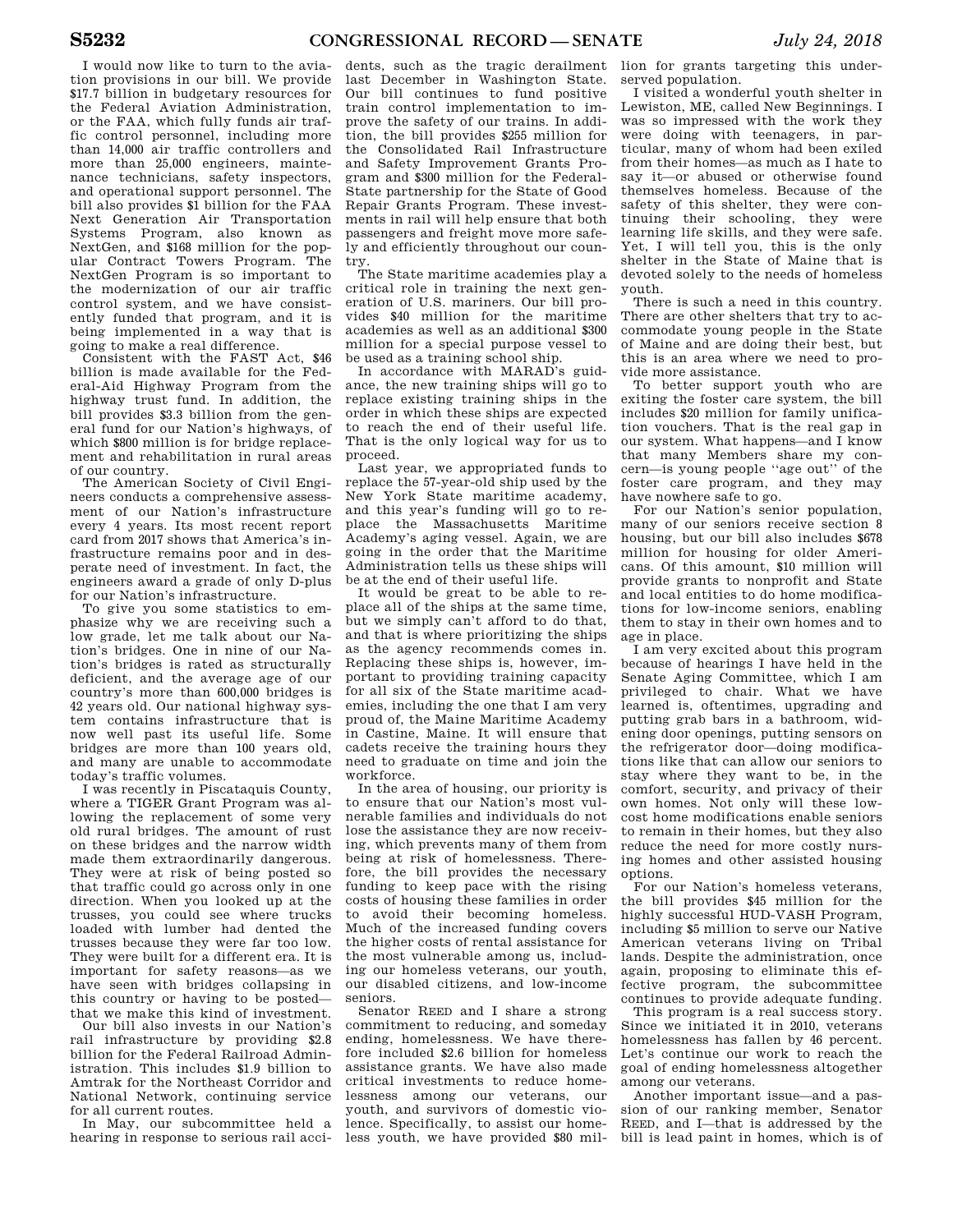particular concern to families with children under the age of 6. Our bill provides \$260 million to combat lead hazards. These grants will help communities protect children from the harmful effects of lead poisoning.

Again, I have seen this in my home State. Lewiston, ME, our second largest city, has very old housing stock, and it has a great deal of lead paint. Grants are helping this city deal with this problem, thus improving the health and safety of pregnant women and young children and avoiding disability and developmental problems for those young children.

These grants will help communities across America protect children from the harmful effects of lead poisoning. While our bill certainly helps vulnerable families, it also recognizes the challenges facing local communities. Boosting local communities is critical to job creation and helping our community neighborhoods thrive and our families obtain financial security.

The bill supports local development efforts by providing \$3.3 billion through the Community Development Block Grant Program. That is one of the most popular programs we provide. If you talk to any mayor or town council, they will tell you how flexible the CDBG Program is and how, as the mayor in Maine with whom I recently met told me, it helps them customize the funding to meet the program needs of their communities. It may be infrastructure. It may be affordable housing. It may be sprucing up the downtown. It may be supporting local businesses. This is a great program. It is not a Washington dictated program. It is one that responds to local needs.

We also provide \$1.4 billion for the HOME Program. The CDBG and the HOME Program support the development of infrastructure projects, community development, affordable housing, economic development, and job creation.

I appreciate the opportunity to present this legislation to the Chamber. As we begin debate on the Transportation-HUD bill, I urge my colleagues to support the investments in this bill, which will pay dividends to our communities, our veterans, our children, our low-income families, and our seniors. Our bill was unanimously reported by the Senate Appropriations Committee. We are certainly open for business for amendments.

I commend my friend and colleague Senator REED for his hard work and for that of our staffs on both sides of the aisle in crafting this bill.

I yield the floor.

The PRESIDING OFFICER (Mr. YOUNG). The Senator from Rhode Island.

Mr. REED. Mr. President, I rise in support of H.R. 6147, the so-called appropriations ''minibus,'' which includes the fiscal year 2019 Transportation, Housing and Urban Development, and Related Agencies Appropriations bill, as well as three other bills.

I am certainly proud to have worked with Chairman COLLINS. She has put together a thoughtful, bipartisan T-HUD Appropriations bill that reflects the priorities of more than 70 Senators, who provided more than 800 funding or language recommendations. Her leadership and her commitment to fairness and to ensuring that all of our colleagues had the opportunity to help make investments in their States are remarkable and deeply appreciated.

We looked at all of our colleagues' suggestions and recommendations. We also received guidance from Chairman SHELBY and Vice Chairman LEAHY, and I appreciate their creative and constructive role. As a result, we were able to produce legislation I am remarkably proud of, and I again thank the chairman for her great work.

The bill does not include any poison pill riders, which follows the principle established by Chairman SHELBY and Vice Chairman LEAHY.

This agreement has given the committee space to evaluate the requests of the administration and Congress and to provide funding levels that support national priorities. I strongly urge my colleagues to maintain this effort and not get diverted by very peripheral and narrow interests in the form of what is frequently referred to as ''poison pills.''

Having said that, as the chairman indicated, we welcome amendments and encourage Senators to file them as soon as possible so we can begin to work through them. We have already heard from a few colleagues, and we have several amendments we are preparing to move forward.

Substantively, let me share some of the significant accomplishments in this year's T-HUD bill. Consistent with the budget agreement, the bill includes \$10.9 billion in budgetary resources above fiscal year 2017 levels to improve our Nation's infrastructure, grow our economy, and spur job creation.

The bills include \$3.3 billion above the levels provided in the FAST Act for highway programs, including \$800 million for a bridge repair and replacement program.

On rail and transit, we have maintained Amtrak's funding level from fiscal year 2018, including \$650 million for the Northeast Corridor, to make meaningful state of good repair and safety improvements. We have also fully funded the need for Capital Investment Grants and have increased transit formula and competitive grant programs above FAST Act levels. These modes of transportation are essential to reducing congestion, driving economic growth, and improving quality of life throughout the country.

I am also pleased that we have a bill before us that protects rental assistance for more than 5 million low-income individuals and families, over half of whom are elderly or disabled, and rejects the administration's harmful proposals to increase rent burdens and work requirements for many of our assisted households, who are already struggling to make ends meet.

The bill also provides \$285 million for programs that remediate lead-based paint hazards in low-income and assisted housing. This includes \$25 million to address lead-based paint hazards in public housing and \$45 million for a new Lead Safe Communities Demonstration Program, which has the potential to reduce the cost of remediating lead-based paint hazards in homes.

For our Nation's seniors, the bill includes more than \$50 million to develop new senior housing and \$10 million to modify low-income seniors' homes to make them more accessible. In Rhode Island—and we are not unique—nearly half of our senior households lack an affordable housing option. This funding will be used to develop innovative housing strategies and ensure that our Nation's seniors are able to remain in their communities. It is remarkable. Half of our seniors are without affordable housing, and that number is only going to grow as the demographics of this country continue on their present course.

Again, in terms of housing, let me single out an issue where the chairman has been extraordinarily not only conscientious but also courageous. That is homelessness among youth, veterans, and survivors of domestic violence. Chairman COLLINS has done remarkable work. She has been building on the work we did together on the HEARTH Act to develop innovative, targeted ways to comprehensively address homelessness nationally. I am pleased we are able to include more than \$2.6 billion in assistance for communities to continue to provide emergency and community-driven solutions to prevent and end homelessness.

Let me also say a few words about the other bills that are part of this minibus package—the Agriculture Appropriations bill, the Interior Appropriations bill, and the Financial Services-General Government Appropriations bill. Each of these bills includes important funding for key programs, and each has steered away from the kind of controversial legislative provisions that would prevent them from moving to the floor.

I am pleased the Agriculture bill includes critical funding for nutrition, conservation, and research, including additional funding to help foster the growth of shellfish aquaculture.

The Interior bill continues to make important investments in infrastructure through the State Revolving Loan Fund programs for clean water and drinking water, which Senator CRAPO and I have championed on a bipartisan basis for many years.

The bill highlights the need to establish a maximum contaminant level for PFAS, a category of chemicals that has been used in a wide variety of products, including firefighting foam. Frankly, as Ranking Member of the Armed Services Committee, I have been told of numerous military facilities across the country where this firefighting foam has been used for 30 or 40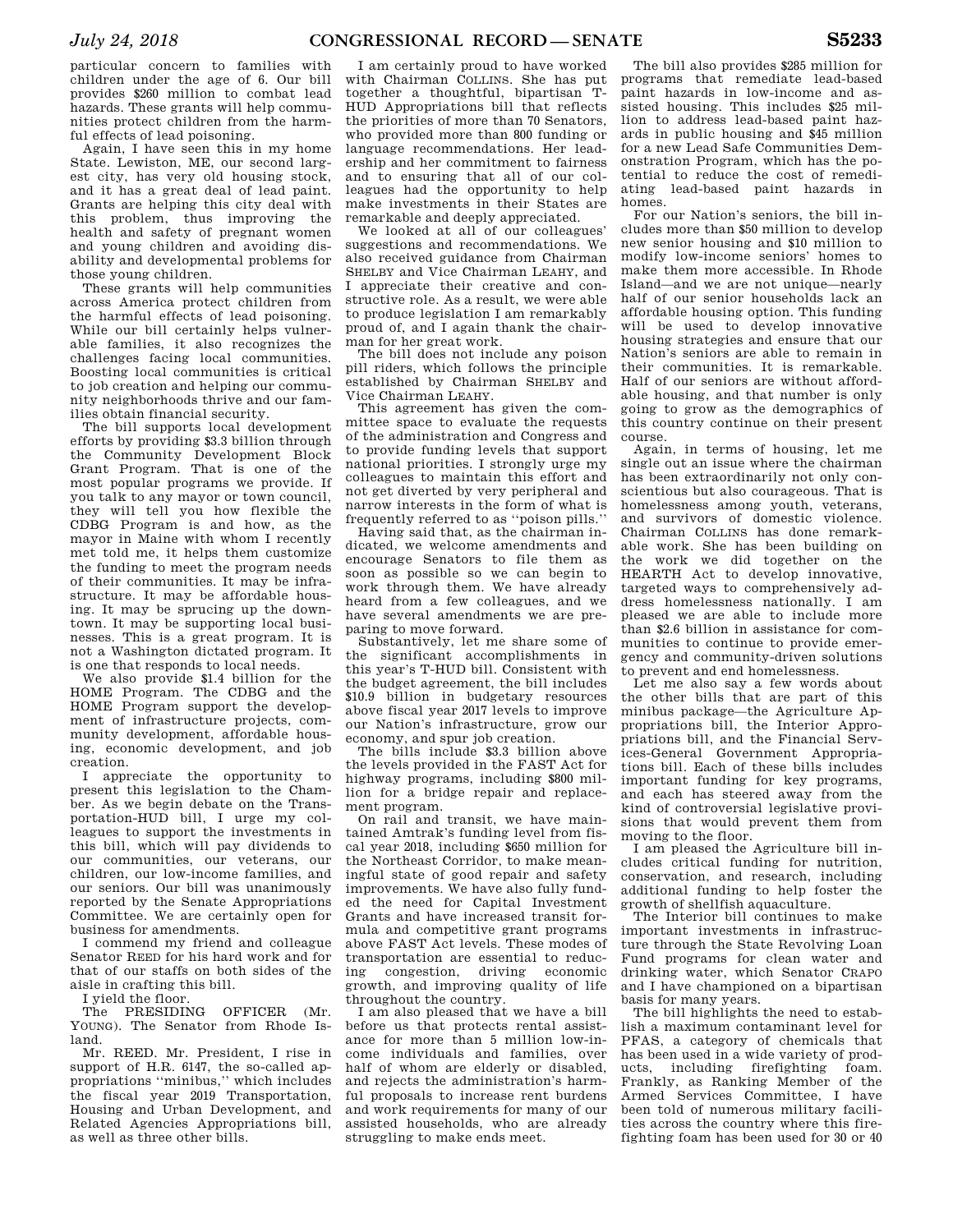years, and now we are beginning to recognize the potential environmental effects. Dealing with this issue now, or beginning to deal with it, is a very thoughtful approach.

In addition to providing critical dollars for our national parks, wildlife refuges, and cultural institutions, this bill also funds the Southeast New England Program for Coastal Watershed Restoration to support collaborative and science-based projects that improve the health of Narragansett Bay and other coastal watersheds in Rhode Island and Massachusetts.

Finally, the Financial Services-General Government bill makes important investments in our leading financial regulators—the SEC and the CFTC—as well as provides funding for the Community Development Financial Institutions program, the High Intensity Drug Trafficking Areas program, and the SBA's State Trade Expansion Promotion program.

I commend the chair and ranking member of each of these subcommittees for their hard work on these bills.

Before I conclude, I note that these smart investments and well-crafted bills would not have been possible without the passage of the 2-year Bipartisan Budget Act, which provided much needed relief from sequesterlevel budget caps, but that is only a 2 year deal, which expires at the end of fiscal year 2019. With the return of harmful sequester cuts looming in 2020, this bill should serve as a reminder of why we must pursue another bipartisan agreement to provide relief on both the defense and nondefense sides of the ledger. Without such a deal, we will not be able to continue our infrastructure and other investments that make a positive difference in communities across America.

Again, let me conclude by thanking, recognizing, and deeply appreciating the chairman for her extraordinary vision and her commitment to those values and those issues that are remarkably demonstrated in this bill: affordable housing for seniors, assistance for the homeless, and ensuring that we have money for infrastructure.

This bill shows a remarkable commitment to infrastructure across the country. When the President was campaigning, he talked about a trilliondollar infrastructure bill. That has not materialized. What has materialized is robust funding for infrastructure in this bill, and that is a direct contribution of the chairman.

I yield the floor.

The PRESIDING OFFICER. The Senator from North Dakota.

Mr. HOEVEN. Mr. President, I am pleased to introduce the fiscal year 2019 appropriations bill for Agriculture, Rural Development, Food and Drug Administration, and Related Agencies. I am glad we are considering appropriations bills on the floor in a manner that allows us to fully debate amendments.

I am pleased also to join my colleagues from the Subcommittees on In-

terior; Transportation, Housing and Urban Development; and also Financial Services in putting together this legislation.

For now, I am going to limit my comments to the ag provisions. I will defer to my colleagues on their provisions, but I look forward to our partnership in moving these bills across the floor.

The activities funded by the Agriculture bill touch the lives of every American every day. I like to talk about how important good farm policy is because good farm policy benefits every single American every single day with the highest quality, lowest cost food supply.

As we move this Agriculture appropriations bill, that is what it is about. It is about our farmers and ranchers, no doubt about that, but it is something that benefits every single American every single day.

These activities include ag research, conservation activities, housing and business loan programs for rural communities, domestic and international nutrition programs, and food safety and drug safety.

Funding for each of these deserves thorough and thoughtful consideration. The subcommittee has made difficult decisions in drafting this bill. We had to choose and we had to prioritize in terms of putting this legislation together, but I think we brought forward a bill that works. It is one that got broad-based bipartisan support from the Appropriations Committee.

It is written to our allocation of just over \$23 billion. That is about \$200 million above the current enacted level. We worked hard to invest taxpayer dollars responsibly, funding programs that provide direct benefits to our farmers, our ranchers, and rural communities, supporting programs that provide direct health and safety benefits, again, to every single American every single day.

Ag supports more than 16 million jobs nationwide. It forms the backbone of our rural communities. Our agricultural producers are the best in the world at what they do, and we have to work hard to give them a level playing field because they produce food, fuel, and fiber for this country but also for countries around the world. We really do feed the world, so we need access to those markets to do so.

This is, of course, in part, the result of smart investment in America's ag research infrastructure, something that truly helps our farmers and ranchers, our producers do what they do every day. Ag research helps us do it better, more cost-effectively, with higher quality, and more productivity.

That is why I am pleased this bill puts significant emphasis on maintaining research programs at our landgrant schools, colleges and universities, across this Nation and funding for competitive research programs such as the Agriculture and Food Research Initiative.

These programs are critical to helping our farmers increase production, and they expand our Nation's economic growth. As I say, they feed not only this country but really the world. Not only does every dollar spent on ag research result in a \$20 return on invest to the U.S. economy, research investment also results in a food supply that is safe, abundant, and affordable.

I am also glad the agriculture bill prioritizes funding for rural infrastructure. Included is \$425 million for rural broadband grants and loans, putting our 2-year investment in rural broadband at over \$1 billion. Through fiscal year 2018-fiscal year 2019, we will put over a billion dollars into rural broadband, making sure all Americans, wherever they may live—whether they are in an urban area or out in the most rural part of our country—have the opportunity to access the world wide web and be part of the innovation and technology that goes with it. With this funding, we will make tremendous strides in bridging the digital divide in urban and rural communities.

Broadband availability remains a challenge for States like mine, a rural State, and other rural States. Farmers need access to new precision technologies to help their operations run more efficiently. It is also essential for rural communities to have sufficient broadband if they hope to attract new businesses and grow their local economies. I am proud to say that we put funding in this bill to help to do just that.

I thank Senator MERKLEY, our ranking member, for the bipartisan working relationship that we have on the Agriculture Subcommittee. I also want to applaud and express my appreciation to Chairman SHELBY for working to return our Appropriations Committee to regular order. I think this ag bill that we are presenting today reflects a wellbalanced compromise, and it illustrates that the Senate can work together on important issues like this one.

I certainly hope that my colleagues will join me in supporting this legislation. With that, I turn to our ranking member, Senator MERKLEY.

I yield the floor.

The PRESIDING OFFICER. The Senator from Oregon.

Mr. MERKLEY. Mr. President, as ranking member of the Agriculture Appropriations Subcommittee, I rise today to discuss the Agriculture appropriations bill. This is a good bill that was drafted in a bipartisan manner and passed out of committee unanimously.

A big thanks goes to Chairman HOEVEN for his hard work on the bill, as well to members of his team who worked closely with members of my team throughout this process and considered requests and concerns from Senators on both sides of the aisle.

In his budget request, President Trump proposed more than a 25-percent cut to USDA's funding. He also zeroed out a number of very important programs, including programs that benefit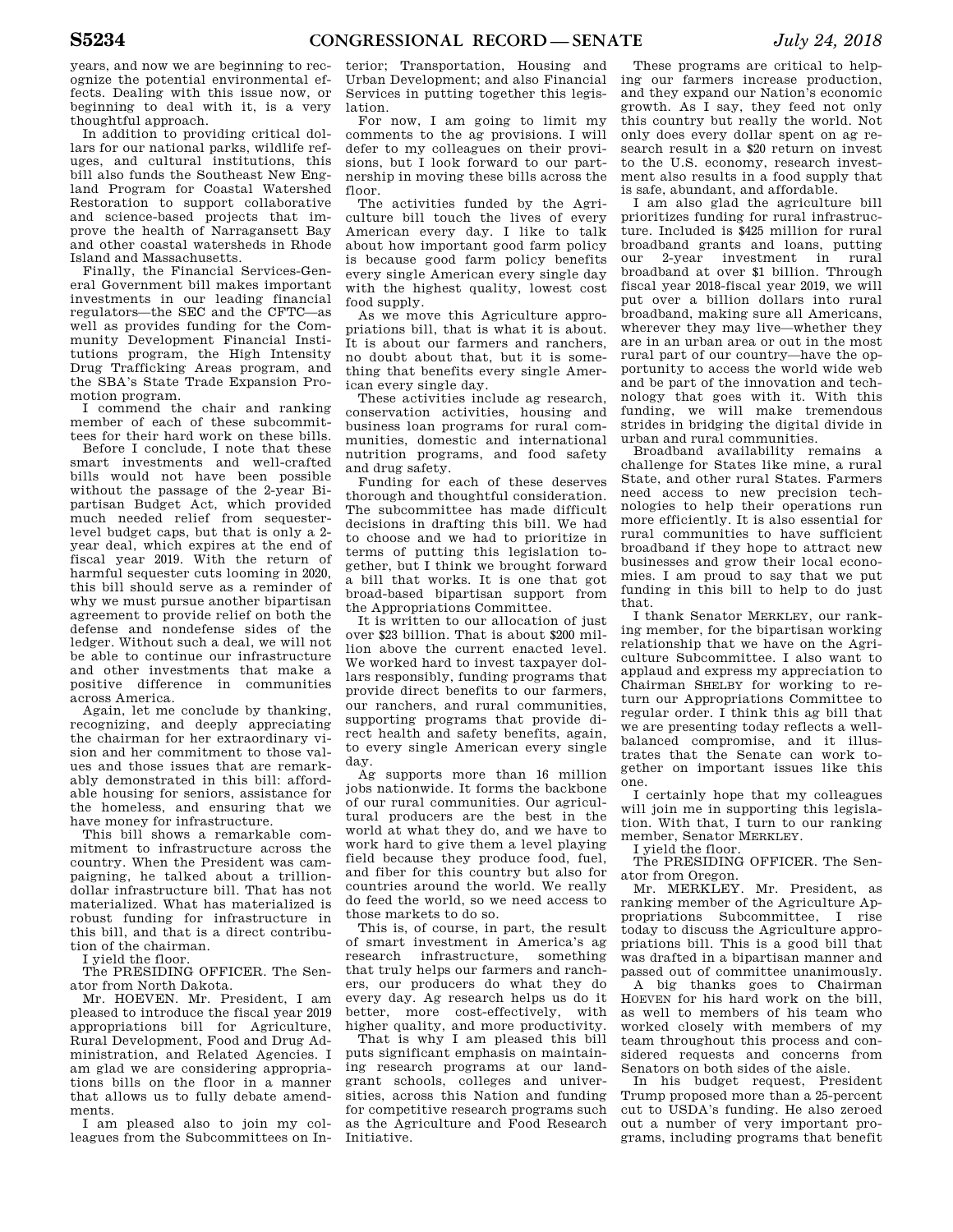rural America, along with research programs and domestic and international nutrition programs. The bill that came out of the Appropriations Committee rejects those devastating cuts that were presented in the President's budget request.

This bill, which is within the subcommittee's discretionary allocation of \$23.2 billion, makes smart, targeted investments in programs that are important to the American people while keeping out controversial policy riders. In this bill we maintain funding for important rural development programs while building on the increases provided last year for rural infrastructure initiatives, including rural water and waste programs and a broadband pilot program. These programs are vital in providing rural communities the ability to support entrepreneurs to be able to grow their businesses, creating much needed jobs in the community.

The bill protects vital research programs and makes important new investments for the organic industry. The Organic Transitions Program is funded at \$6 million. The National Organic Program is funded at \$15 million. The Sustainable Agriculture Research and Education Program is funded at \$37 million. All of these are historic funding levels that demonstrate the commitment to a vital and rapidly growing industry.

What else does this committee bill do?

It supports funding for farm ownership and farm operating loans. With farm incomes on the decline, access to credit is crucial for farmers to stay in business. Farm loans will serve the most disadvantaged in the farming sector, including farmers who are just starting out, as well as ranchers, minorities, women, and veterans.

I am also pleased that we were able to include \$150 million in funding for the Watershed and Flood Prevention Operations Program to protect our watersheds and help to prevent floods, reduce erosion, and protect wildlife habitats. With a backlog of \$850 million for projects that have already been authorized, this funding is much needed.

For domestic nutrition programs, our bill maintains funding for the Summer Electronic Benefit Transfer for Children Program, which provides access to food for low-income children during the summer months when schools are out of session. Beyond that, the bill provides for \$30 million for school meal equipment grants, \$18 million for the Farmers' Market Nutrition Program, and \$238 million for the Commodity Supplemental Food Program. This bill also protects SNAP, or the Supplemental Nutrition Assistance Program, which 42 million Americans rely on. It does not provide provisions that would eliminate benefits to those who qualify.

On the international front, the bill maintains strong funding for nutrition programs such as Food for Peace and McGovern-Dole. Since its inception,

Food for Peace has reached over 3 billion people in 150 countries and more than 32 million people last year alone.

I have been in the field to see the impact of this program for communities that rely on it in some of the hardest hit parts of the world affected by conflict and climate chaos and corruption. This support is a considerable feature of what people around the world see in terms of the United States reaching out to assistant communities in need worldwide.

Meanwhile, in 2017, the McGovern-Dole Program fed 4.5 million children, and it helps to support education and food security for low-income countries, as well as increasing school attendance. This program supports good health and better education for children around the world, with a particular emphasis on girls. In the state of the world today, we need programs like Food for Peace and McGovern-Dole, which have a proven track record. I am pleased that we have worked in a bipartisan to ensure that these programs are funded.

The bill in front of us supports the important work of the FDA, or the Food and Drug Administration, through a \$159 million increase in the agency's funding. Included in that funding increase, among other things, is full funding for the Oncology Center of Excellence, modernizing the generic drug review process, investment and innovation for rare diseases, and the continuation of last year's work on opioid prevention activities. I know, and my fellow Senators understand, just how important that opioid addiction prevention program is.

TRIBUTE TO JESSICA SCHULKEN

Mr. President, before I conclude, I wish to take a moment to recognize an outstanding member of the Agriculture Subcommittee team.

Jessica Schulken will be leaving us in the next few weeks after almost 19 years on the Appropriations Committee. Her accomplishments are numerous. During her years on the committee, she has been a tireless advocate for our Nation's farmers and ranchers, a fierce protector for rural America, a staunch advocate for ensuring that the Food and Drug Administration has all the resources it needs, and a defender of transparency who has worked hard to ensure that these agencies are answerable to Congress.

I cannot begin to adequately express the tremendous work that she has done on this committee as clerk. I speak for many who know how sorely she will be missed. Here is a big thanks to Jessica Schulken for her years of service and dedication, and I wish her well in her new chapter of life.

The process on this agriculture appropriations subcommittee bill has been emblematic of the type of good, strong bipartisan work that we would like to see much more often here in the Senate—bipartisan work that has assisted our ranchers, bipartisan work to assist our farming communities, bipar-

tisan work to support rural communities and rural infrastructure. So I look forward to getting this bill passed, getting it through conference, and getting it to the Oval Office.

Thank you, Mr. President.

The PRESIDING OFFICER. The Senator from Maine.

Ms. COLLINS. I suggest the absence of a quorum.

The PRESIDING OFFICER. The clerk will call the roll.

The assistant bill clerk proceeded to call the roll.

Mr. LANKFORD. Mr. President, I ask unanimous consent that the order for the quorum call be rescinded.

The PRESIDING OFFICER. Without objection, it is so ordered.

Mr. LANKFORD. Mr. President, I rise today to discuss the Financial Services and General Government appropriations bill for 2019. As chairman of the subcommittee, I have really enjoyed working with the ranking member, Senator COONS, and all of the members of the Appropriations Committee.

However, for many Members of this Chamber who are not on the Appropriations Committee, today will be their first close look at an appropriations bill from our subcommittee. It has been months in process, with many oversight hearings, a lot of debate, a lot of amendments, a lot of back and forth with a tremendous amount of input from Members of this body, and it is finally actually on the floor.

It has been nearly 7 years since the Financial Services and General Government appropriations bill has actually been considered on the Senate floor. In November of 2011, the Senate began consideration of the combined appropriations package for Energy and Water, Financial Services, and State and Foreign Operations. Unfortunately, the floor consideration of that bill was halted shortly after it began, and Members were not able to offer amendments or have their voices heard. We are looking forward to that changing today.

This week's debate will subject the Financial Services and General Government appropriations bill to public scrutiny and an open amendment process on the Senate floor for the first time since the subcommittee was established in 2007. It is too long in coming. I applaud the leadership of Chairman SHELBY and Ranking Member LEAHY, who were determined to see the committee return to regular order.

A little bit of sunshine will help us in this process. I am a firm believer that openness and transparency result in a better legislative product. It is my hope that today starts a trend where the appropriations bills that are seldom seen outside the committee, such as the Financial Services and Interior appropriations bills, can be debated openly and amended on the Senate floor.

We have made a concerted effort to make responsible decisions in allocating resources and to be responsive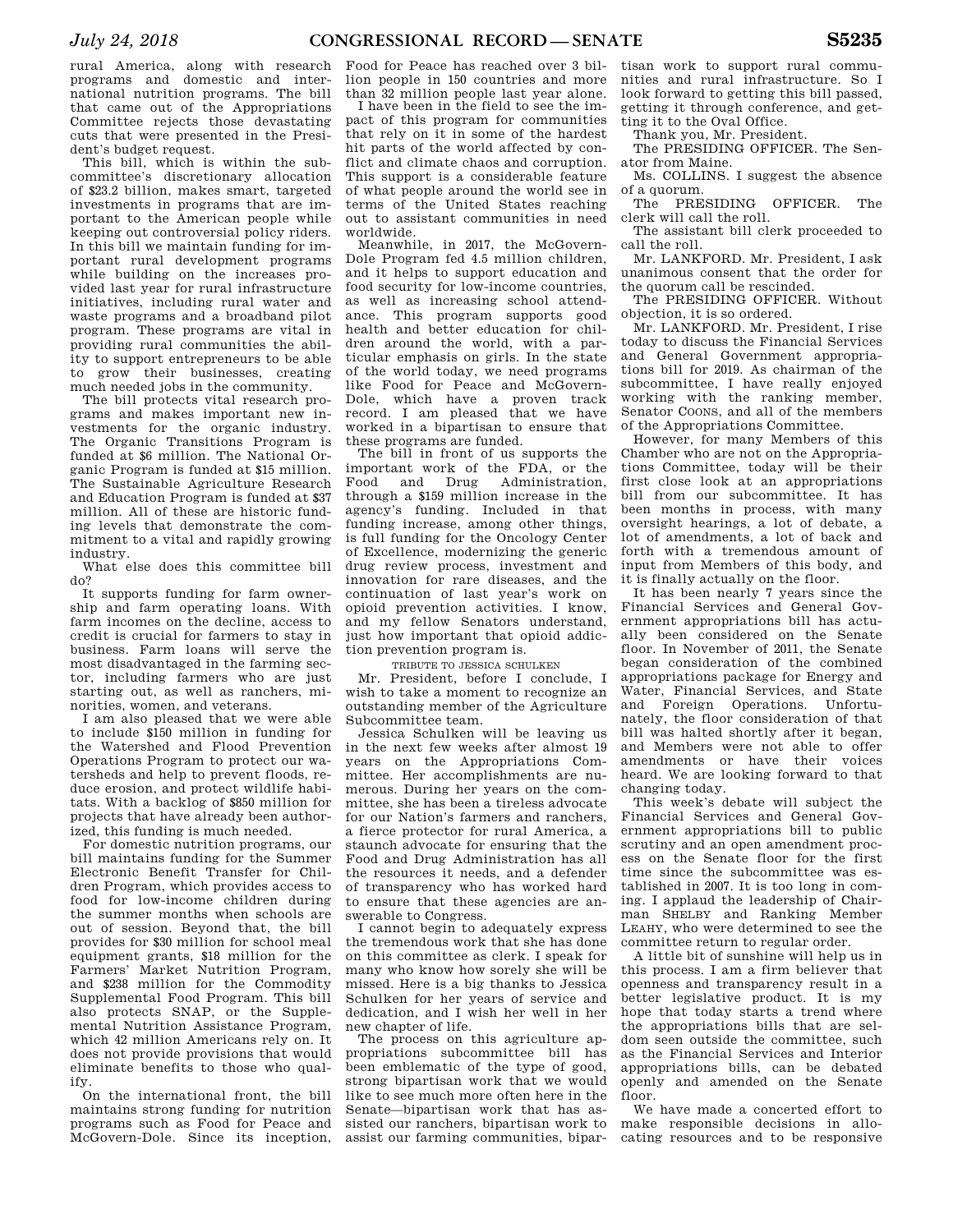to the requests we have received from Members of both sides of the aisle, and we welcome continued input and proposed amendments from other Members.

This Financial Services and General Government bill totals \$23,688,000,000. It includes funding for a diverse group of 27 different independent agencies. It includes the Executive Office of the President, the Department of the Treasury, the Federal Judiciary, and the District of Columbia. The bill does not include any budget gimmicks or empty CHIMPS, or changes in mandatory program spending, which are often used as a gimmick by appropriations. It does not include those.

The bill provides targeted funding increases for the Treasury Department to combat terrorism financing, for the Federal courts to support their administration of justice, and for the GSA's Federal Buildings Fund, including the acquisition of the headquarters building for the Department of Transportation, rather than continuing to pay \$49.4 million in annual rental payments for a building that is their headquarters. We will move back to actually owning that building to save the taxpayers that money.

This bill also fully funds GSA's request for basic repairs and major repairs. Basic and major repairs are not glamorous appropriations accounts, but they are exceptionally important to maintain and protect the taxpayers' dollars.

The bill also makes critical investments in our Nation's financial markets, by providing targeted increases for the Securities and Exchange Commission and the Commodity Futures Trading Commission.

After years of flat funding for the CFTC, or the Commodity Futures Trading Commission, including a \$1 million cut last year, this bill provides an increase to the CFTC in recognition of their critical role overseeing our swaps, futures, and options markets. Support for the CFTC was a priority for a number of Senators in this Chamber on both sides of the aisle, and I am pleased that we were able to accommodate it this year.

The bill provides \$11.26 billion to the Internal Revenue Service for the administration of our Nation's tax laws. Of this amount, \$77 million is dedicated to implementing the new Tax Cuts and Jobs Act. That bill has been enormously successful in helping to turn around our economy, wherein our GDP growth has grown exponentially over the last year. Yet we have to fully implement that bill, and the additional \$77 million is dedicated to that.

Aside from tax reform, we are able to provide an increase of \$75 million in base funding for the IRS. This increase to the Operations Support account over the fiscal year 2018 enacted level will provide for investments in information technology infrastructure to reduce reliance on legacy systems. The total

for Taxpayer Services and \$4.86 billion for Enforcement.

We have two critical goals for the IRS—improving taxpayers' access to quality customer service and addressing the tax gap, which is the amount owed but actually not paid.

The IRS needs help in the customer service area. It has asked for additional funding, and we have asked it for additional focus on customer service. We have given that this time. We have also asked the IRS to deal with the tax gap, which are taxes owed that individuals do not pay. This is not a change in tax law; it is enforcing existing tax law. Our current tax gap is right at \$400 billion a year. Addressing this tax gap is critical to reducing the deficit and restoring our Nation's fiscal health.

The bill prioritizes the Federal Government's response to the opioid crisis. Our bill keeps our Nation's focus on the High Intensity Drug Trafficking Areas Program, with there being \$280 million allocated, and on the Drug-Free Communities Program, with there being \$99 million allocated through the Office of National Drug Control Policy.

The bill provides a funding increase to the U.S. Postal Service Inspector General to address the growing concern of narcotics trafficking through the mail system. We have to pay attention to that. The bill includes \$2 million in new funding for the Council of the Inspectors General on Integrity and Efficiency for improvements to the website oversight.gov. If folks have not already gone to oversight.gov to see the work of our inspectors general, I would encourage them to do that if they need some additional help. Their work needs to be highlighted, and we need to actually implement those recommendations.

IGs are on the frontlines of efforts to reduce waste, fraud, and abuse in the Federal Government, and their recommendations produce billions of dollars in cost savings. We need to actually see those cost savings and implement them. Oversight.gov has improved the accessibility and prominence of their work, and I am confident this effort will produce even greater savings in the future by maintaining a database of open IG recommendations at oversight.gov.

Again, I thank my friend Senator COONS and express my appreciation for the way he and his staff have worked with us this year.

As this bill moves forward, I look forward to hearing from all of our colleagues about how we can further address their priorities through the amendment process. We look forward to doing something historic—of actually passing an FSGG bill on the floor of the Senate and of working through this process in an open and transparent way.

I yield the floor.

The PRESIDING OFFICER. The Senator from Delaware.

amount for the IRS includes \$2.5 billion proud to join my colleague, Senator Mr. COONS. Mr. President, I am

LANKFORD of Oklahoma, in bringing our committee bill—the Financial Services and General Government appropriations bill—to the floor.

I thank the full committee chair and the vice chairman, Senators SHELBY and LEAHY, for their leadership and their bipartisan work that has laid out the process we are now following to make real progress on our appropriations process.

I thank Chairman LANKFORD for working with me on this bill, and to my colleague Senator LANKFORD, of Oklahoma, I express my appreciation for his being a great partner, for our positive experience in working together, and for how much I value our collegial relationship.

I also thank the key staff of this subcommittee—Andy Newton, Lauren Comeau, and Brian Daner—as well as my own staff—Ellen Murray, Diana Hamilton, and Reeves Hart. These six folks are, I think, exemplars of the people who work here year in and year out, week in and week out and who help make it possible for us to craft large and complicated, bipartisan compromise bills like this one. We are grateful for the positive working experience they have had together and for the spirit with which they have worked to make this bill possible.

I am confident this bill fairly allocates funding among many competing priorities, given the subcommittee's allocation and its broad jurisdiction. Senator LANKFORD and I have followed the guidance of the full committee chair and vice chair and have kept this bill free of new controversial riders. Overall, this bill appropriates \$23.688 billion, which is a small increase over that in the fiscal year 2018 omnibus bill that was enacted earlier this year.

I would like to take this opportunity to briefly highlight how this bill will impact both Delawareans, whom I represent, and Americans across our whole country.

The bill provides \$250 million for the Community Development Financial Institutions Fund, which supports development in some of America's poorest communities. The President's budget had recommended cutting this vital program down to just \$14 million, which would have completely eliminated any new grant funding, but I am proud this bipartisan Senate bill restores all of the funding for this effective and vital program.

This bill rejects the transfer of two vital anti-drug programs—the High Intensity Drug Trafficking Areas Program, known by its acronym HIDTA, and the Drug-Free Communities—from the Office of National Drug Control Policy to the Justice Department.

I am grateful that at this time when opioids are a crisis of academic proportions, which I hear about week in and week out in my home State of Delaware, that we have rejected an ill-conceived proposal to move these programs to other agencies, where I have been concerned they would receive reduced funding and scant attention. I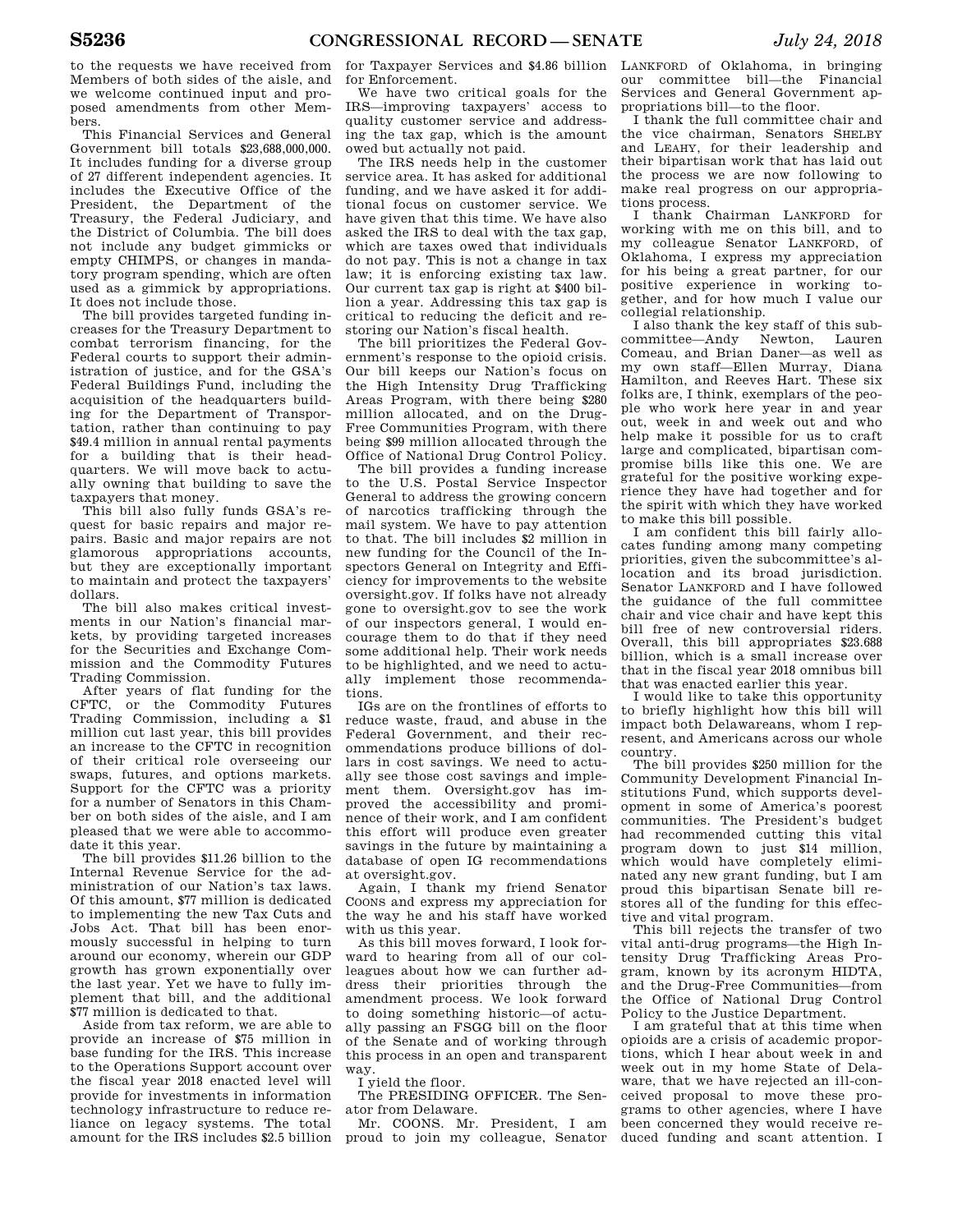am pleased, instead, that they will stay with the Office of National Drug Control Policy.

This bill provides \$281.5 million for the CFTC, the Commodity Futures Trading Commission. This is an increase of \$32.5 million. It is critical the CFTC is able to keep pace with the dramatic changes in the marketplace as it regulates, particularly with the emergence of cryptocurrencies and complex financial products and international trading platforms. I think it is critical that the CFTC be able to modernize its investments, as this is what it is responsible for.

The Federal judiciary will receive \$7.251 billion in funding, an increase of \$140 million over the fiscal year 2018 enacted level. In particular, the defender services and court security accounts, which I have long been attentive to, will receive robust funding.

This bill vitally increases funding for the basic operations of the Internal Revenue Service. The IRS may not be the most popular of Federal agencies, but it touches almost every American and is central to the legal and appropriate and efficient collection of revenue and for being responsive to constituents and customers. This bill increases funding for the basic operations of the IRS, and it fully funds the request for the cost of implementing the comprehensive new tax law.

I hope we continue to work to increase funding for this vital agency in conference because the IRS has IT systems that are out of date, and customer service can still improve. As the chairman and I have both commented in previous hearings, we need to continue to make progress in closing the \$400 billion tax gap—the gap between what is owed and what is collected in tax revenues every year.

This bill includes \$1.66 billion for the Securities and Exchange Commission, the SEC. Given the number of publicly traded firms that have an incorporation footprint in my home State of Delaware, I am particularly interested in making sure the SEC has the resources it needs and is investing those funds efficiently and effectively, as it is the watchdog that helps to make sure our securities are being exchanged in ways that are transparent and legal and appropriate.

There is a provision within the Department of the Treasury that I want to highlight briefly of \$159 million being appropriated specifically for the Office of Terrorism and Financial Intelligence. It is an increase of \$17 million over last year, just over 10 percent. This office has the responsibility of enforcing economic sanctions across the globe.

It also has a very broad and very important responsibility, and it is key that we have been able to work on a bipartisan basis to ensure funding is adequate not only to continue the implementation of sanctions against North Korea and Iran but also to make sure we are fully enforcing the Global

Magnitsky Human Rights Accountability Act and that we are enforcing sanctions in other places in the world— Africa, for example—where we have longstanding sanctions that need more thorough enforcement.

This bill provides funding for the Small Business Administration—a remarkably effective Federal agency that punches above its weight. This bill rejects the President's proposed cuts to the SBA's grant programs by either restoring or increasing funding to virtually every initiative within the SBA.

These grants are essential to the SBA's mission of supporting small businesses so local communities across our country have greater economic opportunity. I am particularly pleased, within the suite of SBA-related services, to support the SCORE Program, which has one of the highest ratios of volunteers and civic outreach and impact to Federal investment. Groups of volunteers all over the country offer business tools, workshops, and mentoring to dedicated entrepreneurs and small business owners. SCORE was initially founded in my home State of Delaware, in the city of Wilmington. So I have enjoyed working in a bipartisan way to reauthorize it during this Congress.

This bill also includes a well-deserved pay adjustment for Federal civilian workers. Last year, Federal employees received a cost-of-living increase of 1.9 percent. The cost of living is growing at a faster rate than that. So, this year, the bill includes that same level, which, I think, is an important bipartisan compromise to ensure that our civilian workforce receives the support it has earned.

Lastly, we did include, last year, election security grants of about \$380 million in the fiscal year 2018 omnibus to help protect States and their voting systems from cyber attacks. The chairman is the cosponsor of an authorizing bill that is critical we take up and move independent of the appropriations process. I also do think, this year, we should have provided more for appropriations to our States to make sure they are strengthening their cyber security as we are just 4 months from a general election.

In closing, let me again thank the staff members of the subcommittee who worked so well together.

Let me thank Senator LANKFORD, my colleague from Oklahoma, for his great and positive attitude and for his determination in making sure these dollars are spent wisely. We may not agree on everything, but we have been able to agree on this thing, which is significant and historic progress, as the very first ever floor markup of the FSGG bill now begins.

I yield the floor.

The PRESIDING OFFICER. The Senator from Maine.

Ms. COLLINS. Mr. President, I suggest the absence of a quorum.

The PRESIDING OFFICER. The clerk will call the roll.

The bill clerk proceeded to call the roll.

Mr. CORNYN. Mr. President, I ask unanimous consent that the order for the quorum call be rescinded.

The PRESIDING OFFICER. Without objection, it is so ordered.

NOMINATION OF BRETT KAVANAUGH

Mr. CORNYN. Mr. President, this week, we will continue the confirma-<br>tion process for Judge Brett tion process for Judge Brett Kavanaugh, who, as we all know, has been nominated by President Trump to serve on the U.S. Supreme Court. I say we will continue the confirmation process because there has already been a questionnaire issued by the Judiciary Committee to which the nominee has responded. I know White House Counsel and others are already trying to put their heads together with the George W. Bush Presidential Library, down in Dallas, as well as with the National Archives, to be responsive to the document requests that have been made for the judge.

As the author of more than 300 published opinions, Judge Kavanaugh is a well-known judicial nominee. I think his experience from the last 12 years on the DC Court of Appeals has clearly demonstrated he has the experience that the job on the Supreme Court requires.

He is also enormously well respected among the legal community. We have seen op-eds written by professors—all of them scholars—who say that Judge Kavanaugh can more than hold his own when it comes to legal analysis. We have heard this from people who share his judicial philosophy and those who do not share his judicial philosophy. They have a broad mutual respect for his intellect and his integrity.

We have heard about his mentorship of law clerks, both men and women, liberals and conservatives. As I say, we have received testimonials from professionals across the ideological spectrum. Last week, a group of 80 former students from Harvard Law School, where Judge Kavanaugh taught, sent a letter to the Senate Judiciary Committee. As you might imagine, they have a variety of perspectives on judicial philosophy and a wide range of political views, but they all agreed that Judge Kavanaugh is a rigorous thinker, a devoted teacher, and a gracious person.

Lastly, we have heard from the nominee himself. On the night President Trump announced his choice, Judge Kavanaugh said that he believes an independent judiciary is the crown jewel of our constitutional Republic. He promised to keep an open mind in every case, as a judge should, to uphold the Constitution of the United States, and to preserve the rule of law. Those words and the opinions from his many supporters demonstrate that Judge Kavanaugh is the right person to replace Justice Kennedy on the Supreme Court. Most people agree that it is the Supreme Court's job to fairly interpret the law, not to substitute their own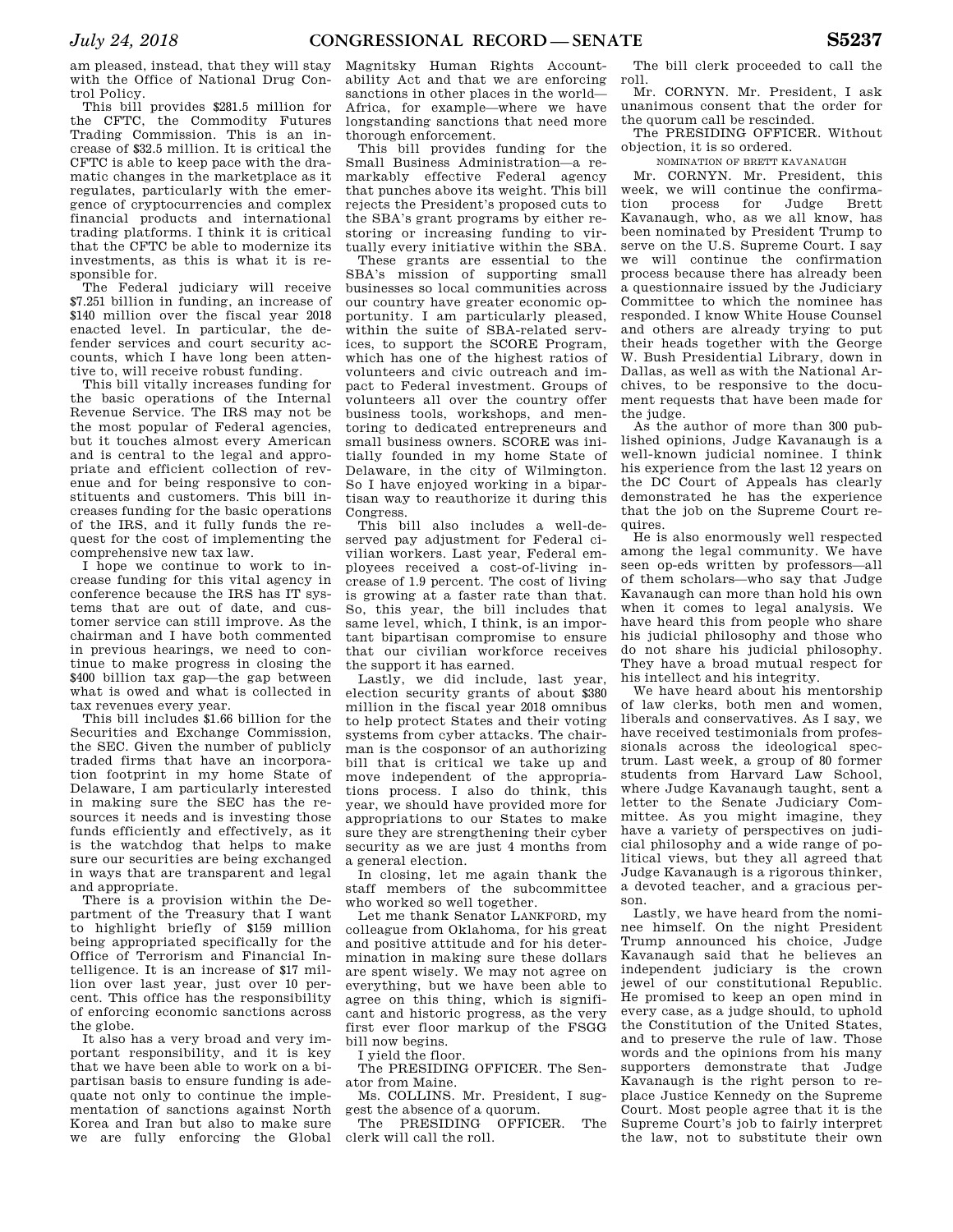Judge Kavanaugh understands that deeply. A number of our colleagues across the aisle have been left grasping at straws given his outstanding qualifications and the fact that he was confirmed back in 2006 to the second most

powerful court in the Nation, the DC

Circuit Court of Appeals. Judge Kavanaugh is a well-known nominee both to the Senate Judiciary Committee and to the Senate itself, but some have recently criticized Judge Kavanaugh for expressing opposition to the independent counsel statute even though, once upon a time, they supported ending that very same statute themselves. There was bipartisan consensus to essentially let that statute lapse. So it is ironic that some are now using that as a point of criticism.

For example, in 1999, my colleague, the senior Senator from Illinois, called for getting rid of the statute, claiming that it allowed independent counsels to be unchecked, unbridled, unrestrained, and unaccountable. That just goes to show you—if you are in the Senate long enough, you are likely to find yourself on both sides of an argument. But in this case, there is no merit to any criticism of Judge Kavanaugh for something that Democrats and Republicans both agreed to do, which is to let the independent counsel statute lapse.

Another weakness in their argument is that there is a real difference between special counsels, such as Robert Mueller, and independent counsels under the old statute. They are not the same thing.

When Judge Kavanaugh spoke years ago about the independent counsel statute, he was referring to a law that Congress ultimately agreed in a bipartisan fashion to let expire and not renew because it was felt that independent counsels—particularly the last independent counsel, Ken Starr—had too much autonomy to investigate and prosecute any misconduct without clear rules and guidance and without clear oversight by Congress and the Department of Justice. We know that special counsels are different. They are constrained by regulations and are overseen by senior lawyers at the Department of Justice, and in the case of Director Mueller, by the Deputy Attorney General himself. It would be useful if our friends across the aisle would acknowledge this difference and this history.

A new poll has shown that significant majorities of voters in States such as North Dakota, West Virginia, and Indiana all want to see Judge Kavanaugh confirmed. Support is even stronger among Independents. I expect that as more Americans get to know him in the weeks ahead, those numbers will rise.

This nomination for a vacancy on the Supreme Court is Chairman GRASS-

LEY's 15th Supreme Court confirmation hearing, and I have no doubt that when he says this one will be the most searching and thorough of all of them, he means it.

I look forward to working with all of our colleagues on the Judiciary Committee to ensure that Judge Kavanaugh has a full and fair hearing, and not pull any punches whatsoever, but if the object is to delay for delay's sake or to criticize for criticism's sake, we intend to call that out during this process.

Based on what I have read and seen so far, I believe Judge Kavanaugh will ultimately be confirmed.

#### COMMITTEE ON FOREIGN INVESTMENT IN THE UNITED STATES

Mr. President, there is one other item of business I want to mention, and it is some very good news we received yesterday. The House and Senate conferees announced an agreement on the National Defense Authorization Act, the NDAA. I am glad to hear that the final version included legislation I sponsored called FIRRMA, the Foreign Investment Risk Review Modernization Act. The senior Senator from California, Mrs. FEINSTEIN, was my bipartisan cosponsor.

I thank Senator CRAPO, the chairman of the Banking Committee, who ushered this legislation through that committee, where it passed unanimously, and Senator INHOFE for leading the conference here on the Senate side and seeing that this important piece of legislation was included.

In June, President Trump called on Congress to pass a strong piece of legislation to modernize what is known as the Committee on Foreign Investment in the United States, or CFIUS. Now we are going to do exactly that. The Senate version of the bill updates CFIUS so we can guard against attempts—primarily by China but not only by China—to acquire sensitive dual-use technology and know-how by exploiting gaps in the U.S. rules on foreign investments.

This legislation takes a carefully tailored approach to updating the review process without hamstringing our ability to meaningfully engage in trade with partners around the world. It is not anti-foreign investment—just the opposite is true—but it is all about protecting our crown jewels when it comes to leading-edge technology that can be easily acquired through creative investment strategies, and then, along with the intellectual property and know-how, our competitors, such as China, can gain tremendous advantage.

I appreciate the support we have gotten from Secretary Mnuchin, our Treasury Secretary; Secretary Mattis, the Secretary of Defense; and many others. I again thank Senator FEIN-STEIN for being the chief Democratic cosponsor. This has been a bipartisan effort from day one.

The message is, we simply can't let China erode our national security advantage by circumventing our laws and

exploiting investment opportunities for nefarious purposes. The backdoor transfer of technology, know-how, and industrial capabilities has gone unchecked for too long. That is why I am glad that once our bill becomes law, a newer, stronger CFIUS process will better protect us from evolving, investment-driven threats to our national security.

I yield the floor.

I suggest the absence of a quorum. The PRESIDING OFFICER (Mr.

CRUZ). The clerk will call the roll.

The bill clerk proceeded to call the roll.

Mr. BLUNT. Mr. President, I ask unanimous consent that the order for the quorum call be rescinded.

The PRESIDING OFFICER. Without objection, it is so ordered.

TABLE ROCK LAKE BOAT TRAGEDY

Mr. BLUNT. Mr. President, I am here today to remember the 17 victims who lost their lives last week in the tragic boat accident on Table Rock Lake in Missouri.

At one time, I lived in Branson. Our home is now in Springfield, MO. It is a community that I represented in the Congress for 14 years before having the chance to represent them in the Senate.

Of course, the community has responded. But one of the reasons the community has responded in the way that it has is the truly tragic loss of life. There were 31 people on the boat that was overwhelmed by the water. Of those 31 people, 17 died. Of the 17 that died, 9 of the victims were members of the Coleman family from Indianapolis, IN.

Tia Coleman lost her husband, Glenn, and all three of their children.

On Saturday, Tia asked that her family members be remembered as they were. She said that her daughter, 1 year-old Arya, was a little fireball with 1,000 different personalities. Her 7-yearold son, Evan, according to his mom, was a great brother who was extremely smart and witty and loved life. Her 9 year-old son Reese, according to his mom, was the happiest little boy and made every day worth living.

Tia's nephew, Donovan Hall, who was the other surviving member of that family, lost his mother Angela and his brother Maxwell. Tia described her sister-in-law Angela as a loving mother who would do anything for her family, and 2-year-old Max loved big hugs.

Tia was laughing through her tears as she remembered her Uncle Ray as a man who liked to laugh and have a good time.

Tia's father-in-law, Horace ''Butch'' Coleman, is being remembered in Indianapolis as a legend in the community, having volunteered for more than four decades as a youth football coach. He and his wife, Belinda Coleman, were involved in the community. Belinda was described as a loving mom, a loving grandmother, and as a leader in their church.

Tia asked that all of us keep the Coleman family in our prayers as they adjust to this terrible tragedy.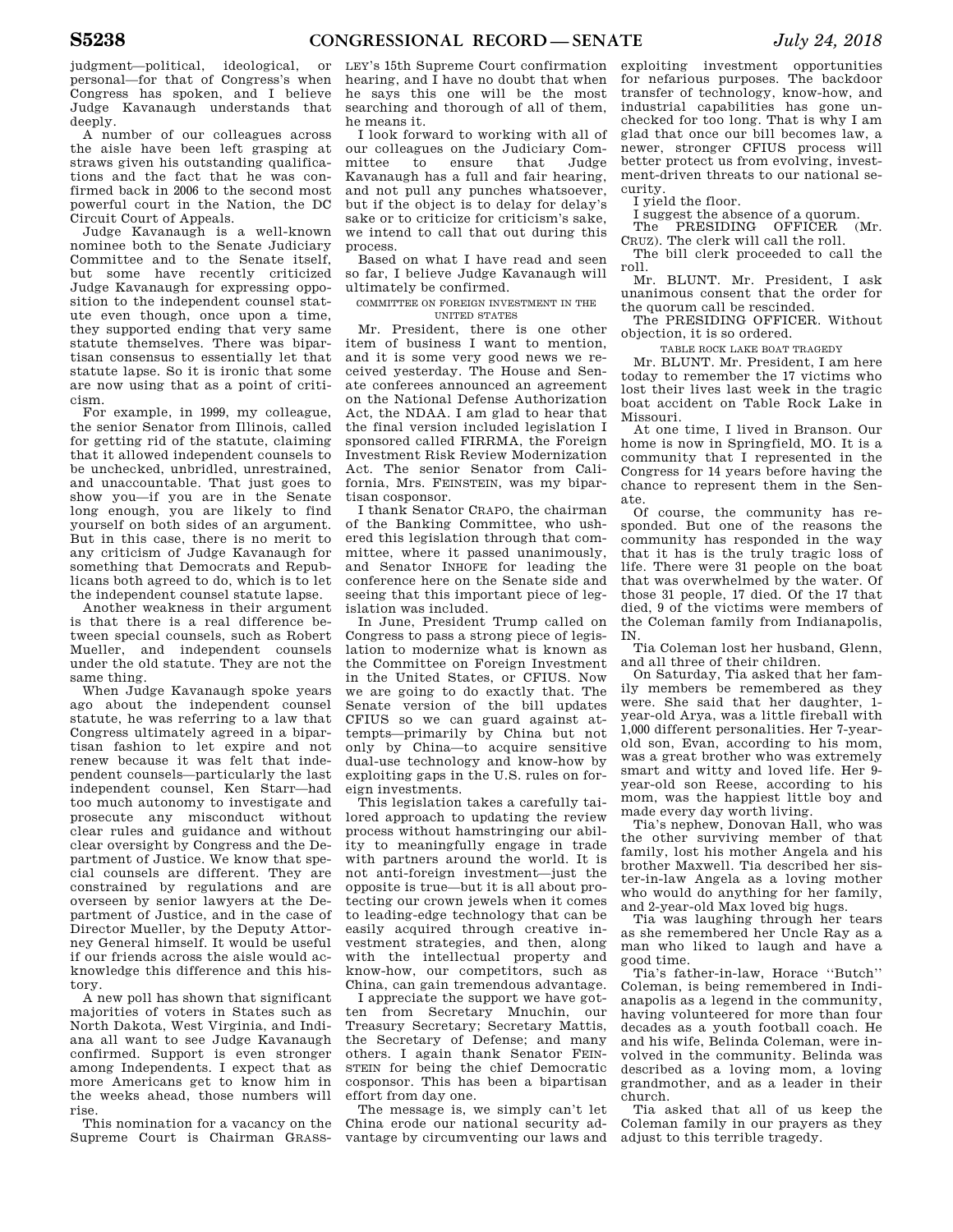Rosemarie Hamann and William Asher, from the St. Louis area, had just celebrated Rosemarie's 68th birthday. Their friends say they loved to dance and live life to the fullest. They both gave back to their community through local veterans organizations.

William and Janice Bright, from Higginsville, MO, were in Branson celebrating their 45th wedding anniversary. They are survived by their 3 children and 16 grandchildren, with another grandchild on the way, who will never get a chance to see their grandparents.

The Smith family of Osceola, AR, is mourning the loss of 53-year-old Steve Smith, a retired educator, and his 15 year-old son Lance. The Smiths were very active in their church. Steve was a deacon and Lance felt the call to the ministry at 15. He had just recently delivered his first sermon.

Leslie Dennison from Illinois died a hero. This 64-year-old grandmother pushed her 12-year-old granddaughter to the surface of the water, helping save that girl's life before she was overwhelmed by the water.

Former church pastor Bob Williams, who was driving the boat, was remembered by the Branson mayor, Karen Best, as ''a great ambassador for Branson'' and an active member of the community.

Certainly in the coming days we will learn more about these men and women and children and the lives they led and the lives that were ended tragically. We will also learn about the accident itself.

Senator MCCASKILL and I were both there on the day after the accident as Federal officials arrived—the Coast Guard, responsible for certifying equipment like the boat that sank, and the National Travel Safety Board, which has the responsibility to investigate the accident and tell us what happened. Senator MCCASKILL met with them early in the day. I met with them exactly 24 hours after the boat sank.

As we were finished with that meeting and looking out at the placid Table Rock Lake, it was impossible to imagine that was the same lake that was in videos of what had happened the day before.

Certainly Senator MCCASKILL and I were also thinking of the first responders, the medical staff, looking at what mental health care was available not only for people who survived the accident but also for the people who responded.

There were people who were on a nearby showboat, the Branson Belle, who dove off the boat and immediately swam out to do what they could to help the people who were trying to save their own lives. One boat dock sent three or four different boats with basically high school guys who are working at that boat dock in the summer. I am sure if you are a 16, 17, 18-year-old young man, you think everything is OK, but we were both insistent that they try to have the kind of mental health counseling they needed, along

with the families and the survivors who were there, and certainly the community, with services that reacted in the right way.

It is unfortunate that we don't think as much as we should about the NTSB and their efforts. One of the things that certainly they will be looking at is their investigation of a similar accident almost 20 years ago in Arkansas on Lake Hamilton. The questions would be, I think, Did the Coast Guard do what they were supposed to do? Did the operators do what they were supposed to do? Did the equipment do what it was supposed to do? Certainly we will be looking carefully at the report to decide what needs to happen as a result of that report. Certainly this is an accident we wouldn't want to see happen ever again.

Since its inception, the NTSB has investigated thousands of aviation and surface transportation accidents. They are busy right now investigating what happened in Branson, MO. Other examples are the Southwest Airlines engine incident in April, the autonomous vehicle crash in Tempe, AZ, and the collision of the Amtrak train and the CSX freight train in South Carolina. That is what they do. Its staff and leadership are on call 24 hours a day, 365 days a year.

Unfortunately, we have had two nominees for the National Transportation Safety Board who have been pending for consideration for many months—one a Democrat, another a Republican. The confirmation of those two people would ensure that the NTSB has a full board to fulfill its critical mission.

I have been assured that we are going to move forward with those confirmations later today. I can also assure my colleagues that Senator MCCASKILL and I and Congressman LONG will be closely monitoring the investigation as we learn what happened and do what we need to do to make sure it never happens again.

So with gratitude to the first responders, the medical staff, and the members of the Branson community who stepped forward to assist in this tragedy, I close my remarks and turn to Senator MCCASKILL for whatever she may have to say about this event.

The PRESIDING OFFICER. The Senator from Missouri.

Mrs. MCCASKILL. Mr. President, I would like to thank my colleague. He and I were both in Branson last Friday. We didn't have a chance to see each other, but we were both there for the same reason; that is, an unspeakable tragedy in our State that has Federal involvement because the investigations will occur jointly with the Coast Guard and the NTSB.

I would echo many of the remarks that my colleague made. I particularly was struck when I was there—the highway patrol divers had just finished their work. They had the worst job maybe in the country last Friday, but certainly in Missouri. Their job was to

go to the bottom of the lake and find the bodies that had been trapped in this amphibious vehicle at the bottom of one of the most beautiful lakes in the world.

We never want a tragedy like this to strike in our State. I will tell my colleagues that the only silver lining I can find is that it happened in a part of our State where there is a great deal of love. There is a lot of openness in Branson, MO, for the travelers who come through, for all the tourists who come to Branson. We are very proud of that area of our State. The Ozarks have some of the most beautiful terrain God has created. These lakes that we have, both in the central part of our State and in the southwest part of our State, we are very proud of. They turned ugly and deadly last Thursday, and we have had a tremendous loss of life.

This investigation will take a year or more. I join my colleague in urging the Senate to approve these two nominees that have been pending for too long. It is my understanding we have gotten movement on that today. It is sad that it would take a tragedy like this to get this moving, but I believe that by the end of the day—I am at least optimistic at this point; I don't know what my colleague Senator BLUNT has learned, but I have learned that it appears that these nominees will be approved by the end of the day.

There were incredibly difficult weather conditions, but there are inherent dangers in these amphibious vehicles. We know this. How do we know this? Because it has been investigated before. We have had 40 deaths associated with duck boats since 1999, yet there has been little done to address the inherent danger of these amphibious vehicles. We had 13 deaths in Arkansas in Lake Hamilton in 1999, 4 deaths in the Ottawa River in Ontario, Canada in 2002, 2 in the Delaware River in Philadelphia in 2010, and then the 17 deaths that occurred last week. Additionally, we had five deaths when a vehicle collided, when it had an on-land collision in Seattle in 2015.

Back when the NTSB investigated the incident in Arkansas, which is about 200 miles south of Branson, they found contributing factors to that accident to be the lack of adequate buoyancy that would have allowed the vehicle to remain afloat in a flooded condition, the lack of adequate oversight by the Coast Guard, and, importantly, also the canopy. When these vehicles are on water, the canopy serves as a trap if they take on water and are sinking. People who are trying to get out have no easy way to escape this sinking vehicle because the canopy traps them within the vehicle.

It also is a problem in terms of wearing life jackets because if someone has a life jacket on and one of these vehicles goes down in the water, they get trapped against the roof even more because the buoyancy of the life jacket holds them against the roof and makes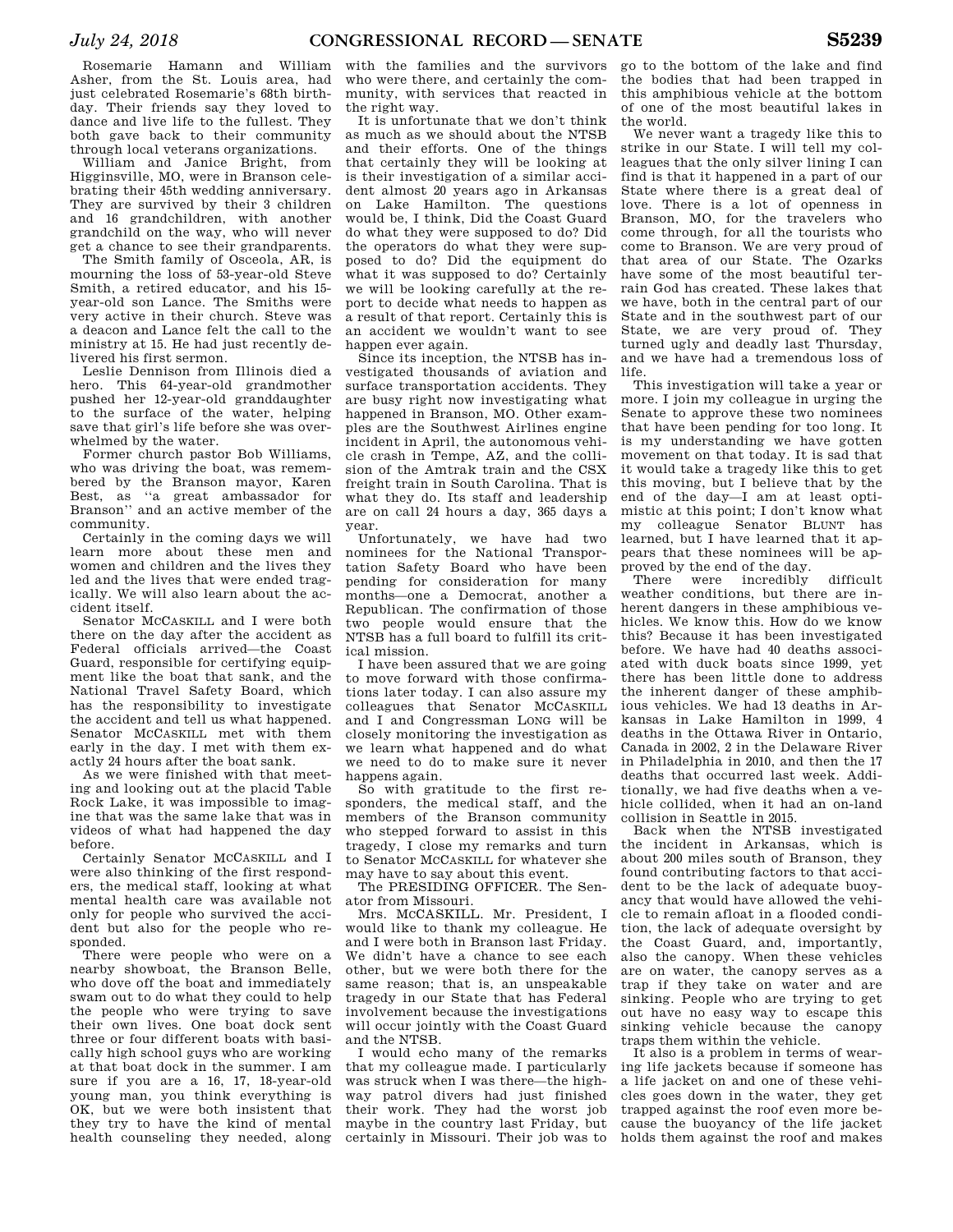it even more difficult for them to get to some point of ingress or egress.

These are not open vehicles. When they are in the water, it is almost like an enclosed bus. It is almost like imagine if you are on an airplane in the water or on a bus in the matter. It is not a boat; it is a vehicle. So the NTSB recommendations were pretty straightforward. Unfortunately, nothing happened as a result of those recommendations.

I am in the early stages of drafting legislation with input from the NTSB and the Coast Guard to require that the design issues with these passenger vessels be addressed and that the boats that are not compliant be taken out of service until they can be compliant. We think that their past recommendations are reasonable and common sense. We really think the biggest problem that has to be addressed is this reserve buoyancy that has been pointed out in the past as part of the significant problem. If they can't do the buoyancy on a really timely basis, at a minimum, remove the canopies if they are going on the water so there is an opportunity for people to escape what is a sinking coffin, which it was; it was a sinking coffin for way too many people last Thursday.

As always, I want this to be done in a way that makes sense, but I don't think it makes sense for us to wait another year to address some of these glaring issues in terms of passenger safety.

I also would like to take a moment to recognize the victims in this tragedy. We had five victims who were from Missouri: William Asher, 69, and Rose Marie Hamann, 68, who both lived in St. Louis; Janice Bright and her husband, William Bright, 63 and 65, from Higginsville, MO, closer to Kansas City; Bob Williams, the driver, not the captain of the vessel, 73 years old, who lived in Branson.

From Arkansas, Steve Smith was 53, and Lance Smith was 15 years old.

From Illinois, Leslie Dennison was 64 years old.

Maybe the most heartbreaking, in some ways, was the large family who lost so many members as a result of this vehicle sinking in the Table Rock Lake: Angela, 45; Belinda, 69; Ervin, 76; Glenn, 40; Horace, 70; and then the Coleman children, including Reece, who was 9; Evan, who was 7; Maxwell, who was 2; and Arya, who was only 1 year old.

We mourn their deaths. I do think this is a situation where you do feel helpless. On the other hand, I do think there are steps we can take so that these particular amphibious vehicles are addressed in terms of passenger safety so that there is never again a feeling of helplessness when one of these boats finds itself in a situation where it is taking on water but the people in the vehicle cannot get out of the vehicle in order to save themselves and can't even avail themselves of life preservers in a way that would protect

them if for any reason they were not capable swimmers.

I am very proud of both NTSB and the Coast Guard, who were working well together when I was down there. Mayor Best was doing a terrific job. The Red Cross was there in full display in terms of providing services. The people of Branson were in the midst of an outpouring of love, affection, respect, and sympathy—and the entire State. Our Governor has done a good job.

Frankly, it is the silly season for me. This is the time when there are relatively few weeks until an election, and the fur is flying, and the politics go back and forth. It was like an oasis on Friday in terms of everyone coming together, setting their politics on the side of the road, and trying to work together to find answers to these difficult questions and come together as we should and find a way to protect the traveling public and the people.

The saddest thing about this is the people who went on this vehicle went because they were there having a great time. That is probably a cruel irony of this situation. They weren't taking a bus on the way to work. They weren't taking a plane on a business trip. They were enjoying a beautiful location with their family in the middle of what should have been a carefree moment, and it turned deadly and tragic. We do need to come together and try to make sure this doesn't happen in the future.

With a respectful nod to all the first responders and the people of the Branson community who have been so supportive, I yield the floor.

The PRESIDING OFFICER. The Senator from Maine.

Ms. COLLINS. Mr. President, before the two Senators from Missouri leave the floor, let me express my personal condolences to them, which I know are shared by each and every Member of this body. The tragedy in Missouri is absolutely heartbreaking for the families, for the community, and for the State, and I want our two colleagues from Missouri to know that we stand with them during this very difficult time.

AMENDMENTS NOS. 3405 AND 3422 TO AMENDMENT NO. 3399

Ms. COLLINS. Mr. President, I ask unanimous consent that the following amendments be called up en bloc: Heller amendment No. 3405 and Durbin amendment No. 3422. I further ask consent that at 2:15 p.m. today, there be 5 minutes of debate, equally divided in the usual form, and that following the use or yielding back of that time, the Senate vote in relation to the Heller and Durbin amendments in the order listed and that there be no second-degree amendments in order to the amendments prior to the votes.

The PRESIDING OFFICER. Is there objection?

Without objection, it is so ordered. The clerk will report the amendments by number.

The bill clerk read as follows:

The Senator from Maine [Ms. COLLINS], for others, proposes amendments numbered 3405 and 3422 en bloc to amendment No. 3399.

#### The amendments are as follows: AMENDMENT NO. 3405

(Purpose: To increase the amount available for a Community Volunteer Income Tax Assistance matching grants program for tax return preparation assistance)

On page 154, line 14, strike ''\$15,000,000'' and insert ''\$20,000,000''.

#### AMENDMENT NO. 3422

(Purpose: To require the Inspector General to update an audit report concerning ontime performance of Amtrak)

In the matter under the heading ''SALARIES AND EXPENSES'' under the heading ''OFFICE OF INSPECTOR GENERAL'' under the heading ''NATIONAL RAILROAD PASSENGER CORPORA-TION'' in title III oCf division D, in the fourth proviso, strike ''Government.'' and insert the following: ''Government: *Provided further*, That not later than 240 days after the date of enactment of this Act, the Inspector General shall update the report entitled 'Effects of Amtrak's Poor On-Time Performance', numbered CR-2008-047, and dated March 28, 2008, and make the updated report publicly available.''.

# **RECESS**

The PRESIDING OFFICER. Under the previous order, the Senate stands in recess until 2:15 p.m.

Thereupon, the Senate, at 12:35 p.m., recessed until 2:15 p.m. and reassembled when called to order by the Presiding Officer (Mr. P ERDUE).

#### f INTERIOR, ENVIRONMENT, FINAN-CIAL SERVICES, AND GENERAL GOVERNMENT APPROPRIATIONS ACT, 2019—Continued

The PRESIDING OFFICER. The Senator from Nevada.

AMENDMENT NO. 3405

Mr. HELLER. Mr. President, I rise today in support of my amendment, Heller-Brown amendment No. 3405. This bipartisan amendment increases funding for the Volunteer Income Tax Assistance Program, better known as VITA, by \$5 million for the next fiscal year.

Building upon the success of the Tax Cuts and Jobs Act, it is important that we take additional steps to ensure that Nevada families are fully able to realize the benefits of the new tax laws and maximize their returns. The VITA Program is one way to do that.

The VITA Program offers free tax help to lower income and middle-income taxpayers—those who often need it the most—by helping them to prepare and file their income tax returns.

Every year, VITA programs help tens of thousands of Nevadans and millions of taxpayers nationwide keep more of their hard-earned money. As a statistic, in 2015, VITA sites helped nearly 23,000 Nevadans file their returns and processed refunds that exceeded \$25 million.

That is why I urge all of my colleagues to join me and Senator BROWN in supporting hard-working American taxpayers and voting yes on this bipartisan amendment, Heller-Brown amendment No. 3405.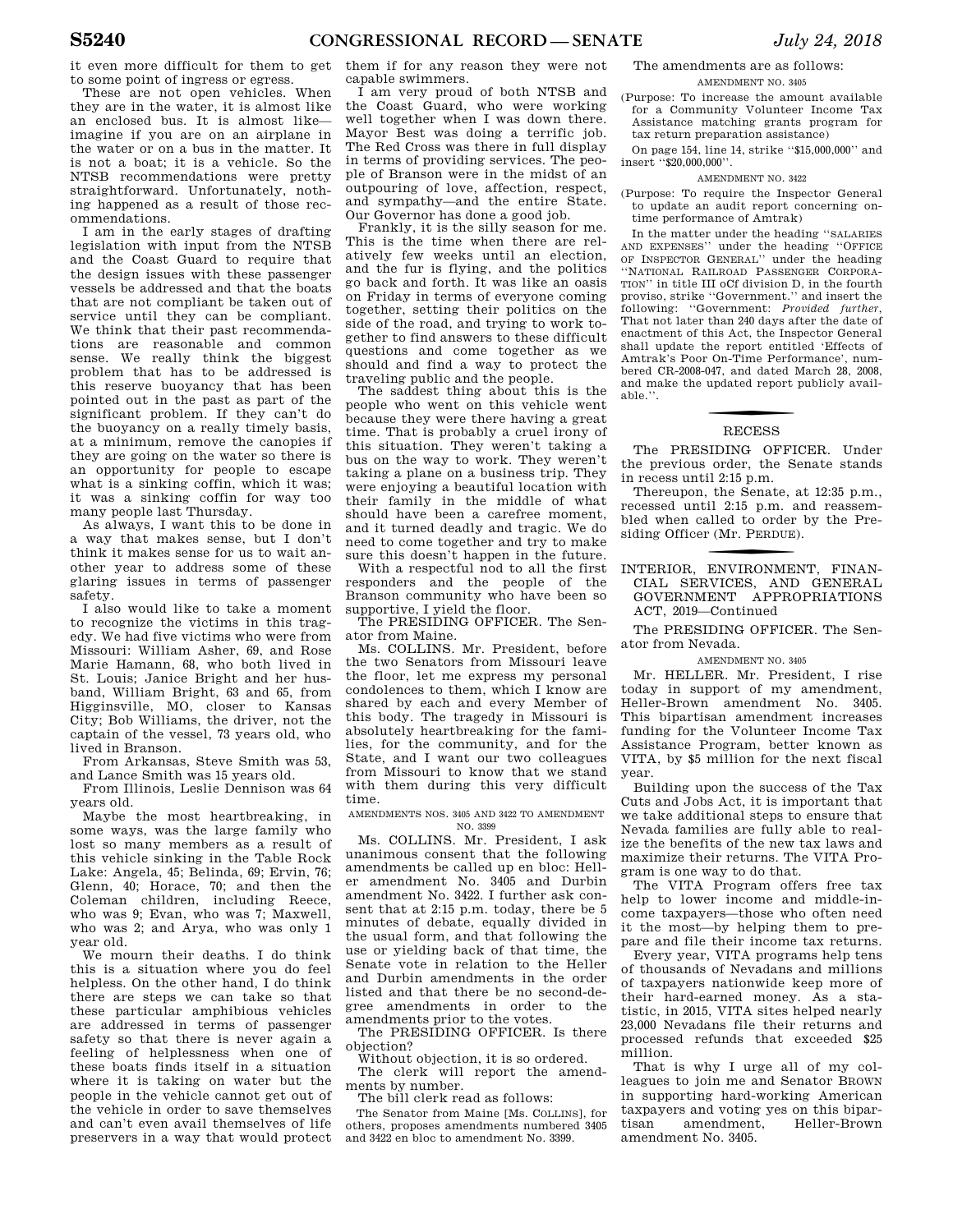I yield the remainder of my time to the Senator from Ohio. The PRESIDING OFFICER. The Sen-

ator from Ohio.

Mr. BROWN. Mr. President, this is a big deal for Americans making \$15,000, \$20,000, \$30,000, or \$40,000 a year. They will get a refundable tax credit if they claim it—if they can figure out how to claim it, because it is sometimes too complicated. They can get \$2,000, \$3,000 \$4,000, or sometimes a little more than that, in the refundable tax credit. That is money in their pockets to buy school clothes. It is money in their pockets to fix a car that is broken down. It is money in their pockets so they can take their kids to a restaurant occasionally.

Filing taxes is complicated for everyone. It can be particularly challenging for those claiming the EITC. Wall Street CEO's and big companies have armies of accountants. This is for working-class families making \$20,000, \$30,000, or \$40,000 a year.

I thank Senator HELLER. I ask support for the Heller-Brown amendment. It will matter to so many working families in Mansfield, Toledo, Sandusky, and all over Ohio.

I yield the floor.

The PRESIDING OFFICER. The Senator from Illinois.

AMENDMENT NO. 3422

Mr. DURBIN. Mr. President, Senator WICKER of Mississippi and I have a bipartisan amendment that means a lot to thousands of people who use Amtrak. It has been 10 years since we asked the inspector general of Amtrak to do a study of on-time performance. On-time performance has a direct impact on the number of people who ride on Amtrak trains, how frequently they use them, and how much they rely upon them. There is a problem. Amtrak owns very few railway tracks in America. They share the tracks with freight trains, and the freight trains have been pushing ahead of them and making the Amtrak trains wait.

How long did they wait? Between 2016 and 2017, in 1 year, there was 17,000 hours of delay on Amtrak trains directly attributable to freight trains that didn't yield the way to the Amtrak trains. That is just one factor.

Senator WICKER and I have asked the inspector general to do a report on ontime performance that we can consider in making Amtrak more efficient, more profitable, and more popular with Americans.

I hope our colleagues will support our bipartisan amendment.

The PRESIDING OFFICER. The Senator from Maine.

Ms. COLLINS. Mr. President, I rise in support of Senator DURBIN and Senator WICKER's amendment. It would direct the Amtrak inspector general to update a report from 10 years ago that examined Amtrak's on-time performance. Some Amtrak routes, particularly along Amtrak's national network, are experiencing frequent delays, which makes train travel a less dependable option and discourages ridership.

Ten years ago, the IG report found that the delays were the result of host railroad dispatching practices, track maintenance, speed restrictions, insufficient track capacity, and, often, external factors beyond the host railroad's control.

The information that the Amtrak IG will collect in this report will be used to identify ways to improve coordination between Amtrak and the freight railroads.

I commend the authors for their amendment, and I urge my colleagues to support it.

VOTE ON AMENDMENT NO. 3405

The PRESIDING OFFICER. The question now occurs on agreeing to the Heller amendment No. 3405.

Ms. COLLINS. I ask for the yeas and nays.

The PRESIDING OFFICER. Is there a sufficient second?

There appears to be a sufficient second.

The clerk will call the roll.

The senior assistant legislative clerk called the roll.

Mr. CORNYN. The following Senator is necessarily absent: the Senator from Arizona (Mr. MCCAIN).

The PRESIDING OFFICER. Are there any other Senators in the Chamber desiring to vote?

The result was announced—yeas 98, nays 1, as follows:

[Rollcall Vote No. 164 Leg.]

|              | $YFAS - 98$    |               |
|--------------|----------------|---------------|
| Alexander    | Gardner        | Murray        |
| Baldwin      | Gillibrand     | Nelson        |
| Barrasso     | Graham         | Perdue        |
| Bennet       | Grasslev       | Peters        |
| Blumenthal   | Harris         | Portman       |
| Blunt        | Hassan         | Reed          |
| Booker       | Hatch          | Risch         |
| Boozman      | Heinrich       | Roberts       |
| Brown        | Heitkamp       | Rounds        |
| Burr         | Heller         | Rubio         |
| Cantwell     | Hirono         | Sanders       |
| Capito       | Hoeven         | Sasse         |
| Cardin       | Hyde-Smith     | Schatz        |
| Carper       | <b>Inhofe</b>  | Schumer       |
| Casey        | <b>Isakson</b> | Scott         |
| Cassidy      | Johnson        | Shaheen       |
| Collins      | Jones          | Shelby        |
| Coons        | Kaine          | Smith         |
| Corker       | Kennedy        |               |
| Cornyn       | King           | Stabenow      |
| Cortez Masto | Klobuchar      | Sullivan      |
| Cotton       | Lankford       | Tester        |
| Crapo        | Leahy          | Thune         |
| Cruz         | Lee            | <b>Tillis</b> |
| Daines       | Manchin        | Toomey        |
| Donnelly     | Markey         | Udall         |
| Duckworth    | McCaskill      | Van Hollen    |
| Durbin       | McConnell      | Warner        |
| Enzi         | Menendez       | Warren        |
| <b>Ernst</b> | Merkley        | Whitehouse    |
| Feinstein    | Moran          | Wicker        |
| Fischer      | Murkowski      | Wyden         |
| Flake        | Murphy         | Young         |
|              | $NAYS-1$       |               |

Paul

#### NOT VOTING—1

#### McCain

The amendment (No. 3405) was agreed to.

VOTE ON AMENDMENT NO. 3422

The PRESIDING OFFICER. The question now occurs on agreeing to the Durbin amendment No. 3422.

Mr. WICKER. I ask for the yeas and nays.

The PRESIDING OFFICER. Is there a sufficient second?

There appears to be a sufficient second.

The clerk will call the roll.

The assistant bill clerk called the roll.

Mr. CORNYN. The following Senator is necessarily absent: the Senator from Arizona (Mr. MCCAIN).

The PRESIDING OFFICER (Mr. HOEVEN). Are there any other Senators in the Chamber desiring to vote?

The result was announced—yeas 99, nays 0, as follows:

[Rollcall Vote No. 165 Leg.]

YEAS—99 Gardner Murray

| Alexander         | Gardner        | Murray     |
|-------------------|----------------|------------|
| Baldwin           | Gillibrand     | Nelson     |
| Barrasso          | Graham         | Paul       |
| <b>Bennet</b>     | Grassley       | Perdue     |
| <b>Blumenthal</b> | Harris         | Peters     |
| <b>Blunt</b>      | Hassan         | Portman    |
| <b>Booker</b>     | Hatch          | Reed       |
| <b>Boozman</b>    | Heinrich       | Risch      |
| <b>Brown</b>      | Heitkamp       | Roberts    |
| Burr              | Heller         | Rounds     |
| Cantwell          | Hirono         | Rubio      |
| Capito            | Hoeven         | Sanders    |
| Cardin            | Hyde-Smith     | Sasse      |
| Carper            | <b>Inhofe</b>  | Schatz     |
| Casey             | <b>Isakson</b> | Schumer    |
| Cassidy           | Johnson        | Scott      |
| Collins           | Jones          | Shaheen    |
| Coons             | Kaine          | Shelby     |
| Corker            | Kennedy        | Smith      |
| Cornyn            | King           | Stabenow   |
| Cortez Masto      | Klobuchar      | Sullivan   |
| Cotton            | Lankford       | Tester     |
| Crapo             | Leahv          | Thune      |
| Cruz              | Lee            | Tillis     |
| Daines            | Manchin        | Toomey     |
| Donnelly          | Markey         | Udall      |
| Duckworth         | McCaskill      | Van Hollen |
| Durbin            | McConnell      | Warner     |
| Enzi              | Menendez       | Warren     |
| <b>Ernst</b>      | Merklev        | Whitehouse |
| Feinstein         | Moran          | Wicker     |
| Fischer           | Murkowski      | Wyden      |
| Flake             | Murphy         | Young      |
|                   |                |            |

NOT VOTING— 1

McCain

The amendment (No. 3422) was agreed

to. The PRESIDING OFFICER. The Senator from Utah.

NOMINATION OF BRETT KAVANAUGH

Mr. HATCH. Mr. President, I rise today to speak on the latest efforts to derail the nomination of Judge Brett Kavanaugh to be Associate Justice of the U.S. Supreme Court. I would like to focus today on a few areas where attacks have come up.

Judge Kavanaugh's critics, faced with an exceptionally well-qualified, baseball-loving, carpool-driving nominee, are struggling to find anything that might slow or even stop his confirmation. Let me focus today on a few areas where their attacks have come up short.

It seems that some folks can't mention Judge Kavanaugh without suggesting in the same breath that his confirmation would somehow be the death knell of Special Counsel Mueller's investigation. It can be difficult to keep straight critics' dizzying array of claims on these separation of powers issues, but it is worth taking a closer look to set the record straight.

It was hard to miss the headline, ''Brett Kavanaugh Once Argued That a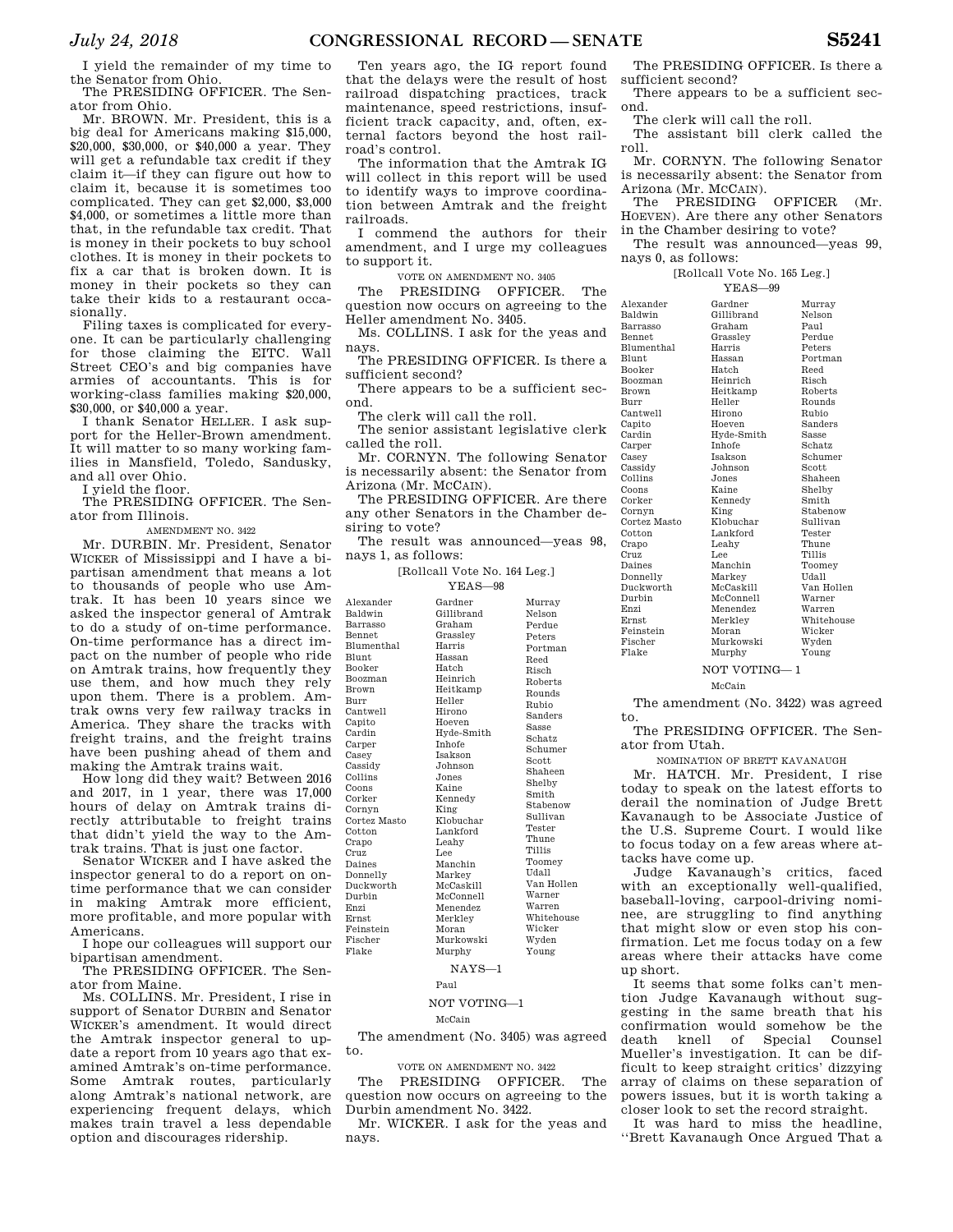Sitting President Is Above the Law,'' or the article that suggested Judge Kavanaugh ''has been an open advocate for precisely the sort of imperial presidency that the founders of the American experiment feared.''

Democrats soon piled on, but never in the law review article that spurred this hysteria did Judge Kavanaugh suggest that a President would be immune from civil or criminal liability. Rather, he suggested that, as a policy matter, it might be wise for Congress to enact a law that would defer such litigation until the President leaves office, and, of course, Congress could accelerate that timeline through impeachment.

Judge Kavanaugh's law review article represents an interesting policy proposal—and one, it is worth noting, that he offered while a Democrat was in the White House. The critics' attempts to equate his policy recommendations with his views on the constitutional limitations on prosecutions of sitting Presidents are simply wrong. If anything, Judge Kavanaugh's recommendation that Congress enact a law suggests that in the absence of any such legislation, a sitting President can be investigated and perhaps even prosecuted.

Then there was the hoopla over Judge Kavanaugh's statement that he would ''put the final nail'' in the ruling that upheld the constitutionality of independent counsels; never mind the fact that the independent counsel statute expired nearly two decades ago and was described by Eric Holder as ''too flawed to be renewed.''

Today, special counsels, such as Robert Mueller, are appointed pursuant to Department of Justice regulations. They do not represent the same constitutional concerns as the independent counsel statute. By conflating independent counsels and special counsels, Judge Kavanaugh's critics ignore his own record on the matter.

In a dissenting opinion he wrote last year, Judge Kavanaugh himself observed: ''The independent counsel is, of course, distinct from the traditional special counsels who are appointed by the Attorney General for particular matters.'' But Democrats just figure that the average American will gloss over the distinction between independent counsels and special counsels and tune out legal experts who say that Judge Kavanaugh's views on the independent counsel law have absolutely nothing to do with the Mueller investigation. By the time we are on to them, Democrats will have already moved on to a new line of attack.

The latest was the minority leader's suggestion that Judge Kavanaugh ''would have let Nixon off the hook'' based on comments Judge Kavanaugh once made about the Supreme Court's unanimous decision in the United States v. Nixon. They forced President Nixon to turn over the Watergate tapes, but those comments—read by some who would suggest that Judge Kavanaugh thinks the case was wrong-

ly decided—ignores the context of those specific remarks and the mountain of evidence that Judge Kavanaugh agrees with the Court's ruling in Nixon.

There is the law review article in which Judge Kavanaugh wrote that there was ''no need to revisit'' Nixon and that the case ''reflects the proper balance of the President's need for confidentiality and the government's interest in obtaining all relevant evidence for criminal proceedings.''

More recently, he has cited Nixon as one of ''the greatest moments in American judicial history . . . when judges stood up to the other branches, were not cowed, and enforced the law.''

Those sure don't sound like the words of a judge who is critical of the Court's decision in Nixon, much less a judge who would vote to overrule it, but this more fulsome look at Judge Kavanaugh's writings on the issue is at odds with the Democrats' campaign to paint Judge Kavanaugh as an existential threat to the Mueller investigation. So they are content to cherry-<br>pick and mischaracterize Judge and mischaracterize Judge Kavanaugh's record.

On the subject of Judge Kavanaugh's record, I would also like to talk about the Democrats' fixation on the issue of Judge Kavanaugh's documents from his years of service in the executive branch. It has only been 2 weeks since President Trump nominated Judge Kavanaugh, and yet Democrats seem more interested in using their time talking about documents they do not yet have rather than carefully reviewing the unprecedented number of documents that are already available to the Senate and the American public. Specifically, we aren't hearing much from Democrats about the more than 300 opinions Judge Kavanaugh has authored during his time on the Circuit Court of Appeals for the District of Columbia. In these opinions, Judge Kavanaugh has addressed a vast array of hot-button issues Democrats claim to be so interested in: separation of powers, administrative law, national security, religious liberty, immigration, and so many more.

Something Judge Kavanaugh told me when I met with him recently really stuck with me. He told me, he hoped people would actually read his opinions, not just articles about his opinions but actually read the opinions themselves. So I would urge my Senate colleagues to indulge Judge Kavanaugh on this point. These opinions are gold for any Senator making an honest effort to evaluate Judge Kavanaugh's judicial philosophy.

Judge Kavanaugh has spent the past 12 years in public service and as a Federal appellate judge. Now, he has been nominated to be—you guessed it—a Federal appellate judge. I can think of no better evidence of Judge Kavanaugh's judicial philosophy or his qualifications to serve on our Nation's highest Court than the thousands of pages and opinions he authored during

his time on what is arguably our Nation's second highest Court. If Democrats actually took the time to follow Judge Kavanaugh's advice and read his opinions—not just articles about them or summaries prepared by staff—they might be disappointed to learn that there is nothing to suggest that people will die if he is confirmed, and they might actually learn how Judge Kavanaugh interprets the Constitution and the laws passed by Congress. Isn't that what all of this commotion is about? It is about documents. Isn't that really what it is about?

I suggest Judge Kavanaugh's opinions should be more than enough to assess his qualifications and judicial temperament, not to mention the thousands of pages from his time in the executive branch that are already publicly available. I understand this represents just a fraction of the documents the Senate will ultimately receive—likely to be far more than those received for any other Supreme Court nominee in history.

Senator GRASSLEY has pledged that relevant records will be made available through a fair and thorough process, but, for some, it is never enough. We have heard Democrats claim they are not demanding every scrap of paper that crosses Judge Kavanaugh's White House desk, but they have also said the standard for determining what is relevant and subject to production should be whatever Senators—in other words, Democrats—think is relevant. Some have even claimed that all the documents are ''extremely relevant.''

Well, if Democrats think the standard for document production should be whatever Senators think is relevant and they think everything is relevant then it sure sounds like they are asking for every scrap of paper.

Now, it is true that Republicans sought White House documents for Justice Kagan's nomination, but these two nominations—Kagan and Kavanaugh are hardly comparable. At the time of her nomination, Justice Kagan had no judicial record to speak of whatsoever, having never served as a judge at any level. She had no written opinions. There was almost nothing we could use to assess her judicial philosophy.

The White House record was among the very limited information we had to gauge her fitness to serve, so, of course, we asked to see it. By contrast, Judge Kavanaugh has 12 years of experience on the Circuit Court of Appeals for the District of Columbia, the second highest Court in this country, and that is not even to mention over 300 opinions.

Again, thousands of pages have been written clearly outlining Judge Kavanaugh's views on the Constitution. If Judge Kavanaugh's extensive record is not enough to paint a clear picture of judicial philosophy, then what is? What more do Democrats need to know that this is a man who is eminently qualified to serve on our Nation's highest Court?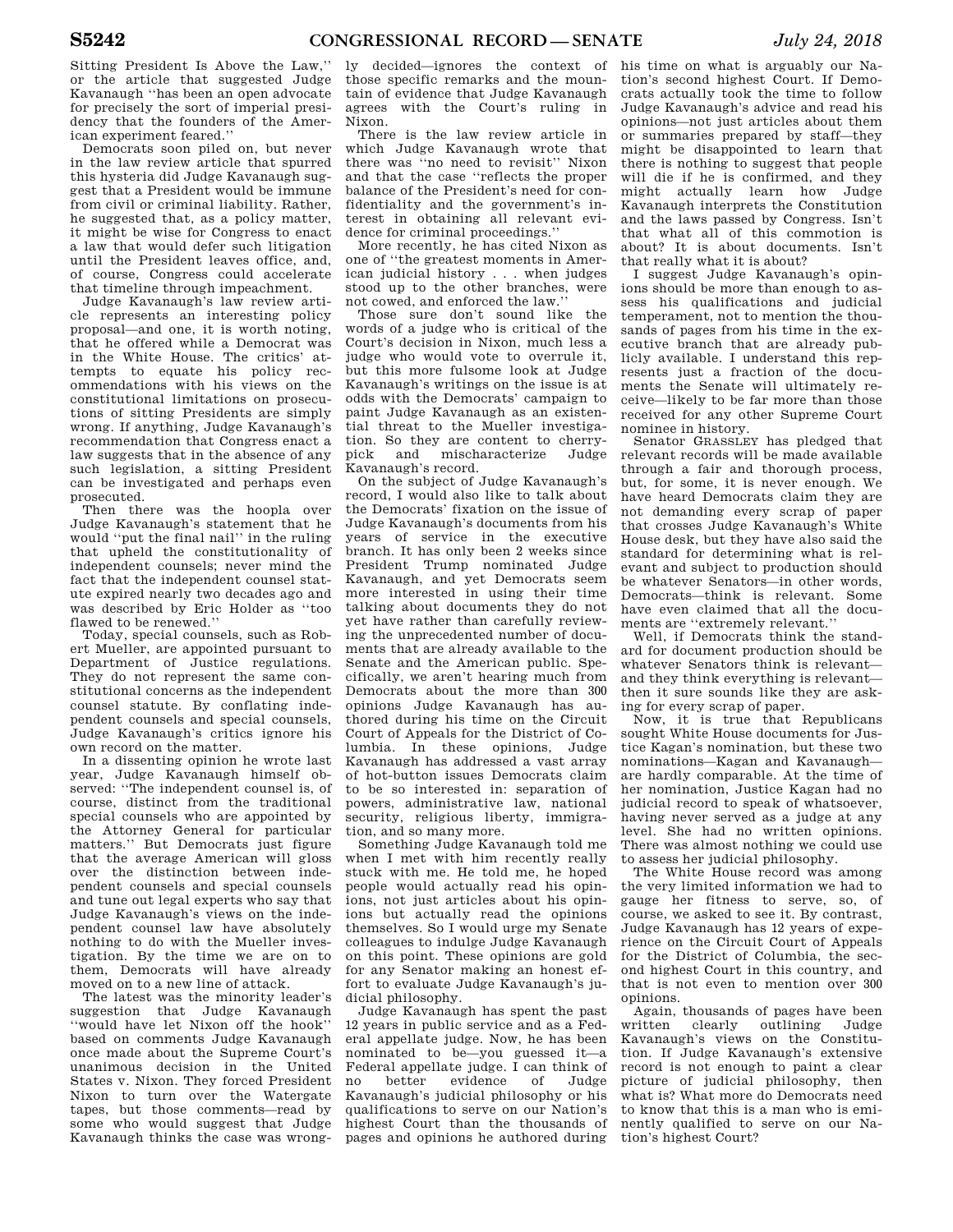I can only think of one reason a Senator would need every scrap of paper to evaluate the qualifications of a judicial nominee—any nominee, for that matter—that is, if they are going on a never-ending fishing expedition, which is clearly what the Democrats have been doing since the day Judge<br>Kayanaugh's nomination was an-Kavanaugh's nomination nounced.

I urge my colleagues to follow Judge Kavanaugh's advice. Read his opinions. You undoubtedly will learn something about how Judge Kavanaugh interprets the Constitution and the laws passed by Congress. Then, by all means, continue your fishing expedition, but at least you will have consulted the record that matters the most.

All I can say is, this man has an excellent record. There are plenty of things to look at. The more you look at them, the more you realize this fellow does really belong on the Supreme Court, and he will make a difference in the future.

#### PIONEER DAY

Mr. President, on another matter, I wish to speak today in celebration of Pioneer Day, a holiday my home State of Utah observes each July 24 to commemorate the arrival of the Mormon pioneers to the Great Salt Lake Valley. On this special day, Utah and communities in other States remember the extraordinary history of the Mormon pioneers who endured tremendous hardship in search of religious freedom in this great country that is set up for religious freedom, but they were mistreated and fought against from day one.

In honor of Pioneer Day, I submitted a Senate resolution recognizing the sacrifices of the Mormon pioneers in their pursuit of religious liberty and their invaluable contributions to the settlement of the American West. I hope the Senate will join me in commending the pioneers for their example of courage, industry, and faith that continues to inspire people throughout the world.

In the years following the establishment of the Church of Jesus Christ of Latter-day Saints in 1830, the Latterday Saints—or Mormons as they are more commonly known—encountered much religious persecution in this freest of all lands. They suffered physical assault, threats of violence, death, in some cases, and war, prison, rape, and murder. Violent mobs damaged their houses and businesses, stole their property, and drove them from their homes. Especially devastating was the martyrdom of their leader and beloved prophet, Joseph Smith, who was shot and killed with his brother as well, by an armed mob.

Despite the discrimination and abuse they endured—sometimes at the hands of government officials who should have protected them from violence and injustice—the Latter-day Saints remained a patriotic people who loved and revered the Constitution of the United States. Still, they recognized

they would need to seek refuge in an unknown territory to live in safety and practice their religion free from hostility and abuse.

In search of such a haven, the Mormon pioneers fled Illinois in the winter of 1846 and proceeded westward on a journey that would cover more than 1,300 miles of wilderness, across arid deserts, jagged mountains, and turbulent rivers.

Along the way, the Mormon pioneers erected bridges, built ferries, and cleared trails to assist those who would follow their path. They established communities, planted crops, and expanded trade posts that provided the crucial supplies necessary to survive expeditions onward. They learned how to irrigate and make the desert blossom as a rose, and their irrigation principles have been followed all over the world.

They set up trail markers and charted maps that guided thousands of settlers westward. The United States certainly owes a debt of gratitude to those pioneers for their contributions to our Nation's settlement of the West.

Their service to our country did not come without significant personal cost. Throughout the arduous trek, the pioneers battled harsh climates, illness hunger, and exhaustion. Many lost their children, spouses, parents, and friends to exposure, disease, and starvation. Yet they confronted crippling sorrow and hardship with incredible grace and a steadfast trust in their Heavenly Father. They expressed gratitude for the strength to surmount each challenge and gloried in life's daily miracles. What could have broken their spirit only fortified their convictions and drew them closer to the Divine.

Upon entering Utah's Great Salt Lake Valley on July 24, 1847, their new leader, Brigham Young announced: ''This is the right place.'' This prophetic declaration foretold how the valley would become home to many Latter-day Saints and their posterity.

Unfamiliar with the area and with few resources at their disposal, the pioneers worked together to plant their crops, irrigate fields, and build houses and businesses, thus transforming the barren desert into a thriving set of communities.

Two years later, on July 24, the Latter-day Saints first commemorated their arrival to their new home with a procession to Salt Lake City's Temple Square for a special devotional followed by a feast of thanksgiving. Today, Pioneer Day is one of the largest regional celebrations in the United States, where we remember the early settlers with parades, flag ceremonies, reenactments, devotionals, sporting events, feasts, dances, concerts, festivals, rodeos, and fireworks.

The rich heritage of the pioneers is shared not only by Utahns and those of the Mormon faith but with people throughout the world, regardless of religious affiliation. These pioneers demonstrated what can be accomplished

when industrious and resilient people stand together as one to build a brighter future. Their determination and ingenuity encourages our own pioneer spirit, calling on us to strive toward further progress and innovation. Their example of courage empowers us to triumph over adversity and inspires us to press forward with unconquerable faith and undaunted hope.

On Pioneer Day this July 24, I hope we not only remember these remarkable pioneers but reflect on what we can do to follow in their footsteps and ensure their legacy lives on in us and in future generations.

I am proud to be a descendant of these pioneers. My family was part of the pioneers. Yes, I was born in Pittsburgh, but I couldn't wait to move to Utah. I love Pittsburgh, but I love Utah more. I have to say, part of that is because of my pioneer heritage and my desire to see that Utah continually improves itself and continually makes its case on how important these pioneers really were and are to us even today.

I yield the floor.

The PRESIDING OFFICER. The Senator from South Dakota.

NOMINATION OF BRETT KAVANAUGH

Mr. THUNE. Mr. President, a lot of praise has flowed in for Judge Kavanaugh since his nomination, but I think the tribute that has struck me the most is the letter from his law clerks. These individuals have worked closely with Judge Kavanaugh and have a special insight into his temperament and philosophy. Here is what they have to say:

It is in his role as a judge on the D.C. Circuit that we know Judge Kavanaugh best. During his time on the D.C. Circuit, Judge Kavanaugh has come to work every day dedicated to engaging in the hard work of judging.

We never once saw him take a shortcut, treat a case as unimportant, or search for an easy answer. Instead, in each case, large or small, he masters every detail, and rereads every precedent. He listens carefully to the views of his colleagues and clerks, even—indeed, especially—when they differ from his own. He drafts opinions painstakingly, writing and rewriting until he is satisfied each opinion is clear and well-reasoned, and can be understood not only by lawyers but by the parties and the public.

We saw time and time again that this work ethic flows from a fundamental humility. Judge Kavanaugh never assumes he knows the answers in advance and never takes for granted that his view of the law will prevail.

Those are the words of 34 of Judge Kavanaugh's law clerks. Every one of Judge Kavanaugh's clerks who was not prohibited by his or her job signed this letter.

These clerks represent a diverse group. They wrote:

Our views on politics, on many of the important legal issues faced by the Supreme Court, and on judicial philosophy, are diverse. Our ranks include Republicans, Democrats, and Independents. But we are united in this: Our admiration and fondness for Judge Kavanaugh run deep. For each of us . . . it was a tremendous stroke of luck to work for and be mentored by a person of his strength of character, generosity of spirit,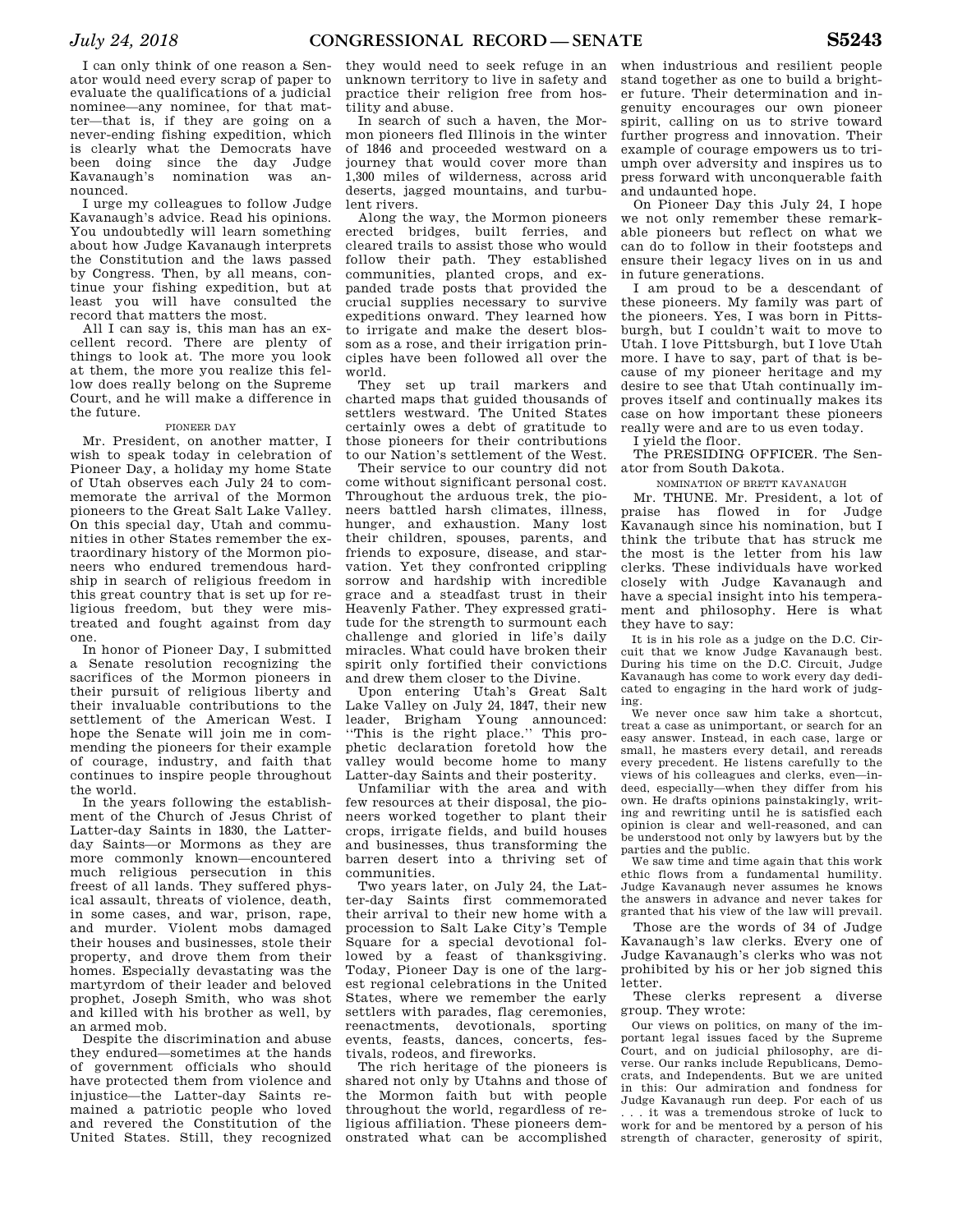intellectual capacity, and unwavering care for his family, friends, colleagues, and us, his law clerks.

This letter is a pretty significant tribute, and it confirms what has been clear from the beginning, and that is that Judge Kavanaugh is the type of judge who should sit on the Nation's highest Court. His clerks describe a judge who takes the weight of his responsibility seriously; a judge who is committed to reaching the right decision in every case and who does the hard work necessary to get to that decision; a judge who approaches each case with an open mind, looking for what the law says, not the outcome he wants.

As Chief Justice John Roberts famously said, ''Judges are like umpires.'' Their job is to call the balls and strikes, not rewrite the rules of the game. As Justice Roberts said, ''Umpires don't make the rules; they apply them.'' It is essential that a judge understand this. If you are a judge, your job is to rule based on the law and the Constitution and nothing else. Your job is not to make policy. It is not to revise the law according to your personal feelings or your political principles. Your job is to figure out what the law says and to rule accordingly.

Why is this so important? Well, it is because the rule of law and equal justice under the law only exist as long as judges rule based on the law. Once judges start ruling based on their political opinions or their feelings about what they would like the law to be, then we will have replaced the rule of law with the rule of individual judges.

As the testimony of his clerks and many others makes clear, Judge Kavanaugh understands the role of a judge. He understands that his job is to interpret the law, not make the law; to rule based on the plain text of the statute, not his personal opinions or political beliefs.

In a 2017 speech at Notre Dame Law School, Judge Kavanaugh said:

I believe very deeply in those visions of the rule of law as a law of rules, and of the judge as umpire. By that, I mean a neutral, impartial judiciary that decides cases based on settled principles without regard to policy preferences or political allegiances or which party is on which side of a particular case.

I will say it again: That is the kind of Justice we want on the Supreme Court. I hope this Senate will take very seriously the responsibility we have to give fair consideration to this nominee.

Mr. President, I yield the floor. I suggest the absence of a quorum.

The PRESIDING OFFICER. The clerk will call the roll.

The bill clerk proceeded to call the roll.

Mr. DURBIN. Mr. President, I ask unanimous consent that the order for the quorum call be rescinded.

The PRESIDING OFFICER (Mr. FLAKE). Without objection, it is so ordered.

Mr. DURBIN. Mr. President, you couldn't follow this President's tweets

with a roadmap, a GPS, a flashlight, and a program. It is impossible to understand the policy of this administration for this country, and when you try to follow his actions instead of his words, it is even more confusing.

Over the past few weeks, President Trump's conduct when it comes to foreign policy has been head-spinning, even for him. To recap, he insulted our best allies of 70 years and then turned around and lobbied for Russia at a recent G7 meeting and again bullied our key allies at a summit on NATO. He then met privately with Russian President Putin and then held a press conference with him in which President Trump blamed America and defended Putin's words over the expertise of his own government intelligence agencies. Keep in mind that he also inexplicably met privately with President Putin at the G20 summit in Hamburg last year an event which he initially denied.

Why all these private meetings between President Trump and President Putin? Why wouldn't he let his Secretary of State sit in the room? Why wouldn't he let his National Security Advisor witness the conversation? I don't know the answer to these questions, and neither does America.

Then the President tried to backpedal from some of his most outrageous statements. At the end of the day, after trying that and deciding it wasn't worth the effort, he backed around again and decided to side with President Putin. It is impossible to keep track of where this President has been or is going.

President Trump then questioned the bedrock NATO alliance, asking why the United States should come to the defense of one of its members. Incidentally, that is the heart and soul of the NATO alliance—article 5: We stand together. When the United States was attacked on 9/11, it was the NATO alliance that stood with us when we struck back at Afghanistan and al-Qaida. They stood by us because of article 5, the very basis of the NATO alliance, which this President has questioned.

He said that no U.S. President has been harder on Russia than President Trump. He argued: ''I think President Putin knows that better than anybody.'' Then he said he wanted to invite President Putin to the United States as his special personal guest. Go figure.

As President Trump weakens a great military alliance like NATO, bullies our allies of seven decades, cozies up to a foreign dictator, and talks in circles about his bizarre tweets and actions, what has been the priority of the Republican Party on the floor of the Senate since the summit—the disastrous summit—at Helsinki? Well, the Republican leader, Senator MCCONNELL, has not spoken on the Senate floor on this issue since the Helsinki summit, not even one time.

Why aren't we urgently moving legislation to protect America's membership in NATO, ensure the integrity of

our upcoming election, and fully implement last year's Russian sanctions bill? I can't answer that. I don't think the Republican leader can answer it either. Those are national security priorities.

Maybe it isn't surprising because when Senator MCCONNELL was told about the Russian intervention in our last 2016 election by the top intelligence officials of the U.S. Government and asked to make a bipartisan statement condemning it, he declined.

Why would a congressional leader not want to join in a bipartisan effort to warn a foreign power to stop its attack on democracy? Why the silence on this floor, on that side of the aisle, since the Helsinki summit conference?

There is not absolute silence. I will commend my ailing but respected and often-quoted colleague JOHN MCCAIN in Arizona, who sends messages from his home to this Chamber, to the U.S. Senate. What did he call the Helsinki summit? ''[O]ne of the most disgraceful performances by an American president in memory.'' JOHN MCCAIN has never been one to mince words. I have to say that quote hit the nail on the head.

I want to put another word in here. Every time I hear politicians and all the smartest people on Earth on television referring to what happened in the 2016 election as the Russians meddling in our election—you heard that term, ''meddling'' in our election? If a seasoned criminal broke into your home to case it for a later burglary, would you say that burglar was just meddling? No. ''Breaking and entering'' might be the proper term. That is what happened with the Russians in the 2016 U.S. election. They broke and entered our election system across the United States.

The reason I know that, one of the targets happened to be my home State of Illinois. They found a way to sneak into the computers of the Illinois State Board of Elections and, according to the Special Counsel's recent indictment, stole information related to approximately one-half million voters in my State of Illinois. The State discovered it and sent out warnings to voters whose registration data may have been accessed.

Was that meddling? Not in Illinois. Those were fighting words. That was a cyber attack by the Russians on the State of Illinois Board of Elections, and they followed up by trying to hit 20 other States as well.

Meddling? Give me a break. This is a cyber act of war by the Russians, and our intelligence officials of the Trump administration—like Dan Coats, the Director of National Intelligence—have warned us, the red lights are blinking again. They are coming back.

What are we doing about it? Nothing. There will be a chance for my Republican colleagues to join the Democrats in a bipartisan effort to take this seriously before it is too late. What do we have left, 105 days until the election? It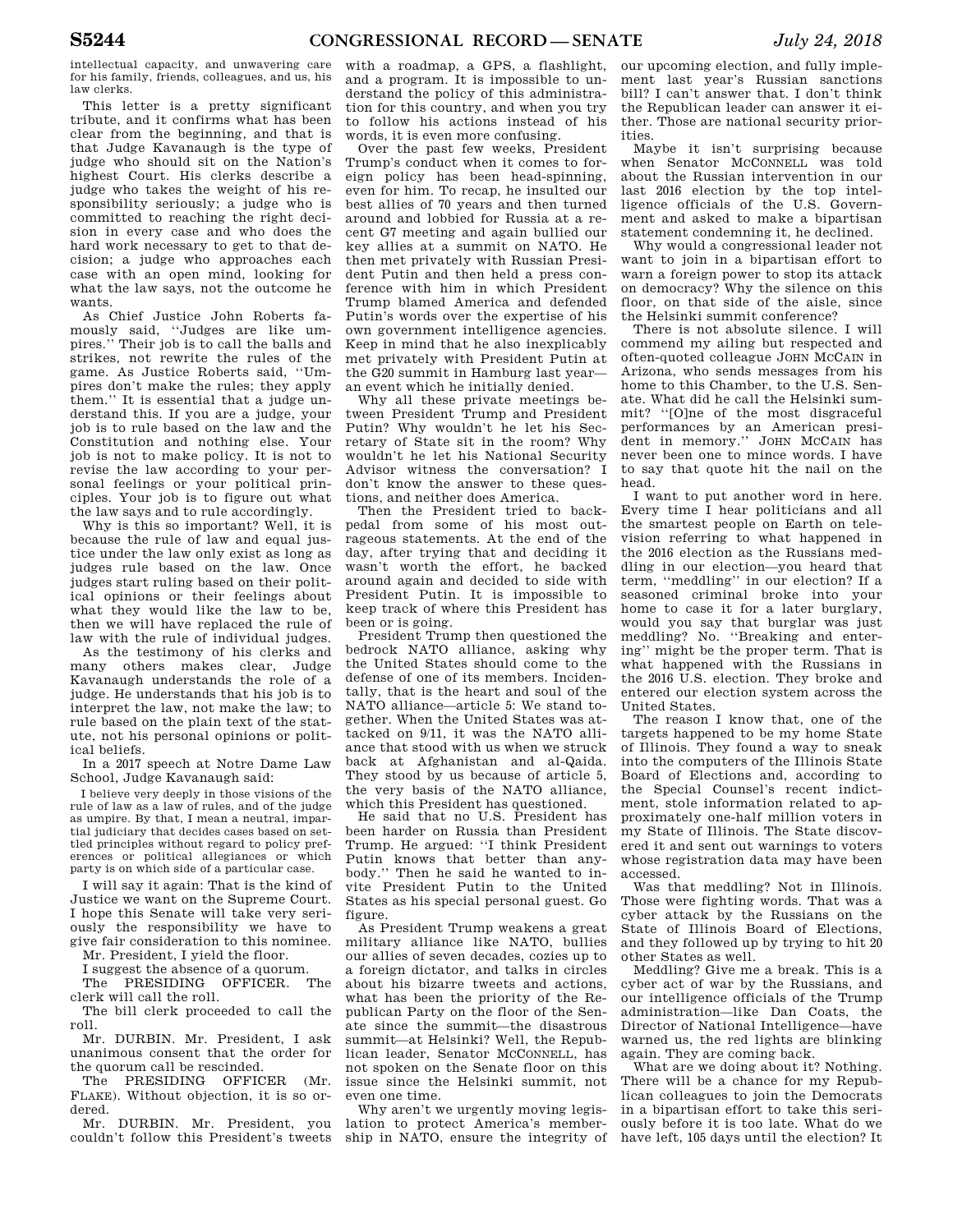is not much time. The question is whether we will do something to try to protect our election system. Every Member of this Chamber will have an opportunity to vote to ensure that State and local election officials have the resources to stop any other effort by the Russians to interfere in our election.

Earlier this year, we came together and passed a bill—a bipartisan bill that provided \$380 million in fiscal year 2018 omnibus spending for States to modernize and secure their election systems. Funding gave the States flexibility to tackle the most critical priorities: replacing outdated voting machines, for example, that have no paper trail, updating election computer systems to address cyber vulnerabilities. The Election Assistance Commission reports that 55 different entities, including all the States and territories, have requested funding from this grant program. That was an important first step. It was bipartisan. It should be done. It was done, but it is not enough.

After the 2000 election, and months of news coverage about hanging chads and butterfly ballots, Congress passed a Help America Vote Act to address the outdated election infrastructure in America. We authorized \$3.8 billion to respond to this issue. A few months ago, we authorized one-tenth of that to respond to the Russian threat. We need to respond to that threat in a much more robust manner.

I received a memo from our election authorities in Illinois specifying how they plan to spend their grant funds and what they need to do to be more certain that their election operations and machinery are intact, and virtually every State can provide me with a similar memo.

We need to respond to this threat in a meaningful, robust manner. We know full well in Illinois what the Russians could have done to us. If they had taken 500,000 voter registration records and simply changed one number in the street address of each voter, let me tell you what would have happened. When I turned up to vote in Springfield, IL, and listed my home address, they would have said: No, that address doesn't match our records. You can vote a provisional ballot if you wish. We will look into it later.

That could have happened thousands of times. Thank goodness it didn't, but that is the extent of our vulnerability. It is a suggestion of what we might face again from the Russians, according to our own Intelligence agencies.

Last year, the Department of Homeland Security notified election officials in 20 other States that Russians attempted to hack into their systems, including Texas, Iowa, and Florida—Mr. President, your home State of Arizona—Oklahoma, Alabama, Pennsylvania, Alaska, Colorado, North Dakota, Wisconsin, and Ohio.

We have to make sure we are prepared for future attacks on our democracy. That is why I have joined Senator

LEAHY—who is on the floor with me today—and Senator KLOBUCHAR, preparing an amendment to the appropriations legislation we are going to consider, offering an additional \$250 million in election security grants to our States.

When a similar amendment was offered at a committee markup last month, we heard it was too early to talk about additional funding; we need to wait and see how the \$380 million earlier appropriated would be spent.

We know the answer. At a recent Senate Rules Committee hearing, Cook County Director of Elections Noah Praetz explained that though the \$380 million was greatly appreciated, more resources are desperately needed. He said: ''Given the costs of regular technology refreshes and support for human resources with cyber capacity, the needed investment is very large.''

Last week, when asked if the \$380 million was enough to address the problem, the President of the National Association of Secretaries of State said: "[N]o, to put it bluntly . . . Congress needs to come up with some kind of a funding mechanism that is sustainable and year-in, year-out, not once every 10 years.''

Just yesterday, a bipartisan group of State attorneys general asked Congress for increased funding because many States lack the resources and tools they need to protect their polling places.

I urge the adoption of the Leahy-Klobuchar amendment.

It is also time for the majority to heed former Senator Bill Frist's sage advice when he wrote recently in the Washington Post: ''[P]atriotism should always take priority over party.''

I say to the Presiding Officer, I know you know that, personally, and you have proven it.

Senator Frist went on to say that ''staying silent is no longer an option.'' I yield the floor.

The PRESIDING OFFICER. The Senator from Vermont.

Mr. LEAHY. Mr. President, I appreciate what the distinguished senior Senator from Illinois just said. I will speak about the same amendment. We will be offering this amendment. It does provide \$250 million for State election security grants. It provides it to protect our upcoming elections from attacks by Russia especially but from many other hostile foreign powers.

We don't do this as an exercise. We know the attacks have been there in the past, and they are coming in the future. Look at what our intelligence community said. They unanimously said that Russia interfered in our 2016 election.

After the intelligence community unanimously said they interfered, Congress came together, and we appropriated \$380 million for State election security grants in the fiscal year 2018 omnibus.

Since that time, all 55 eligible States and territories have requested funding.

One hundred percent of these funds have been committed to the States. As of yesterday, 90 percent of the funds have been disbursed to the States. This is pretty remarkable considering that the fiscal year 2018 omnibus was signed into law just 4 months ago.

I have asked what the funding was used for. I am told it has assisted States in improving election cyber security. They have replaced outdated election equipment. They have undertaken other anti-cyber efforts.

That is an important first step. I know all of us do not want our democracy attacked by foreign aggression. More is needed. It is certainly needed before the November 2018 elections—I might say even afterward.

States need postelection audit systems. They have to be able to verify the accuracy of the final vote tally. They have to be able to upgrade election-related computer systems if our Department of Homeland Security identifies vulnerabilities. I believe the State and local election officials should undergo cyber security training. They should start using established cyber security best practices. These efforts are all essential to the security of our elections, and my amendment would enable them to go forward. In fact, yesterday, 21 State attorneys general signed a letter. They urged Congress to appropriate more funding for the States to help them meet their security needs.

Let me quote from their letter. They said:

Additional funding for voter infrastructure will not only allow states to upgrade the election systems, but will also allow for a comprehensive security risk assessment. Unfortunately, past practice has shown that the existing Election Assistance Commission grants are simply insufficient to provide for the upgraded technology needed. More funding is essential to adequately equip states for the financial resources we need to safeguard our democracy and protect the data of voting members in our states.

Mr. President, I ask unanimous consent to have printed in the RECORD, at the conclusion of my remarks, a letter, dated July 23, 2018, signed by 21 State attorneys general.

Mr. President, it is clear that Congress—this involves everybody in the Congress, Republicans and Democrats alike—must serve as a bulwark against Russian aggression. I say this because our President has, time and again, proven he is either unable or unwilling to do so. Standing on the world stage with Vladimir Putin, with everybody watching, President Trump repeatedly refused to condemn Russia's attacks on our democracy. He almost groveled to the authoritarian Putin. He praised and defended Putin's ''strong denial'' of Russian interference. Then, to make it worse, President Trump attacked our enforcement institutions while standing feet away from the very foe our institutions work so hard to protect us from.

All of our intelligence communities and law enforcement have the sworn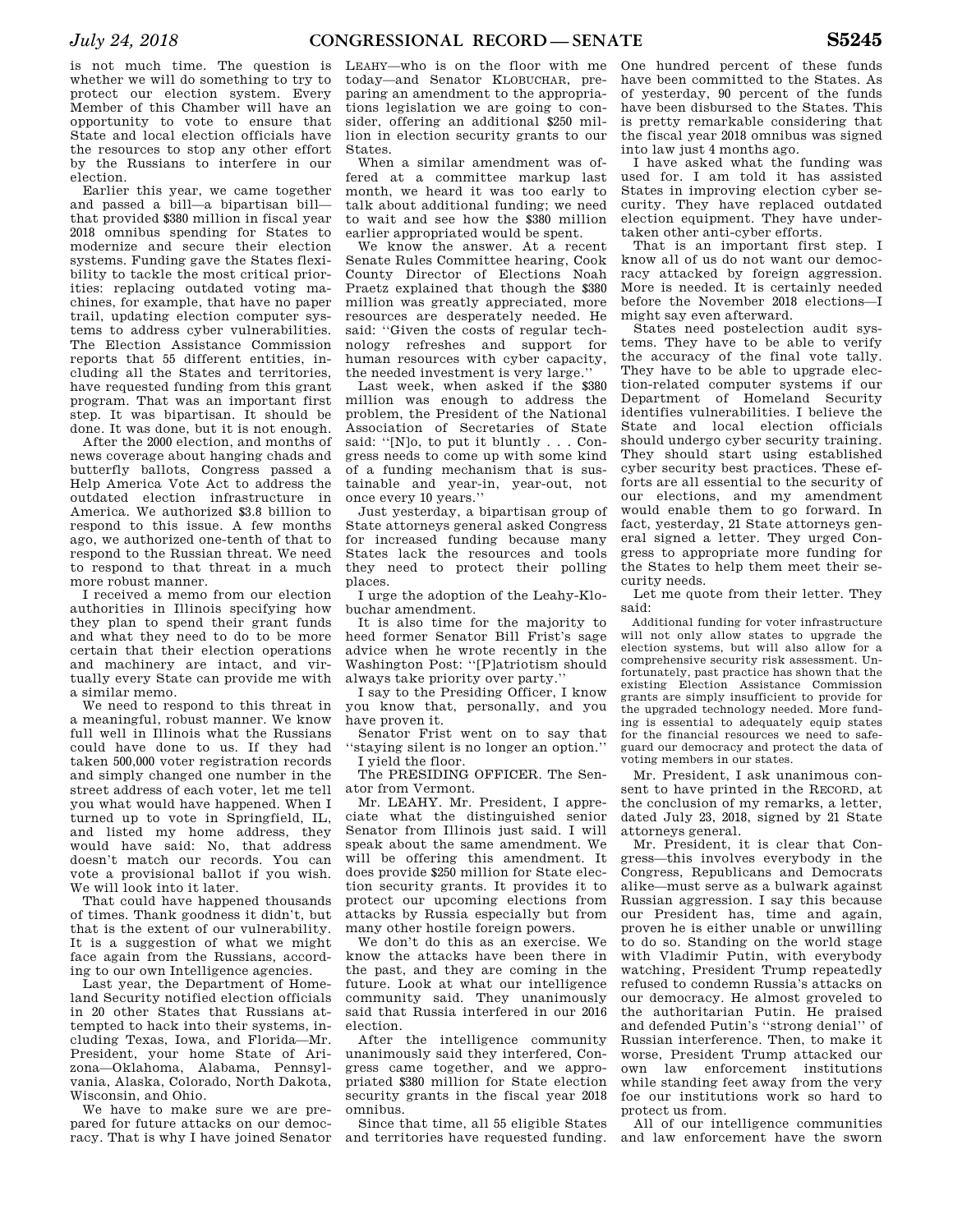duty to protect all Americans from foes like Russia. The President stands next to the President of Russia and attacks the same law enforcement institutions that protect us.

This brought about, not unexpectedly, bipartisan outrage over the Helsinki fiasco. The next day, the President tried to walk back his comments. But in typical fashion, he tried to have it both ways. He repeated the baseless claim that the attack ''could be other people also.'' Then, the very next day, when asked whether Russia is still targeting the United States, the President inexplicably said, ''No.'' That was roughly 48 hours after his own Director of National Intelligence issued a statement reaffirming that Russia is engaged in ''ongoing, pervasive efforts to undermine our democracy.'' Without going into any of the classified material—just go by what our intelligence agencies have said publicly. Russia is engaged in ''ongoing, pervasive efforts to undermine our democracy.'' And when the President is asked whether they are targeting the United States, the answer isn't no, it is yes.

Some have argued that this is an issue for the States to deal with entirely on their own, that the Federal Government should not involve itself in States' electoral systems. But our States were attacked in 2016 by a foreign adversary, and their election systems were hacked by Russia's foreign military intelligence service.

If any one of our States was attacked by a foreign government, would we stand by and say: Well, that is the State's problem. No. We wouldn't say: Well, it is not my State, it is not my problem. You are on your own. Of course not. An attack on any one of us is an attack on all of us. We are the United States of America. We would come together to protect that State. We would provide the Federal resources to help them out. That is what we Americans do. The same standard applies here in helping States strengthen and protect their election infrastructure.

We Senators from both parties have a choice: We either heed the fact-based warnings of our dedicated law enforcement and national security professionals or we do as President Trump has done and say: Well, we will take Vladimir Putin at his word. I don't. We either choose to act as a coequal branch of government to defend our democracy or leave that responsibility to a President who doesn't see the threat. In fact, he embraces the threat even when it is standing right beside him.

I say to my fellow Senators, if you believe that Russia is fully intent on destabilizing our democracy yet again in November, which is something every one of our national security and law enforcement officials believes—the people who read all the classified matters every single day, the people who know our intelligence backward and forward believe Russia is fully intent on destabilizing our democracy—let's stand up

for our country. Let's stand up for our intelligence services and have this amendment as a chance to take action—more than anything else, to stand up for America, stand up for our democracy.

There being no objection, the material was ordered to be printed in the RECORD, as follows:

STATE OF NEW MEXICO,

OFFICE OF THE ATTORNEY GENERAL,

*Santa Fe, NM, July 23, 2018.* 

Chairman MICHAEL MCCAUL,

*House Homeland Security Committee, Washington, DC.* 

Chairman ROY BLUNT,

*Senate Rules and Administration Committee, Washington, DC.* 

DEAR HONORABLE COMMITTEE MEMBERS: The undersigned Attorneys General write to express our grave concern over the threat to the integrity of the American election system. As the latest investigations and indictments make clear, during the 2016 election, hackers within Russia's military intelligence service not only targeted state and local election boards, but also successfully invaded a state election website to steal the sensitive information of approximately 500,000 American voters and infiltrated a company that supplies voting software across the United States.

The allegations in these indictments are extremely troubling. They evidence technologically vulnerable election infrastructures and the existence of a malicious foreign actor eager to exploit these vulnerabilities. Moreover, it has never been more important to maintain confidence in our democratic voting process. It is imperative that we protect the integrity of our elections. We must ensure that the upcoming 2018 midterm elections are secure and untainted. Accordingly, we ask for your assistance in shoring up our systems so that we may protect our elections from foreign attacks and interference by:

Prioritizing and acting on election-security legislation. We understand that the Secure Elections Act (S.2261) is before the Senate at this time and may address some of our concerns.

Increasing funding for the Election Assistance Commission to support election security improvements at the state level and to protect the personal data of the voters of our states. We are concerned that many states lack the resources and tools they need to protect the polls. Additional funding for voting infrastructure will not only allow states to upgrade election systems, but will also allow for a comprehensive security risk assessment. Unfortunately, past practice has shown that the existing Election Assistance Commission grants are simply insufficient to provide for the upgraded technology needed. More funding is essential to adequately equip states with the financial resources we need to safeguard our democracy and protect the data of voting members in our states.

Supporting the development of cybersecurity standards for voting systems to prevent potential future foreign attacks. It is critical that there be a combined effort between governments and security experts to protect against the increased cyber threats posed by foreign entities seeking to weaken our institutions.

These changes are essential in order to strengthen public trust in our electoral system. The integrity of the nation's voting infrastructure is a bipartisan issue, and one that affects not only the national political landscape, but elections at the state, county, municipal, and local levels. It is our hope that you agree, and will take swift action to protect our national legacy of fair and free elections.

Respectfully,

Hector Balderas, Attorney General of New Mexico; George Jepsen, Attorney General of Connecticut; Karl Racine, Attorney General for the District of Columbia; Lisa Madigan, Attorney General of Illinois; Janet Mills, Attorney General of Maine; Maura Healy, Attorney General of Massachusetts; Lori Swanson, Attorney General of Minnesota; Gurbir Grewal, Attorney General of New Jersey; Josh Stein, Attorney General of North Carolina; Peter F. Kilmartin, Attorney General of Rhode Island; Bob Ferguson, Attorney General of Washington; Xavier Becerra, Attorney General of California; Matthew P. Denn, Attorney General of Delaware; Russell Suzuki, Attorney General of Hawaii; Thomas J. Miller, Attorney General of Iowa; Brian Frosh, Attorney General of Maryland; Bill Schuette, Attorney General of Michigan; Jim Hood, Attorney General of Mississippi; Barbara D. Underwood, Attorney General of New York; Ellen Rosenblum, Attorney General of Oregon; Mark R. Herring, Attorney General of Virginia.

Mr. LEAHY. Mr. President, I don't know whether there are others seeking the floor. I was going to suggest the absence of a quorum, but I see the distinguished senior Senator from Minnesota, and I yield to her.

The PRESIDING OFFICER. The Senator from Minnesota.

Ms. KLOBUCHAR. Mr. President, I thank the Senator from Vermont for his leadership, and I am pleased that Senator DURBIN has brought us together. I also see the Senator from Delaware and the Senator from Oregon here.

I appreciate the work we have seen on the other side of the aisle on so many of these issues regarding elections and Russia, including the Presiding Officer's support for moving forward on a number of these things.

Our next election is right around the corner. In fact, this coming Saturday marks 100 days from the 2018 elections. As we prepare for the midterm elections, two things are clear: First, we must hold Russia accountable for the attacks against our democracy in 2016. This wasn't meddling. This wasn't just sending a few little tweets. This was an actual cyber attack on our democracy, and we have to call it what it was. Secondly, we must do more to deter Russia and safeguard our democracy against future attacks.

As complex as all this is, that is really quite simple. The first thing is, we have to figure out what happened and hold the people accountable. That is what is happening with the Mueller investigation, and that is what is happening with the Intelligence Committee investigation and other committees as well. Secondly, we have to protect our own democracy in the future from Russia, from other foreign entities, from anyone who might try to take away our democracy. That is exactly what happened in this last election.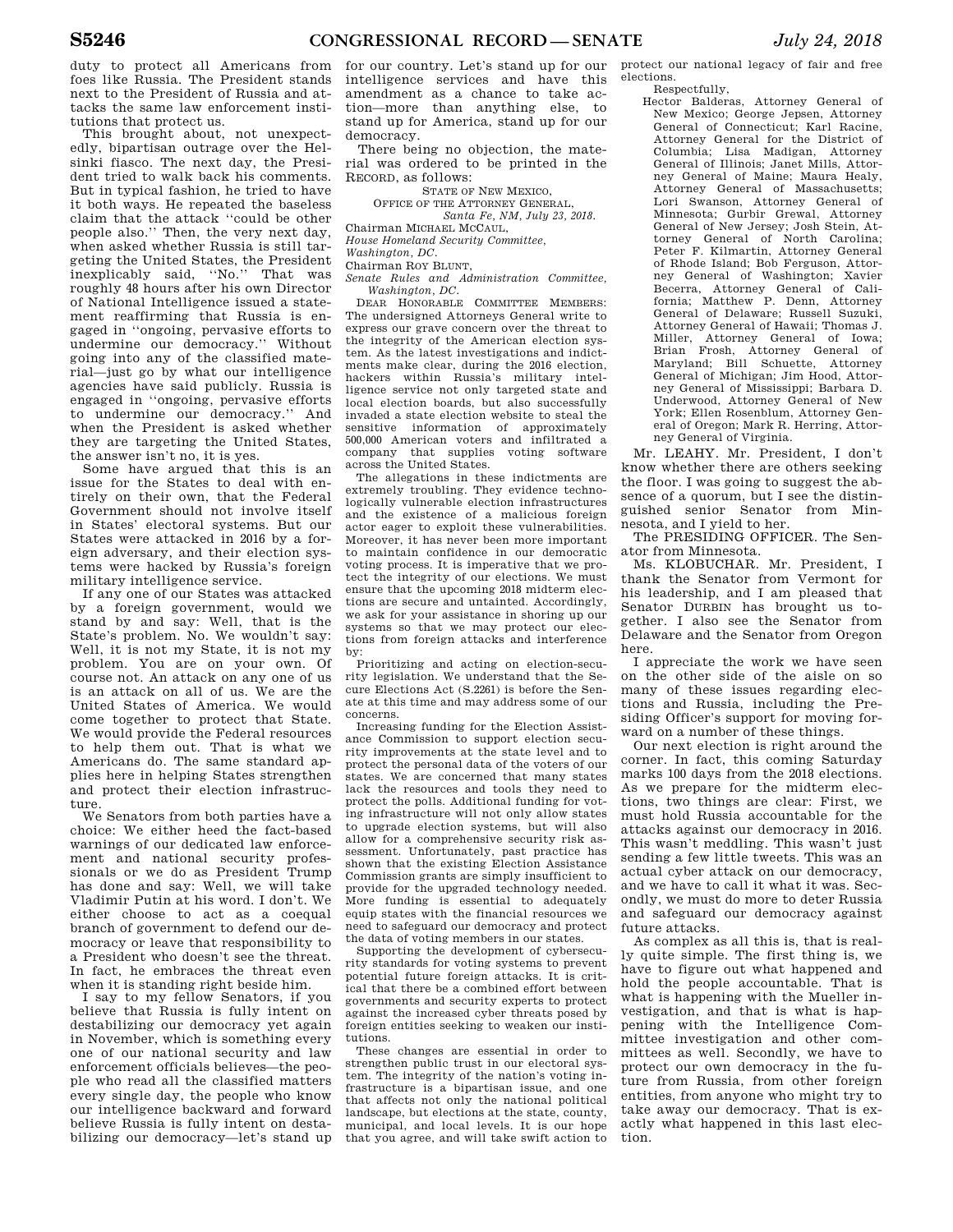Over the last 18 months, I have come to the floor time and again to make this point: Election security is national security. Efforts to interfere in our domestic politics and attack our election infrastructure represent a threat to our democracy and our security.

We know that Russia coordinated an attack against our democracy that launched cyber attacks against at least 21 States, including my own. The latest indictment from Special Counsel Mueller's investigation revealed that the Russians hacked the website of a State board of elections and stole the information of roughly 500,000 voters. We not only have them potentially trying to influence the vote, we also have them actually stealing voters' private information, which, of course, is another way to deter voters from wanting to vote. Russia's efforts also included sophisticated information warfare designed to divide our country and weaken Americans' confidence in our election system.

Hard-working women and men in our intelligence agencies from both Democratic and Republican administrations have confirmed this. The heads of all of our major intelligence operations under President Obama and under President Trump have said that this happened. In fact, months ago, Director Coats said that not only did it happen but that the Russians are getting, in his words, bolder.

Yet, this month in Helsinki, President Trump was asked if he stands by the conclusions of the U.S. intelligence community or the denials of Vladimir Putin. He chose to go with Putin. He stood there in front of the world, and he called Putin's words ''extremely strong and powerful.'' That is why so many in this Chamber—Republican and Democratic Members of the Senate have come out and called him on it and affirmed the U.S. intelligence conclusions and denounced the President's actions.

There is no substitute for Presidential leadership—we know that—but in its absence, Congress must act. We need to make strong bipartisan commitments to defend our elections and show unwavering support for our intelligence agencies.

Among others things, today Senator GRAHAM and I submitted a bipartisan resolution that reaffirmed strong congressional support for our intelligence agencies and our diplomats. This is supplemental to the work, of course, that Senator COONS and Senator FLAKE have been doing. It declares that an attack on our election system by a foreign power is a hostile act that should be met with a swift and forceful response.

Passing this resolution sends a clear message to Russia: We are united in our commitment to make sure you pay a heavy price for attacking our elections, and we are prepared to exercise our authority to impose even stronger sanctions.

If this administration won't act, Congress must.

In order to safeguard future elections, State and local officials on the frontlines of this fight must have the tools and resources they need to prevent cyber attacks.

We recently voted to provide \$380 million in election security funding to States. That was an important first step. All the States I have talked to say that was just the beginning, that they would need more resources, but it was an important first step. I worked on that with Senator LANKFORD, as well as Senator COONS and Senator LEAHY.

I will note that \$380 million is just 3 percent of the cost of one aircraft carrier. That is what it is—3 percent of the cost of one aircraft carrier. We have a foreign government that has been trying to attack our elections. We must do more.

During a recent Rules Committee hearing, State and local officials testified that more resources are needed. Last week, Vermont's secretary of state and the president of the National Association of Secretaries of State, Jim Condos, called on Congress to provide additional funds on an ongoing basis, not just when a crisis happens. This week, nearly half of our country's State attorneys general sent a letter urging Congress to appropriate more funding for election security. That is why today Senator LEAHY, Senator COONS, and I will be offering this amendment to the appropriations legislation that is before us this week that would provide additional funding for election security.

I am continuing to work with Senator LANKFORD on the Secure Elections Act, which, along with Senator GRA-HAM and Senator HARRIS, now has 10 cosponsors, Democrats and Republicans, equally divided. That bill is important. Senator BLUNT has agreed to a markup in August. That is very critical to our moving forward to have legislation that puts some parameters in place, puts best practices in place, and requires audits. All of that must happen, but for now, we can't wait. We are almost 100 days away from this election.

Director of National Intelligence Coats recently reaffirmed the threat Russia poses. He said this: ''Today, the digital infrastructure that serves this country is literally under attack. . . . It was in the months prior to September 2001 when, according to then-CIA director George Tenet, the system was blinking red. And here we are nearly two decades later, and I'm here to say the warning lights are blinking red again.'' That is from our National Intelligence Director under President Trump.

I would close with this—something that happened 95 years ago. In 1923, Joseph Stalin, then General Secretary of the Soviet Communists, was asked about a vote in the Central Committee of the party. Stalin was unconcerned

about the vote. After all, he explained that who voted was ''completely unimportant.'' What was ''extraordinarily important,'' he said, ''was who would count the votes and how.''

Now, nearly 100 years later, we have someone by the name of Vladimir Putin trying to control who counts the votes and how in our own country. This time, it is now, and it is in our elections. Those are the stakes. Election security is national security, and it is time to start acting like it.

The PRESIDING OFFICER. The Senator from Oregon.

Mr. WYDEN. Mr. President, as Senator KLOBUCHAR has noted, Democrats and Republicans are here to talk about a critically important issue; that is, protecting the franchise for our people.

I want to begin by saying that the ink is barely dry on the indictment of the Russian hackers who tried to undermine our democracy, and the President of the United States is trying to deny that it actually happened. Just put your arms around that one for a moment, colleagues. The indictment of the Russian hackers is just days old, the President's own intelligence officials are telling him that an attack on our democracy is a near certainty, and he has just not been willing to step up and prevent it. In fact, he continues to refuse to accept the basic facts of the attack the Russians perpetrated in 2016.

The fact, however, is that Americans are learning more and more about what actually happened, and it is becoming increasingly clear that what the President calls a witch hunt is turning up a lot of witches. The attack on our democracy was plotted and perpetrated by agents of the Russian Government. It came from the very top. It wasn't perpetrated by some other, unidentified country, and it wasn't some random fellow in his mom's basement; it was Russia. Somehow, the President is too mesmerized by Vladimir Putin to admit that.

The public learned from the indictments unsealed in the last several days that Russian intelligence officials hacked into the computers of the Democratic National Committee, stole data, and planted surveillance software. They were basically hoovering up voter data that belonged to one-half million Americans. They targeted our election infrastructure and searched for vulnerabilities that might have allowed them to affect the results. A Russian national with ties to Russian intelligence used what was called a ''gun rights organization'' to infiltrate conservative circles and sway our political judgment.

Those are the facts, colleagues, and no matter how the President twists himself into a pretzel to try to describe it otherwise, those are the realities. Our election system and our digital infrastructure are still extraordinarily vulnerable to attack. The President's own Director of National Intelligence, our former colleague, has said—not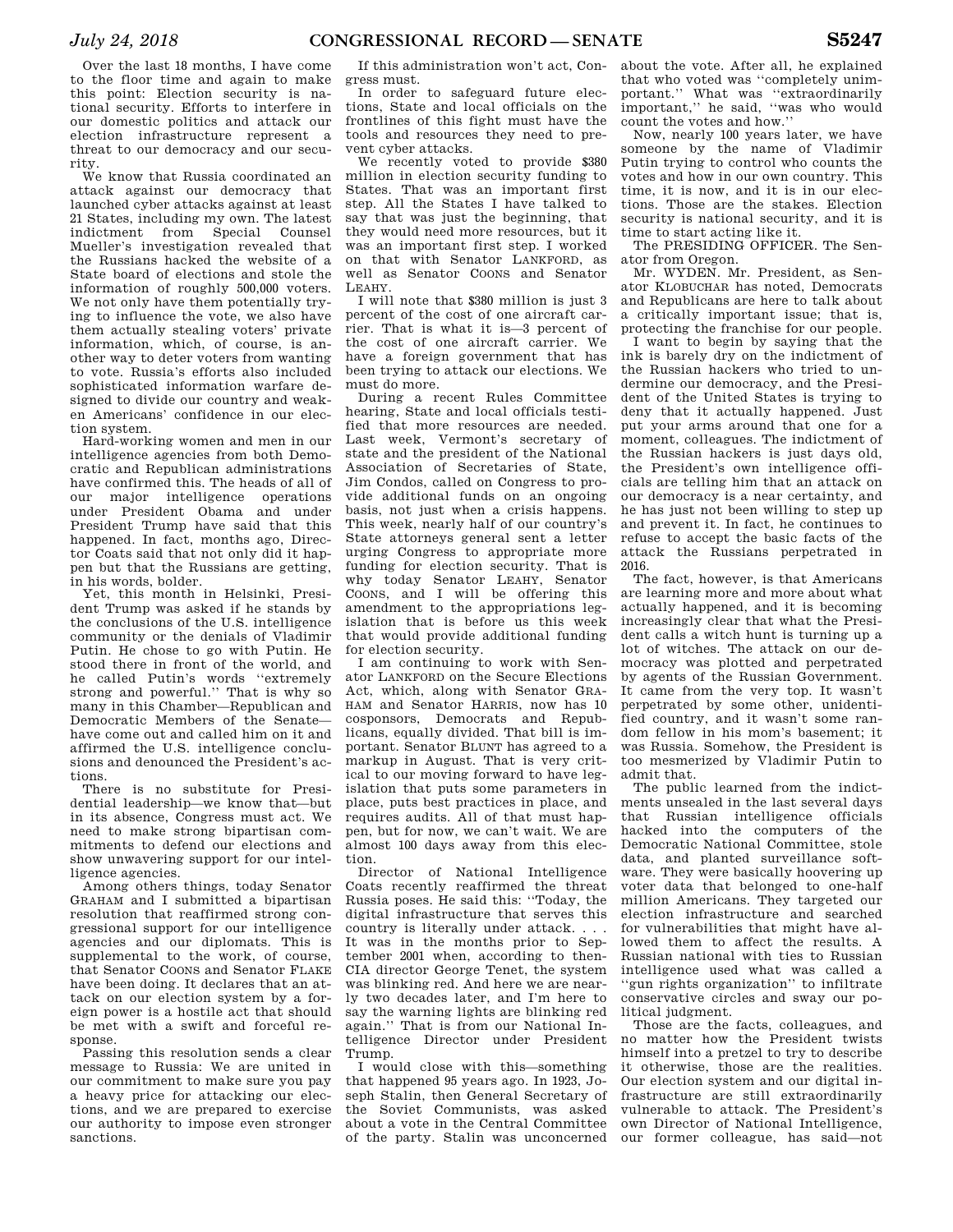months ago but recently—that ''the lights are blinking red.''

So our colleagues Senator LEAHY and Senator KLOBUCHAR are proposing an important investment of funding to assist the States. There is no question in my mind that when looking at this challenge, this will be a challenge that benefits from the additional funds since this is a national problem. The Director of Homeland Security said in response to my question that paperless voting machines pose a ''national security concern.'' You know, we don't ask Delaware or Oregon or small towns if they are dealing with an attack on their democracy. We don't say to a small town in Delaware or Oregon: Will you figure out how to do it? We treat it as something where we come together as Americans to tackle the problem. So we are going to need additional funds for attacking this extraordinarily important challenge.

I am going to be heading home for townhall meetings. We have these sessions, throw open the doors, and everybody's welcome. Folks are going to hear about what we are talking about in election security, and folks are going to say: Ron, what are the best ideas out there for stopping the Russians from hacking our elections?

I will say to my colleagues—we are going to talk some more about this cyber security experts are overwhelmingly united on what is best for stopping the Russian hackers. Overwhelmingly, this country's cyber security experts—people who aren't Democrats or Republicans; they are people who are knowledgeable in this field—say the two things you need most are paper ballots and risk-limiting audits—those two things, paper ballots and risk-limiting audits.

Tens of millions of Americans today have no choice but to vote on unsecured machines that might as well have these words scrolled on them in Russian: ''Please hack me, comrade.'' That pretty much is what you get with these unsecured voting machines.

The voting machine industry—I think I talked about this with my friend from Delaware—has basically considered themselves to be above the law. They have refused to share vital information about their operations with me, the Intelligence Committee even basic questions, which are really called issues relating to cyber hygiene. But what we know is, some of this voting technology has actually come preinstalled with remote monitoring software. The cyber security experts will tell you that is a recipe for disaster. The experts also will tell you that bar codes, ballot-marking devices, are not the heart of a solution to really secure elections.

When you ask the companies that manufacture these machines, they are ducking and weaving when they are asked even the most basic and straightforward questions about how they are protecting American voters.

Colleagues, as we move to start this extraordinarily important debate, I

want to be clear about what I think the most important challenge is. Our most important job is to build a new partnership between the States and localities and Federal election officials that actually protects American elections from getting hacked by the Russians. That is what this is all about—actually making sure we provide that added measure of assistance and security for American voters.

In the name of supporting that cause, I have proposed legislation called the PAVE Act which, in effect, says that we have to build around common sense and what the independent cyber security experts say is important—paper ballots and postelection audits. That, in my view, is the heart of what we ought to be looking for ways to support. If a polling place starts election day with a line of people out the door, it ought to end the day with a stack of paper ballots that are hack-proof—a verifiable system that the Russians cannot touch.

If the United States is going to go along with business as usual—election security status quo of paperless machines and not very many audits, not effective audits—it is nearly as bad as leaving ballot boxes on street corners in Red Square. So I am going to close this way. When we have a debate this important about election security, what it is really about is whether Americans can trust that control of our democracy is actually in their hands. The easiest way to destroy what has certainly been waning confidence Americans have in our elections is to leave election systems vulnerable to attack. That is practically a surefire way to limit voter participation, and it certainly is going to generate a new firestorm of conspiracy theories in every American election from here on.

So I say to my colleagues and Senator COONS, who really is the gold standard for working with colleagues, trying to bring people together: Find approaches that make sense for our people. He and I have talked, and I think we have agreed that we will take a good idea from anywhere in sight. If there is a good idea on this side of the aisle, we are interested. If there is a good idea over there, we are interested. The good idea here, in terms of protecting the votes of the American people who have been threatened by Russian hackers, with the evidence as recently as a few days ago with the indictments—the best way, according to people who aren't in politics and are knowledgeable in the field, is to have paper ballots and risk-limiting audits. As long as I have the honor to represent Oregon in the U.S. Senate—we will certainly be talking about this at townhall meetings this weekend. I look forward to working with my colleagues on both sides of the aisle to advance that kind of approach, which I think is the surest path to blocking those Russian hackers from doing again and again what they did to us in this past election.

I yield the floor.

The PRESIDING OFFICER (Mr. JOHNSON). The Senator from Delaware.

Mr. COONS. Mr. President, I rise to speak about an amendment that I look forward to advancing as a member of the relevant Appropriations subcommittee—in fact, the ranking Democrat. I was pleased to work in a bipartisan way to secure \$380 million in the last fiscal year that has been distributed to the States to secure our elections.

As you may have heard, some who opposed this in the Appropriations Committee, when we took it up and debated it, asked a few simple questions, which I will try to address quickly.

Aren't elections a State and local responsibility? Why should the Federal government be providing funding for States and localities to secure their elections? It is true that elections are overwhelmingly run at the State and local levels. The cost of securing and modernizing our voting machines and voting systems will be overwhelmingly borne at the State and local levels.

Second, this \$380 million was just made available, and I don't think it has even gone out yet. Have they used it well, and have they used it properly?

Third, why is this something we need to do now? Is there any indication that our upcoming elections are actually under threat?

Let me briefly speak to those three questions.

This morning, it was publicly reported that the U.S. Department of Homeland Security, outside of a classified setting for the first time, revealed that not one, not two, not a dozen, but more than 100 American power utilities had been successfully hacked by Russian military intelligence and that airgapped control rooms—meaning control rooms that are designed so they are not connected to the internet—in power-generating or distributing utilities around the country had been compromised by Russia. There is a level of sophistication in their invasion and interference in our physical infrastructure that is matched by their sophistication in interfering and intruding in our election infrastructure. I think the present danger is very clear and very real.

As my colleagues stated at great length, our Director of National Intelligence, Dan Coats, our former colleague, has said repeatedly that our election structure is at risk.

On July 13, Special Counsel Mueller indicted 12 Russian military officials for cyber attacks on our 2016 elections, and we know those attacks are coming again.

Michael Chertoff, the former Bush Department of Homeland Security Secretary, and Grover Norquist, long known as an advocate for reduced Federal spending, jointly wrote an editorial earlier this year—I think it was in the Washington Post. They said, and I quote, that ''we can replace all paperless voting machines in the country for less than the cost of an F–22 fighter jet.''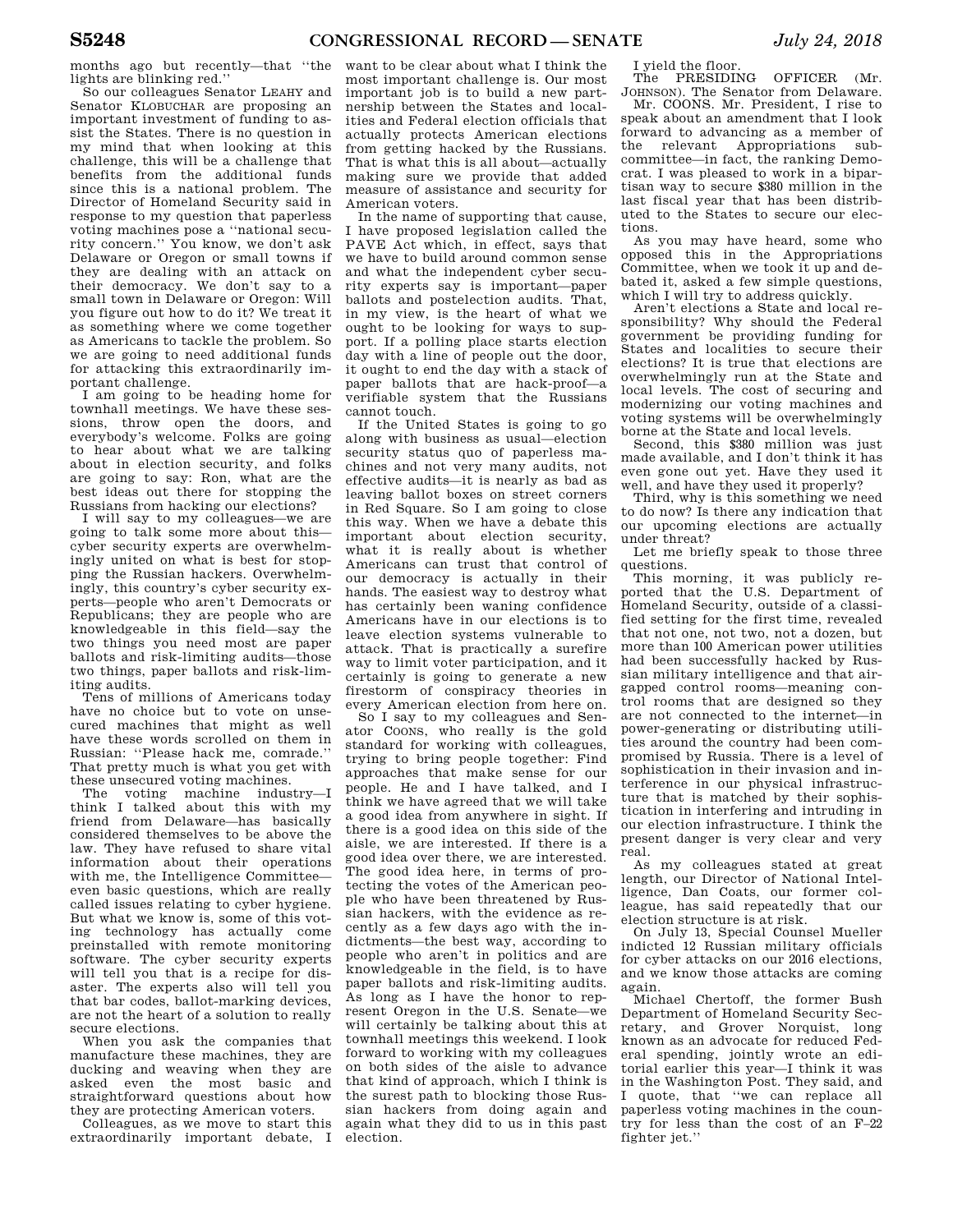As Senator KLOBUCHAR has said repeatedly and correctly: ''Election security is national security.''

Chertoff and Norquist concluded with this thought: It is not practical to expect State and local election administrators in rural Missouri or small town Maine or in my State of Delaware or in my colleague's State of Iowa to go toeto-toe with the premier governmentbacked cyber mercenaries of Russia or China or North Korea. Just as Federal agencies prudently provide support for State law enforcement in dealing with terrorism, Federal officials should give guidance for support of the election cyber security threat.

My home State of Delaware is one of five with no paper trail for our election systems, and our election systems are air-gapped. I just received a letter from our State election commissioner, Elaine Manlove, who has made clear that with the \$380 million already distributed through the money made available last year, they will begin to make a downpayment on replacing our current, antiquated election machinery with those that will have a verifiable paper trail.

I have many more examples I can cite, but I will be brief because I have a colleague who has waited long for his opportunity to speak.

All States have now requested the funding, and 90 percent of the funding has been disbursed. The EAC is working with States to make sure that they are addressing cyber security issues and, in particular, replacing outdated, antiquated systems.

I will give you one of many examples. The State of Louisiana last purchased voting equipment in 2005. Its 10,000 voting machines are antiquated, and their spare parts are dwindling and are no longer being manufactured. Louisiana's secretary of state estimated the replacement cost would be between \$40 million and \$60 million. A \$3 million downpayment of Federal money is just barely enough to get Louisiana started, not enough to complete the job.

Let me close by saying that election security is not a partisan issue; it is about protecting who we are as a nation. Free and fair and regular elections define us as a democracy. Democrats, Republicans, and Independents all Americans—who want to know that their votes are counted and our elections are free and fair should care about a Federal role in supporting States and localities as they work to ensure that our election systems are protected and our equipment can't be compromised.

This is an issue not just for the November 2018 elections but for the 2020 elections.

The amendment we hope to call up later today should not be controversial. This is about protecting our democracy.

I yield the floor.

The PRESIDING OFFICER. The Senator from Iowa.

NOMINATION OF BRETT KAVANAUGH

Mr. GRASSLEY. Mr. President, I want to bring my fellow Senators up to date on a subject that was sparked by the remarks made this morning by the minority leader. I also want to add some additional context that the minority leader left out.

He spoke on the nomination of Judge Kavanaugh to the Supreme Court. Unfortunately, he didn't come to the floor to talk about the judge's excellent qualifications, the judge's well-regarded temperament, or the judge's judicial philosophy. He didn't come to the floor to announce that he would finally extend to the judge the courtesy of a meeting, which is customary in this body. He came to speak about what he thinks will satisfy leftwing outside groups. He demanded that I sign a letter that will put the American taxpayers on the hook for a Democratic fishing expedition, and I am not going to do that.

I agree that we should have a thorough vetting process for the nominee and we will—and that we should review materials that will reveal Judge Kavanaugh's legal thinking. That is our job. We are not going to be a rubberstamp. Fortunately for us, we have immediate access to the most valuable documents that are out there that will reveal Judge Kavanaugh's legal thinking. We have access to the more than 300 opinions Judge Kavanaugh authored in his 12 years on the DC Circuit, as well as to the hundreds more opinions he joined. In these opinions, he addressed some of the most significant legal issues of the past decade from the second most powerful court in the land.

This morning, the minority leader brought up a statement that I had made in 2010 in connection with Justice Kagan's Supreme Court nomination. At that time, this Senator was interested in reviewing documents from her time in the Clinton administration.

What the minority leader neglected to mention was that, unlike Judge Kavanaugh, Justice Kagan had not served as a judge before being nominated to the Supreme Court. Besides the Federal Government service she had had at the time she was nominated, she had been the dean of a law school. Other than Kagan's materials that she had submitted as part of the Senate Judiciary questionnaire for her nomination, her White House Counsel's Office and Domestic Policy Council documents had been some of the few categories of documents that could have shed light on her legal thinking since she hadn't had any judicial writings, meaning as a judge. Justice Kagan had written or joined a grand total of zero judicial opinions before her nomination. For those of us on the Senate Judiciary Committee to have carried out our constitutional advice and consent responsibilities as Senators, we had needed to better understand her legal thinking and potential jurisprudence.

Judge Kavanaugh, by contrast, has authored over 300 judicial opinions in his 12 years on the bench. That is over 300. That doesn't include the hundreds of other decisions in which he has joined an opinion or some sort of order. When you add those to the mix, those are thousands of pages of judicial writings that the American people have access to at this exact moment. You don't have to wait to get this information about Judge Kavanaugh. To the contrary, Justice Kagan, of course, had zero pages of judicial opinions. This is in addition to the 6,168 pages of records Judge Kavanaugh just included in his response to the Senate Judiciary questionnaire, which we put on the website last weekend for the whole public to view if it wants to know everything about Judge Kavanaugh as a judge and about the things of which he spoke and wrote documents about other than just his judicial opinions.

Despite the fact that Judge Kavanaugh's judicial record is much more substantial than Justice Kagan's was, I agree that we should still ask the White House for documents pertaining to Judge Kavanaugh's time in the White House Counsel's Office. My Democratic colleagues say they want the White House's records. I am pleased to let them know that in the coming weeks, the Senate will receive what will likely be the largest document production in history for a Supreme Court nomination. I expect that the Senate could receive up to a million pages of documents that will be related to Judge Kavanaugh's time in the White House Counsel's Office. We will also see the White House's nomination file for Judge Kavanaugh's 2006 nomination to the DC Circuit—where, as I have told you, he now sits—along with records from Judge Kavanaugh's time in the U.S. Office of the Independent Counsel. By comparison, we received fewer than 180,000 pages for Justice Kagan's time in two White House offices.

Let's recap. We have more than 300 of Judge Kavanaugh's actual judicial opinions to Justice Kagan's zero. We could have up to five times as many pages from his time in the White House as we received from Justice Kagan's time, and we will have those documents despite the fact that they are less necessary now than they were for Justice Kagan. In short, there will be much more transparency in this Supreme Court confirmation process than ever before.

I am ready now to send a letter to the National Archives to request relevant White House Counsel documents. I would like to do this with the ranking member, but unfortunately she has declined this request. This is unfortunate. Both sides agree that the White House Counsel documents are relevant. I would like to get them over here as quickly as possible so we can begin reviewing them.

Yet, as I noted, the Democratic leadership has already decided to oppose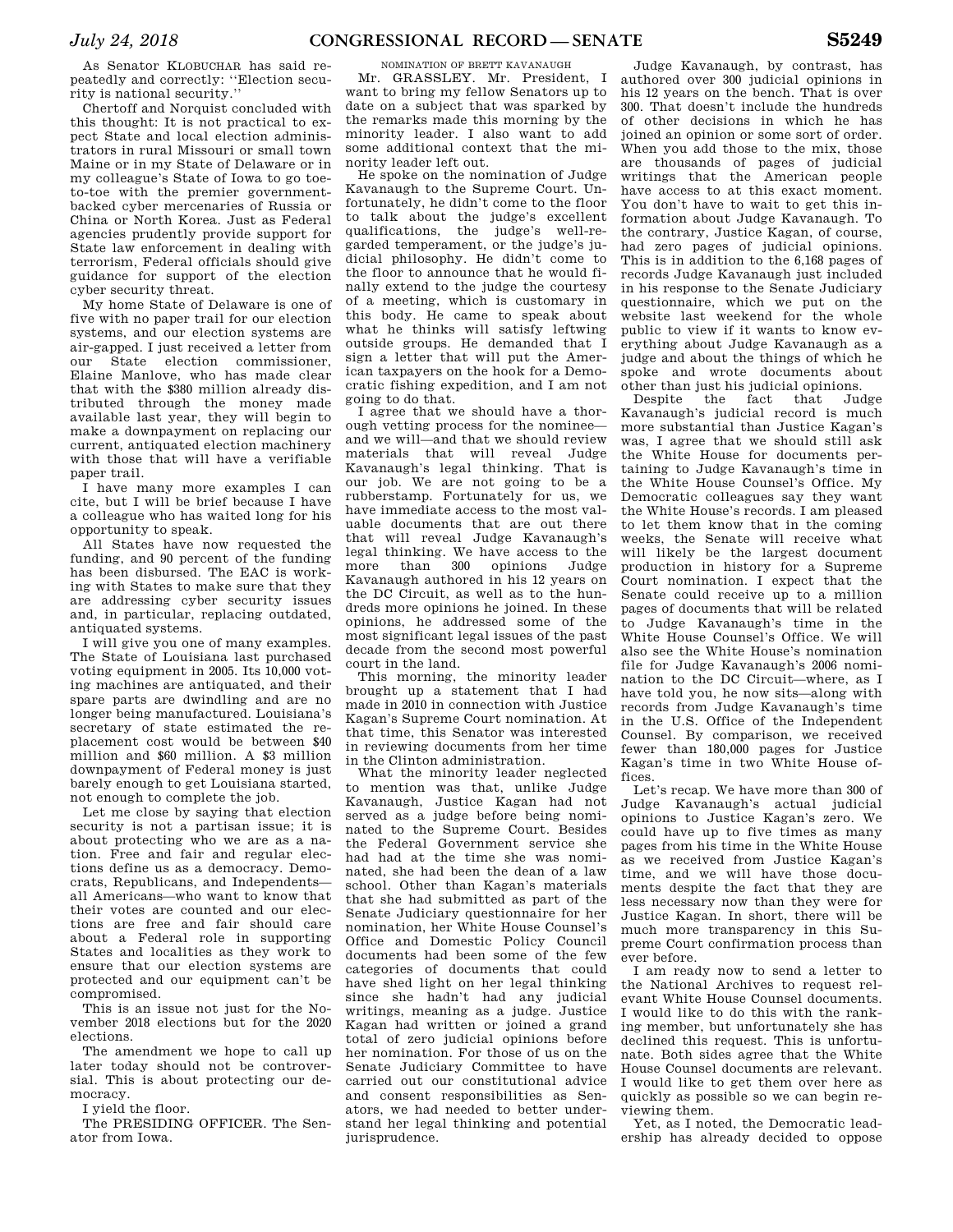Judge Kavanaugh's confirmation. They would like to slow down the process as much as possible. I think that explains why the ranking member will not sign a letter that requests documents both sides want.

I have heard that some of my Democratic colleagues would like to request all of Judge Kavanaugh's records from his time as White House Staff Secretary, but these documents are both the least relevant to Judge Kavanaugh's legal thinking and the most sensitive to the executive branch. The Staff Secretary is the in-box and out-box of the Oval Office. Passing through the Staff Secretary's office is a wide range of communications that request things like flying the flag at half-mast to somehow including daily lunch menus, to draft speeches, to sensitive national security papers.

The Staff Secretary's primary charge is not to provide his own substantive work product; the Staff Secretary makes sure that the President sees memos and policy papers that have been produced by other offices in the White House. It is a very important job. It requires someone who is smart, someone who is hard-working, and someone who is talented.

The documents that passed through Judge Kavanaugh's office while he was Staff Secretary are not particularly relevant to his legal thinking or for the consideration of whether he should be on the Supreme Court. It is like saying, in a sense, that the Senate Secretary—someone who has a very difficult and demanding job—is responsible for all of the positions taken by each of the Senate offices. It is absurd.

The Senate should focus its efforts on reviewing his tens of thousands of pages of judicial opinions and other legal writings. Not only would a broad review of Staff Secretary documents be a waste of time, but it would also be a waste of taxpayers' money.

Moreover, Staff Secretary documents contain some of the most sensitive information and advice that went directly to President Bush from a range of policy advisers.

Back in 2010, both Democrats and Republicans agreed that Justice Kagan, because of the sensitivity of the documents, shouldn't produce internal communications while she was Solicitor General.

If we are going to talk about a Kagan standard, then we need to talk about taking sensitive communications off the table. That is what all sides had agreed to in 2010 and what I will insist on now.

I appreciate the minority leader's efforts to ensure some transparency and thoroughness, but let's get right down to brass tacks: I don't think the minority leader actually wants to read the millions of pages that crossed Judge Kavanaugh's desk way back in 2004 and for probably the 3 years he held the position of Staff Secretary.

The minority leader said he will fight this nomination with everything he

has, which proves what I have been talking about, and his request proves that he is willing to do that because this bloated document request is part of that fight. This is not about anything other than obstruction—to bury us under millions and millions of pages of paper so we cannot have a confirmation vote on Judge Kavanaugh this year.

Liberal, dark money outside groups want to drag this confirmation out just as far as they can—till the end of time. I will not let them. This confirmation process should focus on Judge Kavanaugh's qualifications, not become a taxpayer-funded fishing expedition.

I yield the floor.

The PRESIDING OFFICER. The Senator from Louisiana.

NATIONAL FLOOD INSURANCE PROGRAM

Mr. KENNEDY. Mr. President, I am almost embarrassed to talk about what I am going to have to talk about today. Once again, in the U.S. Congress, we find ourselves only days away from causing a lapse in the National Flood Insurance Program.

The majority of Members of the U.S. Senate and the U.S. House of Representatives understand the importance of extending this program but sadly some don't. You can lead some people to water, but you can't make them think.

Without congressional action, ordinary Americans—the people who get up every day, go to work, obey the law, pay their taxes, and try to do the right things by their kids—are going to suffer. These folks work pretty hard to earn money to cover their mortgages, to pay their insurance premiums, to put food on the table, and to hopefully have a little extra when all is said and done.

The U.S. Government made a promise to these people, these taxpaying Americans, that if they pay their flood insurance premiums, we will have their backs when they have a flood. We are about to tell them we lied. When you lie to Congress, it is a felony. When Congress lies to you, it is just politics, and that is not right.

Unless we do something, the National Flood Insurance Program, the NFIP, is going to expire on July 31. Now, unless you are a rock—only dumber—that is in 8 days, including today.

Every once in a while, Congress seems to just decide that keeping our promise to the American taxpayer isn't worth the effort. What planet did we parachute in from that we can't even maintain the status quo on something that affects the lives of millions of people and helps more than 22,000 communities across this great country?

I am standing here today because the reauthorization of the NFIP has never been more urgent. Let me say it again. We have 8 days until disaster. If the NFIP is allowed to expire on July 31, Congress is going to be sending a clear message to the 5 million hard-working Americans who count on this program,

and that message is three words: We don't care. We don't care. The unfortunate thing is, I think some—it is a small minority, but some don't.

Last September, when Texas and parts of Louisiana were still reeling from Hurricane Harvey, one Member of the U.S. Congress actually said: ''The federal government is encouraging and subsidizing people to live in harm's way . . . at some point, God is telling you to move.''

Give me a break. Are you kidding me?

The fact is, 50 percent of our country's population and 50 percent of our country's jobs are along our coasts and waterways. Do you really think they ought to just move? Living near water is an economic necessity. People have been doing it since the beginning of time. It is as true for us now as it was in Biblical times that our economies and our livelihoods are tied to water.

Let's take the Mississippi River that runs through my State. Each year, it sustains more than 1.3 million jobs and generates more than \$405 billion in revenue. How many jobs are tied to the 12,000 miles of U.S. coastline? What do you think would be the economic impact if everyone who lived near one of the 3.5 million miles of rivers in this great country just picked up and moved tomorrow—as if they could afford to do so. Give me a break. I hope we never have to find out what would happen, but one thing is certain, nobody is going to move before July 31, when the NFIP expires, just because some Members of Congress erroneously think they ought to.

I want to make two other points. First, if Congress allows the NFIP to expire, it is going to stall thousands and thousands and thousands of home closings. That is right. Because the law requires it, many lenders require homeowners to carry flood insurance. If there is no NFIP, then there is no flood insurance. If there is no flood insurance, then there is no home sale.

The last time Congress chose to do nothing and let the National Flood Insurance Program expire, the NFIP lapsed for a total of 53 days. That was in 2010. Over those 2 months, each and every day, 1,400 home sales were canceled. That is every day. That is not total. That is every day. Think about how that is going to impact our economy. Isn't that special?

Just when we finally get the U.S. economy moving again, we are going to step on it by letting the National Flood Insurance Program expire. No wonder many Americans say—and I hear it all the time—yes, there are some good Members of Congress. We just can't figure out what they are good for.

I am also tired of hearing that the NFIP is being abused by rich people for their beach homes. I hear it all the time. That is a bunch of bovine waste. As a matter of fact, 98.5 percent—almost 99 percent—of all NFIP policies are in counties with a median household income of less than \$100,000, and 62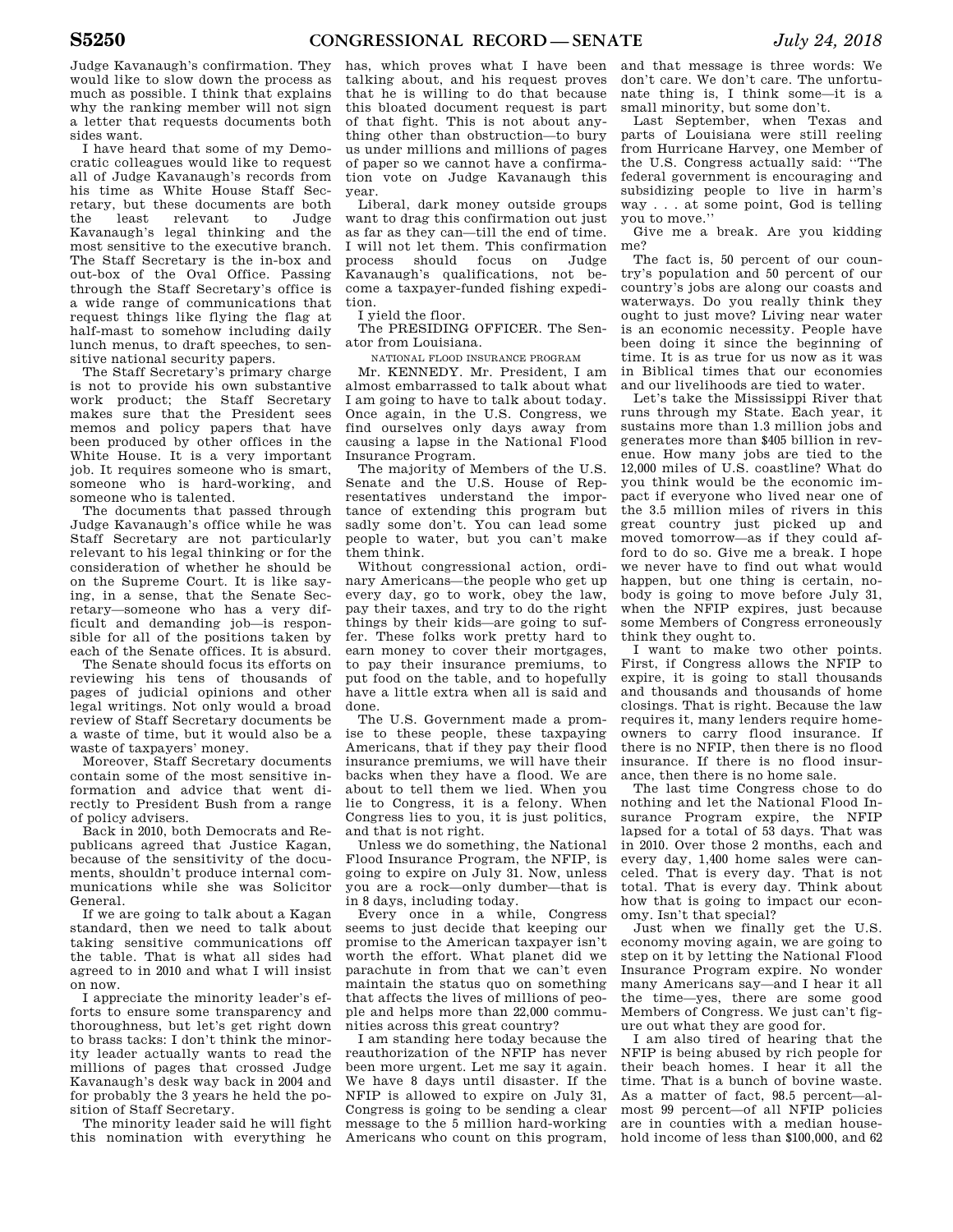percent are in counties with a median household income below the national average of \$54,000.

You don't have to live near a body of water. If you get 22 inches of rain in 2 days, you are going to flood, even if you live on Pikes Peak. For those who live in a coastal State like my State or elsewhere on a floodplain, the reality is, the NFIP is the only place you can turn to protect your property. Floods are the most common and the most costly natural disaster. The damage that is done by hail, fire, wind, or a fallen tree is covered by a homeowner's insurance but not a flood. If you have a flood, it is not covered by your homeowner's policy.

The Federal Government made a promise. We promised more than 5 million Americans—half a million in my State alone—that we would have their backs. We promised them that if they would pay their hard-earned money into the National Flood Insurance Program through premiums, if they flooded, we would cover it. It is time we get our act together and keep that promise. The NFIP is just too important to be used as a political football. For millions of people in this country, in my State and elsewhere, this program is the only way they can protect their most valuable asset—their home—and, at a minimum, we owe those hardworking Americans some peace of mind.

I urge my colleagues to support S. 3128, my bill and the bill of BILL CAS-SIDY, the senior Senator from Louisiana. It will extend the National Flood Insurance Program for 6 months to get us through hurricane season. That is all it does. It just maintains the status quo. It doesn't change anything. It just says the National Flood Insurance Program we have today is going to be extended for 6 months to get us through hurricane season, while we in the Senate and in the House continue to work on a reform bill that would rework the NFIP and turn it into a program that looks like somebody designed it on purpose. That is all my bill and Senator CASSIDY's bill does.

We simply can't afford to let the folks in our at-risk communities down, especially those exposed during hurricane season. Truthfully, they deserve better from us.

#### NOMINATION OF JOHN FLEMING

Mr. President, I want to speak very briefly about a friend of mine who has been nominated by President Trump for a very important position in the Federal Government. This friend's name is John Fleming, and he has been nominated by the President to be Assistant Secretary for the Economic Development Administration at the Department of Commerce.

Dr. Fleming currently serves as the Deputy Assistant Secretary of Health IT Reform at the Department of Health and Human Services, and he has done a wonderful job. He has done such a great job that the President has asked him

to take on this program at the Department of Commerce.

Dr. Fleming is a public servant's public servant. He is a four-term Member of the U.S. House of Representatives. He is a physician. He went to the University of Mississippi, undergraduate and medical school. He is an entrepreneur and businessman. Aside from his family medical practice, his businesses support about 600 jobs in my State.

After Dr. Fleming finished at Ole Miss and finished med school, he enlisted in the U.S. Navy. He served there in the Medical Corps.

During his time in the House of Representatives, Dr. Fleming was a champion of our economy, a champion for families, and a champion for our veterans. He is a skilled physician, he is an experienced entrepreneur, and he is a good guy. I know Dr. John Fleming and his family well, and I am honored to be able to endorse his nomination.

Just to show you that he is wellrounded—I forgot this—John also has a black belt in karate. I am not sure when he has time, but he is a wellrounded guy.

I have no doubt—none whatsoever that Dr. Fleming is well qualified to be a very fine Assistant Secretary of the Economic Development Administration, and I endorse his nomination categorically and unconditionally. Thank you.

The PRESIDING OFFICER. The Senator from Connecticut.

#### HEALTHCARE

Mr. MURPHY. Mr. President, we are on the verge of the 1-year mark since the U.S. Senate attempted to take away healthcare from 30 million Americans and was told no by the American public.

For virtually the entire time, since the passage of the Affordable Care Act, Republicans in the House and in the Senate engaged in an exercise that was futile while President Obama was in office but then was made possible by the election of Donald Trump—that was the repeal of the Affordable Care Act, which extended care to 20 million Americans who weren't guaranteed that health insurance would actually cover the things they needed and protected people who were sick or people with preexisting conditions from discrimination.

When Republicans finally took over, they realized they had spent a whole lot of time criticizing the Affordable Care Act but not a lot of time figuring out what would come next, and most of 2017 was spent in an embarrassing series of proposals that, according to the Congressional Budget Office, would uninsure somewhere in the neighborhood of 20 to 30 million people.

Finally, when a vote was called on the floor of the Senate, just enough Republican Senators chose to side with the American people, who want to maintain the protections of the Affordable Care Act and work to perfect it, that the bill failed by one vote. That 1-

year mark will occur this weekend on Saturday.

So a few of us wanted to come to the floor today to talk about what has happened since that fateful vote a year ago that was, frankly, celebrated all across this country, as folks who were deeply fearful that their healthcare was going to be ripped away from them by the Congress realized they might be able to rely on it for at least another year.

Let me set the stage, first by reminding people of the promises that were made. This is President Trump shortly after his election and just before his swearing in. He said:

We're going to have insurance for everybody. People covered under the law can expect to have great healthcare . . . much less expensive and much better.

That is a clear promise that the President made: Everybody is going to have insurance. It is going to be less expensive, and it is going to be better more insurance, less expensive, better quality.

The vote that took place a year ago this Saturday would have done exactly the opposite. It would have kicked 30 million people off of insurance. It would have driven up costs for millions of Americans—especially those people with preexisting conditions. Coverage would have been much worse, not much better, in part because people with preexisting conditions wouldn't be able to access care.

So this promise never came true because of the vote that we took a year ago this Saturday.

But, occasionally, the President does say something that is true. This is a picture of the celebration that the House of Representatives had at the White House the day they voted on the proposal that would rip away healthcare from 30 million Americans, before the vote that took place here in the Senate. There are a lot of smiling faces of Members of Congress who were so excited that people who had cancer or people who had diabetes would be unable to get healthcare insurance.

This quote is not actually from this press conference. It is from a rally that the President held just a few weeks ago. He was talking about the fact that JOHN MCCAIN and some others voted against that proposal on the Senate floor, which caused it to fail. He said these are the President's words: ''It's all right, because we have essentially gutted it''—the Affordable Care Act— ''anyway.'' ''It's all right, because we have essentially gutted it anyway.''

So that summarizes what has happened since the failed vote on the floor of the Senate a year ago. President Trump and his Republican friends in Congress, all smiling behind him, have gutted the Affordable Care Act, not because they want better healthcare for people but because they are just angry that they couldn't get the votes to do it here in Congress. So they are doing it by other means.

So a few of us are going to be on the floor to talk about what has happened in the last year.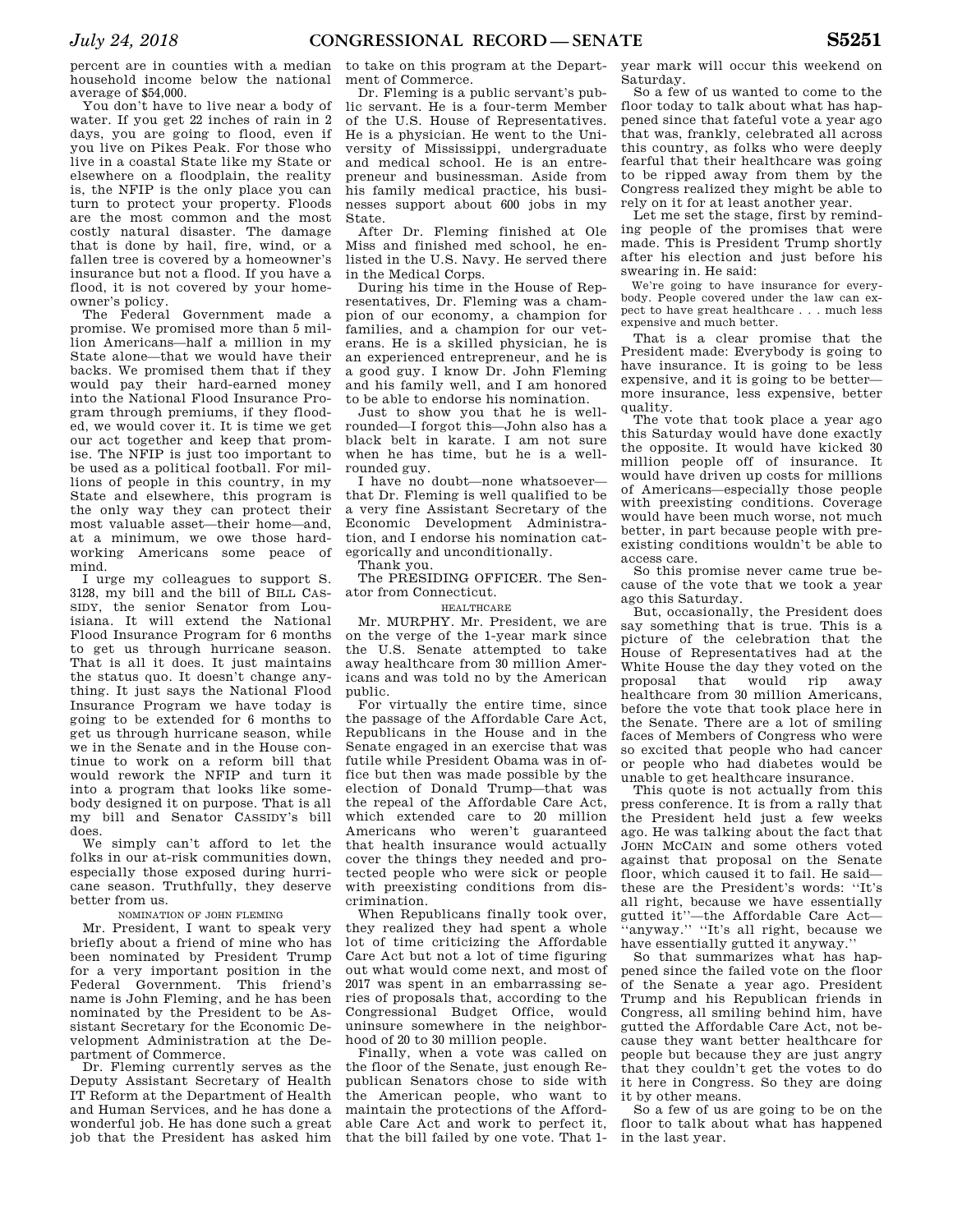I actually think that most of my colleagues do want better healthcare for their constituents, but I don't understand how any of what has happened, either through legislative act or through administrative action, gets us there—gets us to that promise that President Trump made in January of 2017.

Here is what is going on. First, the President signed an Executive order saying that all of his agencies should start to take their own actions to unwind the protections of the Affordable Care Act. Then he stopped the marketing for the Affordable Care Act so that less people would know about the options that were available to them. Then the President came to Congress and worked with Republicans to take away one of the most important pillars of the Affordable Care Act—the requirement that healthy people buy insurance. That action alone will result in 13 million people losing insurance and rates going up for 10 million Americans.

Most recently the President authorized the sale of junk insurance plans all across this country—plans that don't have to cover mental health or prescription drugs or maternity care.

He then cut funding even deeper for the personnel that help you find what insurance is right for you, and he instructed the people that remain to push Americans onto the junk plans.

Then the President sent his lawyers to court to argue that Congress actually can't protect people with preexisting conditions because it is unconstitutional, which would wipe out all of the protections that people enjoy today.

So it is really no mystery as to why, as the 2019 premium increases are coming out, they are catastrophic. They are catastrophic. Fourteen States have insurance companies that have requested premium increases of 10 to 20 percent. Connecticut is one of those. Five States have insurance companies that requested premium increases of 30 percent or more. Think about that for a second: 30 percent or more. Who can afford a 30-percent or a 40-percent increase in premiums? One insurance company requested a 94-percent increase in rates.

In 21 of the States that have rates filed already, the insurers said the reason they are doing this—the reason they are passing along enormous premium increases—is because of the sabotage campaign that is being run by the President and by this Congress, all or most of it occurring since the failure of the repeal vote a year ago.

It is all right, says the President. We didn't need to repeal the Affordable Care Act. That vote that we are marking the 1-year anniversary of doesn't really matter because we have essentially gutted it—the Affordable Care Act, the American healthcare system anyway.

So, finally, before I turn this over to the ranking member on the HELP

Committee, I just want to talk about the next phase of the sabotage campaign.

If Republicans in Congress can't get the American people to support a legislative act to repeal the Affordable Care Act, the next hope is for the courts to do it. That is why the nomination of Brett Kavanaugh is so critical to this continued campaign of trying to undermine the Affordable Care Act, because you probably can't get the majority of Members of Congress to wipe away protections for people with preexisting conditions, but maybe you can get the Supreme Court to do it.

There is a case that I just referenced that the Trump administration is supporting, moving its way through the courts, that would invalidate—constitutionally invalidate—Congress's protections for people with preexisting conditions. These are people with cancer, diabetes, heart disease, mental illness, cerebral palsy, Crohn's Disease, ALS, addiction, Lupus, epilepsy, Parkinson's, and the list goes on.

President Trump made clear during the campaign that he wasn't going to pick a judge in the mold of John Roberts, who would uphold the Affordable Care Act. He was going to pick judges that would rule with him to strike down the Affordable Care Act. That is also probably why he outsourced the decision on whom to pick for this vacant slot to political groups like the Heritage Foundation.

So the expectation is that Brett Kavanaugh will deliver one of those five needed votes to strike down the laws on the books, which Congress can't find the votes to override, protecting people with preexisting conditions. The Supreme Court could take away your healthcare if you have a history of any of these diseases, and, if that happens, the results are lethal. If you have metastatic cancer and you don't have the protection in the law that says insurance companies can't charge you more because you are sick, a recent study shows that you will be charged a rate of \$142,000 higher than what you pay today. If you are an individual with diabetes, your increase could be 137 percent on top of what you are paying now.

So these are the stakes. These are the stakes as we prepare to vote on Judge Kavanaugh's nomination, and it is all in service of this very intentional, very deliberate, very planful campaign of sabotage.

A year ago this Saturday the American people got their way, and this body decided not to repeal the Affordable Care Act because people like the fact that 20 million people have insurance. People like the fact that people with preexisting conditions are protected. That night, the American people got their way, but since then, the President and this Congress have been working to undermine it, and the next step in that plan is the elevation of Brett Kavanaugh to the Supreme Court. It is important for us to come to

the floor and explain what the stakes are.

I yield is floor.

The PRESIDING OFFICER. The Senator from Washington.

Mrs. MURRAY. Mr. President, I wish to thank the Senator from Connecticut. I, too, join him in being very proud, as we were a year ago, to see Congress stand with families across the country who did not want to see their healthcare rolled back.

A year ago, as Senator MURPHY said, President Trump tried to make good on his campaign promise to repeal the Affordable Care Act and to jeopardize healthcare for millions of people. A year ago, the President tried to jam TrumpCare through Congress. It was a harmful, mean-spirited bill that would have spiked premiums and gutted Medicaid and scrapped protections for people with preexisting conditions, which would put families back at the mercy of big insurance companies.

But people across the country stood up, they spoke out, and they made it absolutely clear that they did not want President Trump to take away their healthcare or give power back to those insurance companies.

During that debate, I heard personal stories from patients and families all over my State of Washington who were concerned about TrumpCare because it would make it harder to get the care they needed.

I heard stories like Julie's. Julie has a genetic condition. As a result of that, she has had four—four—different types of cancer. She has had four different organs removed during treatment. She has had her diet severely restricted, and her life has dramatically changed. But she is a fighter. She had excellent care, and she ultimately won each of those four battles with cancer.

However, without protections for people with preexisting conditions, her healthcare costs could skyrocket. If President Trump had his way, Julie could not get the care she needed, and, by the way, she is not the only one.

I also heard from families like the family of a woman named Vanessa. When Vanessa was pregnant, she learned that her daughter would be born with significant health challenges. In fact, her daughter Cheyenne had her first surgery when she was just 20 days old, and she would have two more before her very first birthday. Even though Cheyenne was born with preexisting conditions that would be costly to treat for years to come, Vanessa, her mom, was able to get insurance through our State exchange and get her daughter the care she needed. But if President Trump had his way, that might not be possible.

Last year, in the midst of the TrumpCare debate, I shared Vanessa's story, Julie's story, and many stories from families in Washington State, and I heard even more that I would love to share. People from other States across the country were also reaching out and letting their Senators know how damaging TrumpCare would be for their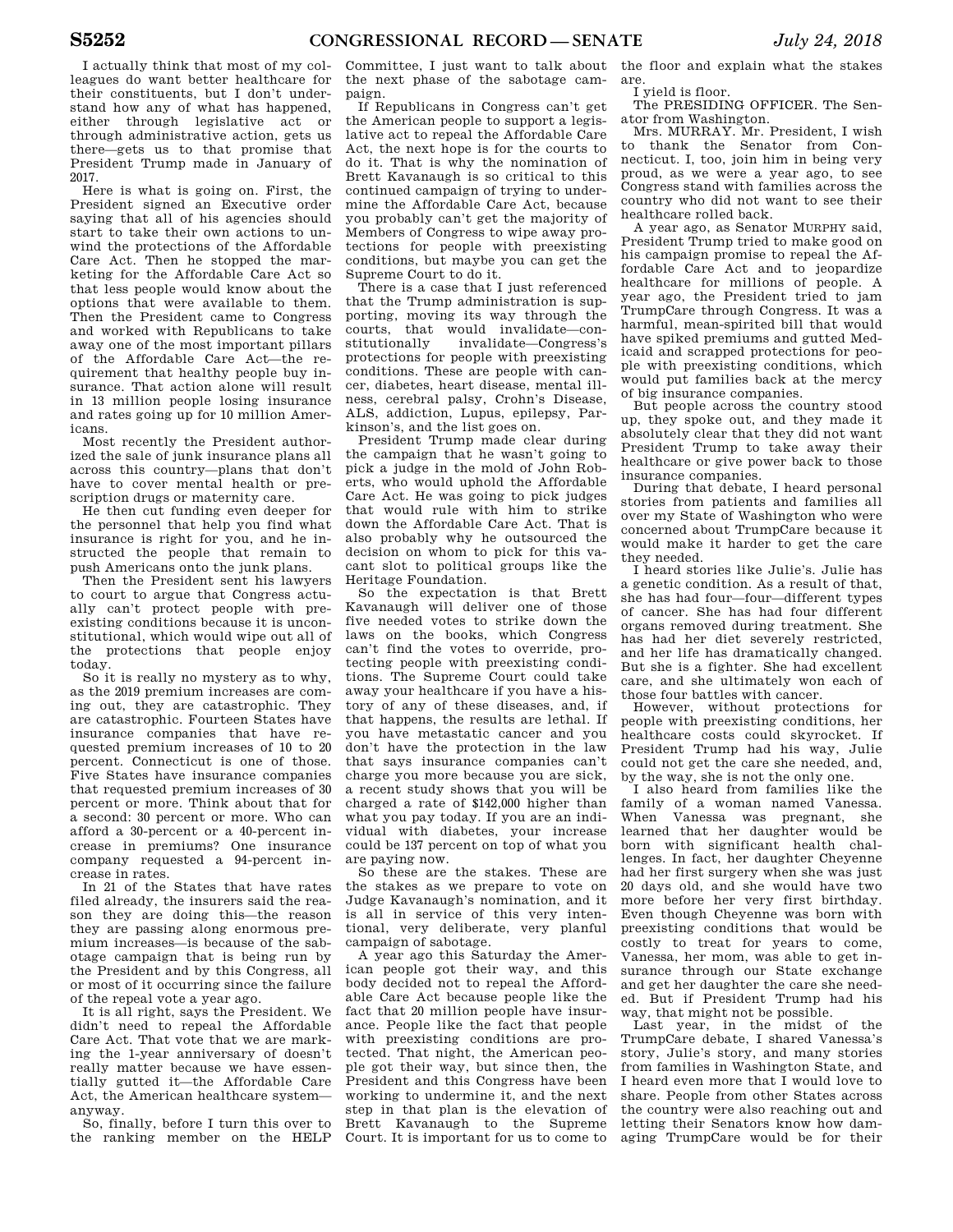family and urging them to vote against it. It worked.

Last year we came together and gave President Trump's healthcare repeal scheme a big thumbs down. Unfortunately, that has not stopped President Trump from doing everything he can to sabotage families' healthcare from the Oval Office.

When he couldn't jam through TrumpCare, instead he jammed through a partisan tax bill that gave cuts to big insurance companies and drug companies and paid for them with steps that even his former Health and Human Services Secretary confessed would drive up families' premiums.

He slashed investments that help people understand their healthcare options and get coverage.

He handed power back to the insurance companies by expanding loopholes for junk plans and making it easier to ignore patient protections, including protections, by the way, for women, for seniors, and for people with preexisting conditions.

The Trump administration is even refusing to defend preexisting protections in court, both abandoning its duty to defend the law and ignoring the will of the people across the country who want them to fight for these protections.

While President Trump has broken a lot of promises, it is clear that he has never wavered in his promise to undermine healthcare for our families, and he has never failed to put insurance companies ahead of patients.

That is why his decision to nominate Judge Kavanaugh to the Supreme Court is such an alarming omen for families' healthcare.

As a candidate, President Trump left no question that he would nominate far-right Supreme Court Justices who would strike down the Affordable Care Act and jeopardize care for millions of families. To be sure that candidates met that extreme ideological standard, he had them vetted by extreme, ideological conservative groups.

We know that President Trump chose Judge Kavanaugh because he has no doubt that Kavanaugh will support his efforts to sabotage family healthcare and make it harder for people to get the care they need.

We know that preexisting condition protections are on the line.

We know that stopping Kavanaugh's confirmation isn't a matter of partisan politics. For many families in our country, it is a matter of life and death.

We know we can stop it if people across this country do exactly what they did to beat TrumpCare—stand up, speak out, and make clear that families who didn't want their healthcare stripped away last year don't want it stripped away this year either. I have heard from many families concerned about this, and I know others are sharing their stories as well.

So I hope that our Republican colleagues are listening even more closely than they were last year and that more of them will join us on the side of patients and families, not the President on the side of insurance companies.

I yield the floor.

The PRESIDING OFFICER. The Senator from Delaware.

Mr. COONS. Mr. President, I thank my colleagues from Washington and Connecticut for being here, for speaking out, and for being so remarkable in their persistence in defending America's concerns about healthcare. I want to add my voice for just a few moments, if I might.

Let me look back 8 years to when I first joined the Senate in 2010. At that point, the Affordable Care Act was barely a year old. Since then, in the early years of the Affordable Care Act, we saw some very positive patterns: More Americans gained access to<br>health insurance; the growth of health insurance; the growth of healthcare costs slowed; insurance markets put in place under the ACA proved to be resilient, despite repeated challenges. As a result of the ACA, 20 million more Americans, including 38,000 Delawareans, gained access to comprehensive healthcare coverage.

It is through the ACA exchange that my own family and I get our healthcare, and so many others in Delaware have a chance to get access to healthcare. The 190,000 people, in my little State of 900,000 people, who have preexisting conditions no longer had to worry about being denied coverage, and lifetime caps were a thing of the past. This matters; it has saved lives.

Just listen briefly to the story of Nicole from my little hometown of Hockessin, DE, a small farming town of just a few thousand people. Nicole's 3 year-old daughter was born with cystic fibrosis, a horrible disease that robs children and people of the ability to breathe. Nicole's 3-year-old daughter with cystic fibrosis spent at least an hour a day getting breathing treatments from her mother. At \$5,000 a month for her medications—not cheap—Nicole was confident that without the ACA she would have exceeded her annual caps and her medical expenses well before the end of the year.

Nicole, in reaching out to me, made it clear that without the consumer protections of the Affordable Care Act, she would have had one of three choices: hope she would qualify for Medicaid unlikely, due to her income; go into debt to pay for her daughter's treatments; or stop giving her daughter some of the medication she depends on to save her life. All of that assumed that her daughter's cystic fibrosis wasn't considered a preexisting condition that would prevent her from getting any insurance at all. Because of that circumstance, Nicole's story exemplifies the life-changing gains and positive trends that the ACA provided.

Unfortunately, there were some other challenges as well, which I will summarize quickly, that have developed over time.

Let me transition to where we are today. Today we are in a place where, just a year ago, consistent, repeated efforts after the 2016 election by Republicans in Congress to repeal without a plan to replace the ACA resulted in a situation where, as my colleague from Connecticut has laid out, the Trump administration has done its best to roll back ways in which progress was made to extend quality, affordable healthcare to more Americans.

After a number of efforts to repeal the law failed last year, thanks to the American people who stood up and had their voices heard, the administration has decided to take a different approach—a slow and steady unraveling and undermining of the protections that made the ACA work.

It started with a decision to stop<br>ost-sharing reduction payments, cost-sharing reduction payments, which help working families afford their premiums and access care. It continued when they changed the rules and encouraged people to sign up for plans that didn't have all the benefits and consumer protections of the ACA really, junk plans—which made it possible to bring back discrimination against women and those with preexisting conditions. It culminated last month with something that was done in a fly-by-night way and may not have been visible at all to my constituents and viewers: a decision to no longer defend the core components of the ACA in court, including protections for those with preexisting conditions, in a lawsuit brought by 20 attorneys general from States that overwhelmingly opposed the ACA. This decision was so shocking that three career Justice Department attorneys withdrew from the case, and one with over 20 years' experience resigned from his job. Make no mistake, this was the administration sabotaging the ACA and our healthcare system. President Trump even admitted at a campaign event, just cited by my colleague from Connecticut, that he had gutted the ACA.

This may resonate with the President's base. It may resonate with people he hopes will vote him back into office in the future election. But for millions of families across the country and in my home State, losing protections against preexisting condition discrimination is a death sentence.

It would be devastating for Nicole and her daughter, whom I described before. It would be devastating for Kim from my hometown of residence, Wilmington, a thyroid cancer survivor who is now able to get insurance. Because her cancer isn't considered a preexisting condition under the Affordable Care Act, she is not subject to preexisting condition discrimination. In my small State of Delaware, gutting protections for preexisting conditions would leave one in five at risk of skyrocketing health insurance costs or losing coverage altogether.

This lawsuit impacts every corner of America's healthcare system, and the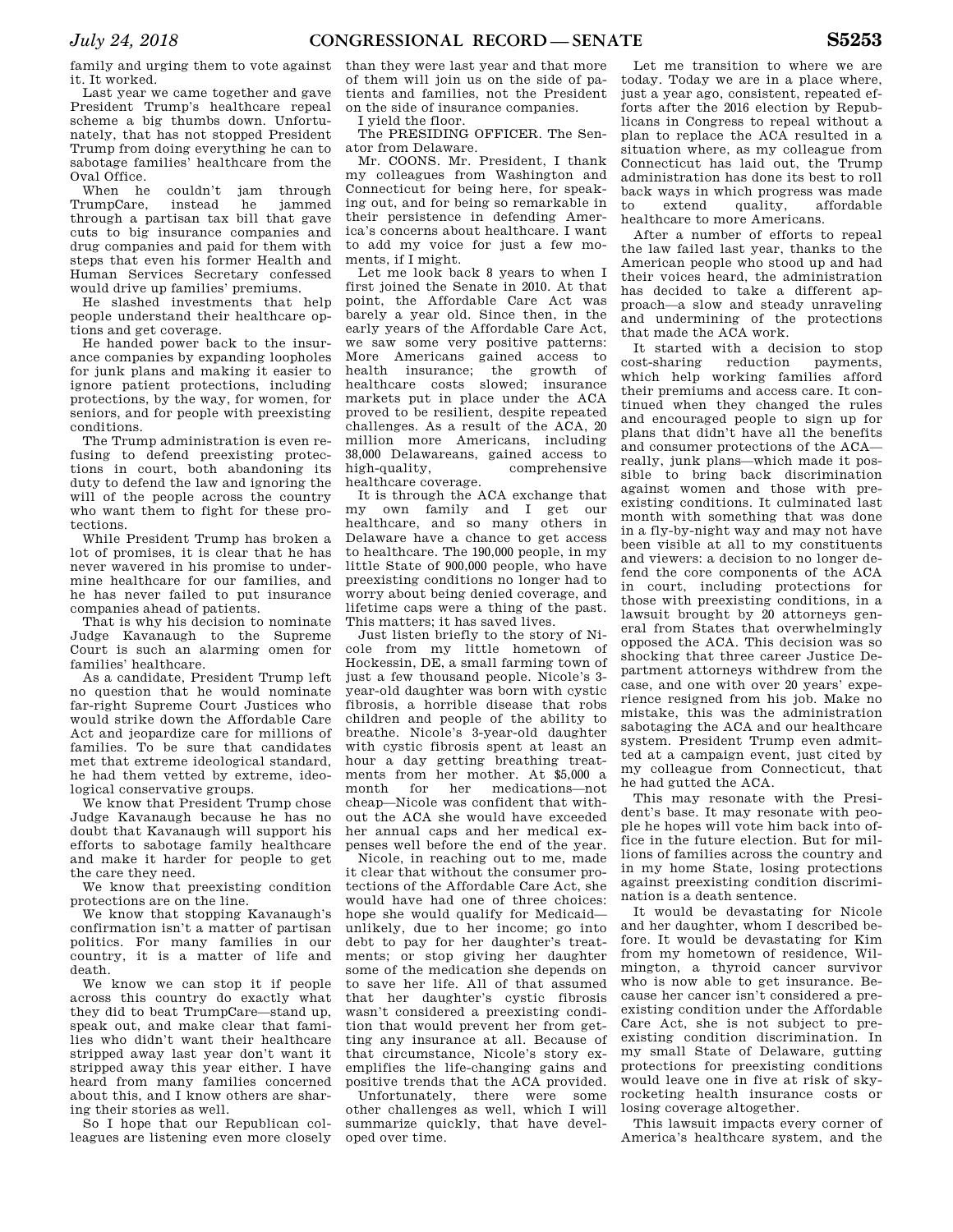fact that our administration is not defending the law of the land is a shocking development. It impacts not just those who get their healthcare through the ACA exchanges. It would impact 150 million Americans who get their health insurance through their employer because it would eliminate protections against lifetime and annual limits on care. It would impact seniors on Medicare who would see increased prescription drug costs. It would impact Americans who depend on free preventive services, like cancer screenings and flu shots, because those policy components of the ACA would be eliminated. It would impact young people who would lose the right to stay on their parents' health insurance until age 26.

These are just a few of the devastating impacts if the Texas v. United States lawsuit is successful in ripping out what is left of the protections of the ACA. It would have a real and tangible impact on families in my State of Delaware and across our country. That is why I am glad to support a resolution proposed by my colleagues Senators MANCHIN, CASEY, MCCASKILL, and others to defend the constitutionality of preexisting condition protections in our healthcare system. This is critical to the well-being and the health of the families we represent.

My Democratic colleagues and I know the ACA was not perfect when passed. I have heard from small business owners in my home State about some of the limitations due to increases in cost and the ways in which they wish we had a more robust tax credit for small businesses, ways they wish we would work together to perfect the ACA. That is why I came to the floor time and again in my first 4 years here, seeking colleagues across the aisle who were willing to work with us to make the Affordable Care Act better.

Instead of working to tear down the ACA, we should have been working to address challenges with affordability and coverage, increasing tax credits for small businesses, and making it stronger and more sustainable. Instead of sabotaging the care millions of Americans have depended on, we should have ensured there was more competition in the marketplace, especially in small States like my own. I wish we had, instead, taken a path of pursuing commonsense regulatory reforms and cost containment efforts to slow the rate of growth of healthcare costs.

It is not too late for that. It is still not impossible that we could set aside the divisive partisan rhetoric and that this administration will abandon its underhanded attempts to sabotage this healthcare law and, instead, focus on pursuing constructive, bipartisan fixes.

The bottom line is the Affordable Care Act has helped millions of Americans—like Nicole and Kim, whose stories I shared with you—live healthier and more secure lives. I am not optimistic, but I insist on remaining hope-

ful that there is still time for us to do our job on a bipartisan basis and secure healthcare for all of America.

As happened roughly a year ago next month, the floor of this Senate can still be moved by the voices of Americans who would say to this administration: Stop your refusal to defend the ACA. Let's move forward in a positive way, together.

I yield the floor.

The PRESIDING OFFICER (Mr. RUBIO). The Senator from New Jersey.

Mr. MENENDEZ. Mr. President, today I join my Democratic colleagues to condemn the Trump administration's efforts to sabotage the Affordable Care Act.

Not so long ago, Donald Trump ran for President, promising better, cheaper healthcare for everyone. But instead of making anything better, President Trump is making everything in this regard worse.

Big corporations are raking in trillion-dollar tax cuts while the forgotten Americans the President promised to protect are drowning in higher premiums, higher deductibles, and higher prescription drug costs. It is time to call out who is responsible for those soaring healthcare costs.

Make no mistake, while the media is riveted on the President's every tweet and the Russia investigation's every turn, the Trump administration is doing everything it can to make healthcare less affordable and less accessible to the American people.

When you turn on the news, you don't hear about the millions of Americans who have lost their coverage under President Trump's watch. You don't hear about how prices for the top 10 diabetes drugs have spiked over 25 percent, despite the President's wild claims that drug companies will voluntarily lower their prices. You will not hear about the administration's cynical efforts to destabilize our insurance markets and send premiums skyrocketing, like the Health and Human Services Department's recent freezing of the risk adjustment program.

Look, healthcare policy may be complicated, but there is nothing complicated about the idea that healthcare is a human right. There is nothing controversial about the idea that cancer patients shouldn't be price gouged as they battle the worst illness of their life. There is nothing radical about the idea that in the most prosperous country on Earth, every American deserves quality, affordable healthcare.

I know my Republican colleagues have no desire to remind voters how they spent the past year, but the American people aren't going to forget it. They aren't going to forget how many times Republicans spent in a year pushing policies that would have left 32 million people uninsured, with vote after vote after vote to repeal the Affordable Care Act. They aren't going to forget how Republicans tried to defund Planned Parenthood and deny millions of lower income women access to basic care.

They aren't going to forget how TrumpCare would have slapped older consumers with a punishing age tax and eliminated the Affordable Care Act's essential health benefits provision, which requires all health plans to cover basic things like prescription drugs, maternity care, and visits to specialists. They aren't going to forget how TrumpCare slashed tax credits that helped middle-class families purchase coverage or how it would have ended Medicaid as we know it, abandoning seniors in nursing homes, pregnant women, disabled Americans, and the most vulnerable.

Nor will Americans forget how President Trump turned his back on patients with preexisting conditions which basically means someone had an illness in their life or was born with a birth defect and, therefore, had what insurance companies considered to be a preexisting condition that they could discriminate against and either not provide insurance coverage or have skyrocketing costs in order to get the coverage.

As a candidate, and then as President, Trump promised again and again that he would uphold protections for preexisting conditions. He went so far as to say that TrumpCare would be ''every bit as good on pre-existing conditions as Obamacare.'' So much for that. The Trump administration is now, as we speak, arguing in a Federal court that these protections are unconstitutional, and you can guess what Republican colleagues in Congress are

doing about it—absolutely nothing.<br>Instead of working to make Instead of working healthcare more affordable, they are cheerleading efforts by the Trump administration to push junk insurance plans on consumers, ignoring the attacks on our health insurance markets that have sent premiums skyrocketing, and standing in silence as the Trump administration makes the case that the Affordable Care Act's protections for preexisting conditions are unconstitutional.

Republicans' reckless abandonment of families with preexisting conditions is even more concerning, given President Trump's nomination of Judge Brett Kavanaugh to the Supreme Court. This is a judge with a long history of ruling against consumers, siding with corporate interests, and assailing the constitutionality of the Affordable Care Act. If Republicans were really concerned about protecting patients with preexisting conditions, they would put the brakes on this nomination. Instead, they have left the health and financial security of millions of patients with preexisting conditions in the President's hands.

There are nearly 3.8 million people in my home State of New Jersey with preexisting conditions. I have had the opportunity to meet with some of them in recent months. They are outraged that we are even having this debate. They are afraid this President could take us back to a time when having a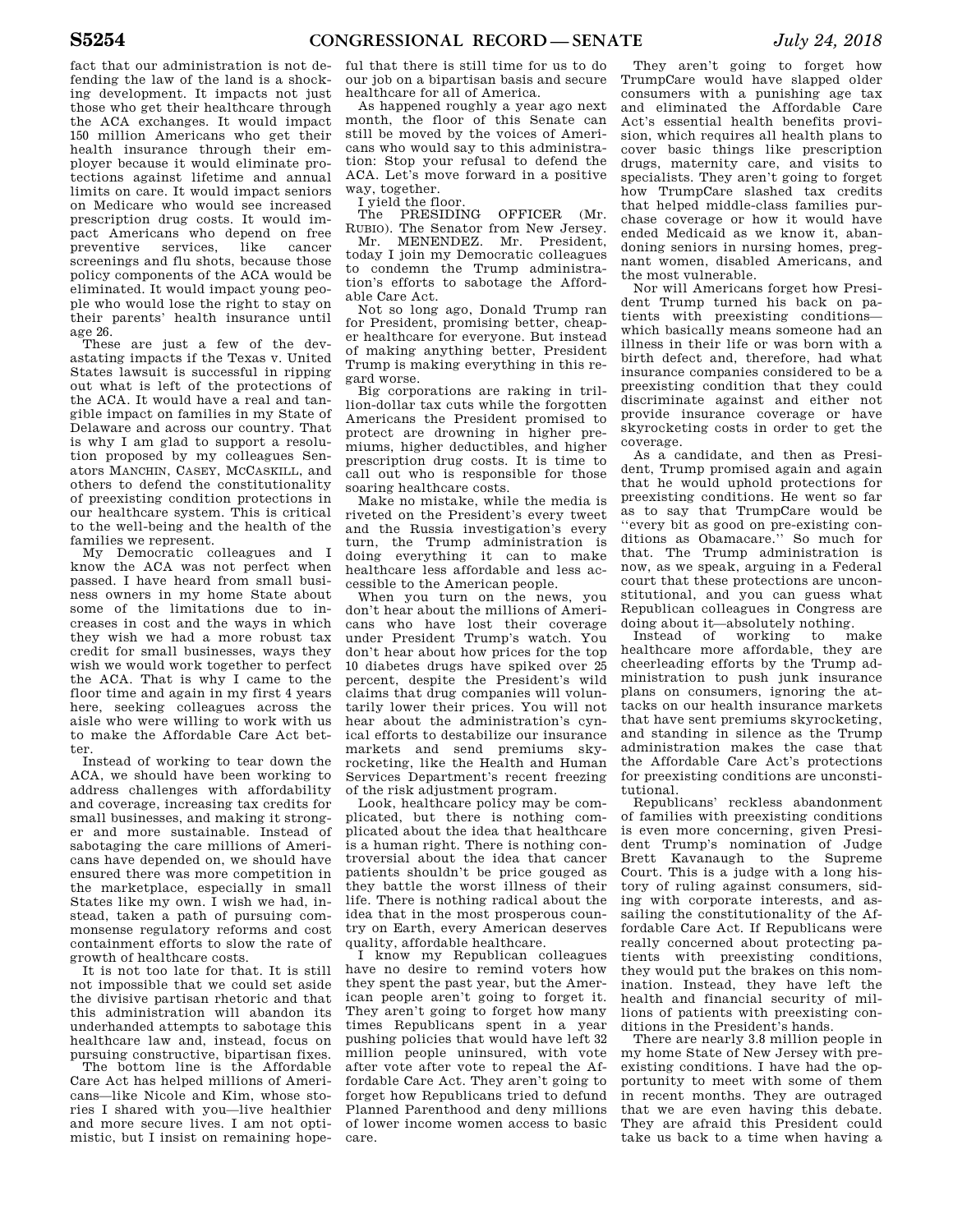history of asthma or diabetes meant being denied coverage or dropping your plan at any moment.

Let me tell you about the folks I met with recently in Belleville, NJ. I heard from Ann, who is a survivor of sexual assault and today suffers from posttraumatic stress disorder. If President Trump gets his way, insurers could once again charge her more for coverage. I can't think of a clearer instance of victim-blaming than charging victims of sexual assault higher premiums because of the trauma they endured.

Then there is Mirnaly, who was 7 months pregnant when she suffered her first stroke. Years later, she suffered another stroke while caring for her autistic son. Without the Affordable Care Act, insurance companies could deny coverage to moms like her who have had complicated pregnancies.

And of course there is 4-year-old Ethan, who is more concerned about which dinosaur to play with than the pacemaker that is keeping him alive. Before the Affordable Care Act, children like Ethan were blacklisted from insurance companies for life. How do you tell a 4-year-old that his President no longer believes in protecting children like him? I wish my Republican colleagues could answer that question for Ann, Mirnaly, and for Ethan—as a matter of fact, for all of us.

Fortunately, the American people are smarter than the majority gives them credit for. They know what is at stake. They know who is responsible for soaring prescription drug costs, for sky-high deductibles, for shrinking paychecks, and for soaring insurance premiums. It is the people in charge.

The Republican Congress has had ample time to deliver better, cheaper health coverage to all Americans. Instead, they have used every moment to try to force consumers to pay more for less care. They have refused to protect patients with preexisting conditions. They have shown zero interest in helping struggling families pay their bills.

They have handed trillion-dollar tax cuts to big corporations and wealthy CEOs. Big old corporations aren't using this windfall to raise wages. Health insurance companies aren't using this money to reduce premiums. Drug companies aren't using this money to lower prices.

Republicans said the Trump tax cuts would grow paychecks and solve all of our economic problems. Thus far, corporations have spent \$650 billion buying back their own stock while workers' wages shrink in the face of soaring costs. Republicans promised the Sun and the Moon with these tax cuts, but here on planet Earth, we know that trickle-down economics doesn't work. In all my years serving the people of New Jersey, I have never seen a corporate tax cut pay for a colonoscopy or cover a cancer patient's prescription drugs.

Americans deserve real solutions that will protect their families from

rising premiums, deductibles, and prescription drug bills. Democrats are committed to delivering on those solutions. We have always been crystal clear about what motivates our work on healthcare. We believe that all Americans deserve affordable healthcare, no matter where they live, how much money they make, or what healthcare conditions they face. That is what I have spent my life fighting for, and I won't stop until we achieve universal coverage for every man, woman, and child across this great Nation. In 2018, voters are going to remember who fought to protect affordable healthcare and who worked relentlessly to undermine it.

With that, I yield the floor.

The PRESIDING OFFICER. The Senator from Alaska.

AMENDMENTS NOS. 3407 AND 3430 TO AMENDMENT NO. 3399

Ms. MURKOWSKI. Mr. President, I ask unanimous consent that the following amendments be called up en bloc and reported by number: Schatz amendment No. 3407; Kennedy amendment No. 3430. I further ask consent that following the remarks of Senators Baldwin, Durbin, Schatz, and Kennedy, the Senate vote in relation to the Schatz and Kennedy amendments in the order listed and that there be no second-degree amendments in order to the amendments prior to the votes.

The PRESIDING OFFICER. Without objection, it is so ordered.

The clerk will report the amendments by number.

The bill clerk read as follows:

The Senator from Alaska [Ms. MUR-KOWSKI], for others, proposes amendments numbered 3407 and 3430 en bloc to amendment No. 3399.

The amendments are as follows:

AMENDMENT NO. 3407

(Purpose: To provide for a report on facilities of the Department of the Interior damaged by certain volcanic eruptions)

At the appropriate place in division A, insert the following:

DAMAGE TO DEPARTMENT OF THE INTERIOR FACILITIES BY VOLCANIC ERUPTION

SEC.  $\qquad \qquad$  (a) Not later than 60 days after the date of enactment of this Act, the Secretary of the Interior shall submit to Congress a report on each facility and related infrastructure of the Department of the Interior damaged by a volcanic eruption covered by a major disaster declared by the President in calendar year 2018 in accordance with section 401 of the Robert T. Stafford Disaster Relief and Emergency Assistance Act (42 U.S.C. 5170) (referred to in this section as a ''covered facility'').

(b) The report submitted under subsection (a) shall include—

(1) an inventory of all covered facilities;

(2) a description of—

(A) any closures of covered facilities; and

(B) the estimated impact on visitorship to covered facilities open to the public as a result of a volcanic eruption; and

(3) a plan—

(A) to restore or replace covered facilities; and

(B) to restore visitorship levels to covered facilities open to the public to historic visitorship levels.

(c) In preparing the plan required under subsection (b)(3), the Secretary of the Interior shall—

(1) engage the community in which the covered facility is located, including the State and units of local government; and

(2) include the estimated costs of carrying out the activities described in the plan.

#### AMENDMENT NO. 3430

(Purpose: To provide amounts for inspection of foreign seafood manufacturers and field examinations of imported seafood)

On page 370, line 20, insert '', of which no less than \$15,000,000 shall be used for inspections of foreign seafood manufacturers and field examinations of imported seafood'' after "Affairs"

Ms. MURKOWSKI. Mr. President, for the information of all Senators, we expect these votes to occur shortly after 6 p.m.

The PRESIDING OFFICER. The Senator from Wisconsin.

HEALTHCARE

Ms. BALDWIN. Mr. President, I rise today to join my colleagues because this week marks the 1-year anniversary of Senator MCCAIN's casting the deciding vote against the healthcare repeal legislation.

I, too, voted against that legislation, as I did on a number of very partisan efforts by President Trump and congressional Republicans. I did so because the people of Wisconsin did not send me to Washington to take away people's healthcare coverage. They have consistently sent a clear message that they want us to work across the party aisle to make things better and not worse.

As I said throughout last year's debate and have said to this day, the people of Wisconsin want both parties in Congress to work together to make things better by stabilizing the health insurance market, making healthcare more affordable, and taking on rising prescription drug prices.

I strongly believe that if both parties look past the partisan debate in Washington, we can find common ground on solutions that work for the American people. Each and every one of the healthcare repeal bills that were pushed by the President and congressional Republicans faced opposition from the American people because all of them would have done the same thing—they would have taken healthcare coverage away from millions of Americans and made people pay more for less care. They would have gutted protections for those with preexisting conditions. They would have forced older adults to pay an age tax. They would have cut benefits for Medicaid for our most vulnerable people, like senior citizens and even our veterans. Put simply, this would have taken us back to the days when insurance companies set the rules.

Wisconsin families and families across our entire country let their voices be heard to the Congress, people like Chelsey from Seymour, WI, whose daughter Zoe was born with a congenital heart defect and had to have open heart surgery within 5 days of her birth. Chelsey wrote to me and said: ''I'm pleading to you as a mother to fight for the . . . kids in Wisconsin with preexisting health conditions.''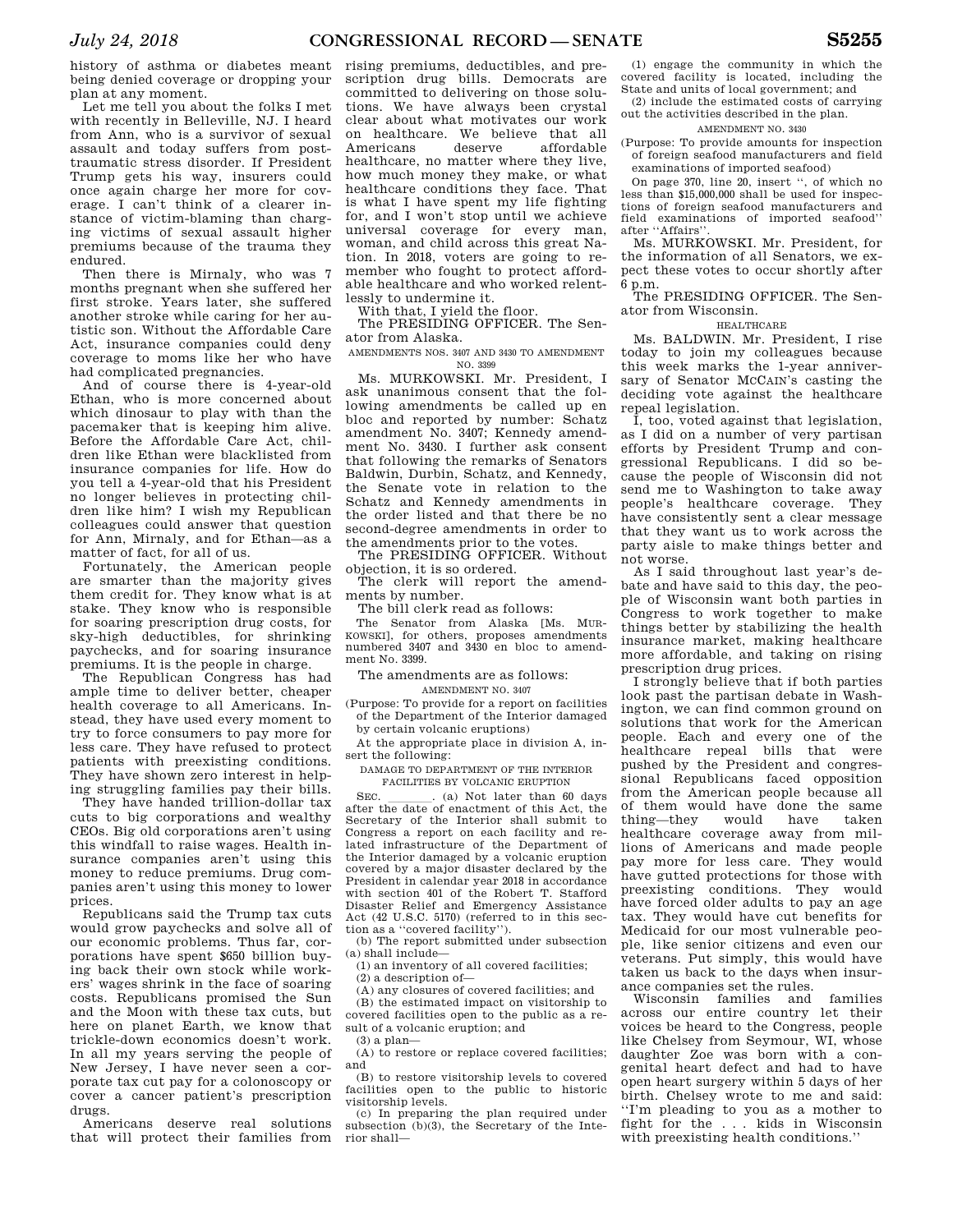Together, we fought to protect the guaranteed healthcare protections that people depend on. Together, we fought the repeal plans to cut and cap Medicaid, putting care at risk for everyone who depends on it, from a loved one who depends on Medicaid for nursing care, to a disabled child who relies on Medicaid funding at school. Together, we fought repeal plans that would have increased the number of uninsured Americans.

Even defeating the legislative efforts that would have made things worse for our families didn't end the threat to the American people. President Trump has been trying to do what congressional Republicans couldn't. He has been sabotaging our healthcare system by undermining the guaranteed health protections and access to affordable care. He ended the critical cost-sharing reduction payments that make healthcare more affordable for almost 90,000 Wisconsinites. His administration again slashed funding to States for outreach efforts that help more people sign up for healthcare. Trusted navigator programs like those in Wisconsin have had their funding cut by nearly 90 percent in the last 2 years. This will mean fewer people in rural Wisconsin will receive the support they need to obtain affordable coverage.

President Trump's sabotage of the healthcare market has created severe instability and already contributed to a 36-percent premium spike in Wisconsin this year.

This damage is not enough for Trump's administration, as it has also proposed a plan to allow insurance companies to sell what we call junk plans that could increase costs and reduce access to quality coverage for millions of Americans, harm people with preexisting health conditions, and force premium increases on older adults. These junk plans once again let big insurance companies write the rules and could exclude basic care, including hospitalization, prescription drugs, mental health services, substance abuse treatment, and maternity care.

It still does not end there. Legislative repeal efforts and executive branch sabotage have now moved to the judicial branch. Wisconsin's Governor and attorney general sued to strike down the entire Affordable Care Act last month. Last month, the Trump administration supported this repeal effort by going to court to take away guaranteed protections and raise costs for Americans with preexisting conditions. If the lawsuit succeeds, insurance companies will once again be able to discriminate against people with preexisting conditions by denying them coverage or charging exorbitant premiums.

President Trump is threatening guaranteed and affordable healthcare coverage for more than 133 million Americans and over 2 million Wisconsinites with preexisting conditions. In fact, as a Kaiser Health report made clear last week, if the Affordable Care Act's protections for people with preexisting medical conditions are struck down in court, Wisconsin is among a number of States that have the most to lose. According to Kaiser, one out of every four Wisconsinites has a preexisting condition, and they cannot afford to have the healthcare they depend on threatened. When I was a child, I was branded with the words ''preexisting condition'' after a serious childhood illness.

I am going to continue fighting to make sure that no family has to choose between helping their child get better or going bankrupt. Again, the people of Wisconsin did not send me to Washington to take away people's healthcare, and I will continue my fight against these relentless efforts to make things worse for Wisconsin families.

This issue is personal to me. I know it is very personal to the individuals and families in Wisconsin. No parent, no grandparent, no foster parent should lie awake at night wondering if the healthcare they have for their child today will be there tomorrow. That is why I will continue my work to protect it.

Last year, the American people sent a loud message to Washington. I heard it. And they are sending the same simple message today: Protect our care.

I yield, Mr. President.

The PRESIDING OFFICER. The assistant Democratic leader.

Mr. DURBIN. Mr. President, it is interesting—I listened to my colleague from Wisconsin, which is my neighboring State, talk about her personal and family experience with healthcare. I think every one of us has a story—it is our own personal story—or knows somebody in our family who has a medical history, tells a story of whether they had the proper care at the proper time, whether the family could afford it. And then there is the big question: Can you buy health insurance if you have a child with diabetes, if you have a wife who is suffering from cancer and survived? Can you buy health insurance?

The interesting thing—I bet the Senator found this because I know she is traveling all over her State of Wisconsin—this issue doesn't go away because people's worry over it doesn't go away. They are worried about whether they can afford to buy good health insurance. They are worried about whether they can afford to buy prescription drugs. It is that insecurity, that economic insecurity about healthcare that really continues to make this the biggest issue year in, year out in America.

I thank my colleague from Wisconsin for telling her story and for really giving my speech. So I am going to condense it and just say a few things she might not have touched on. And I thank her for her contribution earlier today.

It happened in my life at a very early age. My wife and I got married. I was

in law school. God sent us a beautiful little girl, and she had a very serious medical problem. We were living here in Washington, DC, and didn't have health insurance. I want to tell you that you have never felt more helpless in your life than to be a new father with that brand-new baby who desperately needs medical care and not have health insurance. I will never forget it as long as I live. I lived in such fear from that point forward of not having health insurance coverage that I did crazy things—getting health insurance at two different places of employment just to make sure I never lost it. It scared me that much, and I still remember that fear. I wonder if the people who are debating this issue about the Affordable Care Act ever lived through it themselves, because if they did, they wouldn't be standing here saying that we can do away with the Affordable Care Act.

We know what happens if you eliminate the Affordable Care Act. Millions of Americans lose their health insurance. Millions of Americans find health insurance not affordable. Millions of Americans are desperate for protection, no longer have it, and can't access the most basic, quality healthcare that every American should expect.

We had this debate. A new President came in and said: The first thing I am going to do is to get rid of ObamaCare, to get rid of the Affordable Care Act. Well, the obvious question was this: Could he do it?

It looked like he might be able to. The Republicans controlled the House and the Senate, and when they were in the majority with a Democratic President, at least on 50 or 60 different occasions, the House Republicans voted to abolish ObamaCare.

It was pointless because the Senate wasn't going to take it up, and the President would never sign that bill into law, but you knew what the sentiment was. We are getting rid of it. We are getting rid of it. We heard about that year after year. We passed the Affordable Care Act in 2010, and for year after year all the Republicans could say was this: Get rid of it. Get rid of it.

Then came that moment when, figuratively, the dog caught the bus, and they had an opportunity to present on the floor of the Senate an alternative. What is it that you want to replace the Affordable Care Act with? We said to our Republican friends: You are elected to this body as legislators. Let's see your legislation.

It turns out that they didn't have any. They just wanted to make sure ObamaCare was gone, but they couldn't find a replacement, and they couldn't answer the basic question as to how they would provide health insurance or affordable health insurance—for the millions of people who would lose coverage.

I remember the night—it was early in the morning it was—when we had the vote—the vote—on whether to eliminate ObamaCare. Two Republican Senators had already voted with us, but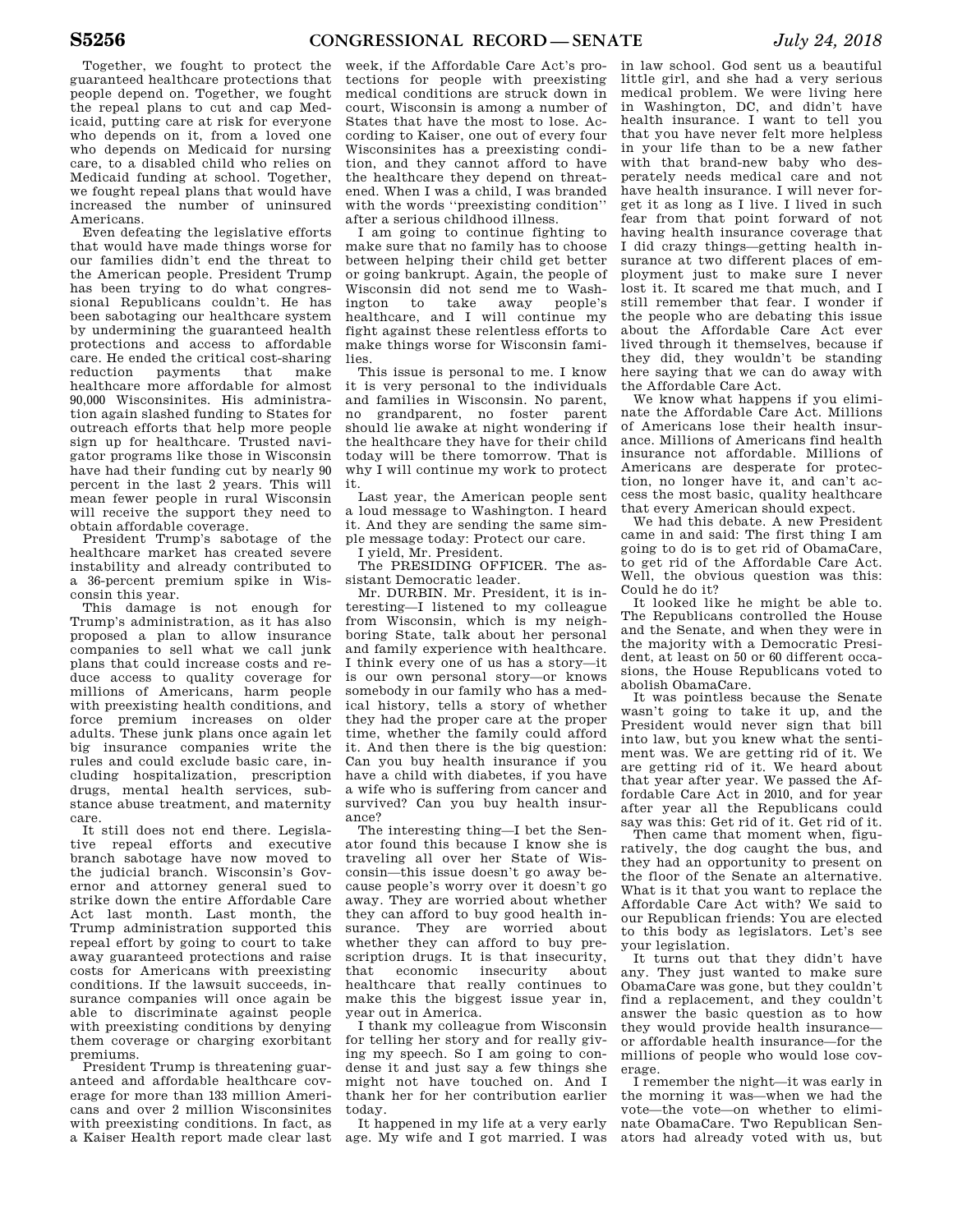the critical third vote walked in that door, and his name was JOHN MCCAIN. He stood in that well and give a ''no'' sign with his thumb, and that was it. The Affordable Care Act lived for another day.

Thank goodness he did it. Thank goodness he and two of his colleagues had the courage to do it, to stand up and say: If you can't replace ObamaCare with something better, for goodness' sake, stick with it, fix it. That didn't happen.

After that vote, there was a determined effort at every level of the Trump administration to do away with ObamaCare. If they couldn't kill it on the floor of the Senate, they were going to kill it in many different ways.

They limited the period of time when you signed up to renew your health insurance. They wanted to have fewer and fewer days available, hoping fewer and fewer people would take advantage of it.

They eliminated the navigators, the advisers who help people pick the right health insurance plan. They didn't want to give advice. They closed down the telephones to the agencies, where people would call saying: Well, what is my right under the Affordable Care Act?

They did everything they could think of to eliminate ObamaCare and make it more difficult for people to sign up for it, but still people signed up. Many people realized it was their only chance their only chance—to get health insurance.

The Trump administration and Republicans in Congress are determined to this day to get rid of it, and they have a new approach. If they can't kill it outright in the Senate and they can't kill it by President Trump's tweets, they are going to kill it in court.

Here is what they decided to do. Twenty attorneys general, starting with Texas—and I see my friend from Texas on the floor; the leading attorney general is from Texas—filed a lawsuit. Here is what they said. It is unconstitutional to say that you cannot discriminate against people because they have preexisting conditions.

Now, those are three negative words. So let me try to translate this Helsinki style into something you might understand.

What they basically said is this: We don't believe the Constitution can stop an insurance company from discriminating against people with a medical history, and we are going to court to prove it. And they have, with the support of the Trump administration.

They are trying to find a way to eliminate the protection of people with preexisting conditions so that they can buy affordable quality health insurance.

What an amazing mission that is that these attorneys general and this administration want to find a way to deny health insurance coverage to millions of Americans or make it so expensive that they could never afford it.

What are they thinking? Don't they represent the same flesh-and-blood Americans as everyone else? Don't they represent families, as I do, and all of us do, who have someone in their family with a medical history? I guess a third of American families qualify for that. Yet they want to say that those people should be discriminated against. Why? Because of the misfortune they had of being born with a congenital birth defect or the problem they had because they conquered cancer but always worry about its coming back.

These are the things that my Republican friends say: Well, that is the way it goes. Good luck in the insurance market. We are not going to protect you.

They say what it is all about is choice. It is pretty easy to have good choices in life when you are healthy or wealthy. But if you don't fit in those two categories, your choices are extremely limited. People find themselves with only bad choices if they are not healthy or wealthy and they don't have the protection of the law. They find health insurance premiums they cannot afford. When they find a premium they can afford and start to look at the health insurance policy, it turns out that it doesn't cover much.

They also find themselves in positions where, as I mentioned earlier, someone in the family has a medical history. The wife has a medical history and you can't buy a family plan that you can afford for the rest of the family. That is the reality of the world the Republicans envision us moving to. Oh, it may be some great economic market model, but it doesn't work in reality not in the reality of people who are born with illnesses they have no control over and who spend their lives fighting them and need a helping hand.

The Affordable Care Act gave them that helping hand. The Trump administration and Republicans in Congress have been determined from the beginning to put an end to this protection, to eliminate health insurance for more and more Americans, and to make it unaffordable for so many families. Is that why they ran for Congress? Is that why they ran for the Senate—to go home and say: Well, sorry folks, but because of my principles, you don't get health insurance. You can't afford the health insurance being offered to you, or you can buy a junk policy that just will not be there when you need it.

Is that what America is all about?

This is interesting to me, and I will close with this. The Chicago Medical Society represents the doctors in the greater Chicagoland area. I have come to know it. It is one of the best medical associations in our State. It is more progressive than most and more thoughtful than most. I really salute them time and again.

They did a poll of their members, and they asked them: Where do you think this is going?

Well, first they said: We believe that people have a right to quality, afford-

able healthcare—these are doctors—a right to quality, affordable healthcare. Second, they said there are programs that work, like Medicare, programs that people trust.

The premise behind Medicare is very basic. If you are of an eligible age, you get health insurance. We make sure of it. We guarantee to you that you are going to get quality care through a government-run insurance program. There are a lot of Republicans who would like to see Medicare and Medicaid go away, too, but America wouldn't. America believes in it. I believe in the principle behind both of those plans—that, as Americans, we should care for one another, give each and every family a chance, and make certain that, at the end of the day, healthcare is not just a privilege for those who happen to be wealthy.

I yield the floor.

The PRESIDING OFFICER. The Senator from Louisiana.

Mr. KENNEDY. Mr. President, I want to talk for a second about an amendment I have to the minibus appropriations package.

I am going to talk very briefly about the amendment, but, first, I want to respond to some of the comments of my friend the Senator from Illinois, for whom I have great respect. I just disagree with him on this subject of the Affordable Care Act, and I want to respond briefly.

Let me tell you what Republicans believe, at least most Republicans whom I know. Most Republicans I know believe what Americans believe, and that is that in our country, if you are hungry, we feed you. If you are homeless, we house you. If you are too poor to be sick, we will pay for your doctor. We in America, Republicans and Democrats, put our money where our mouth is. We spend \$1 trillion a year helping people who are less fortunate than we are, and that separates our country from every other country in the world.

Frankly, that is why so many of our neighbors across this great planet want to come to America. It is because we care about other people. I mean, when is the last time you heard of anybody trying to sneak into China or Russia? That is why they want to come to America.

But when a government program, though well intended, isn't working, we owe it to the American taxpayer to explain to them why, and the Affordable Care Act has not worked. I wish it had.

I had the highest hopes. I remember when the Senate debated it. Call me a nerd, but I watched it on C–SPAN. I wanted it to work. We were promised: Look, as a result of this act, we are going to make health insurance accessible, and we are going to make it affordable.

I said: Man, I will take a dozen of those. We have been trying to do that for 50 years around here. Maybe this time we will get it right.

It was offered with the best of intentions. You will never hear me criticize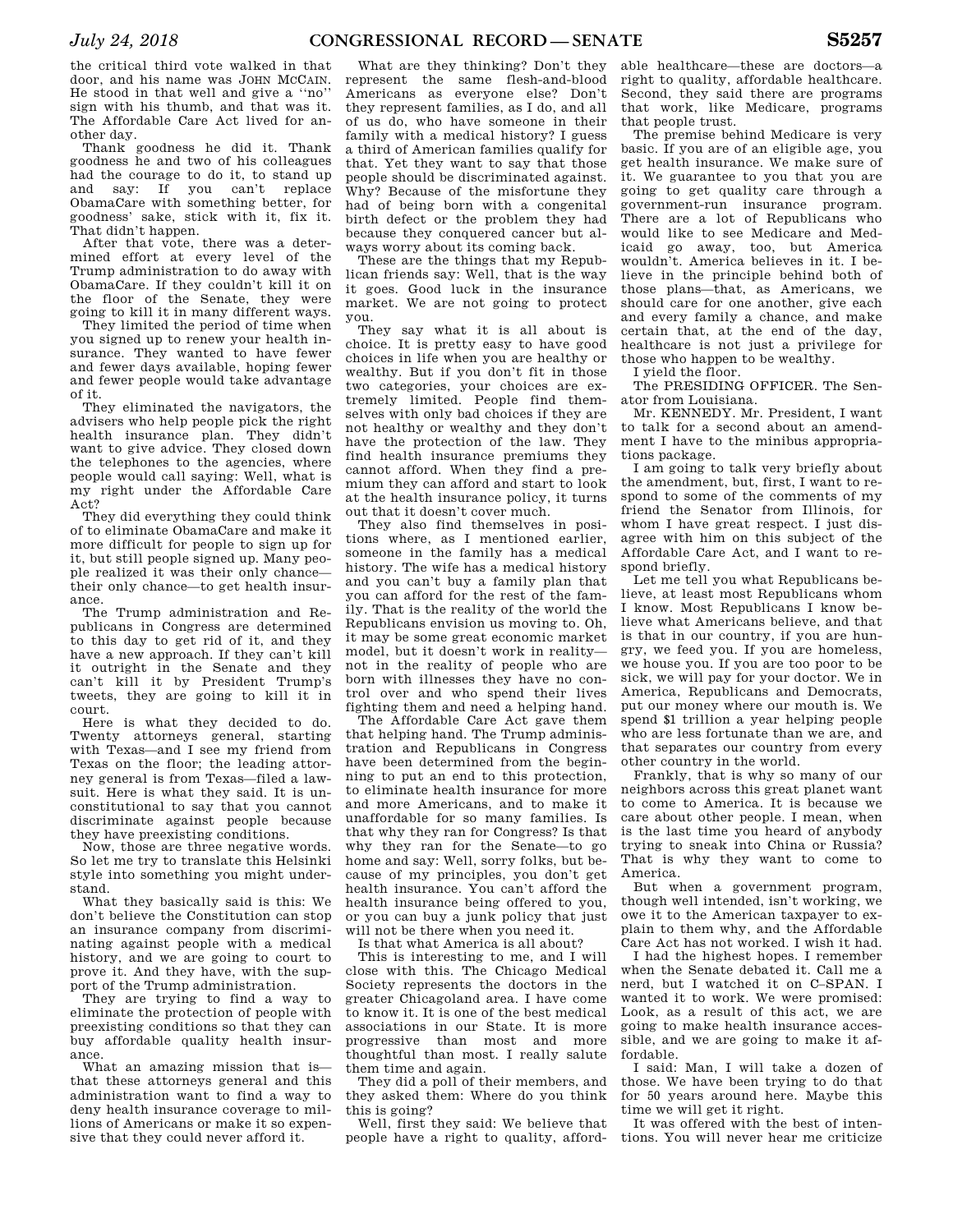President Obama for an act of patriotism. He was very well intended. He wanted it to work. It wasn't a question

of bad motives. It was just a bad idea. You know, 150 years ago, doctors used to bleed their patients with the best of intentions, but they stopped doing it because it was a bad idea.

Now, we can do better. I agree with the objectives from the Senator of Illinois. Let me say it again that I have great respect for him, but the American people deserve a health insurance program that looks like somebody designed it on purpose, and that is not the Affordable Care Act. I wish it were, but it is not. We can do better.

AMENDMENT NO. 3430

Mr. President, let me hit a lick about my amendment to the minibus appropriation package, H.R. 6147.

Here is the problem. We have a lot of foreign seafood imported into the United States, and some of it is very dangerous. I am afraid to say that a lot of it is very dangerous. I am unhappy to say that.

Our FDA is in charge of making sure that this foreign seafood is safe. It spends \$11.9 million a year to do that. My amendment would give the FDA an additional \$3.1 million, and here is why it is important.

Last year, the United States imported \$21.5 billion worth of seafood not million, but \$21.5 billion. Now, the FDA is supposed to inspect it to make sure that it is safe before you eat it. The FDA does the best it can, but they are only able, with the small amount of money, relatively speaking, that it has, to test a very small sample, 2 percent.

Ninety-eight percent of the foreign seafood coming in is not even tested. When it is tested, the FDA often finds that it contains salmonella, it contains listeria, it contains dirt, and it contains illegal drugs, like antibiotics.

What does that mean?

Well, if you eat enough of the stuff, aside from the fact that you could grow an extra ear or glow in the dark, then, you develop a resistance to antibiotics. If you eat bad seafood, particularly shrimp full of these antibiotics, and you get sick, you get an infection, maybe an abscessed tooth. You go to the doctor, the doctor gives you antibiotics, and they don't work anymore.

Now, remember that we are only examining 2 percent of all seafood imports. If you run the numbers, you will see that barely 0.2 percent of seafood imports are rejected every year. The vast majority, 98 percent, were not even checked. This isn't just about public safety, although that is certainly important. It is also about public policy.

As for American shrimpers, let me tell you what they have to compete against in my State and in other States. They are being asked to compete with foreign fishermen who are unfairly subsidized by the Federal Government and who face little to no environmental regulations and little to no

quality control. They fish where they are not supposed to. They ignore international quotas. They pump much of their fish full of illegal drugs, and they don't look out for the health of local ecosystems, as our domestic fisher men and women do.

The result is dangerous. It is unsafe for the American people, and it is unfair to the American shrimpers who do it the right way.

I don't want my family eating it. I don't want my son eating it. I don't want my wife eating it. I don't want my dogs eating it. If the American people are listening, be careful if you eat it.

That is what my amendment does. With that, I yield the floor.

VOTE ON AMENDMENT NO. 3407

The PRESIDING OFFICER. The question now occurs on agreeing to amendment No. 3407.

Mrs. GILLIBRAND. Mr. President, I ask for the yeas and nays.

The PRESIDING OFFICER. Is there a sufficient second?

There appears to be a sufficient second.

The clerk will call the roll.

The senior assistant legislative clerk called the roll.

Mr. CORNYN. The following Senators are necessarily absent: the Senator from Missouri (Mr. BLUNT) and the Senator from Arizona (Mr. MCCAIN).

The PRESIDING OFFICER (Mr. DAINES). Are there any other Senators in the Chamber desiring to vote?

|                     | The result was announced—veas 97. |  |
|---------------------|-----------------------------------|--|
| nays 1, as follows: |                                   |  |

[Rollcall Vote No. 166 Leg.]

| all Vote No. 16 |  |  |
|-----------------|--|--|
| $YEAS - 97$     |  |  |
|                 |  |  |

Alexander Baldwin Barrasso Bennet Blumenthal Booker Boozman Brown Burr Cantwell Capito Cardin Carper Casey Cassidy Collins Coons Corker Cornyn Cortez Masto Cotton Crapo Cruz Daines Donnelly Duckworth Durbin Enzi Ernst Feinstein Fischer Flake Gardner Gillibrand Graham Grassley Harris Hassan Hatch Heinrich Heitkamp Heller Hirono Hoeven Hyde-Smith Inhofe Isakson Johnson Jones Kaine Kennedy King Klobuchar Lankford Leahy Manchin Markey McCaskill McConnell Menendez Merkley Moran Murkowski Murphy Murray Nelson Paul Perdue Peters Portman Reed Risch Roberts Rounds Rubio Sanders Sasse Schatz Schumer Scott Shaheen Shelby Smith Stabenow Sullivan Tester Thune Tillis Toomey Udall Van Hollen Warner Warren Whitehouse Wicker Wyden Young NAYS—1 Lee

NOT VOTING—2 Blunt McCain

The amendment (No. 3407) was agreed to.

VOTE ON AMENDMENT NO. 3430

The PRESIDING OFFICER. The question now occurs on agreeing to Kennedy amendment No. 3430.

Mr. CORKER. I ask for the yeas and nays.

The PRESIDING OFFICER. Is there a sufficient question?

There appears to be a sufficient second.

The clerk will call the roll.

The assistant bill clerk called the roll.

Mr. CORNYN. The following Senators are necessarily absent: the Senator from Missouri (Mr. BLUNT) and the Senator from Arizona (Mr. MCCAIN).

The PRESIDING OFFICER. Are there any other Senators in the Chamber desiring to vote?

The result was announced—yeas 87, nays 11, as follows:

|                   | [Rollcall Vote No. 167 Leg.] |                |  |
|-------------------|------------------------------|----------------|--|
|                   | $YFAS-87$                    |                |  |
| Alexander         | Fischer                      | Murphy         |  |
| Baldwin           | Gardner                      | Murrav         |  |
| Barrasso          | Gillibrand                   | Nelson         |  |
| <b>Bennet</b>     | Graham                       | Perdue         |  |
| <b>Blumenthal</b> | Grasslev                     | Peters         |  |
| Booker            | Harris                       | Portman        |  |
| <b>Boozman</b>    | Hatch                        | Reed           |  |
| <b>Brown</b>      | Heinrich                     | <b>Roberts</b> |  |
| Burr              | Heitkamp                     | Rounds         |  |
| Cantwell          | Heller                       | Rubio          |  |
| Capito            | Hirono                       | Sanders        |  |
| Cardin            | Hoeven                       | Schatz         |  |
| Carper            | Hyde-Smith                   | Schumer        |  |
| Casev             | <b>Inhofe</b>                | Scott          |  |
| Cassidy           | Johnson                      | Shelby         |  |
| Collins           | Jones.                       | Smith          |  |
| Coons             | Kaine                        | Stabenow       |  |
| Corker            | Kennedy                      | Sullivan       |  |
| Cornyn            | King                         | Tester         |  |
| Cortez Masto      | Klobuchar                    | Thune          |  |
| Cotton            | Leahy                        | <b>Tillis</b>  |  |
| Cruz              | Manchin                      | Udall          |  |
| Daines            | Markey                       | Van Hollen     |  |
| Donnelly          | McCaskill                    | Warner         |  |
| Duckworth         | McConnell                    | Warren         |  |
| Durbin            | Menendez                     | Whitehouse     |  |
| Enzi              | Merklev                      | Wicker         |  |
| <b>Ernst</b>      | Moran                        | Wyden          |  |
| Feinstein         | Murkowski                    | Young          |  |
| $NAYS-11$         |                              |                |  |
| Crapo             | Lankford                     | Sasse          |  |
| Flake             | Lee                          | Shaheen        |  |
| Hassan            | Paul<br>Toomey               |                |  |
| <b>Isakson</b>    | Risch                        |                |  |
|                   |                              |                |  |

NOT VOTING—2

#### Blunt McCain

The amendment (No. 3430) was agreed to.

The PRESIDING OFFICER. The Senator from Arizona.

UNANIMOUS CONSENT REQUEST—S. RES. 583

Mr. FLAKE. Mr. President, last week, the Senator from Delaware, Mr. COONS, and I submitted a resolution commending the Department of Justice for its investigation into the interference by the Russian Federation in the 2016 U.S. Presidential election and maintaining that the Russian Federation should be held accountable for its actions.

This simple resolution simply expresses support for our intelligence community, showing them we are behind them, we agree with them, we have trust in them, and we reject the words of a dictator, Vladimir Putin, who denies that they interfered at all. The resolution denies the words of a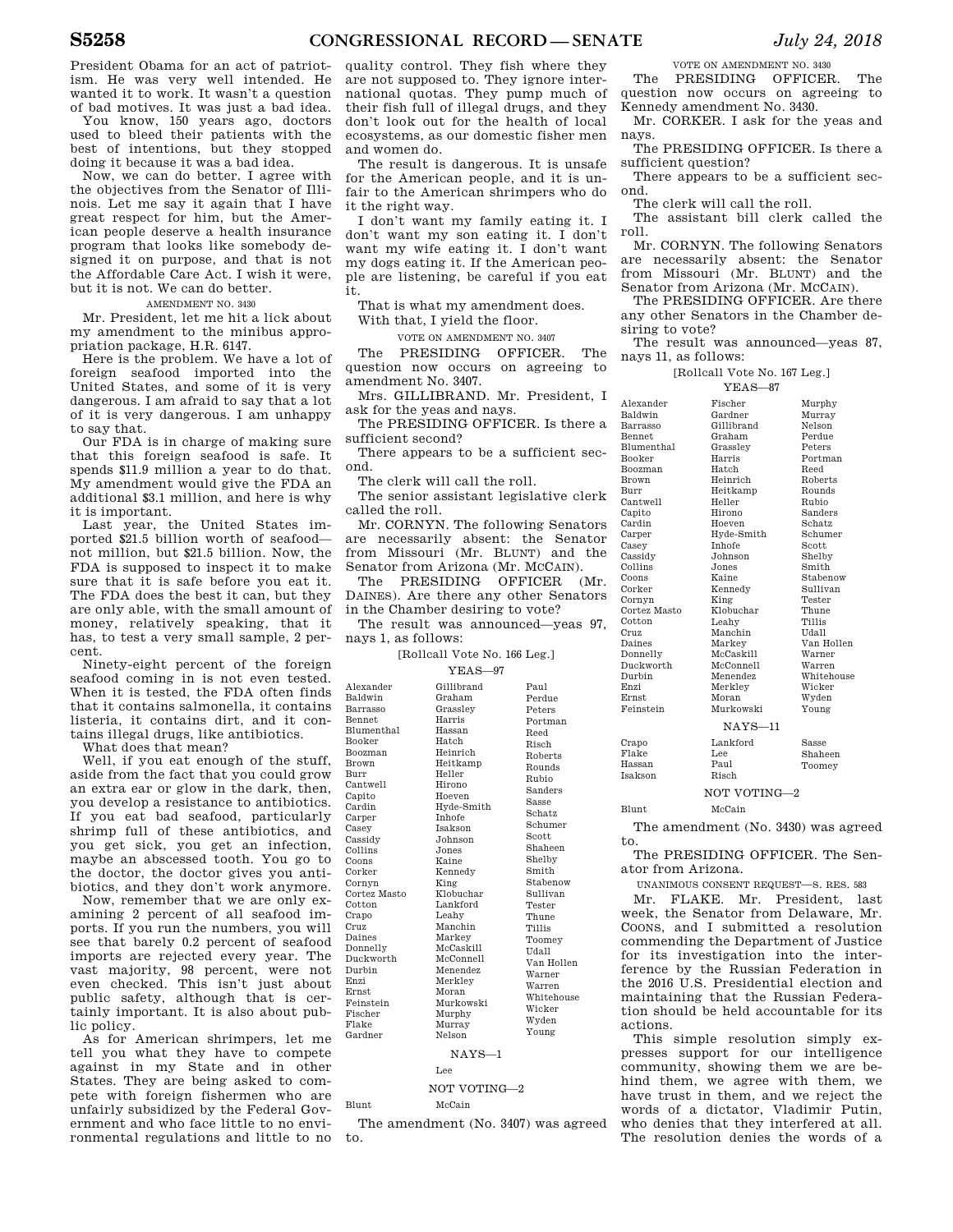dictator, Vladimir Putin, who maintains there was no Russian interference in the election.

Russian interference in the election is not a debatable fact. This occurred. We have evidence. Anybody who has seen simply what is public recognizes that this happened. Any of us in this body who have sat through classified briefings on this surely knows that it happened. Forensic evidence digitally and otherwise is simply not debatable.

The reason for this resolution is that in Helsinki, it appeared our President seemed to take the word of a dictator over the word of our intelligence community. He later walked that back but then still later—the next day—again talked about election interference as a ''hoax.''

This resolution is nothing more than simply to say it happened, we know it happened, and we stand with our intelligence community, which has said over and over again consistently that there was election interference.

Last week, I cited George Orwell's ''1984,'' where he said: ''The party told you to reject the evidence of your eyes and ears.''

Today our President said, what you are seeing and what you are reading is not what is happening.

We need to let the agencies of government know we in the Senate stand behind them, that we understand there was election interference, and by doing this—by knowing this—we can prepare ourselves better for election interference that we know is coming because it is still in the works.

As the Director of National Intelligence Dan Coats said, ''The red light is blinking.'' This interference occurred, and it continues. So by knowing the truth, then we can better prepare for what is to come.

Mr. President, I ask unanimous consent that the Foreign Relations Committee be discharged from further consideration and the Senate now proceed to S. Res. 583. I ask unanimous consent that the resolution be agreed to, the preamble be agreed to, and that the motions to reconsider be considered made and laid upon the table.

The PRESIDING OFFICER. Is there objection?

The Senator from Georgia.

Mr. PERDUE. Mr. President, reserving the right to object, what we have here is another distraction from what we in this body need to be focused on today; that is, funding the Federal Government and confirming this President's nominees.

Right now, we have just 23 working days, as a result of the way the Senate operates, between now and the end of the fiscal year—just 23 days. Meanwhile, we have 329 nominees. These are Presidential nominees waiting for this body to confirm them. We need to stay on track.

This resolution is no more than political theater. This resolution was previously objected to by Senator CORNYN just last week. It will continue to be objected to again because it is unnecessary.

The Senate, the House of Representatives, and our intelligence community have all thoroughly investigated this matter. In fact, the Senate Intelligence Committee has held 16 open hearings, dating back to January of 2017. They all found that Russia did, in fact, attempt to interfere in the U.S. election. We all take that very seriously.

However, let's be crystal clear. They also found there is no evidence this interference impacted the outcome of the Presidential election in 2016 at all.

This President and this body have consistently been tough on Russia. I have personally cosponsored strong sanctions on Russia and introduced legislation condemning Russian military aggression around the world. We are currently debating additional economic sanctions to hold Russia further accountable, and we will continue to do so as long as their nefarious activities continue.

What we don't need are more political distractions, and that is all this is. Therefore, I object.

The PRESIDING OFFICER. Objection is heard.

The Senator from Delaware.

Mr. COONS. Mr. President, I just want to offer my response to the very disappointing renewed objection to the resolution that Senator FLAKE and I have attempted to move through this body now twice.

Last week, Senator FLAKE and I came to call on our Senate colleagues to speak clearly in support of our intelligence community, our Federal law enforcement community, and to state unequivocally that Russia's attacks on our democracy will not be tolerated and that we will take action in a firm and bipartisan and swift way.

Some have said this is merely a simple or symbolic message. I say there are powerful symbols that motivate our Nation, like our flag, and that, although symbolic, are substantive in their consequences.

After the narrow objection of one Senator to this resolution last week, we hear another objection tonight saying what we should be focused on is confirming nominees and funding the Federal Government. I, frankly, don't get the point. If this symbolic resolution, which calls on this Senate to act on hearings, on receiving notes, and on imposing sanctions, in order to push back against Russia's attack on our democracy—if we cannot find 2 minutes to adopt by unanimous consent this simple resolution, then I worry that we continue to have a problem. We continue to have a problem of lack of clarity about what actually happened in 2016 and what may happen in 2018.

I will remind my colleagues, briefly, that President Trump's own Director of National Intelligence has warned that Russia's attacks on our digital infrastructure are ''persistent, pervasive, and they are meant to undermine America's democracy.''

I know I don't need to remind my colleagues that what defines us as a democracy is free, fair, and open elections that our people find credible.

Just this morning, the Department of Homeland Security publicly released that air-gapped control centers for utilities in more than 100 places across our country had been penetrated successfully by Russian military intelligence.

The threat to our 2018 election continues to build, the clarity that we have been attacked in our 2016 election continues to build, and the sanctions that our President could be fully exercising were passed by this body by a vote of 98 to 2 last summer through the Countering America's Adversaries Through Sanctions Act.

This resolution is simple. Because of a lack of clarity at the Helsinki summit between President Trump and President Putin, it calls for prompt hearings, the release of relevant information and notes to better understand the impact of what was committed to in that meeting in Helsinki, and the full implementation of the sanctions adopted by this body by a vote of 98 to 2.

Either we mean it or we don't. Either we care about knowing what happened in Helsinki or we don't. Either we get the threat to our upcoming election or we don't. In my view, we continue to face threats to our elections and to our critical infrastructure, and it is long past time for Congress to work together to secure our democracy.

I will close by thanking my colleague and friend from Arizona for being a partner in this effort, for seeing clearly what is happening, and for standing up and asking this body to act. He gave, I think, a haunting opening quote from ''1984.''

I am concerned that if our President thinks it is appropriate to invite President Putin of Russia to meet with him in our White House or in our Nation's Capital, that he may not yet fully get the point. I am encouraged that Speaker RYAN and Majority Leader MCCON-NELL said clearly earlier today that President Putin is not welcome in this Nation's Capitol, in this building, in the Capitol where this Congress meets. I wonder what more it will take for there to be clarity on the part of the administration that President Putin is our adversary, has attacked our election, is a threat to our democracy, and should not be welcome in this Nation's Capital as a whole.

I call on my colleagues to support this resolution, to stand with our intelligence and law enforcement communities and against this dangerous foreign adversary, Russia.

Again, I thank and compliment my colleague from Arizona for joining me in this important effort.

With that, I yield the floor.

The PRESIDING OFFICER. The Senator from Arizona.

Mr. FLAKE. Mr. President, I thank the Senator from Delaware for his very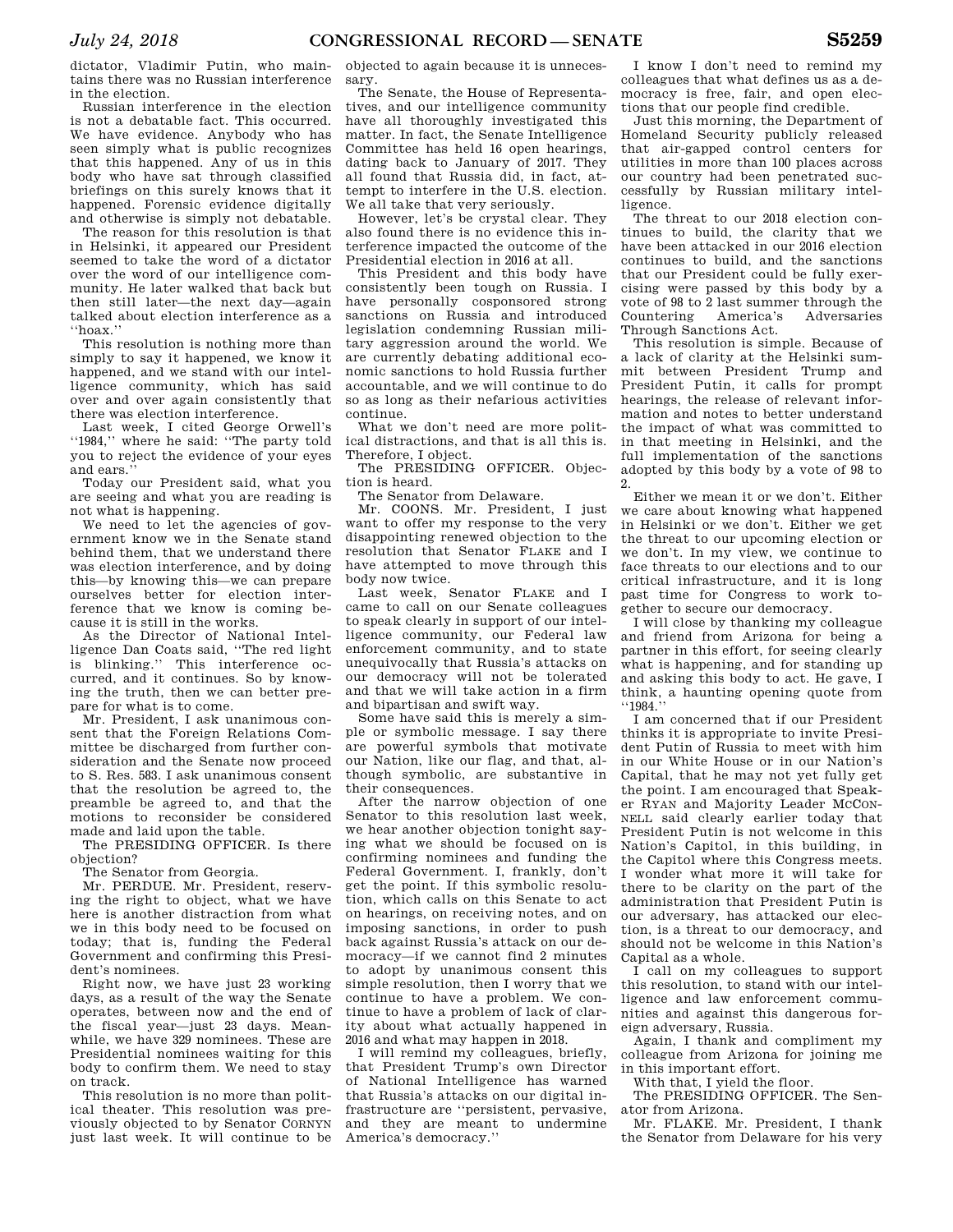forceful articulation of the reason for this resolution.

Again, I repeat what was said by the President today: ''Just remember what you're seeing and what you're reading is not what's happening.''

Continually, the topic of election interference is being muddied and being further clarified and then further muddied. That is why it is important for this body to stand up and say: We know what happened, and we don't want it to happen again. That is what this resolution is all about.

The Senator who objected noted that we have a lot to do in Congress and we can't waste our time with resolutions like this. If this simply passes, it is done. We have stated what we came here to state. But as it stands now, since it has been objected to, we will bring it back. So if we are really concerned about the agenda for the rest of the year, let's simply agree to it and let the intelligence community know that we stand with them. That is what we are doing here. Why object to it?

There is not one sentence in here, not one word that says anything about whether the election interference by the Russians was dispositive, if it had any impact on the election. That is not implied in any way by this resolution. It simply states what is obvious, what the Senator who objected acknowledged, which has been repeated again and again by this body, by the House Intelligence Committee, and by every intelligence agency that we have. Because there was such a muddied statement in Helsinki, why not state once again here that we in the Senate know what happened and that we stand with those in the intelligence community who have brought this forward?

With that, I yield the floor.

The PRESIDING OFFICER. The Senator from Rhode Island.

Mr. WHITEHOUSE. Mr. President, I ask unanimous consent to speak for up to 15 minutes as in morning business.

The PRESIDING OFFICER. Without objection, it is so ordered.

#### CLIMATE CHANGE

Mr. WHITEHOUSE. Mr. President, I am here for the now 214th time to urge that we wake up to the effects of carbon pollution on the Earth's oceans, atmosphere, and climate.

One obstacle to action on the threat that we face from climate change, however, is the manufactured doubt that so often surrounds this issue. We find this manufactured doubt a fossil fuel industry product—just as oil and gas are fossil fuel industry products—flowing even from the editorial page of one of our Nation's leading publications, the Wall Street Journal. Whenever the issue is harmful industrial pollutants, the Wall Street Journal's editorial page has a long record of misleading its<br>readers, denying the legitimate readers, denying the science, and even ignoring its own news reporting, all to shill for the polluting industries.

A pattern of science denial repeats itself in the editorial pages of the Wall

Street Journal on environmental issues—issues such as acid rain and depletion of the ozone layer and now, and for years, climate change. This editorial page has persistently published editorials against taking action to prevent manmade climate change.

In June 1993, the editors wrote that there is ''growing evidence that global warming just isn't happening.''

In September 1999, the editorial page reported that ''serious scientists'' call global warming ''one of the greatest hoaxes of all time.'' If that is what they are saying, I suspect that what those scientists are serious about is the money they get from the fossil fuel industry.

In June 2005, the page asserted that the link between fossil fuels and global warming had ''become even more doubtful.'' This was June 2005, and the Wall Street Journal editorial page was questioning whether there is a link between fossil fuels and global warming?

Even more recently, a December 2011 editorial said that the global warming debate requires what the page called "more definitive evidence." I guess having essentially all the serious scientists in the world lined up on this is not serious enough.

In October 2013, the editorial board of the Wall Street Journal warned that in addressing climate change, ''interventions make the world poorer than it would otherwise be.'' I guess if the world of Exxon shareholders is your world, then it does make it poorer, but in any real world, that just ain't so.

You would think that as the evidence mounted over the past several decades, the Wall Street Journal editorial page would have at some point woken up and begun to publish editorials based on real science and data. To put it mildly, that has not been the case. Instead, the editorial page has doubled down on climate denial.

Just last month, the Journal published a piece titled ''The Sea is Rising, but Not Because of Climate Change.'' This piece is riddled with readily factchecked scientific errors, and it ignores all the legitimate science on climate change and sea level rise. Not surprisingly, the author of this article, Fred Singer, is a notorious and longstanding climate denier who has for years been affiliated with or funded by the Heritage Foundation, the Heartland Institute, the Cato Institute, and others. He has been funded by a rogues' gallery of climate denial front groups that have themselves been funded by ExxonMobil and the Koch brothers' network.

Dr. Michael Mann and Dr. Andrea Dutton—both actual legitimate climate scientists—wrote a response to the Wall Street Journal. Their article, titled simply ''Water's Rising Because It's Getting Warmer,'' directly addresses the factual problems with Singer's piece.

Mr. President, I ask unanimous consent that this article be printed in the RECORD at the conclusion of my remarks.

In response to Singer's claim that ice sheets are getting bigger, the actual climate scientists wrote:

No, ice is not accumulating on Earth—it is melting. No, Antarctica isn't too cold for melting—warming oceans are eroding the ice from beneath, destabilizing the ice sheet. And no, legitimate scientific conclusions are not reached in op-ed pieces, but through careful peer-reviewed research.

Climate denial, by the way, tends to avoid peer review like the plague. It goes straight to FOX News, straight to hearings, and straight to the talk shows, because there it gets the audience it wants without having to face the rigor it would not survive.

Singer also erroneously claims that sea levels are not rising due to warming temperatures. In response, Drs. Mann and Dutton explain:

That research shows that sea levels are rising and human-caused climate change is the cause. Don't take our word for it; help yourself to the mountain of scientific literature showing as much. When water warms, it expands. When ice warms, it melts. To deny these facts is not just to deny climate change. It is to deny basic physics.

But in the spirit of climate denial, there is very little that these denialists won't say.

The Trump administration's own ''Climate Science Special Report,'' issued by the Trump administration, found that ''it is virtually certain that sea level rise this century and beyond will pose a growing challenge to coastal communities, infrastructure, and ecosystems.'' The ''Climate Science Special Report'' will serve as the scientific backbone for the Fourth National Climate Assessment, which is due later this year. The authors list is a who's who of top university scientists—many from universities in the home States of Senators here in this body—and experts from NOAA, the EPA, NASA, our National Labs, and the National Science Foundation. By the way, those NASA people have a rover driving around on Mars. They may know a little something about science. The report is backed by the Departments of Agriculture, Defense, Energy, Commerce, Interior, and State—in all, 13 Federal Agencies and Departments. Or you can believe the editorial page of the Wall Street Journal and its phony baloney fossil fuelfunded scientists.

The Journal actually continued its climate denial spree in June, publishing another piece titled ''Thirty Years On, How Well Do Global Warming Predictions Stand Up?'' In this one, Patrick Michaels and Ryan Maue argue that Dr. James Hansen's 1988 climate change warnings were overestimated.

Well, let's start by pulling the curtain back on these two characters who wrote the piece. You will quickly see that they are, to put it politely, aligned with the fossil fuel industry. Patrick Michaels is a senior fellow at the Koch-founded and Koch-funded Cato Institute. Michaels at one point admitted that 40 percent of his funding came from the fossil fuel industry. His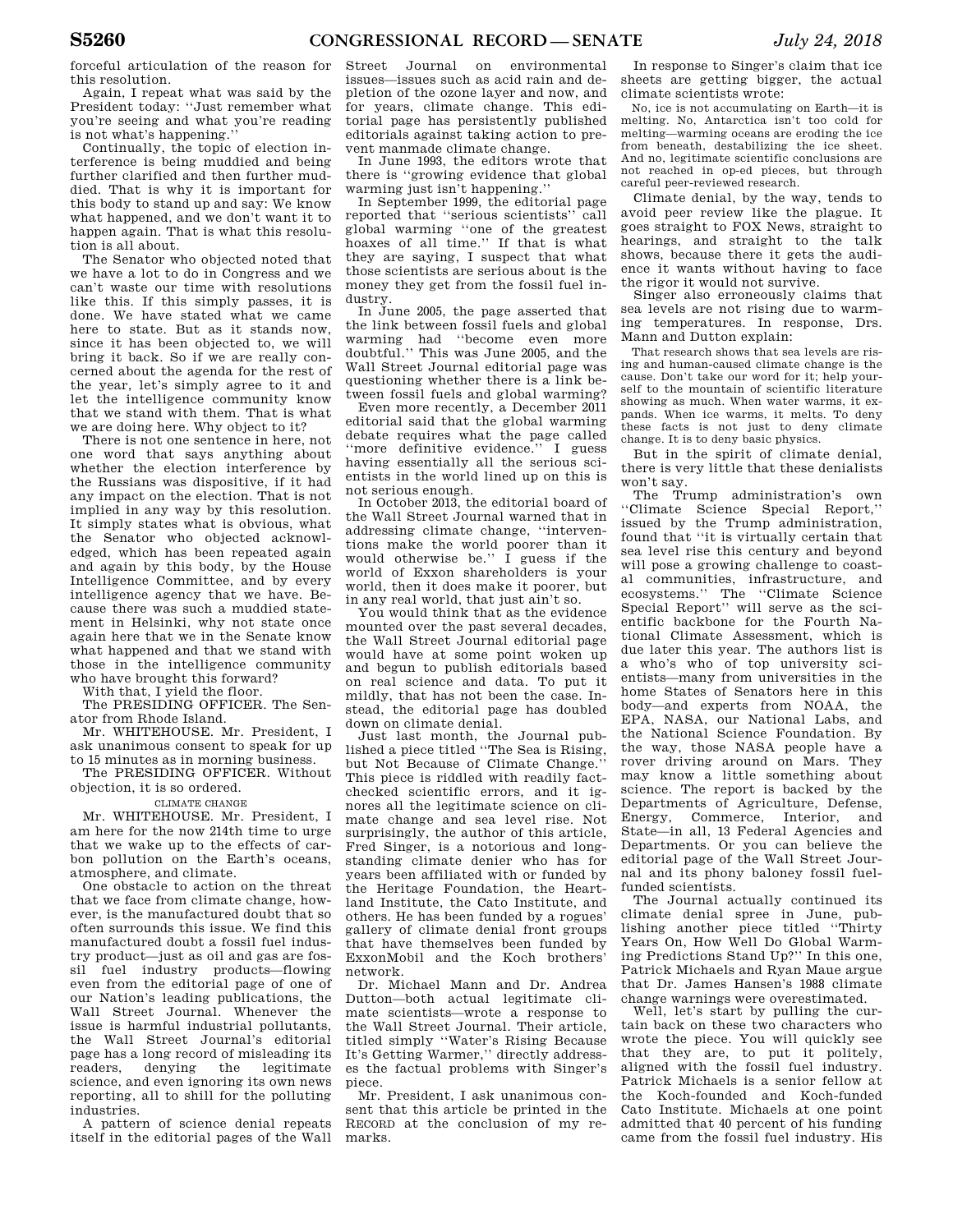coauthor also joined the Koch-funded Cato Institute last year.

Believe it or not, yes, the fossil fuel industry still pays for this nonsense even as fossil fuel CEOs claim to recognize: Climate science is real, and we support a carbon fee. That, of course, being the latest chapter in the fossil fuel industry's long and ongoing campaign of fraud—now pretending that they support a carbon fee, when all of their political apparatus is dedicated to opposing the very result they claim to seek.

Thirty years ago, Hansen's testimony outlined three scenarios. Remember, this was 1988. The first scenario was a business-as-usual projection with accelerating emissions, yielding 1.5 degrees Celsius warming by 2017. The second scenario showed drastic emissions cuts, yielding 0.4 degrees Celsius warming by 2017. Hansen proposed a middle scenario of continued but not accelerating emissions, resulting in 0.84 degrees Celsius warming by 2017. In his testimony, Dr. Hansen stated that the middle scenario was the most likely.

Michaels and Maue claim that the scenario with the least amount of warming turned out to be correct, and therefore Hansen was wrong, and therefore climate models can't predict climate change. Unfortunately for them, the facts are otherwise.

Hansen's analysis projected that global surface air temperatures would increase by approximately 0.84 degrees Celsius between 1988 and 2017 in his middle scenario, the one he said was most likely. Once you account for the effects of a slight cooling that resulted from the success of the Montreal Pro-<br>tocol in phasing out phasing out chlorofluorocarbons, Hansen's projected warming is 0.6 to 0.7 degrees Celsius by 2017.

That, in blue, is the adjusted Hansen projection. I don't think you can fault him for not predicting the Montreal Protocol that happened after his prediction. It is fair to adjust his prediction for the Montreal Protocol and the effect of reduced chlorofluorocarbons. Once you do that, it shows that observed temperature in red tracks pretty darned well with his projections.

If that were my work, I would be pretty proud of it. Here it is 30 years later, and we are off by a gap that my finger can cover on the graph.

Michaels and Maue did not bother to mention that Hansen also predicted which parts of the globe would warm more quickly than others. Thirty years ago, he calculated the Arctic would warm faster, and there would be more warming over landmasses than over the oceans. All of these things are happening. Even Hansen's early climate models were accurate and reliable. And global warming is proceeding, just as the scientists have warned.

As the Wall Street Journal editorial page continues to publish its fossil fuel-funded nonsense—stuff that is written by pseudoscientists, funded by

the industry with a massive conflict of interest about this question—it has been 30 years since the warnings of Hansen. Despite all of the evidence that has piled up, consistent with his warnings, despite the regular litany of current events driven by climate change now, Congress has been taking no action. We have been stilled by the forces of the fossil fuel industry.

The real irony here is that the Wall Street Journal claims to be the news source for businesses and financial investors. Off the editorial page, out in the real world of business and finance, real decisions are being made by real executives, backed by real money.

Are they buying what the Wall Street Journal editorial page is selling? No. No, indeed. They are telling their clients and their companies: You must take climate change seriously, and you must take carbon pricing seriously.

In the real world, businesses are demanding better climate policies and investors are demanding better reporting of climate risk. The giant investment firm BlackRock led a group of major investors and broke the back of ExxonMobil's opposition to answering to its shareholders about climate change. They are demanding this. Many companies are even setting their own internal price on carbon to account for the real-world costs of climate change. The business community and the investment community are acting because they know climate change is real, is affecting their prognosis for their companies, and carbon pricing is a key part of the solution.

Increasingly, economists and financial regulators warn that we are actually hurtling toward an economic disruption—that we need to prepare for a possible crash of what they call the carbon bubble. This carbon bubble collapses when fossil fuel reserves, now claimed as assets by the fossil fuel companies, turn out to be useless as renewable energy sources grow more competitive, and those useless assets become what are called stranded assets. How much gets stranded?

A publication by economists in the journal Nature estimated the following impacts in a 2-degree Celsius world: ''stranded assets . . . around 82 percent of global coal reserves, 49 percent of global gas reserves, and 33 percent of global oil reserves.''

Imagine that—82 percent of global coal reserves gone, wiped off the balance sheets; 49 percent of global gas reserves gone, wiped off the balance sheets; and 33 percent of global oil reserves gone, wiped off the balance sheets because they are no longer economically producible.

Is this nuts? Even the Bank of England in an official statement has warned that investments in fossil fuels and related technologies may ''take a huge hit.''

At some point, there has to be a grownup in the room. The fossil fuel industry, obviously, is not capable of being that grownup. They still pay for denial and obstruction. The Wall Street Journal's editorial page is obviously no use. That page is still yapping on the industry's leash.

There is some good news. This week, two House Republicans, at long last, introduced a bill that would put a price on carbon emissions. But we still await one Republican in the Senate, just one—anyone who will face up to this problem, who will stand up for science, who will acknowledge what their own home State's universities are teaching and take some real action. Climate denial is a dangerous and ultimately doomed game, and the Wall Street Journal editorial page should know better.

It is time to wake up.

There being no objection, the material was ordered to be printed in the RECORD, as follows:

#### WATER'S RISING BECAUSE IT'S GETTING WARMER

MAY 22, 2018.—Would the Journal run the op-ed ''Objects Are Falling, but Not Because of Gravity''? That's pretty similar to climate contrarian Fred Singer saying The Sea Is Rising, but Not Because of Climate Change'' (op-ed, May 16).

No, ice is not accumulating on Earth—it is melting. No, Antarctica isn't too cold for melting—warming oceans are eroding the ice from beneath, destabilizing the ice sheet. And no, legitimate scientific conclusions are not reached in op-ed pieces, but through careful peer-reviewed research.

That research shows that sea levels are rising and human-caused climate change is the cause. Don't take our word for it; help yourself to the mountain of scientific literature showing as much. When water warms, it expands. When ice warms, it melts. To deny these facts is not just to deny climate change. It is to deny basic physics.

New York City experienced an additional 25 square miles of flooding from the approximately one foot of sea-level rise that has occurred due to human-caused warming. Without concerted efforts to reduce carbon emissions, it could experience as much as eight feet by the end of the century—permanently inundating most of Wall Street.

ASST. PROF. ANDREA L. DUTTON. *University of Florida, Gainesville, Fla.*  PROF. MICHAEL E. MANN, *Penn State University, University Park, Pa.* 

Fred Singer leaves out any real evidence to refute research attributing the measured sea-level rise almost exactly to the measured thermal expansion of seawater and glacier melt.

SEN. SHELDON WHITEHOUSE (D., R.I.) *Newport, RI.* 

Our emissions will continue shaping how much seas rise in the coming decades. Taking this threat lightly endangers hundreds of communities in the U.S. and world-wide, and wastes the dwindling time we have to reduce our risk by cutting carbon emissions and investing in resilience. Since 1900, global sea level has risen by seven to eight inches. Sealevel rise has brought more frequent flooding to dozens of coastal communities, including Atlantic City, N.J. and Charleston, S.C., where the number of floods has quadrupled since 1970. The pace of sea-level rise has recently doubled.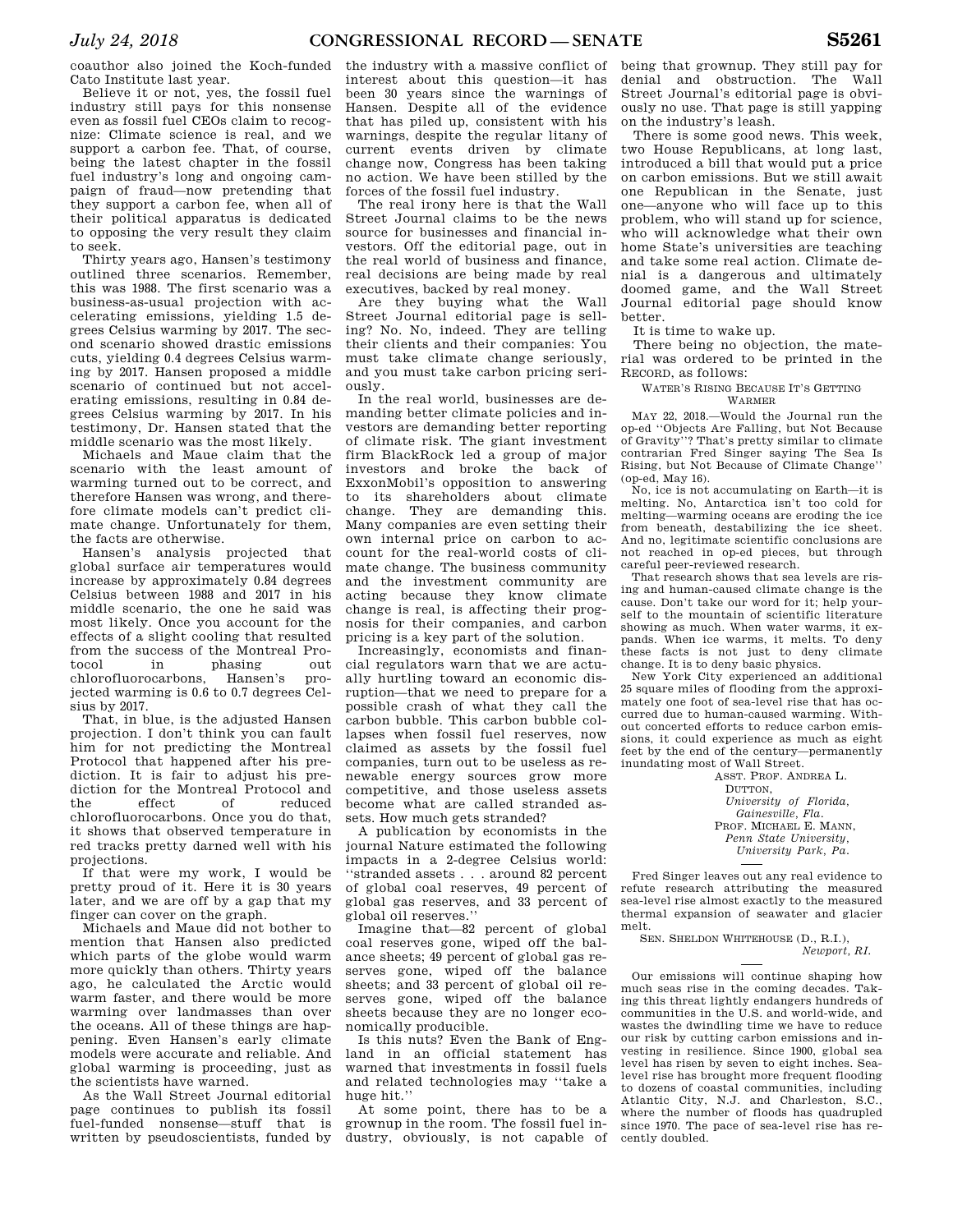Mr. Singer acknowledges there's ''good data showing sea levels are in fact rising at an accelerating rate,'' yet makes the unscientific claim that this is disconnected from rising global-warming emissions and temperatures. The risks are clear. Sea-level rise projections for 2100 range from one foot to more than eight feet—far greater than the six inches Mr. Singer claims. Swiftly reducing our global-warming emissions would give us the best chance to minimize sea-level rise, but our current emissions trajectory makes achieving the range's low end more unlikely each day.

KRISTINA DAHL, PH.D., *Union of Concerned Scientists, Oakland, CA.* 

NASA disagrees with Prof. Singer. A Feb. 13 paper notes: ''Rising concentrations of greenhouse gases in Earth's atmosphere increase the temperature of air and water, which causes sea level to rise in two ways. First, warmer water expands, and this 'thermal expansion' of the ocean has contributed about half of the 2.8 inches (7 centimeters) of global mean sea-level rise we've seen over the last 25 years . . . Second, melting land ice flows into the ocean, also increasing sea level across the globe.''

WENDY FLEISCHER, *Brooklyn, NY.* 

Melting ice is not the only thing that can raise the sea level. Note the eruption of hundreds of undersea volcanoes in the oceans and what they deposit. All of the rivers of the world flush millions of acre feet of mud and silt into the sea floor daily. During an undersea earthquake a tectonic plate could override another, affecting a thousand miles of sea floor, displacing a great deal of water and raising the sea level.

#### DAVID DARLOW,

*Spokane, WA.* 

Mr. WHITEHOUSE. I yield the floor. I suggest the absence of a quorum. The PRESIDING OFFICER. The

clerk will call the roll. The legislative clerk proceeded to

call the roll.

Mr. ROUNDS. Mr. President, I ask unanimous consent that the order for the quorum call be rescinded.

The PRESIDING OFFICER. Without objection, it is so ordered.

# f EXECUTIVE SESSION

#### EXECUTIVE CALENDAR

Mr. ROUNDS. Mr. President, I ask unanimous consent that the Senate proceed to executive session for the en bloc consideration of the following nominations: Executive Calendar Nos. 467 and 858.

The PRESIDING OFFICER. Without objection, it is so ordered.

The clerk will report the nominations en bloc.

The bill clerk read the nominations of Bruce Landsberg, of South Carolina, to be a Member of the National Transportation Safety Board for a term expiring December 31, 2022; and Jennifer L. Homendy, of Virginia, to be a Member of the National Transportation Safety Board for a term expiring December 31, 2019.

Thereupon, the Senate proceeded to consider the nominations en bloc.

Mr. ROUNDS. I ask unanimous consent that the Senate vote on the nomi-

nations en bloc with no intervening action or debate; that if confirmed, the motions to reconsider be considered made and laid upon the table en bloc; that the President be immediately notified of the Senate's action; that no further motions be in order; that any statements relating to the nominations be printed in the RECORD, and the Senate resume legislative session.

The PRESIDING OFFICER. Without objection, it is so ordered.

The question is, Will the Senate advise and consent to the Landsberg and Homendy nominations en bloc?

The nominations were confirmed en bloc.

# LEGISLATIVE SESSION

The PRESIDING OFFICER. The Senate will now resume legislative session.

# f MORNING BUSINESS

Mr. ROUNDS. Mr. President, I ask unanimous consent that the Senate be in a period of morning business, with Senators permitted to speak therein for up to 10 minutes each.

The PRESIDING OFFICER. Without objection, it is so ordered.

#### MONTANA KOREAN WAR VETERANS

Mr. TESTER. Mr. President, I rise today in honor of the Montanans who served our Nation during the Korean war.

Their service and sacrifice will forever be remembered in the official CON-GRESSIONAL RECORD. Many of them rest in peace in the sacred ground of the Yellowstone National Cemetery.

During the Korean war, 6.8 million Americans served between 1950 and 1953. About 20,000 Montanans served in the military during that time, and 5,000 of them saw combat. We lost 350 Montanans in Korea.

Today about 6,000 Korean war veterans call Montana home. Survivors of the ''Forgotten War,'' far too many of them have struggled for far too long to receive the recognition and benefits they truly deserve.

As ranking member of the Senate Veterans' Affairs Committee, it has been my honor to fight for legislation that rights this wrong. I have introduced legislation that extends benefits related to toxic exposure to more veterans who served along the Korean Demilitarized Zone. Because when servicemembers deploy to harm's way and are exposed to toxic chemicals, our country has a responsibility to meet their healthcare needs.

Honoring these veterans takes more than just legislation; it takes dedicated people who are committed to telling their stories and honoring those who have served.

The Montana American Legion, led by Commander Richard Klose, is an important partner working to ensure veterans who fought in every conflict can get the healthcare, honor, and recognition they have earned.

Since 2014, Montana veterans and their loved ones can choose to be buried under the Big Sky in the Yellowstone National Cemetery—veterans like COL John R. Black of the U.S. Army, the most highly decorated veteran interred at the Yellowstone National Cemetery, earned two Silver Star medals and two Legion of Merit medals in his service to our Nation in the Korean and Vietnam wars; veterans like Captain Ralph D. Myer, a U.S. Public Health Service Officer of the Korean and Vietnam wars, is one of the highest ranking veterans interred at the Yellowstone National Cemetery.

Montana will remember Colonel Black, Captain Myer, and all of our citizens who fought during the Korean war.

We will honor their memory by relentlessly fighting to get the veterans of the Korean war the equal benefits and care that they earned but are too often denied.

Some paid the ultimate sacrifice. Some returned home bearing the seen and unseen wounds of war. All showed courage and strength when they heeded the call to protect our Nation far from home. We cannot forget their service and sacrifice.

To Commander Klose, the Montana American Legion, my friends at the Yellowstone National Cemetery, and all those who dedicate their lives to this country in service, on behalf of myself, Montana, and our Nation, I extend my greatest thanks for your enduring bravery, service, and self-sacrifice.

#### f REMEMBERING GEORGE B. WILLIE, SR.

Mr. UDALL. Mr. President, I rise to honor George B. Willie, Sr., one of our last surviving Navajo code talkers, who passed away at age 92 on December 5, 2017. Mr. Willie was a humble man who never bragged and rarely talked about his uncommon feat.

Mr. Willie was born near Sawmill, AZ. He was Tó Dích'iinii—Bitter Water—and born for Tábaahá—Near The Water Edge—and resided near Leupp when he passed away.

Mr. Willie only had a seventh-grade education. He tried to enlist in 1941, but was too young. He was finally able to join the Marines 2 years later, when he was 17 years old. He served the Second Marine Division, 10th Battalion, from 1943 until 1946.

As a marine, Mr. Willie was one of the 421 code talkers from the Navajo Nation. The original 29 Navajo code talkers developed a code based on their native language. At that time, there was no written language, and only about 30 persons outside of Tribal members understood Navajo. The code talkers were required to quickly and accurately translate and transmit messages about troop movements, tactics,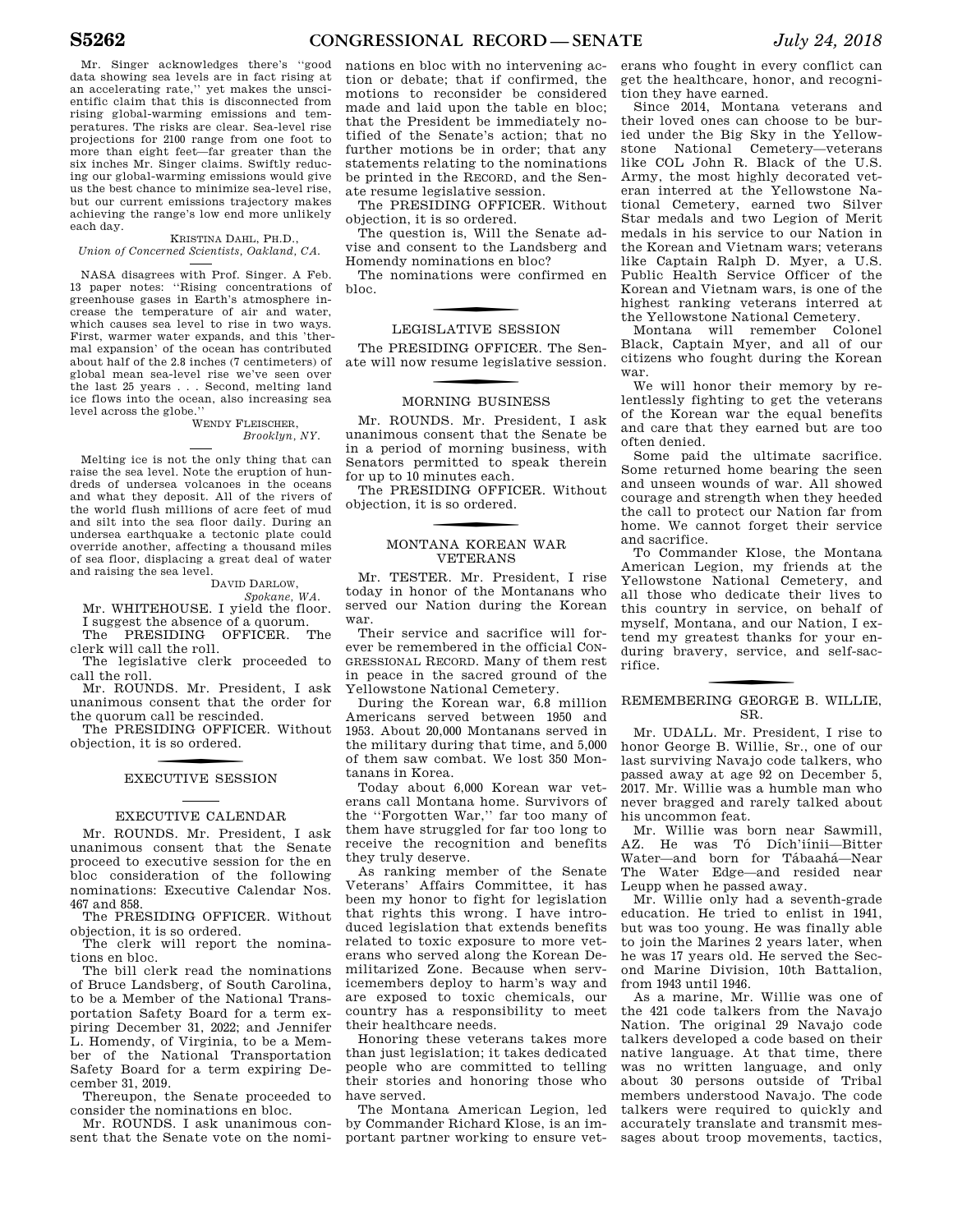and the like through telephone and radio. At first skeptical, military leaders quickly learned to appreciate their skill and tremendous value to the war effort. The Japanese never broke their code.

While the Federal Government relied on the Navajo language for military success, back home, it continued the longstanding policy of forbidding Native students from speaking their languages at Federal boarding schools.

Mr. Willie served in the Battle of Okinawa, one of the last and deadliest battles of the war. In June 1945, the Americans and the British Pacific Fleet took the island after 82 days of battle. It was their last stop before the planned attempt to take the Island of Japan, which was preempted when the United States dropped the atomic bomb on Hiroshima on August 6.

After coming home, Mr. Willie married Emma Gean Willie, and they had 10 children. The code talker program was secret, and the code talkers were sworn not to tell anyone about their work. Even after the Federal Government declassified the program in 1968, Mr. Willie continued to honor his promise and did not tell family members he was a code talker until almost 30 years later. In 2001, Mr. Willie and his fellow code talkers were awarded the Silver Congressional Medal of Honor.

Today I honor Mr. Willie, a true American hero.

# f ADDITIONAL STATEMENTS

# REMEMBERING JOHN G. DEERY, SR.

∑ Mr. GRASSLEY. Mr. President, I come to the floor today to pay tribute to an outstanding businessman and citizen John G. Deery, Sr., of Cedar Falls, IA. Mr. Deery passed away recently at the age of 88. He leaves behind a closeknit and loving family—his beloved wife, Marlene; his two sons, John and Dan, both of Cedar Falls, IA; and a host of children and great-grandchildren, nieces and nephews.

A veteran of the U.S. Marine Corps, John was an active parishioner of St. Patrick Catholic Church and a respected civic and business leader who left his mark throughout Cedar Valley. Following his military service—1948 1951—and startup ventures in the Quad Cities and Wisconsin, John purchased a Buick dealership in the late 1960s in Cedar Falls. This Wisconsin native became an Iowa transplant and never looked back. From then on, he and his family business paved a road to prosperity by winning the business of generations of satisfied customers.

A look back through the rearview mirror shows a life well lived. He was a member of the Cedar Falls AMVETS Post 49, Iowa Auto Dealers Association, Knights of Columbus, and a founding father of Community National Bank.

The patriarch of the family, John carved out his slice of the American dream. After opening the Buick dealership, the business eventually grew into a series of enterprises, eventually employing a workforce of more than 200 people. For six decades, he owned the Deery Automotive Group, encompassing John Deery Motors, Dan Deery Motors, and Deery Brothers Collision Center that provided livelihoods for generations of local families and a trusted place to buy and repair the family car.

After turning the reins of the automobile business over to the next generation, John launched yet another successful enterprise in real estate development. An active octogenarian, John didn't let any grass grow underneath his feet and continued looking for ways to make his community a better place to live. A decade ago, he was nominated for the Waterloo Courier's inaugural Eight Over Eighty Award.

The residents of Cedar Valley have benefited from John and Marlene's generous commitment to giving back their time, talent, and treasure. A number of nonprofit agencies and community organizations have benefited from their philanthropic pursuits, including my alma mater, the University of Northern Iowa, the Black Hawk County Sheriff's Office, the Cedar Falls and Waterloo police departments, St. Patrick Catholic Church and School, and El Kahir Shrine.

Today I pay my respects to this American veteran, successful Iowan, and civic leader. John Deery, Sr., steered a steady and honorable journey on the road of life and he will be greatly missed by those who loved him the most.●

# f TRIBUTE TO DIANNE PAQUETTE

∑ Ms. HASSAN. Mr. President, I am honored to recognize as July's Granite Stater of the Month an individual who truly embodies the best of New Hampshire's all-hands-on-deck spirit, consistently rolling up her sleeves and helping her community, Dianne Paquette of Salem, NH.

Dianne's efforts started with two elementary school playgrounds that needed repairs. She led efforts to raise money to repair the playgrounds because, in her words, ''somebody has to.'' After she was successful in her fundraising efforts for the playgrounds, Dianne moved on to other town landmarks and was instrumental in raising funds and gathering volunteers for several projects, including restoring the historic Salem Depot Train Station.

Dianne has formed a core group of friends—a group that she calls the Village—made up of law enforcement officials, firefighters, and Granite Staters who share her commitment to helping their community. Recently, Dianne and the Village have focused on helping those in need after two separate apartment fires in Salem. She helped organize a spaghetti dinner that raised

nearly \$6,000 and then, following a second fire, and with the help of firefighters working in the kitchen, a pancake breakfast that raised over \$5,000.

Dianne said that these fires increased awareness about an issue that is near to her heart, the lack of affordable housing in the Salem area. The funds she helped raise are going to address many of the challenges the victims of the fires will face, including relocating. As she said, you can't fix everything with pancakes and spaghetti, but you can do what you can to help.

Dianne reminds us all that sometimes helping your community is about being the person to take the first step and voice the idea, and her efforts to mobilize friends and neighbors to work together has made a difference throughout her community. For her dedication to Salem, I am proud to recognize Dianne as July's Granite Stater of the Month. ∑

# REMEMBERING JACK POWELL

∑ Mr. JONES. Mr. President, I rise today with deep sadness, but also with reverence to remember Jack Powell, who died on May 12, 2018. Jack Powell was a beloved coach and educator in Alabama. He was revered by his students and players and often regarded as a second father to many. Until his 95th birthday, regular reunions were held by former high school players to honor Coach Powell and reminisce with former teammates. His accomplishments on and off the course touched thousands of lives.

Coach Powell was born on March 20, 1922, in Andalusia. He was one of 10 children born to George Bennie and Lilla Lawson Powell. He played basketball in the State tournament for 3 years as a student at Pleasant Home High School. They went undefeated during the regular season of his senior year. Coach Powell went on to Auburn University to play for coaches Bob Evans, Ralph ''Shug'' Jordan, and V.J. Edney. While at Auburn, he was a letterman 2 years in a row and cocaptain of the team in 1946.

After his college career, he served as an educator for approximately 40 years. He worked at Lockhart and Eufaula high schools from 1947 to 1966, then Livingston University, now the University of West Alabama, from 1966 to 1972, and finally at Sparks State Technical College in Eufaula until his retirement.

During his time as a high school coach, he received several Coach of the Year Awards and won district, area, regional, and State championships. He coached three Alabama All-Star Games, including the inaugural game in 1963. He served as coach to 11 All-State players. While at Eufaula High School, his team went to the State tournament nine times, finishing in the top four positions. During his 20 year tenure, he amassed an impressive winning record of 406–193.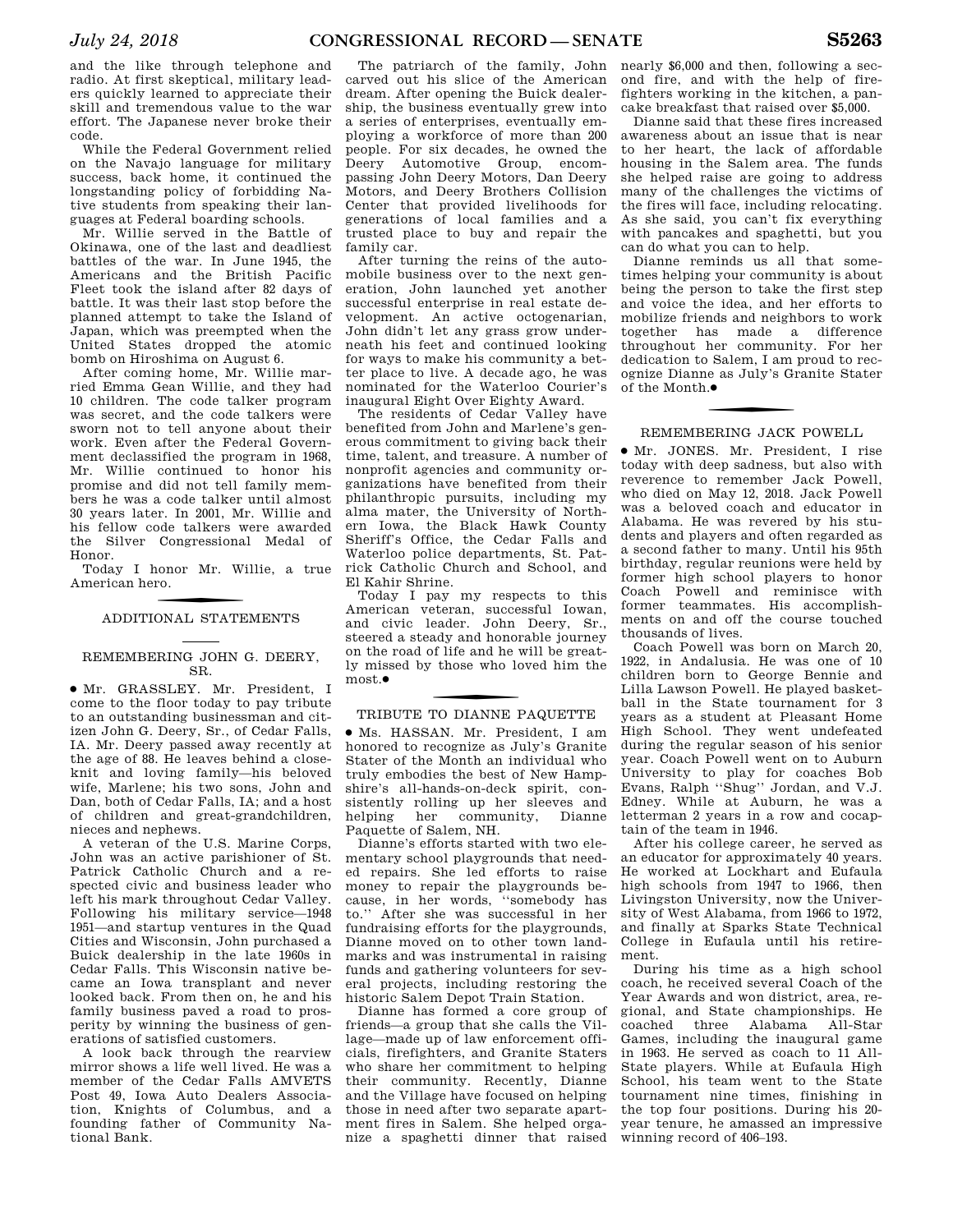When he entered the college coaching scene in 1966, he led Livingston University to its first Alabama Collegiate Conference championship and two consecutive ACC Tournament Championships. In 1969, he was named ACC Coach of the Year and in 1971 was again named ACC Coach of the Year, in addition to Alabama Small Colleges Coach of the Year and NAIA District 27 Coach of the Year.

In 1992, after decades of hard work and commitment to teams, he became one of the first inductees in the Alabama High School Sports Hall of Fame. One of his greatest honors was having a gymnasium named after him in Eufaula, where it served as the home to Eufaula's youth basketball leagues for many years. He also established a Tri-State basketball tryout clinic where players came from Alabama, Florida, Georgia, and Tennessee. As a result, more than 60 young athletes earned scholarships to play in college.

Aside from teaching and coaching, Coach Powell was an avid outdoorsmen who loved to fish, hunt, and garden. He also served in his churches in both Eufaula and Livingston. He was a Sunday school teacher for more than 50 years in addition to serving as a deacon and chairman of the board for more than 12 years.

My wife, Louise, and I extend our sincerest condolences to Coach Powell's two sons, five grandchildren, seven great-grandchildren, and the entire extended community of athletes and fans on whom he made a positive impact. His legacy lives on in each of us. ∑

# f REMEMBERING MORT PLUMB

∑ Ms. MURKOWSKI. Mr. President, the Ted Stevens Anchorage International Airport is buzzing with activity all year long. It connects our military posted in Alaska with their families in the Lower 48, welcomes business visitors from around the world, and takes Alaskans to the Lower 48 for a weekend of cheering the Seahawks in Seattle, a shopping trip, or simply a break from the Alaskan winter.

The Anchorage airport is the truly a crossroads for our friends in rural Alaska coming and going from meetings and medical appointments in Anchorage. Its gates are places where Alaskans congregate—catching up with old friends or connecting with State legislators and an occasional U.S. Senator.

Look to the left as your plane pulls into the gate, and you see cargo planes from around the world. The Ted Stevens Anchorage International Airport is our State's premier transportation hub, a cargo hub of global renown.

For most of my adult life, the Anchorage airport was a pretty utilitarian place. The walls were tan, the gate and baggage claim signs had white lettering on a blue background. If you were picking up a rental car, you rolled your bag through the snow because most were parked outside. The return lot was outside too. But it worked. It

was a place to come and go, not a place to linger.

Mort Plumb had another vision. He foresaw the boom in tourism that would come to Alaska and believed that our State needed a gateway airport as beautiful and inspiring as the State itself. Mort was the father of today's Ted Stevens Anchorage International Airport. A showplace for Native arts and crafts with huge picture windows and vistas of the Chugach mountain range that cause our visitors to wonder whether they really want to leave this unique place, a portal to the Great Land.

Mort's vision has paid off; 2018 could be a record year for tourism in Alaska, and seat capacity on out-of-state flights this year is up 5.6 percent. That translates into the opportunity for an additional 43,000 visitors to enjoy what Alaska has to offer.

Sadly, in February, Mort passed away at the age of 74. Born in Pennsylvania, he came to Alaska like many of our finest do: in the service of our country. He served 27 years in the Air Force, and we are indeed grateful that the Air Force chose to send Mort and his family to Elmendorf Air Force Base in Anchorage. As a colonel, Mort served as director of operations for the Alaskan Command, chief of staff for the 11th Air Force, and vice commander for the 11th Air Force. He retired from the Air Force in 1994.

Mort's retirement didn't last long, as he was quickly recruited by Governor Tony Knowles to direct the Ted Stevens Anchorage International Airport. He took that job in 1995 and remained until 2008. All told, he served under three Governors: Democrat Knowles and Republicans Frank Murkowski and Sarah Palin. Mort Plumb served with great distinction.

After retiring from the airport, Mort was hardly done with his career. He took on new responsibilities as chief operating officer of the First National Bank of Alaska and continued to serve on a host of nonprofit boards. One of his favorites was the Fisher House of Alaska, which cares for military family caregivers and veterans in town for medical appointments. Mort was active in the civilian and military community and was also an avid runner, golfer, and skier. He was a devoted husband, attending most every community event with his wife, Ann, by his side. He was also a loving father and doting grandfather.

To his family and friends, know that the legacy and service of Mort Plumb will long be remembered. We appreciate our friend Mort, and we miss him ●

# f REMEMBERING GEORGE ELL

∑ Mr. TESTER. Mr. President, I rise today to honor the life of George Ell, a member of the Blackfeet Nation who is being remembered by his family, by his community, and by his Tribe.

George was born and grew up on Livermore Creek near Browning, MT,

fishing and exploring the mountains surrounding it. In the year 1890, not long after Montana was admitted to the Union, the U.S. Government forcibly took him from his home at the age of 16.

George was forced to board a train to Pennsylvania to attend Carlisle Indian Industrial School. He was turned away from his cultural practices, forced to cut his hair, and discard his traditional clothing. He was barred from speaking his language.

George died under mysterious circumstances a little more than a year after he arrived in Pennsylvania—a foreign land for a 16-year-old boy. The government buried him in Carlisle. It took 128 years for George to rightfully return home to Montana, where he belongs, to be reburied.

George's ancestors laid him to rest recently on a bluff next to Flattop Mountain, where his family can mourn and our Nation can learn from this sad chapter of America's history.

I also want to recognize George's family, including Dale Ell, Leon Chief Elk, Rhonda Boggs, and everyone involved, who were relentless in their quest to bring George back home. Their efforts are not only admirable, but an essential part of the collective healing process.

The Ell family is just one of many Native American families who were torn apart by this Nation's horrendous assimilation policies and the boarding school era. It is my hope that, as his family lays George Ell to rest, we commit ourselves to a brighter future—a future where we celebrate the first people of this Nation, their culture, heritage, religion, and strength. It is imperative that we learn from the story of Mr. Ell, so the next generation is educated about the suffering, so our kids and grandkids are inspired by his fortitude and the resilience of so many other Native Americans.

I rise today to honor those who were tested by cruelty; may their stories resonate in our history and spur us toward a stronger tomorrow.●

# f MESSAGES FROM THE PRESIDENT

Messages from the President of the United States were communicated to the Senate by Ms. Cuccia, one of his secretaries.

# f EXECUTIVE MESSAGES REFERRED

As in executive session the Presiding Officer laid before the Senate messages from the President of the United States submitting sundry nominations and a withdrawal which were referred to the appropriate committees.

(The messages received today are printed at the end of the Senate proceedings.)

# f MESSAGE FROM THE HOUSE

At 12:04 p.m., a message from the House of Representatives, delivered by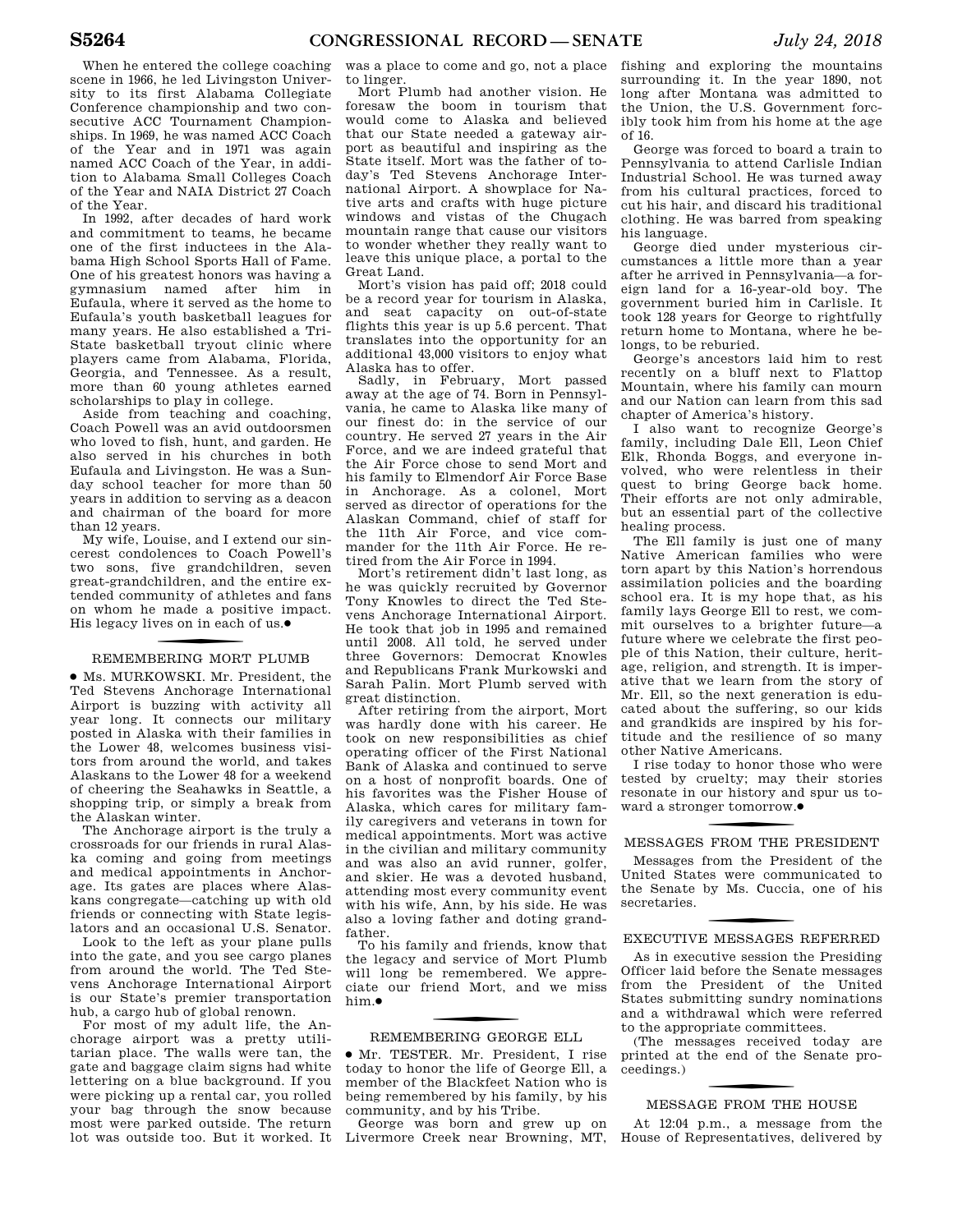Mrs. Cole, one of its reading clerks, announced that the House has passed the following bills, without amendment:

S. 2245. An act to include New Zealand in the list of foreign states whose nationals are eligible for admission into the United States as E–1 and E–2 nonimmigrants if United States nationals are treated similarly by the Government of New Zealand.

S. 2850. An act to amend the White Mountain Apache Tribe Water Rights Quantification Act of 2010 to clarify the use of amounts in the WMAT Settlement Fund.

The message also announced that the House has passed the following bills, in which it requests the concurrence of the Senate:

H.R. 959. An act to amend title VIII of the Public Health Service Act to extend advanced education nursing grants to support clinical nurse specialist programs, and for other purposes.

H.R. 1220. An act to establish the Adams Memorial Commission to carry out the provisions of Public Law 107–62, and for other purposes.

H.R. 1676. An act to amend the Public Health Service Act to increase the number of permanent faculty in palliative care at accredited allopathic and osteopathic medical schools, nursing schools, social work schools, and other programs, including physician assistant education programs, to promote education and research in palliative care and hospice, and to support the development of faculty careers in academic palliative medicine.

H.R. 1689. An act to protect private property rights.

H.R. 2345. An act to require the Federal Communications Commission to study the feasibility of designating a simple, easy-toremember dialing code to be used for a national suicide prevention and mental health crisis hotline system.

H.R. 2630. An act to authorize the Secretary of the Interior to convey certain land to La Paz County, Arizona, and for other purposes.

H.R. 3045. An act to amend the National Trails System Act to extend the Lewis and Clark National Historic Trail, and for other purposes.

H.R. 3728. An act to amend title VII of the Public Health Service Act to reauthorize certain programs relating to the health professions workforce, and for other purposes.

H.R. 3994. An act to establish the Office of Internet Connectivity and Growth, and for other purposes.

H.R. 4100. An act to amend title 36, United States Code, to revise the Federal charter for the Foundation of the Federal Bar Association.

H.R. 4881. An act to require the Federal Communications Commission to establish a task force for reviewing the connectivity and technology needs of precision agriculture in the United States.

H.R. 5385. An act to amend the Public Health Service Act to reauthorize the program of payments to children's hospitals that operate graduate medical education programs, and for other purposes.

H.R. 5613. An act to designate the Quindaro Townsite in Kansas City, Kansas, as a National Commemorative Site.

H.R. 5709. An act to amend the Communications Act of 1934 to provide for enhanced penalties for pirate radio, and for other purposes.

H.R. 5875. An act to amend the Pittman-Robertson Wildlife Restoration Act and the Dingell-Johnson Federal Aid in Sport Fish Restoration Act, to provide parity for United States territories and the District of Columbia, to make technical corrections to such Acts and related laws, and for other purposes.

H.R. 5954. An act to amend title 18, United States Code, to clarify the meaning of the terms ''act of war'' and ''blocked asset'', and for other purposes.

H.R. 5979. An act to establish the Mill Springs Battlefield National Monument in the State of Kentucky as a unit of the Na-

tional Park System, and for other purposes. H.R. 6077. An act recognizing the National Comedy Center in Jamestown, New York.

# f MEASURES REFERRED

The following bills were read the first and the second times by unanimous consent, and referred as indicated:

H.R. 959. An act to amend title VIII of the Public Health Service Act to extend advanced education nursing grants to support clinical nurse specialist programs, and for other purposes; to the Committee on Health, Education, Labor, and Pensions.

H.R. 1220. An act to establish the Adams Memorial Commission to carry out the provisions of Public Law 107–62, and for other purposes; to the Committee on Energy and Natural Resources.

H.R. 1676. An act to amend the Public Health Service Act to increase the number of permanent faculty in palliative care at accredited allopathic and osteopathic medical schools, nursing schools, social work schools, and other programs, including physician assistant education programs, to promote education and research in palliative care and hospice, and to support the development of faculty careers in academic palliative medicine; to the Committee on Health, Education, Labor, and Pensions.

H.R. 1689. An act to protect private property rights; to the Committee on the Judiciary.

H.R. 2630. An act to authorize the Secretary of the Interior to convey certain land to La Paz County, Arizona, and for other purposes; to the Committee on Energy and Natural Resources.

H.R. 3045. An act to amend the National Trails System Act to extend the Lewis and Clark National Historic Trail, and for other purposes; to the Committee on Energy and Natural Resources.

H.R. 3728. An act to amend title VII of the Public Health Service Act to reauthorize certain programs relating to the health professions workforce, and for other purposes; to the Committee on Health, Education, Labor, and Pensions.

H.R. 3994. An act to establish the Office of Internet Connectivity and Growth, and for other purposes; to the Committee on Commerce, Science, and Transportation.

H.R. 4100. An act to amend title 36, United States Code, to revise the Federal charter for the Foundation of the Federal Bar Association; to the Committee on the Judiciary.

H.R. 4881. An act to require the Federal Communications Commission to establish a task force for reviewing the connectivity and technology needs of precision agriculture in the United States; to the Committee on Commerce, Science, and Transportation.

H.R. 5613. An act to designate the Quindaro Townsite in Kansas City, Kansas, as a National Commemorative Site, and for other purposes; to the Committee on Energy and Natural Resources.

H.R. 5709. An act to amend the Communications Act of 1934 to provide for enhanced penalties for pirate radio, and for other purposes; to the Committee on Commerce, Science, and Transportation.

H.R. 5875. An act to amend the Pittman-Robertson Wildlife Restoration Act and the Dingell-Johnson Federal Aid in Sport Fish Restoration Act, to provide parity for United States territories and the District of Columbia, to make technical corrections to such Acts and related laws, and for other purposes; to the Committee on Environment and Public Works.

H.R. 5979. An act to establish the Mill Springs Battlefield National Monument in the State of Kentucky as a unit of the National Park System, and for other purposes; to the Committee on Energy and Natural Resources.

H.R. 6077. An act recognizing the National Comedy Center in Jamestown, New York; to the Committee on Energy and Natural Resources.

# MEASURES PLACED ON THE CALENDAR

The following bill was read the first and second times by unanimous consent, and placed on the calendar:

H.R. 5954. An act to amend title 18, United States Code, to clarify the meaning of the terms ''act of war'' and ''blocked asset'', and for other purposes.

# EXECUTIVE AND OTHER COMMUNICATIONS

The following communications were laid before the Senate, together with accompanying papers, reports, and documents, and were referred as indicated:

EC–6014. A communication from the Director of the Regulatory Management Division, Environmental Protection Agency, transmitting, pursuant to law, the report of a rule entitled ''Flonicamid; Pesticide Tolerances'' (FRL No. 9977–82–OCSPP) received in the Office of the President of the Senate on July 19, 2018; to the Committee on Agriculture, Nutrition, and Forestry.

EC–6015. A communication from the Secretary of Defense, transmitting a report on the approved retirement of Lieutenant General Robert S. Walsh, United States Marine Corps, and his advancement to the grade of lieutenant general on the retired list; to the Committee on Armed Services.

EC–6016. A communication from the Secretary of the Treasury, transmitting, pursuant to law, a six-month periodic report on the national emergency with respect to terrorists who threaten to disrupt the Middle East peace process that was declared in Executive Order 12947 of January 23, 1995; to the Committee on Banking, Housing, and Urban Affairs.

EC–6017. A communication from the Secretary, Securities and Exchange Commission, transmitting, pursuant to law, the report of a rule entitled ''Rule 701 - Exempt Offerings Pursuant to Compensatory Arrangements'' (RIN3235–AM39) received during adjournment of the Senate in the Office of the President of the Senate on July 20, 2018; to the Committee on Banking, Housing, and Urban Affairs.

EC–6018. A communication from the Director of the Regulatory Management Division, Environmental Protection Agency, transmitting, pursuant to law, the report of a rule entitled ''National Emission Standards for Hazardous Air Pollutants From the Portland Cement Manufacturing Industry Residual Risk and Technology Review'' (FRL No. 9981–06– OAR) received in the Office of the President of the Senate on July 19, 2018; to the Committee on Environment and Public Works.

EC–6019. A communication from the Director of the Regulatory Management Division,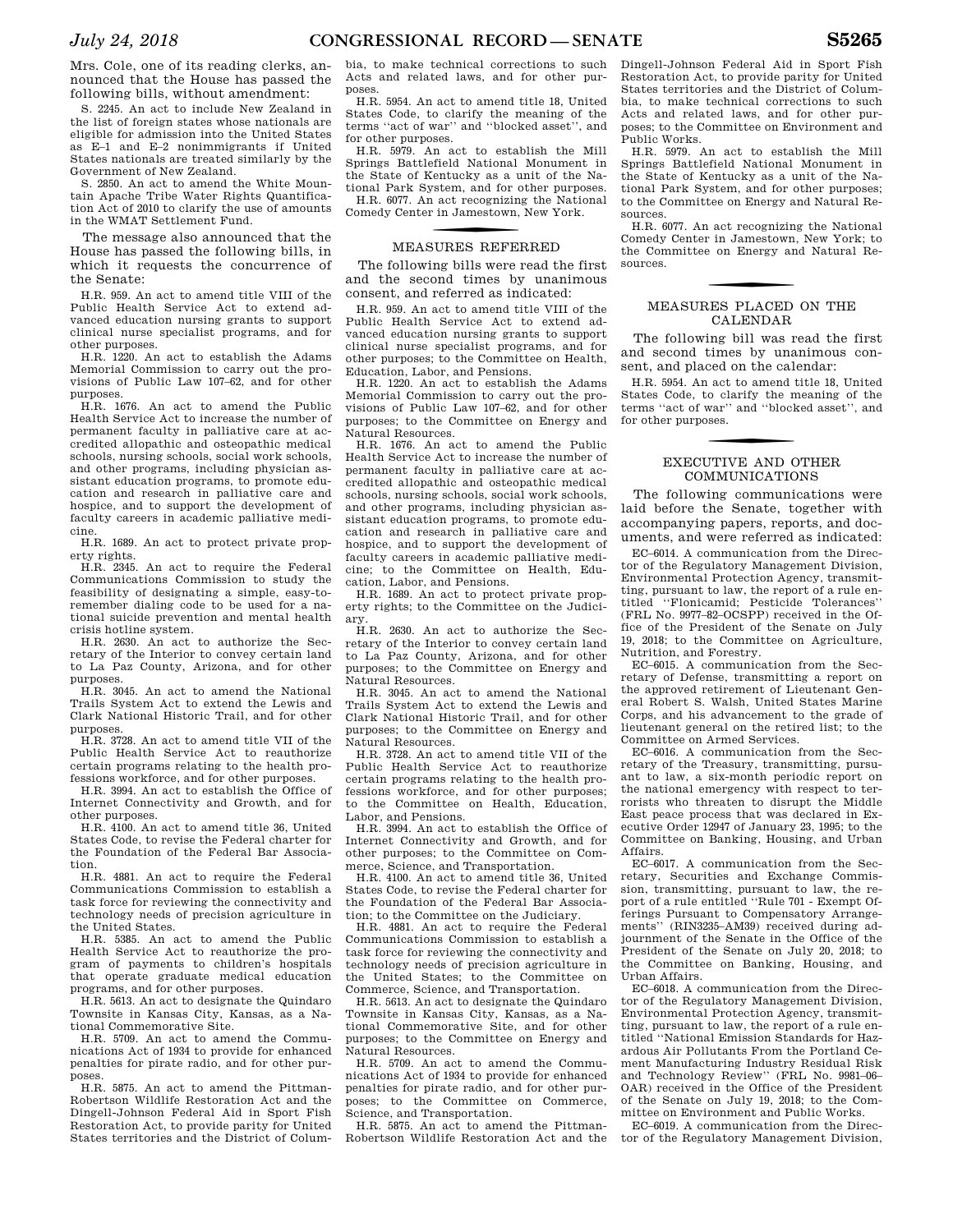Environmental Protection Agency, transmitting, pursuant to law, the report of a rule entitled ''Approval of California Plan Revisions; Northern Sonoma County Air Pollution Control District; Stationary Source Permits'' (FRL No. 9981–01–Region 9) received in the Office of the President of the Senate on July 19, 2018; to the Committee on Environment and Public Works.

EC–6020. A communication from the Director of Congressional Affairs, Office of Nuclear Material Safety and Safeguards, Nuclear Regulatory Commission, transmitting, pursuant to law, the report of a rule entitled ''Consolidated Guidance About Materials Licenses: Program-Specific Guidance About Licenses Authorizing Distribution to General Licensees'' (NUREG–1556, Volume 16, Revision 1) received during adjournment of the Senate in the Office of the President of the Senate on July 20, 2018; to the Committee on Environment and Public Works.

EC–6021. A communication from the Director of Congressional Affairs, Office of Nuclear Material Safety and Safeguards, Nuclear Regulatory Commission, transmitting, pursuant to law, the report of a rule entitled ''Consolidated Guidance About Materials Licenses: Program-Specific Guidance About Well Logging, Tracer, and Field Flood Study Licenses'' (NUREG–1556, Volume 14, Revision 1) received during adjournment of the Senate in the Office of the President of the Senate on July 20, 2018; to the Committee on Environment and Public Works.

EC–6022. A communication from the Director of Congressional Affairs, Office of Nuclear Reactor Regulation, Nuclear Regulatory Commission, transmitting, pursuant to law, the report of a rule entitled ''Final Safety Evaluation of Technical Specifications Task Force Traveler TSTF–567, Revision 1, Add Containment Sump TS to Address GSI–191 Issues'' (NUREG–1430, NUREG– 1431, and NUREG–1432) received during adjournment of the Senate in the Office of the President of the Senate on July 20, 2018; to the Committee on Environment and Public Works.

EC–6023. A communication from the Assistant Secretary, Legislative Affairs, Department of State, transmitting, pursuant to section 36(d) of the Arms Export Control Act, the certification of a proposed license for the export of defense articles, including technical data, and defense services for the manufacture of significant military equipment abroad to Japan to support the manufacture of Drogue Rocket Motor and Propellant for end use in aircraft ejection seats for the Japanese Ministry of Defense (Transmittal No. DDTC 18–010); to the Committee on Foreign Relations.

EC–6024. A communication from the Acting Assistant Secretary for International Organization Affairs, Department of State, transmitting, pursuant to law, a report certifying for fiscal year 2018 that no United Nations agency or United Nations affiliated agency grants any official status, accreditation, or recognition to any organization which promotes and condones or seeks the legalization of pedophilia, or which includes as a subsidiary or member any such organization; to the Committee on Foreign Relations.

EC–6025. A communication from the Deputy Assistant General Counsel for Regulatory Services, Office of Postsecondary Education, Department of Education, transmitting, pursuant to law, the report of a rule entitled ''Student Assistance General Provisions, Federal Perkins Loan Program, Federal Family Education Loan Program, William D. Ford Federal Direct Loan Program, and Teacher Education Assistance for College and Higher Education Grant Program; Corrections'' (RIN1840–AD28) received in the Office of the President of the Senate on June

23, 2018; to the Committee on Health, Education, Labor, and Pensions.

EC–6026. A communication from the Chairman of the Council of the District of Columbia, transmitting, pursuant to law, a report on D.C. Act 22–411, ''All-Terrain Vehicle Clarification Temporary Amendment Act of 2018''; to the Committee on Homeland Security and Governmental Affairs.

EC–6027. A communication from the Chairman of the Council of the District of Columbia, transmitting, pursuant to law, a report on D.C. Act 22–412, ''Attorney General Limited Grant-Making Authority Temporary Amendment Act of 2018''; to the Committee on Homeland Security and Governmental Affairs.

EC–6028. A communication from the Acting Assistant Attorney General, Office of Legislative Affairs, Department of Justice, transmitting, pursuant to law, a report relative to the Bureau of Prisons' compliance with the privatization requirements of the National Capital Revitalization and Self-Government Improvement Act of 1997; to the Committee on the Judiciary.

EC–6029. A communication from the Director, Office of Regulation Policy and Management, Department of Veterans Affairs, transmitting, pursuant to law, the report of a rule entitled ''Third Party Billing for Medical Care Provided under Special Treatment Authorities'' (RIN2900–AP20) received in the Office of the President of the Senate on July 19, 2018; to the Committee on Veterans' Affairs.

EC–6030. A communication from the Director, Office of Regulation Policy and Management, Department of Veterans Affairs, transmitting, pursuant to law, the report of a rule entitled "Fiduciary Activities" (RIN2900– AO53) received in the Office of the President of the Senate on July 23, 2018; to the Committee on Veterans' Affairs.

EC–6031. A communication from the Chief of Staff, Media Bureau, Federal Communications Commission, transmitting, pursuant to law, the report of a rule entitled ''Amendment of Section 73.202(b), Table of Allotments, FM Broadcast Stations (Connerville, Oklahoma)'' (MB Docket No. 18–43) received in the Office of the President of the Senate on July 23, 2018; to the Committee on Commerce, Science, and Transportation.

EC–6032. A communication from the Deputy Chief, Wireless Telecommunications Bureau, Federal Communications Commission, transmitting, pursuant to law, the report of a rule entitled ''Amendment of Parts 1 and 22 of the Commission's Rules with Regard to the Cellular Service, Including Changes in<br>Licensing of Unserved Area, et al.'' ((WT) Licensing of Unserved Area, et al." Docket No. 12–40, 10–112, and 16–138) (FCC 18– 92)) received in the Office of the President of the Senate on July 23, 2018; to the Committee on Commerce, Science, and Transportation.

# f EXECUTIVE REPORTS OF COMMITTEES

The following executive reports of nominations were submitted:

By Mr. WICKER for Mr. MCCAIN for the Committee on Armed Services.

Army nomination of Lt. Gen. Stephen R. Lyons, to be General.

Air Force nomination of Maj. Gen. Brian T. Kelly, to be Lieutenant General.

Air Force nomination of Lt. Gen. Mark D. Kelly, to be Lieutenant General.

Air Force nomination of Col. Timothy J. Madden, to be Brigadier General.

Air Force nomination of Lt. Gen. Jeffrey L. Harrigian, to be Lieutenant General.

Air Force nomination of Maj. Gen. Thomas A. Bussiere, to be Lieutenant General.

Air Force nomination of Lt. Gen. Kenneth S. Wilsbach, to be Lieutenant General.

Army nomination of Lt. Gen. Stephen M. Twitty, to be Lieutenant General.

Marine Corps nomination of Lt. Gen. Gary L. Thomas, to be General.

Air Force nomination of Col. Susan J. Pietrykowski, to be Brigadier General. Air Force nomination of Maj. Gen. Jon T.

Thomas, to be Lieutenant General. Army nominations beginning with Col. Gregory K. Anderson and ending with Col.

Todd R. Wasmund, which nominations were received by the Senate and appeared in the Congressional Record on July 10, 2018.

Army nomination of Maj. Gen. James F. Pasquarette, to be Lieutenant General.

Mr. WICKER for Mr. MCCAIN. Mr. President, for the Committee on Armed Services I report favorably the following nomination lists which were printed in the RECORDS on the dates indicated, and ask unanimous consent, to save the expense of reprinting on the Executive Calendar that these nominations lie at the Secretary's desk for the information of Senators.

The PRESIDING OFFICER. Without objection, it is so ordered.

Air Force nominations beginning with Jacqueline E. Berry and ending with Connie L. Winik, which nominations were received by the Senate and appeared in the Congressional Record on February 8, 2018.

Air Force nominations beginning with Anthony J. Aceto and ending with Regis C. Zozo, which nominations were received by the Senate and appeared in the Congressional Record on June 18, 2018.

Air Force nominations beginning with Michael A. Basso-Williams and ending with Irshad A. Shakir, which nominations were received by the Senate and appeared in the Congressional Record on June 25, 2018.

Air Force nomination of Vikhyat S. Bebarta, to be Colonel.

Air Force nominations beginning with Mary F. Stuever and ending with Lavanya Viswanathan, which nominations were received by the Senate and appeared in the Congressional Record on June 25, 2018.

Air Force nominations beginning with Kathleen E. Aalderink and ending with Isaiah S. Zyduck, which nominations were received by the Senate and appeared in the Congressional Record on June 28, 2018.

Air Force nomination of Nisha R. Baur, to be Major.

nomination of Jay T. Flottmann, to be Colonel.

Air Force nomination of Christopher P. Wherthey, to be Major.

Air Force nomination of Issa M. Alvarez, to be Major.

Air Force nomination of Nathaniel P. Lisenbee, to be Major.

Air Force nomination of Sean P. Malanowski, to be Major.

Air Force nominations beginning with James W. Barnes and ending with Bradley A. Wisler, which nominations were received by the Senate and appeared in the Congressional Record on July 9, 2018.

Air Force nominations beginning with Adam D. Aasen and ending with George E. Quint, which nominations were received by the Senate and appeared in the Congressional Record on July 9, 2018.

Army nomination of Alexis N. Mendozadejesus, to be Major.

Army nominations beginning with Samuel B. Albahari and ending with Riccardo C. Paggett, which nominations were received by the Senate and appeared in the Congressional Record on June 20, 2018.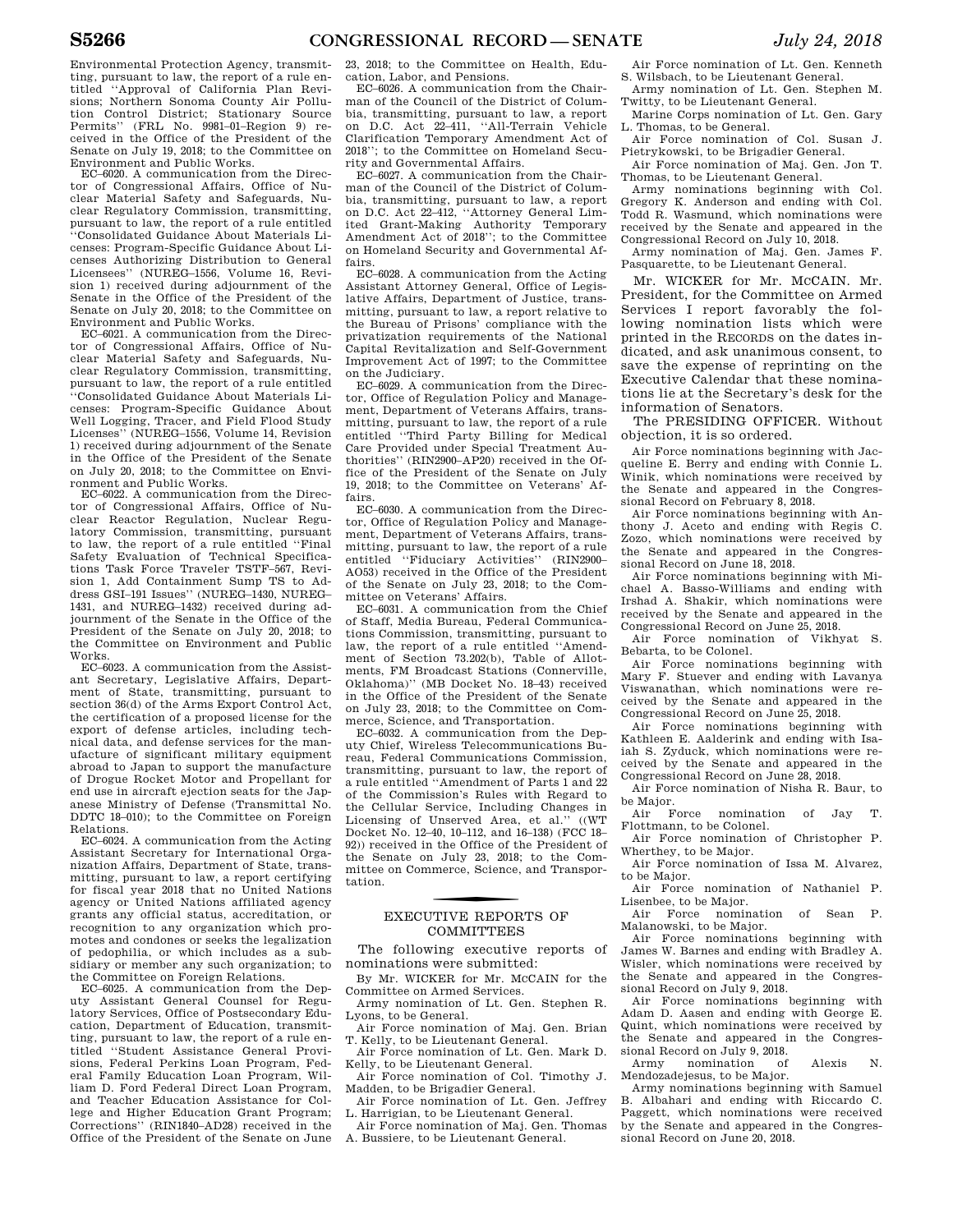Army nominations beginning with Johnmark R. Ardiente and ending with Nathan A. Gunter, which nominations were received by the Senate and appeared in the Congressional Record on June 20, 2018.

Army nominations beginning with Ryan J. Berglin and ending with James A. Nardelli, which nominations were received by the Senate and appeared in the Congressional Record on June 20, 2018.

Army nominations beginning with David L. Burrier and ending with William T. Cigich, which nominations were received by the Senate and appeared in the Congressional Record on June 20, 2018.

Army nomination of Joshua V. Arndt, to be Major.

Army nominations beginning with Chris-topher Z. Farrington and ending with Michael P. Thomas, which nominations were received by the Senate and appeared in the Congressional Record on June 20, 2018.

Army nomination of Roderick W. Sumpter, to be Major.

Army nomination of Daniel Torres, to be Major.

Army nominations beginning with Michael P. Antecki, Jr. and ending with D014175, which nominations were received by the Senate and appeared in the Congressional Record on June 20, 2018.

Army nominations beginning with Lisa M. Abel and ending with D014651, which nominations were received by the Senate and appeared in the Congressional Record on June 20, 2018.

Army nominations beginning with Drew Q. Abell and ending with G010393, which nominations were received by the Senate and appeared in the Congressional Record on June 20, 2018.

Army nominations beginning with Eli S. Adams and ending with D014147, which nominations were received by the Senate and appeared in the Congressional Record on June 20, 2018.

Army nomination of Rochell A. Maier, to be Colonel.

Army nomination of Robert C. Soper, to be Colonel.

Army nominations beginning with Vincente G. Alcivar and ending with Edward W. Wright, which nominations were received by the Senate and appeared in the Congressional Record on June 25, 2018.

Army nomination of Benjamin E. Solomon, to be Colonel.

Army nominations beginning with William Nels and ending with Kellie A. Whittlinger, which nominations were received by the Senate and appeared in the

Congressional Record on June 28, 2018. nominations beginning with Vendeck M. Davis and ending with Ryan G. Lavoie, which nominations were received by the Senate and appeared in the Congressional Record on June 28, 2018.

Army nominations beginning with Harry A. Hornbuckle and ending with Michael J. Kimball, which nominations were received by the Senate and appeared in the Congressional Record on June 28, 2018.

Army nominations beginning with Matthew W. Allen and ending with Francis E. Sanford, Jr., which nominations were received by the Senate and appeared in the Congressional Record on July 9, 2018.

Army nomination of Brian C. Morgan, to be Major.

Navy nomination of Travis A. Montplaisir, to be Commander.

Navy nomination of Ariana P. Bensusan, to be Lieutenant Commander. Navy nomination of Bruce S. Kimbrell, Jr.,

to be Lieutenant Commander. Navy nomination of Samantha C. Dugan,

to be Lieutenant Commander. Navy nomination of Brian L. Lees, to be

Lieutenant Commander.

By Ms. MURKOWSKI for the Committee on Energy and Natural Resources.

Teri L. Donaldson, of Texas, to be Inspector General of the Department of Energy.

\*Christopher Fall, of Virginia, to be Director of the Office of Science, Department of Energy.

\*Karen S. Evans, of West Virginia, to be an Assistant Secretary of Energy (Cybersecurity, Energy Security and Emergency Response).

\*Daniel Simmons, of Virginia, to be an Assistant Secretary of Energy (Energy Efficiency and Renewable Energy).

\*Nomination was reported with recommendation that it be confirmed subject to the nominee's commitment to respond to requests to appear and testify before any duly constituted committee of the Senate.

(Nominations without an asterisk were reported with the recommendation that they be confirmed.)

# f INTRODUCTION OF BILLS AND JOINT RESOLUTIONS

The following bills and joint resolutions were introduced, read the first and second times by unanimous consent, and referred as indicated:

By Mr. HATCH (for himself and Mr. RUBIO):

S. 3256. A bill to support businesses in Puerto Rico, extend child tax credits for families in Puerto Rico, and for other purposes; to the Committee on Finance.

By Mr. CRUZ (for himself, Mr. DON-NELLY, Mr. CORNYN, Mr. BLUMENTHAL, Mr. SCOTT, Mr. MARKEY, Mr. RUBIO, and Mr. PERDUE):

S. 3257. A bill to impose sanctions on foreign persons responsible for serious violations of international law regarding the protection of civilians during armed conflict, and for other purposes; to the Committee on Foreign Relations.

By Ms. HEITKAMP:

S. 3258. A bill to amend the Trade Act of 1974 to provide adjustment assistance to farmers adversely affected by reduced exports resulting from tariffs imposed as retaliation for United States tariff increases, and for other purposes; to the Committee on Finance.

By Mr. SULLIVAN (for himself, Mr. DAINES, Mr. FLAKE, Ms. MURKOWSKI, Mr. RISCH, and Mr. HELLER):

S. 3259. A bill to increase the number of judgeships for the United States Court of Appeals for the Ninth Circuit and certain district courts of the United States, and for other purposes; to the Committee on the Judiciary.

By Mr. CASEY (for himself, Ms. HAS-SAN, Mrs. MURRAY, Mr. VAN HOLLEN, and Ms. KLOBUCHAR):

S. 3260. A bill to amend the Internal Revenue Code of 1986 to include individuals receiving Social Security Disability Insurance benefits under the work opportunity credit, increase the work opportunity credit for vocational rehabilitation referrals, qualified SSI recipients, and qualified SSDI recipients, expand the disabled access credit, and enhance the deduction for expenditures to remove architectural and transportation barriers to the handicapped and elderly; to the Committee on Finance.

By Mr. CASEY (for himself and Ms. HASSAN):

S. 3261. A bill to establish the Office of Disability Policy in the legislative branch; to the Committee on Homeland Security and Governmental Affairs.

### SUBMISSION OF CONCURRENT AND SENATE RESOLUTIONS

The following concurrent resolutions and Senate resolutions were read, and referred (or acted upon), as indicated:

By Mr. MERKLEY:

S. Res. 588. A resolution expressing the sense of the Senate regarding the need for transparency regarding meetings between President Donald J. Trump and Russian President Vladimir Putin; to the Committee on Foreign Relations.

> By Mr. ENZI (for himself, Ms. HEITKAMP, Mr. RISCH, Mr. MERKLEY, Mr. HOEVEN, Mr. CRAPO, Mr. THUNE, Mr. INHOFE, Mr. BARRASSO, Mr. TESTER, Mr. UDALL, Mr. ROUNDS, Mr. BENNET, Ms. CORTEZ MASTO, and Mr. HELLER):

S. Res. 589. A resolution designating July 28, 2018, as ''National Day of the American Cowboy''; considered and agreed to.

By Mr. HATCH (for himself, Mr. LEE, Mr. CRAPO, Mr. RISCH, Mr. FLAKE, Mr. HELLER, and Mr. UDALL):

S. Res. 590. A resolution recognizing the 171st anniversary of the arrival of pioneers belonging to The Church of Jesus Christ of Latter-day Saints to the Great Salt Lake Valley in Utah, and the contributions of the Church and its members to the United States and the world; considered and agreed to.

By Ms. COLLINS (for herself, Mr. MANCHIN, Mr. TESTER, Ms. WARREN, Mr. MARKEY, Ms. BALDWIN, Mrs. HYDE-SMITH, Mrs. SHAHEEN, Mr. PETERS, Mr. BOOZMAN, Ms. SMITH, Mr. MERKLEY, Mrs. ERNST, Mr. INHOFE, Mr. THUNE, Mr. MORAN, Mr. DAINES, Mr. ROUNDS, Mr. RUBIO, Mr. YOUNG, Mr. VAN HOLLEN, Mr. NELSON, Mr. DONNELLY, and Mrs. FEINSTEIN):

S. Res. 591. A resolution supporting the goals and ideals of National Purple Heart Recognition Day; considered and agreed to.

# f ADDITIONAL COSPONSORS

### S. 339

At the request of Mr. NELSON, the name of the Senator from Maryland (Mr. CARDIN) was added as a cosponsor of S. 339, a bill to amend title 10, United States Code, to repeal the requirement for reduction of survivor annuities under the Survivor Benefit Plan by veterans' dependency and indemnity compensation, and for other purposes.

#### S. 515

At the request of Mr. CASEY, the name of the Senator from Connecticut (Mr. MURPHY) was added as a cosponsor of S. 515, a bill to require the Secretary of Labor to maintain a publicly available list of all employers that relocate a call center overseas, to make such companies ineligible for Federal grants or guaranteed loans, and to require disclosure of the physical location of business agents engaging in customer service communications, and for other purposes.

# S. 545

At the request of Mr. PAUL, the name of the Senator from Colorado (Mr. GARDNER) was added as a cosponsor of S. 545, a bill to preserve and protect the free choice of individual employees to form, join, or assist labor organizations, or to refrain from such activities.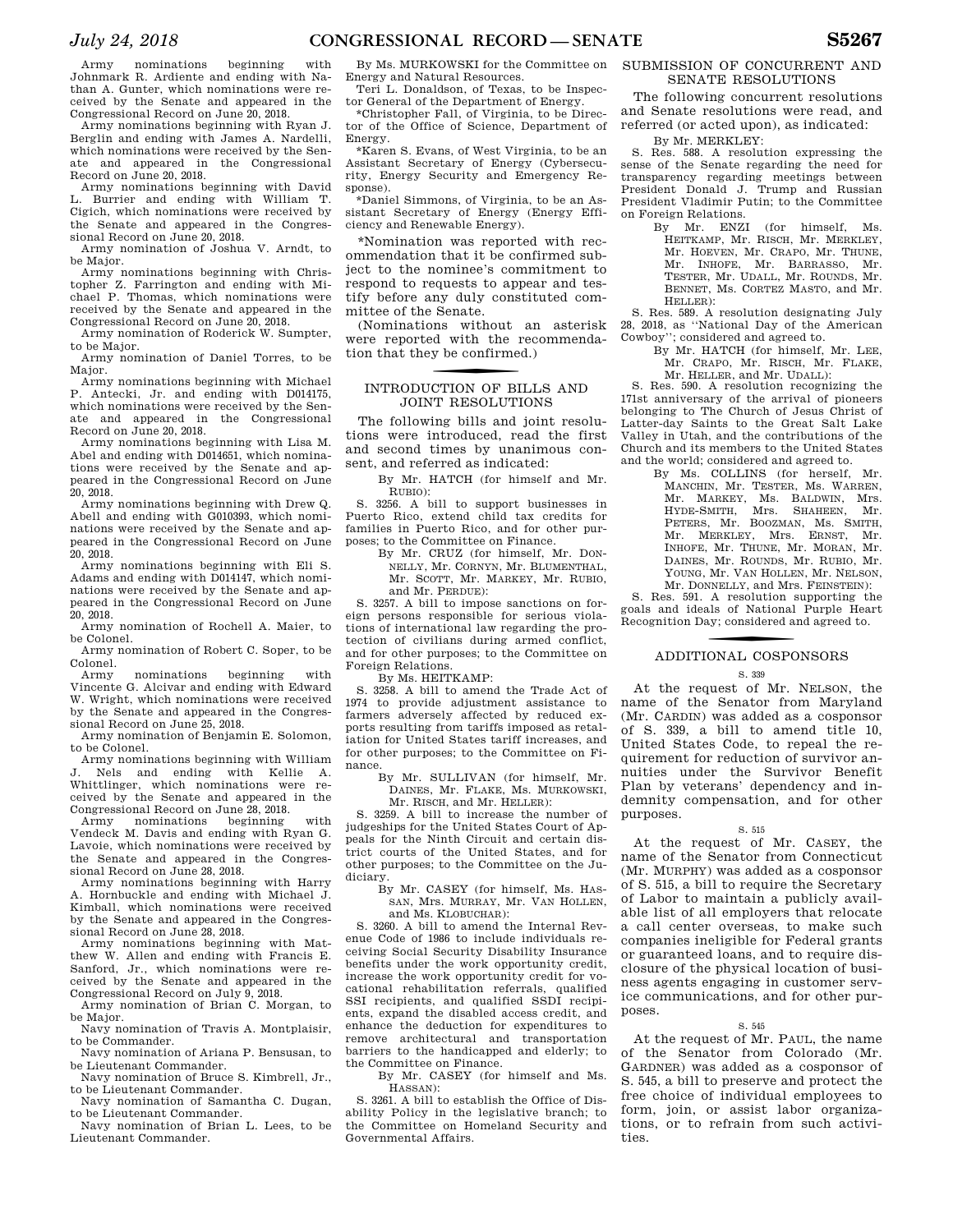# S. 720

At the request of Mr. CARDIN, the name of the Senator from Maine (Mr. KING) was added as a cosponsor of S. 720, a bill to amend the Export Administration Act of 1979 to include in the prohibitions on boycotts against allies of the United States boycotts fostered by international governmental organizations against Israel and to direct the Export-Import Bank of the United States to oppose boycotts against Israel, and for other purposes.

# S. 794

At the request of Mr. ISAKSON, the name of the Senator from Kentucky (Mr. PAUL) was added as a cosponsor of S. 794, a bill to amend title XVIII of the Social Security Act in order to improve the process whereby Medicare administrative contractors issue local coverage determinations under the Medicare program, and for other purposes.

#### S. 811

At the request of Mr. ENZI, the name of the Senator from South Dakota (Mr. ROUNDS) was added as a cosponsor of S. 811, a bill to ensure that organizations with religious or moral convictions are allowed to continue to provide services for children.

# S. 821

At the request of Mr. RUBIO, the name of the Senator from Arkansas (Mr. COTTON) was added as a cosponsor of S. 821, a bill to promote access for United States officials, journalists, and other citizens to Tibetan areas of the People's Republic of China, and for other purposes.

### S. 1023

At the request of Mr. PORTMAN, the name of the Senator from Illinois (Ms. DUCKWORTH) was added as a cosponsor of S. 1023, a bill to reauthorize the Tropical Forest Conservation Act of 1998 through fiscal year 2021, and for other purposes.

# S. 1087

At the request of Mr. TOOMEY, the name of the Senator from South Dakota (Mr. ROUNDS) was added as a cosponsor of S. 1087, a bill to ensure America's law enforcement officers have access to lifesaving equipment needed to defend themselves and civilians from attacks by terrorists and violent criminals.

#### S. 1299

At the request of Mr. PETERS, the name of the Senator from New Hampshire (Mrs. SHAHEEN) was added as a cosponsor of S. 1299, a bill to amend title XVIII of the Social Security Act to reduce the occurrence of diabetes in Medicare beneficiaries by extending coverage under Medicare for medical nutrition therapy services to such beneficiaries with pre-diabetes or with risk factors for developing type 2 diabetes.

#### S. 1353

At the request of Mr. LEAHY, the name of the Senator from Maine (Mr. KING) was added as a cosponsor of S.

1353, a bill to require States to auto-health plans do not prohibit pharmacy matically register eligible voters to vote in elections for Federal offices, and for other purposes.

# S. 1437

At the request of Mrs. GILLIBRAND, the name of the Senator from Maine (Mr. KING) was added as a cosponsor of S. 1437, a bill to modernize voter registration, promote access to voting for individuals with disabilities, protect the ability of individuals to exercise the right to vote in elections for Federal office, and for other purposes.

### S. 1580

At the request of Mr. RUBIO, the names of the Senator from Pennsylvania (Mr. CASEY) and the Senator from Connecticut (Mr. MURPHY) were added as cosponsors of S. 1580, a bill to enhance the transparency, improve the coordination, and intensify the impact of assistance to support access to primary and secondary education for displaced children and persons, including women and girls, and for other purposes.

#### S. 1989

At the request of Ms. KLOBUCHAR, the name of the Senator from Maine (Mr. KING) was added as a cosponsor of S. 1989, a bill to enhance transparency and accountability for online political advertisements by requiring those who purchase and publish such ads to disclose information about the advertisements to the public, and for other purposes.

#### S. 2076

At the request of Ms. CORTEZ MASTO, the name of the Senator from New Jersey (Mr. MENENDEZ) was added as a cosponsor of S. 2076, a bill to amend the Public Health Service Act to authorize the expansion of activities related to Alzheimer's disease, cognitive decline, and brain health under the Alzheimer's Disease and Healthy Aging Program, and for other purposes.

# S. 2101

At the request of Mr. DONNELLY, the names of the Senator from Arkansas (Mr. BOOZMAN), the Senator from Vermont (Mr. LEAHY) and the Senator from Delaware (Mr. COONS) were added as cosponsors of S. 2101, a bill to award a Congressional Gold Medal, collectively, to the crew of the USS Indianapolis, in recognition of their perseverance, bravery, and service to the United States.

#### S. 2463

At the request of Mr. CORKER, the names of the Senator from Maine (Mr. KING) and the Senator from Minnesota (Ms. KLOBUCHAR) were added as cosponsors of S. 2463, a bill to establish the United States International Development Finance Corporation, and for other purposes.

#### S. 2554

At the request of Ms. COLLINS, the name of the Senator from Wisconsin (Ms. BALDWIN) was added as a cosponsor of S. 2554, a bill to ensure that health insurance issuers and group

providers from providing certain information to enrollees.

# S. 2578

At the request of Mr. SCHATZ, the name of the Senator from Maine (Mr. KING) was added as a cosponsor of S. 2578, a bill to amend title 13, United States Code, to require the Secretary of Commerce to provide advanced notice to Congress before changing any questions on the decennial census, and for other purposes.

# S. 2780

At the request of Mr. GARDNER, the name of the Senator from Nebraska (Mr. SASSE) was added as a cosponsor of S. 2780, a bill to require a determination on designation of the Russian Federation as a state sponsor of terrorism.

# S. 2796

At the request of Mr. TESTER, the names of the Senator from Maryland (Mr. VAN HOLLEN) and the Senator from Maine (Mr. KING) were added as cosponsors of S. 2796, a bill to authorize the Secretary of Veterans Affairs to use the authority of the Secretary to conduct and support research on the efficacy and safety of medicinal cannabis, and for other purposes.

# S. 2945

At the request of Mr. YOUNG, the name of the Senator from Minnesota (Ms. KLOBUCHAR) was added as a cosponsor of S. 2945, a bill to authorize the Secretary of Housing and Urban Development to carry out a housing choice voucher mobility demonstration to encourage families receiving the voucher assistance to move to lowerpoverty areas and expand access to opportunity areas.

#### S. 3116

At the request of Mr. MENENDEZ, the name of the Senator from Connecticut (Mr. BLUMENTHAL) was added as a cosponsor of S. 3116, a bill to establish an Election Security grant program.

### S. 3250

At the request of Ms. HARRIS, the name of the Senator from New York (Mrs. GILLIBRAND) was added as a cosponsor of S. 3250, a bill to amend the Internal Revenue Code of 1986 to allow for a credit against tax for rent paid on the personal residence of the taxpayer. S. RES. 220

# At the request of Mr. RUBIO, the name of the Senator from Texas (Mr. CRUZ) was added as a cosponsor of S. Res. 220, a resolution expressing solidarity with Falun Gong practitioners who have lost lives, freedoms, and

# of non-consenting organ harvesting, and for other purposes. S. RES. 525

rights for adhering to their beliefs and practices and condemning the practice

At the request of Mr. GRASSLEY, the names of the Senator from Missouri (Mr. BLUNT) and the Senator from Wyoming (Mr. ENZI) were added as cosponsors of S. Res. 525, a resolution designating September 2018 as National Democracy Month as a time to reflect on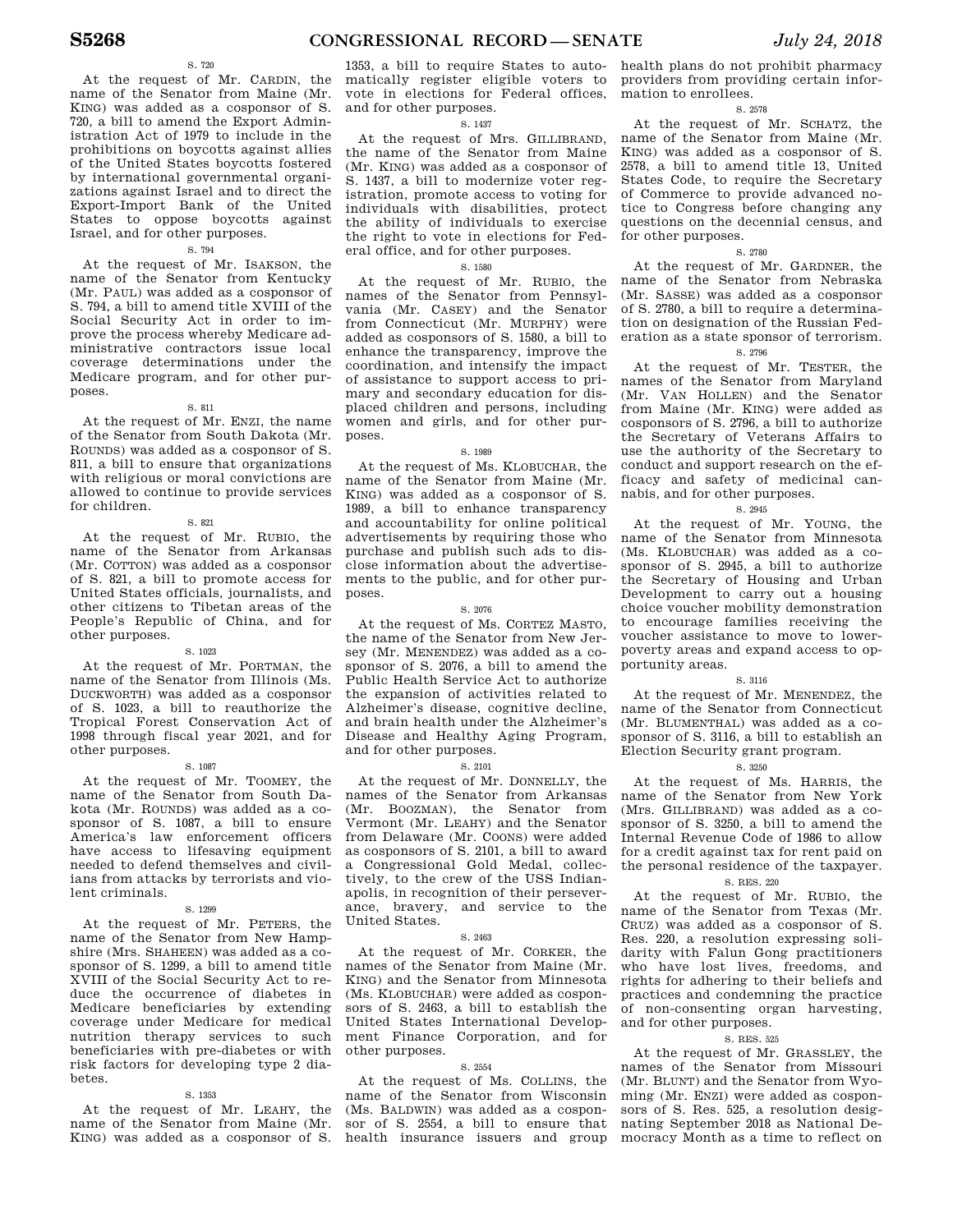the contributions of the system of government of the United States to a more free and stable world.

# AMENDMENT NO. 3402

At the request of Mr. CRUZ, the names of the Senator from Mississippi (Mrs. HYDE-SMITH), the Senator from Florida (Mr. RUBIO) and the Senator from Oklahoma (Mr. INHOFE) were added as cosponsors of amendment No. 3402 intended to be proposed to H. R. 6147, a bill making appropriations for the Department of the Interior, environment, and related agencies for the fiscal year ending September 30, 2019, and for other purposes.

# AMENDMENT NO. 3405

At the request of Mr. HELLER, the name of the Senator from Oregon (Mr. MERKLEY) was added as a cosponsor of amendment No. 3405 proposed to H.R. 6147, a bill making appropriations for the Department of the Interior, environment, and related agencies for the fiscal year ending September 30, 2019, and for other purposes.

# SUBMITTED RESOLUTIONS

SENATE RESOLUTION 588—EX-PRESSING THE SENSE OF THE SENATE REGARDING THE NEED FOR TRANSPARENCY REGARD-ING MEETINGS BETWEEN PRESI-DENT DONALD J. TRUMP AND RUSSIAN PRESIDENT VLADIMIR PUTIN

Mr. MERKLEY submitted the following resolution; which was referred to the Committee on Foreign Relations:

# S. RES. 588

Whereas it is the unanimous conclusion of the United States intelligence community that the Government of the Russian Federation interfered in the 2016 Presidential election, at the direction of Russian President Vladimir Putin, to advance the candidacy of then-candidate Donald J. Trump;

Whereas President Trump has repeatedly cast doubt on intelligence community conclusions regarding Russia's attacks during the 2016 election and suggested at his Helsinki press conference, as he has in previous statements, that he believes President Putin's denials despite evidence to the contrary;

Whereas President Trump and individuals associated with his 2016 presidential campaign remain subjects of an ongoing investigation led by Special Counsel Robert S. Mueller III relating to Russia's efforts to interfere in the 2016 United States presidential election, an investigation which has yielded 32 indictments and 5 guilty pleas to date;

Whereas President Trump reportedly personally requested that his meeting at the July 16, 2018, Helsinki Summit with President Putin be one-on-one and excluded other United States officials; and

Whereas, since the Helsinki Summit, President Trump and President Putin alluded to oral agreements they made, the specifics of which have not been made known publicly: Now, therefore, be it

*Resolved,* That it is the sense of the Senate that—

(1) President Trump should not meet with President Putin or any official of the Rus-

sian Federation without another senior United States official present; and

(2) the President, or a designee of the President, should within 7 days report to Congress, in the appropriate setting, on the substance of President Trump's meeting with President Putin, including any agreements or commitments made on behalf of the United States.

SENATE RESOLUTION 589—DESIG-NATING JULY 28, 2018, AS ''NA-TIONAL DAY OF THE AMERICAN COWBOY''

Mr. ENZI (for himself, Ms. HEITKAMP, Mr. RISCH, Mr. MERKLEY, Mr. HOEVEN, Mr. CRAPO, Mr. THUNE, Mr. INHOFE, Mr. BARRASSO, Mr. TESTER, Mr. UDALL, Mr. ROUNDS, Mr. BENNET, Ms. CORTEZ MASTO, and Mr. HELLER) submitted the following resolution; which was considered and agreed to:

# S. RES. 589

Whereas pioneering men and women, recognized as ''cowboys'', helped to establish the American West;

Whereas the cowboy embodies honesty, integrity, courage, compassion, respect, a strong work ethic, and patriotism;

Whereas the cowboy spirit exemplifies strength of character, sound family values, and good common sense;

Whereas the cowboy archetype transcends ethnicity, gender, geographic boundaries, and political affiliations;

Whereas the cowboy, who lives off the land and works to protect and enhance the environment, is an excellent steward of the land and its creatures;

Whereas cowboy traditions have been a part of American culture for generations;

Whereas the cowboy continues to be an important part of the economy through the work of many thousands of ranchers across the United States who contribute to the economic well-being of every State;

Whereas millions of fans watch professional and working ranch rodeo events annually, making rodeo one of the most-watched sports in the United States;

Whereas membership and participation in rodeo and other organizations that promote and encompass the livelihood of cowboys span every generation and transcend race and gender;

Whereas the cowboy is a central figure in literature, film, and music and occupies a central place in the public imagination;

Whereas the cowboy is an American icon; and

Whereas the ongoing contributions made by cowboys and cowgirls to their communities should be recognized and encouraged: Now, therefore, be it

*Resolved,* That the Senate—

(1) designates July 28, 2018, as ''National Day of the American Cowboy''; and

(2) encourages the people of the United States to observe the day with appropriate ceremonies and activities.

SENATE RESOLUTION 590—RECOG-NIZING THE 171ST ANNIVERSARY OF THE ARRIVAL OF PIONEERS BELONGING TO THE CHURCH OF JESUS CHRIST OF LATTER-DAY SAINTS TO THE GREAT SALT LAKE VALLEY IN UTAH, AND THE CONTRIBUTIONS OF THE CHURCH AND ITS MEMBERS TO THE UNITED STATES AND THE WORLD

Mr. HATCH (for himself, Mr. LEE, Mr. CRAPO, Mr. RISCH, Mr. FLAKE, Mr. HELLER, and Mr. UDALL) submitted the following resolution; which was considered and agreed to:

# S. RES. 590

Whereas in the years following the establishment of The Church of Jesus Christ of Latter-day Saints (referred to in this preamble as the ''LDS Church'') in 1830, the early members of the LDS Church (referred to in this preamble as ''Latter-day Saint pioneers'') experienced religious persecution manifested through physical assault, destruction of their houses and businesses, theft of their property, exile from their homes, threats of violence and war, imprisonment, rape, and murder;

Whereas the petitions of the LDS Church to the United States Government for assistance and redress were frequently unanswered and produced no relief;

Whereas the leader and prophet of the LDS Church, Joseph Smith, and his brother, Hyrum, were shot and killed by an armed mob;

Whereas in a letter addressed to the President of the United States, James K. Polk, the new leader of the LDS Church, Brigham Young, wrote, "... [W]hile we appreciate the Constitution of the United States as the most precious among the nations, we feel that we had rather retreat to the deserts, islands or mountain caves than consent to be ruled by governors and judges . . . who delight in injustice and oppression'';

Whereas in pursuit of liberty and religious freedom, the Latter-day Saint pioneers journeyed westward in the winter of 1846, and ultimately travelled more than 1,300 miles of wilderness across vast prairies, barren deserts, jagged mountains, and turbulent rivers;

Whereas the Latter-day Saint pioneers endured extreme weather conditions, illness, hunger, and exhaustion, resulting in the pioneers losing young children, spouses, parents, and friends to exposure, disease, and starvation;

Whereas upon entering the Great Salt Lake Valley in Utah on July 24, 1847, Brigham Young announced, ''This is the right place,'' foretelling how the valley would become home to many Latter-day Saints and their posterity;

Whereas the Latter-day Saint pioneers worked together to plant crops, irrigate fields, and build homes and businesses, transforming the desert into a thriving community where they could live in safety and practice their religion without prejudice and abuse;

Whereas on July 24, 1849, the Latter-day Saints first commemorated their arrival to their new home with a procession to Temple Square in Salt Lake City for a special devotional, followed by a feast of thanksgiving;

Whereas ''Pioneer Day'' is a Utah State holiday celebrated on July 24th to remember and honor the early settlers with parades, flag ceremonies, re-enactments, devotionals, sporting events, feasts, dances, concerts, festivals, rodeos, and fireworks;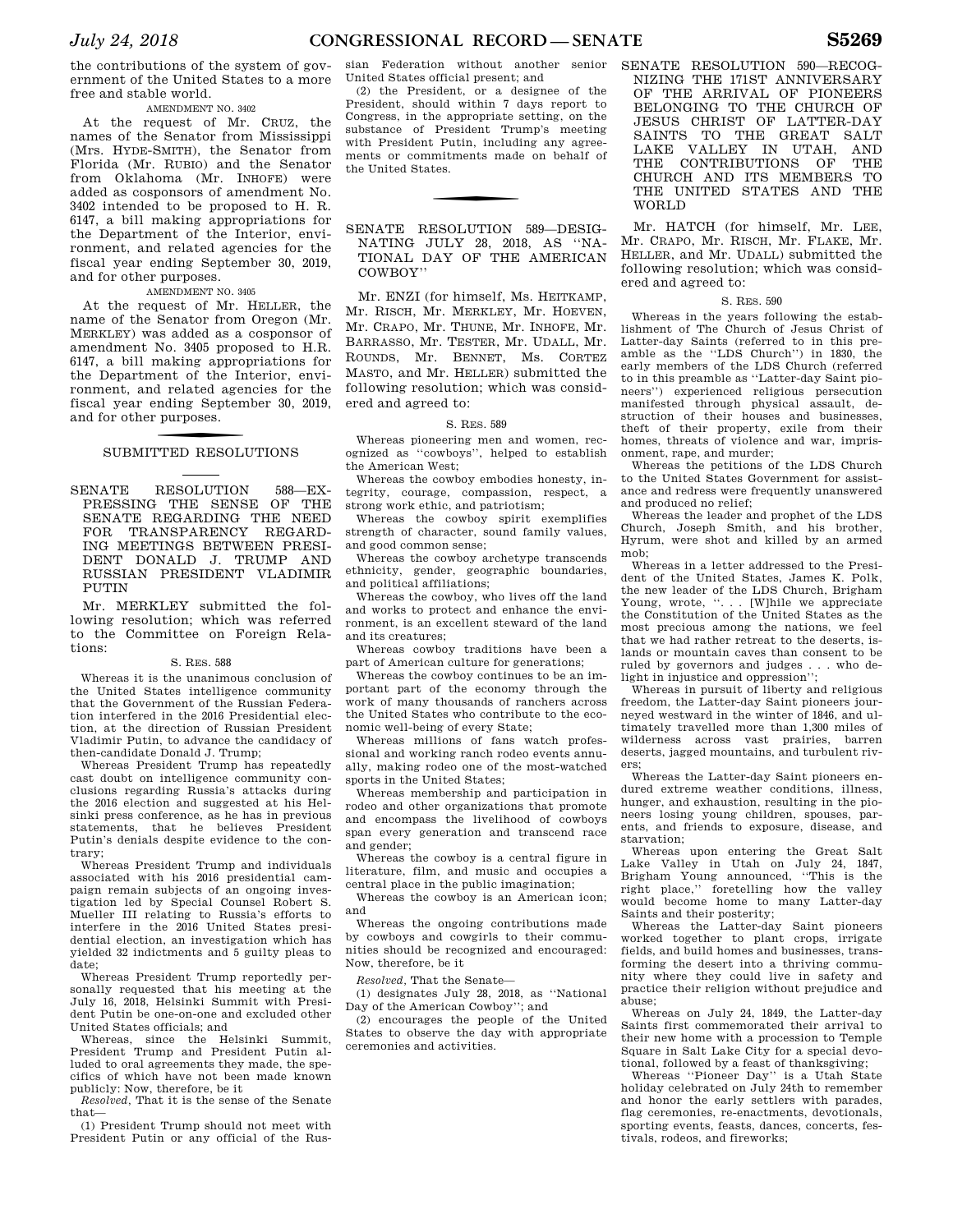Whereas the Latter-day Saint pioneers helped shape the settlement of the West by constructing bridges, building ferries, clearing trails, establishing communities, planting crops, expanding trade posts, erecting trail markers, and charting maps, all of which assisted thousands of settlers westward;

Whereas the Latter-day Saint pioneers exemplified what can be achieved when industrious and resilient people work diligently and join together as communities to build a stronger and brighter future; and

Whereas the bravery, determination, and ingenuity that the Latter-day Saint pioneers demonstrated inspires citizens of the United States and people across the world to triumph over adversity, to continuously strive toward progress and innovation, and to press forward with unconquerable faith and undaunted hope: Now, therefore, be it

*Resolved,* That the Senate—

(1) recognizes ''Pioneer Day'', on the 171st anniversary of the arrival of the early members of The Church of Jesus Christ of Latterday Saints (referred to in this resolving clause as ''Latter-day Saint pioneers'') to the Great Salt Lake Valley in Utah;

(2) acknowledges the many sacrifices of the Latter-day Saint pioneers in their pursuit of liberty and religious freedom; and

(3) commends the Latter-day Saint pioneers and their descendants for their significant contributions in facilitating the settlement of the West, and providing an example of courage, industry, and faith that inspires people throughout the world.

# f SENATE RESOLUTION 591—SUP-PORTING THE GOALS AND IDEALS OF NATIONAL PURPLE HEART RECOGNITION DAY

Ms. COLLINS (for herself, Mr. MANCHIN, Mr. TESTER, Ms. WARREN, Mr. MARKEY, Ms. BALDWIN, Mrs. HYDE-SMITH, Mrs. SHAHEEN, Mr. PETERS, Mr. BOOZMAN, Ms. SMITH, Mr. MERKLEY, Mrs. ERNST, Mr. INHOFE, Mr. THUNE, Mr. MORAN, Mr. DAINES, Mr. ROUNDS, Mr. RUBIO, Mr. YOUNG, Mr. VAN HOL-LEN, Mr. NELSON, Mr. DONNELLY, and Mrs. FEINSTEIN) submitted the following resolution; which was considered and agreed to:

# S. RES. 591

Whereas, on August 7, 1782, during the Revolutionary War, General George Washington established what is now known as the Purple Heart Medal when he issued an order establishing the Badge of Military Merit;

Whereas the Badge of Military Merit was designed in the shape of a heart in purple cloth or silk;

Whereas, while the award of the Badge of Military Merit ceased with the end of the Revolutionary War, the Purple Heart Medal was authorized in 1932 as the official successor decoration to the Badge of Military Merit;

Whereas the Purple Heart Medal is the oldest United States military decoration in present use;

Whereas the Purple Heart Medal is awarded in the name of the President of the United States to recognize members of the Armed Forces who are killed or wounded in action against an enemy of the United States or are killed or wounded while held as prisoners of war;

Whereas the Purple Heart Medal has been awarded to an estimated 1,800,000 recipients; and

Whereas August 7, 2018, is an appropriate day to celebrate as National Purple Heart Recognition Day: Now, therefore, be it

*Resolved,* That the Senate—

(1) supports the goals and ideals of National Purple Heart Recognition Day; and

(2) encourages all people of the United States—

(A) to learn about the history of the Purple Heart Medal;

(B) to honor recipients of the Purple Heart Medal; and

(C) to conduct appropriate ceremonies, activities, and programs to demonstrate support for people who have been awarded the Purple Heart Medal.

Ms. COLLINS. Mr. President, I rise to speak on my resolution supporting the goals and ideals of National Purple Heart Recognition Day. I am pleased to have been joined in sponsoring this resolution by the senior senator from West Virginia, Senator MANCHIN, and 22 of our Senate colleagues.

The Purple Heart's history goes as far back as the founding of our Nation. General George Washington established what is now known as the Purple Heart Medal when he issued an order establishing the Military Badge of Merit on August 7, 1782. General Washington wished for the award to be used to recognize meritorious action performed by members of the Continental Army, and it took the form of a purple heart.

The Military Badge of Merit was discontinued after the Revolution and was not revived until 1932, when the Purple Heart medal was authorized as its official successor decoration. On February 22, 1932, the 200th Anniversary of the birth of George Washington, then-Army Chief of Staff General Douglas MacArthur resurrected the award, and it was re-designated as the Purple Heart. Quite appropriately, this reestablished Purple Heart Medal exhibits the bust and profile of George Washington.

It is around this time that the Purple Heart became synonymous with those unfortunate heroes who were killed or wounded in combat. Since 1932, the U.S. Military has awarded more than 1.8 million Purple Hearts.

Just as the Purple Heart Medal has held a special meaning to its millions of recipients and their families, it also has special significance to me and my family. My father, who died earlier this year, was a proud World War II veteran who was wounded twice during the Battle of the Bulge. He earned two Purple Hearts and the Bronze Star, and it was from him that I first learned to honor and respect our veterans.

Mr. President, the Purple Heart is a reminder that freedom is a gift purchased at the greatest possible price, and it is for that reason that I am sponsoring this resolution supporting the goals and ideals of National Purple Heart Recognition Day. I believe it is vitally important for all Americans to learn the history of this important military award, and to understand and honor the sacrifices of the many men and women in uniform who have earned the Purple Heart. I am grateful to all of my colleagues who have joined me in supporting this important resolution.

# AMENDMENTS SUBMITTED AND PROPOSED

SA 3409. Mr. SCHATZ (for himself, Ms. HIRONO, and Mr. YOUNG) submitted an amendment intended to be proposed to amendment SA 3399 proposed by Mr. SHELBY to the bill H.R. 6147, making appropriations for the Department of the Interior, environment, and related agencies for the fiscal year ending September 30, 2019, and for other purposes; which was ordered to lie on the table.

SA 3410. Ms. HIRONO submitted an amendment intended to be proposed to amendment SA 3399 proposed by Mr. SHELBY to the bill H.R. 6147, supra; which was ordered to lie on the table.

SA 3411. Ms. HIRONO submitted an amendment intended to be proposed to amendment SA 3399 proposed by Mr. SHELBY to the bill H.R. 6147, supra; which was ordered to lie on the table.

SA 3412. Mr. JONES submitted an amendment intended to be proposed to amendment SA 3399 proposed by Mr. SHELBY to the bill H.R. 6147, supra; which was ordered to lie on the table.

SA 3413. Mr. UDALL (for himself, Mr. ROB-ERTS, Mr. BENNET, Mr. MORAN, Mr. HEINRICH, and Mr. GARDNER) submitted an amendment intended to be proposed to amendment SA 3399 proposed by Mr. SHELBY to the bill H.R. 6147, supra; which was ordered to lie on the table.

SA 3414. Mr. UDALL (for himself, Mr. ROB-ERTS, Mr. BENNET, Mr. MORAN, Mr. HEINRICH, and Mr. GARDNER) submitted an amendment intended to be proposed to amendment SA 3399 proposed by Mr. SHELBY to the bill H.R. 6147, supra; which was ordered to lie on the table.

SA 3415. Mrs. ERNST submitted an amendment intended to be proposed to amendment SA 3399 proposed by Mr. SHELBY to the bill H.R. 6147, supra; which was ordered to lie on the table.

SA 3416. Mr. CARDIN submitted an amendment intended to be proposed by him to the bill H.R. 6147, supra; which was ordered to lie on the table.

SA 3417. Mr. CARDIN (for himself and Mrs. FEINSTEIN) submitted an amendment intended to be proposed to amendment SA 3399 proposed by Mr. SHELBY to the bill H.R. 6147, supra; which was ordered to lie on the table.

SA 3418. Mr. CARDIN submitted an amendment intended to be proposed by him to the bill H.R. 6147, supra; which was ordered to lie on the table.

SA 3419. Mr. CARDIN (for himself and Ms. HEITKAMP) submitted an amendment intended to be proposed by him to the bill H.R. 6147, supra; which was ordered to lie on the table.

SA 3420. Mr. CARDIN submitted an amendment intended to be proposed by him to the bill H.R. 6147, supra; which was ordered to lie on the table.

SA 3421. Mr. WHITEHOUSE (for himself and Mr. WYDEN) submitted an amendment intended to be proposed by him to the bill H.R. 6147, supra; which was ordered to lie on the table.

SA 3422. Ms. COLLINS (for Mr. DURBIN (for himself and Mr. WICKER)) proposed an amendment to amendment SA 3399 proposed by Mr. SHELBY to the bill H.R. 6147, supra.

SA 3423. Mr. GARDNER (for himself and Mr. DAINES) submitted an amendment intended to be proposed by him to the bill H.R. 6147, supra; which was ordered to lie on the table.

SA 3424. Mr. GARDNER (for himself, Mr. BURR, Mr. BENNET, and Mrs. SHAHEEN) submitted an amendment intended to be proposed to amendment SA 3399 proposed by Mr. SHELBY to the bill H.R. 6147, supra; which was ordered to lie on the table.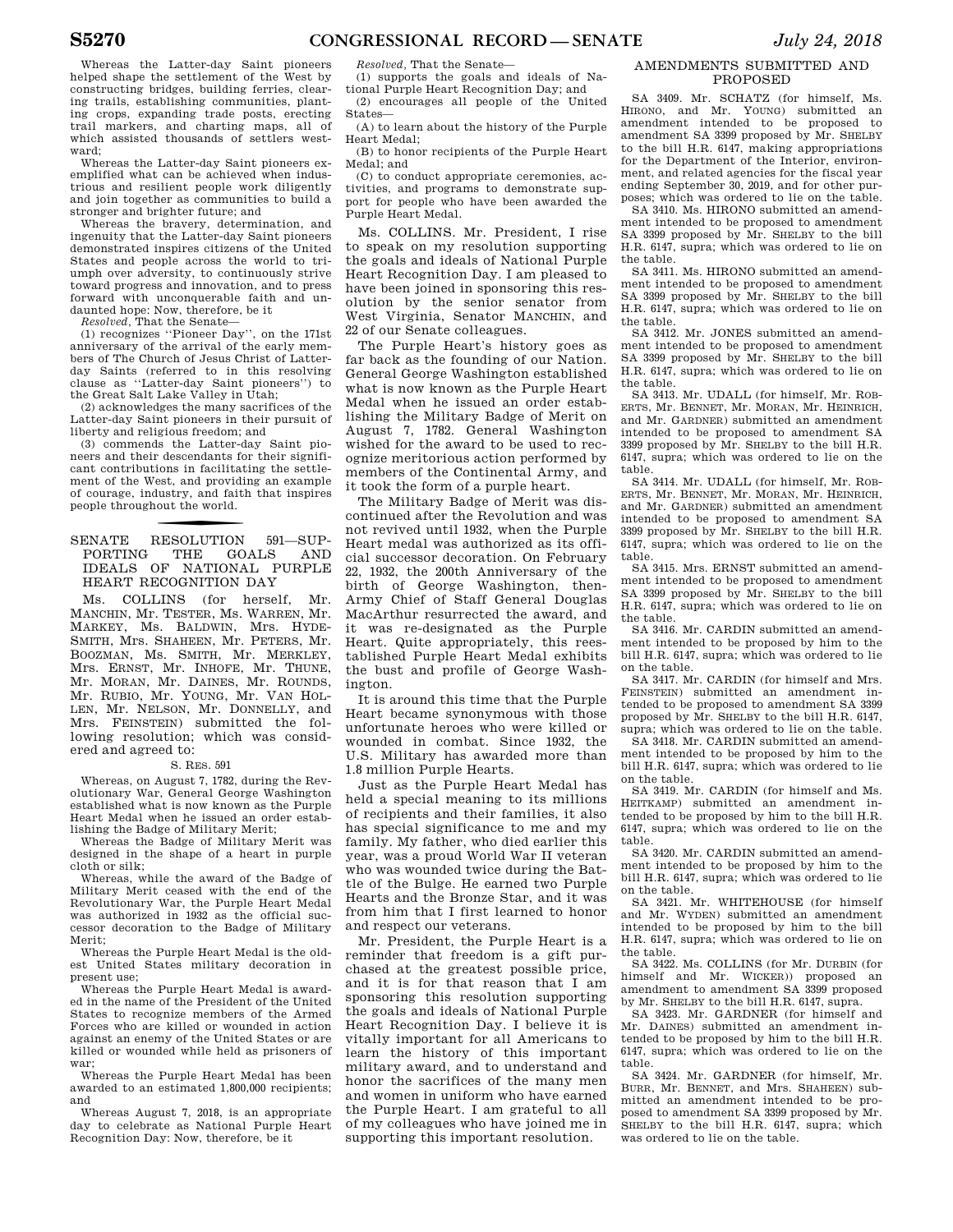SA 3425. Mr. GARDNER submitted an amendment intended to be proposed by him to the bill H.R. 6147, supra; which was ordered to lie on the table.

SA 3426. Mr. HELLER submitted an amendment intended to be proposed by him to the bill H.R. 6147, supra; which was ordered to lie

on the table. SA 3427. Mr. HELLER submitted an amendment intended to be proposed to amendment SA 3399 proposed by Mr. SHELBY to the bill H.R. 6147, supra; which was ordered to lie on the table.

SA 3428. Mr. HELLER submitted an amendment intended to be proposed to amendment SA 3399 proposed by Mr. SHELBY to the bill H.R. 6147, supra; which was ordered to lie on the table.

SA 3429. Mr. HELLER submitted an amendment intended to be proposed to amendment SA 3399 proposed by Mr. SHELBY to the bill H.R. 6147, supra; which was ordered to lie on the table.

SA 3430. Ms. MURKOWSKI (for Mr. KEN-NEDY (for himself and Mr. CASSIDY)) proposed an amendment to amendment SA 3399 proposed by Mr. SHELBY to the bill H.R. 6147, supra.

SA 3431. Mr. ENZI submitted an amendment intended to be proposed to amendment SA 3399 proposed by Mr. SHELBY to the bill H.R. 6147, supra; which was ordered to lie on the table.

SA 3432. Mr. BOOZMAN submitted an amendment intended to be proposed to amendment SA 3399 proposed by Mr. SHELBY to the bill H.R. 6147, supra; which was ordered to lie on the table.

SA 3433. Mr. MORAN submitted an amendment intended to be proposed to amendment SA 3399 proposed by Mr. SHELBY to the bill H.R. 6147, supra; which was ordered to lie on the table.

SA 3434. Mr. JOHNSON submitted an amendment intended to be proposed by him to the bill H.R. 6147, supra; which was ordered to lie on the table.

SA 3435. Mr. JOHNSON submitted an amendment intended to be proposed to amendment SA 3399 proposed by Mr. SHELBY to the bill H.R. 6147, supra; which was ordered to lie on the table.

SA 3436. Mr. JOHNSON submitted an amendment intended to be proposed by him to the bill H.R. 6147, supra; which was ordered to lie on the table.

SA 3437. Mr. GARDNER submitted an amendment intended to be proposed to amendment SA 3399 proposed by Mr. SHELBY to the bill H.R. 6147, supra; which was ordered to lie on the table.

SA 3438. Mr. RISCH submitted an amendment intended to be proposed to amendment SA 3399 proposed by Mr. SHELBY to the bill H.R. 6147, supra; which was ordered to lie on

the table. SA 3439. Mr. RISCH submitted an amendment intended to be proposed by him to the bill H.R. 6147, supra; which was ordered to lie on the table.

SA 3440. Mr. FLAKE submitted an amendment intended to be proposed to amendment SA 3399 proposed by Mr. SHELBY to the bill H.R. 6147, supra; which was ordered to lie on the table.

SA 3441. Mr. THUNE (for himself, Mr. NEL-SON, Mrs. FISCHER, Mrs. MCCASKILL, Ms. HEITKAMP, Mr. DONNELLY, Ms. SMITH, Mr. GARDNER, Mr. COTTON, Mr. CRAPO, Mr. RISCH, Mr. MORAN, Mr. HOEVEN, Mr. JOHNSON, Mr. DAINES, Mr. RUBIO, Mr. ENZI, Mr. ROUNDS, Mr. JONES, Mr. BLUNT, Mr. HELLER, Mr. BAR-RASSO, and Mr. INHOFE) submitted an amendment intended to be proposed to amendment SA 3399 proposed by Mr. SHELBY to the bill H.R. 6147, supra; which was ordered to lie on the table.

SA 3442. Mr. WHITEHOUSE submitted an amendment intended to be proposed to amendment SA 3399 proposed by Mr. SHELBY to the bill H.R. 6147, supra; which was ordered to lie on the table.

SA 3443. Ms. SMITH (for herself and Ms. KLOBUCHAR) submitted an amendment intended to be proposed to amendment SA 3399 proposed by Mr. SHELBY to the bill H.R. 6147, supra; which was ordered to lie on the table.

SA 3444. Mr. NELSON submitted an amendment intended to be proposed by him to the bill H.R. 6147, supra; which was ordered to lie on the table.

SA 3445. Mrs. GILLIBRAND submitted an amendment intended to be proposed to amendment SA 3399 proposed by Mr. SHELBY to the bill H.R. 6147, supra; which was ordered to lie on the table.

SA 3446. Mrs. GILLIBRAND submitted an amendment intended to be proposed by her to the bill H.R. 6147, supra; which was ordered to lie on the table.

SA 3447. Mr. JONES submitted an amendment intended to be proposed to amendment SA 3399 proposed by Mr. SHELBY to the bill H.R. 6147, supra; which was ordered to lie on the table.

SA 3448. Mr. MERKLEY submitted an amendment intended to be proposed to amendment SA 3399 proposed by Mr. SHELBY to the bill H.R. 6147, supra; which was ordered to lie on the table.

SA 3449. Mr. CASEY submitted an amendment intended to be proposed by him to the bill H.R. 6147, supra; which was ordered to lie on the table. SA 3450. Ms. BALDWIN submitted an

amendment intended to be proposed to amendment SA 3399 proposed by Mr. SHELBY to the bill H.R. 6147, supra; which was or-

dered to lie on the table. SA 3451. Ms. BALDWIN submitted an amendment intended to be proposed by her to the bill H.R. 6147, supra; which was ordered to lie on the table.

SA 3452. Mr. SANDERS submitted an amendment intended to be proposed to amendment SA 3399 proposed by Mr. SHELBY to the bill H.R. 6147, supra; which was ordered to lie on the table.

SA 3453. Mr. SANDERS submitted an amendment intended to be proposed to amendment SA 3399 proposed by Mr. SHELBY to the bill H.R. 6147, supra; which was or-

dered to lie on the table. SA 3454. Mr. WHITEHOUSE (for himself, Ms. MURKOWSKI, and Mr. MURPHY) submitted an amendment intended to be proposed to amendment SA 3399 proposed by Mr. SHELBY to the bill H.R. 6147, supra; which was or-

dered to lie on the table. SA 3455. Mr. MERKLEY submitted an amendment intended to be proposed to amendment SA 3399 proposed by Mr. SHELBY to the bill H.R. 6147, supra; which was ordered to lie on the table.

SA 3456. Mr. MERKLEY submitted an amendment intended to be proposed to amendment SA 3399 proposed by Mr. SHELBY to the bill H.R. 6147, supra; which was ordered to lie on the table.

SA 3457. Mr. JONES submitted an amendment intended to be proposed to amendment SA 3399 proposed by Mr. SHELBY to the bill H.R. 6147, supra; which was ordered to lie on the table.

SA 3458. Mr. WHITEHOUSE (for himself, Mrs. SHAHEEN, Mr. BLUMENTHAL, Mr. REED, Ms. HASSAN, Mr. MARKEY, Mr. MURPHY, Ms. WARREN, Mr. KING, and Ms. COLLINS) submitted an amendment intended to be proposed to amendment SA 3399 proposed by Mr. SHELBY to the bill H.R. 6147, supra; which was ordered to lie on the table.

SA 3459. Ms. HEITKAMP (for herself, Mr. CARPER, and Mr. MORAN) submitted an amendment intended to be proposed to amendment SA 3399 proposed by Mr. SHELBY to the bill H.R. 6147, supra; which was ordered to lie on the table.

SA 3460. Mr. MERKLEY (for himself and Mr. SANDERS) submitted an amendment intended to be proposed to amendment SA 3399 proposed by Mr. SHELBY to the bill H.R. 6147, supra; which was ordered to lie on the table.

SA 3461. Mrs. GILLIBRAND (for herself and Mr. SCHUMER) submitted an amendment intended to be proposed to amendment SA 3399 proposed by Mr. SHELBY to the bill H.R. 6147, supra; which was ordered to lie on the table.

SA 3462. Mrs. GILLIBRAND (for herself, Mr. BLUMENTHAL, Mr. MURPHY, and Mr. SCHUMER) submitted an amendment intended to be proposed by her to the bill H.R. 6147, supra; which was ordered to lie on the table.

SA 3463. Mr. CARPER (for himself and Ms. HEITKAMP) submitted an amendment intended to be proposed to amendment SA 3399 proposed by Mr. SHELBY to the bill H.R. 6147, supra; which was ordered to lie on the table.

SA 3464. Mr. LEAHY (for himself, Ms. KLO-BUCHAR, Mr. COONS, Ms. HIRONO, Mr. WARNER, Mr. REED, Mr. CARPER, and Mrs. SHAHEEN) submitted an amendment intended to be proposed by him to the bill H.R. 6147, supra; which was ordered to lie on the table.

SA 3465. Ms. HEITKAMP submitted an amendment intended to be proposed to amendment SA 3399 proposed by Mr. SHELBY to the bill H.R. 6147, supra; which was or-

dered to lie on the table. SA 3466. Mr. MURPHY (for himself and Mr. BLUMENTHAL) submitted an amendment intended to be proposed by him to the bill H.R. 6147, supra; which was ordered to lie on the table.

SA 3467. Mr. MURPHY (for himself and Mr. BLUMENTHAL) submitted an amendment intended to be proposed by him to the bill H.R. 6147, supra; which was ordered to lie on the table.

SA 3468. Mr. MURPHY (for himself and Mr. BLUMENTHAL) submitted an amendment intended to be proposed to amendment SA 3399 proposed by Mr. SHELBY to the bill H.R. 6147, supra; which was ordered to lie on the table.

SA 3469. Mr. MARKEY (for himself, Mr. MERKLEY, Mr. CARPER, Mr. BOOKER, Mr. MENENDEZ, Mr. REED, Mr. WHITEHOUSE, Mr. WYDEN, Ms. HASSAN, Mrs. SHAHEEN, Mr. VAN HOLLEN, Mr. NELSON, and Mr. BLUMENTHAL) submitted an amendment intended to be proposed by him to the bill H.R. 6147, supra; which was ordered to lie on the table.

SA 3470. Mr. MARKEY (for himself, Mr. MERKLEY, Mr. CARPER, Mr. BOOKER, Mr. MENENDEZ, Mr. REED, Mr. WHITEHOUSE, Mr. WYDEN, Ms. HASSAN, Mrs. SHAHEEN, Mr. VAN HOLLEN, Mr. NELSON, and Mr. BLUMENTHAL) submitted an amendment intended to be proposed by him to the bill H.R. 6147, supra; which was ordered to lie on the table.

SA 3471. Mr. WYDEN (for himself, Mr. RISCH, Mr. CRAPO, and Mr. MERKLEY) submitted an amendment intended to be proposed to amendment SA 3399 proposed by Mr. SHELBY to the bill H.R. 6147, supra; which was ordered to lie on the table.

SA 3472. Mr. DAINES submitted an amendment intended to be proposed to amendment SA 3399 proposed by Mr. SHELBY to the bill H.R. 6147, supra; which was ordered to lie on the table.

SA 3473. Mr. SCHATZ submitted an amendment intended to be proposed by him to the bill H.R. 6147, supra; which was ordered to lie

on the table. SA 3474. Mrs. SHAHEEN submitted an amendment intended to be proposed to amendment SA 3399 proposed by Mr. SHELBY to the bill H.R. 6147, supra; which was ordered to lie on the table.

SA 3475. Mrs. SHAHEEN submitted an amendment intended to be proposed to amendment SA 3399 proposed by Mr. SHELBY to the bill H.R. 6147, supra; which was ordered to lie on the table.

SA 3476. Mrs. SHAHEEN submitted an amendment intended to be proposed to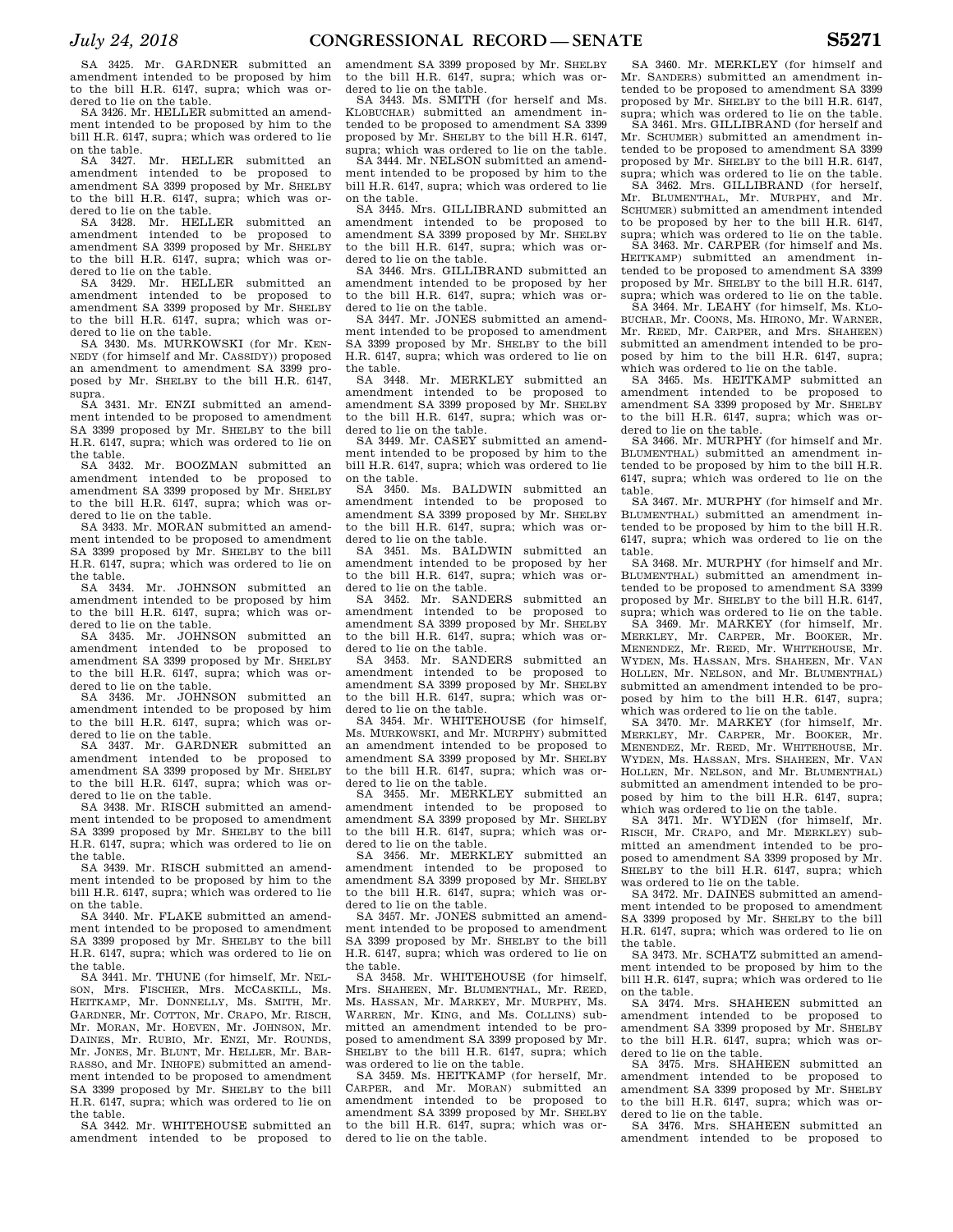amendment SA 3399 proposed by Mr. SHELBY to the bill H.R. 6147, supra; which was ordered to lie on the table.

SA 3477. Mr. WICKER submitted an amendment intended to be proposed by him to the bill H.R. 6147, supra; which was ordered to lie on the table.

SA 3478. Mr. INHOFE submitted an amendment intended to be proposed to amendment SA 3399 proposed by Mr. SHELBY to the bill H.R. 6147, supra; which was ordered to lie on the table.

SA 3479. Mr. INHOFE submitted an amendment intended to be proposed to amendment SA 3399 proposed by Mr. SHELBY to the bill H.R. 6147, supra; which was ordered to lie on the table.

SA 3480. Mr. INHOFE submitted an amendment intended to be proposed to amendment SA 3399 proposed by Mr. SHELBY to the bill H.R. 6147, supra; which was ordered to lie on the table.

SA 3481. Mr. GARDNER (for himself and Ms. WARREN) submitted an amendment intended to be proposed by him to the bill H.R. 6147, supra; which was ordered to lie on the table.

SA 3482. Mr. CASSIDY submitted an amendment intended to be proposed to amendment SA 3399 proposed by Mr. SHELBY to the bill H.R. 6147, supra; which was ordered to lie on the table.

SA 3483. Mr. CASSIDY submitted an amendment intended to be proposed by him to the bill H.R. 6147, supra; which was ordered to lie on the table.

SA 3484. Ms. WARREN (for herself and Mr. MARKEY) submitted an amendment intended to be proposed to amendment SA 3399 proposed by Mr. SHELBY to the bill H.R. 6147, supra; which was ordered to lie on the table.

SA 3485. Mrs. MURRAY (for herself and Ms. CANTWELL) submitted an amendment intended to be proposed to amendment SA 3399 proposed by Mr. SHELBY to the bill H.R. 6147, supra; which was ordered to lie on the table.

SA 3486. Mr. MERKLEY (for himself and Mr. WYDEN) submitted an amendment in-WYDEN) submitted an amendment intended to be proposed to amendment SA 3399 proposed by Mr. SHELBY to the bill H.R. 6147, supra; which was ordered to lie on the table.

SA 3487. Mr. MERKLEY (for himself and Mr. WYDEN) submitted an amendment intended to be proposed to amendment SA 3399 proposed by Mr. SHELBY to the bill H.R. 6147, supra; which was ordered to lie on the table.

SA 3488. Mr. DONNELLY submitted an amendment intended to be proposed to amendment SA 3399 proposed by Mr. SHELBY to the bill H.R. 6147, supra; which was ordered to lie on the table.

SA 3489. Mr. WHITEHOUSE submitted an amendment intended to be proposed to amendment SA 3399 proposed by Mr. SHELBY to the bill H.R. 6147, supra; which was ordered to lie on the table.

SA 3490. Mr. UDALL submitted an amendment intended to be proposed by him to the bill H.R. 6147, supra; which was ordered to lie on the table.

SA 3491. Mr. UDALL submitted an amendment intended to be proposed to amendment SA 3399 proposed by Mr. SHELBY to the bill H.R. 6147, supra; which was ordered to lie on the table.

SA 3492. Mrs. FISCHER submitted an amendment intended to be proposed to amendment SA 3399 proposed by Mr. SHELBY to the bill H.R. 6147, supra; which was ordered to lie on the table.

SA 3493. Mr. CORNYN submitted an amendment intended to be proposed to amendment SA 3399 proposed by Mr. SHELBY to the bill H.R. 6147, supra; which was ordered to lie on the table.

SA 3494. Mr. CORNYN submitted an amendment intended to be proposed to amendment SA 3399 proposed by Mr. SHELBY to the bill H.R. 6147, supra; which was ordered to lie on the table.

SA 3495. Mr. CORNYN (for himself and Mr. WARNER) submitted an amendment intended to be proposed to amendment SA 3399 proposed by Mr. SHELBY to the bill H.R. 6147, supra; which was ordered to lie on the table.

SA 3496. Mr. CORNYN (for himself, Ms. BALDWIN, Mr. CASSIDY, Mr. PETERS, Mr. ROB-ERTS, and Mr. RUBIO) submitted an amendment intended to be proposed to amendment SA 3399 proposed by Mr. SHELBY to the bill H.R. 6147, supra; which was ordered to lie on the table.

SA 3497. Mr. JOHNSON (for himself, Mrs. ERNST, and Mr. BLUNT) submitted an amendment intended to be proposed to amendment SA 3399 proposed by Mr. SHELBY to the bill H.R. 6147, supra; which was ordered to lie on the table.

SA 3498. Mr. JOHNSON submitted an amendment intended to be proposed by him to the bill H.R. 6147, supra; which was ordered to lie on the table.

SA 3499. Mr. JOHNSON submitted an amendment intended to be proposed to amendment SA 3399 proposed by Mr. SHELBY to the bill H.R. 6147, supra; which was ordered to lie on the table.

SA 3500. Mr. JOHNSON submitted an amendment intended to be proposed by him to the bill H.R. 6147, supra; which was ordered to lie on the table.

SA 3501. Mr. RUBIO (for himself, Mr. NEL-SON, Mr. KENNEDY, Mr. COTTON, Mr. INHOFE, Mr. CASEY, Mrs. ERNST, and Mr. HELLER) submitted an amendment intended to be proposed by him to the bill H.R. 6147, supra; which was ordered to lie on the table.

SA 3502. Mr. HOEVEN (for himself, Mr. BENNET, Mrs. ERNST, Mr. ROUNDS, Ms. SMITH, and Mr. NELSON) submitted an amendment intended to be proposed by him to the bill H.R. 6147, supra; which was ordered to lie on the table.

SA 3503. Mr. WYDEN (for himself, Mrs. GILLIBRAND, Mrs. MURRAY, Mr. BOOKER, Mr. MARKEY, Ms. WARREN, and Mr. MERKLEY) submitted an amendment intended to be proposed to amendment SA 3399 proposed by Mr. SHELBY to the bill H.R. 6147, supra; which was ordered to lie on the table.

SA 3504. Mr. PETERS (for himself, Mr. SULLIVAN, and Ms. STABENOW) submitted an amendment intended to be proposed to amendment SA 3399 proposed by Mr. SHELBY to the bill H.R. 6147, supra; which was ordered to lie on the table.

SA 3505. Ms. WARREN submitted an amendment intended to be proposed to amendment SA 3399 proposed by Mr. SHELBY to the bill H.R. 6147, supra; which was ordered to lie on the table.

SA 3506. Ms. BALDWIN submitted an amendment intended to be proposed to amendment SA 3399 proposed by Mr. SHELBY to the bill H.R. 6147, supra; which was ordered to lie on the table.

SA 3507. Ms. DUCKWORTH submitted an amendment intended to be proposed to amendment SA 3399 proposed by Mr. SHELBY to the bill H.R. 6147, supra; which was ordered to lie on the table.

SA 3508. Ms. DUCKWORTH submitted an amendment intended to be proposed to amendment SA 3399 proposed by Mr. SHELBY to the bill H.R. 6147, supra; which was ordered to lie on the table.

SA 3509. Mr. DURBIN (for himself, Ms. WARREN, Mr. WHITEHOUSE, Mrs. GILLIBRAND, and Mr. BLUMENTHAL) submitted an amendment intended to be proposed to amendment SA 3399 proposed by Mr. SHELBY to the bill H.R. 6147, supra; which was ordered to lie on the table.

SA 3510. Mr. DURBIN (for himself and Mr. GRASSLEY) submitted an amendment intended to be proposed by him to the bill H.R. 6147, supra; which was ordered to lie on the table.

SA 3511. Mr. BROWN (for himself, Mr. INHOFE, and Mr. WHITEHOUSE) submitted an amendment intended to be proposed to amendment SA 3399 proposed by Mr. SHELBY to the bill H.R. 6147, supra; which was ordered to lie on the table.

SA 3512. Mrs. GILLIBRAND (for herself and Mr. CASSIDY) submitted an amendment intended to be proposed to amendment SA 3399 proposed by Mr. SHELBY to the bill H.R. 6147, supra; which was ordered to lie on the table.

SA 3513. Mrs. FEINSTEIN submitted an amendment intended to be proposed to amendment SA 3399 proposed by Mr. SHELBY to the bill H.R. 6147, supra; which was ordered to lie on the table.

SA 3514. Mrs. FEINSTEIN submitted an amendment intended to be proposed to amendment SA 3399 proposed by Mr. SHELBY to the bill H.R. 6147, supra; which was ordered to lie on the table.

SA 3515. Mrs. FEINSTEIN submitted an amendment intended to be proposed to amendment SA 3399 proposed by Mr. SHELBY to the bill H.R. 6147, supra; which was ordered to lie on the table.

SA 3516. Mr. GARDNER (for himself and Mr. BENNET) submitted an amendment intended to be proposed by him to the bill H.R. 6147, supra; which was ordered to lie on the table.

SA 3517. Mr. HELLER (for himself and Mrs. FEINSTEIN) submitted an amendment intended to be proposed to amendment SA 3399 proposed by Mr. SHELBY to the bill H.R. 6147, supra; which was ordered to lie on the table.

SA 3518. Mr. TOOMEY submitted an amendment intended to be proposed to amendment SA 3399 proposed by Mr. SHELBY to the bill H.R. 6147, supra; which was ordered to lie on the table.

SA 3519. Mr. LEE submitted an amendment intended to be proposed by him to the bill H.R. 6147, supra; which was ordered to lie on the table.

SA 3520. Mr. LEE submitted an amendment intended to be proposed by him to the bill H.R. 6147, supra; which was ordered to lie on the table.

SA 3521. Mr. LEE submitted an amendment intended to be proposed to amendment SA 3399 proposed by Mr. SHELBY to the bill H.R. 6147, supra; which was ordered to lie on the table.

SA 3522. Mr. LEE (for himself and Mr. BOOKER) submitted an amendment intended to be proposed by him to the bill H.R. 6147, supra; which was ordered to lie on the table.

SA 3523. Mr. LEE submitted an amendment intended to be proposed by him to the bill H.R. 6147, supra; which was ordered to lie on the table.

SA 3524. Ms. BALDWIN submitted an amendment intended to be proposed to amendment SA 3399 proposed by Mr. SHELBY to the bill H.R. 6147, supra; which was ordered to lie on the table.

SA 3525. Mr. MURPHY (for himself and Mr. BLUMENTHAL) submitted an amendment intended to be proposed to amendment SA 3399 proposed by Mr. SHELBY to the bill H.R. 6147, supra; which was ordered to lie on the table.

SA 3526. Mr. BLUMENTHAL submitted an amendment intended to be proposed to amendment SA 3399 proposed by Mr. SHELBY to the bill H.R. 6147, supra; which was ordered to lie on the table.

SA 3527. Mr. BLUMENTHAL (for himself, Mr. MURPHY, Mr. COONS, and Mr. BOOKER) submitted an amendment intended to be proposed to amendment SA 3399 proposed by Mr. SHELBY to the bill H.R. 6147, supra; which was ordered to lie on the table.

SA 3528. Mr. MENENDEZ submitted an amendment intended to be proposed to amendment SA 3399 proposed by Mr. SHELBY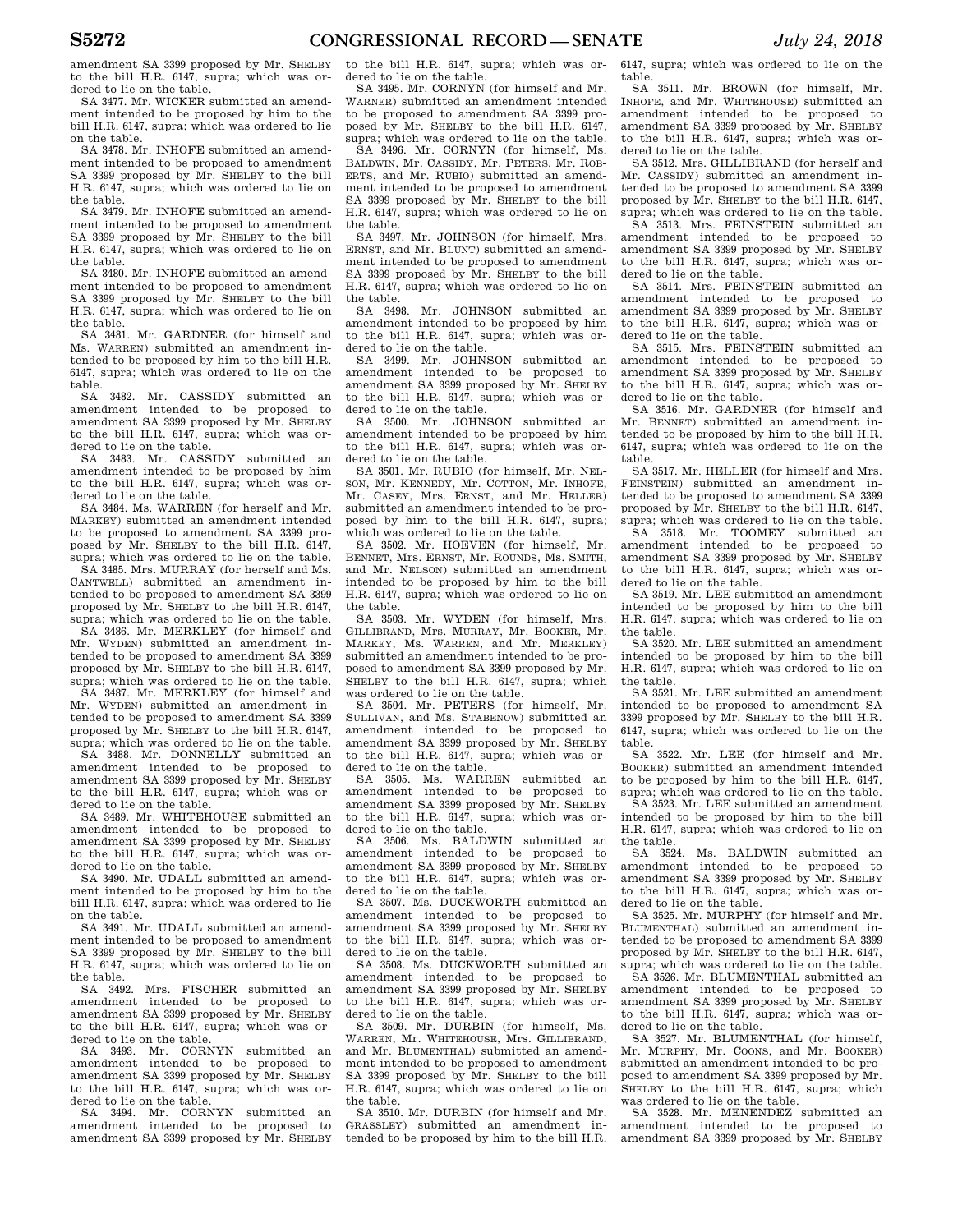to the bill H.R. 6147, supra; which was ordered to lie on the table.

SA 3529. Mr. MENENDEZ submitted an amendment intended to be proposed by him to the bill H.R. 6147, supra; which was ordered to lie on the table.

SA 3530. Mr. MENENDEZ submitted an amendment intended to be proposed to amendment SA 3399 proposed by Mr. SHELBY to the bill H.R. 6147, supra; which was ordered to lie on the table.

SA 3531. Mr. MENENDEZ submitted an amendment intended to be proposed to amendment SA 3399 proposed by Mr. SHELBY to the bill H.R. 6147, supra; which was ordered to lie on the table.

SA 3532. Mr. MENENDEZ (for himself, Mr. MERKLEY, Mr. TESTER, Mr. VAN HOLLEN, Ms. WARREN, and Mr. BROWN) submitted an amendment intended to be proposed to amendment SA 3399 proposed by Mr. SHELBY to the bill H.R. 6147, supra; which was ordered to lie on the table.

SA 3533. Mr. MENENDEZ submitted an amendment intended to be proposed to amendment SA 3399 proposed by Mr. SHELBY to the bill H.R. 6147, supra; which was ordered to lie on the table.

SA 3534. Mr. MENENDEZ submitted an amendment intended to be proposed by him to the bill H.R. 6147, supra; which was ordered to lie on the table.

SA 3535. Mr. MENENDEZ submitted an amendment intended to be proposed to amendment SA 3399 proposed by Mr. SHELBY to the bill H.R. 6147, supra; which was ordered to lie on the table.

SA 3536. Ms. CORTEZ MASTO (for herself and Mr. TOOMEY) submitted an amendment intended to be proposed to amendment SA 3399 proposed by Mr. SHELBY to the bill H.R. 6147, supra; which was ordered to lie on the table.

SA 3537. Mr. WARNER (for himself, Mr. HOEVEN, and Ms. CORTEZ MASTO) submitted an amendment intended to be proposed by him to the bill H.R. 6147, supra; which was ordered to lie on the table.

# TEXT OF AMENDMENTS

**SA 3409.** Mr. SCHATZ (for himself, Ms. HIRONO, and Mr. YOUNG) submitted an amendment intended to be proposed to amendment SA 3399 proposed by Mr. SHELBY to the bill H.R. 6147, making appropriations for the Department of the Interior, environment, and related agencies for the fiscal year ending September 30, 2019, and for other purposes; which was ordered to lie on the table; as follows:

At the appropriate place in division D, insert the following:<br>SEC. Cof the funds made available for

SEC.  $\quad$  Of the funds made available for the Department of Housing and Urban Development under the heading ''RESEARCH AND TECHNOLOGY'' under the heading ''POLICY DE-VELOPMENT AND RESEARCH'', \$1,000,000 shall be available to provide technical assistance for temporary and permanent housing assistance to communities impacted by a major disaster declaration under the Robert T. Stafford Disaster Relief and Emergency Assistance Act (42 U.S.C. 5121 et seq.) resulting from flooding, an earthquake, or a volcanic event in 2018.

**SA 3410.** Ms. HIRONO submitted an amendment intended to be proposed to amendment SA 3399 proposed by Mr. SHELBY to the bill H.R. 6147, making appropriations for the Department of the Interior, environment, and related agencies for the fiscal year ending September 30, 2019, and for other purposes; which was ordered to lie on the table; as follows:

At the appropriate place in division D, insert the following:<br>SEC. In ca

. In carrying out a land management activity on Federal land under the jurisdiction of the Secretary of Agriculture, including maintenance and restoration in response to degradation caused by human activity or natural events (such as fire, flood, or infestation), to the extent practicable, the Secretary of Agriculture shall give preference to the use of locally adapted native plant materials.

**SA 3411.** Ms. HIRONO submitted an amendment intended to be proposed to amendment SA 3399 proposed by Mr. SHELBY to the bill H.R. 6147, making appropriations for the Department of the Interior, environment, and related agencies for the fiscal year ending September 30, 2019, and for other purposes; which was ordered to lie on the table; as follows:

At the end of title IV of division A, add the following:

USE OF LOCALLY ADAPTED NATIVE PLANT MATE-RIALS IN LAND MANAGEMENT ACTIVITIES ON FEDERAL LAND

SEC. 43\_\_\_. To complement the implementation by the Bureau of Land Management of a National Seed Strategy to improve seed supplies for restoring healthy and productive native plant communities, the Secretary of the Interior shall give preference, to the maximum extent practicable, to the use of locally adapted native plant materials in carrying out a land management activity on Federal land, including maintenance and restoration activities carried out in response to degradation caused by human activity or natural events, such as fire, flood, or infestation.

**SA 3412.** Mr. JONES submitted an amendment intended to be proposed to amendment SA 3399 proposed by Mr. SHELBY to the bill H.R. 6147, making appropriations for the Department of the Interior, environment, and related agencies for the fiscal year ending September 30, 2019, and for other purposes; which was ordered to lie on the table; as follows:

On page 17, line 4, strike ''\$88,910,000'' and insert ''\$91,910,000''.

On page 17, line 14, strike ''\$5,000,000'' and insert ''\$8,000,000''.

On page 40, line 7, strike ''\$134,673,000'' and insert ''\$137,673,000''.

**SA 3413.** Mr. UDALL (for himself, Mr. ROBERTS, Mr. BENNET, Mr. MORAN, Mr. HEINRICH, and Mr. GARDNER) submitted an amendment intended to be proposed to amendment SA 3399 proposed by Mr. SHELBY to the bill H.R. 6147, making appropriations for the Department of the Interior, environment, and related agencies for the fiscal year ending September 30, 2019, and for other purposes; which was ordered to lie on the table; as follows:

On page 464, line 24, strike ''regulation.'' and insert the following: ''regulation: *Provided further*, That not less than \$50,000,000 of the amount provided under this heading shall be available for capital expenses related to safety improvements, maintenance, and the non-Federal match for discretionary

Federal grant programs to enable continued passenger rail operations on long-distance routes (as defined in section 24102 of title 49, United States Code) on which Amtrak is the sole tenant of the host railroad and positive train control systems are not required by law (including regulations): *Provided further*, That prior to altering or canceling Amtrak rail service on the National Network (as defined in section 24102 of title 49, United States Code), Amtrak shall thoroughly consult with affected communities with the goal of maintaining rail connectivity and service as intended by Congress, including offering opportunities for public input through a notice and comment process.''.

**SA 3414.** Mr. UDALL (for himself, Mr. ROBERTS, Mr. BENNET, Mr. MORAN, Mr. HEINRICH, and Mr. GARDNER) submitted an amendment intended to be proposed to amendment SA 3399 proposed by Mr. SHELBY to the bill H.R. 6147, making appropriations for the Department of the Interior, environment, and related agencies for the fiscal year ending September 30, 2019, and for other purposes; which was ordered to lie on the table; as follows:

At the appropriate place in title I of division D, insert the following:

SEC. 1 . It is the sense of Congress that—

(1) long-distance passenger rail routes provide much-needed transportation access for 4,700,000,000 riders in 325 communities in 40 States and are particularly important in rural areas; and

(2) long-distance passenger rail routes and services should be sustained to ensure connectivity throughout the National Network (as defined in section 24102 of title 49, United States Code).

**SA 3415.** Mrs. ERNST submitted an amendment intended to be proposed to amendment SA 3399 proposed by Mr. SHELBY to the bill H.R. 6147, making appropriations for the Department of the Interior, environment, and related agencies for the fiscal year ending September 30, 2019, and for other purposes; which was ordered to lie on the table; as follows:

On page 84, lines 17 and 18, strike ''and conducting an international program as authorized, \$333,990,000'' and insert ''\$324,990,000''. On page 93, strike lines 7 through 23.

**SA 3416.** Mr. CARDIN submitted an amendment intended to be proposed by him to the bill H.R. 6147, making appropriations for the Department of the Interior, environment, and related agencies for the fiscal year ending September 30, 2019, and for other purposes; which was ordered to lie on the table; as follows:

At the appropriate place, insert the following:<br>SEC.

SEC. Let is the sense of the Senate that the Administrator of the Small Business Administration should increase the loan limit for the Community Advantage Pilot Program of the Small Business Administration, which helps to provide loans under section 7(a) of the Small Business Act (15 U.S.C. 636(a)) to underserved markets, from \$250,000 to \$350,000.

**SA 3417.** Mr. CARDIN (for himself and Mrs. FEINSTEIN) submitted an amendment intended to be proposed to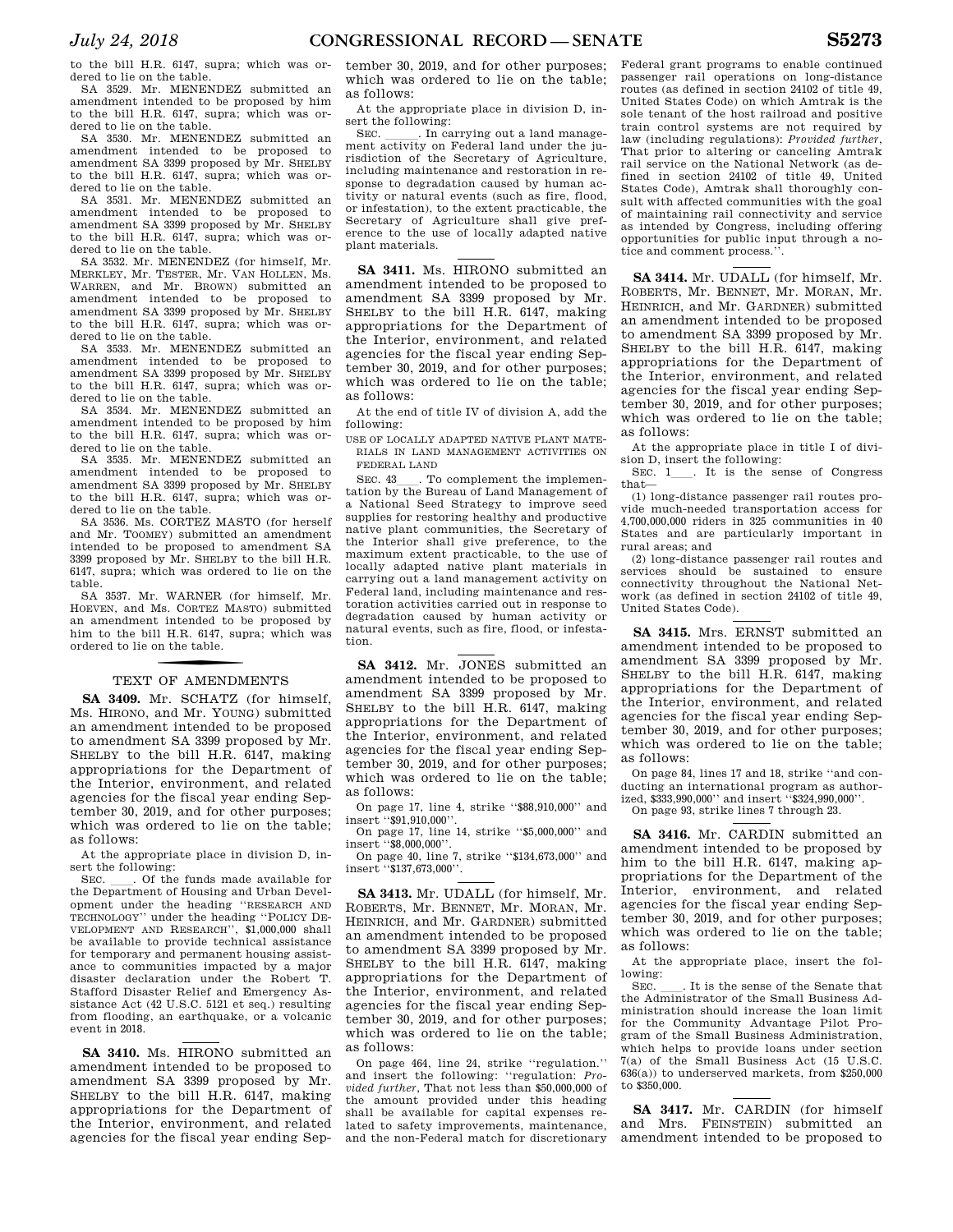amendment SA 3399 proposed by Mr. SHELBY to the bill H.R. 6147, making appropriations for the Department of the Interior, environment, and related agencies for the fiscal year ending September 30, 2019, and for other purposes; which was ordered to lie on the table; as follows:

In section 531, strike "10" and insert "15".

**SA 3418.** Mr. CARDIN submitted an amendment intended to be proposed by him to the bill H.R. 6147, making appropriations for the Department of the Interior, environment, and related agencies for the fiscal year ending September 30, 2019, and for other purposes; which was ordered to lie on the table; as follows:

At the appropriate place, insert the following:

SEC. The Administrator of the Small Business Administration shall—

(1) work with Federal agencies to ensure that each Office of Small and Disadvantaged Business Utilization achieves compliance with the requirements under section  $15(k)$  of the Small Business Act (15 U.S.C. 644(k)); and (2) not later than 180 days after the date of enactment of this Act—

(A) submit to the Committee on Small Business and Entrepreneurship and the Committee on Appropriations of the Senate and the Committee on Small Business and the Committee on Appropriations of the House of Representatives a report on Federal agency compliance with the requirements under such section 15(k); and

(B) issue detailed guidance for the peer review process of the Small Business Procurement Advisory Council in order to facilitate a more in depth review of Federal agency compliance with the requirements under such section 15(k).

**SA 3419.** Mr. CARDIN submitted an amendment intended to be proposed by him to the bill H.R. 6147, making appropriations for the Department of the Interior, environment, and related agencies for the fiscal year ending September 30, 2019, and for other purposes; which was ordered to lie on the table; as follows:

At the appropriate place, insert the following:

SEC.  $\quad$  (a) In this section, the terms "agency" and "small entity" have the meanings given those terms in section 211 of the Small Business Regulatory Enforcement Fairness Act of 1996 (5 U.S.C. 601 note).

(b) Not later than 1 year after the date of enactment of this Act, the Comptroller General of the United States shall conduct a study and submit to the Committee on Small Business and Entrepreneurship and the Committee on Appropriations of the Senate and the Committee on Small Business and the Committee on Appropriations of the House of Representatives a report assessing the quality of agency compliance with sections 212 and 213 of the Small Business Regulatory Enforcement Fairness Act of 1996 (5 U.S.C. 601 note), which shall include—

(1) the extent to which agencies comply with each of the requirements under such section 212;

(2) the extent to which agencies comply with each of the requirements under such section 213, including a summary of the scope of compliance programs of agencies to assist small entities, the number of small entities using each such program, and the achievements of each such program in assist-

ing small entity compliance with agency regulations; and

(3) recommendations for best practices for agencies to address small business regulatory concerns and improve customer service.

**SA 3420.** Mr. CARDIN submitted an amendment intended to be proposed by him to the bill H.R. 6147, making appropriations for the Department of the Interior, environment, and related agencies for the fiscal year ending September 30, 2019, and for other purposes; which was ordered to lie on the table; as follows:

At the appropriate place, insert the following:

#### SEC. BIZE STANDARDS FOR SMALL BUSI-**NESS CONCERNS.**

(a) CALCULATION ON THE BASIS OF ANNUAL VERAGE GROSS RECEIPTS.—Section AVERAGE GROSS RECEIPTS.—Section  $3(a)(2)(C)(ii)(II)$  of the Small Business Act  $(15\,$ U.S.C.  $632(a)(2)(C)(ii)(II)$  is amended by striking ''over a period of not less than 3 years'' and inserting '', which shall be calculated by using the 3 lowest annual average gross receipts of the business concern during the preceding 5-year period''.

(b) REGULATIONS.—Not later than 18 months after the date of enactment of this Act, the Administrator of the Small Business Administration shall promulgate regulations as necessary to implement the amendment made by subsection (a).

**SA 3421.** Mr. WHITEHOUSE submitted an amendment intended to be proposed by him to the bill H.R. 6147, making appropriations for the Department of the Interior, environment, and related agencies for the fiscal year ending September 30, 2019, and for other purposes; which was ordered to lie on the table; as follows:

At the appropriate place, insert the following:<br>SEC

SEC. Let the date of enactment of this Act, the Financial Crimes Enforcement Network and the appropriate divisions of the Department of the Treasury shall submit to Congress a report on any Geographic Targeting Orders issued since 2016, including—

(1) the type of data collected;

(2) how the Financial Crimes Enforcement Network uses the data;

(3) whether the Financial Crimes Enforcement Network needs more authority to combat money laundering through high-end real estate; and

(4) how a record of beneficial ownership would improve and assist law enforcement efforts to investigate and prosecute criminal activity and prevent the use of shell companies to facilitate money laundering, tax evasion, terrorism financing, election fraud, and other illegal activity.

**SA 3422.** Ms. COLLINS (for Mr. DUR-BIN (for himself and Mr. WICKER)) proposed an amendment to amendment SA 3399 proposed by Mr. SHELBY to the bill H.R. 6147, making appropriations for the Department of the Interior, environment, and related agencies for the fiscal year ending September 30, 2019, and for other purposes; as follows:

In the matter under the heading ''SALARIES AND EXPENSES'' under the heading ''OFFICE OF INSPECTOR GENERAL'' under the heading ''NATIONAL RAILROAD PASSENGER CORPORA-TION'' in title III of division D, in the fourth proviso, strike ''Government.'' and insert the

following: ''Government: *Provided further*, That not later than 240 days after the date of enactment of this Act, the Inspector General shall update the report entitled 'Effects of Amtrak's Poor On-Time Performance', numbered CR-2008-047, and dated March 28, 2008, and make the updated report publicly available.<sup>'</sup>

**SA 3423.** Mr. GARDNER (for himself and Mr. DAINES) submitted an amendment intended to be proposed by him to the bill H.R. 6147, making appropriations for the Department of the Interior, environment, and related agencies for the fiscal year ending September 30, 2019, and for other purposes; which was ordered to lie on the table; as follows:

At the end of title IV of division A, add the following:

EXPANSION OF CERTAIN AUTHORITIES OF THE HEALTHY FORESTS RESTORATION ACT OF 2003 TO FIRE REGIME IV AND FIRE REGIME V

SEC. 43\_\_\_. (a) Section 101 of the Healthy Forests Restoration Act of 2003 (16 U.S.C. 6511) is amended—

(1) by redesignating paragraphs (11) through (16) as paragraphs (13) through (18), respectively; and

(2) by inserting after paragraph (10) the following:

''(11) FIRE REGIME IV.—The term 'fire regime IV' means an area—

''(A) in which historically there are stand replacement severity fires with a frequency of 35 through 100 years; and

''(B) that may be located in any vegetation

type. ''(12) FIRE REGIME V.—The term 'fire regime V' means an area—

''(A) in which historically there are stand replacement severity fires with a frequency of 200 years; and

''(B) that may be located in any vegetation type.

 $(b)$  Section 102(a)(3) of the Healthy Forests Restoration Act of 2003 (16 U.S.C. 6512(a)(3)) is amended by striking ''or fire regime III'' and inserting ''fire regime III, fire regime IV, or fire regime V''.

(c) Section 603(c) of the Healthy Forests Restoration Act of 2003 (16 U.S.C. 6591b(c)) is amended by striking paragraph (2) and inserting the following:

 $''(2)$  LOCATION  $-$ 

''(A) DEFINITIONS.—In this paragraph, the terms 'condition class 2', 'condition class 3', 'fire regime I', 'fire regime II', 'fire regime III', 'fire regime IV', 'fire regime V', and 'wildland-urban interface' have the meanings given those terms in section 101.

''(B) LOCATION.—A project under this section shall be—

''(i) limited to areas in the wildland-urban interface; or

''(ii) for projects located outside the wildland-urban interface, limited to areas within condition class 2 or condition class 3 in fire regime I, fire regime II, fire regime III, fire regime IV, or fire regime V."

(d) Section 605 of the Healthy Forests Restoration Act of 2003 (16 U.S.C. 6591d) is amended—

(1) in subsection (a)—

(A) in the matter preceding paragraph (1), by striking ''Hazardous fuels reduction projects, as defined in the Healthy Forests Restoration Act of 2003 (16 U.S.C. 6511(2))'' and inserting ''Authorized hazardous fuel reduction projects (as defined in section 101)''; (B) in paragraph (1), by striking ''and sec-

tions 104 and 105''; and (C) in paragraph (2), by inserting ''subject

to section 106," before "considered" (2) in subsection  $(b)(1)(A)$ , by striking "to

the extent'' and all that follows through ''disease,''; and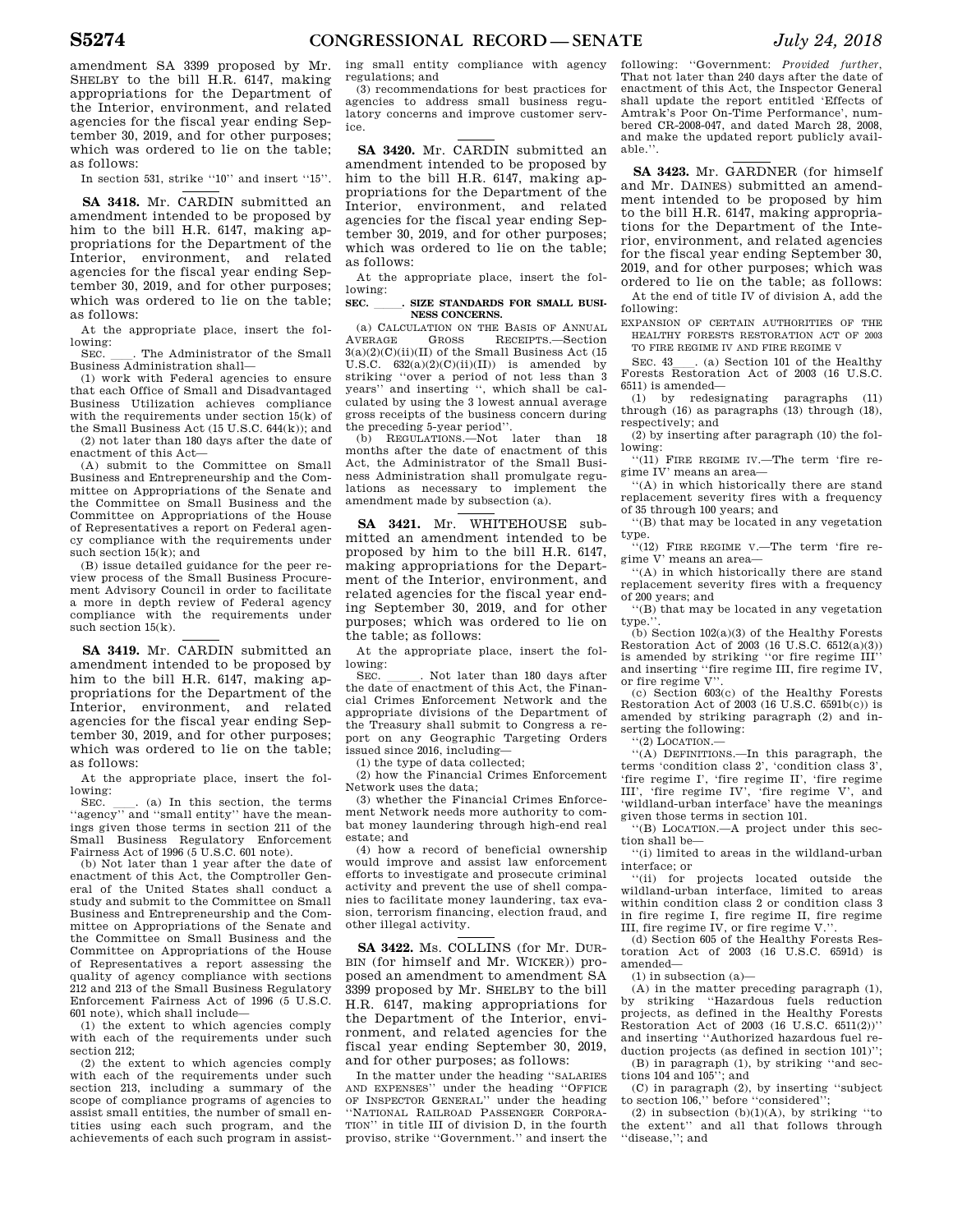$(3)$  in subsection  $(c)(2)$ —

(A) in subparagraph (A), by striking ''Prioritized'' and inserting ''prioritized'';

(B) in subparagraph (B), by striking ''If located outside the wildland-urban interface, limited to areas within Condition Classes 2 or 3 in Fire Regime Groups I, II, or III'' and inserting ''if located outside the wildlandurban interface, limited to areas within condition class 2 or condition class 3 in fire regime I, fire regime II, fire regime III, fire regime IV, or fire regime V (as those terms are defined in section 101)''; and

(C) in subparagraph (C), by striking ''Limited'' and inserting ''limited''.

**SA 3424.** Mr. GARDNER (for himself, Mr. BURR, Mr. BENNET, and Mrs. SHA-HEEN) submitted an amendment intended to be proposed to amendment SA 3399 proposed by Mr. SHELBY to the bill H.R. 6147, making appropriations for the Department of the Interior, environment, and related agencies for the fiscal year ending September 30, 2019, and for other purposes; which was ordered to lie on the table; as follows:

At the end of title I of division A, add the following:

PERMANENT REAUTHORIZATION OF LAND AND WATER CONSERVATION FUND

SEC. 1 (a) Section 200302 of title 54, United States Code, is amended—

(1) in subsection (b), in the matter preceding paragraph (1), by striking ''During the period ending September 30, 2018, there'' and inserting ''There''; and

(2) in subsection  $(c)(1)$ , by striking ''through September 30, 2018''.

(b) Section 200306 of title 54, United States Code, is amended by adding at the end the following:

''(c) PUBLIC ACCESS.—Not less than 1.5 percent of amounts made available for expenditure in any fiscal year under section 200303, or \$10,000,000, whichever is greater, shall be used for projects that secure recreational public access to existing Federal public land for hunting, fishing, and other recreational purposes.''.

**SA 3425.** Mr. GARDNER submitted an amendment intended to be proposed by him to the bill H.R. 6147, making appropriations for the Department of the Interior, environment, and related agencies for the fiscal year ending September 30, 2019, and for other purposes; which was ordered to lie on the table; as follows:

At the end of title IV of division A, add the following:

ESTABLISHMENT OF SKI AREA FEE RETENTION ACCOUNT

SEC. 43 [10]. (a) Section 701 of division I of the Omnibus Parks and Public Lands Management Act of 1996 (16 U.S.C. 497c) is amended by adding at the end the following:

''(k) SKI AREA FEE RETENTION ACCOUNT.—

''(1) DEFINITIONS.—In this subsection:

''(A) ACCOUNT.—The term 'Account' means the Ski Area Fee Retention Account established under paragraph (2).

''(B) COVERED UNIT.—The term 'covered unit' means a National Forest which collects a rental charge under this section.

''(C) REGION.—The term 'Region' means a Forest Service Region.

''(D) RENTAL CHARGE.—The term 'rental charge' means a permit rental charge that is charged under subsection (a).

''(E) SECRETARY.—The term 'Secretary' means the Secretary of Agriculture.

''(2) ESTABLISHMENT.—The Secretary of the Treasury shall establish in the Treasury a special account, to be known as the 'Ski Area Fee Retention Account', into which there shall be deposited—

''(A) in the case of a covered unit at which not less than \$15,000,000 is collected by the covered unit from rental charges in a fiscal year, an amount equal to 50 percent of the rental charges collected at the covered unit in the fiscal year; or

''(B) in the case of any other covered unit, an amount equal to 65 percent of the rental charges collected at the covered unit in a fiscal year.

''(3) AVAILABILITY.—Subject to paragraphs (4), (5), and (6), any amounts deposited in the Account under paragraph (2) shall remain available for expenditure, without further appropriation, until expended.

'(4) LOCAL DISTRIBUTION OF AMOUNTS IN THE ACCOUNT-

''(A) IN GENERAL.—Except as provided in subparagraph (B), 100 percent of the amounts deposited in the Account from a specific covered unit shall remain available for expenditure at the covered unit at which the rental charges were collected.

''(B) REDUCTION.—

''(i) IN GENERAL.—Subject to clause (ii), the Secretary may reduce the percentage of amounts available to a covered unit under subparagraph (A) if the Secretary determines that the rental charges collected at the covered unit exceed the reasonable needs of the covered unit for that fiscal year for authorized expenditures described in paragraph  $(5)(A)$ .

''(ii) LIMITATION.—The Secretary may not reduce the percentage of amounts available under clause (i)—

''(I) in the case of a covered unit described in paragraph  $(2)(A)$ , to less than 35 percent of the amount of rental charges deposited in the Account from the covered unit in a fiscal year; or

''(II) in the case of any other covered unit, to less than 50 percent of the amount of rental charges deposited in the Account from the covered unit in a fiscal year.

''(C) TRANSFER TO OTHER COVERED UNITS.— ''(i) DISTRIBUTION.—If the Secretary determines that the percentage of amounts otherwise available to a covered unit under subparagraph (A) should be reduced under subparagraph (B), the Secretary may transfer to other covered units, for allocation in accordance with clause (ii), the percentage of the amounts withheld from the covered unit under subparagraph (B), to be expended by the other covered units in accordance with paragraph (5).

''(ii) CRITERIA.—In determining the allocation of amounts to be transferred under clause (i) among other covered units, the Secretary shall consider—

''(I) the number of proposals for ski area improvements in the other covered units;

''(II) any backlog in ski area permit administration or the processing of ski area proposals in the other covered units; and

''(III) any need for services, training, staffing, or streamlining programs in the other covered units or the Region in which they are located that would improve the administration of the Forest Service Ski Area Program.

''(5) AUTHORIZED EXPENDITURES.—

''(A) IN GENERAL.—Amounts distributed from the Account to a covered unit under this subsection may be used for—

''(i) ski area special use permit administration and processing of proposals for ski area improvement projects in the covered unit, including staffing and contracting for such administration, process, or services through the unit or the Region;

''(ii) any expenses that the Forest Service would have otherwise applied to ski area permittees through cost recovery pursuant to part 251 of title 36, Code of Federal Regulations (or successor regulations);

''(iii) training programs on processing ski area applications, administering ski area permits, or ski area process streamlining in the covered unit or the Region in which the unit is located; and

''(iv) interpretation activities, visitor information, visitor services, and signage in the covered unit to enhance—

''(I) the ski area visitor experience on National Forest System land; and

''(II) avalanche information and education activities carried out by the Forest Service.

''(B) OTHER USES.—If any amounts are still available in the Account after all ski area permit-related expenditures under subparagraph (A) are made, including amounts transferred to other covered units pursuant to paragraph  $(4)(C)$ , such remaining amounts in the Account may be applied to permit administration for other (non-ski area) Forest Service recreation special use permits at the discretion of the Secretary. The Secretary shall first determine that all ski area-related permit administration, processing and interpretation needs have been met in all covered units and Regions before applying any remaining amounts in the Account to non-ski area uses.

''(C) LIMITATION.—Amounts in the Account may not be used for—

''(i) the conduct of wildfire suppression or preparedness activities;

''(ii) the conduct of biological monitoring on National Forest System land under the Endangered Species Act of 1973 (16 U.S.C. 1531 et seq.) for listed species or candidate species, except as required by law for environmental review of ski area projects;

''(iii) the acquisition of land for inclusion in the National Forest System; or

''(iv) Forest Service administrative sites.

''(6) SAVINGS PROVISIONS.—

''(A) IN GENERAL.—Nothing in this subsection affects the applicability of section 7 of the Act of April 24, 1950 (commonly known as the 'Granger-Thye Act') (16 U.S.C. 580d), to ski areas on National Forest System land.

''(B) REVENUE ALLOCATION PAYMENTS.— Rental charges deposited in the Account under paragraph (2) shall be considered to be amounts received from the National Forest System for purposes of calculating amounts to be paid under—

''(i) the Secure Rural Schools and Community Self-Determination Act of 2000 (16 U.S.C. 7101 et seq.);

''(ii) the sixth paragraph under the heading 'forest service' in the Act of May 23, 1908 (35 Stat. 260; 16 U.S.C. 500);

''(iii) section 13 of the Act of March 1, 1911 (36 Stat. 963; 16 U.S.C. 500); and

''(iv) chapter 69 of title 31, United States Code.

''(C) SUPPLEMENTAL FUNDING.—Rental charges retained and expended under this subsection shall supplement (and not supplant) appropriated funding for the operation and maintenance of each covered unit.''.

(b) This section (including the amendments made by this section) shall take effect on the date that is 60 days after the date of enactment of this Act.

(c) The Secretary of Agriculture shall not be required to issue regulations or policy guidance to implement this section (including the amendments made by this section).

**SA 3426.** Mr. HELLER submitted an amendment intended to be proposed by him to the bill H.R. 6147, making appropriations for the Department of the Interior, environment, and related agencies for the fiscal year ending September 30, 2019, and for other purposes;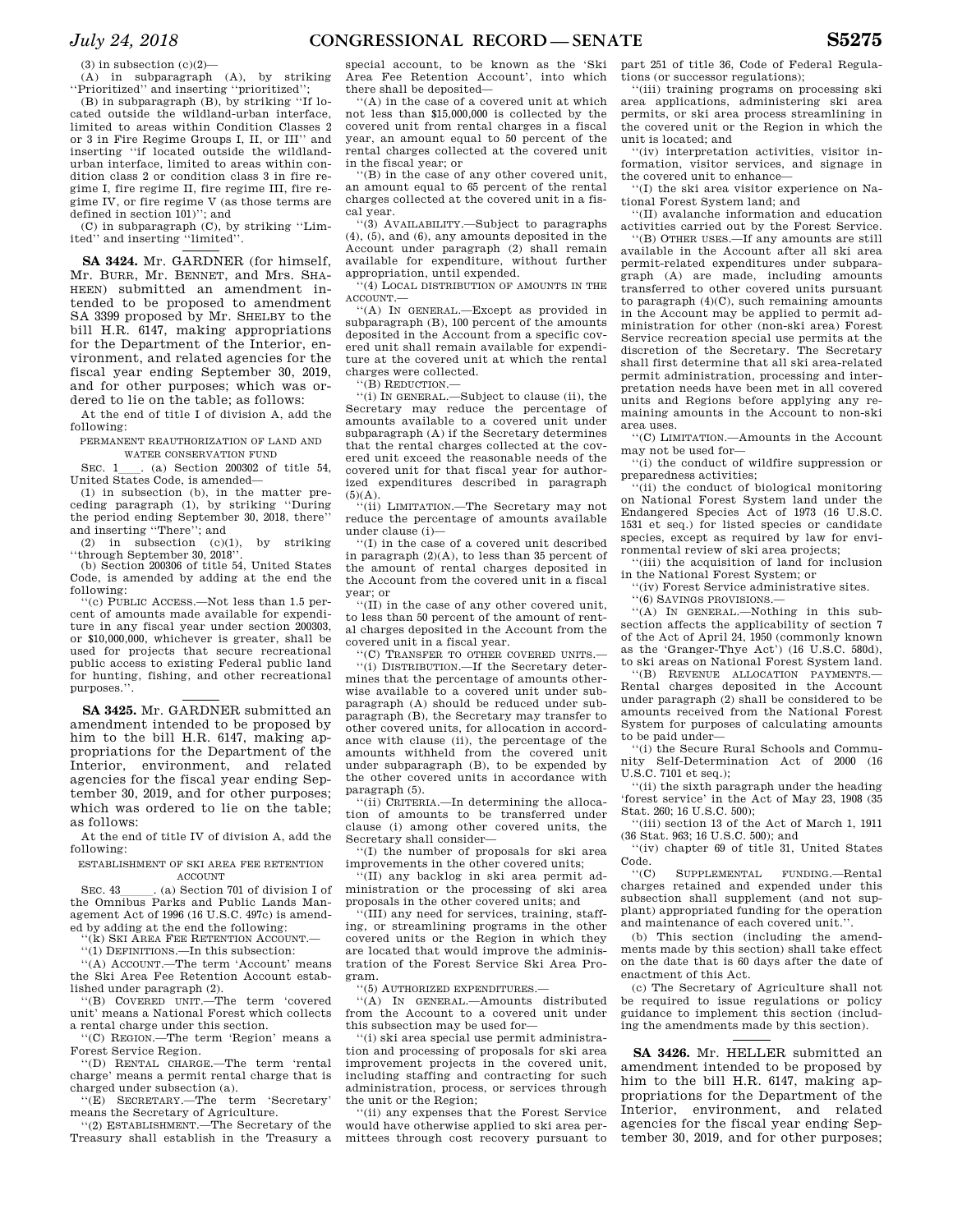which was ordered to lie on the table; as follows:

At the appropriate place in title II of division D, insert the following:<br>SEC. . None of the funds made available

SEC. Such a None of the funds made available under this title may be used to provide housing assistance benefits for an individual who is convicted of—

(1) aggravated sexual abuse under section 2241 of title 18, United States Code;

(2) murder under section 1111 of title 18, United States Code; or

(3) any other Federal or State offense involving—

(A) severe forms of trafficking in persons or sex trafficking, as those terms are defined in paragraphs (9) and (10), respectively, of section 103 of the Trafficking Victims Protection Act of 2000 (22 U.S.C. 7102); or

(B) child pornography, as defined in section 2256 of title 18, United States Code.

**SA 3427.** Mr. HELLER submitted an amendment intended to be proposed to amendment SA 3399 proposed by Mr. SHELBY to the bill H.R. 6147, making appropriations for the Department of the Interior, environment, and related agencies for the fiscal year ending September 30, 2019, and for other purposes; which was ordered to lie on the table; as follows:

At the appropriate place in title I of division D, insert the following:

SEC. 1\_\_\_\_\_\_. ELECTRIC VEHICLE WEIGHT LIMITA-**TION.** 

Section 127 of title 23, United States Code, is amended by adding at the end the following:

''(v) ELECTRIC VEHICLES.—

''(1) IN GENERAL.—Except as provided in paragraph (2), a vehicle propelled exclusively by means of electric battery power may exceed any vehicle weight limit under this section by an amount that is equal to the difference between—

''(A) the weight of the electric batteries and wiring system of the vehicle; and

''(B) the weight of a comparable diesel tank and fueling system.

''(2) MAXIMUM WEIGHT.—A vehicle propelled exclusively by means of electric battery power may exceed any vehicle weight limit under this section up to a maximum gross vehicle weight of 82,000 pounds.''.

**SA 3428.** Mr. HELLER submitted an amendment intended to be proposed to amendment SA 3399 proposed by Mr. SHELBY to the bill H.R. 6147, making appropriations for the Department of the Interior, environment, and related agencies for the fiscal year ending September 30, 2019, and for other purposes; which was ordered to lie on the table; as follows:

At the appropriate place in title I of divi- $\frac{1}{\text{SEC}}$ , insert the following:

. Not later than  $\frac{90}{90}$  days after the date of enactment of this Act, the Secretary of Transportation shall submit to the Committees on Appropriations and Commerce, Science, and Transportation of the Senate and the Committees on Appropriations and Transportation and Infrastructure of the House of Representatives a report on efforts by the Department of Transportation to engage with local communities, metropolitan planning organizations, and regional transportation commissions on advancing data and intelligent transportation systems technologies and other smart cities solutions.

**SA 3429.** Mr. HELLER submitted an amendment intended to be proposed to

amendment SA 3399 proposed by Mr. SHELBY to the bill H.R. 6147, making appropriations for the Department of the Interior, environment, and related agencies for the fiscal year ending September 30, 2019, and for other purposes; which was ordered to lie on the table; as follows:

On page 436, line 22, strike the period and insert '': *Provided further*, That in distributing funds made available for grants under section 117 of title 23, United States Code, the Secretary shall take into consideration the needs of projects of regional or national significance.''.

**SA 3430.** Mr. KENNEDY (for himself and Mr. CASSIDY) submitted an amendment intended to be proposed to amendment SA 3399 proposed by Mr. SHELBY to the bill H.R. 6147, making appropriations for the Department of the Interior, environment, and related agencies for the fiscal year ending September 30, 2019, and for other purposes; which was ordered to lie on the table; as follows:

On page 370, line 20, insert '', of which no less than \$15,000,000 shall be used for inspections of foreign seafood manufacturers and field examinations of imported seafood'' after ''Affairs''.

**SA 3431.** Mr. ENZI submitted an amendment intended to be proposed to amendment SA 3399 proposed by Mr. SHELBY to the bill H.R. 6147, making appropriations for the Department of the Interior, environment, and related agencies for the fiscal year ending September 30, 2019, and for other purposes; which was ordered to lie on the table; as follows:

At the appropriate place in division D, insert the following:

SEC. Calcher Cheen Cheese Consultation is used Urban Development, in consultation with the head of each Federal agency that administers a Federal housing assistance program, shall conduct an interdepartmental review of each Federal housing assistance program in order to—

(1) develop a plan for the elimination of programmatic fragmentation, duplication, and overlap among Federal housing assistance programs, as identified by those Federal agencies in consultation with the Government Accountability Office; and

(2) make recommendations to Congress for streamlining Federal housing assistance programs for efficiency to increase the quality of services provided to people in the United States who are the most in need of assistance.

(b) Not later than 1 year after the date of enactment of this Act, the Secretary of Housing and Urban Development, in consultation with the head of each Federal agency that administers a Federal housing assistance program, shall submit to the Committee on Appropriations and the Committee on the Budget of the Senate and the Committee on Appropriations and the Committee on the Budget of the House of Representatives a detailed report that outlines the efficiencies that can be achieved by, and specific recommendations for, eliminating overlap, duplication, and fragmentation among Federal housing assistance programs.

**SA 3432.** Mr. BOOZMAN submitted an amendment intended to be proposed to amendment SA 3399 proposed by Mr.

SHELBY to the bill H.R. 6147, making appropriations for the Department of the Interior, environment, and related agencies for the fiscal year ending September 30, 2019, and for other purposes; which was ordered to lie on the table; as follows:

At the appropriate place in title VII of division C, insert the following:<br>SEC. 7. (a) The Secretary of Agriculture

SEC. 7<sub>ll</sub>. (a) The Secretary of Agriculture shall conduct an inventory and evaluation of certain land, as generally depicted on the map entitled ''Flatside Wilderness Adjacent Inventory Areas'' and dated November 30, 2017, to determine the suitability of that land for inclusion in the National Wilderness Preservation System.

(b) The inventory and evaluation required under subsection (a) shall be completed not later than 1 year after the date of enactment of this Act.

**SA 3433.** Mr. MORAN submitted an amendment intended to be proposed to amendment SA 3399 proposed by Mr. SHELBY to the bill H.R. 6147, making appropriations for the Department of the Interior, environment, and related agencies for the fiscal year ending September 30, 2019, and for other purposes; which was ordered to lie on the table; as follows:

At the appropriate place in division C, insert the following:

SEC.  $\Box$ . None of the funds made available by this Act may be used to revoke an exception made—

(1) pursuant to the final rule of the Department of Agriculture entitled ''Exceptions to Geographic Areas for Official Agencies Under the USGSA'' (68 Fed. Reg. 19137 (April 18,  $2003$ ); and

(2) on a date before April 14, 2017.

**SA 3434.** Mr. JOHNSON submitted an amendment intended to be proposed by him to the bill H.R. 6147, making appropriations for the Department of the Interior, environment, and related agencies for the fiscal year ending September 30, 2019, and for other purposes; which was ordered to lie on the table; as follows:

At the appropriate place, insert the following:

#### SEC. **.** AIR TRAFFIC SERVICES AT AVIATION **EVENTS.**

(a) REQUIREMENT TO PROVIDE SERVICES AND RELATED SUPPORT.—The Administrator of the Federal Aviation Administration shall provide air traffic services and aviation safety support for aviation events, including airshows and fly-ins, without the imposition or collection of any fee, tax, or other charge for that purpose. Amounts for the provision of such services and support shall be derived from amounts appropriated or otherwise available for the Federal Aviation Administration.

(b) DETERMINATION OF SERVICES AND SUP-PORT TO BE PROVIDED.—In determining the services and support to be provided for an aviation event for purposes of subsection (a), the Administrator shall take into account the following:

(1) The services and support required to meet levels of activity at prior events, if any, similar to the event.

(2) The anticipated need for services and support at the event.

**SA 3435.** Mr. JOHNSON submitted an amendment intended to be proposed to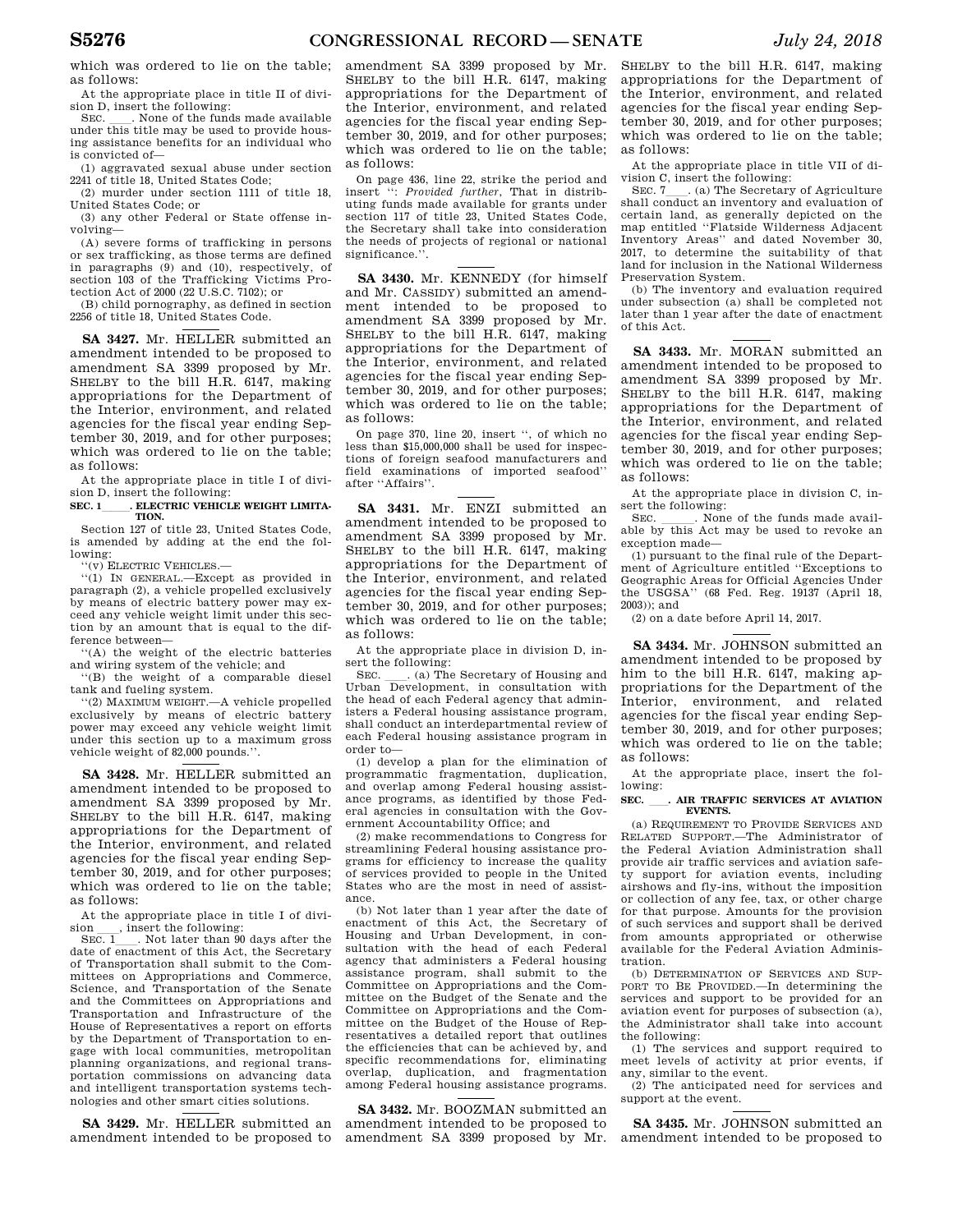amendment SA 3399 proposed by Mr. SHELBY to the bill H.R. 6147, making appropriations for the Department of the Interior, environment, and related agencies for the fiscal year ending September 30, 2019, and for other purposes; which was ordered to lie on the table; as follows:

At the appropriate place in title IV of division A, insert the following:

SEC.  $4$ <sub>ll</sub>. (a) This subsection and the final rule entitled ''Endangered and Threatened Wildlife and Plants; Removal of the Gray Wolf in Wyoming From the Federal List of Endangered and Threatened Wildlife and Removal of the Wyoming Wolf Population's Status as an Experimental Population'' (77 Fed. Reg. 55530 (September 10, 2012)) that was reinstated on March 3, 2017, by the United States Court of Appeals for the District of Columbia Circuit (No. 14-5300) and repub-lished in the final rule entitled ''Endangered and Threatened Wildlife and Plants; Reinstatement of Removal of Federal Protections for Gray Wolves in Wyoming'' (82 Fed. Reg. 20284 (May 1, 2017)), that reinstates the removal of Federal protections under the Endangered Species Act of 1973 (16 U.S.C. 1531 et seq.) of the gray wolf in the State of Wyoming, shall not be subject to judicial review.

(b)(1) Not later than 60 days after the date of enactment of this Act and notwithstanding any other provision of law that applies to the issuance of a rule, the Secretary of the Interior shall reissue the final rule entitled ''Endangered and Threatened Wildlife and Plants; Revising the Listing of the Gray Wolf (Canis lupus) in the Western Great Lakes'' (76 Fed. Reg. 81666 (December 28, 2011)).

(2) This subsection and the rule reissued under paragraph (1) shall not be subject to judicial review.

**SA 3436.** Mr. JOHNSON submitted an amendment intended to be proposed by him to the bill H.R. 6147, making appropriations for the Department of the Interior, environment, and related agencies for the fiscal year ending September 30, 2019, and for other purposes; which was ordered to lie on the table; as follows:

At the appropriate place, insert the following:

### SEC. REPORT ON NEXTGEN IMPLEMENTA-**TION.**

(a) IN GENERAL.—Not later than 1 year after the date of enactment of this Act, the Administrator shall submit to Congress a report on the implementation of NextGen at commercial service airports in the United States.

(b) ELEMENTS.—The report required by subsection (a) shall include the following:

(1) The number and percentage of commercial service airports in the United States that have fully implemented NextGen.

(2) The percentage completion of NextGen implementation at each commercial service airport in the United States.

(c) DEVELOPMENT OF STANDARD TO DETER-MINE PERCENTAGE IMPLEMENTATION OF NEXTGEN.—

(1) IN GENERAL.—The Administrator shall develop a standard for determining under subsection (b)(2) the percentage completion of NextGen implementation at commercial service airports in the United States based on factors that may include an accounting of efficiency benefits achieved, the degree of NextGen technology and infrastructure installed, and the extent of controller training on NextGen.

(2) INCLUSION IN REPORT.—The Administrator shall include in the report submitted under subsection (a) the standard developed under paragraph (1).

(d) DEFINITIONS.—In this section:

(1) ADMINISTRATOR.—The term ''Administrator'' means the Administrator of the Federal Aviation Administration.

(2) NEXTGEN.—The term ''NextGen'' means the Next Generation Air Transportation System.

**SA 3437.** Mr. GARDNER submitted an amendment intended to be proposed to amendment SA 3399 proposed by Mr. SHELBY to the bill H.R. 6147, making appropriations for the Department of the Interior, environment, and related agencies for the fiscal year ending September 30, 2019, and for other purposes; which was ordered to lie on the table; as follows:

On page 315, line 13, insert ''of which not less than \$2,000,000 shall be available to carry out the dryland agriculture research program;'' before ''and of which''.

**SA 3438.** Mr. RISCH submitted an amendment intended to be proposed to amendment SA 3399 proposed by Mr. SHELBY to the bill H.R. 6147, making appropriations for the Department of the Interior, environment, and related agencies for the fiscal year ending September 30, 2019, and for other purposes; which was ordered to lie on the table; as follows:

Strike section 531.

**SA 3439.** Mr. RISCH submitted an amendment intended to be proposed by him to the bill H.R. 6147, making appropriations for the Department of the Interior, environment, and related agencies for the fiscal year ending September 30, 2019, and for other purposes; which was ordered to lie on the table; as follows:

At the appropriate place, insert the following:

SEC.  $\quad$  (a) Section 7(a)(29) of the Small Business Act (15 U.S.C. 636(a)(29)) is amended—

(1) by redesignating subparagraphs (A) and (B) as clauses (i) and (ii), respectively, and adjusting the margins accordingly:

(2) by striking ''With respect to'' and inserting the following:

''(A) IN GENERAL.—With respect to''; (3) in clause (i), as so redesignated, by striking ''for more than \$250,000'' and inserting '', if such loan is in an amount greater than the Federal banking regulator appraisal threshold'';

(4) in clause (ii), as so redesignated, by striking ''for \$250,000 or less'' and inserting '', if such loan is in an amount equal to or less than the Federal banking regulator appraisal threshold''; and

(5) by adding at the end the following:

''(B) FEDERAL BANKING REGULATOR AP-PRAISAL THRESHOLD DEFINED.—For purposes of this paragraph, the term 'Federal banking regulator appraisal threshold' means the lesser of the threshold amounts set by the Board of Governors of the Federal Reserve System, the Comptroller of the Currency, and the Federal Deposit Insurance Corporation for when a federally related transaction that is a commercial real estate transaction requires an appraisal prepared by a State licensed or certified appraiser.''.

(b) Section  $502(3)(E)(ii)$  of the Small Business Investment Act of 1958 (15 U.S.C.  $696(3)(E)(ii)$  is amended—

(1) by redesignating subclauses (I) and (II) as items (aa) and (bb), respectively, and adjusting the margins accordingly;

(2) by striking ''With respect to'' and inserting the following:

''(I) IN GENERAL.—With respect to'';

(3) in item (aa), as so redesignated, by striking ''is more than \$250,000'' and inserting ''is more than the Federal banking regulator appraisal threshold'';

(4) in item (bb), as so redesignated, by striking ''is \$250,000 or less'' and inserting ''is equal to or less than the Federal banking regulator appraisal threshold''; and

(5) by adding at the end the following:

''(II) FEDERAL BANKING REGULATOR AP-PRAISAL THRESHOLD DEFINED.—For purposes of this clause, the term 'Federal banking regulator appraisal threshold' means the lesser of the threshold amounts set by the Board of Governors of the Federal Reserve System, the Comptroller of the Currency, and the Federal Deposit Insurance Corporation for when a federally related transaction that is a commercial real estate transaction requires an appraisal prepared by a State licensed or certified appraiser.''.

**SA 3440.** Mr. FLAKE submitted an amendment intended to be proposed to amendment SA 3399 proposed by Mr. SHELBY to the bill H.R. 6147, making appropriations for the Department of the Interior, environment, and related agencies for the fiscal year ending September 30, 2019, and for other purposes; which was ordered to lie on the table; as follows:

At the appropriate place in division C, insert the following:<br>SEC. \_\_\_\_\_\_. None of the funds made avail-

SEC.  $\_\_$ . None of the funds made available by this Act may be used to support the development of insect-based foods for human consumption, including cricket farming and taste-testing of insect-based foods.

**SA 3441.** Mr. THUNE (for himself, Mr. NELSON, Mrs. FISCHER, Mrs. MCCAS-KILL, Ms. HEITKAMP, Mr. DONNELLY, Ms. SMITH, Mr. GARDNER, Mr. COTTON, Mr. CRAPO, Mr. RISCH, Mr. MORAN, Mr. HOEVEN, Mr. JOHNSON, Mr. DAINES, Mr. RUBIO, Mr. ENZI, and Mr. ROUNDS) submitted an amendment intended to be proposed to amendment SA 3399 proposed by Mr. SHELBY to the bill H.R. 6147, making appropriations for the Department of the Interior, environment, and related agencies for the fiscal year ending September 30, 2019, and for other purposes; which was ordered to lie on the table; as follows:

On page 455, between lines 18 and 19, insert the following:

SEC. 13\_. None of the funds appropriated or otherwise made available to the Secretary of Transportation by this Act or any other Act for fiscal year 2019 or any fiscal year thereafter may be used to implement, administer, or enforce sections 31136 and 31502 of title 49, United States Code, or regulations prescribed under those sections, regarding maximum driving and on-duty time for drivers used by motor carriers to transport agricultural commodities or farm supplies for agricultural purposes (as those terms are defined in section 229(e) of the Motor Carrier Safety Improvement Act of 1999 (49 U.S.C. 31136 note)) from the sources and to the locations described in subparagraphs (A), (B), and (C) of section  $229(a)(1)$  of the Motor Carrier Safety Improvement Act of 1999 (49 U.S.C. 31136 note) at any time of the year or, for drivers used by motor carriers to transport agricultural commodities, within 150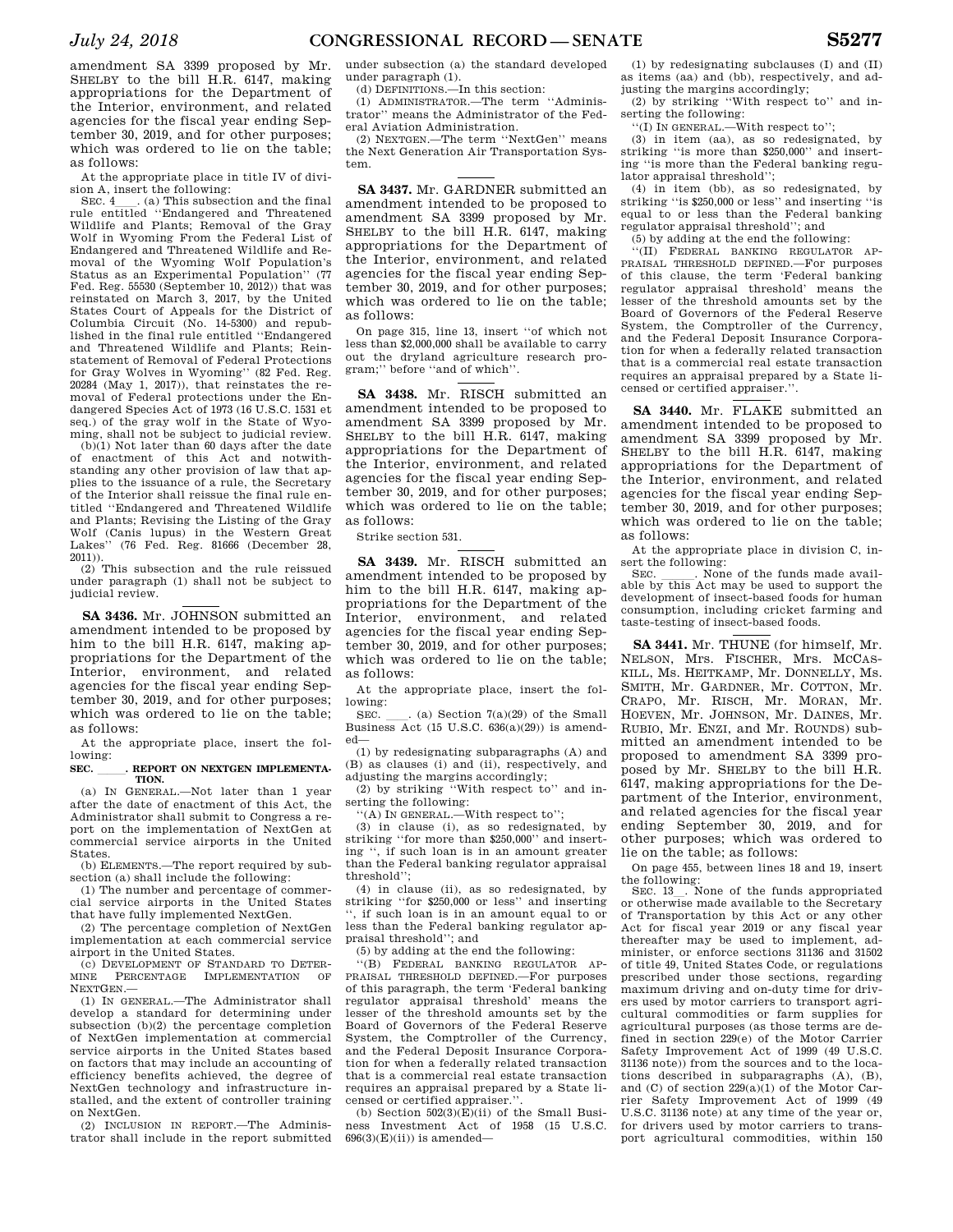air-miles of the destination of such commodities until—

(1) the Secretary of Transportation has promulgated a regulation to extend the hours of service exemption for drivers transporting agricultural commodities or farm supplies for agricultural purposes from the planting and harvesting periods (as determined by each State) to a year-round exemption; and

(2) the Secretary of Transportation has promulgated a regulation to extend the hours of service exemption for drivers transporting agricultural commodities to such transportation within a 150 air-mile radius from the destination of the agricultural commodities.

**SA 3442.** Mr. WHITEHOUSE submitted an amendment intended to be proposed to amendment SA 3399 proposed by Mr. SHELBY to the bill H.R. 6147, making appropriations for the Department of the Interior, environment, and related agencies for the fiscal year ending September 30, 2019, and for other purposes; which was ordered to lie on the table; as follows:

In the matter under the heading ''CHILD NU-TRITION PROGRAMS (INCLUDING TRANSFERS OF FUNDS)'' under the heading ''FOOD AND NUTRI-TION SERVICE'' under the heading ''DOMES-TIC FOOD PROGRAMS'' in title IV of division C, strike ''\$23,184,012,000'' and insert ''\$23,199,012,000''.

In the matter under the heading ''CHILD NU-TRITION PROGRAMS (INCLUDING TRANSFERS OF FUNDS)'' under the heading ''FOOD AND NUTRI-TION SERVICE'' under the heading ''DOMES-TIC FOOD PROGRAMS'' in title IV of division C, in the fourth proviso, strike ''That section  $26(d)$ " and insert "That \$15,000,000 shall be available to carry out section 18(g) of the Richard B. Russell National School Lunch Act (42 U.S.C. 1769(g)): *Provided further*, That section 26(d)''.

At the appropriate place in division C, insert the following:

FARMERS' MARKET AND LOCAL FOOD PROMOTION PROGRAM

SEC. Let The Farmers' Market and Local Food Food Promotion Program as authorized by section 6 of the Farmer-to-Consumer Direct Marketing Act of 1976 (7 U.S.C. 3005), \$10,000,000, to remain available until September 30, 2020.

**SA 3443.** Ms. SMITH (for herself and Ms. KLOBUCHAR) submitted an amendment intended to be proposed to amendment SA 3399 proposed by Mr. SHELBY to the bill H.R. 6147, making appropriations for the Department of the Interior, environment, and related agencies for the fiscal year ending September 30, 2019, and for other purposes; which was ordered to lie on the table; as follows:

At the end of title I, add the following:

SEC. \_\_\_\_\_. (a) DEFINITIONS.—In this section:

(1) PRAIRIE ISLAND RESERVATION.—The term ''Prairie Island Reservation'' means the Prairie Island Indian Community Reservation in Goodhue County, Minnesota.

(2) SECRETARY.—The term ''Secretary'' means the Secretary of the Interior.

(3) TRIBE.—The term ''Tribe'' means the Prairie Island Indian Community, a federally recognized Indian tribe.

(b) STUDY OF FEDERAL LANDS.—

(1) IN GENERAL.—The Secretary shall carry out an analysis to determine whether land within the Federal domain is suitable for addition to the Prairie Island Reservation.

(2) CONSIDERATIONS.—Land shall not be considered suitable for addition to the Prairie Island Reservation unless such land—

(A) consists of contiguous acres of land suitable for housing and economic development;

(B) is located within Minnesota and within 100 miles of the Prairie Island Reservation;

(C) is not subject to compatible use or wildlife-dependent recreational use restrictions pursuant to the National Wildlife Refuge System Administration Act of 1966 (16 U.S.C. 668dd et seq.); and

(D) is not administered by the National Park Service.

(3) REPORT.—Not later than 90 days after the date of enactment of this Act, the Secretary shall submit to Congress and the Tribe a report detailing the results of the analysis conducted pursuant to paragraph  $(1)$ .

**SA 3444.** Mr. NELSON submitted an amendment intended to be proposed by him to the bill H.R. 6147, making appropriations for the Department of the Interior, environment, and related agencies for the fiscal year ending September 30, 2019, and for other purposes; which was ordered to lie on the table; as follows:

At the appropriate place in division D, insert the following:<br>SEC. . . Of the funds made available

SEC.  $\quad$  Of the funds made available under this Act for the Self-Help Homeownership Opportunity Program of the Department of Housing and Urban Development, not less than \$540,000 shall be made available for low-income and very low-income families affected by any State-mandated fire.

**SA 3445.** Mrs. GILLIBRAND submitted an amendment intended to be proposed to amendment SA 3399 proposed by Mr. SHELBY to the bill H.R. 6147, making appropriations for the Department of the Interior, environment, and related agencies for the fiscal year ending September 30, 2019, and for other purposes; which was ordered to lie on the table; as follows:

At the appropriate place in title VII of division C, insert the following:

SEC.  $\qquad$ . Section 19(a)(2)(B) of the Food and Nutrition Act of 2008 (7 U.S.C.  $2028(a)(2)(B)$  is amended by adding at the end the following:

''(iii) ADDITIONAL ASSISTANCE FOR DISASTER RECOVERY EFFORTS IN THE COMMONWEALTH OF PUERTO RICO FOR FISCAL YEAR 2019.—

''(I) AUTHORIZATION OF APPROPRIATIONS.— Due to the needs associated with disaster recovery efforts in the Commonwealth of Puerto Rico, in addition to amounts made available under clause (i), there is authorized to be appropriated not more than \$400,000,000 for fiscal year 2019 to make additional payments to the Commonwealth of Puerto Rico for the expenditures and expenses described in clause (i).

''(II) APPROPRIATION IN ADVANCE.—Except as provided in subclause (III), only amounts appropriated under subclause (I) in advance specifically for the expenditures and expenses described in clause (i) shall be available for payment to the Commonwealth of Puerto Rico for the expenditures and expenses described in that clause.

''(III) OTHER FUNDS.—Funds appropriated under subclause (I) shall be in addition to funds made available under clause (i).''.

**SA 3446.** Mrs. GILLIBRAND submitted an amendment intended to be proposed by her to the bill H.R. 6147, making appropriations for the Department of the Interior, environment, and related agencies for the fiscal year ending September 30, 2019, and for other purposes; which was ordered to lie on the table; as follows:

At the appropriate place in division C, insert the following:

DIRECT PAYMENTS FOR DAIRY FARMERS

SEC. Subtitle D of title I of the Agricultural Act of 2014 (7 U.S.C. 9051 et seq.) is amended by adding at the end the following: **''PART IV—DIRECT PAYMENTS FOR DAIRY** 

# **FARMERS**

**''SEC. 1441. DIRECT PAYMENTS FOR DAIRY FARM-ERS.** 

''(a) IN GENERAL.—Not later than 30 days after the date of enactment of this part, the Secretary shall provide a 1-time payment to each eligible dairy farmer described in subsection (b) in accordance with this section.

''(b) ELIGIBILITY.—To be eligible to receive a payment under this section, a dairy farmer shall—

''(1) be licensed by the Secretary; and

''(2) have had a production history during the 1-year period ending on the date of enactment of this part.

''(c) AMOUNT OF PAYMENT.—

''(1) IN GENERAL.—The amount of a payment under this section shall be, as determined by the report of the Economic Research Service entitled 'Milk Cost of Production by Size of Operation Report' and dated May 1, 2018, equal to the quotient obtained by dividing—

''(A) the product obtained by multiplying— ''(i) the quantity (in pounds) of the national average milk production of a dairy cow;

''(ii) the average number of cows per farm, as determined under paragraph (2);

''(iii) the value of production less total costs, as determined under paragraph (3); and " $(iv)$  <sup>1</sup>/<sub>2</sub>; and

''(B) 100.

''(2) AVERAGE NUMBER OF COWS PER FARM.— The average number of cows per farm under paragraph (1)(A)(ii) shall be determined based on the report described in paragraph (1) as follows:

''(A) In the case of a farm with fewer than 50 cows, the national average number of cows per farm in farms with fewer than 50 cows.

''(B) In the case of a farm with not fewer than 50 cows and not greater than 199 cows, the national average number of cows per farm in farms with not fewer than 50 cows and not greater than 199 cows.

''(C) In the case of a farm with not fewer than 200 cows and not greater than 499 cows, the national average number of cows per farm in farms with not fewer than 200 cows and not greater than 499 cows.

''(D) In the case of a farm with not fewer than 500 cows, the national average number of cows per farm in farms with not fewer than 500 cows.

''(3) VALUE OF PRODUCTION LESS TOTAL COSTS.—The value of production less total costs under paragraph (1)(A)(iii) shall be determined based on the report described in paragraph (1) as follows:

''(A) In the case of a farm with fewer than 50 cows, the national value of production less total costs in farms with fewer than 50 cows.

''(B) In the case of a farm with not fewer than 50 cows and not greater than 199 cows, the national value of production less total costs in farms with not fewer than 50 cows and not greater than 199 cows.

''(C) In the case of a farm with not fewer than 200 cows and not greater than 499 cows, the national value of production less total costs in farms with not fewer than 200 cows and not greater than 499 cows.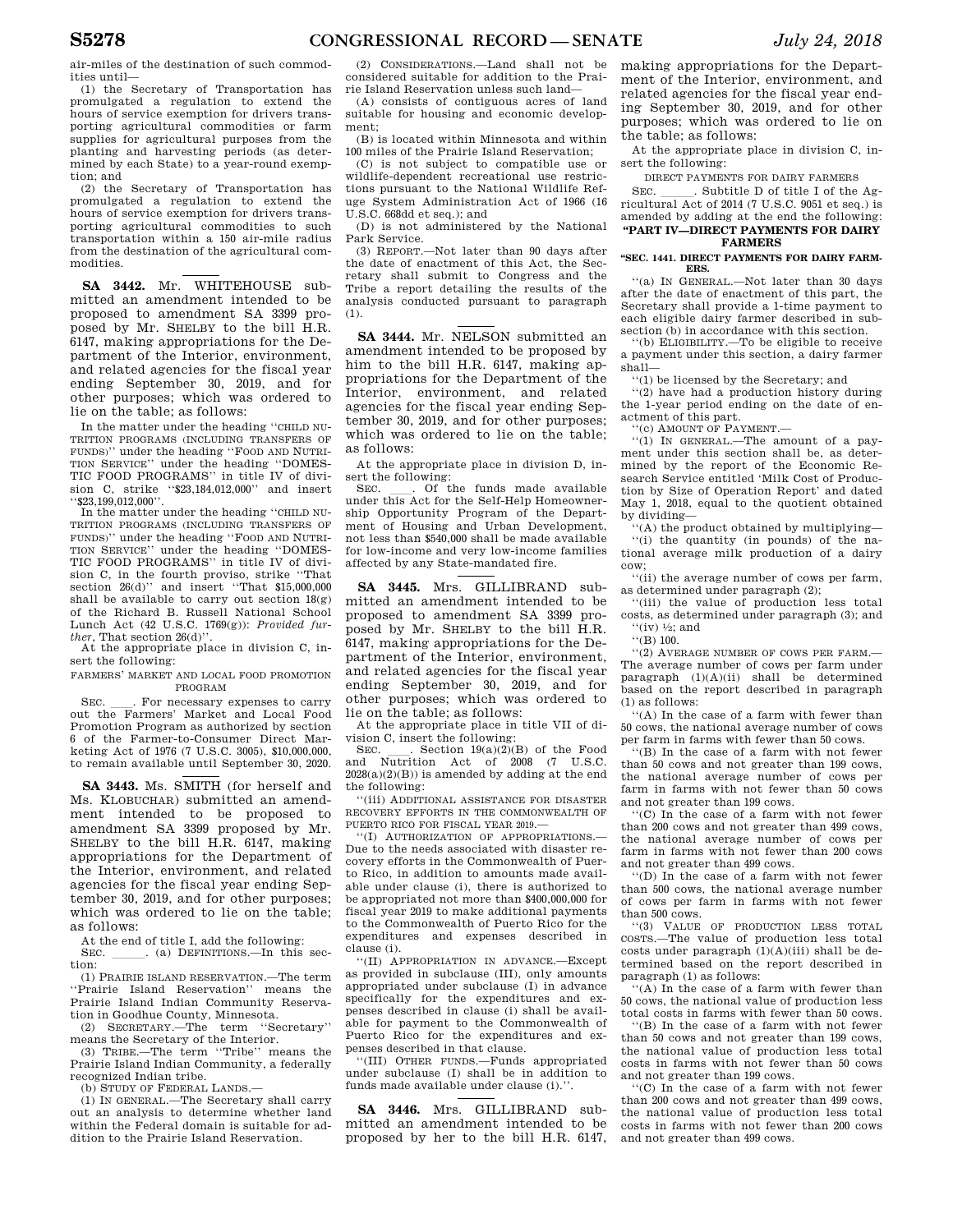''(D) In the case of a farm with not fewer than 500 cows, the national value of production less total costs in farms with not fewer than 500 cows.

''(d) PAYMENT LIMITATION.—The amount of a payment under this section to an eligible dairy farmer described in subsection (b) shall not be greater than \$15,000.

''(e) FUNDING.—Of the funds of the Commodity Credit Corporation, the Secretary shall use to carry out this section \$500,000,000.''.

**SA 3447.** Mr. JONES submitted an amendment intended to be proposed to amendment SA 3399 proposed by Mr. SHELBY to the bill H.R. 6147, making appropriations for the Department of the Interior, environment, and related agencies for the fiscal year ending September 30, 2019, and for other purposes; which was ordered to lie on the table; as follows:

On page 17, line 4, strike ''\$88,910,000'' and insert ''\$91,910,000''.

On page 17, line 14, strike ''\$5,000,000'' and insert ''\$8,000,000''.

On page 40, line 7, strike ''\$134,673,000'' and insert ''\$131,673,000''.

**SA 3448.** Mr. MERKLEY submitted an amendment intended to be proposed to amendment SA 3399 proposed by Mr. SHELBY to the bill H.R. 6147, making appropriations for the Department of the Interior, environment, and related agencies for the fiscal year ending September 30, 2019, and for other purposes; which was ordered to lie on the table; as follows:

In section 737 of division C, in the proviso, strike ''entities'' and insert ''entities, or comparable entities that provide energy efficiency services using their own billing mechanism,''.

**SA 3449.** Mr. CASEY submitted an amendment intended to be proposed by him to the bill H.R. 6147, making appropriations for the Department of the Interior, environment, and related agencies for the fiscal year ending September 30, 2019, and for other purposes; which was ordered to lie on the table; as follows:

In the matter under the heading ''SPECIAL SUPPLEMENTAL NUTRITION PROGRAM FOR WOMEN, INFANTS, AND CHILDREN (WIC)'' under the heading ''FOOD AND NUTRITION SERVICE'' under the heading ''DOMESTIC FOOD PRO-GRAMS'' in title IV of division C, in the first proviso, strike ''\$60,000,000'' and insert ''\$80,000,000''.

**SA 3450.** Ms. BALDWIN submitted an amendment intended to be proposed to amendment SA 3399 proposed by Mr. SHELBY to the bill H.R. 6147, making appropriations for the Department of the Interior, environment, and related agencies for the fiscal year ending September 30, 2019, and for other purposes; which was ordered to lie on the table; as follows:

At the appropriate place in title VII of division C, insert the following:<br>SEC.  $(a)$  There is

SEC.  $\qquad \qquad$  (a) There is appropriated \$7,000,000 to the Secretary of Agriculture for marketing activities authorized under section 204(b) of the Agricultural Marketing Act of 1946 (7 U.S.C. 1623(b)) to provide to State departments of agriculture, State coopera-

tive extension services, institutions of higher education, and nonprofit organizations grants to carry out programs and provide technical assistance to promote innovation, process improvement, and marketing relating to dairy products, and the amount made available under the heading ''AGRICULTURE BUILDINGS AND FACILITIES (INCLUDING TRANS-FERS OF FUNDS)'' in title I of division C shall be \$51,330,000.

**SA 3451.** Ms. BALDWIN submitted an amendment intended to be proposed by her to the bill H.R. 6147, making appropriations for the Department of the Interior, environment, and related agencies for the fiscal year ending September 30, 2019, and for other purposes; which was ordered to lie on the table; as follows:

At the appropriate place in title VII of division C, insert the following:<br>SEC. Section 750 of division A of the

SEC. Lettion 750 of division A of the Consolidated Appropriations Act, 2018 (Public Law 115–141), is amended by striking ''That for'' and inserting ''That any fee for switching or routing of benefits imposed by a nonaffiliated subcontractor of any contractor of a State shall not be prohibited if no portion of that fee is shared with or otherwise received by the State or the State's contractor (or any affiliate of that contractor): *Provided further*, That for''.

**SA 3452.** Mr. SANDERS submitted an amendment intended to be proposed to amendment SA 3399 proposed by Mr. SHELBY to the bill H.R. 6147, making appropriations for the Department of the Interior, environment, and related agencies for the fiscal year ending September 30, 2019, and for other purposes; which was ordered to lie on the table; as follows:

At the appropriate place in title VII of division D, insert the following:

SEC. SEC. None of the funds made available by this Act may be used to implement, administer, or enforce the final rule entitled ''Food Labeling: Revision of the Nutrition and Supplement Facts Labels'' (81 Fed. Reg. 33742 (May 27, 2016)) to the extent that the rule requires that the nutrition facts panel on the labeling of a single-ingredient food that does not contain any added sugars or sweeteners (such as honey or maple syrup) include a statement that the food contains added sugars.

**SA 3453.** Mr. SANDERS submitted an amendment intended to be proposed to amendment SA 3399 proposed by Mr. SHELBY to the bill H.R. 6147, making appropriations for the Department of the Interior, environment, and related agencies for the fiscal year ending September 30, 2019, and for other purposes; which was ordered to lie on the table; as follows:

On page 142, between lines 16 and 17, insert the following:

STUDY OF PERFLUOROALKYL AND POLYFLUOROALKYL SUBSTANCES IN GROUND-WATER

SEC. 433. (a) Not later than 1 year after the date of enactment of this Act, the Director of the United States Geological Survey (referred to in this section as the ''Director''), in consultation with the Administrator of the Environmental Protection Agency (referred to in this section as the ''Administrator''), shall complete a study to monitor the flow of perfluoroalkyl and

polyfluoroalkyl substances in groundwater flows in not less than 5 regions.

(b) The Director, in consultation with the Administrator, is encouraged to develop a public information campaign to inform impacted communities and the general public of potential exposure to perfluoroalkyl and polyfluoroalkyl substances resulting from releases in groundwater.

(c) Not later than 15 months after the date of enactment of this Act and annually thereafter, the Director, in consultation with the Administrator, shall submit to the Committee on Environment and Public Works of the Senate, the Committee on Energy and Natural Resources of the Senate, the Committee on Energy and Commerce of the House of Representatives, and the Committee on Natural Resources of the House of Representatives a report that describes the findings of the study completed under subsection (a).

**SA 3454.** Mr. WHITEHOUSE (for himself, Ms. MURKOWSKI, and Mr. MURPHY) submitted an amendment intended to be proposed to amendment SA 3399 proposed by Mr. SHELBY to the bill H.R. 6147, making appropriations for the Department of the Interior, environment, and related agencies for the fiscal year ending September 30, 2019, and for other purposes; which was ordered to lie on the table; as follows:

At the appropriate place in division C, insert the following:

RESEARCH ON OCEAN AGRICULTURE

SEC.  $\qquad \qquad$  (a) The Secretary of Agriculture, in coordination with the Administrator of the National Oceanic and Atmospheric Administration, shall establish a working group (referred to in this section as the ''working group'')—

(1) to study how mangroves, kelp forests, tidal marshes, and seagrass meadows could help deacidify the oceans;

(2) to study emerging ocean farming practices that use kelp and seagrass to deacidify the oceans while providing feedstock for agriculture and other commercial and industrial inputs; and

(3) to coordinate and conduct research to develop and enhance pilot-scale research for farming of kelp and seagrass in order—

(A) to deacidify ocean environments;

(B) to produce a feedstock for agriculture; and

(C) to develop other scalable commercial applications for kelp, seagrass, or products derived from kelp or seagrass.

(b) The working group shall include—

(1) the Secretary of Agriculture;

(2) the Administrator of the National Oceanic and Atmospheric Administration;

(3) representatives of any relevant offices within the National Oceanic and Atmospheric Administration; and

(4) the Assistant Secretary of Energy for Energy Efficiency and Renewable Energy.

(c) Not later than 2 years after the date of enactment of this Act, the working group shall submit to Congress a report that includes—

(1) the findings of the research described in subsection (a);

(2) the results of the pilot-scale research described in subsection (a)(3); and

(3) any policy recommendations based on those findings and results.

**SA 3455.** Mr. MERKLEY submitted an amendment intended to be proposed to amendment SA 3399 proposed by Mr. SHELBY to the bill H.R. 6147, making appropriations for the Department of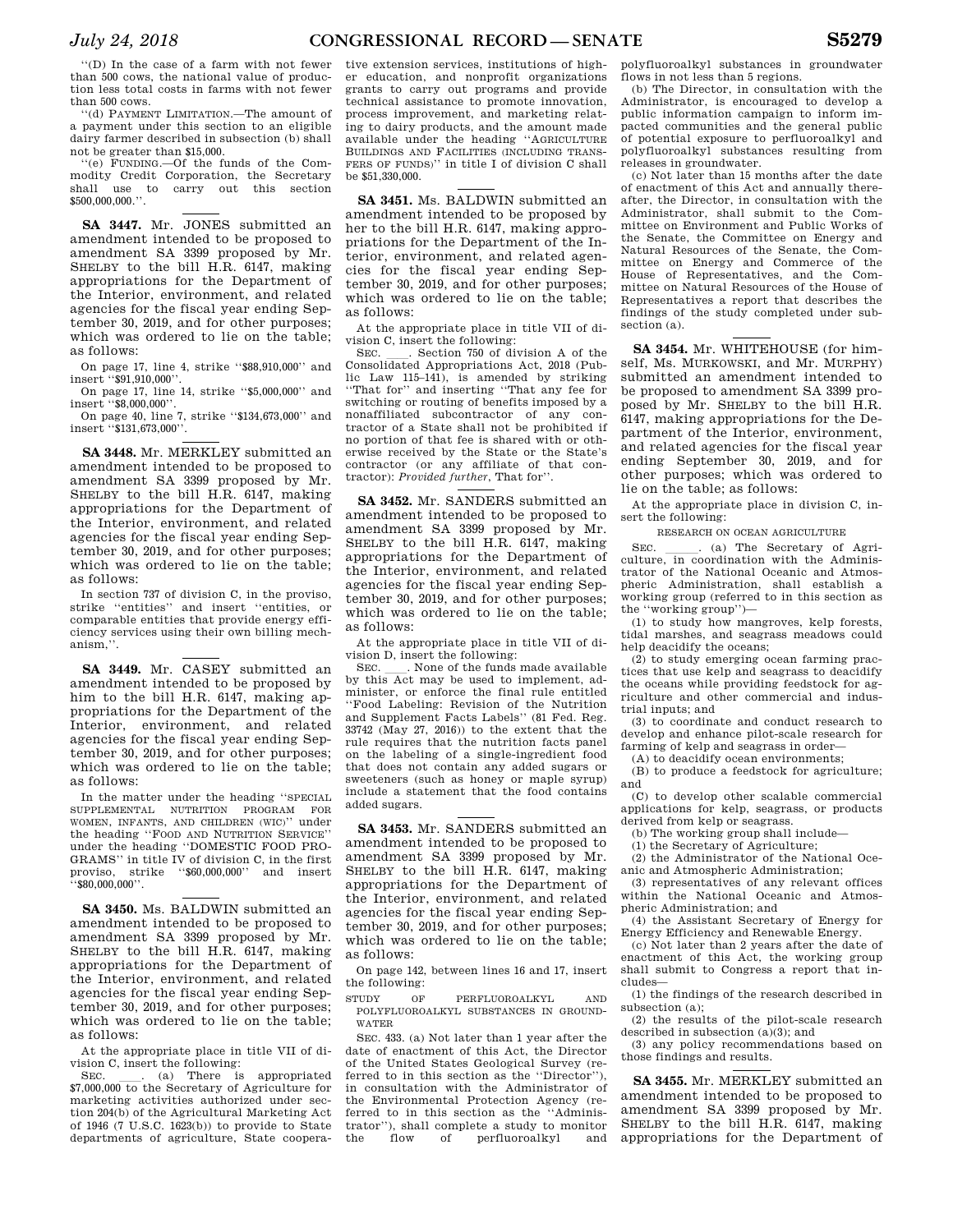the Interior, environment, and related agencies for the fiscal year ending September 30, 2019, and for other purposes; which was ordered to lie on the table; as follows:

At the end of title VII of division B, insert the following:<br>SEC. SEC. None of the funds appropriated

SEC.  $\Box$ . None of the funds appropriated or otherwise made available by this Act or any other Act may be used—

(1) to prevent a Member of Congress from entering, for the purpose of conducting oversight, any facility located in the United States at which alien minors are housed or otherwise detained;

(2) to require any Member of Congress to coordinate through a Congressional entity for their entry into, for the purpose of conducting oversight, any facility described in paragraph (1); or

(3) to make any temporary modification at a facility described in paragraph (1) that in any way alters what is observed by a visiting Member of Congress, compared to what would be observed in the absence of such modification.

**SA 3456.** Mr. MERKLEY submitted an amendment intended to be proposed to amendment SA 3399 proposed by Mr. SHELBY to the bill H.R. 6147, making appropriations for the Department of the Interior, environment, and related agencies for the fiscal year ending September 30, 2019, and for other purposes; which was ordered to lie on the table; as follows:

On page 151, line 13, strike ''\$250,000,000'' and insert "\$255,000,000".

On page 211, line 16, strike ''\$9,633,450,000'' and insert ''\$9,628,450,000''.

**SA 3457.** Mr. JONES submitted an amendment intended to be proposed to amendment SA 3399 proposed by Mr. SHELBY to the bill H.R. 6147, making appropriations for the Department of the Interior, environment, and related agencies for the fiscal year ending September 30, 2019, and for other purposes; which was ordered to lie on the table; as follows:

At the appropriate place in division B, in-

sert the following:<br>SEC. \_\_\_. The Office of Advocacy of the SEC. \_\_\_\_. The Office of Advocacy of the Small Business Administration shall conduct a study on the best practices in and benefits of matchmaking programs for small business concerns owned and controlled by veterans that utilize industry data and business leads provided by entities, such as chambers of commerce, to match those veterans with business opportunities in their industry of interest or geographic location.

**SA 3458.** Mr. WHITEHOUSE (for himself, Mrs. SHAHEEN, Mr. BLUMENTHAL, Mr. REED, Ms. HASSAN, Mr. MARKEY, Mr. MURPHY, Ms. WARREN, Mr. KING, and Ms. COLLINS) submitted an amendment intended to be proposed to amendment SA 3399 proposed by Mr. SHELBY to the bill H.R. 6147, making appropriations for the Department of the Interior, environment, and related agencies for the fiscal year ending September 30, 2019, and for other purposes; which was ordered to lie on the table; as follows:

At the end of title I of division A, add the following:

SEC. 1<sub>1</sub>. None of the funds made available by this Act may be used to issue a lease

for exploration, development, or production of oil or natural gas in any area of the outer Continental Shelf off the coasts of the States of Maine, New Hampshire, Massachusetts, Rhode Island, or Connecticut.

**SA 3459.** Ms. HEITKAMP (for herself and Mr. CARPER) submitted an amendment intended to be proposed to amendment SA 3399 proposed by Mr. SHELBY to the bill H.R. 6147, making appropriations for the Department of the Interior, environment, and related agencies for the fiscal year ending September 30, 2019, and for other purposes; which was ordered to lie on the table; as follows:

On page 239, line 19, insert before the period at the end the following: '': *Provided further*, That none of the funds made available under this Act or any other Act may be used to take any action that would impair the fulfillment of the universal service obligation of the United States Postal Service or lead toward the privatization of the United States Postal Service''.

**SA 3460.** Mr. MERKLEY (for himself and Mr. SANDERS) submitted an amendment intended to be proposed to amendment SA 3399 proposed by Mr. SHELBY to the bill H.R. 6147, making appropriations for the Department of the Interior, environment, and related agencies for the fiscal year ending September 30, 2019, and for other purposes; which was ordered to lie on the table; as follows:

At the appropriate place in title II of divi-

sion A, insert the following:<br>SEC. 2 . None of the funds made avail-SEC. 2<sub>1</sub>. None of the funds made available by this Act shall be used to rescind, revoke, or otherwise modify the document of the Administrator of the Environmental Protection Agency entitled ''Endangerment and Cause or Contributing Findings for Greenhouse Gases under Section 202(a) of the Clean Air Act'' and dated December 7, 2009.

**SA 3461.** Mrs. GILLIBRAND (for herself and Mr. SCHUMER) submitted an amendment intended to be proposed to amendment SA 3399 proposed by Mr. SHELBY to the bill H.R. 6147, making appropriations for the Department of the Interior, environment, and related agencies for the fiscal year ending September 30, 2019, and for other purposes; which was ordered to lie on the table; as follows:

On page 142, between lines 16 and 17, insert the following:

FORT ONTARIO SPECIAL RESOURCE STUDY

SEC. 433. (a) In this section:

(1) The term ''Secretary'' means the Secretary of the Interior.

(2) The term ''study area'' means Fort Ontario in Oswego, New York.

(b) The Secretary shall conduct a special resource study of the study area.

(c) In conducting the study under subsection (b), the Secretary shall—

(1) evaluate the national significance of the study area;

(2) determine the suitability and feasibility of designating the study area as a unit of the National Park System;

(3) consider other alternatives for preservation, protection, and interpretation of the study area by the Federal Government, State or local government entities, or private and nonprofit organizations;

(4) consult with interested Federal agencies, State or local governmental entities,

private and nonprofit organizations, or any other interested individuals; and

(5) identify cost estimates for any Federal acquisition, development, interpretation, operation, and maintenance associated with the alternatives.

(d) The study required under subsection (b) shall be conducted in accordance with section 100507 of title 54, United States Code.

(e) Not later than 3 years after the date on which funds are first made available to carry out the study under subsection (b), the Secretary shall submit to the Committee on Natural Resources of the House of Representatives and the Committee on Energy and Natural Resources of the Senate a report that describes—

(1) the results of the study; and

(2) any conclusions and recommendations of the Secretary.

**SA 3462.** Mrs. GILLIBRAND (for herself, Mr. BLUMENTHAL, Mr. MURPHY, and Mr. SCHUMER) submitted an amendment intended to be proposed by her to the bill H.R. 6147, making appropriations for the Department of the Interior, environment, and related agencies for the fiscal year ending September 30, 2019, and for other purposes; which was ordered to lie on the table; as follows:

At the end of division B, add the following:<br>SEC. . None of the funds contained in . None of the funds contained in this Act may be used to enforce section 540 of Public Law 110–329 (122 Stat. 3688) or section 538 of Public Law 112–74 (125 Stat. 976; 6 U.S.C. 190 note).

**SA 3463.** Mr. CARPER (for himself and Ms. HEITKAMP) submitted an amendment intended to be proposed to amendment SA 3399 proposed by Mr. SHELBY to the bill H.R. 6147, making appropriations for the Department of the Interior, environment, and related agencies for the fiscal year ending September 30, 2019, and for other purposes; which was ordered to lie on the table; as follows:

At the end of division B (before the short title), add the following:

# **TITLE IX—POSTAL SERVICE REFORM SECTION 901. SHORT TITLE.**

This title may be cited as the ''Postal Service Reform Act of 2018''.

# **SEC. 902. TABLE OF CONTENTS.**

The table of contents for this title is as follows:

- Sec. 901. Short title.
- Sec. 902. Table of contents.
- Sec. 903. Definitions.

SUBTITLE A—POSTAL PERSONNEL

- Sec. 921. Postal Service Health Benefits Program.
- Sec. 922. Postal Service retiree health care benefit funding reform.
- Sec. 923. Medicare part B premium subsidy for newly enrolling Postal Service annuitants and family members.
- Sec. 924. Postal Service pension funding reform.
- Sec. 925. Supervisory and other managerial organizations.
- Sec. 926. Right of appeal to Merit Systems Protection Board.
	- SUBTITLE B—POSTAL SERVICE OPERATIONS REFORM
- Sec. 941. Governance reform.
- Sec. 942. Modernizing postal rates.
- Sec. 943. Nonpostal services.
- Sec. 944. Shipping of wine, beer, and distilled spirits.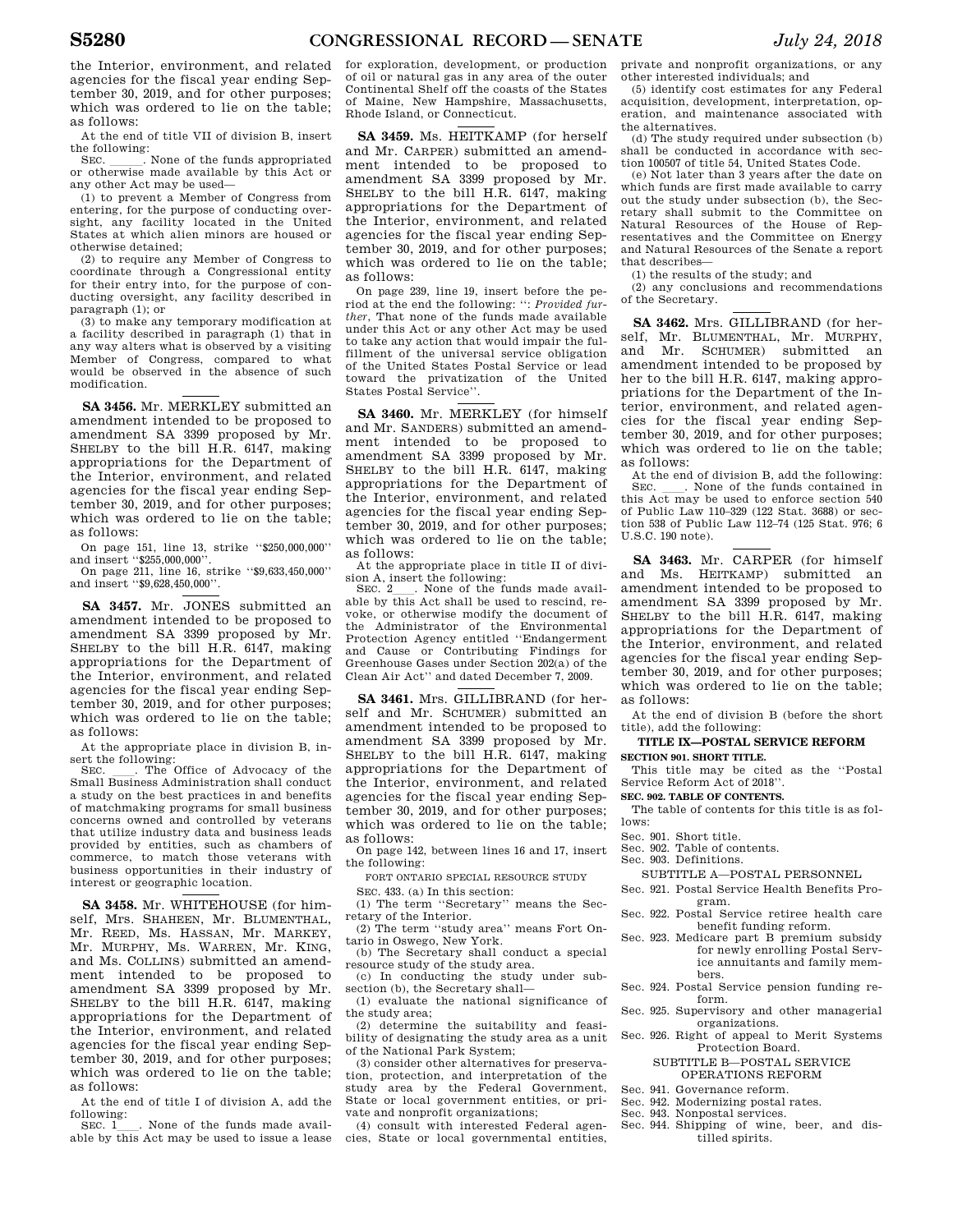Sec. 945. Efficient and flexible universal postal service. Sec. 946. Fair stamp-evidencing competi-

tion. Sec. 947. Market-dominant rates.

- Sec. 948. Review of Postal Service cost attribution guidelines.
- Sec. 949. Aviation security for parcels.
- Sec. 950. Long-term solvency plan; annual
- financial plan and budget. Sec. 951. Service standards, performance targets, and performance meas-
- urements. Sec. 952. Postal Service Chief Innovation Of-
- ficer. Sec. 953. Emergency suspensions of post of-
- fices. Sec. 954. Mailing address requirements.
- SUBTITLE C—POSTAL CONTRACTING REFORM

Sec. 961. Contracting provisions.

- Sec. 962. Technical amendment to definition.
- SUBTITLE D—POSTAL REGULATORY COMMISSION, INSPECTOR GENERAL, RELATED PROVISIONS, AND MIS-CELLANEOUS

Sec. 981. Postal Regulatory Commission.

- Sec. 982. Inspector General of the United States Postal Service and the
- Postal Regulatory Commission. Sec. 983. GAO report on fragmentation, overlap, and duplication in Fed-

eral programs and activities. **SEC. 903. DEFINITIONS.** 

In this title, the following definitions shall apply:

(1) COMMISSION.—The term ''Commission'' means the Postal Regulatory Commission.

(2) POSTAL RETAIL FACILITY.—The term ''postal retail facility''—

(A) means a post office, post office branch, post office classified station, or other facility that is operated by the Postal Service, the primary function of which is to provide retail postal services; and

(B) does not include a contractor-operated facility offering postal services.

(3) POSTAL SERVICE.—The term ''Postal Service'' means the United States Postal Service.

# **Subtitle A—Postal Personnel**

**SEC. 921. POSTAL SERVICE HEALTH BENEFITS PROGRAM.** 

#### (a) ESTABLISHMENT.—

(1) IN GENERAL.—Chapter 89 of title 5, United States Code, is amended by inserting after section 8903b the following:

#### **''§ 8903c. Postal Service Health Benefits Program**

''(a) DEFINITIONS.—In this section—

''(1) the term 'initial contract year' means the contract year beginning in January of the first full year that begins not less than 7 months after the date of enactment of this section;

''(2) the term 'initial participating carrier' means a carrier that enters into a contract with the Office to participate in the Postal Service Health Benefits Program during the initial contract year;

''(3) the term 'Medicare eligible individual' means an individual who—

''(A) is entitled to Medicare part A, but excluding an individual who is eligible to enroll under such part under section 1818 of the Social Security Act (42 U.S.C. 1395i–2); and

''(B) is eligible to enroll in Medicare part B;

''(4) the term 'Medicare part A' means the Medicare program for hospital insurance benefits under part A of title XVIII of the Social Security Act (42 U.S.C. 1395c et seq.);

''(5) the term 'Medicare part B' means the Medicare program for supplementary med-

ical insurance benefits under part B of title XVIII of the Social Security Act (42 U.S.C. 1395j et seq.);

''(6) the term 'Medicare part D' means the Medicare insurance program established under part D of title XVIII of the Social Security Act (42 U.S.C. 1395w–101 et seq.);

''(7) the term 'Office' means the Office of Personnel Management;

''(8) the term 'Postal Service' means the United States Postal Service;

''(9) the term 'Postal Service annuitant' means an annuitant enrolled in a health benefits plan under this chapter whose Government contribution is paid by the Postal Service or the Postal Service Retiree Health Benefits Fund under section  $8906(g)(2)$ ;

''(10) the term 'Postal Service employee' means an employee of the Postal Service enrolled in a health benefits plan under this chapter:

''(11) the term 'Postal Service Health Benefits Program' means the program of health benefits plans established under subsection (c) within the Federal Employees Health Benefits Program under this chapter;

''(12) the term 'Postal Service Medicare eligible annuitant' means an individual who—

''(A) is a Postal Service annuitant; and

''(B) is a Medicare eligible individual;

''(13) the term 'PSHBP plan' means a health benefits plan offered under the Postal Service Health Benefits Program; and

''(14) the term 'qualified carrier' means a carrier for which the total enrollment in the plans provided under this chapter includes, in the contract year beginning in January of the year before the initial contract year, a combined total of 1,500 or more enrollees who are—

''(A) Postal Service employees; or

''(B) Postal Service annuitants.

''(b) APPLICATION OF SECTION.—The requirements under this section shall—

''(1) apply to the initial contract year, and each contract year thereafter; and

''(2) supersede other provisions of this chapter to the extent of any specific inconsistency, as determined by the Office.

''(c) ESTABLISHMENT OF THE POSTAL SERV-ICE HEALTH BENEFITS PROGRAM.-

''(1) IN GENERAL.—The Office shall establish the Postal Service Health Benefits Program, which shall—

''(A) consist of health benefits plans offered under this chapter;

'(B) include plans offered by-

''(i) each qualified carrier; and

''(ii) any other carrier determined appropriate by the Office;

''(C) be available for participation by all Postal Service employees, in accordance with subsection (d);

''(D) be available for participation by all Postal Service annuitants, in accordance with subsection (d);

''(E) not be available for participation by an individual who is not a Postal Service employee or Postal Service annuitant (except as a family member of such an employee or annuitant); and

''(F) be implemented and administered by the Office.

 $''(2)$  SEPARATE POSTAL SERVICE RISK POOL. The Office shall ensure that each PSHBP plan includes rates, one for enrollment as an individual, one for enrollment for self plus one, and one for enrollment for self and family within each option in the PSHBP plan, that reasonably and equitably reflect the cost of benefits provided to a risk pool consisting solely of Postal Service employees and Postal Service annuitants (and family members of such employees and annuitants), taking into specific account the reduction in benefits cost for the PSHBP plan due to the Medicare enrollment requirements under subsection (e) and any savings or subsidies resulting from subsection (f).

''(3) ACTUARIALLY EQUIVALENT COVERAGE.— The Office shall ensure that each carrier participating in the Postal Service Health Benefits Program provides coverage under the PSHBP plans offered by the carrier that is actuarially equivalent, as determined by the Director of the Office, to the coverage that the carrier provides under the health benefits plans offered by the carrier under the Federal Employee Health Benefits Program that are not PSHBP plans.

''(4) APPLICABILITY OF FEDERAL EMPLOYEE HEALTH BENEFITS PROGRAM REQUIREMENTS.— Except as otherwise set forth in this section, all provisions of this chapter applicable to health benefits plans offered by a carrier under section 8903 or 8903a shall apply to PSHBP plans.

''(5) APPLICATION OF CONTINUATION COV-ERAGE.—In accordance with rules established by the Office, section 8905a shall apply to PSHBP plans in the same manner as that section applies to other health benefits plans offered under this chapter.

''(d) ELECTION OF COVERAGE.—

''(1) IN GENERAL.—Except as provided in paragraphs (2) and (3), each Postal Service employee and Postal Service annuitant who elects to receive health benefits coverage under this chapter—

''(A) shall be subject to the requirements under this section; and

''(B) may only enroll in a PSHBP plan.

''(2) ANNUITANTS.—A Postal Service annuitant shall not be subject to this section if the Postal Service annuitant—

''(A) is enrolled in a health benefits plan under this chapter for the contract year before the initial contract year that is not a health benefits plan offered by an initial participating carrier, unless the Postal Service annuitant voluntarily enrolls in a PSHBP plan;

''(B) resides in a geographic area—

''(i) for which there is not a PSHBP plan in which the Postal Service annuitant may enroll; or

''(ii) in which there is a lack of participating Medicare part B providers; or

''(C) would not derive benefit from enrolling in Medicare part B because of comprehensive medical coverage provided by the Department of Veterans Affairs or other programs.

''(3) EMPLOYEES.—A Postal Service employee who is enrolled in a health benefits plan under this chapter for the contract year immediately preceding the initial contract year that is not a health benefits plan offered by an initial participating carrier shall not be subject to the requirements under this section, except that—

''(A) if the Postal Service employee changes enrollment to a different health benefits plan under this chapter during the open season for the initial contract year, or after the start of the initial contract year, the Postal Service employee may only enroll in a PSHBP plan;

''(B) if the health benefits plan in which the Postal Service employee is enrolled for such contract year becomes available as a PSHBP plan, the Postal Service employee may only enroll in a PSHBP plan;

''(C) upon becoming a Postal Service annuitant, if the Postal Service employee elects to continue coverage under this chapter, the Postal Service employee shall enroll in a PSHBP plan during—

''(i) the open season that is being held when the Postal Service employee becomes a Postal Service annuitant; or

''(ii) if the date on which the Postal Service employee becomes a Postal Service annuitant falls outside of an open season, the first open season following that date; and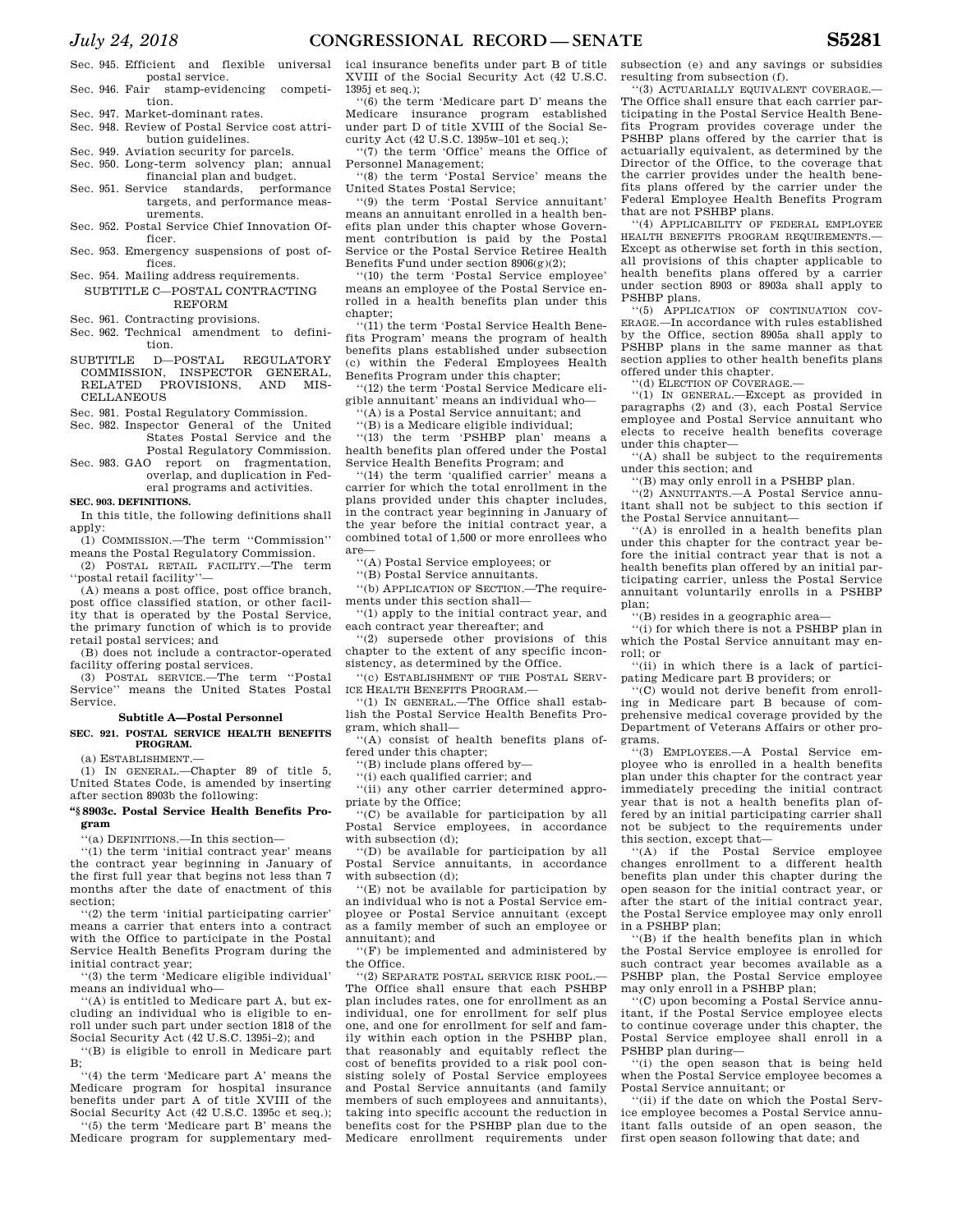''(D) subparagraphs (A), (B), and (C) shall not apply to an employee who resides in a geographic area for which there is not a PSHBP plan in which the employee may enroll.

''(e) REQUIREMENT OF MEDICARE ENROLL-MENT.—

''(1) POSTAL SERVICE MEDICARE ELIGIBLE AN-NUITANTS.—A Postal Service Medicare eligible annuitant subject to this section may not continue coverage under the Postal Service Health Benefits Program unless the Postal Service Medicare eligible annuitant enrolls in Medicare part A, Medicare part B, and Medicare part D (as part of a prescription drug plan described in subsection  $(f)(2)$ ).

'(2) MEDICARE ELIGIBLE FAMILY MEMBERS.-If a family member of a Postal Service annuitant who is subject to this section is a Medicare eligible individual, the family member may not be covered under the Postal Service Health Benefits Program as a family member of the Postal Service annuitant unless the family member enrolls in Medicare part A, Medicare part B, and Medicare part D (as part of a prescription drug plan described in subsection  $(f)(2)$ .

''(3) PROCESS FOR COORDINATED ELECTION OF ENROLLMENT UNDER MEDICARE PART B.—The Office shall establish a process under which—

''(A) Postal Service annuitants and family members who are subject to the requirements of paragraph (1) or (2)—

''(i) are informed, at the time of enrollment under this chapter, of such requirement; and

''(ii) except as provided in paragraph (4), as a consequence of such enrollment are deemed to have elected to be enrolled under Medicare part B (under subsection (m)(1) of section 1837 of the Social Security Act (42 U.S.C. 1395p)) in connection with the enrollment in a PSHBP plan under this chapter; and

''(B) the Office provides the Secretary of Health and Human Services and the Commissioner of Social Security in a timely manner with such information respecting such annuitants and family members and such election as may be required to effect their enrollment and coverage under Medicare part B and this section in a timely manner.

''(4) WAIVER FOR EXTREME FINANCIAL HARD- $SHP$ 

''(A) IN GENERAL.—The Postal Service, in consultation with recognized labor organizations and management organizations, shall establish a waiver program under which the requirement to enroll in Medicare part B under paragraph (1) or (2), as applicable, is waived for Postal Service annuitants and family members who demonstrate extreme financial hardship.

''(B) EFFECT OF WAIVER.—If the applicable requirement described in subparagraph (A) is waived for a Postal Service annuitant or family member—

''(i) the Postal Service shall notify the Office of the waiver; and

''(ii) the annuitant or family member shall not be deemed to have elected to be enrolled under Medicare part B as described in para $graph (3)(A)(ii)$ .

''(f) MEDICARE COORDINATION.—

''(1) IN GENERAL.—The Office shall require each PSHBP plan to provide benefits for Medicare eligible individuals pursuant to the standard coordination of benefits method used under this chapter, rather than the exclusion method or the carve-out method.

''(2) MEDICARE PART D PRESCRIPTION DRUG BENEFITS.—The Office shall require each PSHBP plan to provide qualified prescription drug coverage for Postal Service annuitants and family members who are part D eligible individuals (as defined in section 1860D– 1(a)(3)(A) of the Social Security Act (42 U.S.C.  $1395w-101(a)(3)(A)$  under a prescription drug plan under Medicare part D pursuant to the provisions of section 1860D–22(b) (commonly referred to as an 'employer group waiver plan'). For purposes of the preceding sentence, the carrier offering the PSHBP plan shall be deemed to be the sponsor of the plan for purposes of Medicare part D.

'(g) POSTAL SERVICE CONTRIBUTION.

''(1) IN GENERAL.—Subject to subsection (i), for purposes of applying section 8906(b) to the Postal Service, the weighted average shall be calculated in accordance with paragraphs (2) and (3).

''(2) WEIGHTED AVERAGE CALCULATION.—Not later than October 1 of each year (beginning with the year before the initial contract year), the Office shall determine the weighted average of the rates established pursuant to subsection (c)(2) for PSHBP plans that will be in effect during the following contract year with respect to—

''(A) enrollments for self only;

''(B) enrollments for self plus one; and

''(C) enrollments for self and family.

''(3) WEIGHTING IN COMPUTING RATES FOR INITIAL CONTRACT YEAR.—In determining such weighted average of the rates for the initial contract year, the Office shall take into account (for purposes of section 8906(a)(2)) the enrollment of Postal Service employees and annuitants in the health benefits plans offered by the initial participating carriers as of March 31 of the year before the initial contract year.

''(h) RESERVES.—

''(1) SEPARATE RESERVES.—

''(A) IN GENERAL.—The Office shall ensure that each PSHBP plan maintains separate reserves (including a separate contingency reserve) with respect to the enrollees in the PSHBP plan in accordance with section 8909.

''(B) REFERENCES.—For purposes of the Postal Service Health Benefits Program, each reference to 'the Government' in section 8909 shall be deemed to be a reference to the Postal Service.

''(C) AMOUNTS TO BE CREDITED.—The reserves (including the separate contingency reserve) maintained by each PSHBP plan shall be credited with a proportionate amount of the funds in the existing reserves for health benefits plans offered by an initial participating carrier.

''(2) DISCONTINUATION OF PSHBP PLAN.—In applying section 8909(e) relating to a PSHBP plan that is discontinued, the Office shall credit the separate Postal Service contingency reserve maintained under paragraph (1) for that plan only to the separate Postal Service contingency reserves of the PSHBP plans continuing under this chapter.

''(i) NO EFFECT ON EXISTING LAW.—Nothing in this section shall be construed as affecting section 1005(f) of title 39 regarding variations, additions, or substitutions to the provisions of this chapter.

''(j) MEDICARE EDUCATION PROGRAM.—Not later than 180 days after the date of enactment of this section, the Postal Service shall establish a Medicare Education Program, under which the Postal Service shall—

''(1) notify annuitants and employees of the Postal Service about the Postal Service Health Benefits Program;

''(2) provide information regarding the Postal Service Health Benefits Program to such annuitants and employees, including—

''(A) a description of the health care options available under the Postal Service Health Benefits Program;

''(B) the requirement that annuitants be enrolled in Medicare under subsection (e)(1); and

''(C) the premium subsidies under section 923 of the Postal Service Reform Act of 2018; and

''(3) respond and provide answers to any inquiry from such annuitants and employees

about the Postal Service Health Benefits Program or Medicare enrollment.''.

(2) TECHNICAL AND CONFORMING AMEND-MENTS.—

(A) Section 8903(1) of title 5, United States Code, is amended by striking ''two levels of benefits'' and inserting ''2 levels of benefits for enrollees under this chapter generally and 2 levels of benefits for enrollees under the Postal Service Health Benefits Program established under section 8903c''.

(B) The table of sections for chapter 89 of title 5, United States Code, is amended by inserting after the item relating to section 8903b the following:

''8903c. Postal Service Health Benefits Program.''.

(b) COORDINATION WITH MEDICARE.

(1) MEDICARE ENROLLMENT AND COVERAGE.— Section 1837 of the Social Security Act (42 U.S.C. 1395p) is amended by adding at the end the following new subsection:

 $''(m)(1)$  In the case of an individual who-''(A) is (i) a Postal Service Medicare eligible annuitant, or (ii) an individual who is a family member of such an annuitant and is a Medicare eligible individual;

''(B) enrolls in a PSHBP plan under section 8903c of title 5, United States Code; and

''(C) is not enrolled under this part, the individual is deemed, in accordance with section  $8903c(e)(3)$  of such title, to have elected to be enrolled under this part.

''(2) In the case of an individual who is deemed to have elected to be enrolled under paragraph (1), the coverage period under this part shall begin on the date that the individual first has coverage under the PSHBP plan pursuant to the enrollment described in paragraph (1)(B).

''(3) The provisions of section 1838(b) shall apply to an individual who is deemed to have elected to be enrolled under paragraph (1).

''(4) The Secretary, the Commissioner of Social Security, the United States Postal Service, and the Office of Personnel Management shall coordinate to monitor premiums paid by individuals who are deemed to have elected to be enrolled under paragraph (1) for purposes of determining whether those individuals are in compliance with the applicable requirements under section 8903c(e) of title 5, United States Code.

''(5) The definitions in section 8903c(a) of title 5, United States Code, shall apply for purposes of this subsection.''.

(2) WAIVER OF INCREASE OF PREMIUM.—Section 1839(b) of the Social Security Act (42 U.S.C. 1395r(b)) is amended by inserting after ''section 1837,'' the following: ''and not pursuant to a deemed enrollment under subsection (m) of such section during the open season for the initial contract year (as defined in section 8903c(a) of title 5, United States Code) of the Postal Service Health Benefits Program,''.

(3) CONFORMING COORDINATION OF BENEFIT RULES.—Section 1862(b) of the Social Security Act  $(42 \text{ U.S.C. } 1395y(b))$  is amended by adding at the end the following:

''(10) COORDINATION OF BENEFITS WITH POST-AL SERVICE HEALTH BENEFITS PLANS.—Paragraphs (1) through (9) shall apply except to the extent that the Secretary, in consultation with the Office of Personnel Management, determines those paragraphs to be inconsistent with section 8903c(f) of title 5, United States Code.''.

#### **SEC. 922. POSTAL SERVICE RETIREE HEALTH CARE BENEFIT FUNDING REFORM.**

(a) CONTRIBUTIONS.—Section 8906(g) of title 5, United States Code, is amended—

(1) by striking  $"(2)(A)$  The Government" and inserting  $((2)(A)(i)$  The Government''; and

(2) in paragraph (2)—

 $(A)$  in subparagraph  $(A)$ —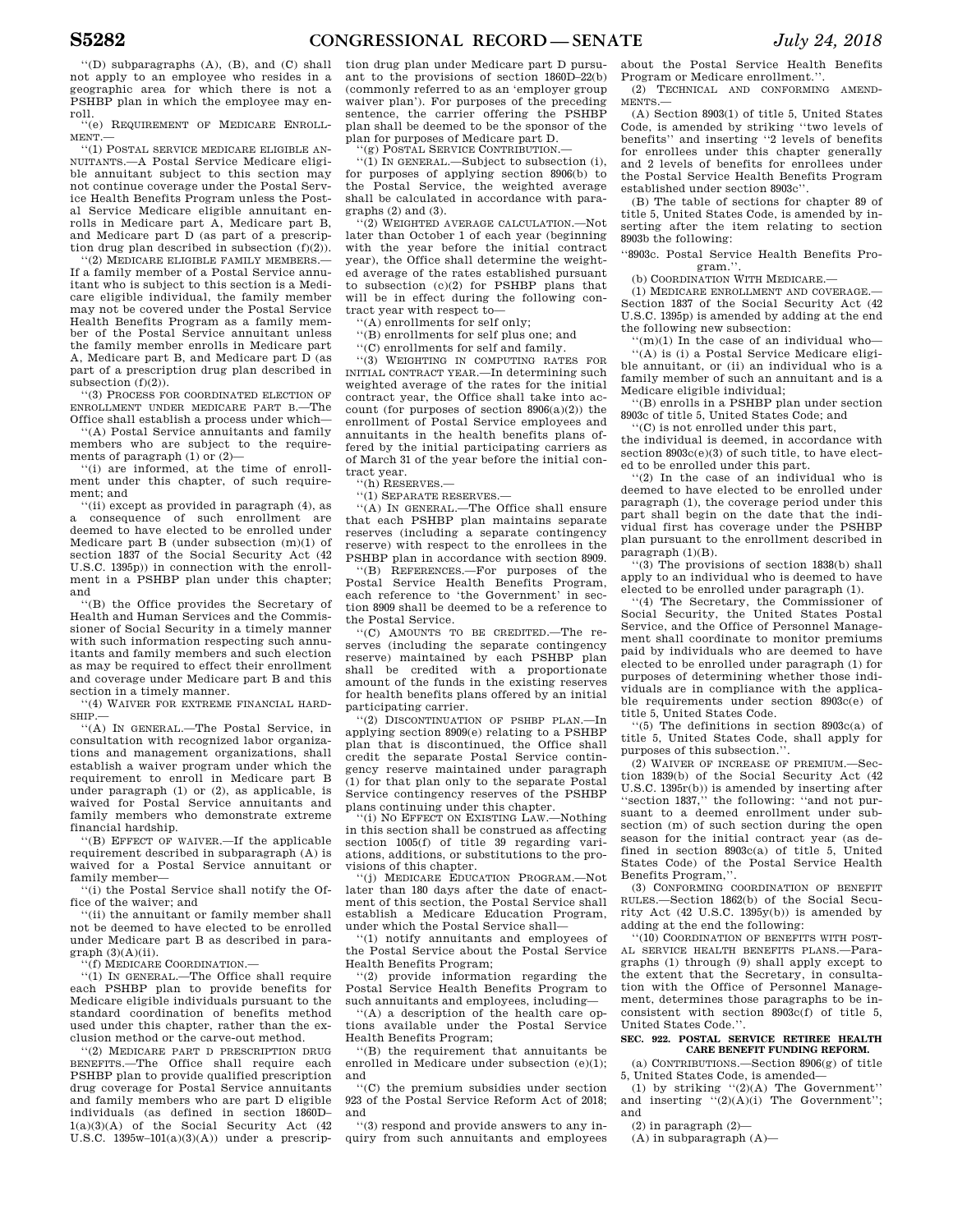(i) in clause (i), as added by paragraph (1), by striking ''shall through September 30, 2016, be paid'' and all that follows and inserting the following: ''shall be paid as provided in clause (ii).''; and

(ii) by adding at the end the following:

''(ii) With respect to the Government contributions required to be paid under clause  $(i)$ 

''(I) the portion of the contributions that is equal to the amount of the net claims costs under the enrollment of the individuals described in clause (i) shall be paid from the Postal Service Retiree Health Benefits Fund up to the amount contained in the Fund; and

''(II) any remaining amount shall be paid by the United States Postal Service.''; and

(B) by adding at the end the following:

 $\mathbb{P}(C)$  For purposes of this paragraph, the amount of the net claims costs under the enrollment of an individual described in subparagraph  $(A)(i)$  shall be the amount, as determined by the Office over any particular period of time, equal to the difference between—

''(i) the sum of—

''(I) the costs incurred by a carrier in providing health services to, paying for health services provided to, or reimbursing expenses for health services provided to, the individual and any other person covered under the enrollment of the individual; and

''(II) an amount of indirect expenses reasonably allocable to the provision, payment, or reimbursement described in subclause (I), as determined by the Office; and

''(ii) the amount withheld from the annuity of the individual or otherwise paid by the individual under this section.

''(D) Any computation by the Office under this section that relates to an individual described in subparagraph (A)(i) of this paragraph shall be made in consultation with the United States Postal Service.''.

(b) POSTAL SERVICE RETIREE HEALTH BENE-FITS FUND.—Section 8909a(d) of title 5, United States Code, is amended—

 $(1)$  in paragraph  $(1)$ —

(A) by striking ''Office'' and inserting ''United States Postal Service''; and

(B) by striking ''required under section  $8906(g)(2)(A)$ " and inserting the following: ''required to be paid from the Postal Service Retiree Health Benefits Fund under section  $8906(g)(2)(A)(ii)(I)$ ";

(2) by striking paragraphs (2) and (4);

(3) by redesignating paragraph (3) as paragraph (4);

(4) by inserting after paragraph (1) the following:

''(2) The United States Postal Service shall make sufficient payments into the Fund, in accordance with paragraphs  $(4)$  and  $(5)(B)$ , so that the value of the assets of the Fund is equal to the Postal Service actuarial liability.

''(3)(A) Not later than June 30, 2020, the United States Postal Service shall compute, and by June 30 of each succeeding year, the United States Postal Service shall recompute, a schedule including a series of annual installments that provide for the liquidation of the amount described under subparagraph (B) (regardless of whether the amount is a liability or surplus) by September 30 of the first fiscal year that begins 40 years after the date of enactment of the Postal Service Reform Act of 2018 (unless the schedule is exas provided in paragraph  $(4)(C)(ii)(II)$ ), including interest at the rate used in the computations under this subsection.

''(B) The amount described in this subparagraph is the amount, as of the date on which the applicable computation or recomputation under subparagraph (A) is made, that is equal to the difference between—

''(i) 80 percent of the Postal Service actuarial liability as of September 30 of the preceding fiscal year; and

''(ii) the value of the assets of the Postal Service Retiree Health Benefits Fund as of September 30 of the preceding fiscal year.'';

(5) in paragraph (4), as so redesignated—

(A) in subparagraph (A)—

(i) in clause (iii), by adding ''and'' at the end;

(ii) in clause (iv), by striking the semicolon at the end and inserting a period; and (iii) by striking clauses (v) through (x);

(B) in subparagraph (B)—

(i) in clause (i), by striking ''paragraph (1)'' and inserting ''paragraph (1), except to the extent the payment would cause the value of the assets in the Fund to exceed the Postal Service actuarial liability''; and

(ii) in clause (ii)—

(I) by inserting ''except as provided in subparagraph (C)," before "any"; and

(II) by striking ''paragraph (2)(B).'' and inserting ''paragraph (3).''; and

(C) by adding at the end the following:

''(C)(i) Upon request by the United States Postal Service, the Postal Regulatory Commission may waive the annual installment payment required to be made in a fiscal year under subparagraph (B)(ii) if the United States Postal Service meets conditions established by the Postal Regulatory Commission related to—

''(I) financial stability and retained earnings; and

 $'(II)$  the capability to maintain a high level of service.

''(ii) If the Postal Regulatory Commission waives the annual installment payment required to be made in a fiscal year under subparagraph (B)(ii)—

''(I) for purposes of any financial reporting by the United States Postal Service, the payment shall be deemed to have been made; and

''(II) the United States Postal Service shall extend the liquidation schedule under paragraph (3)(A) by 1 year. ''(iii) If the United States Postal Service

does not request a waiver of the annual installment payment required to be made in a fiscal year under subparagraph (B)(ii) and does not make the payment, the United States Postal Service may not increase rates for market-dominant products under section 3622 of title 39 during the following fiscal year.'';

(6) by redesignating paragraph (6) as paragraph (8);

(7) by striking paragraph (5) and inserting the following:

''(5)(A) Concurrently with each computation or recomputation under paragraph (3), the United States Postal Service shall compute the amount, as of the date of the computation, that is equal to the difference between—

''(i) the Postal Service actuarial liability as of September 30 of the preceding fiscal year; and

''(ii) the value of the assets of the Postal Service Retiree Health Benefits Fund as of September 30 of the preceding fiscal year.

'(B) If the United States Postal Service disposes of any property owned or leased by the United States Postal Service, and, based on the most recent computation under subparagraph (A), the amount described in clause (i) of that subparagraph is greater than the amount described in clause (ii) of that subparagraph, the United States Postal Service shall pay into the Fund the lesser of—

''(i) the amount of net profit to the United States Postal Service resulting from the disposal of property (as determined by the Postal Regulatory Commission); or

''(ii) the amount computed under subparagraph (A).

''(C) The United States Postal Service shall make each payment required under subparagraph (B) without regard to whether the United States Postal Service has completed the annual installment payments required under paragraph (4)(B)(ii), as scheduled under paragraph (3)(A).

''(6) Computations under this subsection shall be based on—

''(A) economic and actuarial methods and assumptions consistent with the methods and assumptions used in determining the Postal surplus or supplemental liability under section 8348(h); and

''(B) any other methods and assumptions, including a health care cost trend rate, that the Director of the Office determines to be appropriate.

 $f'(7)(A)$  The Office shall provide to the United States Postal Service any data necessary for computations under this subsection.

''(B) Upon computing an amount or schedule under this subsection for a fiscal year, the United States Postal Service shall provide the data used for the computation to the Postal Regulatory Commission for review of the computation.

''(C) Not later than 30 days after receiving data from the United States Postal Service under subparagraph (B), the Postal Regulatory Commission, in consultation with the United States Postal Service, shall—

''(i) determine whether the amount or schedule was computed in accordance with this subsection;

''(ii) if the amount or schedule was computed in accordance with this subsection, submit to the Office a certification that the amount or schedule is the definitive amount or schedule for that fiscal year; and

''(iii) if the amount or schedule was not computed in accordance with this subsection, request that the Office recompute the amount or schedule.

''(D)(i) Not later than 30 days after receiving a request from the Postal Regulatory Commission under subparagraph (C)(iii), the Office shall recompute the amount or schedule.

''(ii) If the Office recomputes an amount or schedule under clause (i), the recomputed amount or schedule shall be the definitive amount or schedule for that fiscal year for purposes of this subsection.''; and

(8) by adding at the end the following: ''(9) In this subsection, the term 'Postal Service actuarial liability' means the difference between—

''(A) the net present value of future payments required to be paid from the Postal Service Retiree Health Benefits Fund under section  $8906(g)(2)(A)(ii)(I)$  for current and future United States Postal Service annuitants; and

''(B) the net present value as computed under paragraph (1) attributable to the future service of United States Postal Service employees.

''(10) For purposes of computing an amount under paragraph (1) or (9)(A), section  $8906(g)(2)(A)(ii)(I)$  shall be applied as though 'up to the amount contained in the Fund' were struck.''.

(c) CANCELLATION OF CERTAIN UNPAID OBLI-GATIONS OF THE POSTAL SERVICE.—Any obligation of the Postal Service under section 8909a(d)(3)(A) of title 5, United States Code, as in effect on the day before the date of enactment of this Act, that remains unpaid as of such date of enactment is canceled.

(d) ONE-TIME TRANSFER TO MEDICARE FUNDS.—

(1) DEFINITIONS.—In this subsection—

(A) the term ''applicable fiscal year'' means the first fiscal year beginning on or after October 1, 2021, in which the amount computed under paragraph (3)(B) of section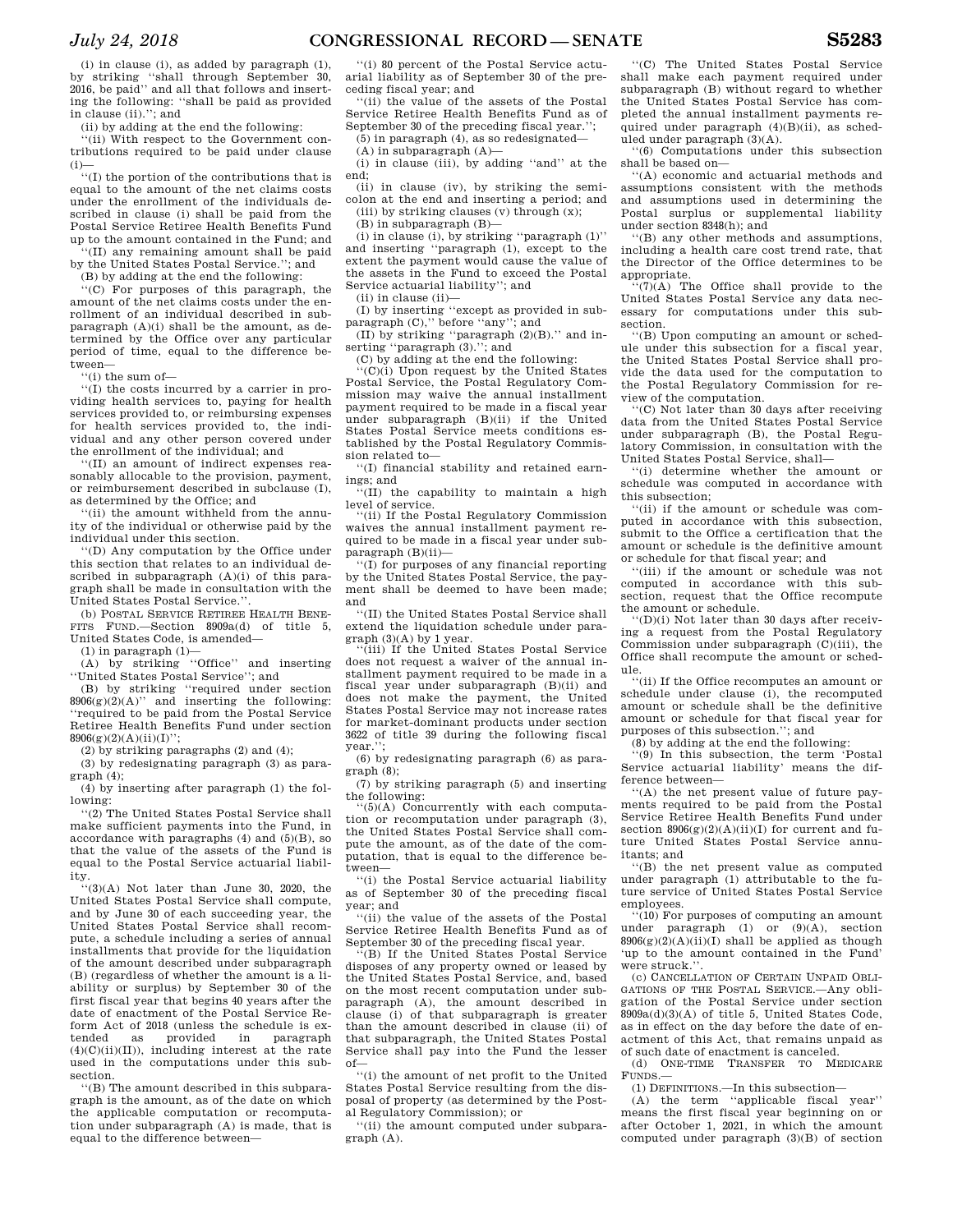8909a(d) of title 5, United States Code (as amended by subsection (b)) is a surplus; and (B) the term ''Medicare fund'' means—

(i) the Federal Hospital Insurance Trust Fund under section 1817 of the Social Security Act (42 U.S.C. 1395i);

(ii) the Federal Supplementary Medical Insurance Trust Fund under section 1841 of such Act (42 U.S.C. 1395t); and

(iii) the Medicare Prescription Drug Account under section 1860D–16 of such Act (42 U.S.C. 1395w–116).

(2) TRANSFER REQUIRED.—Not later than 30 days after the date on which the schedule under paragraph (3)(A) of section 8909a(d) of title 5, United States Code (as amended by subsection (b)) in the applicable fiscal year is certified by the Commission or recomputed by the Office of Personnel Management, as applicable under paragraph (6) of such section  $8909a(d)$ —

(A) the Secretary of Health and Human Services shall—

(i) estimate the amount of the increased expenditures required from the Medicare funds, including the amount required from each such fund, by reason of the requirements under section 8903c(e) of title 5, United States Code (as added by section 921(a)(1) of this title) for the 10-year period beginning on the date of enactment of this Act; and

(ii) notify the Secretary of the Treasury and the Postal Service of the amount estimated under clause (i); and

(B) the Secretary of the Treasury shall transfer from the Postal Service Retiree Health Benefits Fund to the Medicare funds an amount equal to the amount estimated by the Secretary of Health and Human Services under subparagraph (A)(i), in accordance with paragraph (3) of this subsection.

(3) DISTRIBUTION.—An amount transferred under subparagraph (B) of paragraph (2) shall be divided among the Medicare funds in proportion to the increased expenditures required from each such fund, as estimated by the Secretary of Health and Human Services under subparagraph  $(A)(i)$  of that paragraph.<br>(e) TECHNICAL AND CONFORMING AMEND-

(e) TECHNICAL AND CONFORMING AMEND-MENT.—The heading of section 8909a of title 5, United States Code, is amended by striking ''**Benefit**'' and inserting ''**Benefits**''.

(f) SENSE OF CONGRESS.—It is the sense of Congress that nothing in this section or the amendments made by this section is intended to establish a precedent with respect to Federal employees at large, given that the Postal Service is a unique entity within the Federal Government and benefits for employees of the Postal Service are only partially integrated with benefits for Federal employees at large.

#### **SEC. 923. MEDICARE PART B PREMIUM SUBSIDY FOR NEWLY ENROLLING POSTAL SERVICE ANNUITANTS AND FAMILY MEMBERS.**

(a) DEFINITIONS.—In this section—

(1) the term ''eligible individual'' means a Postal Service annuitant, or a family member of a Postal Service annuitant, who—

(A) newly enrolls in Medicare part B during the open season for the initial contract year pursuant to a deemed enrollment under subsection (m) of section 1837 of the Social Security Act (42 U.S.C. 1395p), as added by section 921 of this title; and

(B) is not eligible for Medicare cost-sharing or any other subsidies for Medicare part B premium payments;

(2) the term ''initial contract year'' has the meaning given the term in section 8903c(a) of title 5, United States Code, as added by section 921 of this title;

(3) the term ''Medicare cost-sharing'' means Medicare cost-sharing described in section  $1905(p)(3)(A)(ii)$  of the Social Security Act (42 U.S.C. 1396d(p)(3)(A)(ii)) under a State plan under title XIX of that Act (42 U.S.C. 1396 et seq.);

(4) the term ''Medicare part B'' means the Medicare program for supplementary medical insurance benefits under part B of title XVIII of the Social Security Act (42 U.S.C. 1395j et seq.); and

(5) the term ''Postal Service annuitant'' has the meaning given the term in section 8903c(a) of title 5, United States Code, as added by section 921 of this title.

(b) SUBSIDIES.—With respect to the monthly Medicare part B premium payments of eligible individuals (taking into account any adjustments, including those under subsections (b) and (i) of section 1839 of the Social Security Act (42 U.S.C. 1395r)), the Postal Service—

(1) in the initial contract year, shall subsidize 75 percent of the Medicare part B premium payments;

(2) in the first year after the initial contract year, shall subsidize 50 percent of the Medicare part B premium payments; and

(3) in the second year after the initial contract year, shall subsidize 25 percent of the Medicare part B premium payments.

(c) FUND.—The Postal Service shall establish a fund to provide the subsidies required under subsection (b).

### **SEC. 924. POSTAL SERVICE PENSION FUNDING REFORM.**

(a) CIVIL SERVICE RETIREMENT SYSTEM.— Section 8348(h) of title 5, United States Code, is amended—

(1) in paragraph (2), by striking subparagraphs (B) and (C) and inserting the following:<br>"(B) The Office shall redetermine the Post-

al surplus or supplemental liability as of the close of the fiscal year, for each fiscal year beginning after September 30, 2016. Subject to subparagraph (C), beginning June 15, 2019, if the result is a surplus or a supplemental liability, the Office shall establish an amortization schedule, including a series of annual installments commencing on September 30 of the subsequent fiscal year, which provides for the liquidation of the surplus or liability to the Postal Service or the Fund (as the case may be) by September 30, 2044.

''(C) Not later than June 30, 2034, the Office shall determine, and thereafter shall redetermine as necessary, but not more frequently than once per year, the appropriate date by which to complete the liquidation of any remaining surplus or liability determined under this paragraph. The appropriate date shall be determined in accordance with generally accepted actuarial practices and principles and shall not be later than 15 years after the date on which the determination is made.''; and

(2) by adding at the end the following:

 $'(4)$  For the purpose of carrying out paragraph (1), for fiscal year 2018 and each fiscal year thereafter, the Office shall use—

''(A) demographic factors specific to current and former employees of the United States Postal Service, unless such data cannot be generated; and

''(B) economic assumptions regarding wage and salary growth that reflect the specific past, and likely future, pay for current employees of the United States Postal Service.

(b) FEDERAL EMPLOYEES RETIREMENT SYS-TEM LIABILITY ASSUMPTION REFORM.—Section 8423 of title 5, United States Code, is amended—

(1) in subsection (a)—

(A) in paragraph (1)—

 $(i)$  in subparagraph  $(A)$ —

(I) in clause (i), by striking ''subparagraph (B)),'' and inserting ''subparagraph (B) or (C)),''; and

(II) in clause (ii), by striking ''and'' at the end;

(ii) in subparagraph (B)(ii), by striking the period at the end and inserting ''; and''; and (iii) by adding at the end the following:

''(C) the product of—

''(i) the normal-cost percentage, as determined for employees (other than employees covered by subparagraph (B)) of the United States Postal Service under paragraph (5), multiplied by

''(ii) the aggregate amount of basic pay payable by the United States Postal Service, for the period involved, to employees of the United States Postal Service.''; and

(B) by adding at the end the following:

 $(5)(\tilde{A})$  In determining the normal-cost percentage for employees of the United States Postal Service for purposes of para $graph (1)(C)$ , the Office shall use-

''(i) demographic factors specific to such employees, unless such data cannot be generated; and

''(ii) economic assumptions regarding wage and salary growth that reflect the specific past, and likely future, pay for such employees.

''(B) The United States Postal Service shall provide any data or projections the Office requires in order to determine the normal-cost percentage for employees of the United States Postal Service, consistent with subparagraph (A).

''(C) The Office shall review the determination of the normal-cost percentage for employees of the United States Postal Service and make such adjustments as the Office considers necessary—

''(i) upon request of the United States Postal Service, but not more frequently than once each fiscal year; and

''(ii) at such other times as the Office considers appropriate. ''(6) For the purpose of carrying out sub-

section (b)(1)(B), and consistent with paragraph (5), for fiscal year 2018, and each fiscal year thereafter, the Office shall use—

''(A) demographic factors specific to current and former employees of the United States Postal Service, unless such data cannot be generated; and

''(B) economic assumptions regarding wage and salary growth that reflect the specific past, and likely future, pay for current employees of the United States Postal Service.''; and

 $(2)$  in subsection  $(b)$ —

(A) by redesignating paragraph (5) as paragraph (6); and

(B) by inserting after paragraph (4) the following:

''(5)(A) In this paragraph, the term 'postal funding surplus' means the amount by which the amount of the supplemental liability computed under paragraph (1)(B) is less than zero.

''(B) If the amount of supplemental liability computed under paragraph (1)(B) as of the close of any fiscal year after the date of enactment of the Postal Service Reform Act of 2018 is less than zero, the Office shall establish an amortization schedule, including a series of equal annual installments that—

''(i) provide for the liquidation of the postal funding surplus in 30 years, commencing on September 30 of the subsequent fiscal year; and

''(ii) shall be transferred to the Postal Service Fund."

#### **SEC. 925. SUPERVISORY AND OTHER MANAGE-RIAL ORGANIZATIONS.**

Not later than 3 years after the date of enactment of this Act, the Inspector General of the Postal Service shall submit to Congress a report on compliance by the Postal Service with outcomes of consultative discussions under section 1004(e) of title 39, United States Code, held with postal management organizations on changes in, or termination of, pay policies and schedules and fringe benefit programs for members of the postal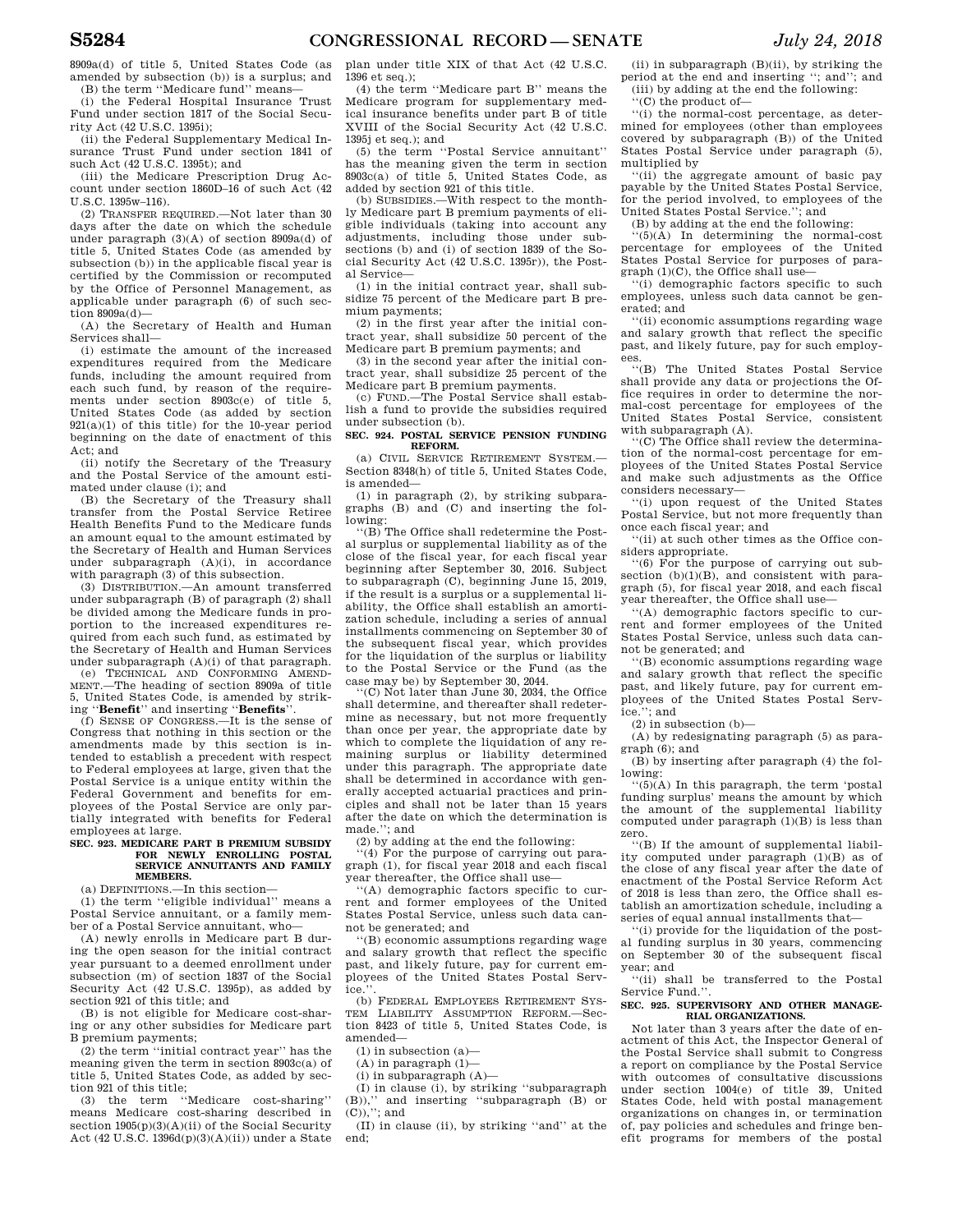management organization, including changes in, or termination of, policies governing pay-for-performance systems covering supervisory and management employees.

# **SEC. 926. RIGHT OF APPEAL TO MERIT SYSTEMS PROTECTION BOARD.**

Section  $1005(a)(4)(A)(ii)(I)$  of title 39. United States Code, is amended to read as follows:

''(I) is an employee of the Postal Service or the Office of the Inspector General who is not represented by a bargaining representative recognized under section 1203; and''.

### **Subtitle B—Postal Service Operations Reform**

**SEC. 941. GOVERNANCE REFORM.**   $(a)$  BOARD OF GOVERNORS  $-$ 

(1) IN GENERAL.—Section 202 of title 39, United States Code, is amended to read as follows:

### **''§ 202. Board of Governors**

''(a) IN GENERAL.—There is established in the Postal Service a Board of Governors composed of 5 Governors, a Postmaster General, and a Deputy Postmaster General, all of whom shall be appointed in accordance with this section. The Governors shall have the power to—

''(1) exercise the powers of the Postal Service, consistent with section 203(c);

''(2) appoint, fix the term of service of, and remove the Postmaster General;

''(3) in consultation with the Postmaster General, appoint, fix the term of service of, and remove the Deputy Postmaster General;

''(4) set the strategic direction of postal operations and approve the pricing and product strategy for the Postal Service;

''(5) set the compensation of the Postmaster General and the Deputy Postmaster General in accordance with private sector best practices, as determined by the Governors pursuant to section 3686; and

''(6) carry out any other duties specifically provided for in this title.

''(b) APPOINTMENT; PAY.—

''(1) IN GENERAL.—The Governors shall be appointed by the President, by and with the advice and consent of the Senate, not more than 3 of whom may be adherents of the same political party. The Governors shall elect a Chair from among their members. The Governors shall represent the public interest generally, and shall be chosen solely on the basis of their experience in the field of public administration, law, or accounting, or on their demonstrated ability in managing organizations or corporations (in either the public or private sector) of substantial size, except that at least 3 of the Governors shall be chosen solely on the basis of their demonstrated ability in managing organizations or corporations (in either the public or private sector) that employ at least 10,000 employees. The Governors shall not be representatives of specific interests using the Postal Service, and may be removed only for cause.

''(2) COMPENSATION.—Each Governor shall receive a salary of \$30,000 a year plus \$300 a day for not more than 42 days of meetings each year and shall be reimbursed for travel and reasonable expenses incurred in attending meetings of the Board. Nothing in the preceding sentence shall be construed to limit the number of days of meetings each year to 42 days.

''(3) CONSULTATION.—In selecting the individuals described in paragraph (1) for nomination for appointment to the position of Governor, the President should consult with the Speaker of the House of Representatives, the minority leader of the House of Representatives, the majority leader of the Senate, and the minority leader of the Senate.

''(c) TERMS OF GOVERNORS.—

''(1) IN GENERAL.—The terms of the 5 Governors shall be 7 years, except that the terms of the 5 Governors first taking office shall expire as designated by the President at the time of appointment, 1 at the end of 1 year, 1 at the end of 2 years, 1 at the end of 3 years, 1 at the end of 4 years, and 1 at the end of 5 years, following the appointment of the first of them. Any Governor appointed to fill a vacancy before the expiration of the term for which the Governor's predecessor was appointed shall serve for the remainder of such term. A Governor may continue to serve after the expiration of the Governor's term until such Governor's successor has qualified, but not to exceed one year.

''(2) LIMITATION.—No individual may serve more than 2 terms as a Governor.

''(d) STAFF.—The Chair of the Board of Governors shall ensure that the Board has appropriate independent staff to carry out the roles and responsibilities of the Board and the Governors.''.

(2) APPLICATION.—Any individual serving as a Governor on the Board of Governors of the Postal Service on the date of enactment of this Act shall continue to serve as a Governor until the term applicable to such individual expires (as determined under section 202(b) of title 39, United States Code, as in effect before the amendments made by this section take effect pursuant to subsection (g)).

(b) POSTMASTER GENERAL.

(1) IN GENERAL.—Section 203 of title 39, United States Code, is amended to read as follows:

# **''§ 203. Postmaster General**

''(a) IN GENERAL.—The chief executive officer of the Postal Service is the Postmaster General, appointed pursuant to section 202(a)(2). The alternate chief executive officer of the Postal Service is the Deputy Postmaster General, appointed pursuant to section 202(a)(3).

''(b) POWERS.—Consistent with the requirements of this title, the exercise of the power of the Postal Service shall be vested in the Governors and carried out by the Postmaster General in a manner consistent with the strategic direction and pricing and product strategy approved by the Governors. The Postmaster General shall, in accordance with bylaws determined appropriate by the Board, consult with the Governors and the Deputy Postmaster General in carrying out such power.".

(2) CONFORMING AMENDMENT.—The item relating to section 203 in the table of sections for chapter 2 of title 39, United States Code, is amended to read as follows:

''203. Postmaster General.''.

(c) PROCEDURES OF THE BOARD.—Section 205 of title 39, United States Code, is amended to read as follows:

### **''§ 205. Procedures of the Board of Governors and the Governors**

''(a) VACANCIES.—Vacancies in the Board shall not impair the powers of the Board or the Governors under this title.

''(b) VOTE.—The Board and the Governors shall act upon majority vote of those members who are present, subject to such quorum requirements as the Board and the Governors may respectively establish.

''(c) LIMITATION.—No officer or employee of the United States may serve concurrently as a Governor. A Governor may hold any other office or employment not inconsistent or in conflict with the Governor's duties, responsibilities, and powers as an officer of the Government of the United States in the Postal Service.''.

(d) DELEGATION OF AUTHORITY.—Section 402 of title 39, United States Code, is amended to read as follows:

### **''§ 402. Delegation of authority**

''(a) POSTMASTER GENERAL.—The Postmaster General may delegate his or her authority under such terms, conditions, and limitations, including the power of redelegation, as he or she determines desirable. The Postmaster General may establish such committees of officers and employees of the Postal Service, and delegate such powers to any committee, as the Postmaster General determines appropriate to carry out his or her functions and duties. Delegations under this section shall be consistent with other provisions of this title, shall not relieve the Postmaster General of full responsibility for the carrying out the Postmaster General's duties and functions, and shall be revocable by the Postmaster General.

''(b) BOARD OF GOVERNORS.—The Board may establish such committees of the Board, and delegate such powers to any committee, as the Board determines appropriate to carry out its functions and duties. Delegations to committees shall be consistent with other provisions of this title, shall not relieve the Board of full responsibility for the carrying out of its duties and functions, and shall be revocable by the Board in its exclusive judgment."

(e) INTERNATIONAL POSTAL ARRANGE-MENTS.—

(1) IN GENERAL.—Section 407 of title 39, United States Code, is amended by adding at the end the following:

''(f) After submission to the Postal Regulatory Commission by the Department of State of the budget detailing the estimated costs of carrying out the activities under this section, and the Commission's review and approval of such submission, the Postal Service shall transfer to the Department of State, from any funds available to the Postal Service, such sums as may be reasonable, documented, and auditable for the Department of State to carry out such activities.''.

(2) APPLICATION.—The amendment made by paragraph (1) shall take effect on October 1 of the first fiscal year beginning after the date of enactment of this Act.

(3) CONFORMING AMENDMENT.—Section 633 of title VI of the Treasury and General Government Appropriations Act, 1999 (Public Law 105–277; 39 U.S.C. 407 note) is amended by striking subsection (d).

(f) TECHNICAL AND CONFORMING AMEND-MENTS.—Title 39, United States Code, is amended—

(1) in section 102(3)—

(A) by striking ''9 members'' and inserting ''5 members''; and

(B) by striking ''section 202(a)'' and inserting ''section 202(b)(1)'';

(2) in section 204—

(A) by striking ''the Board'' and inserting ''the Postmaster General''; and

(B) by striking ''the Governors and'';

(3) in section 207, by striking ''the Board'' and inserting ''the Postal Service'';

(4) in section  $414(b)(2)$ , by striking "the Governors'' each place the term appears and inserting ''the Postal Service'';

(5) in section  $416(c)$ -

(A) by striking ''the Governors'' and inserting ''the Postal Service''; and

(B) by striking ''they'' and inserting ''the Postal Service'';

(6) in section 1011, by striking ''the Board'' and inserting ''the Postal Service'';

(7) by striking section 2402 and inserting the following:

# **''§ 2402. Annual report**

''The Postmaster General shall render an annual report concerning the operations of the Postal Service under this title to the President and Congress.'';

(8) in section 3632—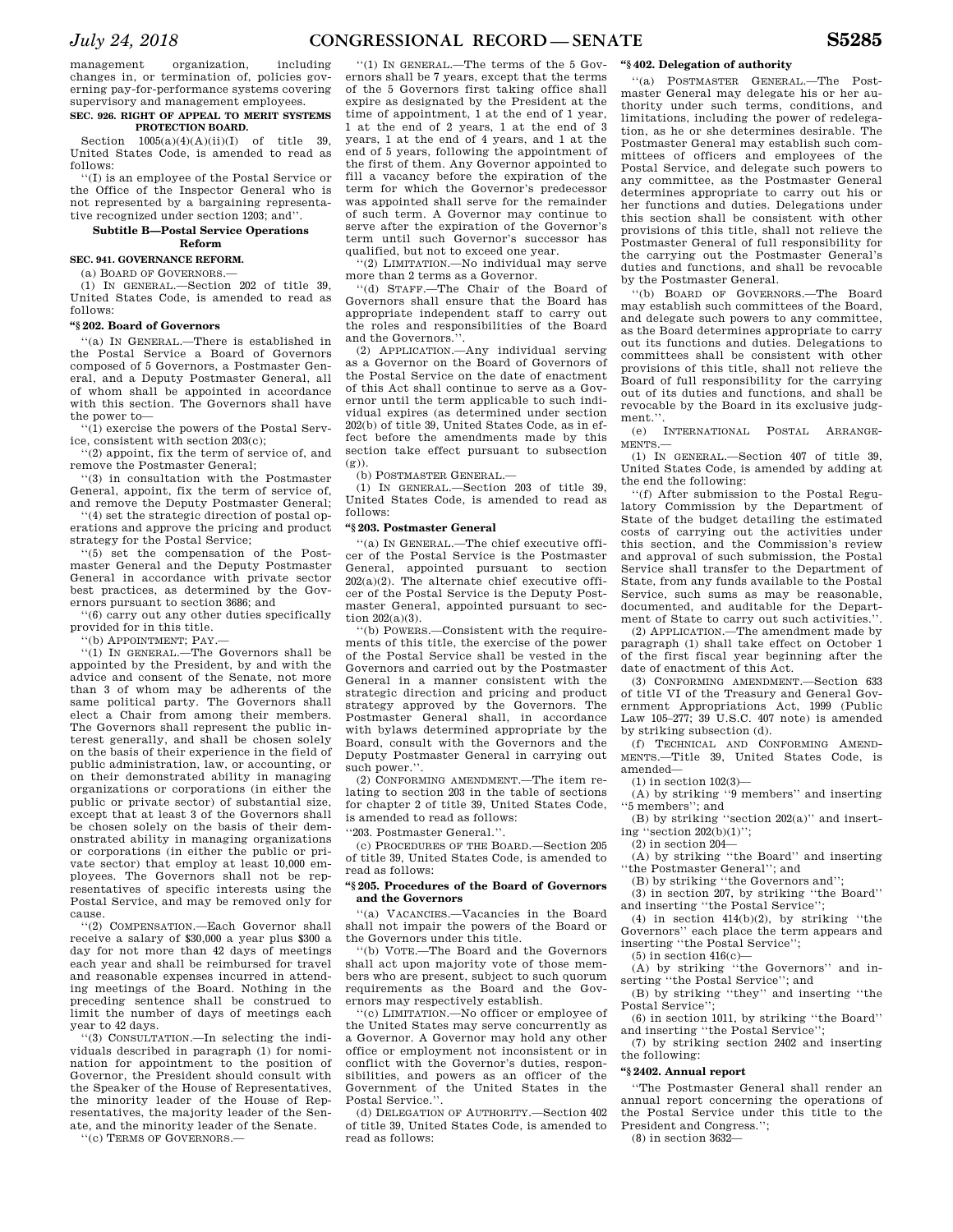(A) by striking the section heading, and inserting ''**Establishment of rates and classes of competitive products**'';

(B) by striking subsection (a) and redesignating subsections (b) and (c) as subsections (a) and (b), respectively;

(C) in paragraph (a)(2) (as redesignated by subparagraph (B)), by striking ''and the record of the Governors' proceedings in connection with such decision'';

(D) in paragraph (a)(3) (as redesignated by subparagraph (B))—

(i) by striking ''and the record of the proceedings in connection with such decision''; and

(ii) by striking ''the Governors consider'' and inserting ''the Postal Service considers''; and

(E) by striking ''the Governors'' each place the term appears and inserting ''the Postal Service": and

(9) in the table of sections for chapter 36, by striking the item relating to section 3632 and inserting the following:

''3632. Establishment of rates and classes of competitive products.

(g) DELAYED EFFECTIVE DATE.—The amendments made by this section shall take effect on the date that is 30 days after the date of enactment of this Act.

### **SEC. 942. MODERNIZING POSTAL RATES.**

(a) ADEQUACY, EFFICIENCY, AND FAIRNESS OF POSTAL RATES.—

(1) OBJECTIVES.—Section 3622(b) of title 39, United States Code, is amended—

(A) in paragraph (2), by inserting ''and ensure" after "create";

(B) in paragraph (3)—

(i) by inserting ''and meet'' after ''maintain''; and

(ii) by inserting '', with a focus on achieving predictable and consistent delivery'' before the period at the end;

(C) in paragraph (5), by inserting ''estabbefore "maintain";

(D) in paragraph (6), by striking ''process'' and inserting ''and cost attribution processes''; and

(E) in paragraph (9), by inserting ''(and to ensure appropriate levels of transparency)'' before the period at the end.

(2) FACTORS.—Section 3622(c) of title 39, United States Code, is amended to read as follows:

''(c) FACTORS.—In establishing or revising such system, the Postal Regulatory Commission shall take into account the following factors:

''(1) The effect of rate increases upon the general public and business mail users.

''(2) The available alternative means of sending and receiving written communications, information, and letters and other mail matter at reasonable costs.

''(3) The reliability of delivery timelines and the extent to which the Postal Service is meeting its service standard obligations.

''(4) The need to ensure that the Postal Service has adequate revenues and has taken appropriate cost-cutting measures to maintain financial stability and meet all legal obligations.

''(5) The extent to which the Postal Service has taken actions to increase its efficiency and reduce its costs.

''(6) The value of the mail service actually provided by each class or type of mail service to both the sender and the recipient, including the collection, mode of transportation, and priority of delivery.

''(7) The requirement that each class of mail or type of mail service bear the direct and indirect postal costs attributable to each class or type of mail service through reliably identified causal relationships plus that portion of all other costs of the Postal Service reasonably assignable to such class or type.

''(8) The degree of preparation of mail for delivery into the postal system performed by the mailer and its effect upon improving efficiency and reducing costs to the Postal Service.

''(9) Simplicity of structure for the entire schedule and simple, identifiable relationships between the rates or fees charged the various classes of mail for postal services.

''(10) The importance of pricing flexibility to encourage increased mail volume and operational efficiency.

''(11) The relative value to postal users of the kinds of mail matter entered into the postal system and the desirability and justification for special classifications and services of mail.

''(12) The importance of providing classifications with extremely high degrees of reliability and speed of delivery and of providing those that do not require high degrees of reliability and speed of delivery.

''(13) The desirability of special classifications for both postal users and the Postal Service in accordance with the policies of this title, including agreements between the Postal Service and postal users, when available on public and reasonable terms to similarly situated mailers, that—

''(A) improve the net financial position of the Postal Service by reducing Postal Service costs or increasing the overall contribution to the institutional costs of the Postal Service; and

''(B) do not cause—

''(i) unfair competitive advantage for the Postal Service or postal users eligible for the agreements; or

''(ii) unreasonable disruption to the volume or revenues of other postal users.

''(14) The educational, cultural, scientific, and informational value to the recipient of mail matter.

''(15) The need for the Postal Service to increase its efficiency and reduce its costs, including infrastructure costs, to help maintain high quality, affordable postal services.

''(16) The value to the Postal Service and postal users of promoting intelligent mail and of secure, sender-identified mail.

''(17) The importance of stability and predictability of rates to ratepayers.

''(18) The policies of this title as well as such other factors as the Commission determines appropriate.''.

(3) REQUIREMENTS.—Section 3622(d) of title 39, United States Code, is amended—

 $(A)$  in paragraph  $(1)$ —

(i) by redesignating subparagraphs (B) through (E) as subparagraphs (C) through (F), respectively;

 $(iii)$  in subparagraph  $(F)$  (as redesignated by clause (i)) by striking ''subparagraphs (A) and (C)'' and inserting ''subparagraphs (A) and  $(D)$ "; and

(iii) by inserting after subparagraph (A) the following:

''(B) subject to paragraph (4), establish postal rates for each group of functionally equivalent agreements between the Postal Service and users of the mail that—

(i) cover attributable cost;

''(ii) improve the net financial position of the Postal Service; and

''(iii) do not cause unreasonable disruption in the marketplace, consistent with subsection  $(c)(13)(B)$ ; and

(B) by adding at the end the following:

''(4) GROUP OF FUNCTIONALLY EQUIVALENT AGREEMENTS DEFINED.—For purposes of paragraph (1)(B), a group of functionally equivalent agreements shall consist of all service agreements that are functionally equivalent to each other within the same market-dominant product, but shall not include agreements within an experimental product.''.

(4) TECHNICAL AND CONFORMING AMEND-MENTS.—Section 3622 of title 39, United States Code, is amended—

(A) in subsection (a), by striking '', within 18 months after the date of enactment of this section,": and

(B) in subsection  $(d)(1)(D)$  (as redesignated by paragraph  $(3)(A)$ ), by striking " $(c)(10)$ " and inserting "(c)(13)".

(b) USE OF NEGOTIATED SERVICE AGREE-MENTS.—

(1) STREAMLINED REVIEW OF QUALIFYING SERVICE AGREEMENTS FOR COMPETITIVE PROD-UCTS.—Section 3633 of title 39, United States Code, is amended by adding at the end the following:

''(c) STREAMLINED REVIEW.—Not later than 90 days after the date of enactment of this subsection, after notice and opportunity for comment, the Postal Regulatory Commission shall promulgate (and may from time to time thereafter revise) regulations for streamlined after-the-fact review of newly proposed agreements between the Postal Service and users of the mail that provide rates not of general applicability for competitive products. Streamlined review shall apply only if agreements are functionally equivalent to existing agreements that have collectively covered attributable costs and collectively improved the net financial position of the Postal Service. The regulations issued under this subsection shall provide that streamlined review shall be concluded not later than 5 business days after the date on which the agreement is filed with the Commission and shall be limited to approval or disapproval of the agreement as a whole based on the Commission's determination of its functional equivalence. Agreements not approved may be resubmitted without prejudice under section 3632.''.

(2) SUBMISSION OF SERVICE AGREEMENTS FOR STREAMLINED REVIEW.—Section 3632(b) of title 39, United States Code, is amended—

(A) by redesignating paragraph (4) as paragraph (5); and

(B) by inserting after paragraph (3) the following:

''(4) RATES FOR STREAMLINED REVIEW.—In the case of rates not of general applicability for competitive products that the Postal Service considers eligible for streamlined review under section 3633(c), the Postal Service shall cause the agreement to be filed with the Postal Regulatory Commission by a date that is on or before the effective date of any new rate established under the agreement, as the Postal Service considers appropriate.'

(3) TRANSPARENCY AND ACCOUNTABILITY FOR SERVICE AGREEMENTS.—

(A) CERTAIN INFORMATION REQUIRED TO BE INCLUDED IN DETERMINATIONS OF COMPLI-ANCE.—Section 3653 of title 39, United States Code, is amended—

(i) by redesignating subsections (c), (d), and (e) as subsections (d), (e), and (f), respectively; and

(ii) by inserting after subsection (b) the following:

''(c) WRITTEN DETERMINATION.—Each annual written determination of the Commission under this section shall include the following:

''(1) REQUIREMENTS.—For each group of functionally equivalent agreements between the Postal Service and users of the mail, whether such group fulfilled requirements to—

''(A) cover costs attributable; and

''(B) improve the net financial position of the Postal Service.

''(2) NONCOMPLIANCE.—Any group of functionally equivalent agreements not meeting the requirements under subparagraphs (A) and (B) of paragraph (1) shall be determined to be in noncompliance under this subsection.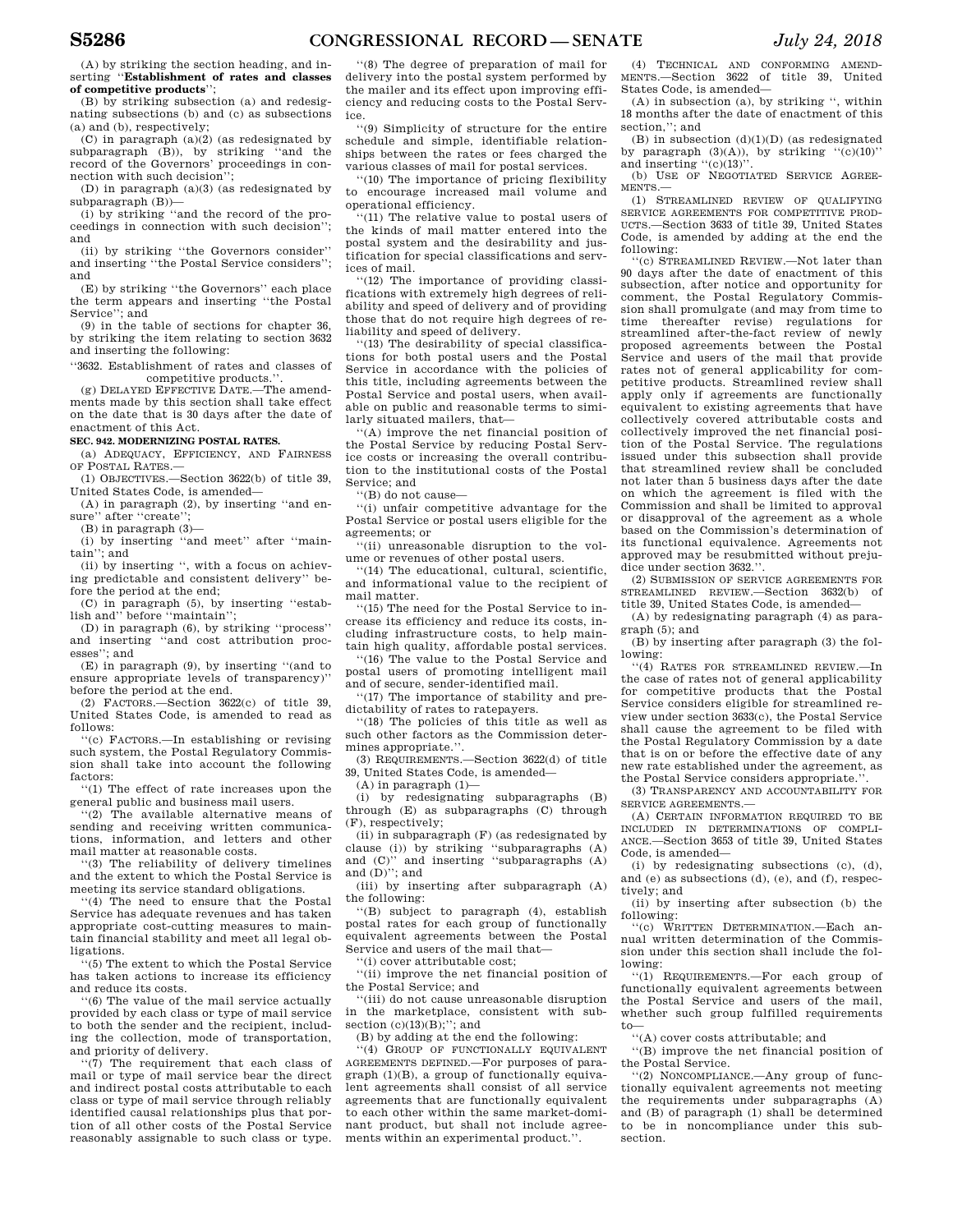(B) TECHNICAL AMENDMENT.—Section 3653(d) of title 39, United States Code (as redesignated by subparagraph (A)), is amended by striking ''subsections (c) and (e)'' and inserting ''subsections (c) and (d)''.

# **SEC. 943. NONPOSTAL SERVICES.**

(a) NONPOSTAL SERVICES.—

(1) IN GENERAL.—Part IV of title 39, United States Code, is amended by inserting after chapter 36 the following:

#### **''CHAPTER 37—NONPOSTAL SERVICES**

''Sec.

''3701. Purpose.

''3702. Definitions.

''3703. Postal Service program for State governments.

''3704. Postal Service program for other Government agencies.

''3705. Transparency and accountability for nonpostal services.

# **''§ 3701. Purpose**

''The purpose of this chapter is to enable the Postal Service to increase its net revenues through specific nonpostal products and services that are expressly authorized by this chapter. Postal Service revenues and expenses under this chapter shall be funded through the Postal Service Fund.

# **''§ 3702. Definitions**

''In this chapter—

''(1) the term 'attributable costs' has the meaning given the term 'costs attributable' in section 3631;

''(2) the term 'nonpostal service' means a service offered by the Postal Service that— ''(A) is expressly authorized under this

chapter; and '(B) is not a postal product or service: and

''(3) the term 'year' means a fiscal year.

# **''§ 3703. Postal Service program for State governments**

''(a) IN GENERAL.—Notwithstanding any other provision of this title, the Postal Service may establish a program to enter into agreements with an agency of any State government, local government, or tribal government to provide property and services on behalf of such agencies for non-commercial products and services (referred to in this section as the 'program'), but only if such property and services—

''(1) provide enhanced value to the public, such as by lowering the cost or raising the quality of such services or by making such services more accessible;

''(2) do not interfere with or detract from the value of postal services, including—

''(A) the cost and efficiency of postal services; and

''(B) unreasonably restricting access to postal retail service, such as customer waiting time and access to parking; and

''(3) provide a reasonable contribution to the institutional costs of the Postal Service, defined as reimbursement that covers at least 100 percent of attributable costs of all property and services provided under each relevant agreement in each year.

''(b) PUBLIC NOTICE.—At least 90 days before offering a service under the program, the Postal Service shall make available to the public on its website—

''(1) the agreement with the agency regarding such service; and

 $'(2)$  a business plan that describes the specific service to be provided, the enhanced value to the public, terms of reimbursement,

the estimated annual reimbursement to the Postal Service, and the estimated percentage of attributable Postal Service costs that will be covered by reimbursement (with documentation to support the estimates).

''(c) PUBLIC COMMENT.—Before offering a service under the program, the Postal Service shall provide for a public comment period of at least 30 days that allows the public to post comments relating to the provision of such services on the Postal Service website. The Postal Service shall make reasonable efforts to provide written responses to the comments on such website at least 30 days before offering such services.

''(d) APPROVAL REQUIRED.—The Postal Service may not establish the program unless a majority of the Governors in office vote to approve the program by a recorded vote that is publicly disclosed on the Postal Service website.

''(e) APPLICATION OF REPORTING REQUIRE-MENTS.—For purposes of the reporting requirements under section 3705, the Postal Service shall submit a separate report for each agreement with an agency entered into under subsection (a) of this section analyzing the costs, revenues, rates, and quality of service for the provision of all services under such agreement, including information demonstrating that the agreement satisfies the requirements of paragraphs (1) through (3) of such subsection (a).

''(f) REGULATIONS REQUIRED.—The Postal Regulatory Commission shall issue such regulations as are necessary to carry out this section.

''(g) DEFINITIONS.—For the purpose of this section—

''(1) the term 'local government' means a county, municipality, city, town, township, local public authority, school district, special district, intrastate district, council of governments, or regional or interstate government entity;

''(2) the term 'State government' includes the government of the District of Columbia, the Commonwealth of Puerto Rico, the United States Virgin Islands, Guam, American Samoa, the Commonwealth of the Northern Mariana Islands, and any other territory or possession of the United States;

''(3) the term 'tribal government' means the government of an Indian tribe, as that term is defined in section 4 of the Indian Self-Determination and Education Assistance Act (25 U.S.C. 5304); and

''(4) the term 'United States', when used in a geographical sense, means the States, the District of Columbia, the Commonwealth of Puerto Rico, the United States Virgin Islands, Guam, American Samoa, the Commonwealth of the Northern Mariana Islands, and any other territory or possession of the United States.

'(h) CONFIDENTIAL INFORMATION.-Subsection (b) or (c) shall not be construed as requiring the Postal Service to disclose to the public any information—

''(1) described in section 410(c); or ''(2) exempt from public disclosure under

section 552(b) of title 5.

# **''§ 3704. Postal Service program for other Government agencies**

''(a) IN GENERAL.—The Postal Service may establish a program to provide property and services to other Government agencies within the meaning of section 411, but only if the program provides a reasonable contribution to the institutional costs of the Postal Service, defined as reimbursement by each agency that covers at least 100 percent of the attributable costs of all property and service provided by the Postal Service in each year to such agency.

''(b) APPLICATION OF REPORTING REQUIRE-MENTS.—For purposes of the reporting re-

quirements under section 3705, the Postal Service shall submit a separate report for each agreement with an agency entered into under subsection (a) of this section analyzing the costs, revenues, rates, and quality of service for the provision of all services under such agreement, including information demonstrating that the agreement satisfies the requirements of such subsection (a).

# **''§ 3705. Transparency and accountability for nonpostal services**

''(a) ANNUAL REPORT TO THE COMMISSION.— ''(1) IN GENERAL.—Not later than 90 days after the last day of each year, the Postal Service shall submit to the Postal Regulatory Commission a report that analyzes costs, revenues, rates, and quality of service for each agreement for the provision of property and services under this chapter, using such methodologies as the Commission may prescribe, and in sufficient detail to demonstrate compliance with the requirements of this chapter.

''(2) SUPPORTING MATTER.—A report submitted under paragraph (1) shall include any nonpublic annex, the working papers, and any other supporting matter of the Postal Service and the Inspector General related to the information submitted in such report.

''(b) CONTENT AND FORM OF REPORT.—

''(1) IN GENERAL.—The Postal Regulatory Commission shall, by regulation, prescribe the content and form of the report required under subsection (a). In prescribing such regulations, the Commission shall give due consideration to—

''(A) providing the public with timely, adequate information to assess compliance;

''(B) avoiding unnecessary or unwarranted administrative effort and expense on the part of the Postal Service; and

''(C) protecting the confidentiality of information that is commercially sensitive or is exempt from public disclosure under section 552(b) of title 5.

''(2) REVISED REQUIREMENTS.—The Commission may, on its own motion or on request of any interested party, initiate proceedings to improve the quality, accuracy, or completeness of Postal Service data required by the Commission if—

''(A) the attribution of costs or revenues to property or services under this chapter has become significantly inaccurate or can be significantly improved;

''(B) the quality of service data provided to the Commission for a report under this chapter has become significantly inaccurate or can be significantly improved; or

''(C) such revisions are, in the judgment of the Commission, otherwise necessitated by the public interest.

''(c) AUDITS.—The Inspector General shall regularly audit the data collection systems and procedures used in collecting information and preparing the report required under subsection (a). The results of any such audit shall be submitted to the Postal Service and the Postal Regulatory Commission.

''(d) CONFIDENTIAL INFORMATION.—

''(1) IN GENERAL.—If the Postal Service determines that any document or portion of a document, or other matter, which it provides to the Postal Regulatory Commission in a nonpublic annex under this section contains information that is described in section 410(c) or exempt from public disclosure under section 552(b) of title 5, the Postal Service shall, at the time of providing such matter to the Commission, notify the Commission of its determination, in writing, and describe with particularity the documents (or portions of documents) or other matter for which confidentiality is sought and the reasons therefor.

''(2) TREATMENT.—Any information or other matter described in paragraph (1) to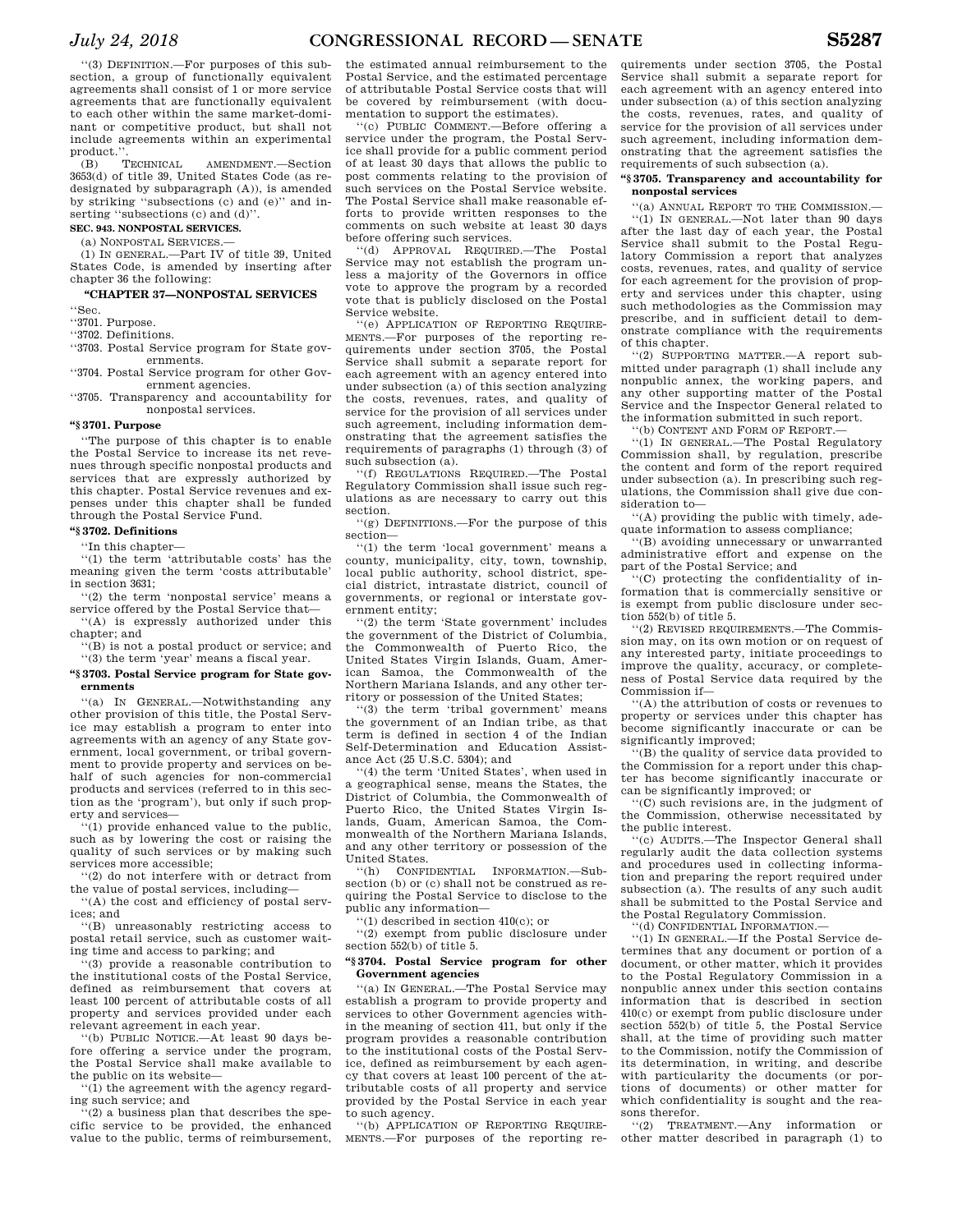which the Commission gains access under this section shall be subject to paragraphs (2) and (3) of section 504(g) in the same manner as if the Commission had received notification with respect to such matter under section  $504(g)(1)$ .

''(e) ANNUAL COMPLIANCE DETERMINATION.— ''(1) OPPORTUNITY FOR PUBLIC COMMENT.— Upon receiving a report required under subsection (a), the Postal Regulatory Commission shall promptly—

''(A) provide an opportunity for comment on such report by any interested party; and

''(B) appoint an officer of the Commission to represent the interests of the general public.

''(2) DETERMINATION OF COMPLIANCE OR NON-COMPLIANCE.—Not later than 90 days after receiving a report required under subsection (a), the Postal Regulatory Commission shall make a written determination as to whether the nonpostal activities carried out during the applicable year were or were not in compliance with the provisions of this chapter. For purposes of this paragraph, any case in which the requirements for coverage of attributable costs have not been met shall be considered to be a case of noncompliance. If, with respect to a year, no instance of noncompliance is found to have occurred, the determination shall be to that effect. Such determination of noncompliance shall be included with the annual compliance determination required under section 3653.

''(3) NONCOMPLIANCE.—If a timely written determination of noncompliance is made under paragraph (2), the Postal Regulatory Commission shall take appropriate action. If the requirements for coverage of attributable costs specified by this chapter are not met, the Commission shall, within 60 days after the determination, prescribe remedial action to restore compliance as soon as practicable, including the full restoration of revenue shortfalls during the following year. The Commission may order the Postal Service to discontinue a nonpostal service under section 3703 that persistently fails to meet cost coverage requirements.

''(4) DELIBERATE NONCOMPLIANCE.—In the case of deliberate noncompliance by the Postal Service with the requirements of this chapter, the Postal Regulatory Commission may order, based on the nature, circumstances, extent, and seriousness of the noncompliance, a fine (in the amount specified by the Commission in its order) for each incidence of such noncompliance. All receipts from fines imposed under this subsection shall be deposited in the general fund of the Treasury.

''(f) REGULATIONS REQUIRED.—The Postal Regulatory Commission shall issue such regulations as are necessary to carry out this section.<sup>'</sup>

(2) TECHNICAL AND CONFORMING AMEND-MENT.—The table of chapters for part IV of title 39, United States Code, is amended by inserting after the item relating to chapter 36 the following:

# **''37. Nonpostal services** ...................... **3701''.**

(b) CONFORMING AMENDMENTS.— (1) SECTION 404.—Section 404(e) of title 39,

United States Code, is amended—

(A) in paragraph (2), by inserting after ''subsection'' the following: '', or any nonpostal products or services authorized by chapter 37''; and

(B) by adding at the end the following:

''(6) Licensing which, before the date of enactment of this paragraph, has been authorized by the Postal Regulatory Commission for continuation as a nonpostal service may not be used for any purpose other than—

''(A) to continue to provide licensed mailing, shipping, or stationery supplies offered as of June 23, 2011; or

''(B) to license other goods, products, or services, the primary purpose of which is to promote and enhance the image or brand of

the Postal Service. ''(7) Nothing in this section shall be construed to prevent the Postal Service from establishing nonpostal products and services that are expressly authorized by chapter  $37.$ 

(2) SECTION 411.—The last sentence of section 411 of title 39, United States Code, is<br>amended by striking "including amended by striking ''including reimbursability'' and inserting ''including reimbursability within the limitations of chapter 37''.

(3) TREATMENT OF EXISTING NONPOSTAL SERVICES.—All individual nonpostal services, provided directly or through licensing, that are continued pursuant to section 404(e) of title 39, United States Code, shall be considered to be expressly authorized by chapter 37 of such title (as added by subsection  $(a)(1)$ ) and shall be subject to the requirements of such chapter.

# **SEC. 944. SHIPPING OF WINE, BEER, AND DIS-TILLED SPIRITS.**

(a) MAILABILITY.—

(1) NONMAILABLE ARTICLES.—Section 1716(f) of title 18, United States Code, is amended by striking ''mails'' and inserting ''mails, except to the extent that the mailing is allowable under section 3001(p) of title 39''.

(2) APPLICATION OF LAWS.—Section 1161 of title 18, United States Code, is amended by inserting '', and, with respect to the mailing of distilled spirits, wine, or malt beverages (as those terms are defined in section 117 of the Federal Alcohol Administration Act (27 U.S.C. 211)), is in conformity with section  $3001(p)$  of title  $39'$  after "Register".

(b) REGULATIONS.—Section 3001 of title 39, United States Code, is amended by adding at the end the following:

 $(p)(1)$  In this subsection, the terms 'distilled spirits', 'wine', and 'malt beverage' have the same meanings as in section 117 of the Federal Alcohol Administration Act (27 U.S.C. 211).

''(2) Distilled spirits, wine, or malt beverages shall be considered mailable if mailed—

''(A) in accordance with the laws and regulations of—

''(i) the State, territory, or district of the United States where the sender or duly authorized agent initiates the mailing; and

''(ii) the State, territory, or district of the United States where the addressee or duly authorized agent takes delivery; and

''(B) to an addressee who is at least 21 years of age—

''(i) who provides a signature and presents a valid, government-issued photo identification upon delivery; or

'(ii) the duly authorized agent of whom-''(I) is at least 21 years of age; and

''(II) provides a signature and presents a valid, government-issued photo identification upon delivery.

'(3) The Postal Service shall prescribe such regulations as may be necessary to carry out this subsection."

(c) EFFECTIVE DATE.—The amendments made by this section shall take effect on the earlier of—

(1) the date on which the Postal Service issues regulations under section 3001(p) of title 39, United States Code, as amended by this section; and

(2) the date that is 120 days after the date of enactment of this Act.

(d) NO PREEMPTION OF STATE, LOCAL, OR TRIBAL LAWS PROHIBITING DELIVERIES, SHIP-MENTS, OR SALES.—Nothing in this section, the amendments made by this section, or any regulation promulgated under this section or the amendments made by this section shall be construed to preempt, supersede, or

otherwise limit or restrict any State, local, or tribal law that prohibits or regulates the delivery, shipment, or sale of distilled spirits, wine, or malt beverages (as those terms are defined in section 117 of the Federal Alcohol Administration Act (27 U.S.C. 211)).

# **SEC. 945. EFFICIENT AND FLEXIBLE UNIVERSAL POSTAL SERVICE.**

(a) CONDITIONS REGARDING DETERMINATIONS FOR POST OFFICE CLOSINGS.—Clause (i) of section 404(d)(2)(A) of title 39, United States Code, is amended to read as follows:

''(i) the effect of such closing or consolidation on the community served by such post office, including through an analysis of—

''(I) the distance (as measured by public roads) to the closest postal retail facility not proposed for closing or consolidation under the determination;

''(II) the characteristics of such location, including weather and terrain;

''(III) whether commercial mobile service (as defined in section 332 of the Communications Act of 1934) and commercial mobile data service (as defined in section 6001 of the Middle Class Tax Relief and Job Creation Act of 2012) are available in at least 80 percent of the total geographic area of the ZIP codes served by the postal retail facility proposed for closing or consolidation; and

''(IV) whether fixed broadband Internet access service is available to households in at least 80 percent of such geographic area at speeds not less than those sufficient for service to be considered broadband for purposes of the most recent report of the Federal Communications Commission under section 706 of the Telecommunications Act of 1996 (47 U.S.C. 1302);''.

(b) PRC REVIEW OF DETERMINATIONS TO CLOSE OR CONSOLIDATE A POST OFFICE.

(1) DEADLINE FOR REVIEW.—Section 404(d)(5) title 39, United States Code, is amended by striking ''120 days'' and inserting ''60 days, or a longer period for good cause shown but in no event longer than 120 days,''.

(2) APPLICABILITY.—The amendment made by paragraph (1) shall not apply with respect to an appeal received by the Commission before the date of enactment of this Act (as determined by applying the rules set forth in section  $404(d)(6)$  of such title).

(c) EXPEDITED PROCEDURES.—

(1) IN GENERAL.—Section 3661 of title 39, United States Code, is amended by adding at the end the following:

''(d)(1) The Commission shall issue its opinion within 90 days, or a longer period for good cause shown but in no event longer than 120 days, after the receipt of any proposal (as referred to in subsection (b)) concerning an identical or substantially identical proposal on which the Commission has issued an opinion within the preceding 5 years.

''(2) If necessary in order to comply with the 90-day requirement under paragraph (1), the Commission may apply expedited procedures which the Commission shall by regulation prescribe."

(2) REGULATIONS.—The Commission shall prescribe any regulations necessary to carry out the amendment made by paragraph (1) within 90 days after the date of enactment of this Act.

(3) APPLICABILITY.—The amendment made by this subsection shall apply with respect to any proposal received by the Commission on or after the earlier of—

(A) the date that is 90 days after the date of enactment of this Act; or

(B) the effective date of the regulations prescribed under paragraph (2).

(d) ALTERNATE POSTAL ACCESS CHOICE.— Section 404(d) of title 39, United States Code, is amended by striking paragraph (1) and inserting the following: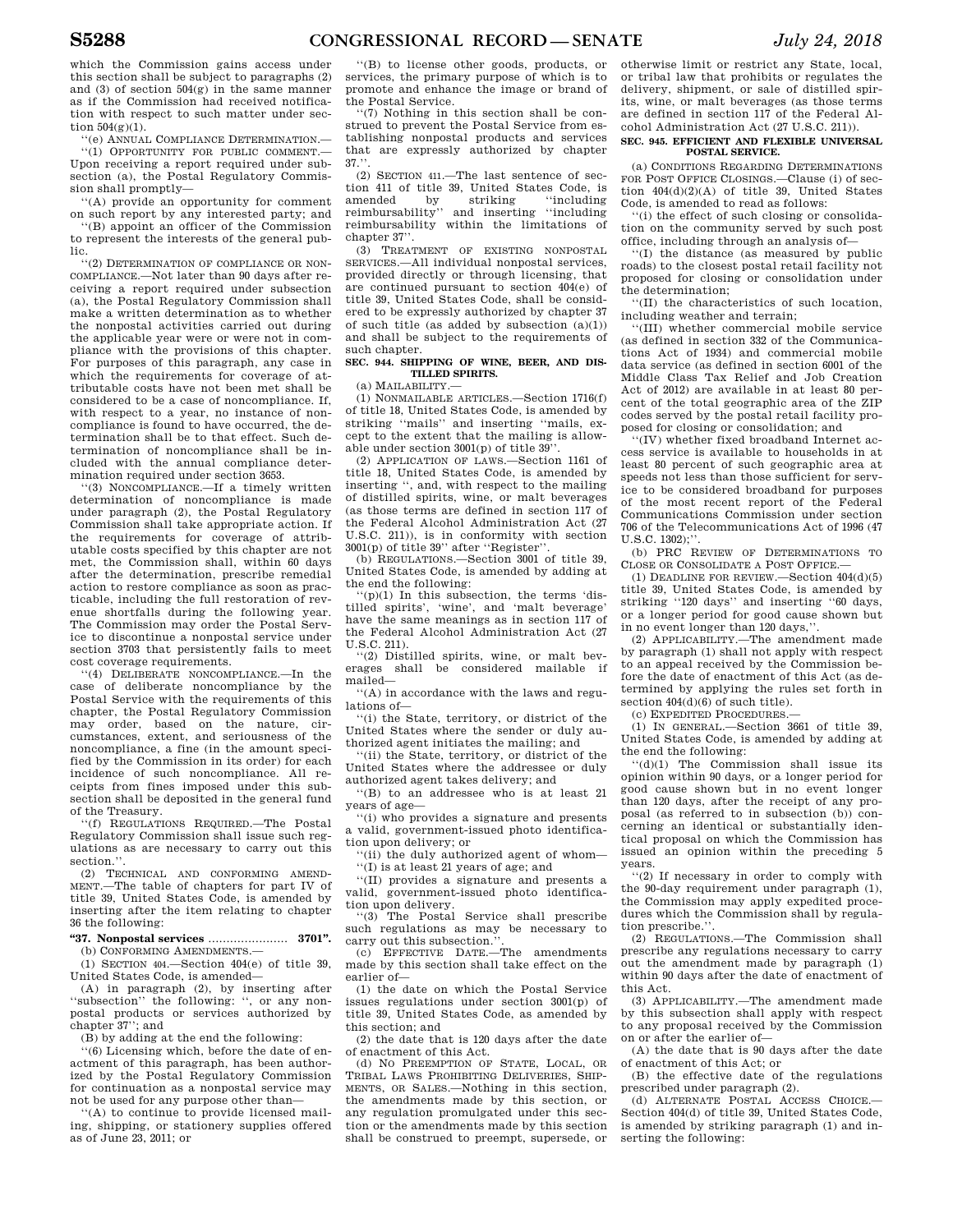''(1) Prior to making a determination under subsection (a)(3) as to the necessity for the closing or consolidation of a post office—

''(A) the Postal Service shall provide adequate notice of its intention to close or consolidate the post office not later than 60 days before the proposed date of the closing or consolidation to postal patrons served by the post office;

''(B) the Postal Service shall conduct a nonbinding survey on the proposed closing or consolidation to allow postal patrons served by the post office an opportunity to indicate their preference between or among—

''(i) the closing or consolidation; and

''(ii) 1 or more alternative options; and

''(C) if the Postal Service determines that closing or consolidating the post office is necessary—

''(i) the Postal Service shall endeavor to provide alternative access to postal services to the postal patrons served by the post office by the option chosen by the highest number of survey respondents under subparagraph (B)(ii); and

''(ii) if the Postal Service is unable to provide alternative access through the option identified under clause (i), or if that option is cost prohibitive—

''(I) the Postal Service may provide alternative access through a different method; and

''(II) upon selecting an alternative access method other than the option identified under clause (i), the Postal Service shall provide written notice to the postal patrons served by the post office identifying the alternative access method and explaining why the option identified under clause (i) was not possible or was cost prohibitive.''.

(e) APPLICABILITY OF PROCEDURES RELAT-ING TO CLOSINGS AND CONSOLIDATIONS.

(1) IN GENERAL.—Section 404(d) of title 39, United States Code, as amended by this section, is amended by adding at the end the following:

''(7) For purposes of this subsection, the term 'post office' means a post office and any other postal retail facility, as defined in section 903 of the Postal Service Reform Act of  $2018."$ 

(2) EFFECTIVE DATE.—In the case of any post office, as defined in subsection (d) of section 404 of title 39, United States Code, as amended by paragraph (1), that, but for that amendment, would not otherwise be subject to such subsection (d), the amendments made by subsections (a) and (d) of this section shall be effective with respect to any closure or consolidation, the proposed effective date of which occurs on or after the date that is 60 days after the date of enactment of this Act.

(f) ENHANCED REPORTING ON POSTAL SERV-ICE EFFICIENCY.—Section 3652(a) of title 39, United States Code, is amended—

(1) in paragraph (1), by striking ''and'' at the end;

(2) in paragraph (2), by striking the period at the end and inserting ''; and''; and

(3) by inserting after paragraph (2) the following:

''(3) which shall provide the overall change in Postal Service productivity and the resulting effect of such change on overall Postal Service costs during such year, using such methodologies as the Commission shall by regulation prescribe, if necessary.''.

(g) POSTPLAN STUDY.—

(1) IN GENERAL.—Beginning not later than 30 days after the date of enactment of this Act, the Inspector General of the Postal Service shall conduct a 1-year review of the impacts of the POSTPlan post office restructuring plan on Postal Service expenses, revenue, and retail service provision.

(2) CONTENT.—In conducting the review under paragraph (1), the Inspector General shall examine—

(A) changes in the costs for the provision of Postal Service operated retail service, both nationwide and in the aggregate for each of the Level 2, Level 4, Level 6, and Level 18 post offices for which the hours. functions, or responsibilities changed as a result of the POSTPlan initiative before and after the implementation of the POSTPlan initiative;

(B) changes in revenue received by Postal Service operated retail service, both nationwide and in the aggregate for each of the Level 2, Level 4, Level 6, and Level 18 post offices for which the hours, functions, or responsibilities changed as a result of the POSTPlan initiative before and after the implementation of the POSTPlan initiative;

(C) a determination of the relative cost savings, taking into account any changes in revenue earned, realized on an annual basis for Level 2, Level 4, Level 6, and Level 18 offices each in the aggregate and any trends in such cost savings;

(D) the relative impact on retail access to postal services for individuals served by Level 2, Level 4, Level 6, and Level 18 offices each in the aggregate; and

(E) any other factors the Inspector General determines appropriate.

(3) REPORT AND RECOMMENDATIONS.—Upon completion of the review required under paragraph (1), the Inspector General shall submit to the Postal Service, the Committee on Homeland Security and Governmental Affairs of the Senate, and the Committee on Oversight and Government Reform of the House of Representatives a report containing—

(A) the results of the review; and

(B) any recommendations resulting from such review.

(4) POSTAL SERVICE REVIEW.—Prior to any hour changes or consolidation decisions related to POSTPlan initiative-impacted post offices, the Postal Service shall—

(A) review the report and any recommendations submitted pursuant to paragraph (3); and

(B) revise any planned efforts regarding the POSTPlan initiative, as appropriate. **SEC. 946. FAIR STAMP-EVIDENCING COMPETI-**

**TION.**  Section 404a(a) of title 39, United States

Code, is amended— (1) in paragraph (2), by striking ''or'' at the

end; (2) in paragraph (3), by striking the period

at the end and inserting ''; or''; and

(3) by adding at the end the following:

''(4) offer to the public any postage-evidencing product or service that does not comply with any rule or regulation that would be applicable to such product or service if the product or service were offered by a private company.''.

### **SEC. 947. MARKET-DOMINANT RATES.**

(a) ESTABLISHMENT OF RATE BASELINE.— Notwithstanding any order of the Commission to the contrary—

(1) not earlier than the first Sunday after the date of enactment of this Act, on a date selected by the Postmaster General in the exercise of the Postmaster General's unreviewable discretion, the Postal Service shall reinstate, as nearly as is practicable, 50 percent of the rate surcharge implemented under section  $3622(d)(1)(F)$  (as redesignated by this title) that was in effect on April 9, 2016; and

(2) the partially reinstated surcharge reinstated pursuant to paragraph (1) shall be considered a part of the rate base for purposes of determining the percentage changes in rates when the Postal Service files a notice of rate adjustment.

(b) SUBSEQUENT RATE INCREASES.—The reinstatement described under subsection (a)(1) may not affect the calculation of the Postal Service's maximum rate adjustment authority under subpart C of part 3010 of title 39, Code of Federal Regulations (or any successor regulation), for purposes of any rate increase that occurs following such reinstatement.

(c) COMMISSION REVIEW OF SYSTEM FOR REGULATING RATES AND CLASSES FOR MAR-KET-DOMINANT PRODUCTS.

(1) DEFINITIONS.—In this subsection—

(A) the term ''initial rate regulation review'' means the proceeding conducted under the order of the Commission entitled, ''Statutory Review of the System for Regulating Market Dominant Rates and Classifications'' (81 Fed. Reg. 9507 (December 20, 2016)); and

(B) the term ''underwater product'' means a market-dominant class, product, or type of mail service that does not bear the direct and indirect costs attributable to that class, product, or type of mail service under current costing procedures.

(2) UNDERWATER PRODUCTS STUDY.—Not later than 120 days after the date of enactment of this Act, the Commission, without delaying completion of the initial rate regulation review, shall begin a study, in conjunction with the Inspector General of the Postal Service and including notice and opportunity for public comment, to—

(A) determine whether and to what extent any market-dominant classes, products, or types of mail service are underwater products;

(B) quantify the impact of any operational decisions of the Postal Service on the direct and indirect costs attributable to any underwater products identified under subparagraph (A); and

(C) determine whether any operational decisions of the Postal Service have caused any direct or indirect costs to be inappropriately attributed to any underwater product identified under subparagraph (A).

(3) ADDITIONAL CONSIDERATIONS.—

(A) IN GENERAL.—Except as provided in paragraph (4), the Commission shall supplement and modify, as appropriate, the record of proceedings in the initial rate regulation review, taking into account the provisions of this title and the amendments made by this title, before making a determination to—

(i) modify the system for regulating rates and classes for market-dominant products established under section 3622 of title 39, United States Code; or

(ii) adopt an alternative system for regulating rates and classes for market-dominant products.

(B) MINIMUM CONSIDERATIONS.—In supplementing or modifying the record under subparagraph (A)—

(i) the Commission shall, at a minimum, recalculate the projected liabilities of the Postal Service by reason of the requirements under section 8903c(e) of title 5, United States Code (as added by section 921(a)(1) of this title) (requiring Medicare-eligible postal annuitants enrolled in the Postal Service Health Benefits Program to also enroll in Medicare); and

(ii) if the Commission determines that other provisions of this title or the amendments made by this title reduce liabilities or increase revenues of the Postal Service, the Commission shall incorporate those changes into the calculations of the Commission.

(C) CONSIDERATION OF UNDERWATER PROD-UCTS STUDY.—After completing any supplementation and modification of the record under subparagraph (A) of this paragraph and quantifying the impact of operational decisions under paragraph (2)(B), the Commission shall—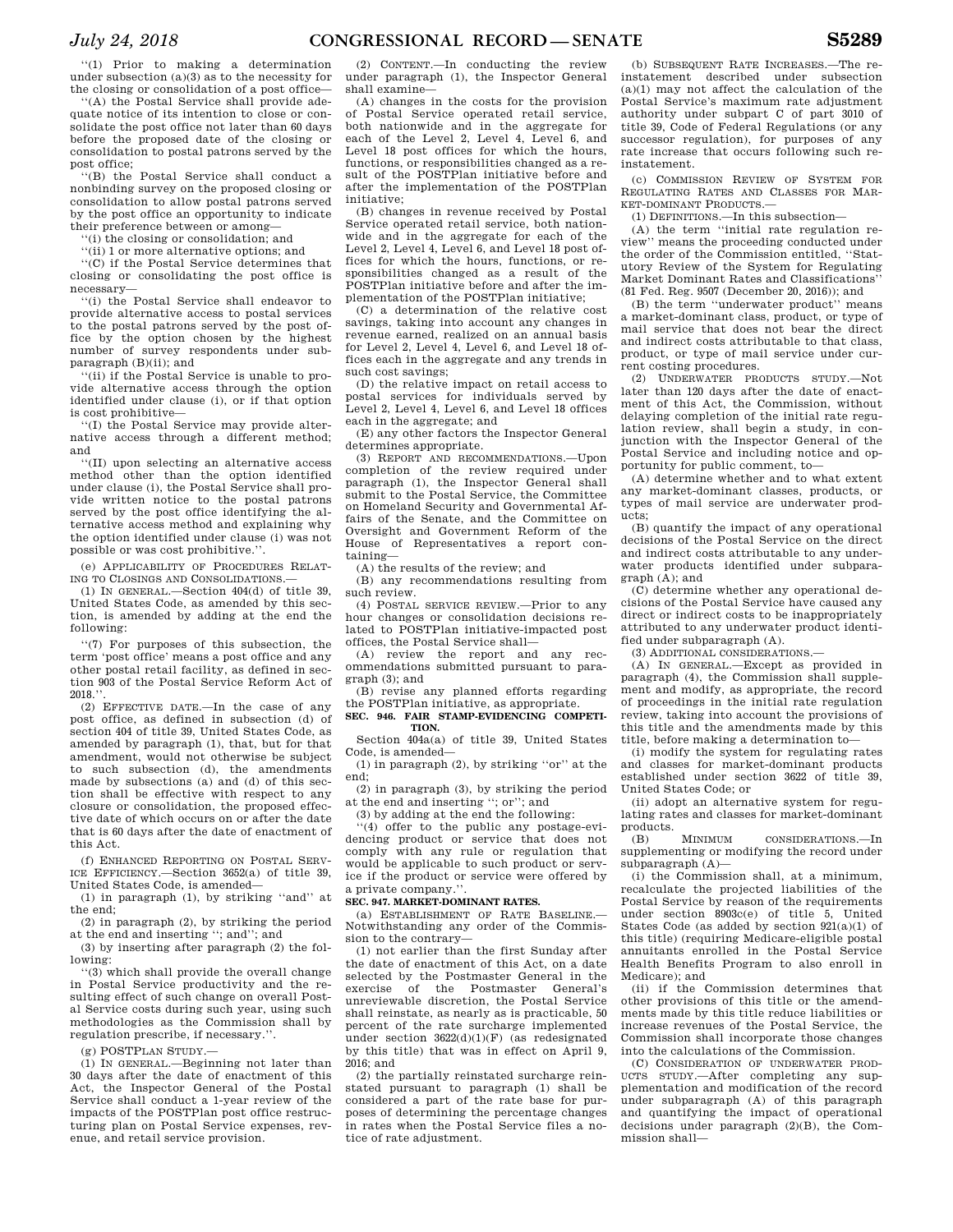(i) take into account the impact quantified under paragraph (2)(B) and modify, if appropriate, the record under subparagraph (A) of this paragraph;

(ii) incorporate the findings of the study under paragraph (2) into any subsequent adjustment to rates for underwater products identified under subparagraph (A) of that paragraph; and

 $(iii)(I)$  account for the cultural and informational value that underwater products identified under paragraph (2)(A) have to the mail; and

(II) recognize that—

(aa) the services provided by the Postal Service have changed over time; and

(bb) the timely delivery of the underwater products identified under paragraph (2)(A) impacts the overall value of those products.

(4) SUBSEQUENT REVIEW REQUIRED IF INITIAL REVIEW COMPLETED BEFORE ENACTMENT.—If, on or before the date of enactment of this Act, the Commission completes the initial rate regulation review, the Commission—

(A) shall determine whether to—

(i) further modify the system for regulating rates and classes for market-dominant products established under section 3622 of title 39, United States Code; or

(ii) adopt an alternative system for regulating rates and classes for market-dominant products; and

(B) in making the determination under subparagraph (A), shall—

(i) take into account the provisions of this title and the amendments made by this title; (ii) comply with the requirements under

clauses (i) and (ii) of paragraph (3)(B); and (iii) take into account, and incorporate

into any adjustment to rates for underwater products identified under subparagraph (A) of paragraph (2), the impact quantified under subparagraph (B) of that paragraph.

(5) APPLICATION OF NEW RATES TO UNDER-WATER PRODUCTS —

(A) IN GENERAL.—If the Commission modifies the system for regulating rates and classes for market-dominant products established under section 3622 of title 39, United States Code, or adopts an alternative system for regulating rates and classes for marketdominant products, the Commission—

(i) may not apply any new rates under the modified or alternative system to underwater products until the Commission has—

(I) completed the study under paragraph (2); and

(II) complied with subparagraph (C) of paragraph (3); and

(ii) in order to offer as many underwater products as possible for as long as possible, shall establish a process to gradually phase in the application of any new rates to underwater products.

(B) RETROACTIVE APPLICABILITY.—If, before the date of enactment of this Act, the Commission modifies the system for regulating rates and classes for market-dominant products established under section 3622 of title 39, United States Code, or adopts an alternative system for regulating rates and classes for market-dominant products, the Commission—

(i) shall, effective 90 days after the date of enactment of this Act, apply the rates for underwater products that were in effect on the day before the date on which the modified or alternative system took effect; and

(ii) before applying the rates under the modified or alternative system to underwater products, shall comply with subparagraph (A).

(C) RULE OF CONSTRUCTION.—Nothing in this paragraph shall be construed to affect the requirement under subsection (a) relating to reinstatement of the rate surcharge that was in effect on April 9, 2016, including with respect to underwater products.

(d) POSTAL REGULATORY COMMISSION AU-THORITY NOT AFFECTED.—Nothing in this section (other than subsection (c)) shall be construed as affecting the authority of the Commission to, by regulation, make such modification or adopt such alternative system for regulating rates and classes for market-dominant products as provided under section 3622 of title 39, United States Code.

#### **SEC. 948. REVIEW OF POSTAL SERVICE COST AT-TRIBUTION GUIDELINES.**

Not later than April 1, 2020, the Commission shall initiate a review of the regulations issued pursuant to sections 3633(a) and  $3652(a)(1)$  of title 39. United States Code, to determine whether revisions are appropriate to ensure that all direct and indirect costs attributable to competitive and marketdominant products are properly attributed to those products, including by considering the underlying methodologies in determining cost attribution and considering options to revise such methodologies. If the Commission determines, after notice and opportunity for public comment, that revisions are appropriate, the Commission shall make modifications or adopt alternative methodologies as necessary.

# **SEC. 949. AVIATION SECURITY FOR PARCELS.**

Not later than 18 months after the date of enactment of this Act, the Inspector General of the Postal Service shall transmit to the Committee on Oversight and Government Reform of the House of Representatives and the Committee on Homeland Security and Governmental Affairs of the Senate the results of a review of the security measures in place for parcels carried on air carriers to domestic and international destinations for which audit trails are generated. The review required under this subsection shall assess, at a minimum—

(1) the effectiveness of the audit trail created by postage evidencing systems that have been validated under the Federal Information Processing Standards in accurately and consistently identifying the senders of parcels carried on air carriers;

(2) the effectiveness of the Postal Service's in-person identity verification procedures in accurately and consistently identifying the senders of parcels carried on air carriers; and

(3) the effectiveness of the audit trail generated by customs declarations in accurately and consistently identifying the senders of parcels carried on air carriers to international destinations.

#### **SEC. 950. LONG-TERM SOLVENCY PLAN; ANNUAL FINANCIAL PLAN AND BUDGET.**

(a) DEFINITIONS.—In this section—

(1) the term ''Board of Governors'' means the Board of Governors of the Postal Service;

(2) the term ''long-term solvency plan'' means the plan required to be submitted by the Postmaster General under subsection (b)(1); and

(3) the term ''solvency'' means the ability of the Postal Service to pay debts and meet expenses, including the ability to perform maintenance and repairs, make investments, and maintain financial reserves, as necessary to fulfill the requirements under, and comply with the policies of, title 39, United States Code, and other obligations of the Postal Service.

(b) PLAN FOR THE LONG-TERM SOLVENCY OF THE POSTAL SERVICE.

(1) SOLVENCY PLAN REQUIRED.—

(A) IN GENERAL.—Not later than the date described in subparagraph (B), the Postmaster General shall submit to the Board of Governors a plan describing the actions the Postal Service intends to take to achieve long-term solvency.

(B) DATE.—The date described in this subparagraph is the later of—

(i) the date that is 90 days after the date of enactment of this Act; and

(ii) the earliest date as of which the Board of Governors has the number of members required for a quorum.

(2) CONSIDERATIONS.—The long-term solvency plan shall take into account—

(A) the legal authority of the Postal Service;

(B) changes in the legal authority and responsibilities of the Postal Service under this title and the amendments made by this title;

(C) projected changes in mail volume;

(D) the impact of any regulations that the Postal Service is required to promulgate under Federal law;

(E) projected changes in the number of employees needed to carry out the responsibilities of the Postal Service;

(F) the long-term capital needs of the Postal Service, including the need to maintain, repair, and replace facilities and equipment; and

(G) the distinctions between market-dominant and competitive products.

(3) REVIEW AND SUBMISSION TO CONGRESS AND COMMISSION.—

(A) REVIEW.—Upon receipt of the long-term solvency plan, the Board of Governors shall review the long-term solvency plan and may request that the Postmaster General make changes to the long-term solvency plan.

(B) SUBMISSION TO CONGRESS AND COMMIS-SION.—Not later than 60 days after initial receipt of the long-term solvency plan, the Board of Governors shall provide a copy of the long-term solvency plan, together with a letter indicating whether and in what respects the Board of Governors agrees or disagrees with the measures set out in the longterm solvency plan, to—

(i) the Committee on Homeland Security and Governmental Affairs of the Senate;

(ii) the Committee on Oversight and Government Reform of the House of Representatives; and

(iii) the Commission.

 $(4)$  UPDATES  $-$ 

(A) ANNUAL UPDATES REQUIRED.—The Postmaster General shall update and submit to the Board of Governors the long-term solvency plan not less frequently than annually for 5 years after the date of enactment of this Act.

(B) REVIEW BY BOARD OF GOVERNORS.—The Board of Governors shall review and submit to Congress and the Commission the updates under this paragraph in accordance with paragraph (3).

(c) ANNUAL FINANCIAL PLAN AND BUDGET.—

(1) IN GENERAL.—For each of the first 5 full fiscal years after the date of enactment of this Act, not later than August 1 of the preceding fiscal year, the Postmaster General shall submit to the Board of Governors a financial plan and budget for the fiscal year that is consistent with the goal of achieving the long-term solvency of the Postal Service.

(2) CONTENTS OF FINANCIAL PLAN AND BUDG-ET.—The financial plan and budget for a fiscal year shall—

(A) promote the financial stability of the Postal Service and provide for progress towards the long-term solvency of the Postal Service;

(B) include the annual budget program of the Postal Service under section 2009 of title 39, United States Code, and the plan of the Postal Service commonly referred to as the ''Integrated Financial Plan'';

(C) describe lump-sum expenditures by all categories traditionally used by the Postal Service;

(D) describe capital expenditures, together with a schedule of projected capital commitments and cash outlays of the Postal Service, and proposed sources of funding;

(E) contain estimates of overall debt (both outstanding and expected to be incurred);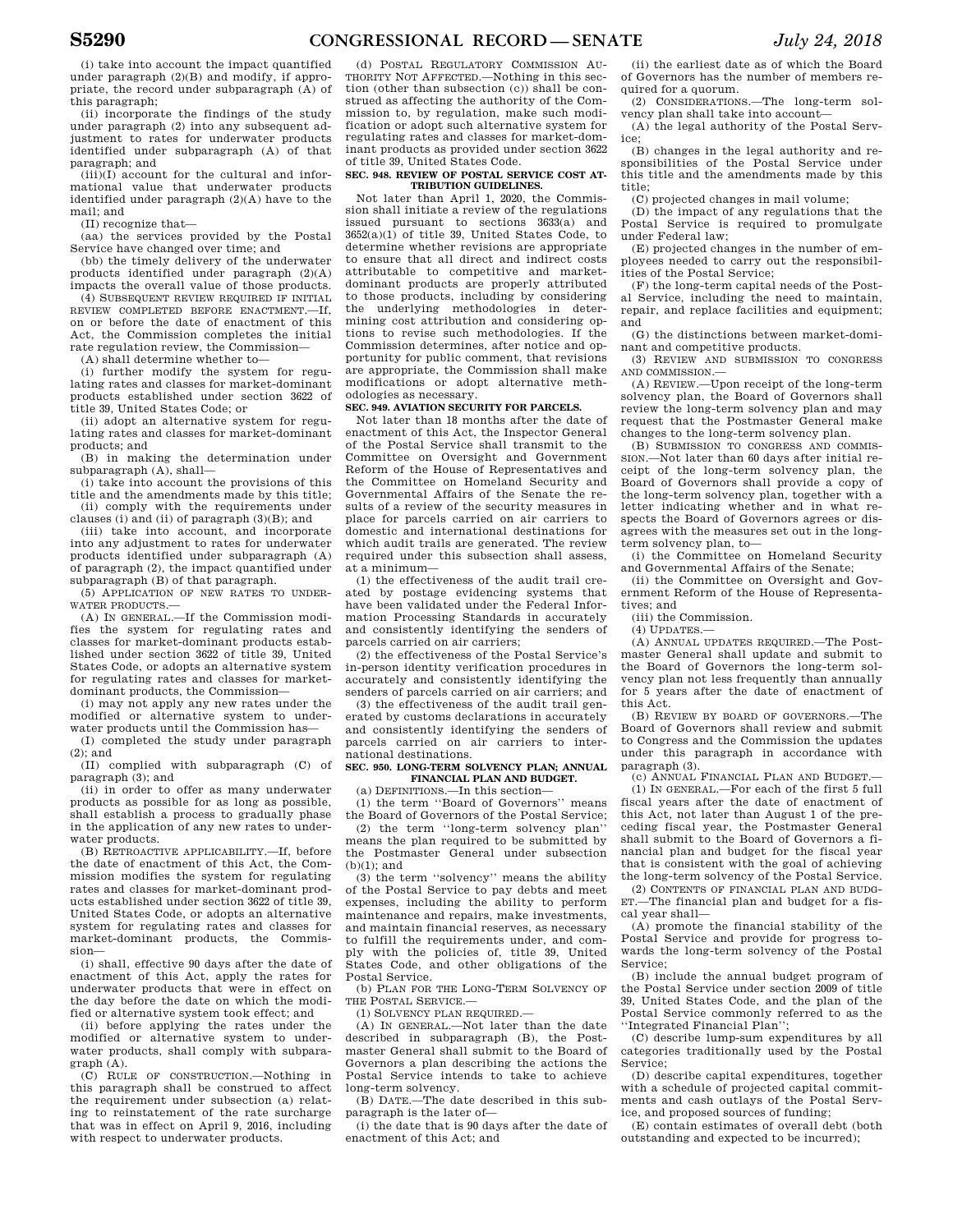(F) contain cash flow and liquidity forecasts for the Postal Service at such intervals as the Board of Governors may require;

(G) include a statement describing methods of estimations and significant assumptions;

(H) distinguish between market-dominant and competitive products, as practicable; and

(I) address any other issues that the Board of Governors considers appropriate.

(3) PROCESS FOR SUBMISSION AND APPROVAL OF FINANCIAL PLAN AND BUDGET.

(A) DEFINITION.—In this paragraph, the term ''covered recipient'' means—

(i) the Postmaster General;

(ii) the President;

(iii) the Committee on Homeland Security and Governmental Affairs of the Senate; and

(iv) the Committee on Oversight and Government Reform of the House of Representatives.

(B) REVIEW BY THE BOARD OF GOVERNORS.— (i) IN GENERAL.—Upon receipt of a financial plan and budget under paragraph (1), the Board of Governors shall promptly review the financial plan and budget.

(ii) ADDITIONAL INFORMATION.—In conducting the review under this subparagraph. the Board of Governors may request any additional information it considers necessary and appropriate to carry out the duties of the Board of Governors.

(C) APPROVAL OF FINANCIAL PLAN AND BUDG-ET SUBMITTED BY THE POSTMASTER GENERAL.— If the Board of Governors determines that the financial plan and budget for a fiscal year received under paragraph (1) meets the requirements under paragraph (2) and otherwise adequately addresses the financial situation of the Postal Service—

(i) the Board of Governors shall approve the financial plan and budget and submit a notice of approval to each covered recipient; and

(ii) the Postmaster General shall submit the annual budget program for the relevant fiscal year to the Office of Management and Budget in accordance with section 2009 of title 39, United States Code.

(D) DISAPPROVAL OF FINANCIAL PLAN AND BUDGET SUBMITTED BY THE POSTMASTER GEN-ERAL.—

(i) IN GENERAL.—If the Board of Governors determines that the financial plan and budget for a fiscal year under paragraph (1) does not meet the requirements under paragraph (2) or is otherwise inadequate in addressing the financial situation of the Postal Service, the Board of Governors shall—

(I) disapprove the financial plan and budget;

(II) submit to each covered recipient a statement that describes the reasons for the disapproval:

(III) direct the Postmaster General to appropriately revise the financial plan and budget for the Postal Service; and

(IV) submit the revised financial plan and budget to each covered recipient.

(ii) SUBMISSION TO OFFICE OF MANAGEMENT AND BUDGET.—Upon receipt of a revised financial plan and budget under clause (i)(IV), the Postmaster General shall submit the annual budget program for the relevant fiscal year to the Office of Management and Budget in accordance with section 2009 of title 39, United States Code.

(E) DEADLINE FOR TRANSMISSION OF FINAN-CIAL PLAN AND BUDGET BY BOARD OF GOV-ERNORS.—Notwithstanding any other provision of this paragraph, not later than September 30 of the fiscal year that precedes each fiscal year for which a financial plan and budget is required under paragraph (1), the Board of Governors shall submit to each covered recipient—

(i) a notice of approval under subparagraph  $(C)(i)$ ; or

(ii) an approved financial plan and budget for the fiscal year under subparagraph  $(D)(i)(IV).$ 

(F) REVISIONS TO FINANCIAL PLAN AND BUDG-ET.—

(i) PERMITTING POSTMASTER GENERAL TO SUBMIT REVISIONS.—The Postmaster General may submit proposed revisions to the financial plan and budget for a fiscal year to the Board of Governors at any time during that fiscal year.

(ii) PROCESS FOR REVIEW, APPROVAL, DIS-APPROVAL, AND POSTMASTER GENERAL AC-TION.—The procedures described in subparagraphs (B) through (E) shall apply with respect to a proposed revision to a financial plan and budget in the same manner as such procedures apply with respect to the original financial plan and budget.

(d) ASSUMPTIONS BASED ON CURRENT LAW.— In preparing the long-term solvency plan or an annual financial plan and budget required under this section, the Postal Service shall base estimates of revenues and expenditures on Federal law as in effect at the time of the preparation of the long-term solvency plan or the financial plan and budget.

(e) THIRD-PARTY ANALYSIS OF POSTAL SERVICE FINANCES.—The Commission shall enter into a contract with 1 or more independent third parties under which the third party or parties, in not less than 2 years, shall—

(1) complete a study that analyzes—

(A) the finances of the Postal Service;

(B) the finances of, and business trends in, the overall mailing industry;

(C) the demand for market-dominant and competitive products and services in rural, urban, and suburban communities; and

(D) revenue changes and cost savings of the Postal Service attributable to recent—

(i) closings and consolidations of processing plants, post offices, and other facilities;

(ii) changes to service standards; and

(iii) service performance; and

(2) submit to the Commission a report on the study conducted under paragraph (1) that includes recommendations on affordable options and timetables for improving postal operations and services, including—

(A) how rural service measurement can be made more accurate to ensure that the Postal Service comprehensively measures the mail service provided to each region of the United States, regardless of population size and geographic location;

(B) the feasibility of restoring overnight service standards for market-dominant products similar to the service standards that were in effect on July 1, 2012, including an examination of the resources needed, structural and operational changes needed, and market demand for such a change; and

(C) recommended definitions for the terms 'rural'' and "urban" for purposes of measuring the performance of the Postal Service relative to service standards under section 3691 of title 39, United States Code, as amended by section 950 of this title.

#### **SEC. 951. SERVICE STANDARDS, PERFORMANCE**  AND **PERFORMANCE MEASUREMENTS.**

(a) SERVICE STANDARDS, PERFORMANCE TARGETS, AND PERFORMANCE MEASURE-PERFORMANCE MENTS.—

(1) IN GENERAL.—Section 3691 of title 39, United States Code, is amended to read as follows:

#### **''§ 3691. Modern service standards, performance targets, and performance measurements**

''(a) DEFINITIONS.—In this section—

''(1) the terms 'Area' and 'District' mean the administrative field units established and given those designations by the Postal Service;

''(2) the term 'Commission' means the Postal Regulatory Commission;

''(3) the term 'performance targets' means the targets established by the Postal Service under subsection  $(e)(1)(A);$ 

''(4) the terms 'rural' and 'urban' have the meanings given those terms under regulations promulgated by the Commission under subsection (e)(2)(A); and

''(5) the term 'service standards' means the service standards established by the Postal Service under subsection (b).

''(b) AUTHORITY GENERALLY.—

''(1) ESTABLISHMENT; REVISION.—The Postal Service shall by regulation establish (and may from time to time thereafter by regulation revise) a set of service standards for market-dominant products based on—

''(A) the finances of the Postal Service;

''(B) the ability of the Postal Service to meet the service standards; and

''(C) the ability of Postal Service customers to receive fair and reliable service.

''(2) NOTICE TO CONGRESS.—On the date on which the Postal Service requests an advisory opinion under section 3661 with respect to any regulation promulgated or revised under paragraph (1), the Postal Service shall notify Congress of the request and the proposed regulation or revision of a regulation.

''(c) OBJECTIVES.—The service standards shall be designed to achieve the following objectives:

''(1) To ensure that the Postal Service meets the universal service obligation, including the obligation to preserve regular and effective access to postal services in all communities, including those in rural areas or where post offices are not self-sustaining.

''(2) To enhance the value of postal services to both senders and recipients.

''(3) To assure Postal Service customers delivery reliability, speed, and frequency consistent with reasonable rates and best business practices.

''(4) To provide a system of objective performance measurements for each marketdominant product as a basis for measurement of Postal Service performance, in accordance with subsection (e).

''(d) FACTORS.—In establishing or revising the service standards, the Postal Service shall take into account—

''(1) the actual level of service that Postal Service customers receive under any service guidelines previously established by the Postal Service or service standards established under this section;

''(2) the degree of customer satisfaction with Postal Service performance in the acceptance, processing, and delivery of mail;

''(3) the needs of all Postal Service customers;

''(4) mail volume and revenues projected for future years;

''(5) the projected growth in the number of addresses the Postal Service will be required to serve in future years;

''(6) the current and projected future cost of serving Postal Service customers;

''(7) the effect of changes in technology, demographics, and population distribution on the efficient and reliable operation of the postal delivery system;

''(8) the financial status of the Postal Service, including the status of any accrued unfunded liabilities or obligations;

''(9) ensuring that the performance of the Postal Service is as strong as reasonably possible under the applicable circumstances, including the factors described in paragraphs (1) through (8); and

(10) the policies of this title and such other factors as the Postal Service determines appropriate.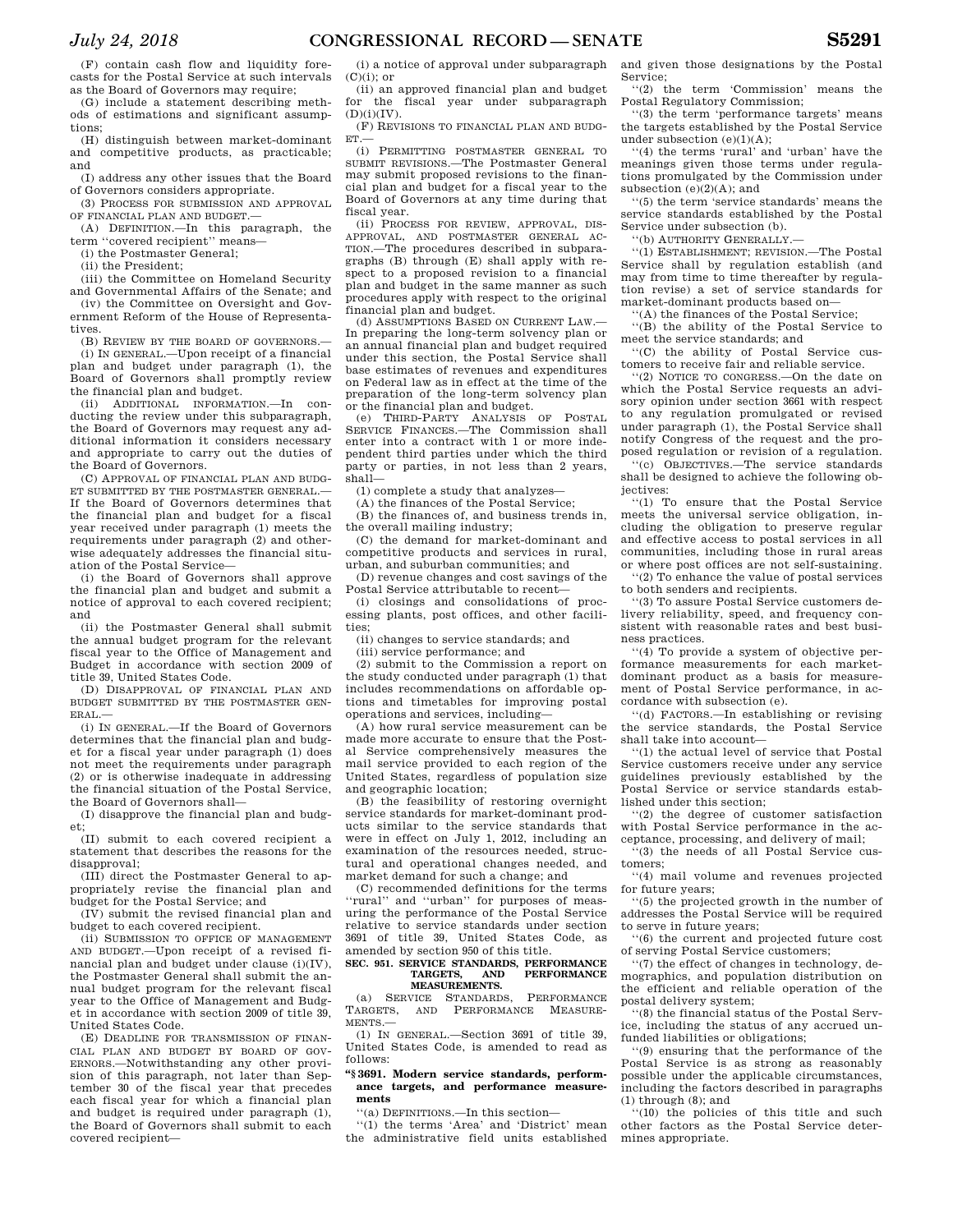''(e) PERFORMANCE TARGETS, MEASURE-MENTS, AND PUBLICATION.—

''(1) PERFORMANCE TARGETS.—

''(A) ESTABLISHMENT.—Each year, the Postal Service shall establish reasonable targets for performance to ensure that mail service for postal customers meets the service standards for market-dominant products.

''(B) COMPLIANCE DETERMINATION.—For purposes of section 3653(b)(2), the Commission shall evaluate the compliance of the Postal Service with the service standards for market-dominant products by reference to the performance targets.

''(2) PERFORMANCE MEASUREMENT.—

''(A) DEFINITIONS OF URBAN AND RURAL.— For purposes of measuring performance under the performance targets, the Commission, in consultation with the Postal Service—

''(i) shall promulgate regulations defining the terms—

''(I) rural; and

''(II) urban, which shall be defined by the Commission as any geographic area that is not defined as rural under subclause (I); and

''(ii) in defining the terms under clause (i), shall consider— ''(I) the recommendations of the report

submitted to the Commission under section 950(e) of the Postal Service Reform Act of 2018;

''(II) existing definitions of those terms that are in use by the Postal Service, the Federal Government, and other sources; and

''(III) stakeholder input.

''(B) PERFORMANCE REPORTING.—

''(i) IN GENERAL.—The Postal Service shall measure and report to the Commission on the performance of the Postal Service with respect to market-dominant products on a nationwide, Area, and District basis based on the performance targets, taking into consideration the Commission's opinion on any proposed target, and in a manner that reflects separate consideration of performance with respect to—

''(I) rural customers; and

''(II) urban customers.

''(ii) COMMISSION REVIEW.—The Commission shall review and comment upon the performance of the Postal Service as reported under clause (i).

''(3) PUBLICATION.—

''(A) IN GENERAL.—Subject to subparagraph (B), the Postal Service shall publish on the website of the Postal Service the performance targets, the actual measurements under those targets, and the comments of the Commission under paragraph (2)—

''(i) covering a period designated by the Commission, the length of which shall be not less than 2 years; and

''(ii) categorized in accordance with that paragraph.

''(B) COMMERCIALLY SENSITIVE OR PROPRI-ETARY INFORMATION.—To the extent that the Postal Service considers any information required to be reported under subparagraph (A) to be commercially sensitive or proprietary in nature, the Commission shall determine the level of information that shall be publicly disclosed in accordance with section  $504(g)(3)(A)$ .

''(f) REVIEW UPON COMPLAINT.—The regulations promulgated pursuant to this section (and any revisions thereto), and any violations thereof, shall be subject to review upon complaint under sections 3662 and 3663. ''(g) NONCOMPLIANCE WITH PERFORMANCE

TARGETS.—

''(1) IN GENERAL.—If the Postal Service fails to meet 1 or more performance targets—

''(A) subject to subparagraph (B), the Postal Service shall develop a plan to make specific operational corrections under the control of the Postal Service that will cause the performance targets to be met as soon as is reasonably practicable, as determined by the Postal Service; and

''(B) if the Postal Service makes best efforts to develop a plan described in subparagraph (A) and determines that achieving compliance with the performance targets through such a plan would be impractical, would not be cost effective, and would not be in the best long-term interest of the Postal Service and its customers, the Postal Service shall make adjustments to the service standards or performance targets.

''(2) POSTAL SERVICE SUBMISSION OF PLAN.— Not later than 180 days after the date of noncompliance with a performance target, the Postal Service shall submit to the Commission—

''(A) the plan required under paragraph  $(1)(A)$ ; or

''(B) a report explaining why the Postal Service is making an adjustment described in paragraph (1)(B).

''(3) COMMISSION CONSIDERATION OF POSTAL SERVICE PLAN.—

''(A) IN GENERAL.—The Commission—

''(i) shall review each plan or report submitted by the Postal Service under paragraph (2); and

''(ii) may make such recommendations as the Commission considers appropriate.

''(B) POSTAL SERVICE RESPONSE.—If the Commission provides recommendations regarding a plan or report to the Postal Service under subparagraph (A)(ii), the Postal Service shall—

''(i) consider the recommendations; and

''(ii) not later than 90 days after the date on which the Postal Service receives the recommendations, submit a response to the Commission explaining the bases for any decision to accept or reject a recommendation.

''(4) POSTAL SERVICE IMPLEMENTATION OF PLAN.—After developing a plan under paragraph (1)(A), the Postal Service shall—

'(A) implement the plan; and

''(B) in each report provided under section 3652, discuss—

''(i) the implementation of the plan;

''(ii) the extent to which the Postal Service is improving performance to meet the performance targets; and

''(iii) if the performance targets subject to the plan are still not being met, whether—

''(I) the plan remains sufficient to achieve compliance within a reasonably practicable period of time, and is therefore being maintained;

''(II) the plan is being revised; or

''(III) the Postal Service has determined to make adjustments described in paragraph (1)(B) rather than continue with the plan.

''(5) COMMISSION REVIEW OF IMPLEMENTA-TION.

''(A) IN GENERAL.—In making the determination required under section 3653, the Commission shall—

''(i) review the implementation of each plan developed under paragraph (1)(A); and

''(ii) make such recommendations as the Commission considers appropriate.

''(B) CONSIDERATION.—The Postal Service shall consider any recommendations under subparagraph  $(A)(ii)$  in the same manner as provided under paragraph (3).

''(h) PERIODIC REVIEW OF SERVICE STAND-ARDS.—The Commission shall periodically— ''(1) review the appropriateness of the serv-

ice standards; and

''(2) submit to Congress and the Postal Service a report on the review conducted under paragraph (1)."

(2) TECHNICAL AND CONFORMING AMEND-MENT.—The table of sections for chapter 36 of title 39, United States Code, is amended by striking the item relating to section 3691 and inserting the following:

''3691. Modern service standards, performance targets, and performance measurements.'

(b) REVIEW OF NATIONWIDE SERVICE STAND-ARD CHANGES.—Section 3661 of title 39, United States Code, as amended by section 945 of this title, is amended by adding at the end the following:

''(e) CHANGES RELATING TO MARKET-DOMI-NANT PRODUCTS.—

''(1) INSPECTOR GENERAL REVIEW.—Upon a request by the Postal Service for an advisory opinion from the Commission under subsection (b) relating to a nationwide or substantially nationwide change in service standards for the delivery of market-dominant products, including when the Postal Service establishes new performance targets under section 3691(e), the Inspector General shall, not later than 90 days after the submission of the request—

''(A) conduct a review of the proposal to determine whether—

''(i) the Postal Service formulated the proposal based on accurate data;

''(ii) the Postal Service followed appropriate policies and procedures of the Postal Service in formulating the proposal; and

''(iii) the proposal prioritizes the needs of the postal customer; and

''(B) submit a report on the review conducted under subparagraph (A) to—

''(i) the Postal Service;

''(ii) the Commission;

''(iii) the Committee on Homeland Security and Governmental Affairs of the Senate; and

''(iv) the Committee on Oversight and Government Reform of the House of Representatives.

''(2) COMMISSION REVIEW.—Not earlier than 30 days after the date on which the Inspector General submits a report on a proposal to the Commission under paragraph (1), the Commission shall issue its opinion on the proposal.''.

(c) REPORT TO CONGRESS.—Not later than 180 days after the date on which the report is submitted to the Commission under section 950(e)(2) of this title, the Commission shall submit to Congress a report that includes—

(1) a determination as to whether the service standards for market-dominant products in effect on the day before the date of enactment of this Act achieve the objectives and factors set forth under section 3691 of title 39, United States Code, as amended by this section; and

(2) recommendations as to how delivery service to postal customers could be improved based on the financial condition of the Postal Service.

(d) TEMPORARY FLOOR FOR SERVICE STAND-ARDS.—The Postal Service may not revise the service standards for market-dominant products in effect on the day before the date of enactment of this Act in a manner that lengthens delivery times before the date on which the report is submitted to the Commission under section 950(e)(2) of this title.

#### **SEC. 952. POSTAL SERVICE CHIEF INNOVATION OFFICER.**

(a) IN GENERAL.—Chapter 2 of title 39, United States Code, is amended by adding at the end the following:

# **''§ 209. Chief Innovation Officer**

''(a) IN GENERAL.—There is established within the Postal Service the position of Chief Innovation Officer, appointed by the Postmaster General, who shall manage the Postal Service's development and implementation of innovative postal and nonpostal products and services.

(b) DUTIES.—The primary duties of the Chief Innovation Officer are as follows:

''(1) Leading the development of innovative nonpostal products and services that will maximize revenue to the Postal Service.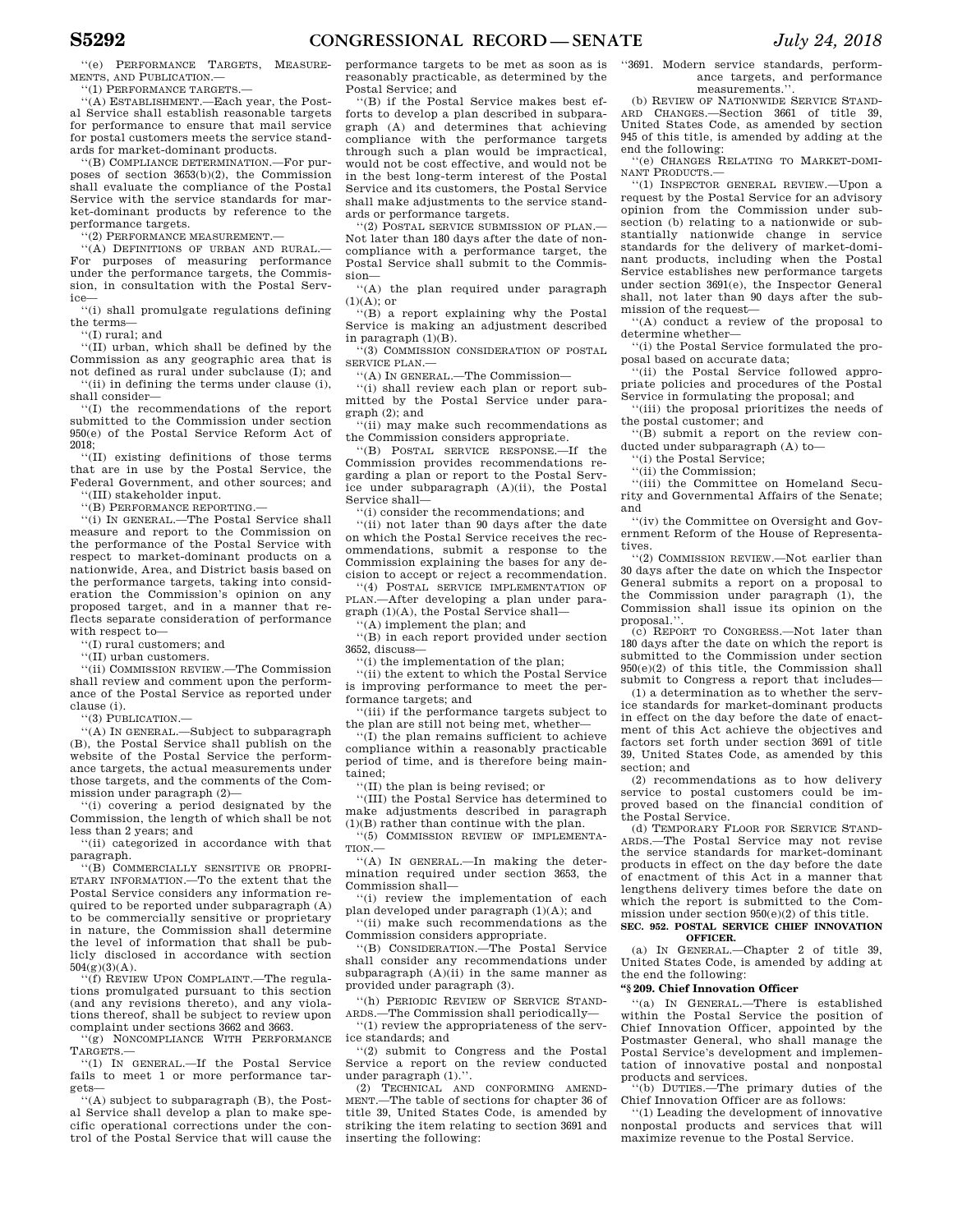''(2) Developing innovative postal products and services, specifically those that utilize emerging information technologies, to maximize revenue to the Postal Service.

''(3) Implementing the innovation strategy described under subsection (d).

''(4) Monitoring the performance of innovative products and services and revising them as needed to meet changing market trends.

''(5) Taking into consideration comments or advisory opinions, if applicable, issued by the Postal Regulatory Commission prior to the initial sale of innovative postal or nonpostal products and services.

'(c) APPOINTMENT.-

''(1) DEADLINE.—As soon as practicable after the date of enactment of the Postal Service Reform Act of 2018, but not later than 6 months after such date, the Postmaster General shall appoint a Chief Innovation Officer.

''(2) REQUIREMENTS.—Any individual appointed to serve as the Chief Innovation Officer shall have proven expertise and a record of success in at least 1 of the following:

'(A) Postal and shipping industry.

''(B) Innovation product research and development.

"(C) Marketing brand strategy.<br>"(D) Emerging communicat Emerging communications technology.

''(E) Business process management.

''(3) CURRENT OFFICER OR EMPLOYEE ELIGI-BLE.—An officer or employee of the Postal Service may be appointed to the position of Chief Innovation Officer under this chapter. Upon appointment to such position, such officer or employee may not concurrently hold any other position in the Postal Service.

(d) INNOVATION STRATEGY.-

''(1) IN GENERAL.—Not later than 12 months after the date on which the Chief Innovation Officer is appointed under subsection (c)(1), the Postmaster General shall submit to the Committee on Oversight and Government Reform of the House of Representatives, the Committee on Homeland Security and Governmental Affairs of the Senate, and the Postal Regulatory Commission a comprehensive strategy for maximizing revenues through innovative postal and nonpostal products and services.

''(2) MATTERS TO BE ADDRESSED.—The strategy submitted under paragraph (1) shall address—

''(A) the specific innovative postal and nonpostal products and services to be developed and offered by the Postal Service, including the nature of the market to be filled by each product and service and the likely date by which each product and service will be introduced;

''(B) the cost of developing and offering each product or service;

''(C) the anticipated sales volume of each product and service;

''(D) the anticipated revenues and profits expected to be generated by each product and service;

''(E) the likelihood of success of each product and service as well as the risks associated with the development and sale of each product and service;

''(F) the trends anticipated in market conditions that may affect the success of each product and service over the 5-year period beginning on the date such strategy or update is submitted;

''(G) the metrics that will be utilized to assess the effectiveness of the innovation strategy; and

''(H) the specific methods by which mailpiece design analysis may be improved to speed the approval process and promote the increased use of innovative mailpiece design.

''(3) STRATEGY UPDATES.—On January 1, 2020, and every 3 years thereafter, the Postal

Service shall submit an update to the innovation strategy submitted under paragraph (1) to the Committee on Oversight and Government Reform of the House of Representatives, the Committee on Homeland Security and Governmental Affairs of the Senate, and the Postal Regulatory Commission.

''(e) REPORT.—

''(1) IN GENERAL.—On the date of submission of the President's annual budget under section 1105(a) of title 31, the Postmaster General shall submit to the Committee on Oversight and Government Reform of the House of Representatives, the Committee on Homeland Security and Governmental Affairs of the Senate, and the Postal Regulatory Commission a report that details the Postal Service's progress in implementing the innovation strategy described under subsection (d).

''(2) MATTERS TO BE ADDRESSED.—The report required under paragraph (1) shall address—

''(A) the revenue generated by each product and service developed through the innovation strategy and the costs of developing and offering each such product and service for the most recent fiscal year;

''(B) the total sales volume and revenue generated by each product and service on a monthly basis for the preceding year;

''(C) trends in the markets filled by each product and service;

''(D) products and services identified in the innovation strategy that are to be discontinued, the date on which the discontinuance will occur, and the reasons for the discontinuance;

''(E) alterations in products and services identified in the innovation strategy that will be made to meet changing market conditions, and an explanation of how these alterations will ensure the success of the products and services; and

''(F) the performance of the innovation strategy according to the metrics identified in subsection  $(d)(2)(G)$ .

''(f) COMPTROLLER GENERAL STUDY.—

''(1) IN GENERAL.—The Comptroller General shall conduct a study on the implementation of the innovation strategy described under subsection (d) not later than 4 years after the date of enactment of the Postal Service Reform Act of 2018.

''(2) CONTENTS.—The study required under paragraph (1) shall assess the effectiveness of the Postal Service in identifying, developing, and selling innovative postal and nonpostal products and services. The study shall also include—

''(A) an audit of the costs of developing each innovative postal and nonpostal product and service developed or offered by the Postal Service during the period beginning on the date of enactment of the Postal Service Reform Act of 2018 and ending 4 years after such date;

''(B) the sales volume of each such product and service;

''(C) the revenues and profits generated by each such product and service; and

''(D) the likelihood of continued success of each such product and service.

''(3) SUBMISSION.—The results of the study required under this subsection shall be submitted to the Committee on Oversight and Government Reform of the House of Representatives, the Committee on Homeland Security and Governmental Affairs of the Senate, and the Postal Regulatory Commis $sion$ .

(b) TECHNICAL AND CONFORMING AMEND-MENT.—The table of sections for chapter 2 of title 39, United States Code, is amended by adding at the end the following:

''209. Chief Innovation Officer.''.

#### **SEC. 953. EMERGENCY SUSPENSIONS OF POST OFFICES.**

(a) IN GENERAL.—Section 404 of title 39, United States Code, is amended by adding at the end the following:

''(f) EMERGENCY SUSPENSIONS.— ''(1) DEFINITIONS.—In this subsection—

''(A) the terms 'alternate service' and 'temporary location' include a location at which customers affected by an emergency suspension of a post office, or the expiration of the lease or rental agreement for a post office, may send and receive mail, which may include the provision and regular servicing of a Cluster Box Unit (commonly known as a 'CBU') by the Postal Service;

''(B) the term 'discontinuance procedures' means the procedures required for the discontinuance of a post office under subsection (d) and any regulations promulgated under that subsection;

''(C) the term 'emergency suspension' means the temporary suspension of retail operations at a post office, without following discontinuance procedures for the post office, because of—

''(i) a natural disaster;

''(ii) the termination of a lease or rental agreement by the lessor;

''(iii) a lack of qualified personnel to operate the post office;

''(iv) severe or irreparable damage to, or destruction of, the post office when alternate quarters acceptable to the Postal Service for use as a post office are not immediately available in the community;

''(v) a challenge to the sanctity of the mail; or

''(vi) a lack of adequate measures to safeguard the post office or its revenues; and

''(D) the term 'post office'—

''(i) means a Post Office, as that term is defined in section 241.1 of title 39, Code of Federal Regulations, or any successor regulation; and

''(ii) includes a post office branch or post office station.

''(2) AUTHORITY.—The Postal Service may implement an emergency suspension of a post office in accordance with the requirements under paragraphs (3) through (7).

''(3) NOTIFICATION.—If the Postal Service implements an emergency suspension of a post office, the Postal Service shall provide immediate notice of the suspension to—

'(A) the relevant local, regional, State, and Federal officials, including—

''(i) each Member of Congress who represents the area in which the affected post office is located; and

''(ii) the chief executive of each relevant unit of local government; and

''(B) customers, notification to whom shall include—

''(i) the effective date of the suspension;

''(ii) the reason for the suspension;

''(iii) any alternate service available;

''(iv) the nearest postal retail facility (as defined in section 903 of the Postal Service Reform Act of 2018) and hours of service; and

''(v) the name and contact information of an individual to contact for more information.

''(4) ALTERNATE SERVICE.—If the Postal Service implements an emergency suspension of a post office, the Postal Service shall provide alternate drop-off, pick-up, and post office box services at 1 or more locations that are as close as feasible to the suspended post office.

''(5) EMPLOYEE REASSIGNMENT.—If the Postal Service implements an emergency suspension of a post office, the Postal Service shall temporarily reassign each employee of the post office in accordance with each applicable Federal statute, Federal regulation, and collective bargaining agreement.

''(6) SUSPENSION REVIEW.—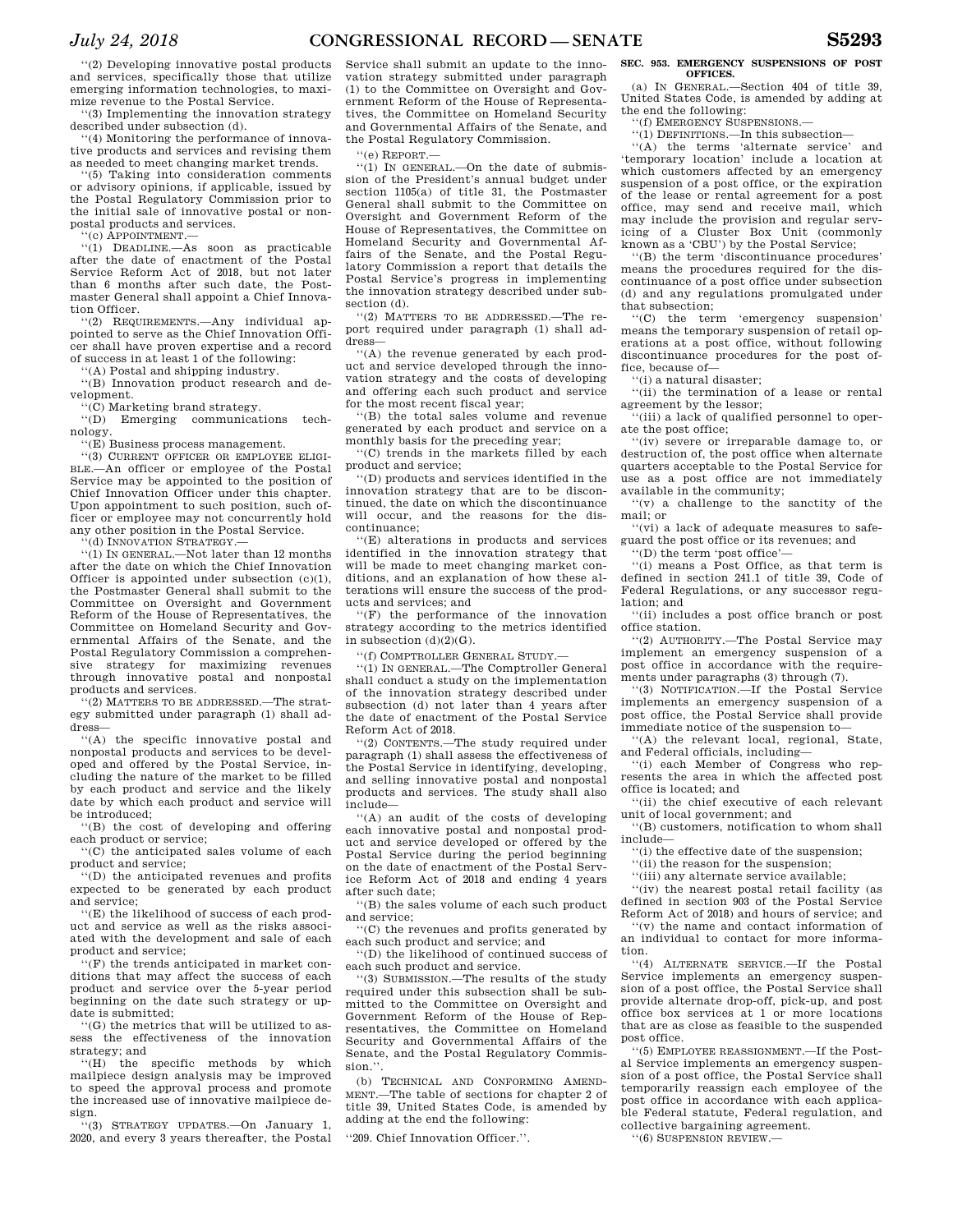''(A) IN GENERAL.—Within a reasonable period of time after the date on which the Postal Service implements an emergency suspension of a post office, the Postal Service shall review the emergency suspension and determine whether to—

''(i) reopen the post office; or

''(ii) continue the emergency suspension.

''(B) REOPENING.—

''(i) NOTIFICATION.—If the Postal Service makes a determination under subparagraph (A) to reopen a post office, the Postal Service shall provide notice to the persons described in paragraph (3) of the date by which the Postal Service expects to reopen the post office.

''(ii) DELAY.—If the Postal Service does not reopen a post office by the date specified under clause (i), not later than the next business day after that date, the Postal Service shall provide notice of the delay to the persons described in paragraph (3), including a new date by which the Postal Service expects to reopen the post office, if such a date is known.

''(iii) SUBSEQUENT DELAYS.—If the Postal Service does not reopen a post office by a new date specified under clause (ii), the Postal Service shall provide to the persons described in paragraph (3) notice, and a new date in the same manner as under clause (ii) of this subparagraph, and shall continue to do so at regular intervals until the Postal Service reopens the post office or initiates discontinuance procedures for the post office.

''(C) CONTINUED SUSPENSION.—

''(i) IN GENERAL.—If the Postal Service makes a determination under subparagraph (A) to continue the emergency suspension of a post office, the Postal Service—

''(I) not later than 30 days after making the determination, shall—

'(aa) provide alternate services that are the same or substantially similar to the services provided at the suspended post office on a temporary basis at a location within a reasonable distance of the suspended post office, which may be at the nearest postal facility; and

''(bb)(AA) initiate discontinuance procedures for the post office;

''(BB) publish a plan to restore service to the affected community within a reasonable period of time; or

''(CC) provide notice to the persons described in paragraph (3) of the date on which the Postal Service expects to publish a plan to restore the same or substantially similar service to the affected community within a reasonable period of time; and

''(II) if the Postal Service elects to provide notice under subclause (I)(bb)(CC), shall, not later than 90 days after the date of the initial determination to implement the emergency suspension, publish the plan described in that subclause.

''(ii) DELAY IN RESTORATION OF SERVICE.—If the Postal Service publishes a plan to restore service to an affected community under subclause (I)(bb)(BB) or (II) of clause (i) and such service to the affected community is not restored within 180 days of the date on which the emergency suspension was implemented, the Postal Service shall—

''(I)(aa) publish notice of the continued suspension, including-

''(AA) a reason for the delay; and

''(BB) an anticipated date of restoration of service; and

''(bb) not later than 30 days after publishing the notice under item (aa), host a question-and-answer forum—

''(AA) that members of the community may attend, at a location accessible to the affected community; or

''(BB) in which members of the affected community may participate by teleconference or videoconference; or

''(II) initiate discontinuance procedures for the post office.

''(iii) 1-YEAR DELAY.—If, as of the date that is 1 year after the date on which an emergency suspension of a post office was implemented, service to the affected community has not been restored and the Postal Service has not initiated discontinuance procedures for the post office, the Postal Service—

''(I) shall publish notice of the continued suspension, including—

''(aa) a reason for the delay; and

''(bb) an anticipated date of restoration of such service;

''(II) shall host—

''(aa) not later than 30 days after publishing the notice under subclause (I), a second question-and-answer forum described in clause (ii)(I)(bb); and

''(bb) additional question-and-answer fora described in clause (ii)(I)(bb) every subsequent 180 days until—

''(AA) such service is restored; or

''(BB) the Postal Service initiates discontinuance procedures for the post office; and

''(III) if services similar to those that have not been restored are not located within a reasonable distance of the post office, not later than 60 days after the date that is 1 year after the date on which the emergency suspension was implemented, shall develop and publish a plan to provide essential services, including alternate retail and post office box services, on a temporary basis at a location within a reasonable distance of the suspended post office.

''(7) RESTORATION OF SERVICE.—Upon the restoration of service under paragraph (6)(C), the Postal Service shall immediately notify—

 $\dddot{H}$ (A) the affected community; and

''(B) the Headquarters Review Coordinator. ''(8) LEASE OR RENTAL AGREEMENT EXPIRA-TION.—

''(A) IN GENERAL.—

''(i) PROHIBITION ON EMERGENCY SUSPEN-SIONS.—The Postal Service may not implement an emergency suspension of a post office based on the expiration of the lease or rental agreement for the post office.

''(ii) ALTERNATIVE PROCESS.—The Postal Service shall establish an alternative process for the suspension of postal services to a community based on the expiration of a lease or rental agreement for a post office in accordance with subparagraphs (B) through (G) of this paragraph.

''(B) FAILURE TO REACH AGREEMENT.—If, as of 30 days before the expiration of a lease or rental agreement for a post office, the Postal Service does not expect to reach an agreement with the lessor to extend the lease or rental agreement or to sell the property to the Postal Service, the Postal Service shall—

''(i) notify the affected community of a possible disruption in service due to the possible expiration of the lease or rental agreement; and

''(ii) include in the notification under clause (i)—

''(I) the expiration date of the lease or rental agreement;

''(II) alternate services available if the lease or rental agreement expires,;

''(III) the nearest post offices and hours of service; and

''(IV) the name, telephone number, and email address of an individual to contact for more information.

''(C) RESTORATION OF SERVICE.—Not later than 5 days after the date on which a lease or rental agreement for a post office expires, the Postal Service shall make best efforts to commence actions required to restore the

same or substantially similar service to the community in which the post office that was the subject of the expired lease or rental agreement is located.

''(D) FAILURE TO RESTORE SERVICE.—If, within 30 days after the expiration of a lease or rental agreement for a post office, the Postal Service is unable to restore service at the same location or at another location in the affected community, the Postal Service shall publish notice of intent to restore the same or substantially similar service to the affected community—

''(i) within a reasonable period of time; and ''(ii) in any event, not later than 180 days after the date on which the lease or rental agreement expired.

''(E) DELAY IN RESTORATION OF SERVICE.—If the Postal Service publishes notice of intent to restore the same or substantially similar service to an affected community under subparagraph (D) and such service to the affected community is not restored within 180 days of the date on which the lease or rental agreement for the post office expired, the Postal Service shall—

''(i) publish notice of the delay, including— ''(I) a reason for the delay; and

''(II) an anticipated date of restoration of such service; and

''(ii) within a reasonable period of time after publishing the notice under clause (i), host a question-and-answer forum—

''(I) that members of the community may attend, at a location accessible to the affected community; or

''(II) in which members of the affected community may participate by teleconference or videoconference.

''(F) FURTHER DELAYS IN RESTORATION OF SERVICE.—Upon the expiration of each 30-day period after the date on which the Postal Service publishes notice of a delay under subparagraph  $(E)(i)$ , if the same or substantially similar service to the affected community has not been restored, the Postal Service shall publish an updated notice of the delay that includes the anticipated date of restoration of such service.

''(G) 1-YEAR DELAY.—If the same or substantially similar service to the affected community is not restored within 1 year of the date on which the lease or rental agreement for the post office expired, the Postal Service—

''(i) shall host—

''(I) a second question-and-answer forum described in subparagraph (E)(ii); and

''(II) additional question-and-answer fora described in subparagraph (E)(ii) in the affected community as determined necessary by the Postal Service until—

''(aa) such service is restored; or

''(bb) the Postal Service initiates discontinuance procedures for the post office; and

''(ii) if no alternate services are located within a reasonable distance of the post office, not later than 60 days after the date that is 1 year after the date on which the lease or rental agreement for the post office expired, shall develop and publish a plan to provide essential services, including alternate retail and post office box services, on a temporary basis at a location within a reasonable distance of the post office."

(b) APPLICABILITY.—The amendment made by subsection (a) shall apply to any emergency suspension of a post office that is implemented on or after the date that is 1 year after the date of enactment of this Act.

**SEC. 954. MAILING ADDRESS REQUIREMENTS.** 

(a) IN GENERAL.—Subchapter VI of chapter 36 of title 39, United States Code, is amended by adding at the end the following:

**''§ 3687. Mailing address requirements** 

''(a) DEFINITIONS.—In this section—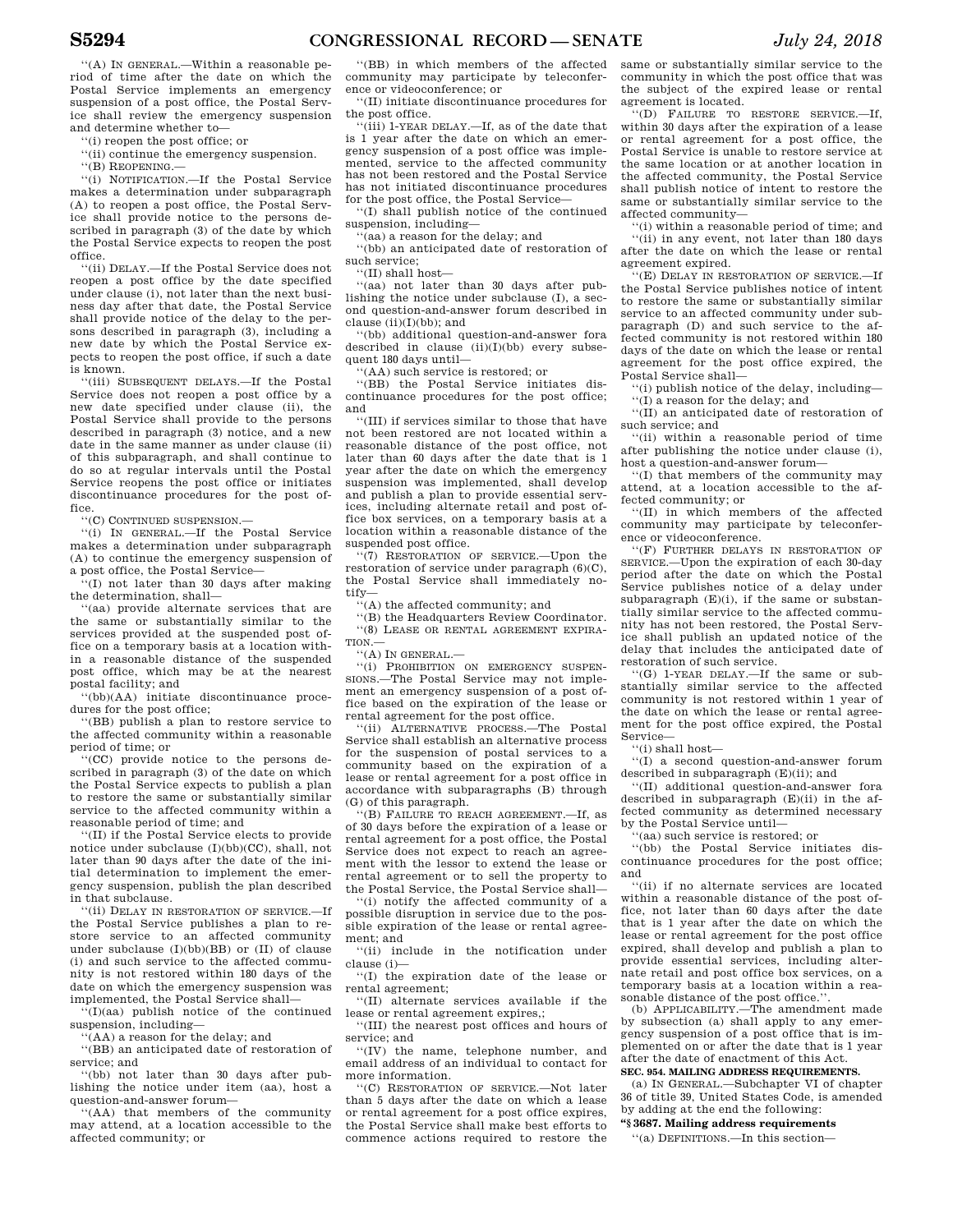''(1) the term 'municipality' means a city, town, borough, county, parish, district, association, or other public entity established by, or pursuant to, applicable State law; and

(2) the term 'State' means each of the several States, territories, and possessions of the United States, the District of Columbia, and the Commonwealth of Puerto Rico.

''(b) REQUIREMENT FOR PHYSICAL AND MAIL-ING ADDRESSES TO CORRESPOND.—The State and municipality used by the Postal Service for the delivery address for purposes of mail matter shall correspond with the State and municipality of the physical address of the location for the delivery of such mail matter.''.

(b) TECHNICAL AND CONFORMING AMEND-MENT.—The table of sections for chapter 36 of title 39, United States Code, is amended by inserting after the item relating to section 3686 the following:

''3687. Mailing address requirements.''.

# **Subtitle C—Postal Contracting Reform SEC. 961. CONTRACTING PROVISIONS.**

(a) IN GENERAL.—Part I of title 39, United States Code, is amended by adding at the end the following:

# **''CHAPTER 7—CONTRACTING PROVISIONS**  ''Sec.

''701. Definitions.

''702. Delegation of contracting authority.

''703. Posting of noncompetitive purchase requests for noncompetitive contracts.

''704. Review of ethical issues.

''705. Ethical restrictions on participation in certain contracting activity.

#### **''§ 701. Definitions**

''In this chapter—

''(1) the term 'contracting officer' means an employee of a covered postal entity who has authority to enter into a postal contract; ''(2) the term 'covered postal entity'

means—

''(A) the Postal Service; or

''(B) the Postal Regulatory Commission; ''(3) the term 'head of a covered postal entity' means—

''(A) in the case of the Postal Service, the Postmaster General; or

''(B) in the case of the Postal Regulatory Commission, the Chairman of the Postal Regulatory Commission;

(4) the term 'postal contract' means-

''(A) in the case of the Postal Service, any contract (including any agreement or memorandum of understanding) entered into by the Postal Service for the procurement of goods or services; or

'(B) in the case of the Postal Regulatory Commission, any contract (including any agreement or memorandum of understanding) in an amount exceeding the simplified acquisition threshold (as defined in section 134 of title 41) entered into by the Postal Regulatory Commission for the procurement of goods or services; and

''(5) the term 'senior procurement executive' means the senior procurement executive of a covered postal entity.

### **''§ 702. Delegation of contracting authority**   $(9)$  In GENERAL.

''(1) POLICY.—Not later than 60 days after the date of enactment of this chapter, the head of each covered postal entity shall issue a policy on contracting officer delegations of authority for postal contracts for the covered postal entity.

''(2) CONTENTS.—The policy issued under paragraph (1) shall require that—

''(A) notwithstanding any delegation of authority with respect to postal contracts, the ultimate responsibility and accountability for the award and administration of postal contracts resides with the senior procurement executive; and

''(B) a contracting officer shall maintain an awareness of, and engagement in, the activities being performed on postal contracts of which that officer has cognizance, notwithstanding any delegation of authority that may have been executed.

''(b) POSTING OF DELEGATIONS.—

''(1) IN GENERAL.—The head of each covered postal entity shall make any delegation of authority for postal contracts outside the functional contracting unit readily available and accessible on the website of the covered postal entity.

''(2) EFFECTIVE DATE.—This paragraph shall apply to any delegation of authority made on or after the date that is 30 days after the date of enactment of this chapter.

# **''§ 703. Posting of noncompetitive purchase requests for noncompetitive contracts**

'(a) POSTING REQUIRED.-

''(1) POSTAL REGULATORY COMMISSION.—The Postal Regulatory Commission shall make the noncompetitive purchase request for any noncompetitive award for any contract (including any agreement or memorandum of understanding) entered into by the Postal Regulatory Commission for the procurement of goods and services in an amount of \$20,000 or more, including the rationale supporting the noncompetitive award, publicly available on the website of the Postal Regulatory Commission—

''(A) not later than 14 days after the date of the award of the noncompetitive contract; or

''(B) not later than 30 days after the date of the award of the noncompetitive contract, if the basis for the award was a compelling business interest.

''(2) POSTAL SERVICE.—The Postal Service shall make the noncompetitive purchase request for any noncompetitive award of a postal contract in an amount of \$250,000 or more, including the rationale supporting the noncompetitive award, publicly available on the website of the Postal Service—

''(A) not later than 14 days after the date of the award; or

''(B) not later than 30 days after the date of the award, if the basis for the award was a compelling business interest.

''(3) ADJUSTMENTS TO THE POSTING THRESH-OLD.—

''(A) REVIEW AND DETERMINATION.—Not later than January 31 of each year, the Postal Service and the Postal Regulatory Commission shall—

''(i) review the applicable threshold established under paragraph (1) or (2); and

''(ii) based on any change in the Consumer Price Index for All Urban Consumers of the Department of Labor, determine whether an adjustment to the threshold shall be made.

''(B) AMOUNT OF ADJUSTMENTS.—An adjustment under subparagraph (A) shall be made in increments of \$5,000. If the covered postal entity determines that a change in the Consumer Price Index for a year would require an adjustment in an amount that is less than \$5,000, the covered postal entity may not make an adjustment to the threshold for the year.

''(4) EFFECTIVE DATE.—This subsection shall apply to any noncompetitive contract awarded on or after the date that is 90 days after the date of enactment of this chapter. ''(b) PUBLIC AVAILABILITY.—

''(1) IN GENERAL.—Subject to paragraph (2), the information required to be made publicly available by a covered postal entity under subsection (a) shall be readily accessible on the website of the covered postal entity.

''(2) PROTECTION OF PROPRIETARY INFORMA-TION.—A covered postal entity shall—

''(A) carefully screen any description of the rationale supporting a noncompetitive award required to be made publicly available under

subsection (a) to determine whether the description includes proprietary data (including any reference or citation to the proprietary data) or security-related information; and

''(B) remove any proprietary data or security-related information before making publicly available a description of the rationale supporting a noncompetitive award.

''(c) WAIVERS.—

''(1) WAIVER PERMITTED.—If the Postal Service determines that making a noncompetitive purchase request for a postal contract of the Postal Service under subsection (a)(2) publicly available would risk placing the Postal Service at a competitive disadvantage relative to a private sector competitor, the senior procurement executive, in consultation with the advocate for competition of the Postal Service, may waive the requirements under subsection (a).

''(2) FORM AND CONTENT OF WAIVER.—

''(A) FORM.—A waiver under paragraph (1) shall be in the form of a written determination placed in the file of the contract to which the noncompetitive purchase request relates.

''(B) CONTENT.—A waiver under paragraph (1) shall include—

'(i) a description of the risk associated with making the noncompetitive purchase request publicly available; and

''(ii) a statement that redaction of sensitive information in the noncompetitive purchase request would not be sufficient to protect the Postal Service from being placed at a competitive disadvantage relative to a private sector competitor.

''(3) DELEGATION OF WAIVER AUTHORITY.— The Postal Service may not delegate the authority to approve a waiver under paragraph (1) to any employee having less authority than the senior procurement executive.

# **''§ 704. Review of ethical issues**

''If a contracting officer identifies any ethical issues relating to a proposed contract and submits those issues and that proposed contract to the designated ethics official for the covered postal entity before the awarding of that contract, that ethics official shall—

''(1) review the proposed contract; and

''(2) advise the contracting officer on the appropriate resolution of ethical issues.

### **''§ 705. Ethical restrictions on participation in certain contracting activity**

''(a) DEFINITIONS.—In this section—

''(1) the term 'covered employee' means—

''(A) a contracting officer; or

''(B) any employee of a covered postal entity whose decisionmaking affects a postal contract as determined by regulations prescribed by the head of a covered postal entity;

''(2) the term 'final conviction' means a conviction entered by a court, regardless of whether such conviction was entered on a verdict or pursuant to a plea (including a plea of nolo contendere), and with regard to which no further appeal may be taken or is pending; and

''(3) the term 'covered relationship' means a covered relationship described in section  $2635.502(b)(1)$  of title 5, Code of Federal Regulations, or any successor thereto.

''(b) IN GENERAL.—

''(1) REGULATIONS.—The head of each covered postal entity shall prescribe regulations that—

''(A) require a covered employee to include in the file of any noncompetitive purchase request for a noncompetitive postal contract a written certification that—

''(i) discloses any covered relationship of the covered employee; and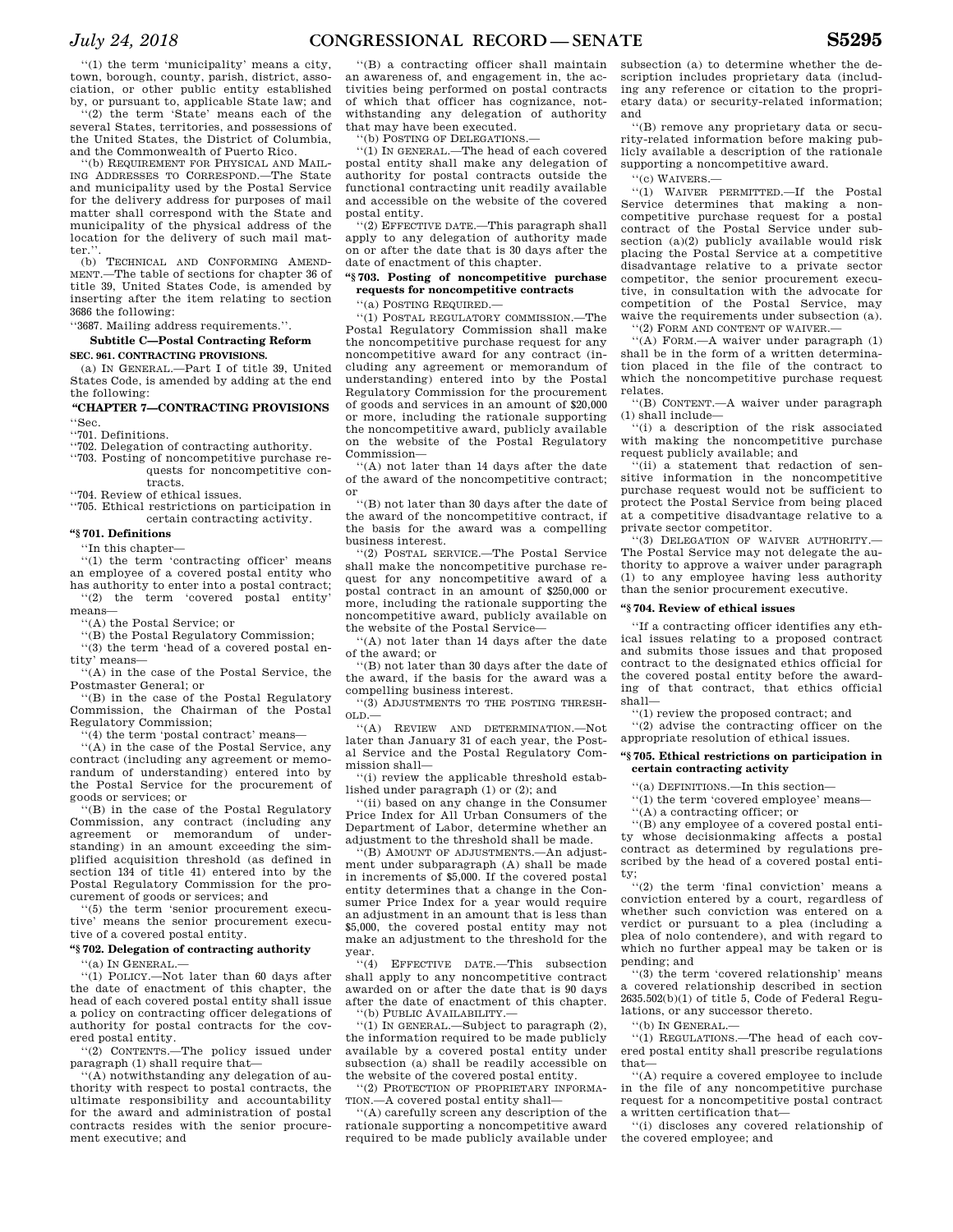''(ii) states that the covered employee will not take any action with respect to the noncompetitive purchase request that affects the financial interests of any person with which the covered employee has a covered relationship, or otherwise gives rise to an appearance of the use of public office for private gain, as described in section 2635.702 of title 5, Code of Federal Regulations, or any successor thereto;

''(B) require a contracting officer to consult with the ethics counsel for the covered postal entity regarding any disclosure made by a covered employee under subparagraph  $(A)(i)$ , to determine whether participation by the covered employee in the noncompetitive purchase request would give rise to a violation of part 2635 of title 5, Code of Federal Regulations (commonly referred to as the Standards of Ethical Conduct for Employees of the Executive Branch), or any successor thereto;

''(C) require the ethics counsel for a covered postal entity to review any disclosure made by a contracting officer under subparagraph (A)(i) to determine whether participation by the contracting officer in the noncompetitive purchase request would give rise to a violation of part 2635 of title 5, Code of Federal Regulations (commonly referred to as the Standards of Ethical Conduct for Employees of the Executive Branch), or any successor thereto;

''(D) under subsections (d) and (e) of section 2635.502 of title 5, Code of Federal Regulations, or any successor thereto, require the ethics counsel for a covered postal entity to—

''(i) authorize a covered employee that makes a disclosure under subparagraph (A)(i) to participate in the noncompetitive postal contract; or

''(ii) disqualify a covered employee that makes a disclosure under subparagraph (A)(i) from participating in the noncompetitive postal contract;

''(E) require a contractor to timely disclose to the contracting officer in a bid, solicitation, award, or performance of a postal contract any conflict of interest with a covered employee; and

''(F) include authority for the head of the covered postal entity to grant a waiver or otherwise mitigate any organizational or personal conflict of interest, if the head of the covered postal entity determines that the waiver or mitigation is in the best interests of the covered postal entity.

''(2) POSTING OF WAIVERS.—Not later than 30 days after the head of a covered postal entity grants a waiver described in paragraph  $(1)(F)$ , the head of the covered postal entity shall make the waiver publicly available on the website of the covered postal entity.

'(c) CONTRACT VOIDANCE AND RECOVERY.—

''(1) UNLAWFUL CONDUCT.—In any case in which there is a final conviction for a violation of any provision of chapter 11 of title 18 relating to a postal contract, the head of a covered postal entity may—

''(A) void that contract; and

''(B) recover the amounts expended and property transferred by the covered postal entity under that contract.

''(2) OBTAINING OR DISCLOSING PROCUREMENT INFORMATION.—

''(A) IN GENERAL.—In any case in which a contractor under a postal contract fails to timely disclose a conflict of interest to the appropriate contracting officer as required under the regulations promulgated under subsection  $(b)(1)(E)$ , the head of a covered postal entity may—

''(i) void that contract; and

''(ii) recover the amounts expended and property transferred by the covered postal entity under that contract.

''(B) CONVICTION OR ADMINISTRATIVE DETER-MINATION.—A case described under subparagraph (A) is any case in which—

''(i) there is a final conviction for an offense punishable under section 2105 of title 41; or

''(ii) the head of a covered postal entity determines, based upon a preponderance of the evidence, that the contractor or someone acting for the contractor has engaged in conduct constituting an offense punishable under section 2105 of such title."

(b) TECHNICAL AND CONFORMING AMEND-MENT.—The table of chapters at the beginning of part I is amended by adding at the end the following:

#### **''7. Contracting Provisions** ................ **701''. SEC. 962. TECHNICAL AMENDMENT TO DEFINI-TION.**

Section 7101(8) of title 41, United States Code, is amended—

(1) by striking ''and'' at the end of subparagraph (C);

(2) by striking the period at the end of subparagraph (D) and inserting ''; and''; and (3) by adding at the end the following:

''(E) the United States Postal Service and the Postal Regulatory Commission.''.

### **Subtitle D—Postal Regulatory Commission, Inspector General, Related Provisions, and Miscellaneous**

# **SEC. 981. POSTAL REGULATORY COMMISSION.**

Section 502 of title 39, United States Code, is amended—

(1) in subsection (c), by striking ''subsection (f)" and inserting "subsections (f) and  $(g)'$ ; and

(2) by adding at the end the following:

'(g) A Commissioner may serve for not more than 2 full terms as a Commissioner.''. **SEC. 982. INSPECTOR GENERAL OF THE UNITED STATES POSTAL SERVICE AND THE** 

# **POSTAL REGULATORY COMMISSION.**

(a) APPOINTMENT OF INSPECTOR GENERAL OF THE UNITED STATES POSTAL SERVICE AND THE POSTAL REGULATORY COMMISSION BY PRESI-DENT.—Section 8G of the Inspector General Act of 1978 (5 U.S.C. App.) is amended—

(1) in subsection (a)—

 $(A)$  in paragraph  $(2)$ , by striking "the United States International Trade Commission, the Postal Regulatory Commission, and the United States Postal Service'' and inserting ''the United States International Trade Commission, and the United States Postal Service and the Postal Regulatory Commission''; and

(B) in paragraph (4), by striking subparagraph (B) and inserting the following:

''(B) with respect to the United States Postal Service and the Postal Regulatory Commission, such term, for purposes of oversight of—

''(i) the United States Postal Service, means the Governors (as defined in section 102(3) of title 39, United States Code); and

''(ii) the Postal Regulatory Commission, means the Chairman of the Postal Regulatory Commission;'';

(2) in subsection (d)(1), by inserting ''or subsection (f)(3)'' after ''Except as provided in paragraph  $(2)$ "; and

 $(3)$  in subsection  $(f)$ —

(A) by striking paragraph (1) and inserting the following:

''(1)(A) There is established in the United States Postal Service the Office of the Inspector General of the United States Postal Service and the Postal Regulatory Commission.

''(B) There shall be at the head of the Office of the Inspector General of the United States Postal Service and the Postal Regulatory Commission an Inspector General (referred to in this subsection as the 'Inspector General') who shall be appointed by the President, by and with the advice and con-

sent of the Senate, without regard to political affiliation and solely on the basis of integrity and demonstrated ability in accounting, auditing, financial analysis, law, management analysis, public administration, or

investigations. ''(C) The Inspector General may be removed from office by the President. If the Inspector General is removed from office or is transferred to another position or location within the United States Postal Service, the President shall communicate in writing the reasons for any such removal or transfer to both Houses of Congress, not later than 30 days before the removal or transfer. Nothing in this subparagraph shall prohibit a personnel action otherwise authorized by law, other than transfer or removal.

''(D) For the purposes of section 7324 of title 5, United States Code, the Inspector General shall not be considered to be an employee who determines policies to be pursued by the United States in the nationwide administration of Federal laws.

''(E) The Inspector General shall have all of the authorities and responsibilities provided by this Act with respect to the Postal Regulatory Commission, as if the Postal Regulatory Commission were part of the United States Postal Service.'';

(B) in paragraph (2), by striking ''of the United States Postal Service (hereinafter in this subsection referred to as the 'Inspector General')'';

 $(C)$  in paragraph  $(3)$ -

(i) in subparagraph (A)—

(I) in clause (i), in the matter preceding subclause (I), by inserting ''relating to the United States Postal Service'' before ''which require access to sensitive information''; and

(II) in clause (iii), by striking ''Committee on Governmental Affairs of the Senate'' and inserting ''Committee on Homeland Security and Governmental Affairs of the Senate'';

(ii) in subparagraph (B)(i), by inserting ''and the Postal Regulatory Commission'' after ''United States Postal Service''; and

(iii) in subparagraph (C), by striking ''Committee on Governmental Affairs of the Senate'' and inserting ''Committee on Homeland Security and Governmental Affairs of the Senate'';

(D) in paragraph (4), by adding at the end the following: ''Nothing in this paragraph may be invoked by the United States Postal Service to restrict or limit any audit or investigation that the Inspector General considers appropriate.''; and

 $(E)$  in paragraph  $(6)$ , by inserting "and the Postal Regulatory Commission" after Commission'' after ''United States Postal Service''.

(b) INTERIM POWER OF INSPECTOR GENERAL OF THE UNITED STATES POSTAL SERVICE.-During the period beginning on the date of enactment of this Act and ending on the date on which the first individual is appointed as Inspector General of the United States Postal Service and the Postal Regulatory Commission after the date of enactment of this Act, the Inspector General of the United States Postal Service shall have all of the authorities and responsibilities provided by the Inspector General Act of 1978 (5 U.S.C. App.) with respect to the Postal Regulatory Commission on the day before the date of enactment of this Act, as if the Postal Regulatory Commission were part of the United States Postal Service.

(c) TRANSFER OF PERSONNEL.—

(1) OFFICE OF THE INSPECTOR GENERAL OF THE UNITED STATES POSTAL SERVICE.—The personnel employed in the Office of the Inspector General of the United States Postal Service are transferred to the Office of the Inspector General of the United States Postal Service and the Postal Regulatory Commission.

(2) OFFICE OF THE INSPECTOR GENERAL OF THE POSTAL REGULATORY COMMISSION.—The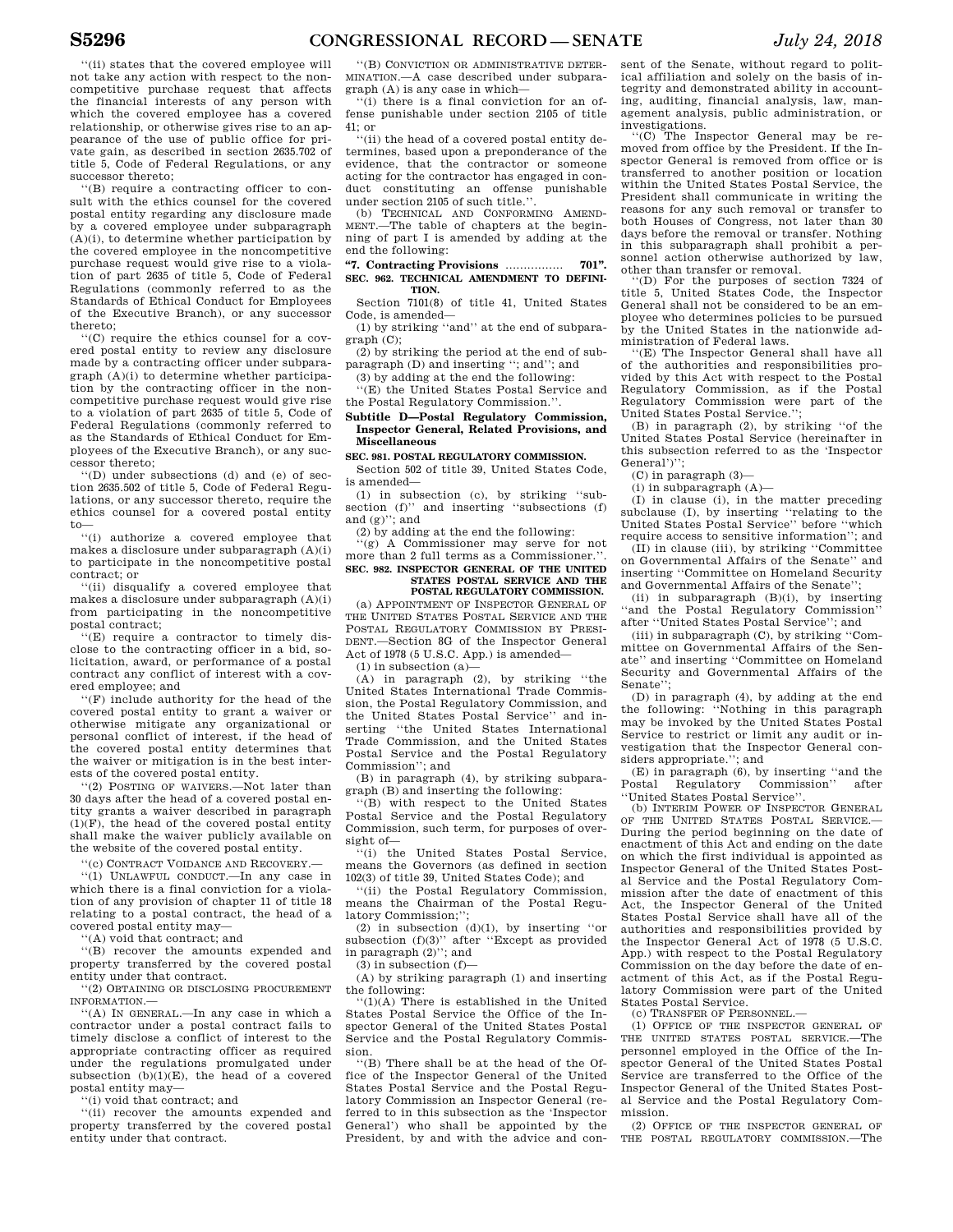personnel employed in the Office of the Inspector General of the Postal Regulatory Commission may be transferred to the other offices of the Postal Regulatory Commission.

(3) MODERN SERVICE AND PERFORMANCE STANDARDS.—Any unobligated amounts made available to carry out the functions of the Office of the Inspector General of the Postal Regulatory Commission before the date of enactment of this Act shall be used to establish and revise modern service standards and measure performance under section 3691 of title 39, United States Code, as amended by section 950(a) of this title.

(4) EFFECT.—During the 1-year period beginning on the date of enactment of this Act, any full-time or part-time employee who, on the day before such date of enactment, was employed in a permanent position in the Office of the Inspector General of the Postal Regulatory Commission, shall not be separated or reduced in grade or compensation because of the transfer under an amendment made by this section.

(d) TECHNICAL AND CONFORMING AMEND-MENTS.—

(1) TITLE 39, UNITED STATES CODE.—Title 39, United States Code, is amended—

(A) in section 102(4), by striking ''section 202(e) of this title'' and inserting ''section  $8G(f)(1)(B)$  of the Inspector General Act of 1978 (5 U.S.C. App.)'';

(B) in section 202, by striking subsection (e);

(C) in section 504, by striking subsection (h);

 $(D)$  in section 1001(b), in the first sentence, by inserting ", and section  $8G(f)(1)(B)$  of the Inspector General Act of 1978 (5 U.S.C. App.)'' after ''1001(c) of this title'';

(E) in section 1003(b), by striking  $"11(2)"$ and inserting "12(2)":

 $(F)$  in section 1005(a)(3), by inserting ", and section 8G(f)(1)(B) of the Inspector General Act of 1978 (5 U.S.C. App.)'' after ''1001(c) of this title'';

(G) in section 2009, by inserting "and the<br>Postal Regulatory Commission" after Regulatory ''United States Postal Service''; and

(H) in section 2011(h)(2)(D), by inserting ''and the Postal Regulatory Commission'' after ''United States Postal Service''.

(2) OMNIBUS CONSOLIDATED APPROPRIATIONS ACT, 1997.—Section 662(d) of the Omnibus Consolidated Appropriations Act, 1997 (39 U.S.C. 2802 note) is amended—

(A) in paragraph (1)—

(i) in the paragraph heading, by inserting ''AND THE POSTAL REGULATORY COMMISSION'' after ''POSTAL SERVICE'';

(ii) in subparagraph (A), by inserting ''and the Postal Regulatory Commission'' after ''Postal Service''; and

(iii) in subparagraph  $(B)(i)$ , by inserting ''and the Postal Regulatory Commission'' after ''Postal Service''; and

(B) in the first sentence of paragraph (2), by inserting ''and the Postal Regulatory Commission'' after ''Postal Service''.

(e) SAVINGS PROVISIONS.—

(1) SUITS.—The provisions of this title shall not affect suits commenced before the effective date of this title, and in all such suits, proceeding shall be had, appeals taken, and judgments rendered in the same manner and with the same effect as if this title had not been enacted.

(2) NONABATEMENT OF ACTIONS.—No suit, action, or other proceeding commenced by or against the Inspector General of the United States Postal Service or the Inspector General of the Postal Regulatory Commission, or by or against any individual in the official capacity of such individual as an officer of the Office of the Inspector General of the United States Postal Service or the Office of the Inspector General of the Postal Regu-

latory Commission shall abate by reason of the enactment of this title.

(3) CONTINUANCE OF SUITS.—If, before the effective date of this title, the Office of the Inspector General of the United States Postal Service or the Office of the Inspector General of the Postal Regulatory Commission or officer thereof in the official capacity of such officer, is party to a suit, and under this title any function of the Office of the Inspector General of the United States Postal Service or the Office of the Inspector General of the Postal Regulatory Commission or officer is transferred to the Inspector General of the United States Postal Service and the Postal Regulatory Commission or any other official of the Office of the Inspector General of the United States Postal Service and the Postal Regulatory Commission, then such suit shall be continued with the Inspector General of the United States Postal Service and the Postal Regulatory Commission or other appropriate official of the Office of the Inspector General of the United States Postal Service and the Postal Regulatory Commission substituted or added as a party.

(f) APPLICABILITY.—

(1) IN GENERAL.—Except with respect to the amendment made by subsection (a)(1)(A) relating to the Postal Regulatory Commission and the amendment made by subsection  $(d)(1)(C)$ , the amendments made by this section shall apply with respect to the first individual appointed as Inspector General of the United States Postal Service and the Postal Regulatory Commission after the date of enactment of this Act.

(2) RULE OF CONSTRUCTION.—Nothing in this title may be construed to alter the authority or the length of the term of the individual serving as Inspector General of the United States Postal Service on the date of enactment of this Act.

(g) REFERENCES IN THIS TITLE TO THE IN-SPECTOR GENERAL OF THE UNITED STATES POSTAL SERVICE.—On and after the date on which the first individual is appointed as Inspector General of the United States Postal Service and the Postal Regulatory Commission after the date of enactment of this Act, each reference in this title to the Inspector General of the Postal Service shall be deemed to be a reference to the Inspector General of the United States Postal Service and the Postal Regulatory Commission.

(h) RESOURCES FOR WASTE, FRAUD, AND ABUSE INVESTIGATIONS.—

(1) IN GENERAL.—Chapter 4 of title 39, United States Code, is amended by adding at the end the following:

# **''§ 417. Waste, fraud, and abuse investigations**

''The Postal Service may transfer such resources to the Inspector General for waste, fraud, and abuse investigations as the Postal Service determines necessary.''.

(2) TECHNICAL AND CONFORMING AMEND-MENT.—The table of sections for chapter 4 of title 39, United States Code, is amended by adding at the end the following:

''417. Waste, fraud, and abuse investigations.''.

#### **SEC. 983. GAO REPORT ON FRAGMENTATION, OVERLAP, AND DUPLICATION IN FEDERAL PROGRAMS AND ACTIVI-TIES.**

The Comptroller General of the United States shall include in the annual report to Congress required under section 21 of the Joint Resolution entitled ''Joint Resolution increasing the statutory limit on the public debt", approved February 12, 2010  $(31 \text{ U.S.C.})$ 712 note), that is applicable to the first year beginning after the date of enactment of this Act a review of the duplication of services and functions between the Office of the Inspector General of the Postal Service, the Postal Inspection Service, and any other Federal agency.

**SA 3464.** Mr. LEAHY (for himself, Ms. KLOBUCHAR, Mr. COONS, Ms. HIRONO, Mr. WARNER, Mr. REED) submitted an amendment intended to be proposed by him to the bill H.R. 6147, making appropriations for the Department of the Interior, environment, and related agencies for the fiscal year ending September 30, 2019, and for other purposes; which was ordered to lie on the table; as follows:

At the appropriate place in division B, insert the following:<br>SEC. In addition to amounts made

SEC. \_\_\_\_. In addition to amounts made available for the Election Assistance Commission, \$250,000,000 shall be made available for election security grants: *Provided*, That, of the unobligated balances available under the heading ''Treasury Forfeiture Fund'', \$380,000,000 are hereby permanently rescinded not later than September 30, 2019.

**SA 3465.** Ms. HEITKAMP submitted an amendment intended to be proposed to amendment SA 3399 proposed by Mr. SHELBY to the bill H.R. 6147, making appropriations for the Department of the Interior, environment, and related agencies for the fiscal year ending September 30, 2019, and for other purposes; which was ordered to lie on the table; as follows:

At the appropriate place in title VII of division C, insert the following:<br>SEC. (a) The Secretary of Agriculture

SEC. Calculture may provide debt forgiveness to an Indian tribe (as defined in section 4 of the Indian Self-Determination and Education Assistance Act (25 U.S.C. 5304)) for a direct loan provided under the Community Facilities Direct Loan and Grant program under subpart A of part 1942 of title 7, Code of Federal Regulations (or successor regulations), if—

(1) the Indian tribe is designated as a Promise Zone under the Promise Zones Initiative; and

(2) the land of the Indian tribe is partly or wholly located in an area designated as a qualified opportunity zone under subchapter Z of chapter 1 of subtitle A of the Internal Revenue Code of 1986.

(b) Nothing in this section adversely affects the ability of an Indian tribe that receives debt forgiveness under subsection (a) to apply for or receive any other Federal loan.

**SA 3466.** Mr. MURPHY (for himself and Mr. BLUMENTHAL) submitted an amendment intended to be proposed by him to the bill H.R. 6147, making appropriations for the Department of the Interior, environment, and related agencies for the fiscal year ending September 30, 2019, and for other purposes; which was ordered to lie on the table; as follows:

At the appropriate place in division D, insert the following:<br>SEC.  $\qquad$ . (a) In this section—

SEC. \_\_\_. (a) In this section—<br>(1) the term "covered State" means a State that administers a crumbling foundations assistance fund;

(2) the term ''crumbling foundations assistance fund'' means a fund established by a State the purpose of which is to receive public or private contributions to provide financial assistance to owners of residential buildings in the State to repair or replace the concrete foundations of those residential buildings that have deteriorated due to the presence of pyrrhotite;

(3) the term ''residential building'' means a 1-family, 2-family, 3-family or 4-family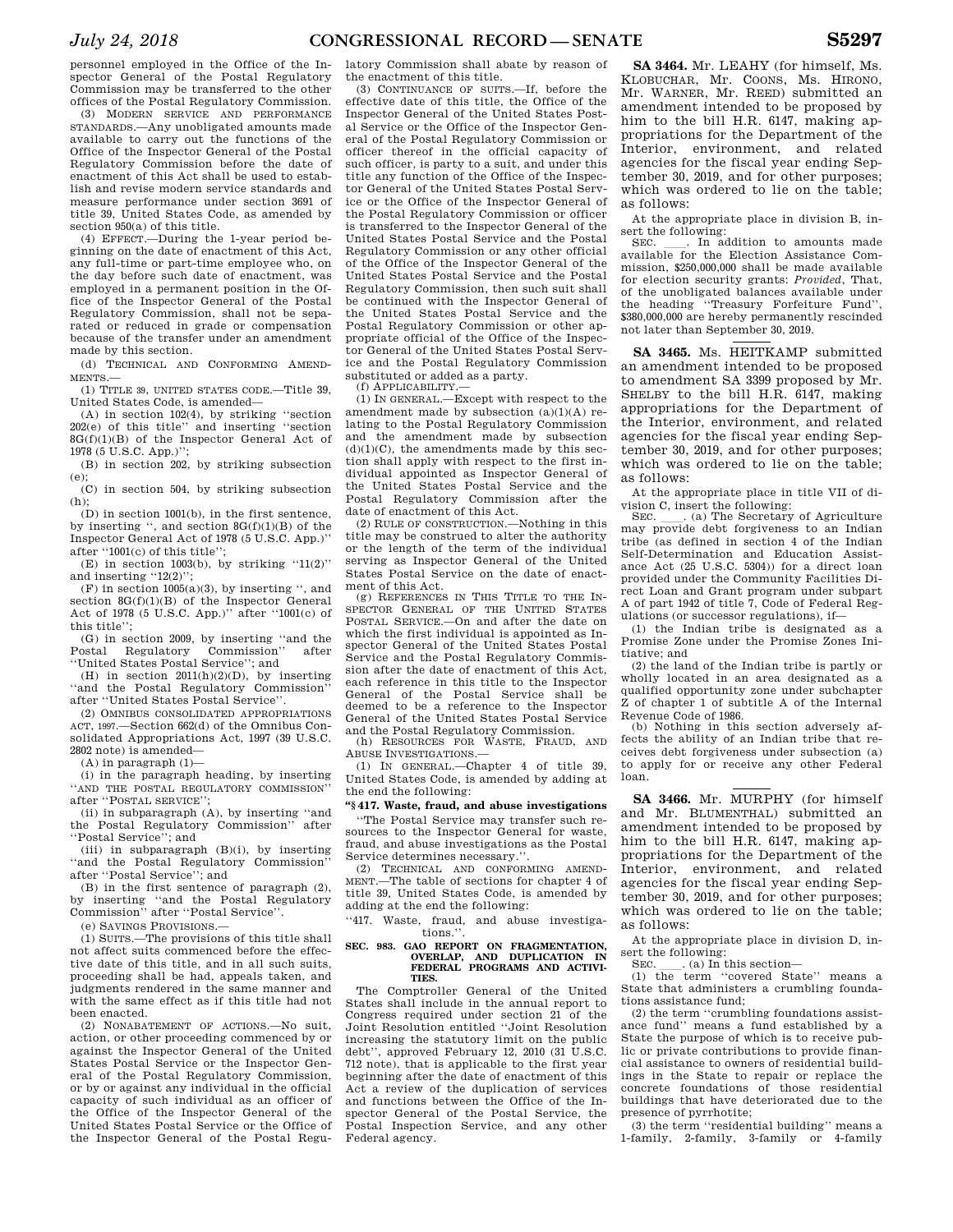dwelling, including a condominium unit or dwelling in a planned unit development; and (4) the term ''Secretary'' means the Sec-

retary of Housing and Urban Development. (b) Not later than 90 days after the date of enactment of this Act, the Secretary shall

establish and implement a program to make grants to covered States to assist owners of residential buildings with concrete foundations that have deteriorated due to the presence of pyrrhotite.

(c) A covered State desiring a grant under this section shall submit an application to the Secretary at such time, in such manner, and accompanied by such information as the Secretary may require.

(d) A covered State receiving a grant under this section shall deposit any grant amounts into the crumbling foundations assistance fund of the State for the purpose of carrying out the activities described in subsection (e).

(e) A covered State receiving a grant under this section shall—

(1) develop a single, unified application for owners of residential buildings to apply for all financial assistance from the crumbling foundations assistance fund of the covered State;

(2) provide financial assistance to approved owners of residential buildings for the repair or replacement of concrete foundations that have deteriorated due to the presence of pyrrhotite, including financial reimbursement to owners who have had such repair or replacement performed before the date of enactment of this Act;

(3) assist approved owners of residential buildings to obtain additional financing necessary to fully fund the repair or replacement of concrete foundations that have deteriorated due to the presence of pyrrhotite;

(4) approve contractors or other vendors for eligibility to perform foundation repairs or replacements on behalf of approved owners;

(5) ensure that the financial assistance is used solely for costs of repairing and replacing concrete foundations that have deteriorated due to the presence of pyrrhotite; and

(6) require the disclosure of the amount of all financial compensation received by an owner of the residential building, if any, arising out of a claim for coverage under the property coverage provisions of the homeowners policy for foundation deterioration due to the presence of pyrrhotite and ensure that the amount is considered when determining the amount of financial assistance offered to the owner.

(f)(1) Each grant awarded to a covered State under this section in a fiscal year shall be in an amount of not more than \$20,000,000. (2) A grant awarded under this section

shall be for a period of 5 years.

(g) The Secretary shall submit to the Committee on Banking, Housing, and Urban Affairs of the Senate and the Committee on Financial Services of the House of Representatives an annual report on the grant program established under this section, including a summary of the use of funds by covered States receiving a grant under this section.

**SA 3467.** Mr. MURPHY (for himself and Mr. BLUMENTHAL) submitted an amendment intended to be proposed by him to the bill H.R. 6147, making appropriations for the Department of the Interior, environment, and related agencies for the fiscal year ending September 30, 2019, and for other purposes; which was ordered to lie on the table; as follows:

In the matter under the heading ''SALARIES AND EXPENSES'' under the heading ''DEPART-MENTAL OFFICES'' under the heading ''DE- PARTMENT OF THE TREASURY'' in title I of division B, strike paragraphs (2) and (3) and insert the following:

(2) not to exceed \$258,000 is for unforeseen emergencies of a confidential nature to be allocated and expended under the direction of the Secretary of the Treasury and to be accounted for solely on the Secretary's certificate;

(3) not to exceed \$24,000,000 shall remain available until September 30, 2020, for—

(A) the Treasury-wide Financial Statement Audit and Internal Control Program;

(B) information technology modernization requirements;

(C) the audit, oversight, and administration of the Gulf Coast Restoration Trust Fund;

(D) the development and implementation of programs within the Office of Critical Infrastructure Protection and Compliance Policy, including entering into cooperative agreements;

(E) operations and maintenance of facilities; and

(F) international operations; and

(4) not to exceed \$100,000 is for a study, led by the Secretary of the Treasury, in consultation with relevant regulators, that—

(A) examines the financial impact of the mineral pyrrhotite in concrete home foundations; and

(B) provides recommendations on regulatory and legislative actions needed to help mitigate the financial impact described in subparagraph (A) on banks, mortgage lenders, tax revenues, and homeowners.

**SA 3468.** Mr. MURPHY (for himself and Mr. BLUMENTHAL) submitted an amendment intended to be proposed to amendment SA 3399 proposed by Mr. SHELBY to the bill H.R. 6147, making appropriations for the Department of the Interior, environment, and related agencies for the fiscal year ending September 30, 2019, and for other purposes; which was ordered to lie on the table; as follows:

On page 21, line 23, insert after ''2020;'' the following: ''of which \$100,000 shall be made available to the United States Geological Survey Mineral Resources Program for the development of a map depicting pyrrhotite occurrences throughout the United States;''.

**SA 3469.** Mr. MARKEY (for himself, Mr. MERKLEY, Mr. CARPER, Mr. BOOK-ER, Mr. MENENDEZ, Mr. REED, Mr. WHITEHOUSE, Mr. WYDEN, Ms. HASSAN, Mrs. SHAHEEN, Mr. VAN HOLLEN, Mr. NELSON, and Mr. BLUMENTHAL) submitted an amendment intended to be proposed by him to the bill H.R. 6147, making appropriations for the Department of the Interior, environment, and related agencies for the fiscal year ending September 30, 2019, and for other purposes; which was ordered to lie on the table; as follows:

At the end of title I, add the following:

SAFETY IN OFFSHORE DRILLING ACTIVITIES

SEC. 117. None of the funds made available by this or any other Act may be used to carry out a termination or diminishment of effectiveness of any rule or rulemaking, if the termination or diminishment of effectiveness would reduce safety in offshore drilling activities.

**SA 3470.** Mr. MARKEY (for himself, Mr. MERKLEY, Mr. CARPER, Mr. BOOK-ER, Mr. MENENDEZ, Mr. REED, Mr. WHITEHOUSE, Mr. WYDEN, Ms. HASSAN, Mrs. SHAHEEN, Mr. VAN HOLLEN, and Mr. NELSON) submitted an amendment intended to be proposed by him to the bill H.R. 6147, making appropriations for the Department of the Interior, environment, and related agencies for the fiscal year ending September 30, 2019, and for other purposes; which was ordered to lie on the table; as follows:

At the end of title I, add the following:

PROPOSED OIL AND GAS LEASING PROGRAMS

SEC. 117. None of the funds made available by this or any other Act may be used by the Secretary of the Interior—

(1) to approve or carry out the 2019–2024 National Outer Continental Shelf Oil and Gas Leasing Draft Proposed Program issued by the Secretary of the Interior in January 2018 under section 18 of the Outer Continental Shelf Lands Act (43 U.S.C. 1344); or

(2) to prepare, approve, or carry out any other proposed oil and gas leasing program under that section that would open up new areas of the outer Continental Shelf to oil and gas exploration, development, production, or leasing.

**SA 3471.** Mr. WYDEN (for himself, Mr. RISCH, Mr. CRAPO, and Mr. MERKLEY) submitted an amendment intended to be proposed to amendment SA 3399 proposed by Mr. SHELBY to the bill H.R. 6147, making appropriations for the Department of the Interior, environment, and related agencies for the fiscal year ending September 30, 2019, and for other purposes; which was ordered to lie on the table; as follows:

At the appropriate place in title I of divi-

sion D, insert the following:<br>SEC. 1 . Section 31112(c) of title 49. SEC.  $1 \_$ . Section 31112(c) of title 49, United States Code, is amended—

(1) in the subsection heading, by striking 'AND KANSAS" and inserting "KANSAS, AND OREGON'';

(2) in paragraph (4), by striking ''and'' at the end;

(3) in paragraph (5), by striking ''state.'' and inserting ''State; and''; and

(4) by adding at the end the following:

''(6) Oregon may allow the operation of a truck tractor and 2 property-carrying units not in actual lawful operation on a regular or periodic basis on June 1, 1991, if—

'(A) the length of the property-carrying units does not exceed 82 feet 8 inches;

''(B) the combination is used only to transport sugar beets; and

''(C) the operation occurs on United States Route 20, United States Route 26, United States Route 30, or Oregon Route 201 in the vicinity, or between any, of—

''(i) Vale, Oregon;

''(ii) Ontario, Oregon; or

''(iii) Nyssa, Oregon.''.

**SA 3472.** Mr. DAINES submitted an amendment intended to be proposed to amendment SA 3399 proposed by Mr. SHELBY to the bill H.R. 6147, making appropriations for the Department of the Interior, environment, and related agencies for the fiscal year ending September 30, 2019, and for other purposes; which was ordered to lie on the table; as follows:

At the appropriate place in title I of division A, insert the following:<br>SEC.  $1$  Section  $6(d)(2)(A)$  of the Forest

SEC. 1<sub>1</sub>. Section  $6(d)(2)(A)$  of the Forest and Rangeland Renewable Resources Planning Act of 1974 (16 U.S.C. 1604(d)(2)(A)) is amended—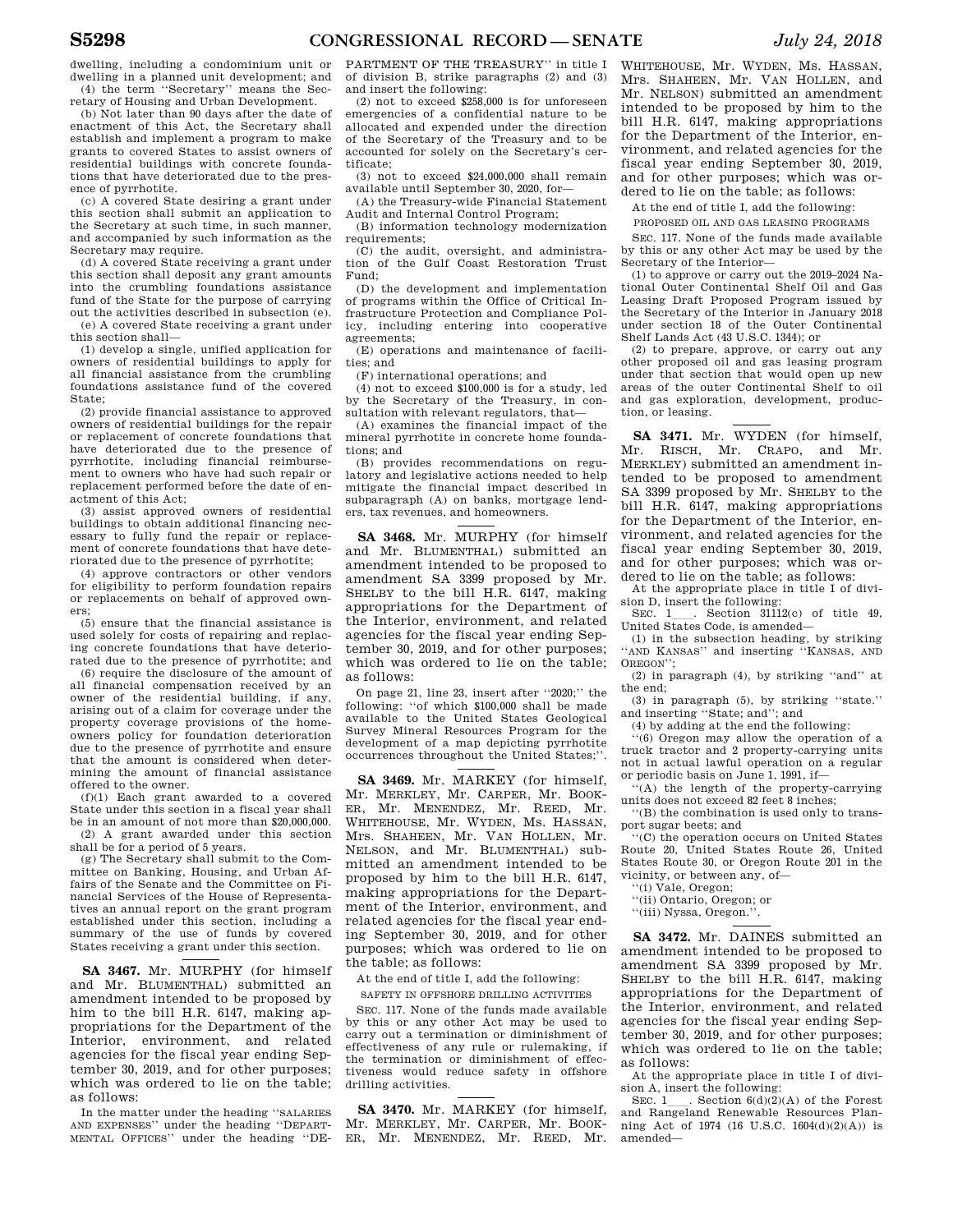(1) in clause (i), by striking ''and'' at the end;

(2) in clause (ii), by striking the period at the end and inserting ''; or''; and (3) by adding at the end the following:

''(iii) any new information (within the meaning of subsection (b) of section 402.16 of title 50, Code of Federal Regulations (or a successor regulation)).''.

**SA 3473.** Mr. SCHATZ submitted an amendment intended to be proposed by him to the bill H.R. 6147, making appropriations for the Department of the Interior, environment, and related agencies for the fiscal year ending September 30, 2019, and for other purposes; which was ordered to lie on the table; as follows:

At the appropriate place in division B, insert the following:<br>SEC. For by

. For businesses and residents impacted by a major disaster declared by the President under section 401 of Robert T. Stafford Disaster Relief and Emergency Assistance Act (42 U.S.C. 5170) in 2018 with respect to a volcano eruption or related earthquakes, the Administrator of the Small Business Administration shall extend the application deadline—

(1) for physical damage disaster loans under section 7(b)(1)(A) of the Small Business Act (15 U.S.C.  $636(b)(1)(A)$ ) to 60 days following the date on which the property damage occurred; and

(2) for economic injury disaster loans under section 7(b)(2) of the Small Business Act (15 U.S.C. 636(b)(2)) on a case-by-case basis, taking into account the ongoing nature of the major disaster.

**SA 3474.** Mrs. SHAHEEN submitted an amendment intended to be proposed to amendment SA 3399 proposed by Mr. SHELBY to the bill H.R. 6147, making appropriations for the Department of the Interior, environment, and related agencies for the fiscal year ending September 30, 2019, and for other purposes; which was ordered to lie on the table; as follows:

At the appropriate place in division B, insert the following:

SEC. \_\_\_. NATIONAL GUARD AND RESERVE EN-**TREPRENEURSHIP SUPPORTS.** 

(a) SHORT TITLE.—This section may be cited as the ''National Guard and Reserve Entrepreneurship Support Act''.

(b) EXTENSION OF LOAN ASSISTANCE AND DE-FERRAL ELIGIBILITY TO RESERVISTS BEYOND PERIODS OF MILITARY CONFLICT.

(1) SMALL BUSINESS ACT AMENDMENTS.—Section 7 of the Small Business Act (15 U.S.C. 636) is amended—

 $(A)$  in subsection  $(b)(3)$ —

 $(i)$  in subparagraph  $(A)$ —

(I) by striking clause (ii);

(II) by redesignating clause (i) as clause

(ii); (III) by inserting before clause (ii), as so redesignated, the following:

''(i) the term 'active service' has the meaning given that term in section 101(d)(3) of title 10, United States Code;''; and

(IV) in clause (ii), as so redesignated, by adding ''and'' at the end;

(ii) in subparagraph (B), by striking ''being ordered to active military duty during a period of military conflict'' and inserting ''being ordered to perform active service for

a period of more than 30 consecutive days''; (iii) in subparagraph (C), by striking ''active duty'' each place it appears and insert-

ing ''active service''; and (iv) in subparagraph  $(G)(ii)(II)$ , by striking ''active duty'' and inserting ''active service''; and

(B) in subsection (n)—

(i) in the subsection heading, by striking ''ACTIVE DUTY'' and inserting ''ACTIVE SERV- $ICE$ <sup>\*\*</sup>

(ii) in paragraph (1)—

(I) by striking subparagraph (C);

(II) by redesignating subparagraphs (A) and (B) as subparagraphs (B) and (C), respectively;

(III) by inserting before subparagraph (B), as so redesignated, the following:

''(A) ACTIVE SERVICE.—The term 'active service' has the meaning given that term in section 101(d)(3) of title 10, United States Code."

(IV) in subparagraph (B), as so redesig-nated, by striking ''ordered to active duty during a period of military conflict'' and in-serting ''ordered to perform active service for a period of more than 30 consecutive days''; and

(V) in subparagraph (D), by striking ''ac-tive duty'' each place it appears and inserting ''active service''; and

 $(iii)$  in paragraph  $(2)(B)$ , by striking "active duty'' each place it appears and inserting ''active service''.

(2) APPLICABILITY.—The amendments made by paragraph (1)(A) shall apply to an economic injury suffered or likely to be suffered as the result of an essential employee being ordered to perform active service (as defined in section 101(d)(3) of title 10, United States Code) for a period of more than 30 consecutive days who is discharged or released from such active service on or after the date of enactment of this Act.

(3) SEMIANNUAL REPORT. Not later than 180 days after the date of enactment of this Act, and semiannually thereafter, the President shall submit to the Committee on Small Business and Entrepreneurship and the Committee on Appropriations of the Senate and the Committee on Small Business and the Committee on Appropriations of the House of Representatives a report on the number of loans made under the Military Reservist Economic Injury Disaster Loan program and the dollar volume of those loans. The report shall contain the subsidy rate of the disaster loan program as authorized under section 7(b) of the Small Business Act (15 U.S.C. 636(b)) with the loans made under the Military Reservist Economic Injury Disaster Loan program and without those loans included.

(4) TECHNICAL AND CONFORMING AMEND-MENT.—Section 8(l) of the Small Business Act (15 U.S.C. 637(l)) is amended—

(A) by striking ''The Administration'' and inserting the following:

''(1) IN GENERAL.—The Administration'';

(B) by striking ''(as defined in section  $7(n)(1))$ "; and

(C) by adding at the end the following:

''(2) DEFINITION OF PERIOD OF MILITARY CON-FLICT.—In this subsection, the term 'period of military conflict' means—

''(A) a period of war declared by the Congress;

''(B) a period of national emergency declared by the Congress or by the President; or

''(C) a period of a contingency operation, as defined in section 101(a) of title 10, United States Code.'

(c) NATIONAL GUARD AND RESERVE DEPLOY-MENT SUPPORT AND BUSINESS TRAINING PRO-GRAM.—

(1) EXPANSION OF SMALL BUSINESS ADMINIS-TRATION OUTREACH PROGRAMS.—Section 8(b)(17) of the Small Business Act (15 U.S.C.  $637(b)(17)$ ) is amended by striking "and members of a reserve component of the Armed Forces'' and inserting ''members of a reserve component of the Armed Forces, and the spouses of veterans and members of a reserve component of the Armed Forces''.

(2) ESTABLISHMENT OF PROGRAM.—Section 32 of the Small Business Act (15 U.S.C. 657) is amended by adding at the end the following: ''(g) NATIONAL GUARD AND RESERVE DE-PLOYMENT SUPPORT AND BUSINESS TRAIN- $ING -$ 

''(1) IN GENERAL.—In making grants carried out under section 8(b)(17), the Associate Administrator shall establish a program, to be known as the 'National Guard and Reserve Deployment Support and Business Training Program', to provide training, counseling and other assistance to support members of a reserve component of the Armed Forces and their spouses.

''(2) AUTHORITIES.—In carrying out this subsection, the Associate Administrator may—

''(A) modify programs and resources made available through section 8(b)(17) to provide pre-deployment and other information specific to members of a reserve component of the Armed Forces and their spouses;

''(B) collaborate with the Chief of the National Guard Bureau or the Chief's designee, State Adjunct Generals or their designees, and other public and private partners; and

''(C) provide training, information and other resources to the Chief of the National Guard Bureau or the Chief's designee and State Adjunct Generals or their designees for the purpose of supporting members of a reserve component of the Armed Forces and the spouses of veterans and members of a reserve component of the Armed Forces.''.

**SA 3475.** Mrs. SHAHEEN submitted an amendment intended to be proposed to amendment SA 3399 proposed by Mr. SHELBY to the bill H.R. 6147, making appropriations for the Department of the Interior, environment, and related agencies for the fiscal year ending September 30, 2019, and for other purposes; which was ordered to lie on the table; as follows:

On page 223, between lines 2 and 3, insert the following

SEC. 527. Not later than 90 days after the date of enactment of this Act, the Administrator of General Services shall submit to Congress a report that describes the ways in which the General Services Administration ensures equal public access to Federal buildings in the New England region, including—

(1) an analysis of each occasion during the 18-month period ending on the date of enactment of this Act in which a Federal agency has limited, prevented, or permanently denied access to a Federal building in the region to any individual or group;

(2) a description of the 1 or more specific justifications of the applicable Federal agency with respect to each limitation, prevention, or denial of access analyzed under paragraph (1); and

(3) an analysis of whether each justification described under paragraph (2) complies with Federal law (including regulations).

**SA 3476.** Mrs. SHAHEEN submitted an amendment intended to be proposed to amendment SA 3399 proposed by Mr. SHELBY to the bill H.R. 6147, making appropriations for the Department of the Interior, environment, and related agencies for the fiscal year ending September 30, 2019, and for other purposes; which was ordered to lie on the table; as follows:

At the appropriate place in division D, insert the following:<br>SEC. (a) The Secretary of Housing and

SEC. Calcher The Secretary of Housing and Urban Development shall continue to engage in efforts authorized by the Violence Against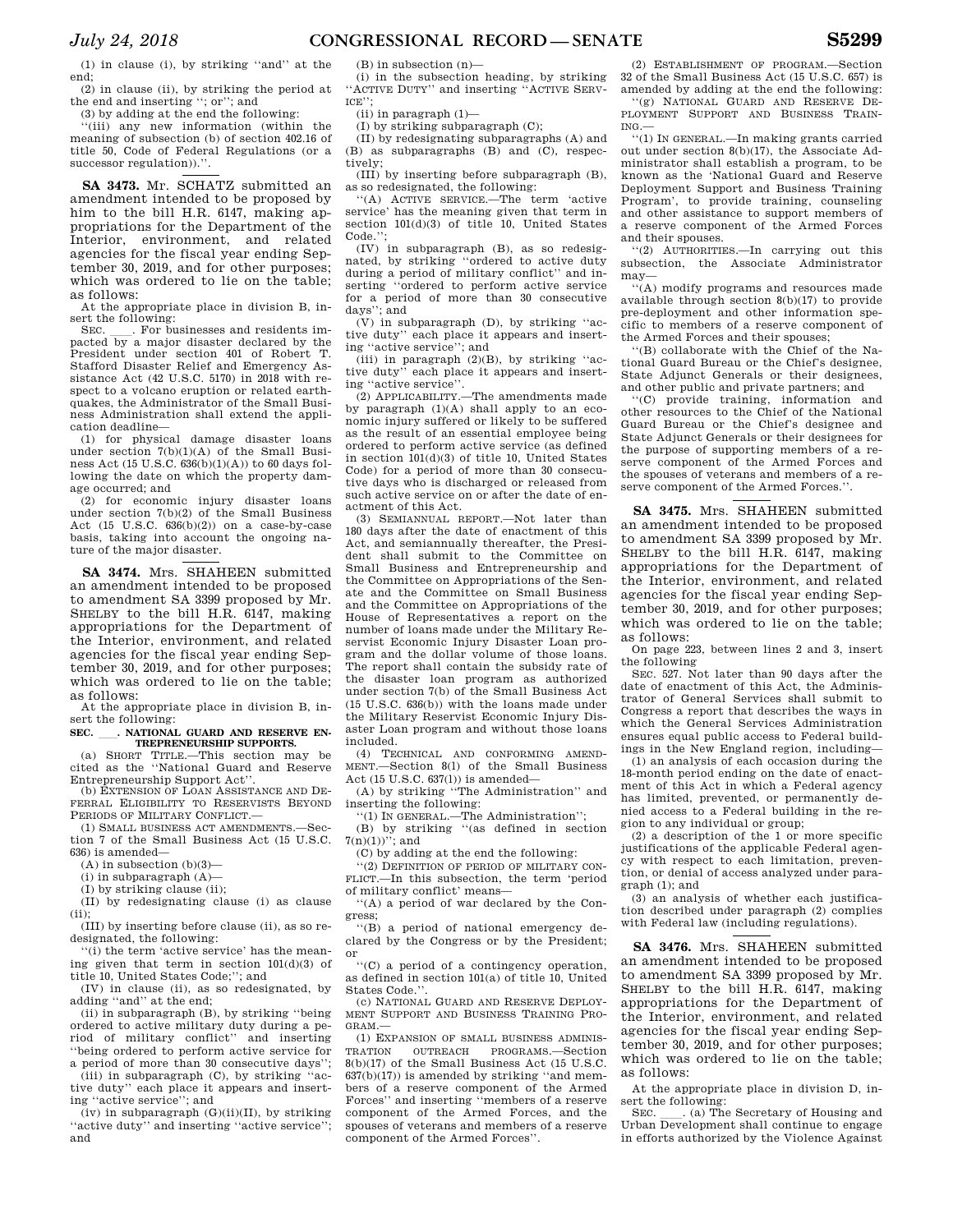Women Reauthorization Act of 2013 (Public Law 113–4; 127 Stat. 54) to ensure that survivors of domestic violence and sexual assault are not unlawfully evicted or denied housing by certain landlords based on their experience as survivors.

(b) Not later than 180 days after the date of enactment of this Act, the Secretary of Housing and Urban Development shall submit to Congress a report on the efforts described in subsection (a).

**SA 3477.** Mr. WICKER submitted an amendment intended to be proposed by him to the bill H.R. 6147, making appropriations for the Department of the Interior, environment, and related agencies for the fiscal year ending September 30, 2019, and for other purposes; which was ordered to lie on the table; as follows:

At the appropriate place in title V of division B, insert the following:

SEC. \_\_\_\_\_. (a) None of the funds made available under this Act for the Mobility Fund Phase II auction may be used to conduct such an auction until the Federal Communications Commission completes a rulemaking that reassesses the data collection procedures that were used to develop the initial eligible areas map for Mobility Fund Phase II, including by examining whether different factors should be used to create a more accurate map that lessens the burden on persons engaging in the challenge process.

(b) For purposes of this section— (1) the term ''challenge process'' means the process established by the Federal Communications Commission under which a person may challenge the initial determination that an area is ineligible for universal service support provided under Mobility Fund Phase II; and

(2) the term ''Mobility Fund Phase II'' means the second phase of the proceeding to provide universal service support from the Mobility Fund (WC Docket No. 10–90; WT Docket No. 10–208).

**SA 3478.** Mr. INHOFE submitted an amendment intended to be proposed to amendment SA 3399 proposed by Mr. SHELBY to the bill H.R. 6147, making appropriations for the Department of the Interior, environment, and related agencies for the fiscal year ending September 30, 2019, and for other purposes; which was ordered to lie on the table; as follows:

At the appropriate place in title VII of division C, insert the following:<br>SEC. Notwithstanding any other pro-

SEC.  $\_\_$ . Notwithstanding any other pro-<br>vision of law, the City of Sand Springs, Oklahoma, shall be eligible for loans and grants provided under the rural community advancement program under subtitle E of the Consolidated Farm and Rural Development Act (7 U.S.C. 2009 et seq.).

**SA 3479.** Mr. INHOFE submitted an amendment intended to be proposed to amendment SA 3399 proposed by Mr. SHELBY to the bill H.R. 6147, making appropriations for the Department of the Interior, environment, and related agencies for the fiscal year ending September 30, 2019, and for other purposes; which was ordered to lie on the table; as follows:

At the appropriate place in division B, insert the following:

SEC.  $\qquad$  . (a) In this section-

(1) the terms ''depository institution'' and ''State'' have the meanings given those terms in section 3 of the Federal Deposit Insurance Act (12 U.S.C. 1813); and

(2) the term ''major disaster'' has the meaning given the term in section 102 of the Robert T. Stafford Disaster Relief and Emergency Assistance Act (42 U.S.C. 5122).

(b)(1) Not later than 15 days after the date on which a designated point of contact within the Federal Deposit Insurance Corporation receives notice from the President or the Governor of a State that the President has declared a major disaster under section 401 of the Robert T. Stafford Disaster Relief and Emergency Assistance Act (42 U.S.C. 5170) or the Governor has declared a state of disaster for all or part of that State, as applicable, the Federal Deposit Insurance Corporation shall issue guidance to depository institutions located in the area for which the President declared the major disaster or the Governor declared a state of disaster, as applicable, for reducing regulatory burdens for borrowers and communities in order to facilitate recovery from the disaster.

(2) The guidance issued under paragraph (1) shall include instructions from the Federal Deposit Insurance Corporation consistent with existing flexibility for a major disaster declared under section 401 of the Robert T. Stafford Disaster Relief and Emergency Assistance Act (42 U.S.C. 5170).

(c) Not later than 180 days of the date of enactment of this Act, the Office of the Comptroller of the Currency, the Board of Governors of the Federal Reserve System, the Federal Deposit Insurance Corporation, and the National Credit Union Administration shall jointly issue guidance for depository institutions affected by a state of disaster that is comparable to the guidance issued by those entities in December 2017 entitled ''Interagency Supervisory Examiner Guidance for Institutions Affected by a Major Disaster''.

**SA 3480.** Mr. INHOFE submitted an amendment intended to be proposed to amendment SA 3399 proposed by Mr. SHELBY to the bill H.R. 6147, making appropriations for the Department of the Interior, environment, and related agencies for the fiscal year ending September 30, 2019, and for other purposes; which was ordered to lie on the table; as follows:

At the appropriate place in title I of division D, insert the following:<br>SEC. 1 . The Secretary of Transpor-

SEC. 1<sub>1</sub>. The Secretary of Transportation shall consult with the Assistant Secretary of the Army for Civil Works to identify any existing authorities and any additional authorities that may be needed to leverage funds from Department of Transportation programs for purposes of inland waterway project costs.

**SA 3481.** Mr. GARDNER (for himself and Ms. WARREN) submitted an amendment intended to be proposed by him to the bill H.R. 6147, making appropriations for the Department of the Interior, environment, and related agencies for the fiscal year ending September 30, 2019, and for other purposes; which was ordered to lie on the table; as follows:

At the appropriate place, insert the following:<br>SEC.

SEC. \_\_\_\_\_\_. None of the funds made available by this Act may be used by any Department or agency to carry out activities that prevent or interfere with the implementation of State laws that authorize the use, distribution, possession, or cultivation of marijuana, unless such activities directly implicate 1 or more of the Federal enforcement priorities described in the memoranda by James M. Cole, entitled ''Guidance Regarding Marijuana Enforcement'' dated August 29, 2013, and entitled ''Guidance Regarding Marijuana Financial Crimes'' dated February 14, 2014.

**SA 3482.** Mr. CASSIDY submitted an amendment intended to be proposed to amendment SA 3399 proposed by Mr. SHELBY to the bill H.R. 6147, making appropriations for the Department of the Interior, environment, and related agencies for the fiscal year ending September 30, 2019, and for other purposes; which was ordered to lie on the table; as follows:

On page 84, line 5, insert after ''2022'' the following: '', of which not less than \$500,000 shall be made available for wood utilization research to develop woody and agricultural biomass conversion of low-value woody biomass using microwave-assisted liquefaction''.

**SA 3483.** Mr. CASSIDY submitted an amendment intended to be proposed by him to the bill H.R. 6147, making appropriations for the Department of the Interior, environment, and related agencies for the fiscal year ending September 30, 2019, and for other purposes; which was ordered to lie on the table; as follows:

At the end of title IV of division A, add the following:

PROHIBITION OF FUNDS TO CLOSE THE SOUTHERN RESEARCH STATION ALEXANDRIA FORESTRY CENTER

SEC. 43\_\_\_. (a) None of the funds made available by this Act may be used by the Secretary of Agriculture to relocate activities, resources, or personnel from, or permanently close, the Southern Research Station Alexandria Forestry Center in Pineville, Louisiana.

(b) The Secretary shall—

(1) reach out to stakeholders of the Utilization of Southern Forest Resources research work unit (RWU–4704) to gather feedback from the stakeholders relating to the best ways to ensure the maintenance of a viable research program at the research station referred to in subsection (a); and

(2) based on the feedback provided under paragraph (1), develop a strategy for maintaining that research program.

**SA 3484.** Ms. WARREN (for herself and Mr. MARKEY) submitted an amendment intended to be proposed to amendment SA 3399 proposed by Mr. SHELBY to the bill H.R. 6147, making appropriations for the Department of the Interior, environment, and related agencies for the fiscal year ending September 30, 2019, and for other purposes; which was ordered to lie on the table; as follows:

On page 497, line 6, insert ''(including enhanced vouchers for projects that have received or are receiving State-funded interest reduction payments), HOPE VI vouchers'' after ''Act''.

**SA 3485.** Mrs. MURRAY (for herself and Ms. CANTWELL) submitted an amendment intended to be proposed to amendment SA 3399 proposed by Mr. SHELBY to the bill H.R. 6147, making appropriations for the Department of the Interior, environment, and related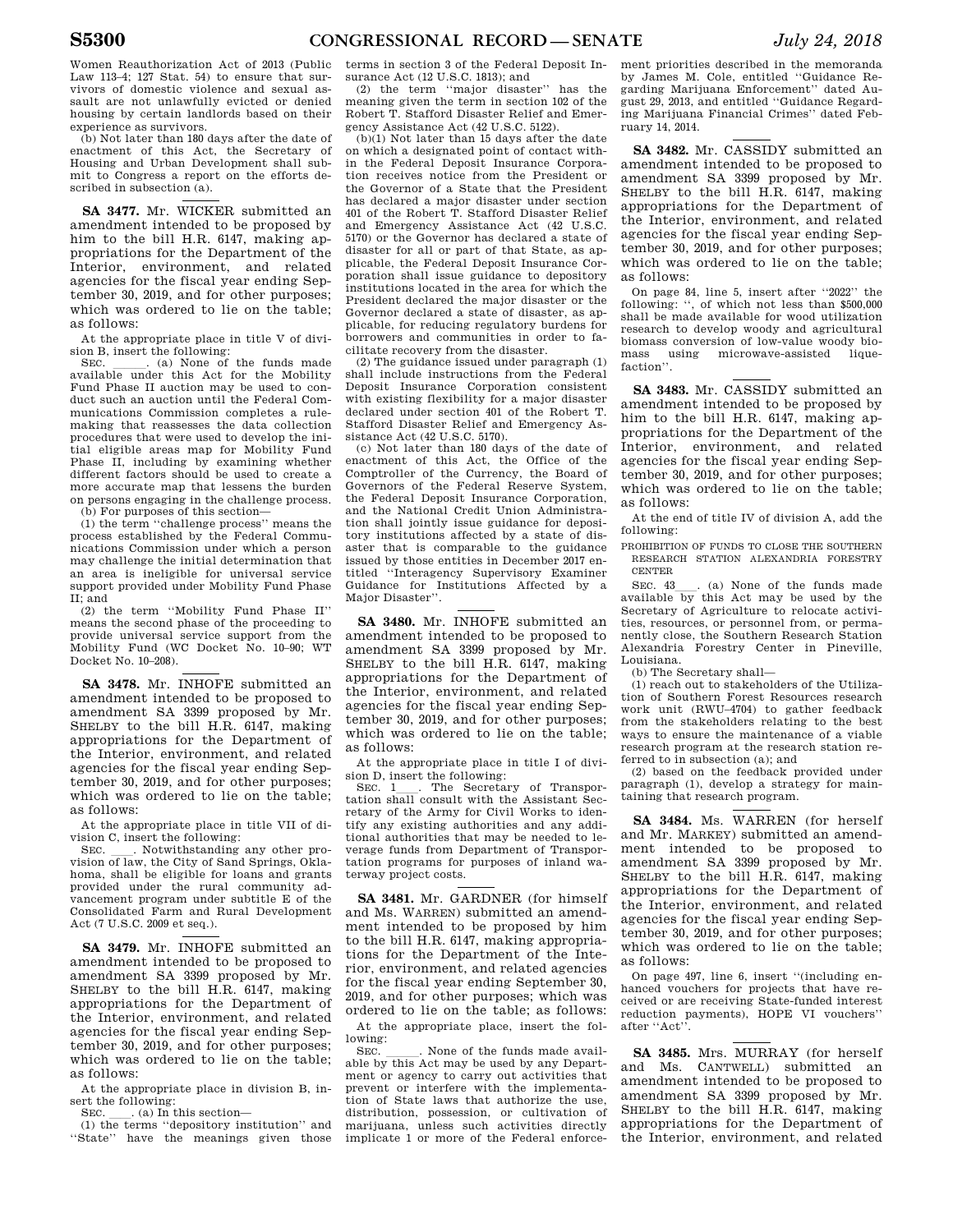agencies for the fiscal year ending September 30, 2019, and for other purposes; which was ordered to lie on the table;

as follows: At the appropriate place in division C, in-

sert the following:<br>SEC. In administering the pilot pro-SEC. \_\_\_\_\_\_. In administering the pilot program established by section 779 of division A of the Consolidated Appropriations Act, 2018 (Public Law 115–141), the Secretary of Agriculture shall—

(1) ensure that rural areas that are determined to be ineligible for the pilot program have a means of appealing or otherwise challenging that determination in a timely fashion; and

(2) in determining whether an entity may overbuild or duplicate broadband expansion efforts made by any entity that has received a broadband loan from the Rural Utilities Service, not consider loans that were rescinded or defaulted on, or loans the terms and conditions of which were not met, if the entity under consideration has not previously defaulted on, or failed to meet the terms and conditions of, a Rural Utilities Service loan or had a Rural Utilities Service loan rescinded.

**SA 3486.** Mr. MERKLEY (for himself and Mr. WYDEN) submitted an amendment intended to be proposed to amendment SA 3399 proposed by Mr. SHELBY to the bill H.R. 6147, making appropriations for the Department of the Interior, environment, and related agencies for the fiscal year ending September 30, 2019, and for other purposes; which was ordered to lie on the table; as follows:

In title I of division D, insert the following after section 119F:<br>SEC **IMPROVING THE ESSENTIAL AIR** 

SEC. CREAR PROGRAM. SERVICE PROGRAM. SERVICE PROGRAM. 49, United States Code, is amended by adding at the end the following new subsection:

(g) EXCEPTION FOR CERTAIN LOCATIONS WITH HIGH MILITARY USE.—Subparagraph (D) of subsection (a)(1) shall not apply with respect to any location that—

''(1) is certified under part 139 of title 14, Code of Federal Regulations;

''(2) is not owned by the Federal government; and

''(3) for which not less than 10 percent of airport operations in 2017 were by aircraft of the Armed Forces.''.

**SA 3487.** Mr. MERKLEY (for himself and Mr. WYDEN) submitted an amendment intended to be proposed to amendment SA 3399 proposed by Mr. SHELBY to the bill H.R. 6147, making appropriations for the Department of the Interior, environment, and related agencies for the fiscal year ending September 30, 2019, and for other purposes; which was ordered to lie on the table; as follows:

At the appropriate place in division A, insert the following:

## SEC. \_\_\_. REFORMS AND OVERSIGHT TO U.S. **FOREST SERVICE CONTRACTING.**  (a) DEFINITIONS.—In this section:

(1) H–2B NONIMMIGRANT.—The term ''H–2B nonimmigrant'' means a nonimmigrant described in section  $101(a)(15)(H)(ii)(b)$  of the Immigration and Nationality Act (8 U.S.C.  $1101(a)(15)(H)(ii)(b)).$ 

(2) PROSPECTIVE H–2B EMPLOYER.—The term ''prospective H–2B employer'' means a United States business that is considering employing 1 or more H–2B nonimmigrants.

(3) STATE WORKFORCE AGENCY.—Except as used in subsection (b), the term ''State workforce agency'' means the workforce agency of the State in which the prospective H–2B employer intends to employ H–2B nonimmigrants.

(b) DEPARTMENT OF LABOR.—

(1) RECRUITMENT.—As a component of the labor certification process required before H– 2B nonimmigrants are offered employment through United States Forest Service timber or service contracts in the United States, the Secretary of Labor shall require all prospective H–2B employers, before submitting a petition to hire H–2B nonimmigrants, to conduct a robust effort to recruit United States workers, including—

(A) advertising at employment or jobplacement events, such as job fairs;

(B) advertising with State or local workforce agencies, nonprofit organizations, or other appropriate entities, and working with such entities to identify potential employees;

(C) advertising in appropriate media, including local radio stations and commonly used, reputable Internet job-search sites;

(D) provide potential United States workers at least 30 days from the date on which a job announcement is posted (or such longer period as the State workforce considers appropriate) to apply for such employment in person, by mail, by email, or by facsimile machine;

(E) include a valid phone number that potential United States workers may call to get additional information about such employment opportunity; and

(F) such other recruitment strategies as the State workforce agency considers appropriate for the sector or positions for which H–2B nonimmigrants would be considered.

(2) SEPARATE PETITIONS.—A prospective H– 2B employer shall submit a separate petition for each State in which the employer plans to employ H–2B nonimmigrants as part of a United States Forest Service timber or service contract for a period of 7 days or longer.

(c) STATE WORKFORCE AGENCIES.—The Secretary of Labor may not grant a temporary labor certification to a prospective H–2B employer seeking to employ H–2B nonimmigrants as part of a United States Forest Service timber or service contract until after the Director of the State workforce agency—

(1) has provided United States workers who may be interested in the position with application instructions;

(2) has formally consulted with the workforce agency director of each contiguous State listed on the prospective H–2B employer's application and determined that—

(A) the employer has complied with all recruitment requirements set forth in subsection (b) and there is a legitimate demand for the employment of H–2B nonimmigrants in each of those States; or

(B) the employer has amended the application by removing or making appropriate modifications with respect to the States in which the criteria set forth in subparagraph (A) have not been met;

(3) certifies that the prospective H–2B employer has complied with all recruitment requirements set forth in subsection (b) or any other applicable provision of law; and

(4) makes a formal determination and certifies to the Secretary of Labor that nationals of the United States are not qualified or available to fill the employment opportunities offered by the prospective H–2B employer.

(d) SUPPLEMENTAL FEE.—

(1) ESTABLISHMENT.—Except as provided in paragraph (3), the Administrator of the Wage and Hour Division of the Department of Labor shall collect a supplemental fee from each prospective H–2B employer in conjunction with each petition for labor certifi-

cation under section 212(a)(5) of the Immigration and Nationality Act (8 U.S.C.  $1182(a)(5)$ .

(2) AMOUNT.—The Secretary of Labor shall determine the amount of the fee collected under paragraph (1) based on the estimated costs to carry out this section.

(3) WAIVER.—The fee authorized under paragraph (1) shall be waived on behalf of any prospective H–2B employer that, during the 3 fiscal years immediately preceding the filing of a petition for labor certification, did not commit a major violation of—

(A) the Immigration and Nationality Act (8 U.S.C. 1101 et seq.);

(B) the Fair Labor Standards Act of 1938 (29 U.S.C. 201 et seq.); or

(C) the Occupational Safety and Health Act of 1970 (29 U.S.C. 651 et seq.).

(4) EFFECTIVE DATE.—The fee authorized under paragraph (1) shall be collected beginning on the first day of the first fiscal year beginning after the date of the enactment of this Act.

**SA 3488.** Mr. DONNELLY submitted an amendment intended to be proposed to amendment SA 3399 proposed by Mr. SHELBY to the bill H.R. 6147, making appropriations for the Department of the Interior, environment, and related agencies for the fiscal year ending September 30, 2019, and for other purposes; which was ordered to lie on the table; as follows:

At the appropriate place in title III of division C, insert the following:

RURAL HEALTH AND SAFETY EDUCATION

PROGRAMS

Any funds provided by this Act for rural health and safety education programs authorized under section 502(i) of the Rural Development Act of 1972 (7 U.S.C. 2662(i)) shall be used under those programs to address the opioid abuse epidemic and to combat opioid abuse in rural communities.

**SA 3489.** Mr. WHITEHOUSE submitted an amendment intended to be proposed to amendment SA 3399 proposed by Mr. SHELBY to the bill H.R. 6147, making appropriations for the Department of the Interior, environment, and related agencies for the fiscal year ending September 30, 2019, and for other purposes; which was ordered to lie on the table; as follows:

On page 187, line 19, insert '': *Provided*, That funds appropriated under this heading shall be used to submit to Congress, not later than a year after the date of enactment of this Act, a report that identifies jurisdictions that have a high number of civil jury trials and the practices and methods those jurisdictions use to encourage jury trials, including docket management techniques, discovery practices, and other methods to make jury trials a cost efficient and effective option in civil litigation'' before the period at the end.

**SA 3490.** Mr. UDALL submitted an amendment intended to be proposed by him to the bill H.R. 6147, making appropriations for the Department of the Interior, environment, and related agencies for the fiscal year ending September 30, 2019, and for other purposes; which was ordered to lie on the table; as follows:

At the appropriate place, insert the following: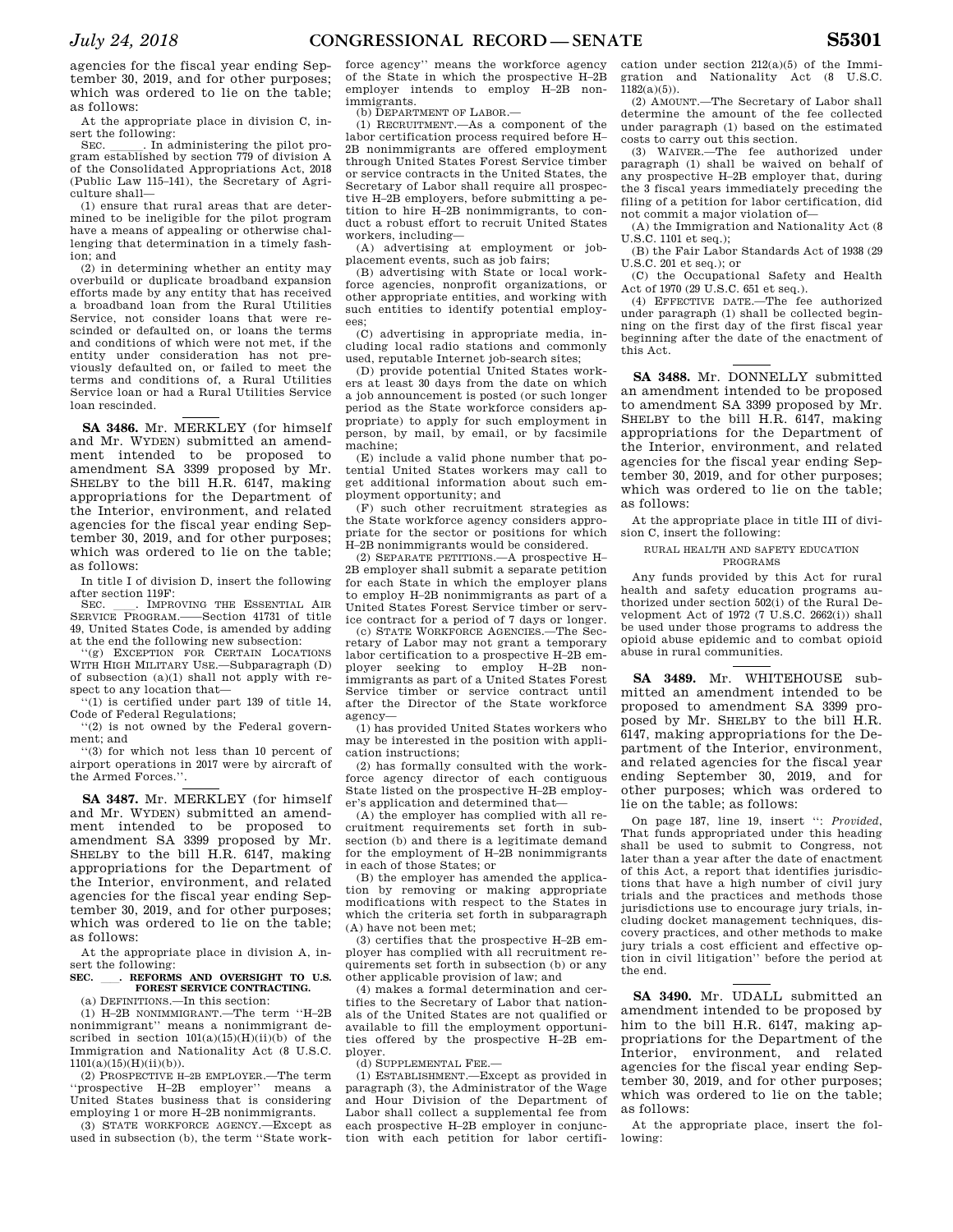#### **SEC.** . NATIVE AMERICAN HOUSING REAU-**THORIZATIONS.**

(a) NATIVE AMERICAN HOUSING ASSISTANCE AND SELF-DETERMINATION ACT OF 1996.— Funds authorized to be appropriated under sections 108, 605(b), and 824 of the Native American Housing Assistance and Self-determination Act of 1996 (25 U.S.C. 4117; 4195(b); 4243) shall be so authorized for each of fiscal years 2019 through 2025.

(b) HOUSING AND COMMUNITY DEVELOPMENT ACT OF 1992.—Funds authorized to be appropriated under paragraphs  $(5)(C)$  and  $(7)$  of section 184(i) and paragraphs  $(5)(C)$  and  $(7)$  of section 184A(i) of the Housing and Community Development Act of 1992 (12 U.S.C. 1715z–13a(i); 1715z–13b(j)) shall be so authorized for each of fiscal years 2019 through 2025.

**SA 3491.** Mr. UDALL submitted an amendment intended to be proposed to amendment SA 3399 proposed by Mr. SHELBY to the bill H.R. 6147, making appropriations for the Department of the Interior, environment, and related agencies for the fiscal year ending September 30, 2019, and for other purposes; which was ordered to lie on the table; as follows:

At the appropriate place in title I of division D, insert the following:

SEC. 1. Section  $207(n)(1)$  of title 23, United States Code, is amended—

(1) in subparagraph (B), by striking ''21 months after such date of enactment' inserting ''June 4, 2019''; and

(2) in subparagraph (C), by striking ''30 months after such date of enactment' inserting ''on December 3, 2019''.

**SA 3492.** Mrs. FISCHER submitted an amendment intended to be proposed to amendment SA 3399 proposed by Mr. SHELBY to the bill H.R. 6147, making appropriations for the Department of the Interior, environment, and related agencies for the fiscal year ending September 30, 2019, and for other purposes; which was ordered to lie on the table; as follows:

On page 455, between lines 18 and 19, insert the following:

SEC. 13\_. To the maximum extent practicable, the Federal Motor Carrier Safety Administration shall ensure the safe and timely completion of the flexible sleeper berth pilot program of the Administration.

**SA 3493.** Mr. CORNYN submitted an amendment intended to be proposed to amendment SA 3399 proposed by Mr. SHELBY to the bill H.R. 6147, making appropriations for the Department of the Interior, environment, and related agencies for the fiscal year ending September 30, 2019, and for other purposes; which was ordered to lie on the table; as follows:

At the appropriate place in title VII of division C, insert the following:<br>SEC. Rot later than 180 days after the

SEC. Let I han 180 days after the date of enactment of this Act, the Secretary of Agriculture shall submit to Congress a report describing the ways in which conservation programs administered by the Natural Resources Conservation Service may be better used for the conservation of ocelots (Leopardus pardalis) and any action taken by the Chief of the Natural Resources Conservation Service relating to the conservation of ocelots.

**SA 3494.** Mr. CORNYN submitted an amendment intended to be proposed to

amendment SA 3399 proposed by Mr. SHELBY to the bill H.R. 6147, making appropriations for the Department of the Interior, environment, and related agencies for the fiscal year ending September 30, 2019, and for other purposes; which was ordered to lie on the table; as follows:

On page 10, line 18, strike the period at the end and insert '': *Provided further,* That, of the amounts made available under this heading, not less than \$1,000,000 shall be used for breeding and recovery activities for ocelots (Leopardus pardalis).''.

**SA 3495.** Mr. CORNYN (for himself and Mr. WARNER) submitted an amendment intended to be proposed to amendment SA 3399 proposed by Mr. SHELBY to the bill H.R. 6147, making appropriations for the Department of the Interior, environment, and related agencies for the fiscal year ending September 30, 2019, and for other purposes; which was ordered to lie on the table; as follows:

At the appropriate place, insert the following:

# **SEC. \_\_\_\_\_\_. INCREASE NATIONAL LIMITATION<br>AMOUNT FOR QUALIFIED HIGHWAY<br>OR SURFACE FREIGHT TRANSFER FACILITY BONDS.**

(a) IN GENERAL.—Section  $142(m)(2)(A)$  of the Internal Revenue Code of 1986 is amended by striking ''\$15,000,000,000'' and inserting  $\cdot$ \$20,000,000,000 $\cdot$ 

(b) EFFECTIVE DATE.—The amendments made by this section shall apply to bonds issued after the date of the enactment of this Act.

**SA 3496.** Mr. CORNYN (for himself, Ms. BALDWIN, Mr. CASSIDY, Mr. PETERS, Mr. ROBERTS, and Mr. RUBIO) submitted an amendment intended to be proposed to amendment SA 3399 proposed by Mr. SHELBY to the bill H.R. 6147, making appropriations for the Department of the Interior, environment, and related agencies for the fiscal year ending September 30, 2019, and for other purposes; which was ordered to lie on the table; as follows:

At the appropriate place in title I of division D, insert the following:

SEC. \_\_\_. (a) None of the funds appropriated or otherwise made available to the Federal Transit Administration under this title may be used in awarding a contract or subcontract to an entity on or after the date of enactment of this Act for the procurement of an asset within the mass transit and passenger rail or freight rail subsectors included within the transportation systems sector defined by President Policy Directive 21 (Critical Infrastructure Security and Resilience) including rolling stock, and the ensuing regulations, if the entity is owned, directed, or subsidized by a country that—

(1) is identified as a nonmarket economy country (as defined in section 771(18) of the Tariff Act of 1930 (19 U.S.C. 1677(18))) as of the date of enactment of this Act;

(2) was identified by the United States Trade Representative in the most recent report required by section 182 of the Trade Act of 1974 (19 U.S.C. 2242) as a priority foreign country under subsection (a)(2) of that section; and

(3) is subject to monitoring by the Trade Representative under section 306 of the Trade Act of 1974 (19 U.S.C. 2416).

(b) This section shall be applied in a manner consistent with the obligations of the United States under international agreements.

**SA 3497.** Mr. JOHNSON (for himself, Mrs. ERNST, and Mr. BLUNT) submitted an amendment intended to be proposed to amendment SA 3399 proposed by Mr. SHELBY to the bill H.R. 6147, making appropriations for the Department of the Interior, environment, and related agencies for the fiscal year ending September 30, 2019, and for other purposes; which was ordered to lie on the table; as follows:

At the appropriate place, insert the following:

# **SEC.** l**. PUBLICATION OF GUIDANCE DOCU-MENTS IN THE INTERNET.**

(a) DEFINITIONS.—In this section: (1) AGENCY.—The term ''agency'' has the

meaning given that term in section 551 of title 5, United States Code. (2) GUIDANCE DOCUMENT.—

(A) DEFINITION.—The term ''guidance document''—

(i) means an agency statement of general applicability, other than a rule promulgated under section 553 of title 5, United States Code, that—

(I) does not have the force and effect of law; and

(II) is designated by an agency official as setting forth—

(aa) a policy on a statutory, regulatory, or technical issue; or

(bb) an interpretation of a statutory or regulatory issue; and

(ii) may include—

- (I) a memorandum;
- (II) a notice;
- (III) a bulletin;
- (IV) a directive;
- (V) a news release; (VI) a letter;
- (VII) a blog post;
- (VIII) a no-action letter;

(IX) a speech by an agency official; and

(X) any combination of the items described

in subclauses (I) through (IX). (B) RULE OF CONSTRUCTION.—The term

''guidance document''— (i) shall be construed broadly to effectuate the purpose and intent of this Act; and

(ii) shall not be limited to the items de-

scribed in subparagraph (A)(ii). (b) PUBLICATION OF GUIDANCE DOCUMENTS ON THE INTERNET.—

(1) IN GENERAL.—On the date on which an agency issues a guidance document, the agency shall publish the guidance document in accordance with the requirements under paragraph (3).

(2) PREVIOUSLY ISSUED GUIDANCE DOCU-MENTS.—Not later than 180 days after the date of enactment of this Act, each agency shall publish, in accordance with the requirements under paragraph (3), any guidance document issued by that agency that is in effect on that date.

 $(3)$  SINGLE LOCATION  $-$ 

(A) IN GENERAL.—All guidance documents published under paragraphs (1) and (2) by an agency shall be published in a single location on the Internet website under section 206(d) of the E-Government Act of 2002 (44 U.S.C. 3501 note) (commonly known as regulations.gov).

(B) AGENCY INTERNET WEBSITES.—Each agency shall, for guidance documents published by the agency under paragraphs (1) and (2), publish a hyperlink on the Internet website of the agency that provides access to the guidance documents at the location described in subparagraph (A).

(C) ORGANIZATION.—

(i) IN GENERAL.—The guidance documents described in subparagraph (A) shall be—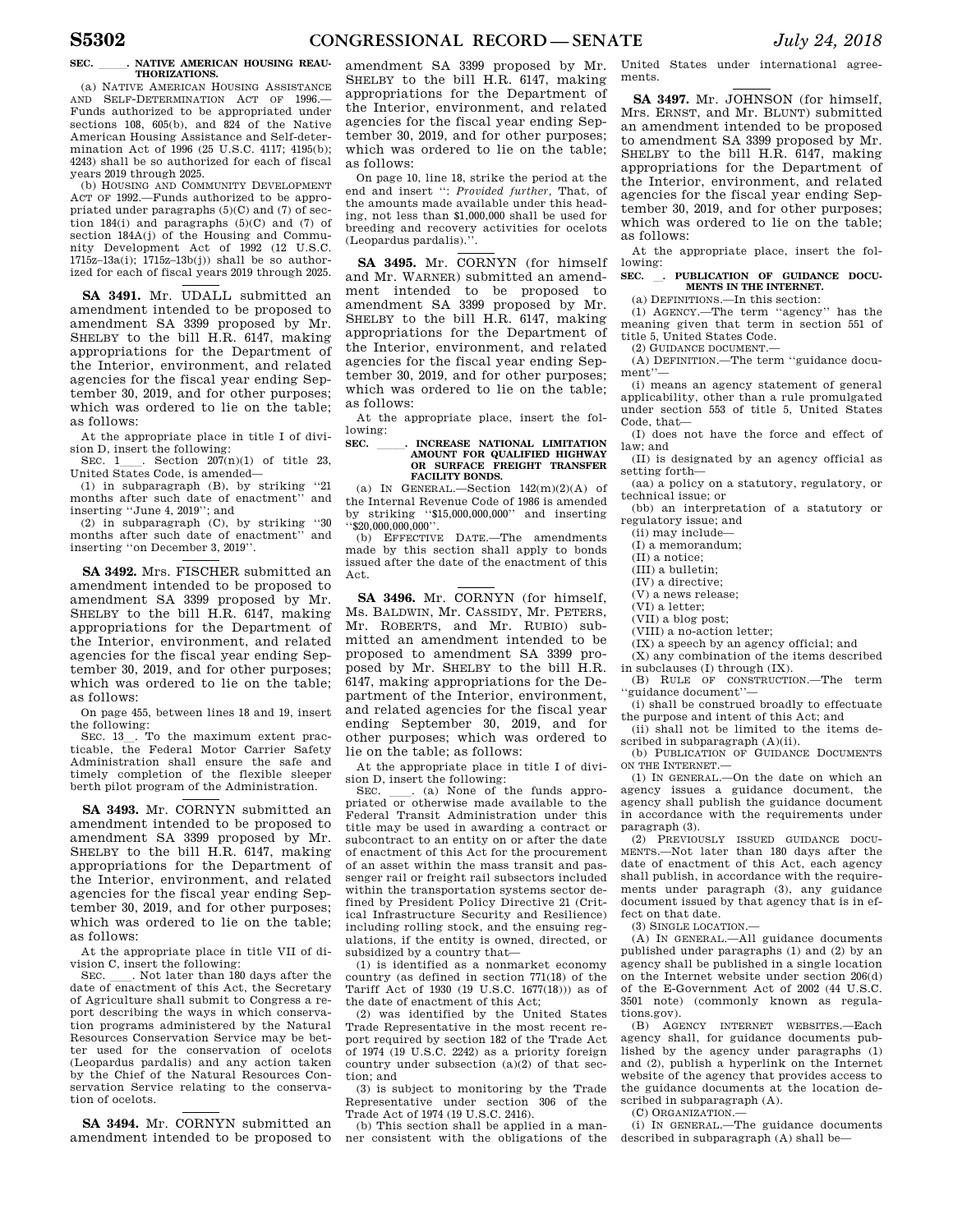(I) categorized as guidance documents; and (II) further divided into subcategories as appropriate.

(ii) AGENCY INTERNET WEBSITES.—The hyperlinks described in subparagraph (B) shall be prominently displayed on the Internet website of the agency.

(4) RESCINDED GUIDANCE DOCUMENTS.—On the date on which a guidance document issued by an agency is rescinded, the agency shall, at the location described in paragraph  $(3)(A)$ —

(A) maintain the rescinded guidance document; and

(B) indicate—

(i) that the guidance document is rescinded; and

(ii) the date on which the guidance document was rescinded.

(5) RULE OF CONSTRUCTION.—Nothing in this section shall be construed to compel or authorize the disclosure of information that is prohibited from disclosure by law.

**SA 3498.** Mr. JOHNSON submitted an amendment intended to be proposed by him to the bill H.R. 6147, making appropriations for the Department of the Interior, environment, and related agencies for the fiscal year ending September 30, 2019, and for other purposes; which was ordered to lie on the table; as follows:

At the appropriate place, insert the following:

**SEC. \_\_\_. REPORTING REQUIREMENT.**<br>
(a) IN GENERAL.—Section 7131 of title 5, United States Code, is amended by adding at the end the following:

 $(e)(1)(A)$  Not later than March 31 of each calendar year, the Office of Personnel Management, in consultation with the Office of Management and Budget, shall submit to each House of Congress a report on the operation of this section during the fiscal year last ending before the start of such calendar year.

''(B) Not later than December 31 of each calendar year, each agency (as defined by section  $7103(a)(3)$ ) shall furnish to the Office of Personnel Management the information which such Office requires, with respect to such agency, for purposes of the report which is next due under subparagraph (A).

'(2) Each report by the Office of Personnel Management under this subsection shall include, with respect to the fiscal year described in paragraph  $(1)(A)$ , at least the following information:

'(A) The total amount of official time granted to employees.

''(B) The average amount of official time expended per bargaining unit employee.

''(C) The specific types of activities or purposes for which official time was granted, and the impact which the granting of such official time for such activities or purposes had on agency operations.

''(D) The total number of employees to whom official time was granted, and, of that total, the number who were not engaged in any activities or purposes except activities or purposes involving the use of official time.

''(E) The total amount of compensation (including fringe benefits) afforded to employees in connection with activities or purposes for which they were granted official time.

''(F) The total amount of official time spent by employees representing Federal employees who are not union members in matters authorized by this chapter.

''(G) A description of any room or space designated at the agency (or its subcomponent) where official time activities will be

conducted, including the square footage of any such room or space.

''(3) All information included in a report by the Office of Personnel Management under this subsection with respect to a fiscal year—

''(A) shall be shown both agency-by-agency and for all agencies; and

''(B) shall be accompanied by the corresponding information (submitted by the Office in its report under this subsection) for the fiscal year before the fiscal year to which such report pertains, together with appropriate comparisons and analyses.

''(4) For purposes of this subsection, the term 'official time' means any period of time, regardless of agency nomenclature-

''(A) which may be granted to an employee under this chapter (including a collective bargaining agreement entered into under this chapter) to perform representational or consultative functions; and

''(B) during which the employee would otherwise be in a duty status.''.

(b) APPLICABILITY.—The amendment made by subsection (a) shall be effective beginning with the report which, under the provisions of such amendment, is first required to be submitted by the Office of Personnel Management to each House of Congress by a date which occurs at least 6 months after the date of the enactment of this Act.

**SA 3499.** Mr. JOHNSON submitted an amendment intended to be proposed to amendment SA 3399 proposed by Mr. SHELBY to the bill H.R. 6147, making appropriations for the Department of the Interior, environment, and related agencies for the fiscal year ending September 30, 2019, and for other purposes; which was ordered to lie on the table; as follows:

Strike sections 604 and 608.

On page 188, line 14, strike ''transfers:'' and all that follows through line 18 and insert ''transfers.''.

On page 238, line 9, strike ''transfers:'' and all that follows through line 13 and insert ''transfers.''.

**SA 3500.** Mr. JOHNSON submitted an amendment intended to be proposed by him to the bill H.R. 6147, making appropriations for the Department of the Interior, environment, and related agencies for the fiscal year ending September 30, 2019, and for other purposes; which was ordered to lie on the table; as follows:

At the appropriate place, insert the following:

SEC.  $\quad$  (a) No funds made available under this Act may be used for taxpayer funded union time under section 7131 of title 5 of the United States Code, unless—

(1) the time is authorized for an employee to represent an exclusive representative in the negotiation of a collective bargaining agreement under section 7131(a) of title 5, United States Code;

(2) the time is authorized for an employee to conduct activities described in section  $4(a)(v)(2)$  of Executive Order 13837 (83 Fed. Reg. 25335; relating to ensuring transparency, accountability, and efficiency in taxpayer-funded union time use)); or

(3) the Director of the Office of Management and Budget has submitted to Congress, with respect to fiscal year 2018, a report that includes, both agency-by-agency and for all agencies, the following:

(A) The total amount of taxpayer funded union time granted to employees.

(B) The average amount of taxpayer funded union time expended per bargaining unit employee.

(C) The specific types of activities or purposes for which taxpayer funded union time was granted, and the impact which the granting of such taxpayer funded union time for such activities or purposes had on agency operations.

(D) The total number of employees to whom taxpayer funded union time was granted, and, of that total, the number who were not engaged in any activities or purposes except activities or purposes involving the use of taxpayer funded union time.

(E) The total amount of compensation (including fringe benefits) afforded to employees in connection with activities or purposes for which they were granted taxpayer funded union time.

(F) The total amount of taxpayer funded union time spent by employees representing Federal employees who are not union members in matters authorized by chapter 71 of title 5, United States Code.

(G) A description of any room or space designated at the agency (or its subcomponent) where taxpayer funded union time activities are conducted, including the square footage of any such room or space.

(b) In this section, the term ''taxpayer funded union time'' means any period of time, regardless of agency nomenclature—

(1) which may be granted to an employee under chapter 71 of title 5, United States Code, to perform representational or consultative functions; and

(2) during which the employee would otherwise be in a duty status.

**SA 3501.** Mr. RUBIO (for himself, Mr. NELSON, Mr. KENNEDY, Mr. COTTON, Mr. INHOFE, Mr. CASEY, Mrs. ERNST, and Mr. HELLER) submitted an amendment intended to be proposed by him to the bill H.R. 6147, making appropriations for the Department of the Interior, environment, and related agencies for the fiscal year ending September 30, 2019, and for other purposes; which was ordered to lie on the table; as follows:

At the appropriate place, insert the following:<br>SEC.

SEC.  $\quad$  None of the funds appropriated or otherwise made available by this Act or any other Act with respect to any fiscal year may be used to implement, administer, or enforce the final rule with the regulation identifier number 0910–AG38 published by the Food and Drug Administration in the Federal Register on May 10, 2016 (81 Fed. Reg. 28974) with respect to traditional large and premium cigars. For the purposes of this section, the term ''traditional large and premium cigar'' means—

(1) any roll of tobacco that is wrapped in 100 percent leaf tobacco, is bunched with 100 percent tobacco filler, contains no filter, tip, or non-tobacco mouthpiece, weighs at least 6 pounds per 1,000 count; and

(A) has a 100 percent leaf tobacco binder and is hand rolled;

(B) has a 100 percent leaf tobacco binder and is made using human hands to lay the leaf tobacco wrapper or binder onto only one machine that bunches, wraps, and caps each individual cigar; or

(C) has a homogenized tobacco leaf binder and is made in the United States using human hands to lay each 100 percent leaf tobacco wrapper individually onto a single machine that bunches, wraps, and caps each individual cigar on such single machine and makes no more than 15 cigars per minute; and

(2) is not a cigarette or a little cigar (as such terms are defined in paragraphs (3) and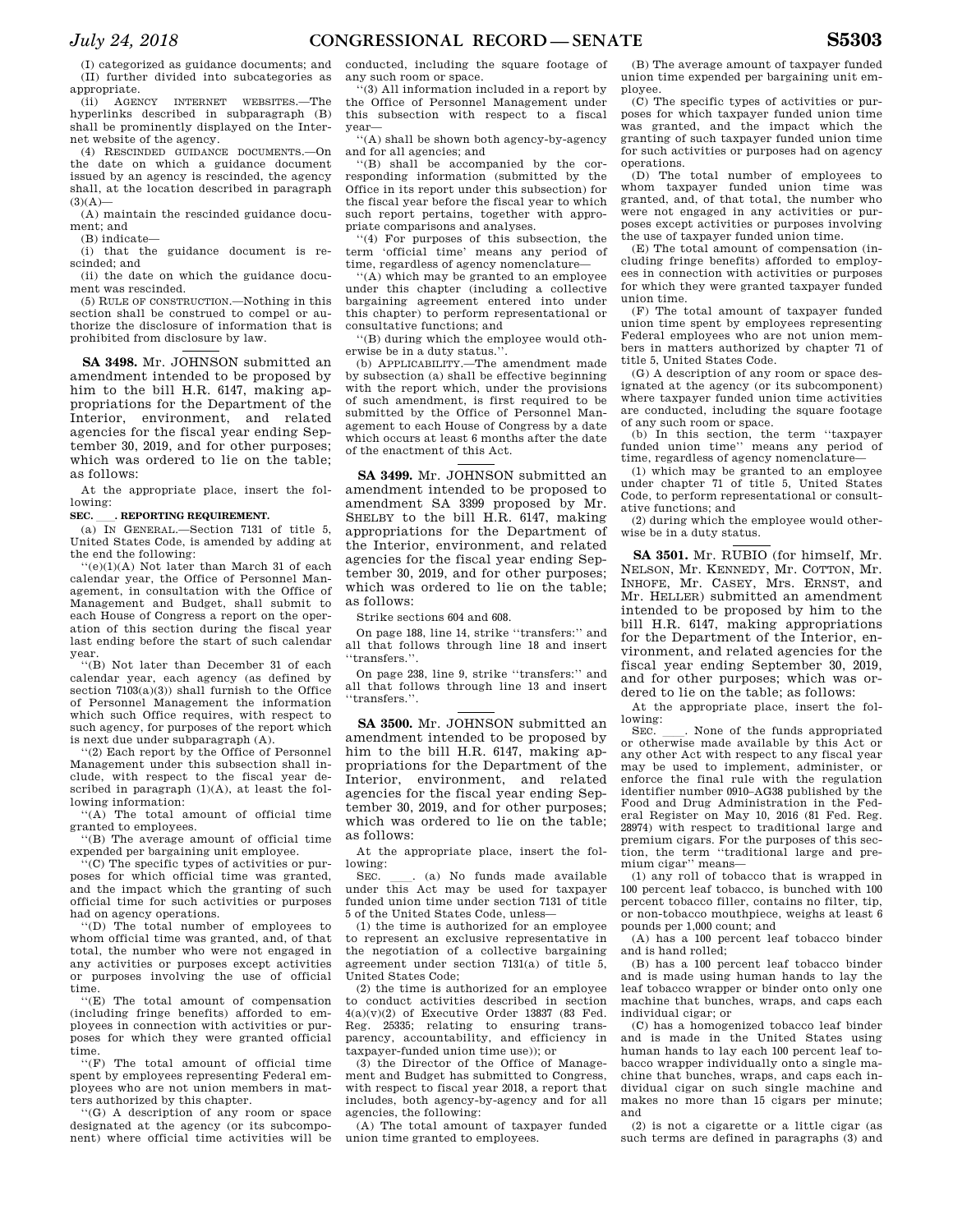(11), respectively, of section 900 of the Federal Food, Drug, and Cosmetic Act (21 U.S.C. 387)).

**SA 3502.** Mr. HOEVEN (for himself, Mr. BENNET, Mrs. ERNST, Mr. ROUNDS, Ms. SMITH, and Mr. NELSON) submitted an amendment intended to be proposed by him to the bill H.R. 6147, making appropriations for the Department of the Interior, environment, and related agencies for the fiscal year ending September 30, 2019, and for other purposes; which was ordered to lie on the table; as follows:

At the appropriate place in title I of division D, insert the following:<br>SEC. **WORKING GROUP ON IMPROVING** 

# **SEC. \_\_\_\_\_\_. WORKING GROUP ON IMPROVING<br>THE LIVESTOCK, INSECT, AND AGRI-CULTURAL COMMODITIES TRANS-PORT INDUSTRIES.**

(a) DEFINITIONS.—In this section:

(1) AGRICULTURAL COMMODITY.—The term ''agricultural commodity'' means—

(A) an agricultural commodity as defined in section 518 of the Federal Crop Insurance Act (7 U.S.C. 1518); and

(B) an agricultural commodity as defined in section 395.2 of title 49, Code of Federal Regulations (or successor regulations).

(2) LIVESTOCK.—The term ''livestock'' has the meaning given the term in section 602 of the Emergency Livestock Feed Assistance Act of 1988 (7 U.S.C. 1471).

(3) SECRETARY.—The term ''Secretary'' means the Secretary of Transportation.

(4) WORKING GROUP.—The term ''working group'' means the working group established by the Secretary under subsection (b).

(b) ESTABLISHMENT.—Not later than 120 days after the date of enactment of this Act, the Secretary shall establish a working group—

(1) to identify obstacles to safe, humane, and market-efficient transport of livestock, insects, and agricultural commodities; and

(2) to develop guidelines and recommended regulatory or legislative actions to improve the safe, humane, and efficient transport of livestock, insects, and agricultural commodities.

(c) OUTREACH.—In carrying out the duties of the working group under subsection (b), the working group shall consult with—

(1) interested Governors;

(2) representatives of State and local agricultural and highway safety agencies;

(3) other representatives of relevant State and local agencies;

(4) members of the public with experience in—

(A) the livestock, insect, and agricultural commodities industries;

(B) the livestock trucking industry; or

(C) transportation safety; and

(5) any other groups or stakeholders that the working group determines to be appropriate.

(d) CONSIDERATIONS.—In carrying out the duties of the working group under subsection (b), the working group shall—

(1) consider the impact of the existing hours of service regulations under subpart A of part 395 of title 49, Code of Federal Regulations (or successor regulations), on the commercial transport of livestock, insects, and agricultural commodities;

(2) identify incompatibilities and other challenges and concerns caused by the hours of service regulations described in paragraph (1) and electronic logging device regulations under subpart B of part 395 of title 49, Code of Federal Regulations (or successor regulations), on the transport of livestock, insects, and agricultural commodities;

(3) identify initiatives and regulatory changes that maintain and protect the safe-

ty of highways and allow for the safe, efficient, and productive marketplace transport of livestock, insects, and agricultural commodities; and

(4) consider such other issues as the Secretary considers appropriate.

(e) COMPOSITION.—

(1) IN GENERAL.—The Secretary (or a designee) shall serve as the chair of the working group.

(2) MEMBERSHIP.—

(A) IN GENERAL.—The working group shall be composed of members appointed by the Secretary, including individuals with knowledge and expertise that includes highway safety, the commercial motor vehicle and transportation industries, animal husbandry, and the transportation of livestock, insects,

and agricultural commodities.<br>(B) REQUIREMENT.—The w REQUIREMENT.—The working group shall include, at a minimum, representatives of—

(i) the Department of Agriculture;

(ii) State agencies, including State departments of agriculture and transportation;

(iii) highway and commercial motor vehicle safety organizations;

(iv) agricultural producers including producers of livestock, insects, and agricultural commodities; and

(v) commercial motor vehicle operators, including small business operators and operators who haul livestock, insects, and agricultural commodities.

(f) WORKING GROUP REPORT AND REGU-LATORY ACTION.—

(1) REPORT.—Not later than 1 year after the date on which the working group is established, the working group shall submit to the Secretary a report that includes—

(A) the findings of the working group, including a summary of the views expressed by individuals and entities consulted under subsection  $(c)$ ; and

(B) the initiatives and regulatory and legislative changes that the working group identifies as necessary to protect the safety of highways and allow for the safe, efficient, and productive marketplace transport of livestock, insects, and agricultural commodities.

(2) REGULATORY CHANGES.—Not later than 120 days after the date on which the Secretary receives the report under paragraph (1), the Secretary shall propose regulatory changes that take into account the findings and recommendations of the working group, including—

(A) changes to the hours of service regulations under subpart A of part 395 of title 49, Code of Federal Regulations (or successor regulations);

(B) changes to the electronic logging device regulations under subpart B of part 395 of title 49, Code of Federal Regulations (or successor regulations), including changes to regulations relating to the performance and design of electronic logging devices; and

(C) any other changes that the working group recommends.

(3) APPLICATION.—Subsections (a) through (f) of section 31137 of title 49, United States Code (including any regulations promulgated to carry out those subsections), shall not apply to commercial motor vehicles hauling livestock, insects, or agricultural commodities until the date on which the Secretary proposes regulatory changes under paragraph (2).

(g) REPORT AND RECOMMENDATIONS BY SEC-RETARY.—Not later than 30 days after the date on which the Secretary receives the report of the working group under subsection  $(f)(1)$ , the Secretary shall submit to the appropriate committees of Congress a report, including—

(1) a summary of the views expressed by the individuals and entities consulted under subsection (c);

(2) a description of the findings of the working group, including the identification of any areas of general consensus among the non-Federal participants in the consultation under subsection (c); and

(3) any recommendations for legislative or regulatory action that would assist in maintaining and improving the safe, humane, and market-efficient transport of livestock, insects, and agricultural commodities.

**SA 3503.** Mr. WYDEN (for himself, Mrs. GILLIBRAND, Mrs. MURRAY, Mr. BOOKER, Mr. MARKEY, Ms. WARREN, and Mr. MERKLEY) submitted an amendment intended to be proposed to amendment SA 3399 proposed by Mr. SHELBY to the bill H.R. 6147, making appropriations for the Department of the Interior, environment, and related agencies for the fiscal year ending September 30, 2019, and for other purposes; which was ordered to lie on the table; as follows:

At the appropriate place, insert the following:

# **TITLE** ll**—PROTECTING AMERICAN VOTES AND ELECTIONS**

**SEC.** 1. **SHORT TITLE.**<br>This title may be cited as the "Protecting" American Votes and Elections Act of 2018''. **SEC. 2. FINDINGS.** 

Congress makes the following findings:

(1) Access to the ballot, free and fair elections, and a trustworthy election process are at the core of American Democracy. Just as the Founding Fathers signed their names to paper supporting their views for a government by and for the people, access to the paper ballot is the best way to ensure elections stay by and for the American people. Using paper provides an easily auditable, tamper proof, and simple way for citizens to access their ballot. It is for these reasons and more that using paper ballots to ensure resilient and fair elections should be the priority of this Nation.

(2) Risk-limiting audits will help to protect our elections from cyberattacks, by ensuring that if the electoral outcome is incorrect, for instance because someone tampered with the electronic counts or reporting, the audit has a large, known probability of correcting the outcome by requiring a full hand count. Paper ballots are vital to the audit process since, other than through manual inspection of a sample of paper ballots, there is currently no reliable way to determine whether an election was hacked or the outcome was miscalculated.

(3) Risk-limiting audits are a cost effective way of auditing election results. They generally require inspecting only a small percentage of the ballots cast in an election, and proceed to a full hand count only when sampling does not provide strong evidence that the reported outcome is correct. This will ensure that Americans have confidence in their election results, without the cost of a full recount of every ballot in the country. SEC. 3. PAPER BALLOT AND MANUAL COUNT-

# **ING REQUIREMENTS.**  (a) IN GENERAL.—Section 301(a)(2) of the

Help America Vote Act of 2002 (52 U.S.C.  $21081(a)(2)$ ) is amended to read as follows:

''(2) PAPER BALLOT REQUIREMENT.— ''(A) VOTER-VERIFIED PAPER BALLOTS.—

''(i) PAPER BALLOT REQUIREMENT.—(I) The voting system shall require the use of an individual, durable, voter-verified, paper ballot of the voter's vote that shall be marked and made available for inspection and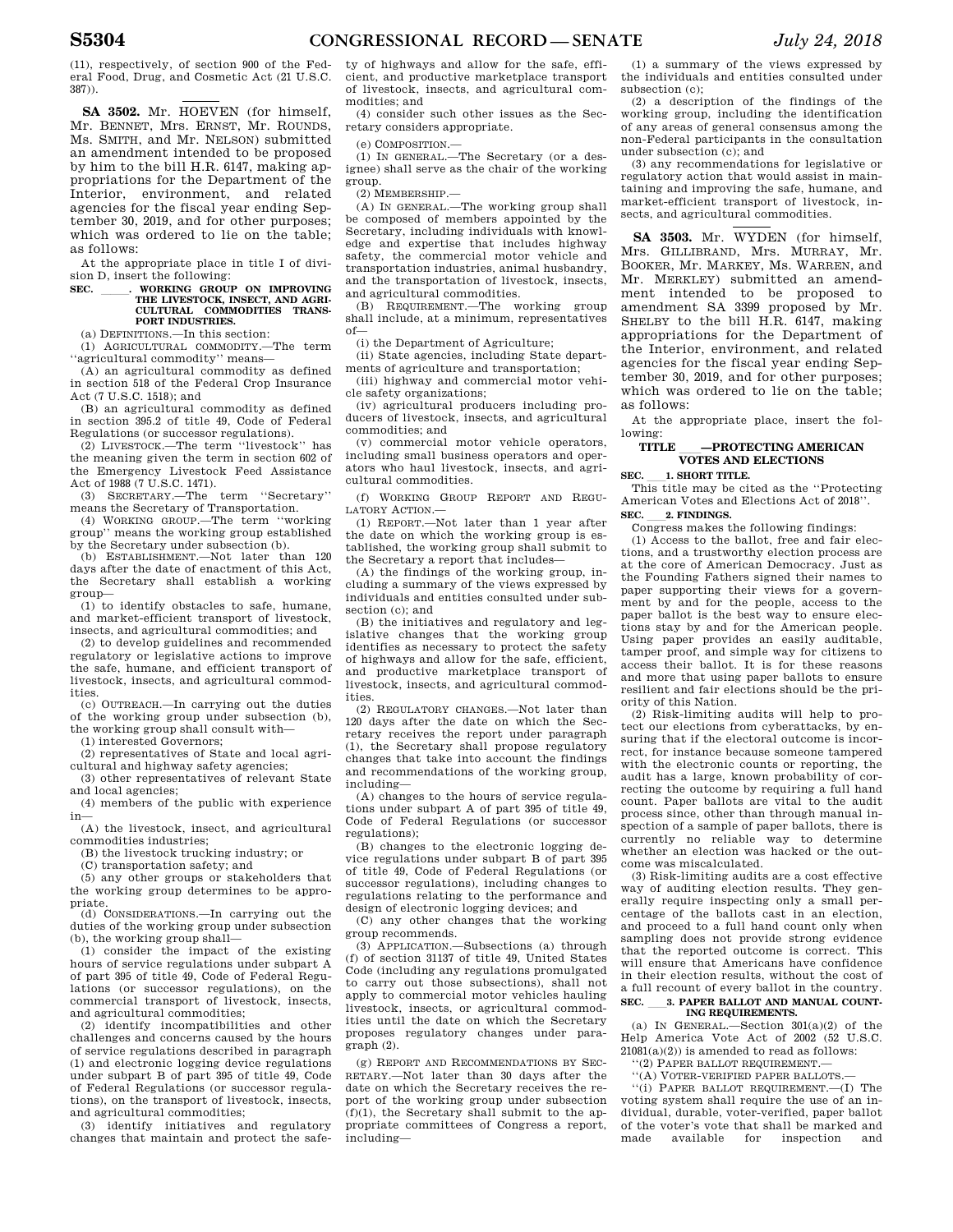verification by the voter before the voter's vote is cast and counted, and which shall be counted by hand or read by an optical character recognition device or other counting device. For purposes of this subclause, the term 'individual, durable, voter-verified, paper ballot' means a paper ballot marked by the voter by hand or a paper ballot marked through the use of a nontabulating ballot marking device or system, so long as the voter shall have the option to mark his or her ballot by hand.

''(II) Except as required to meet the accessibility requirements under paragraph (3), the printed or marked vote selections on any ballot marked through the use of a ballot marking device or system that are used for vote counting or auditing shall allow inspection and verification by the voter under subclause (I) without the aid of any machine or other equipment.

''(III) The voting system shall provide the voter with an opportunity to correct any error on the paper ballot before the permanent voter-verified paper ballot is preserved in accordance with clause (ii).

''(IV) The voting system shall not preserve the voter-verified paper ballots in any manner that makes it possible, at any time after the ballot has been cast, to associate a voter with the record of the voter's vote without the voter's consent.

''(ii) PRESERVATION AS OFFICIAL RECORD.— The individual, durable, voter-verified, paper ballot used in accordance with clause (i) shall constitute the official ballot and shall be preserved and used as the official ballot for purposes of any recount or audit conducted with respect to any election for Federal office in which the voting system is used.

''(iii) MANUAL COUNTING REQUIREMENTS FOR RECOUNTS AND AUDITS.—(I) Each paper ballot used pursuant to clause (i) shall be suitable for a manual audit, and shall be counted by hand in any recount or audit conducted with respect to any election for Federal office.

''(II) In the event of any inconsistencies or irregularities between any electronic vote tallies and the vote tallies determined by counting by hand the individual, durable, voter-verified, paper ballots used pursuant to clause (i), and subject to subparagraph (B), the individual, durable, voter-verified, paper ballots shall be the true and correct record of the votes cast.

''(iv) APPLICATION TO ALL BALLOTS.—The requirements of this subparagraph shall apply to all ballots cast in elections for Federal office, including ballots cast by absent uniformed services voters and overseas voters under the Uniformed and Overseas Citizens Absentee Voting Act and other absentee voters.

''(B) SPECIAL RULE FOR TREATMENT OF DIS-PUTES WHEN PAPER BALLOTS HAVE BEEN SHOWN TO BE COMPROMISED.—

''(i) IN GENERAL.—In the event that—

''(I) there is any inconsistency between any electronic vote tallies and the vote tallies determined by counting by hand the individual, durable, voter-verified, paper ballots used pursuant to subparagraph (A)(i) with respect to any election for Federal office; and

''(II) it is demonstrated by clear and convincing evidence (as determined in accordance with the applicable standards in the jurisdiction involved) in any recount, audit, or contest of the result of the election that the paper ballots have been compromised (by damage or mischief or otherwise) and that a sufficient number of the ballots have been so compromised that the result of the election could be changed,

the determination of the appropriate remedy with respect to the election shall be made in

accordance with applicable State law, except that the electronic tally shall not be used as the exclusive basis for determining the official certified result.

''(ii) RULE FOR CONSIDERATION OF BALLOTS ASSOCIATED WITH EACH VOTING MACHINE.—For purposes of clause (i), only the paper ballots deemed compromised, if any, shall be considered in the calculation of whether or not the result of the election could be changed due to the compromised paper ballots.'

(b) CONFORMING AMENDMENT CLARIFYING APPLICABILITY OF ALTERNATIVE LANGUAGE ACCESSIBILITY.—Section 301(a)(4) of such Act  $(52 \text{ U.S.C. } 21081(a)(4))$  is amended by inserting '(including the paper ballots required to be used under paragraph (2))'' after ''voting syst.em

(c) OTHER CONFORMING AMENDMENTS.—Section  $301(a)(1)$  of such Act  $(52 \text{ U.S.C.})$  $21081(a)(1)$ ) is amended—

(1) in subparagraph (A)(i), by striking ''counted'' and inserting ''counted, in accordance with paragraphs (2) and (3)'';

(2) in subparagraph (A)(ii), by striking ''counted'' and inserting ''counted, in accordance with paragraphs (2) and (3)'';

(3) in subparagraph (A)(iii), by striking 'counted'' each place it appears and inserting ''counted, in accordance with paragraphs (2) and (3)''; and

(4) in subparagraph (B)(ii), by striking ''counted'' and inserting ''counted, in accordance with paragraphs (2) and (3)''.

(d) EFFECTIVE DATE.—Notwithstanding section 301(d) of the Help America Vote Act of 2002 (52 U.S.C. 21081(d)), each State and jurisdiction shall be required to comply with the amendments made by this section for the regularly scheduled election for Federal office in November 2020, and for each subsequent election for Federal office.

# **SEC.** ll**4. ACCESSIBILITY AND BALLOT VERIFICATION FOR INDIVIDUALS WITH DISABILITIES.**

(a) IN GENERAL.—Section  $301(a)(3)(B)$  of the Help America Vote Act of 2002 (52 U.S.C.  $21081(a)(3)(B)$ ) is amended to read as follows:

''(B)(i) satisfy the requirement of subparagraph (A) through the use of at least 1 voting system equipped for individuals with disabilities, including nonvisual and enhanced visual accessibility for the blind and visually impaired, and nonmanual and enhanced manual accessibility for the mobility and dexterity impaired, at each polling place; and

''(ii) meet the requirements of subparagraph  $(A)$  and paragraph  $(2)(A)$  by using a system that allows the voter to privately and independently verify the permanent paper ballot through the presentation, in accessible form, of the printed or marked vote selections from the same printed or marked information that would be used for any vote counting or auditing; and''.

(b) SPECIFIC REQUIREMENT OF STUDY, TEST-ING, AND DEVELOPMENT OF ACCESSIBLE PAPER BALLOT VERIFICATION MECHANISMS.

(1) STUDY AND REPORTING.—Subtitle C of title II of such Act (52 U.S.C. 21081 et seq.) is amended by inserting after section 246 the following new section:

#### **''SEC. 246A. STUDY AND REPORT ON ACCESSIBLE VERIFICATION MECHANISMS.**

''(a) STUDY AND REPORT.—The Director of the National Science Foundation shall make grants to not fewer than 3 eligible entities to study, test, and develop accessible paper ballot voting, verification, and casting mechanisms and devices and best practices to enhance the accessibility of paper ballot voting and verification mechanisms for individuals with disabilities, for voters whose primary language is not English, and for voters with difficulties in literacy, including best practices for the mechanisms themselves and the processes through which the mechanisms are used.

''(b) ELIGIBILITY.—An entity is eligible to receive a grant under this part if it submits to the Director (at such time and in such form as the Director may require) an application containing—

''(1) certifications that the entity shall specifically investigate enhanced methods or devices, including non-electronic devices, that will assist such individuals and voters in marking voter-verified paper ballots and presenting or transmitting the information printed or marked on such ballots back to such individuals and voters, and casting such ballots;

''(2) a certification that the entity shall complete the activities carried out with the grant not later than December 31, 2020; and

''(3) such other information and certifications as the Director may require.<br>
"(c) AVAILABILITY OF TECHNOLOGY.—Any

technology developed with the grants made under this section shall be treated as nonproprietary and shall be made available to the public, including to manufacturers of voting systems.

''(d) COORDINATION WITH GRANTS FOR TECH-NOLOGY IMPROVEMENTS.—The Director shall carry out this section so that the activities carried out with the grants made under subsection (a) are coordinated with the research conducted under the grant program carried out by the Commission under section 271, to the extent that the Director and Commission determine necessary to provide for the advancement of accessible voting technology.

'(e) AUTHORIZATION OF APPROPRIATIONS. There is authorized to be appropriated to carry out subsection (a)  $$10,000,000$ , to remain available until expended.''.

(2) CLERICAL AMENDMENT.—The table of contents of such Act is amended by inserting after the item relating to section 246 the following new item:

''Sec. 246A. Study and report on accessible paper ballot verification mech-

# anisms.''.<br>5. RISK-LIMITING AUDITS.

**SEC.** 5. RISK-LIMITING AUDITS.<br>
(a) IN GENERAL.—Title III of the Help America Vote Act of 2002 (52 U.S.C. 21081 et seq.) is amended by inserting after section 303 the following new section:

#### **''SEC. 303A. RISK-LIMITING AUDITS.**

''(a) DEFINITIONS.—In this section:

''(1) RISK-LIMITING AUDIT.—

''(A) IN GENERAL.—The term 'risk-limiting means a post-election process such that, if the reported outcome of the contest is incorrect, there is at least a 95 percent chance that the audit will replace the incorrect outcome with the correct outcome as determined by a full, hand-to-eye tabulation of all votes validly cast in that election contest that ascertains voter intent manually and directly from voter-verifiable paper records.

''(B) REPORTED OUTCOME.—The term 'reported outcome' means the outcome of an election contest which is determined according to the canvass and which will become the official, certified outcome unless it is revised by an audit, recount, or other legal process.

''(C) INCORRECT OUTCOME.—The term 'incorrect outcome' means an outcome that differs from the outcome that would be determined by a full tabulation of all votes validly cast in that election contest, determining voter intent manually, directly from voterverifiable paper records.

''(D) OUTCOME.—The term 'outcome' means the winner or set of winners of an election contest, which might be candidates or positions.

''(2) BALLOT MANIFEST.—The term 'ballot manifest' means a record maintained by each county that—

''(A) is created without reliance on any part of the voting system used to tabulate votes;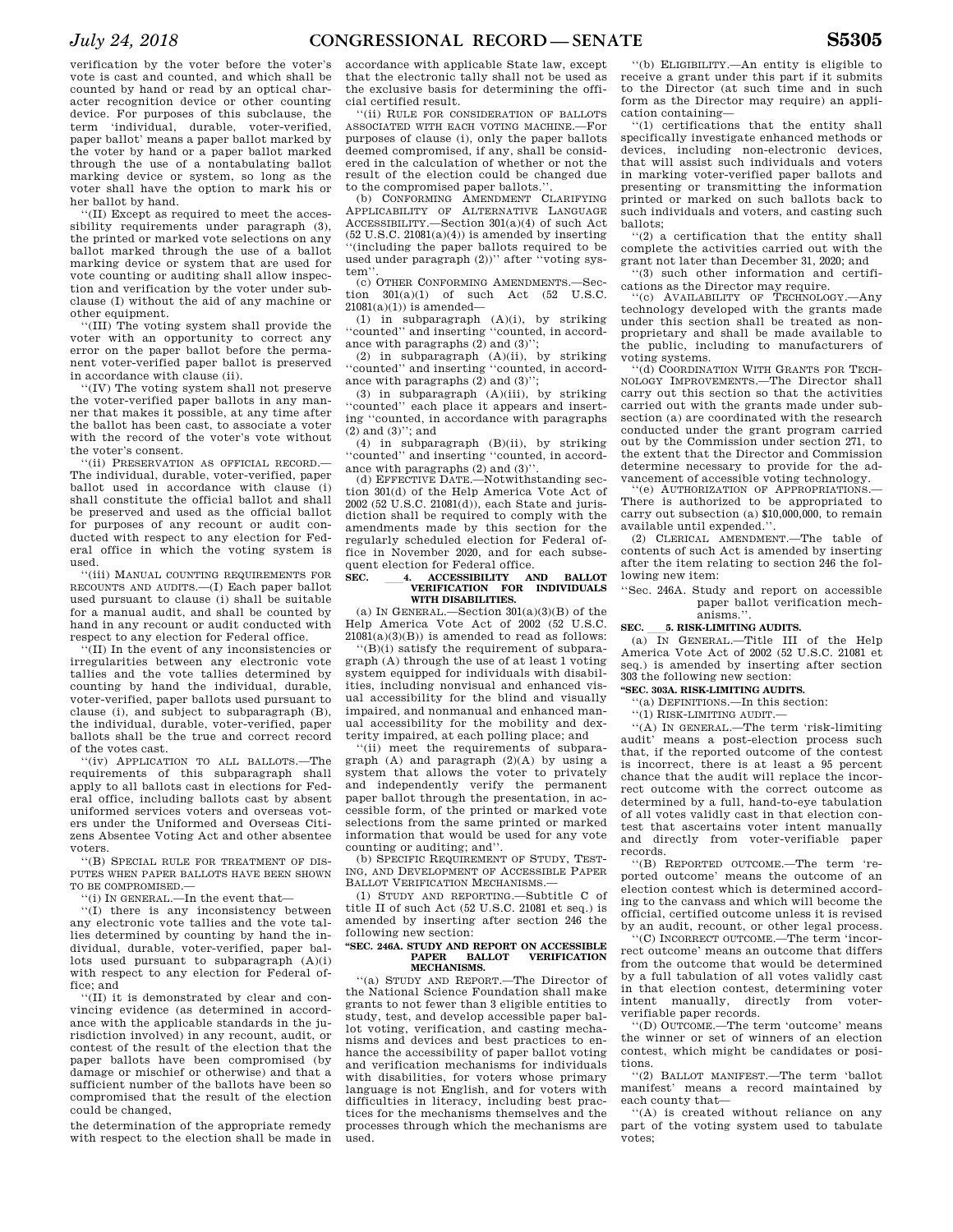''(B) functions as a sampling frame for conducting a risk-limiting audit; and

''(C) contains the following information about ballots cast and counted:

''(i) The total number of ballots cast and counted in the election (including undervotes, overvotes, and other invalid votes).

''(ii) The total number of ballots cast in each contest in the election (including undervotes, overvotes, and other invalid votes).

''(iii) A precise description of the manner in which the ballots are physically stored, including the total number of physical groups of ballots, the numbering system for each group, a unique label for each group, and the number of ballots in each such group.

''(b) REQUIREMENT.—

 $``(1)$  IN GENERAL.

''(A) AUDITS.—Each State and jurisdiction shall administer risk-limiting audits of the results of all elections for Federal office held in the State in accordance with the requirements of paragraph (2).

''(B) FULL MANUAL TALLY.—If a risk-limiting audit conducted under subparagraph (A) leads to a full manual tally of an election contest, the State or jurisdiction shall use the results of the full manual tally as the official results of the election contest.

''(2) AUDIT REQUIREMENTS.—

''(A) RULES AND PROCEDURES.— ''(i) IN GENERAL.—Risk-limiting audits shall be conducted in accordance with the rules and procedures established by the chief State election official of the State not later than 1 year after the date of the enactment of this section.

''(ii) MATTERS INCLUDED.—The rules and procedures established under clause (i) may include the following:

''(I) Rules for ensuring the security of ballots and documenting that prescribed procedures were followed.

''(II) Rules and procedures for ensuring the accuracy of ballot manifests produced by jurisdictions.

''(III) Rules and procedures for governing the format of ballot manifests, cast vote records, and other data involved in risk-limiting audits.

''(IV) Methods to ensure that any cast vote records used in a risk-limiting audit are those used by the voting system to tally the election results sent to the Secretary of State and made public.

''(V) Procedures for the random selection of ballots to be inspected manually during each audit.

''(VI) Rules for the calculations and other methods to be used in the audit and to determine whether and when the audit of each contest is complete.

''(VII) Procedures and requirements for testing any software used to conduct risklimiting audits.

''(B) TIMING.—The risk-limiting audit shall be completed not later than the date that the result of the election is certified by the State.

''(C) PUBLIC REPORT.—After the completion of the risk-limiting audit, the State shall publish a report on the results of the audit, together with such information as necessary to confirm that the audit was conducted properly.

''(c) EFFECTIVE DATE.—Each State and jurisdiction shall be required to comply with the requirements of this section for the regularly scheduled election for Federal office in November 2020, and for each subsequent election for Federal office.''.

(b) CONFORMING AMENDMENTS RELATED TO ENFORCEMENT.—Section 401 of such Act (52 U.S.C. 21111) is amended by striking ''and 303'' and inserting ''303, and 303A''.

(c) CLERICAL AMENDMENT.—The table of contents for such Act is amended by inserting after the item relating to section 303 the following new item:

''Sec. 303A. Risk-limiting audits.''.

**SA 3504.** Mr. PETERS (for himself, Mr. SULLIVAN, and Ms. STABENOW) submitted an amendment intended to be proposed to amendment SA 3399 proposed by Mr. SHELBY to the bill H.R. 6147, making appropriations for the Department of the Interior, environment, and related agencies for the fiscal year ending September 30, 2019, and for other purposes; which was ordered to lie on the table; as follows:

At the appropriate place, insert the following:

SEC. Let not later than 2 years after the date of enactment of this Act, the Administrator of the Federal Aviation Administration, using the latest version of National Fire Protection Association 403, ''Standard for Aircraft Rescue and Fire-Fighting Services at Airports'', and in coordination with the Administrator of the Environmental Protection Agency, aircraft manufacturers and airports, shall not require the use of fluorinated chemicals to meet the performance standards referenced in chapter 6 of AC No: 150/5210–6D and acceptable under 139.319(l) of title 14, Code of Federal Regulations.

**SA 3505.** Ms. WARREN submitted an amendment intended to be proposed to amendment SA 3399 proposed by Mr. SHELBY to the bill H.R. 6147, making appropriations for the Department of the Interior, environment, and related agencies for the fiscal year ending September 30, 2019, and for other purposes; which was ordered to lie on the table; as follows:

On page 148, line 25, strike ''\$17,500,000'' and insert ''\$28,800,000''.

**SA 3506.** Ms. BALDWIN submitted an amendment intended to be proposed to amendment SA 3399 proposed by Mr. SHELBY to the bill H.R. 6147, making appropriations for the Department of the Interior, environment, and related agencies for the fiscal year ending September 30, 2019, and for other purposes; which was ordered to lie on the table; as follows:

At the appropriate place in division D, insert the following:<br> $S_{EC}$  (a)(1) None of the funds appro-

SEC.  $\quad$  (a)(1) None of the funds appro-<br>priated or otherwise made available by this Act or any other Act for the National Security Multi-Mission Vessel Program may be used on or after the date of the enactment of this Act to enter into a contract related to the acquisition, construction, or conversion of a vessel unless—

(A) the vessel is to be constructed or converted in the United States; and

(B) the steel, iron, aluminum, and manufactured products to be used in the construction or conversion of the vessel are produced in the United States.

(2) The head of the agency responsible for a contract described under paragraph (1) may waive the restriction under such paragraph on a case-by-case basis by certifying in writing to the Committees on Appropriations of the Senate and the House of Representatives that adequate domestic supplies are not available on a timely and cost-competitive basis.

(b)(1) None of the funds appropriated or otherwise made available by this Act or any other Act for the National Security Multi-Mission Vessel Program may be used to procure any of the following components for vessels unless the items are manufactured in the United States:

(A) Circuit breakers.

(B) Welded shipboard anchor and mooring chain with a diameter of four inches or less. (C) Power conversion equipment.

(D) Electric generators and alternators.

(E) Auxiliary equipment, including pumps, for all shipboard services.

(F) Propulsion system components (engines, reduction gears, and propellers).

(G) Shipboard cranes.

(H) Spreaders for shipboard cranes.

(I) Capstans.

(J) Winches. (K) Hoists.

(L) Outboard motors.

(M) Windlasses.

(N) To the extent they are unique to marine applications, gyrocompasses, electronic navigation chart systems, steering controls, pumps, propulsion and machinery control systems, and totally enclosed lifeboats.

(O) Powered and non-powered valves in Federal Supply Classes 4810 and 4820.

(P) Machine tools in the Federal Supply Classes for metal-working machinery numbered 3405, 3408, 3410 through 3419, 3426, 3433, 3438, 3441 through 3443, 3445, 3446, 3448, 3449, 3460, and 3461.

(2) The head of the agency responsible for a procurement described in paragraph (1)may waive the restrictions under such paragraph on a case-by-case basis by certifying in writing to the Committees on Appropriations of the Senate and the House of Representatives that adequate domestic supplies are not available on a timely and cost-competitive basis. (3) The restrictions under paragraph (1)

shall not apply to contracts in effect as of the date of the enactment of this Act or to a procurement of spare or repair parts needed to support components for vessels produced or manufactured outside of the United States.

**SA 3507.** Ms. DUCKWORTH submitted an amendment intended to be proposed to amendment SA 3399 proposed by Mr. SHELBY to the bill H.R. 6147, making appropriations for the Department of the Interior, environment, and related agencies for the fiscal year ending September 30, 2019, and for other purposes; which was ordered to lie on the table; as follows:

On page 223, line 21, strike ''\$44,490,000'' and insert ''49,490,000''.

**SA 3508.** Ms. DUCKWORTH submitted an amendment intended to be proposed to amendment SA 3399 proposed by Mr. SHELBY to the bill H.R. 6147, making appropriations for the Department of the Interior, environment, and related agencies for the fiscal year ending September 30, 2019, and for other purposes; which was ordered to lie on the table; as follows:

At the appropriate place in division A, insert the following:<br>SEC. (a) Not later than 30 days after

SEC.  $\qquad \qquad .$  (a) Not later than 30 days after the date on which the Administrator of the Environmental Protection Agency makes an appointment under section 11(b) of the Safe Drinking Water Act Amendments of 1977 (42 U.S.C. 300j–10), the Administrator shall provide notification of the appointment to—

(1) the Committee on Appropriations of the Senate;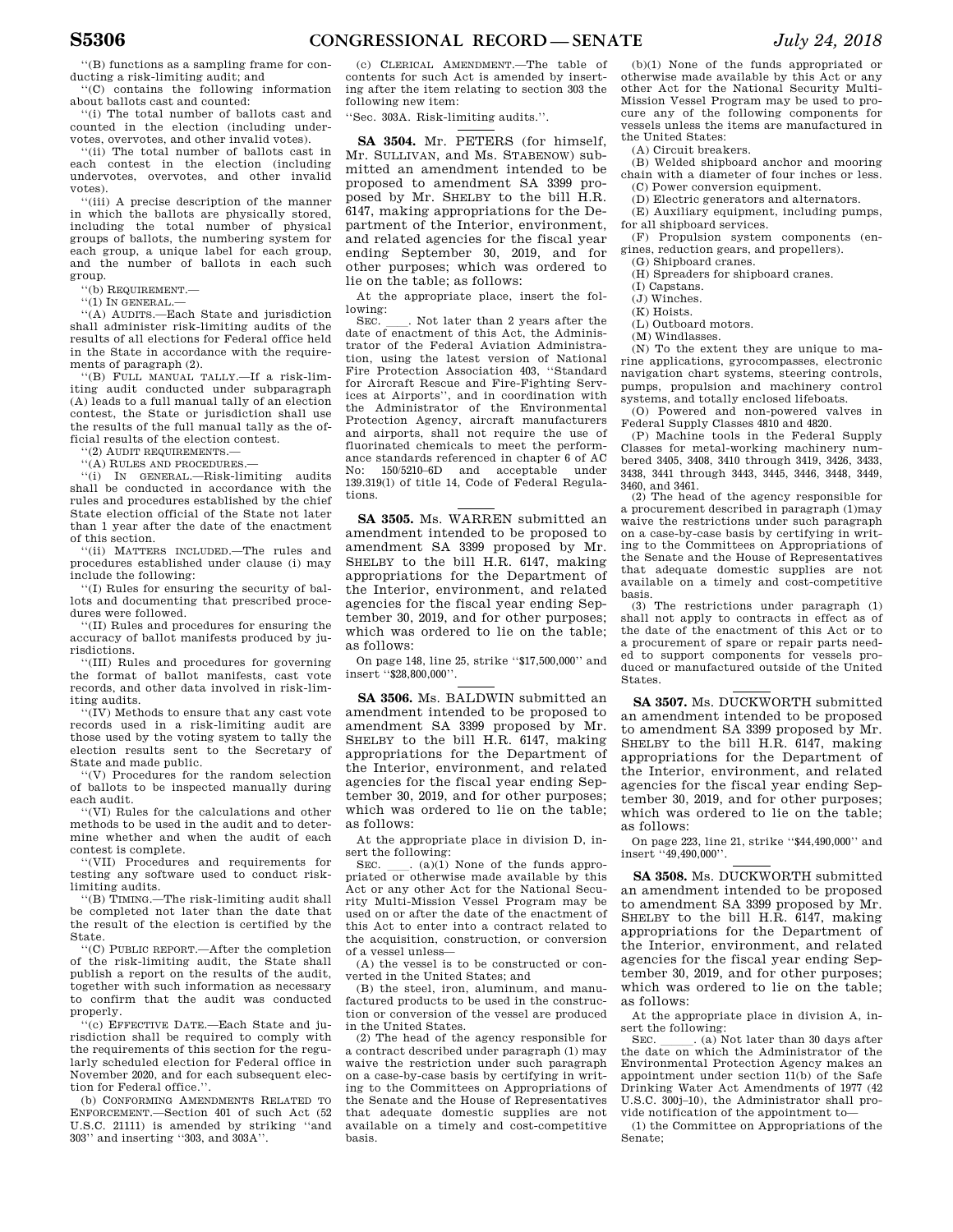(2) the Committee on Appropriations of the House of Representatives;

(3) the Committee on Environment and Public Works of the Senate;

(4) the Committee on Homeland Security and Governmental Affairs of the Senate;

(5) the Committee on Energy and Commerce of the House of Representatives; and (6) the Committee on Oversight and Gov-

ernment Reform of the House of Representatives. (b) The notification under subsection (a)

shall include the following information about the appointment:

(1) The name of the appointee.

(2) The title of the appointee.

(3) The salary of the appointee.

(4) A detailed justification explaining why the Administrator of the Environmental Protection Agency deemed the appointment necessary to appropriately discharge the functions of the Administrator under the Safe Drinking Water Act (42 U.S.C. 300f et seq.) and other provisions of law.

**SA 3509.** Mr. DURBIN (for himself, Ms. WARREN, Mr. WHITEHOUSE, Mrs. GILLIBRAND, and Mr. BLUMENTHAL) submitted an amendment intended to be proposed to amendment SA 3399 proposed by Mr. SHELBY to the bill H.R. 6147, making appropriations for the Department of the Interior, environment, and related agencies for the fiscal year ending September 30, 2019, and for other purposes; which was ordered to lie on the table; as follows:

At the appropriate place, insert the fol-

lowing:<br>SEC. SEC.  $\ldots$  (a) UNDUE HARDSHIP.—No funds made available in this or any other appropriations Act may be used, including by any contractor of the Federal Government, to contest a claim that is made—

(1) in any proceeding under section 523(a)(8) of title 11, United States Code, that excepting a debt from discharge would constitute an undue hardship; ; and

(2) by a debtor who—

(A) is receiving benefits under title II of the Social Security Act (42 U.S.C. 401 et seq.) or title XVI of that Act (42 U.S.C. 1381 et seq.) on the basis of disability;

(B) has been determined by the Secretary of Veterans Affairs to be unemployable due to a service-connected disability;

(C) is a family caregiver of an eligible veteran pursuant to section 1720G of title 38;

(D) is a member of a household that has a gross income that is less than 200 percent of the poverty line, and provides for the care and support of an elderly, disabled, or chronically ill member of the household of the debtor or member of the immediate family of the debtor;

(E) is a member of a household that has a gross income that is less than 200 percent of the poverty line, and the income of the debtor is solely derived from benefit payments under section 202 of the Social Security Act (42 U.S.C. 402); or

(F) during the 5-year period preceding the filing of the petition (exclusive of any applicable suspension of the repayment period), was not enrolled in an education program and had a gross income that was less than 200 percent of the poverty line during each year during that period.

(b) DEFINITION.—In this section, the term ''poverty line'' means the poverty line (as defined by the Office of Management and Budget and revised annually in accordance with section 673(2) of the Community Services Block Grant Act (42 U.S.C. 9902(2)) applicable to a household of the size involved.

(c) 85/15 RULE.—Notwithstanding any other provision of law, for fiscal years 2019 through 2028, no funds made available in this or any other appropriations Act shall be provided, directly or indirectly, to any proprietary institution of higher education (as defined in section 102(b) of the Higher Education Act of 1965 (20 U.S.C. 1002(b))) that derives less than 15 percent of the institution's revenue from sources other than Federal financial assistance provided under this or any other appropriations Act or any other Federal law, through a grant, contract, subsidy, loan, guarantee, insurance, or other means, including Federal financial assistance that is disbursed or delivered to an institution or on behalf of a student or to a student to be used to attend the institution, except that such assistance shall not include any monthly housing stipend provided under the Post-9/11 Educational Assistance Program under chapter 33 of title 38, United States Code.

**SA 3510.** Mr. DURBIN (for himself and Mr. GRASSLEY) submitted an amendment intended to be proposed by him to the bill H.R. 6147, making appropriations for the Department of the Interior, environment, and related agencies for the fiscal year ending September 30, 2019, and for other purposes; which was ordered to lie on the table; as follows:

At the appropriate place in title VII of division C, insert the following:<br>SEC. The authority of t

. The authority of the Secretary of Health and Human Services to regulate direct-to-consumer advertising of prescription drugs, pursuant to the authorities under sections 502(n) and 503C of the Federal Food, Drug, and Cosmetic Act (21 U.S.C. 352(n), 353c), shall include the authority to require such advertising to include an appropriate disclosure of pricing information with respect to such drugs.

**SA 3511.** Mr. BROWN (for himself, Mr. INHOFE, and Mr. WHITEHOUSE) submitted an amendment intended to be proposed to amendment SA 3399 proposed by Mr. SHELBY to the bill H.R. 6147, making appropriations for the Department of the Interior, environment, and related agencies for the fiscal year ending September 30, 2019, and for other purposes; which was ordered to lie on the table; as follows:

At the appropriate place in title I of divi-

sion D, insert the following:<br>
SEC.  $1 \_ .$  (a) Not later than 180 days after<br>
the date of enactment of this Act, the Secthe date of enactment of this Act, the Secretary of Transportation (referred to in this section as the ''Secretary'') shall submit to Congress a report on the need for repair or replacement of bridges on public roads (including Tribal roads) that—

(1) have been rated as ''poor'' in the National Bridge Inventory pursuant to section 144 of title 23, United States Code;

(2) have features that do not meet applicable engineering standards for the present use of the bridges, if the entity with responsibility for repair or replacement of the applicable bridge, in responding to the Secretary under subsection (b), states that the bridge is prioritized for repair or replacement; or

(3) have structural elements the failure of which would cause the bridge or a portion of the bridge to collapse, if the entity with responsibility for repair or replacement of the applicable bridge, in responding to the Secretary under subsection (b), states that the bridge is prioritized for repair or replacement.

(b) In preparing the report under subsection (a), the Secretary shall solicit from State departments of transportation and

other entities with responsibility for the repair or replacement of bridges described in subsection (a) information on the readiness of those projects to commence construction and the cost of the project if Federal grant assistance was available to pay not less than 50 percent of the project costs eligible for assistance under title 23, United States Code, not including the proceeds from credit assistance under the TIFIA program (as defined in section 601(a) of that title).

(c) In preparing the report under subsection (a), a bridge shall be included only if the entity with responsibility for repair or replacement of the applicable bridge—

(1) responds to the solicitation made by the Secretary under subsection (b);

(2) identifies each bridge project or category of smaller bridge projects, consistent with subsection (d), that the entity requests to include in the report; and

(3) provides to the Secretary information necessary to complete the report, as described by the Secretary in the solicitation under subsection (b).

(d) In the report under subsection (a), the Secretary shall—

(1) identify—

(A) each bridge project with total eligible project costs greater than \$10,000,000; and

(B) categories of smaller bridge projects identified by responsible entities for other bridge projects;

(2) collect from entities with responsibility for repair or replacement of an applicable bridge—

(A) the timing and budget for each bridge project or category of smaller bridge projects as reported in the applicable transportation plans under sections 134 or 135 of title 23, United States Code; or

(B) an explanation from those entities as to why such projects or categories of smaller bridge projects are not included in those applicable transportation plans; and

(3) distinguish between urban and rural bridge projects and categories of smaller bridge projects identified by responsible entities.

**SA 3512.** Mrs. GILLIBRAND (for herself and Mr. CASSIDY) submitted an amendment intended to be proposed to amendment SA 3399 proposed by Mr. SHELBY to the bill H.R. 6147, making appropriations for the Department of the Interior, environment, and related agencies for the fiscal year ending September 30, 2019, and for other purposes; which was ordered to lie on the table; as follows:

On page 17, line 4, strike ''\$88,910,000'' and insert ''\$96,910,000''.

On page 40, line 7, strike ''\$134,673,000'' and insert ''\$126,673,000''.

**SA 3513.** Mrs. FEINSTEIN submitted an amendment intended to be proposed to amendment SA 3399 proposed by Mr. SHELBY to the bill H.R. 6147, making appropriations for the Department of the Interior, environment, and related agencies for the fiscal year ending September 30, 2019, and for other purposes; which was ordered to lie on the table; as follows:

On page 437, line 22, strike ''133(b)(1)(A)'' and insert "133(b)".

On page 438, line 12, strike  $"133(b)(1)(A)"$ and insert "133(b)".

On page 438, line 18, strike ''133(b)(1)(A)'' and insert "133(b)".

On page 438, line 25, strike  $"133(b)(1)(A)"$ and insert "133(b)".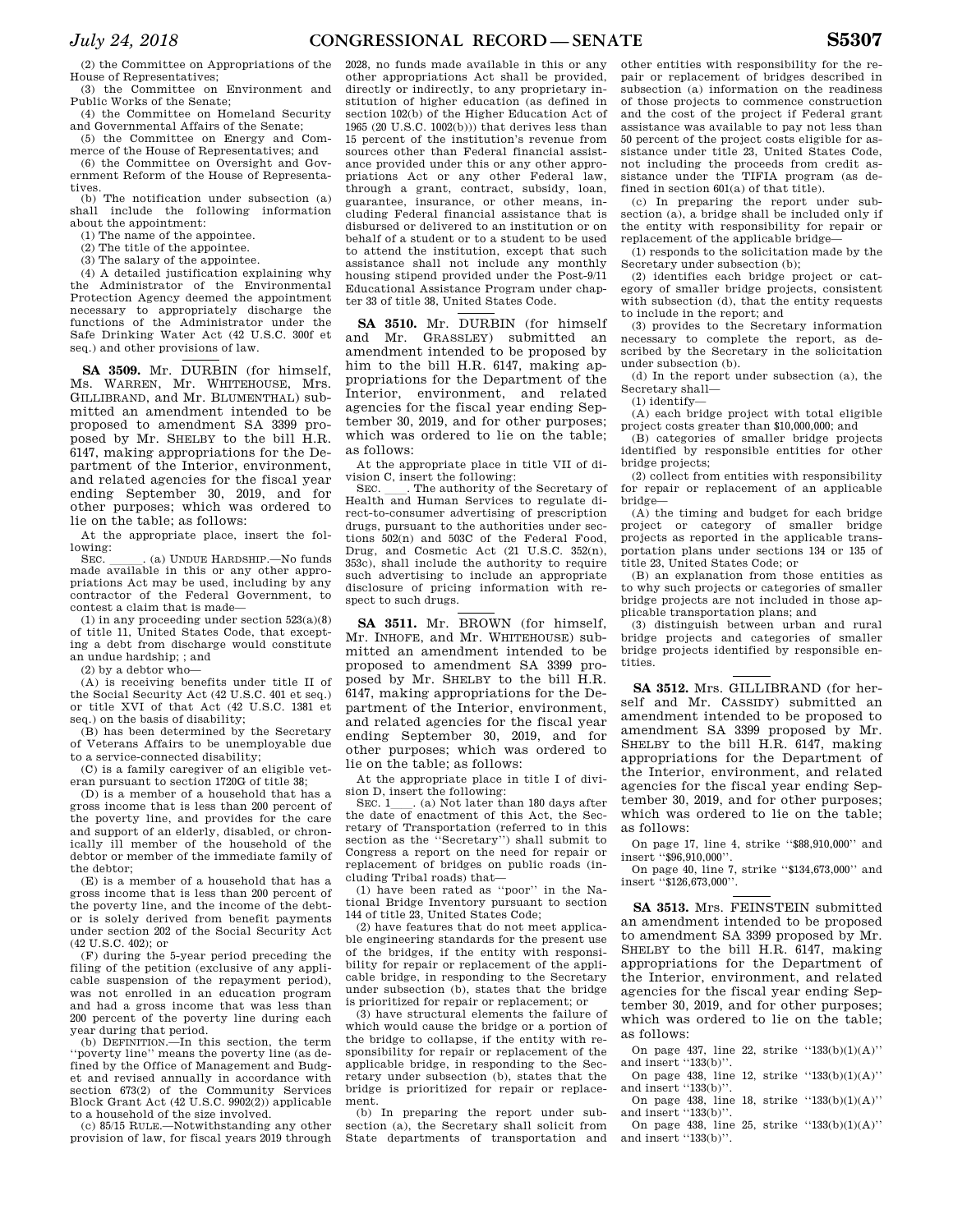On page 414, line 24, strike the period and insert the following: '': *Provided further*, That in distributing funds made available under this heading, the Secretary shall ensure that each State receives not less than \$2 per capita, except in a case in which such a distribution would require the provision of funds to a project without an acceptable technical rating.''.

**SA 3515.** Mrs. FEINSTEIN submitted an amendment intended to be proposed to amendment SA 3399 proposed by Mr. SHELBY to the bill H.R. 6147, making appropriations for the Department of the Interior, environment, and related agencies for the fiscal year ending September 30, 2019, and for other purposes; which was ordered to lie on the table; as follows:

On page 414, line 24, strike the period and insert the following: '': *Provided further*, That not less than 30 days before making grants with funds made available under this heading, the Secretary shall make publicly available a list of the merit-based technical ratings of the Department of Transportation for each application for a grant under this heading.''.

**SA 3516.** Mr. GARDNER (for himself and Mr. BENNET) submitted an amendment intended to be proposed by him to the bill H.R. 6147, making appropriations for the Department of the Interior, environment, and related agencies for the fiscal year ending September 30, 2019, and for other purposes; which was ordered to lie on the table; as follows: At the appropriate place, insert the following:

**SEC. \_\_\_\_\_\_. PROHIBITION.**<br>
(a) AMENDMENT.—Chapter 2 of title 18, United States Code, is amended by adding at the end the following:

#### **''§ 40A. Operation of unauthorized unmanned aircraft over wildfires**

''(a) IN GENERAL.—Except as provided in subsection (b), an individual who operates an unmanned aircraft and in so doing knowingly or recklessly interferes with a wildfire suppression, or law enforcement or emergency response efforts related to a wildfire suppression, shall be fined under this title, imprisoned for not less than 1 year, or both.

(b) EXCEPTIONS.—This section does not apply to the operation of an unmanned aircraft conducted by a unit or agency of the United States Government or of a State, tribal, or local government (including any individual conducting such operation pursuant to a contract or other agreement entered into with the unit or agency) for the purpose of protecting the public safety and welfare, including firefighting, law enforcement, or emergency response.

'(c) DEFINITIONS.—In this section, the following definitions shall apply:

''(1) UNMANNED AIRCRAFT.—The term 'unmanned aircraft' has the meaning given the term in section 331 of the FAA Modernization and Reform Act of 2012 (49 U.S.C. 40101 note).

''(2) WILDFIRE.—The term 'wildfire' has the meaning given that term in section 2 of the Emergency Wildfire Suppression Act (42 U.S.C. 1856m).

''(3) WILDFIRE SUPPRESSION.—The term 'wildfire suppression' means an effort to contain, extinguish, or suppress a wildfire.''.

(b) TABLE OF SECTIONS AMENDMENT.—The table of sections for chapter 2 of title 18, United States Code, is amended by inserting after the item relating to section 40 the following:

''40A. Operation of unauthorized unmanned aircraft over wildfires.''.

**SA 3517.** Mr. HELLER (for himself and Mrs. FEINSTEIN) submitted an amendment intended to be proposed to amendment SA 3399 proposed by Mr. SHELBY to the bill H.R. 6147, making appropriations for the Department of the Interior, environment, and related agencies for the fiscal year ending September 30, 2019, and for other purposes; which was ordered to lie on the table; as follows:

On page 5, line 5, strike the period and insert the following: '': *Provided*, That of the amounts made available under this heading, \$2,000,000 shall be made available to carry out the Colorado River Basin salinity control program."

**SA 3518.** Mr. TOOMEY submitted an amendment intended to be proposed to amendment SA 3399 proposed by Mr. SHELBY to the bill H.R. 6147, making appropriations for the Department of the Interior, environment, and related agencies for the fiscal year ending September 30, 2019, and for other purposes; which was ordered to lie on the table; as follows:

At the appropriate place in division D, insert the following:

**SEC.** ll**. STOP DANGEROUS SANCTUARY CITIES ACT.** 

(a) SHORT TITLE.—This section may be cited as the ''Stop Dangerous Sanctuary Cities Act<sup>'</sup>

(b) ENSURING THAT LOCAL AND FEDERAL LAW ENFORCEMENT OFFICERS MAY COOPERATE TO SAFEGUARD OUR COMMUNITIES.

(1) AUTHORITY TO COOPERATE WITH FEDERAL OFFICIALS.—A State, a political subdivision of a State, or an officer, employee, or agent of such State or political subdivision that complies with a detainer issued by the Department of Homeland Security under section 236 or 287 of the Immigration and Nationality Act (8 U.S.C. 1226 and 1357)—

(A) shall be deemed to be acting as an agent of the Department of Homeland Security; and

(B) with regard to actions taken to comply with the detainer, shall have all authority available to officers and employees of the Department of Homeland Security.

(2) LEGAL PROCEEDINGS.—In any legal proceeding brought against a State, a political subdivision of a State, or an officer, employee, or agent of such State or political subdivision, which challenges the legality of the seizure or detention of an individual pursuant to a detainer issued by the Department of Homeland Security under section 236 or 287 of the Immigration and Nationality Act (8 U.S.C. 1226 and 1357)—

(A) no liability shall lie against the State or political subdivision of a State for actions taken in compliance with the detainer; and

(B) if the actions of the officer, employee, or agent of the State or political subdivision were taken in compliance with the detainer—

(i) the officer, employee, or agent shall be deemed—

(I) to be an employee of the Federal Government and an investigative or law enforcement officer; and

(II) to have been acting within the scope of his or her employment under section 1346(b) and chapter 171 of title 28, United States Code;

(ii) section 1346(b) of title 28, United States Code, shall provide the exclusive remedy for the plaintiff; and

(iii) the United States shall be substituted as defendant in the proceeding.

(3) RULE OF CONSTRUCTION.—Nothing in this subsection may be construed to provide immunity to any person who knowingly violates the civil or constitutional rights of an individual.

(c) SANCTUARY JURISDICTION DEFINED.—

(1) IN GENERAL.—Except as provided under paragraph (2), for purposes of this section the term ''sanctuary jurisdiction'' means any State or political subdivision of a State that has in effect a statute, ordinance, policy, or practice that prohibits or restricts any government entity or official from—

(A) sending, receiving, maintaining, or exchanging with any Federal, State, or local government entity information regarding the citizenship or immigration status (lawful or unlawful) of any individual; or

(B) complying with a request lawfully made by the Department of Homeland Security under section 236 or 287 of the Immigration and Nationality Act (8 U.S.C. 1226 and 1357) to comply with a detainer for, or notify about the release of, an individual.

(2) EXCEPTION.—A State or political subdivision of a State shall not be deemed a sanctuary jurisdiction based solely on its having a policy whereby its officials will not share information regarding, or comply with a request made by the Department of Homeland Security under section 236 or 287 of the Immigration and Nationality Act (8 U.S.C. 1226 and 1357) to comply with a detainer regarding, an individual who comes forward as a victim or a witness to a criminal offense.

(d) SANCTUARY JURISDICTIONS INELIGIBLE FOR CERTAIN FEDERAL FUNDS.—

(1) ECONOMIC DEVELOPMENT ADMINISTRATION GRANTS.—

(A) GRANTS FOR PUBLIC WORKS AND ECO-NOMIC DEVELOPMENT.—Section 201(b) of the Public Works and Economic Development Act of 1965 (42 U.S.C. 3141(b)) is amended—

(i) in paragraph (2), by striking ''and'' at the end;

(ii) in paragraph (3)(B), by striking the period at the end and inserting ''; and''; and

(iii) by adding at the end the following:

''(4) the area in which the project is to be carried out is not a sanctuary jurisdiction (as defined in subsection (c) of the Stop Dangerous Sanctuary Cities Act).''.

(B) GRANTS FOR PLANNING AND ADMINISTRA-TION.—Section 203(a) of the Public Works and Economic Development Act of 1965 (42 U.S.C. 3143(a)) is amended by adding at the end the following: ''A sanctuary jurisdiction (as defined in subsection (c) of the Stop Dangerous Sanctuary Cities Act) may not be deemed an eligible recipient under this subsection.''.

(C) SUPPLEMENTARY GRANTS.—Section 205(a) of the Public Works and Economic Development Act of 1965 (42 U.S.C. 3145(a)) is amended—

(i) in paragraph (2), by striking ''and'' at the end;

(ii) in paragraph  $(3)(B)$ , by striking the period at the end and inserting ''; and''; and (iii) by adding at the end the following:

''(4) will be carried out in an area that does not contain a sanctuary jurisdiction (as defined in subsection (c) of the Stop Dangerous Sanctuary Cities Act).''.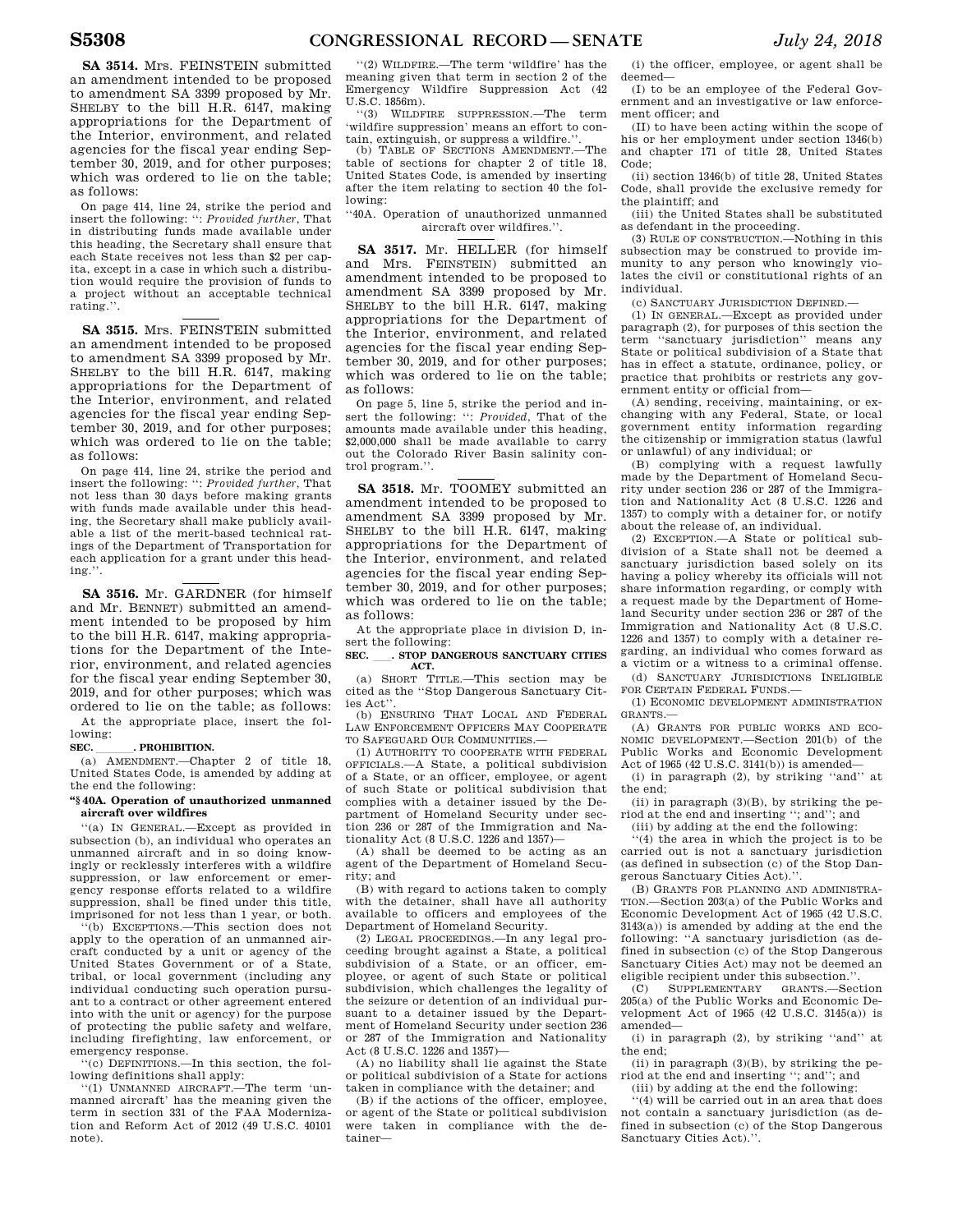(D) GRANTS FOR TRAINING, RESEARCH, AND TECHNICAL ASSISTANCE.—Section 207 of the Public Works and Economic Development Act of 1965 (42 U.S.C. 3147) is amended by adding at the end the following:

''(c) INELIGIBILITY OF SANCTUARY JURISDIC-TIONS.—Grants funds under this section may not be used to provide assistance to a sanctuary jurisdiction (as defined in subsection (c) of the Stop Dangerous Sanctuary Cities Act).''.

(2) COMMUNITY DEVELOPMENT BLOCK GRANTS.—Title I of the Housing and Community Development Act of 1974 (42 U.S.C. 5301 et seq.) is amended—

(A) in section 102(a) (42 U.S.C. 5302(a)), by adding at the end the following:

''(25) The term 'sanctuary jurisdiction' has the meaning provided in subsection (c) of the Stop Dangerous Sanctuary Cities Act.'

(B) in section 104 (42 U.S.C. 5304)—

(i) in subsection (b)—

(I) in paragraph (5), by striking ''and'' at the end;

(II) by redesignating paragraph (6) as paragraph (7); and

(III) by inserting after paragraph (5) the following:

''(6) the grantee is not a sanctuary jurisdiction and will not become a sanctuary jurisdiction during the period for which the grantee receives a grant under this title; and''.

(ii) by adding at the end the following:

''(n) PROTECTION OF INDIVIDUALS AGAINST CRIME.—

''(1) IN GENERAL.—No funds authorized to be appropriated to carry out this title may be obligated or expended for any State or unit of general local government that is a sanctuary jurisdiction.

''(2) RETURNED AMOUNTS.—

''(A) STATE.—If a State is a sanctuary jurisdiction during the period for which it receives amounts under this title, the Secretary—

''(i) shall direct the State to immediately return to the Secretary any such amounts that the State received for that period; and

''(ii) shall reallocate amounts returned under clause (i) for grants under this title to other States that are not sanctuary jurisdictions.

''(B) UNIT OF GENERAL LOCAL GOVERN-MENT.—If a unit of general local government is a sanctuary jurisdiction during the period for which it receives amounts under this title, any such amounts that the unit of general local government received for that period—

''(i) in the case of a unit of general local government that is not in a nonentitlement area, shall be returned to the Secretary for grants under this title to States and other units of general local government that are not sanctuary jurisdictions; and

''(ii) in the case of a unit of general local government that is in a nonentitlement area, shall be returned to the Governor of the State for grants under this title to other units of general local government in the State that are not sanctuary jurisdictions.

''(C) REALLOCATION RULES.—In reallocating amounts under subparagraphs (A) and (B), the Secretary shall—

''(i) apply the relevant allocation formula under subsection (b), with all sanctuary jurisdictions excluded; and

''(ii) shall not be subject to the rules for reallocation under subsection (c).''.

(3) EFFECTIVE DATE.—This subsection and the amendments made by this subsection shall take effect on October 1, 2018.

**SA 3519.** Mr. LEE submitted an amendment intended to be proposed by him to the bill H.R. 6147, making ap-

propriations for the Department of the Interior, environment, and related agencies for the fiscal year ending September 30, 2019, and for other purposes; which was ordered to lie on the table; as follows:

At the appropriate place, insert the following:

SEC. 1<sub>1</sub>. None of the funds made available by this Act shall be used to administer, apply, or enforce requirements under subchapter IV of chapter 31 of part A of subtitle II of title 40, United States Code, or section 113 of title 23, United States Code, with respect to a project eligible under title 23, United States Code.

**SA 3520.** Mr. LEE submitted an amendment intended to be proposed by him to the bill H.R. 6147, making appropriations for the Department of the Interior, environment, and related agencies for the fiscal year ending September 30, 2019, and for other purposes; which was ordered to lie on the table; as follows:

At the appropriate place, insert the following:<br>SEC

SEC.  $\Box$ . None of the funds made available by this Act may be used to carry out the final rule of the Department of Housing and Urban Development entitled ''Affirmatively Furthering Fair Housing'' (80 Fed. Reg. 42272 (July 16, 2015)) or to carry out the notice of the Department of Housing and Urban Development entitled ''Affirmatively Furthering Fair Housing Assessment Tool'' (79 Fed. Reg. 57949 (September 26, 2014)).

**SA 3521.** Mr. LEE submitted an amendment intended to be proposed to amendment SA 3399 proposed by Mr. SHELBY to the bill H.R. 6147, making appropriations for the Department of the Interior, environment, and related agencies for the fiscal year ending September 30, 2019, and for other purposes; which was ordered to lie on the table; as follows:

At the appropriate place in Division A, insert the following:

INCREASE IN FUNDING FOR NATIONAL PARK

SERVICE DEFERRED MAINTENANCE PROJECTS SEC. 433. Notwithstanding any other provision of this division—

(1) the amount provided by the matter under the heading ''LAND ACQUISITION'' under the heading ''BUREAU OF LAND MANAGEMENT'' under the heading ''DEPARTMENT OF THE INTERIOR'' in title I to be derived from the Land and Water Conservation Fund for Federal land acquisition shall be \$3,392,000;

(2) the amount provided by the matter under the heading ''LAND ACQUISITION'' under the heading ''UNITED STATES FISH AND WILD-LIFE SERVICE'' under the heading ''DEPART-MENT OF THE INTERIOR'' in title I to be derived from the Land and Water Conservation Fund for Federal land acquisition shall be \$11,953,000;

(3) the amount provided by the matter under the heading ''OPERATION OF THE NA-TIONAL PARK SYSTEM'' under the heading ''NATIONAL PARK SERVICE'' under the heading ''DEPARTMENT OF THE INTERIOR'' in title I shall be increased by \$156,609,000, to be made available for deferred maintenance projects of the National Park Service;

(4) the amount provided by the matter under the heading ''LAND ACQUISITION AND STATE ASSISTANCE'' under the heading ''NA-TIONAL PARK SERVICE'' under the heading ''DEPARTMENT OF THE INTERIOR'' in title I to be derived from the Land and Water

Conservation Fund for Federal land acquisition shall be \$8,788,000; and

(5) the amount provided by the matter under the heading ''LAND ACQUISITION (IN-CLUDING RESCISSION OF FUNDS)'' under the heading ''FOREST SERVICE'' under the heading ''DEPARTMENT OF AGRICULTURE'' under the heading "RELATED AGENCIES" in title III to be derived from the Land and Water Conservation Fund for Federal land acquisition shall be \$0.

**SA 3522.** Mr. LEE (for himself and Mr. BOOKER) submitted an amendment intended to be proposed by him to the bill H.R. 6147, making appropriations for the Department of the Interior, environment, and related agencies for the fiscal year ending September 30, 2019, and for other purposes; which was ordered to lie on the table; as follows:

At the appropriate place, insert the following:

SEC.  $\quad$  None of the funds appropriated by this Act to the Food and Drug Administration shall be used to enforce standards of identity with respect to a food that would be considered adulterated or misbranded for the sole reason that the labeling of such food contains a common or usual name of another food, provided that the name of such other food on the label is preceded by a prominently displayed qualifying prefix, word, or phrase that identifies—

(1) an alternative plant or animal source that replaces some or all of the main characterizing ingredient or component of such other food; or

(2) the absence of a primary characterizing plant or animal source, or of a nutrient, allergen, or other well-known component, that is ordinarily present in such other food.

**SA 3523.** Mr. LEE submitted an amendment intended to be proposed by him to the bill H.R. 6147, making appropriations for the Department of the Interior, environment, and related agencies for the fiscal year ending September 30, 2019, and for other purposes; which was ordered to lie on the table; as follows:

At the appropriate place, insert the following:

SEC.  $\quad$ . The final rule issued by the Ad-<br>ministrator of the Environmental Protection Agency and the Secretary of the Army entitled ''Clean Water Rule: Definition of 'Waters of the United States''' (80 Fed. Reg. 37054 (June 29, 2015)) is repealed, and, until such time as the Administrator and the Secretary issue a final rule after the date of enactment of this Act that defines the scope of waters protected under the Federal Water Pollution Control Act (33 U.S.C. 1251 et seq.) and such new rule is in effect, any regulation or policy revised under, or otherwise affected as a result of, the rule repealed by this section shall be applied as if that repealed rule had not been issued.

**SA 3524.** Ms. BALDWIN submitted an amendment intended to be proposed to amendment SA 3399 proposed by Mr. SHELBY to the bill H.R. 6147, making appropriations for the Department of the Interior, environment, and related agencies for the fiscal year ending September 30, 2019, and for other purposes; which was ordered to lie on the table; as follows:

On page 324, line 13, strike the colon and insert ''; and of which \$7,000,000 shall be available for marketing activities authorized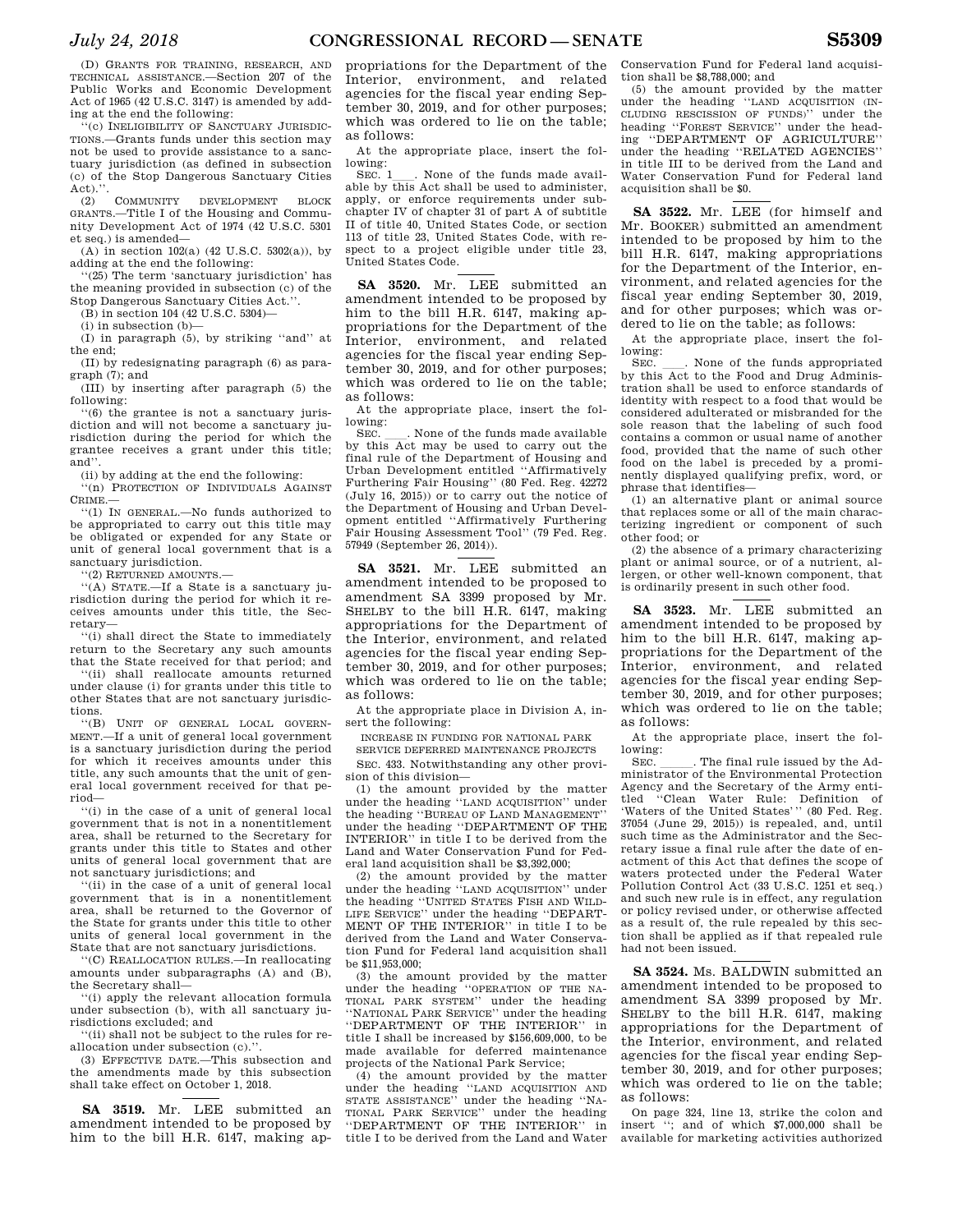under section 204(b) of the Agricultural Marketing Act of 1946 (7 U.S.C. 1623(b)) to provide to State departments of agriculture, State cooperative extension services, institutions of higher education, and nonprofit organizations grants to carry out programs and provide technical assistance to promote innovation, process improvement, and marketing relating to dairy products:''.

**SA 3525.** Mr. MURPHY (for himself and Mr. BLUMENTHAL) submitted an amendment intended to be proposed to amendment SA 3399 proposed by Mr. SHELBY to the bill H.R. 6147, making appropriations for the Department of the Interior, environment, and related agencies for the fiscal year ending September 30, 2019, and for other purposes; which was ordered to lie on the table; as follows:

On page 411, line 19, strike ''\$1,000,000,000'' and insert ''\$500,000,000''.

On page 460, line 14, strike ''\$300,000,000'' and insert ''\$550,000,000''.

On page 463, line 10, strike ''\$650,000,000'' and insert ''\$900,000,000''.

**SA 3526.** Mr. BLUMENTHAL submitted an amendment intended to be proposed to amendment SA 3399 proposed by Mr. SHELBY to the bill H.R. 6147, making appropriations for the Department of the Interior, environment, and related agencies for the fiscal year ending September 30, 2019, and for other purposes; which was ordered to lie on the table; as follows:

At the appropriate place in title IV of division D, insert the following:<br>SEC. 4 . The National Railroad Pas-

SEC. 4<sub>l</sub> The National Railroad Passenger Corporation shall grant a discount of not less than 15 percent on passenger fares to members of the public benefit corporation Veterans Advantage.

**SA 3527.** Mr. BLUMENTHAL (for himself, Mr. MURPHY, Mr. COONS, and Mr. BOOKER) submitted an amendment intended to be proposed to amendment SA 3399 proposed by Mr. SHELBY to the bill H.R. 6147, making appropriations for the Department of the Interior, environment, and related agencies for the fiscal year ending September 30, 2019, and for other purposes; which was ordered to lie on the table; as follows:

On page 462, line 13, strike ''Act.'' and insert ''Act: *Provided further*, That of the amounts made available under this heading, not less than \$150,000,000 shall be for projects for the implementation of positive train control: *Provided further*, That in making grants using the amounts set aside under the previous proviso, the Secretary shall give priority to projects relating to commuter rail operations.''.

**SA 3528.** Mr. MENENDEZ submitted an amendment intended to be proposed to amendment SA 3399 proposed by Mr. SHELBY to the bill H.R. 6147, making appropriations for the Department of the Interior, environment, and related agencies for the fiscal year ending September 30, 2019, and for other purposes; which was ordered to lie on the table; as follows:

At the appropriate place, insert the following:

TREATMENT OF CERTAIN UNPOPULATED CENSUS TRACTS UNDER NEW MARKETS TAX CREDIT

SEC.  $\qquad \qquad$  (a) IN GENERAL.—Section 45D(e)(4)(A) of the Internal Revenue Code of 1986 is amended—

(1) by striking ''is within'' and inserting ''is—

''(i) within'',

(2) by striking ''and'' at the end and inserting ''or'', and

(3) by adding at the end the following new clause:

''(ii) a census tract with a population of zero, and''.

(b) EFFECTIVE DATE.—The amendments made by this section shall apply to investments made after the date of the enactment of this Act.

**SA 3529.** Mr. MENENDEZ submitted an amendment intended to be proposed by him to the bill H.R. 6147, making appropriations for the Department of the Interior, environment, and related agencies for the fiscal year ending September 30, 2019, and for other purposes; which was ordered to lie on the table; as follows:

In title I of division D, insert the following after section 119F:

SEC. 119G. Of the funds provided under the heading ''Grants-in-aid for Airports'', up to \$1,500,000 shall be for necessary expenses, including an independent verification regime, to provide reimbursement to airport sponsors that do not provide gateway operations and providers of general aviation ground support services located at airports within the 30-mile temporary flight restriction (TFR) area for any residence of the President that is designated or identified to be secured by the United States Secret Service, and for direct and incremental financial losses incurred while such operators or service providers are subject to operating restrictions solely due to the actions of the Federal Government: *Provided*, That no funds shall be obligated or distributed to airport sponsors that do not provide gateway operations and providers of general aviation ground support services until an independent audit is completed: *Provided further*, That losses incurred as a result of violations of law, or through fault or negligence, of such operators and service providers or of third parties (including airports) are not eligible for reimbursements: *Provided further*, That obligation and expenditure of funds are conditional upon full release of the United States Government for all claims for financial losses resulting from such actions: *Provided further*, That the Secretary shall give priority to funding applicants with the most significant, documented financial losses due to these temporary flight restrictions: *Provided further*, That no funds shall be obligated or distributed under this section to such operators or service providers that received reimbursement under section 119F.

**SA 3530.** Mr. MENENDEZ submitted an amendment intended to be proposed to amendment SA 3399 proposed by Mr. SHELBY to the bill H.R. 6147, making appropriations for the Department of the Interior, environment, and related agencies for the fiscal year ending September 30, 2019, and for other purposes; which was ordered to lie on the table; as follows:

On page 16, line 10, strike ''\$2,500,369,000'' and insert "\$2,501,312,000"

On page 16, line 18, strike the period and insert the following: '': *Provided further*, That of the amounts made available under this heading, \$3,051,000 shall be made available for the Partnership Wild and Scenic River Program.''.

On page 24, line 1, strike ''\$179,266,000'' and insert "\$178,323,000"

On page 24, line 19, strike the period and insert the following: '': *Provided further*, That of the amounts made available under this heading, \$60,856,000 shall be made available for conventional energy activities.''.

**SA 3531.** Mr. MENENDEZ submitted an amendment intended to be proposed to amendment SA 3399 proposed by Mr. SHELBY to the bill H.R. 6147, making appropriations for the Department of the Interior, environment, and related agencies for the fiscal year ending September 30, 2019, and for other purposes; which was ordered to lie on the table; as follows:

On page 16, line 10, strike ''\$2,500,369,000'' and insert ''\$2,501,312,000''.

On page 16, line 18, strike the period and insert the following: '': *Provided further*, That of the amounts made available under this heading, \$3,051,000 shall be made available for the Partnership Wild and Scenic River Program.''.

On page 40, line 7, strike ''\$134,673,000'' and insert ''\$133,730,000''.

**SA 3532.** Mr. MENENDEZ (for himself, Mr. MERKLEY, Mr. TESTER, Mr. VAN HOLLEN, Ms. WARREN, and Mr. BROWN) submitted an amendment intended to be proposed to amendment SA 3399 proposed by Mr. SHELBY to the bill H.R. 6147, making appropriations for the Department of the Interior, environment, and related agencies for the fiscal year ending September 30, 2019, and for other purposes; which was ordered to lie on the table; as follows:

On page 253, strike lines 20 through 25.

**SA 3533.** Mr. MENENDEZ submitted an amendment intended to be proposed to amendment SA 3399 proposed by Mr. SHELBY to the bill H.R. 6147, making appropriations for the Department of the Interior, environment, and related agencies for the fiscal year ending September 30, 2019, and for other purposes; which was ordered to lie on the table; as follows:

On page 142, between lines 16 and 17, insert the following:

PROHIBITION OF OIL AND GAS LEASING IN CER-TAIN AREAS OF THE OUTER CONTINENTAL SHELF

SEC. 433. Section 8 of the Outer Continental Shelf Lands Act (43 U.S.C. 1337) is amended by adding at the end the following:

'(q) PROHIBITION OF OIL AND GAS LEASING IN CERTAIN AREAS OF THE OUTER CONTI-NENTAL SHELF.—Notwithstanding any other provision of this section or any other law, the Secretary of the Interior shall not issue a lease or any other authorization for the exploration, development, or production of oil, natural gas, or any other mineral in—

- ''(1) the Mid-Atlantic planning area;
- ''(2) the South Atlantic planning area;
- ''(3) the North Atlantic planning area; or
- ''(4) the Straits of Florida planning area.''.

**SA 3534.** Mr. MENENDEZ submitted an amendment intended to be proposed by him to the bill H.R. 6147, making appropriations for the Department of the Interior, environment, and related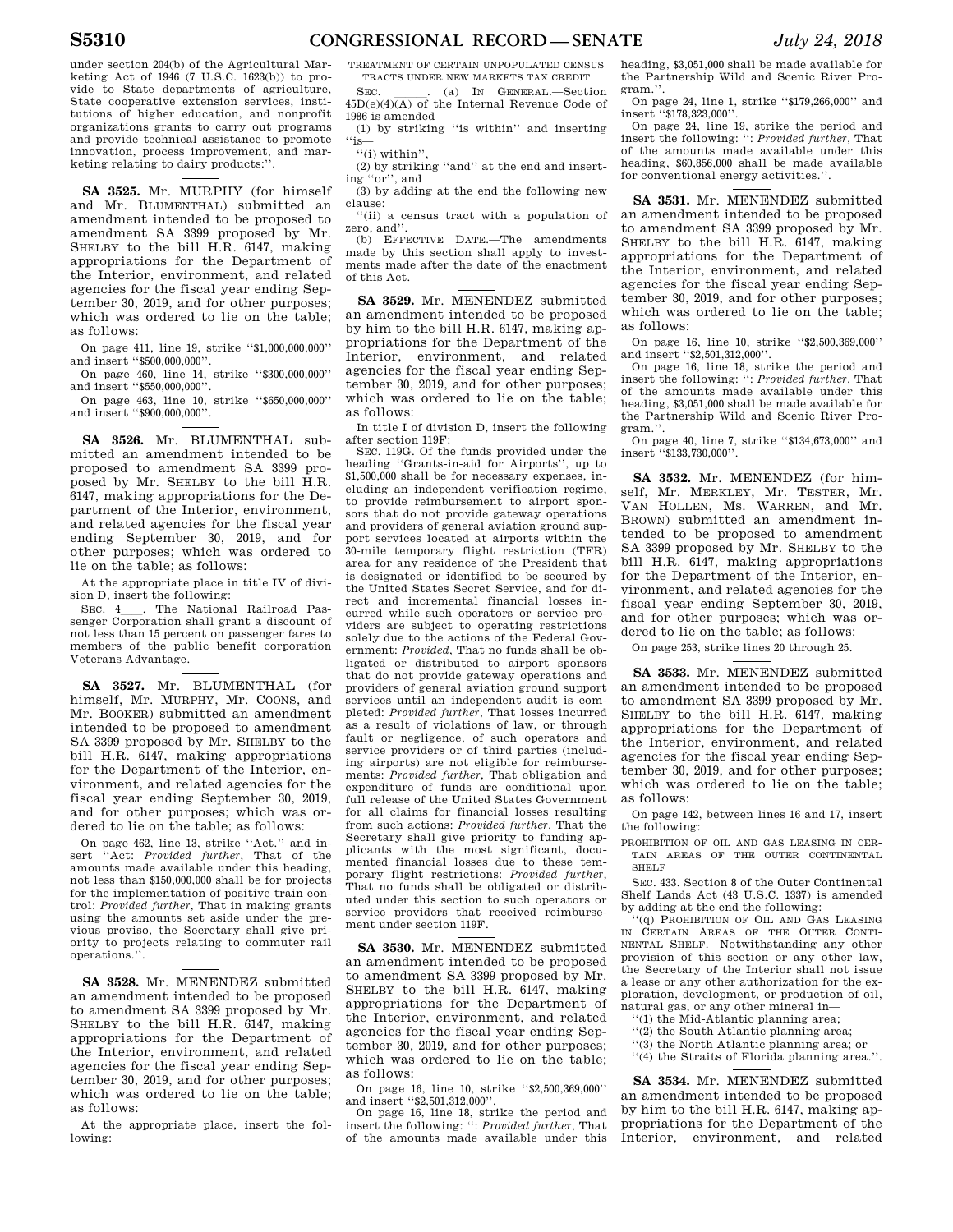agencies for the fiscal year ending September 30, 2019, and for other purposes; which was ordered to lie on the table; as follows:

At the appropriate place, insert the following:<br>SEC.

SEC. Le. Section 414(b) of the McKinney-Vento Homeless Assistance Act (42 U.S.C. 11373(b)) is amended to read as follows:

''(b) MINIMUM ALLOCATION REQUIREMENT.—

''(1) IN GENERAL.—If, under the allocation provisions applicable under this subtitle, a metropolitan city or an urban county would receive a grant of less than .05 percent of the amounts appropriated under section 408 and made available to carry out this subtitle for any fiscal year, such amount shall be—

 $f(A)$  in the case of the metropolitan city—

''(i) reallocated to the urban county in which the metropolitan city is located, if the urban county—

''(I) has previously received and administered assistance under this section; and

''(II) agrees to receive such amount; or

''(ii) if the urban county in which the metropolitan city is located does not meet the requirements under subclauses (I) and (II) of clause (i), reallocated to the State in which the metropolitan city is located; and

''(B) in the case of the urban county—

''(i) provided to the urban county, if the urban county has previously received and administered assistance under this section; or

''(ii) if the urban county has not previously received and administered assistance under this section, reallocated to the State in which the urban county is located.

''(2) EXCEPTIONS.—

''(A) METROPOLITAN CITIES.—Notwithstanding paragraph (1)(A), the grant amount described in paragraph (1) with respect to a metropolitan city shall be provided to the metropolitan city if the metropolitan city—

''(i) is located in a State that does not have counties as local governments;

''(ii) has a population greater than 40,000 but less than 50,000 as used in determining the fiscal year 1987 community development block grant program allocation; and

''(iii) was allocated in excess of \$1,000,000 in community development block grant funds in fiscal year 1987.

''(B) REALLOCATION TO THE STATE.—

''(i) IN GENERAL.—Notwithstanding paragraph (1), any amount allocated to an urban county or metropolitan city under this subtitle shall be reallocated to the State in which the urban county or metropolitan city is located if the amount determined under clause (ii) for a fiscal year is less than .05 percent of the amounts appropriated under section 408 and made available to carry out this subtitle for that fiscal year.

''(ii) AMOUNT.—The amount determined under this clause is equal to the sum of—

''(I) the grant that each metropolitan city located within an urban county would receive under the allocation provisions applicable under this subtitle, in the aggregate; and

''(II) the grant that the urban county would receive under the allocation provisions applicable under this subtitle.

''(3) AMOUNTS REALLOCATED TO URBAN COUN-TIES.—An urban county that receives amounts reallocated under paragraph  $(1)(A)(i)$  may expend those amounts for the benefit of metropolitan cities located in the urban county.''.

**SA 3535.** Mr. MENENDEZ submitted an amendment intended to be proposed to amendment SA 3399 proposed by Mr. SHELBY to the bill H.R. 6147, making appropriations for the Department of the Interior, environment, and related

agencies for the fiscal year ending September 30, 2019, and for other purposes; which was ordered to lie on the table; as follows:

On page 413, line 19, insert ''*Provided further*, That not less than 50 percent of the funds provided under this heading shall be for projects located in urban areas:'' after ''percent:''.

**SA 3536.** Ms. CORTEZ MASTO (for herself and Mr. TOOMEY) submitted an amendment intended to be proposed to amendment SA 3399 proposed by Mr. SHELBY to the bill H.R. 6147, making appropriations for the Department of the Interior, environment, and related agencies for the fiscal year ending September 30, 2019, and for other purposes; which was ordered to lie on the table; as follows:

At the appropriate place in division B, insert the following:

# SEC. \_\_\_. FIGHTING ILLICIT NETWORKS AND DE-**TECTING TRAFFICKING.**

(a) SHORT TITLE.—This section may be cited as the ''Fight Illicit Networks and Detect Trafficking Act'' or the ''FIND Trafficking Act''.

(b) GAO STUDY.—

(1) STUDY REQUIRED.—The Comptroller General of the United States shall conduct a study on how virtual currencies and online marketplaces are used to facilitate sex and drug trafficking that considers—

(A) how online marketplaces, including the dark web, are being used as platforms to buy, sell, or facilitate the financing of goods or services associated with sex trafficking or drug trafficking (specifically, opioids and synthetic opioids, including fentanyl, fentanyl analogs, and any precursor chemicals associated with manufacturing fentanyl or fentanyl analogs) destined for, originating from, or within the United States;

(B) how financial payment methods, including virtual currencies and peer-to-peer mobile payment services, are being utilized by online marketplaces to facilitate the buying, selling, or financing of goods and services associated with sex or drug trafficking destined for, originating from, or within the United States;

(C) how virtual currencies are being used to facilitate the buying, selling, or financing of goods and services associated with sex or drug trafficking, destined for, originating from, or within the United States, when an online platform is not otherwise involved;

(D) how illicit funds that have been transmitted online and through virtual currencies are repatriated into the formal banking system of the United States through money laundering or other means;

(E) the participants (state and nonstate actors) throughout the entire supply chain that participate in or benefit from the buying, selling, or financing of goods and services associated with sex or drug trafficking (either through online marketplaces or virtual currencies) destined for, originating from, or within the United States;

(F) Federal and State agency efforts to impede the buying, selling, or financing of goods and services associated with sex or drug trafficking destined for, originating from, or within the United States, including efforts to prevent the proceeds from sex or drug trafficking from entering the United States banking system;

(G) how virtual currencies and their underlying technologies can be used to detect and deter these illicit activities; and

(H) to what extent can the immutable and traceable nature of virtual currencies con-

tribute to the tracking and prosecution of illicit funding.

(2) SCOPE.—In paragraph (1), the term ''sex trafficking'' means the recruitment, harboring, transportation, provision, obtaining, patronizing, or soliciting of a person for the purpose of a commercial sex act that is induced by force, fraud, or coercion, or in which the person induced to perform such act has not attained 18 years of age.

(c) REPORT TO CONGRESS.—Not later than 1 year after the date of the enactment of this Act, the Comptroller General of the United States shall submit a report to the Committee on Banking, Housing, and Urban Affairs of the Senate and the Committee on Financial Services of the House of Representatives that—

(1) summarizes the results of the study required under subsection (b); and

(2) contains any recommendations for legislative or regulatory action that would improve the efforts of Federal agencies to impede the use of virtual currencies and online marketplaces in facilitating sex and drug trafficking.

**SA 3537.** Mr. WARNER (for himself, Mr. HOEVEN, and Ms. CORTEZ MASTO) submitted an amendment intended to be proposed by him to the bill H.R. 6147, making appropriations for the Department of the Interior, environment, and related agencies for the fiscal year ending September 30, 2019, and for other purposes; which was ordered to lie on the table; as follows:

In the matter under the heading ''FEDERAL AVIATION ADMINISTRATION'' under the heading ''OPERATIONS'' under the heading ''(AIR-PORT AND AIRWAY TRUST FUND)'' in title I of division D, strike ''airport.'' and insert ''airport: *Provided further*, That of the amount appropriated under this heading, up to \$6,000,000 shall be used for providing matching funds to qualified commercial entities seeking to demonstrate or validate technologies that the Federal Aviation Administration considers essential to the safe integration of unmanned aircraft systems (UAS) in the National Airspace System at Federal Aviation Administration designated UAS test sites: *Provided further*, That not later than 60 days after the date of the enactment of this Act, the Administrator of the Federal Aviation Administration shall identify essential integration technologies that could be demonstrated or validated at test sites designated in accordance with the preceding proviso.''.

# f AUTHORITY FOR COMMITTEES TO **MEET**

Mr. CORNYN. Mr. President, I have 8 requests for committees to meet during today's session of the Senate. They have the approval of the Majority and Minority leaders.

Pursuant to rule XXVI, paragraph 5(a), of the Standing Rules of the Senate, the following committees are authorized to meet during today's session of the Senate:

## COMMITTEE ON AGRICULTURE, NUTRITION, AND FORESTRY

The Committee on Agriculture, Nutrition, and Forestry is authorized to meet during the session of the Senate on Tuesday, July 24, 2018, at 10 a.m., to conduct a hearing on the following nominations: Dan Michael Berkovitz, of Maryland, to be a Commissioner of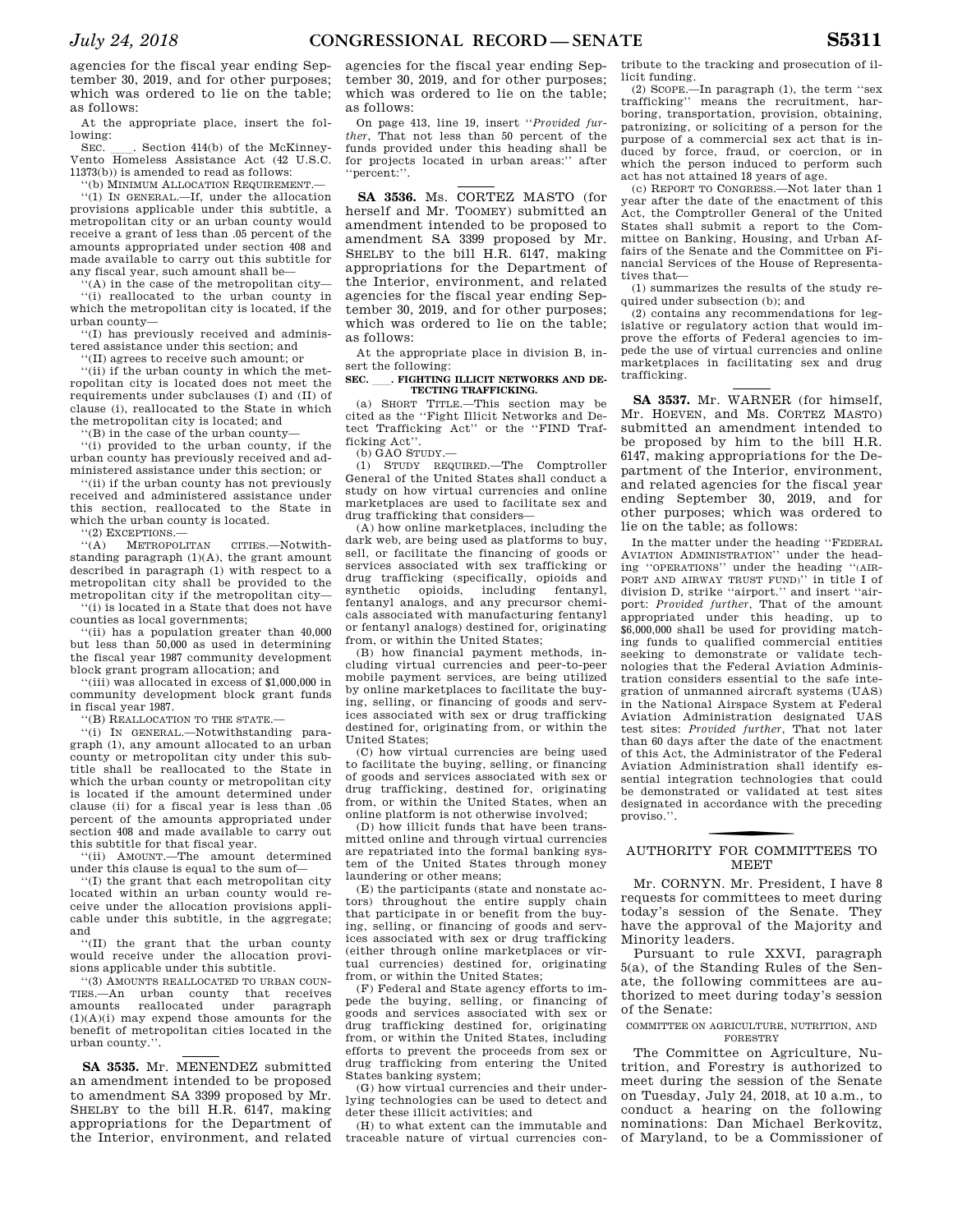the Commodity Futures Trading Commission, and James E. Hubbard, of Colorado, to be Under Secretary of Agriculture for Natural Resources and Environment.

COMMITTEE ON BANKING, HOUSING, AND URBAN AFFAIRS

The Committee on Banking, Housing, and Urban Affairs is authorized to meet during the session of the Senate on Tuesday, July 24, 2018, at 10 a.m., to conduct a hearing on the following nominations: Elad L. Roisman, of Maine, to be a Member of the Securities and Exchange Commission, Michael R. Bright, of the District of Columbia, to be President, Government National Mortgage Association, and Rae Oliver, of Virginia, to be Inspector General, both of the Department of Housing and Urban Development, and Dino Falaschetti, of Montana, to be Director, Office of Financial Research, Department of the Treasury.

#### COMMITTEE ON ENERGY AND NATURAL **RESOURCES**

The Committee on Energy and Natural Resources is authorized to meet during the session of the Senate on Tuesday, July 24, 2018, at 10 a.m., to conduct a hearing on the following nominations: Teri L. Donaldson, of Texas, to be Inspector General, Karen S. Evans, of West Virginia, to be an Assistant Secretary (Cybersecurity, Energy Security and Emergency Response), Christopher Fall, of Virginia, to be Director of the Office of Science, and Daniel Simmons, of Virginia, to be an Assistant Secretary (Energy Efficiency and Renewable Energy), all of the Department of Energy;

## COMMITTEE ON ENERGY AND NATURAL RESOURCES

The Committee on Energy and Natural Resources is authorized to meet during the session of the Senate on Tuesday, July 24, 2018, at 10 a.m., to conduct a hearing.

# SELECT COMMITTEE ON INTELLIGENCE

The Select Committee on Intelligence is authorized to meet during the session of the Senate on Tuesday, July 24, 2018, at 10 a.m., to conduct a closed hearing.

SUBCOMMITTEE ON OCEANS, ATMOSPHERE, FISHERIES, AND COAST GUARD

The Subcommittee on Oceans, Atmosphere, Fisheries, and Coast Guard of the Committee on Commerce, Science, and Transportation is authorized to meet during the session of the Senate on Tuesday, July 24, 2018, at 10 a.m., to conduct a hearing entitled ''NOAA's Blue Economy Initiative: Supporting Commerce in American Oceans and Great Lakes.''

SUBCOMMITTEE ON CONSUMER PROTECTION, PRODUCT SAFETY, INSURANCE, AND DATA SE-**CURITY** 

The Subcommittee on Consumer Protection, Product Safety, Insurance, and Data Security of the Committee on Commerce, Science, and Transportation is authorized to meet during the session of the Senate on Tuesday, July 24, 2018, at 2:30 p.m., to conduct a hearing entitled ''Strengthening and Empowering U.S. Amateur Athletes: Moving Forward with Solutions.''

SUBCOMMITTEE ON EAST ASIA, THE PACIFIC, AND INTERNATIONAL CYBERSECURITY POLICY

The Subcommittee on East Asia, The Pacific, and International Cybersecurity Policy of the Committee on Foreign Relations is authorized to meet during the session of the Senate on Tuesday, July 24, 2018, at 2:30 p.m., to conduct a hearing entitled ''The China Challenge, Part 1: Economic Coercion as Statecraft.''

# f PRIVILEGES OF THE FLOOR

Mr. LEAHY. Mr. President, I ask unanimous consent that Bob Ross, a detailee from the Department of Agriculture; Ramsay Eyre, an intern at the Appropriations Committee; and Olivia Harris, an intern in my personal office, be granted floor privileges for the length of the current debate on H.R. 6147, an act making appropriations for the Department of the Interior, environment, and related agencies for the fiscal year ending September 30, 2019, and for other purposes.

The PRESIDING OFFICER. Without objection, it is so ordered.

# RESOLUTIONS SUBMITTED TODAY

Mr. ROUNDS. Mr. President, I ask unanimous consent that the Senate now proceed to the en bloc consideration of the following Senate resolutions, which were submitted earlier today: S. Res. 589, S. Res. 590, and S. Res. 591.

There being no objection, the Senate proceeded to consider the resolutions en bloc.

Mr. ROUNDS. Mr. President, I ask unanimous consent that the resolutions be agreed to, the preambles be agreed to, and the motions to reconsider be considered made and laid upon the table, all en bloc.

The PRESIDING OFFICER. Without objection, it is so ordered.

The resolutions were agreed to.

The preambles were agreed to.

(The resolutions, with their preambles, are printed in today's RECORD under ''Submitted Resolutions.'')

# f HONORING THE MEN AND WOMEN OF THE DRUG ENFORCEMENT ADMINISTRATION ON THE 45TH ANNIVERSARY OF THE AGENCY

Mr. ROUNDS. Mr. President, I ask unanimous consent that the Judiciary Committee be discharged from further consideration of and the Senate now proceed to the consideration of S. Res. 578.

The PRESIDING OFFICER. Without objection, it is so ordered.

The clerk will report the resolution by title.

The bill clerk read as follows:

A resolution (S. Res. 578) honoring the men and women of the Drug Enforcement Administration on the 45th anniversary of the agency.

There being no objection, the Senate proceeded to consider the resolution.

Mr. ROUNDS. Mr. President, I ask unanimous consent that the resolution be agreed to, the preamble be agreed to, and the motions to reconsider be considered made and laid upon the table.

The PRESIDING OFFICER. Without objection, it is so ordered.

The resolution (S. Res. 578) was agreed to.

The preamble was agreed to.

(The resolution, with its preamble, is printed in the RECORD of July 18, 2018, under ''Submitted Resolutions.'')

f RECOGNIZING AND SUPPORTING PUBLIC AWARENESS OF THE IMPORTANCE OF TRADEMARKS PORTANCE OF AND THE GOALS AND IDEALS OF THE NATIONAL TRADEMARK EX-POSITION OF THE UNITED STATES PATENT AND TRADE-MARK OFFICE

Mr. ROUNDS. Mr. President, I ask unanimous consent that the Judiciary Committee be discharged from further consideration of and the Senate now proceed to the consideration of S. Res. 580.

The PRESIDING OFFICER. Without objection, it is so ordered.

The clerk will report the resolution by title.

The bill clerk read as follows:

A resolution (S. Res. 580) recognizing and supporting public awareness of the importance of trademarks and the goals and ideals of the National Trademark Exposition of the United States Patent and Trademark Office.

There being no objection, the Senate proceeded to consider the resolution.

Mr. ROUNDS. Mr. President, I ask unanimous consent that the resolution be agreed to, the preamble be agreed to, and the motions to reconsider be considered made and laid upon the table.

The PRESIDING OFFICER. Without objection, it is so ordered.

The resolution (S. Res. 580) was agreed to.

The preamble was agreed to.

(The resolution, with its preamble, is printed in the RECORD of July 18, 2018, under ''Submitted Resolutions.'')

STATE OFFICES OF RURAL HEALTH REAUTHORIZATION ACT OF 2018

Mr. ROUNDS. Mr. President, I ask unanimous consent that the Senate proceed to the immediate consideration of Calendar No. 344, S. 2278.

The PRESIDING OFFICER. The clerk will report the bill by title.

The bill clerk read as follows:

A bill (S. 2278) to amend the Public Health Service Act to provide grants to improve health care in rural areas.

There being no objection, the Senate proceeded to consider the bill, which had been reported from the Committee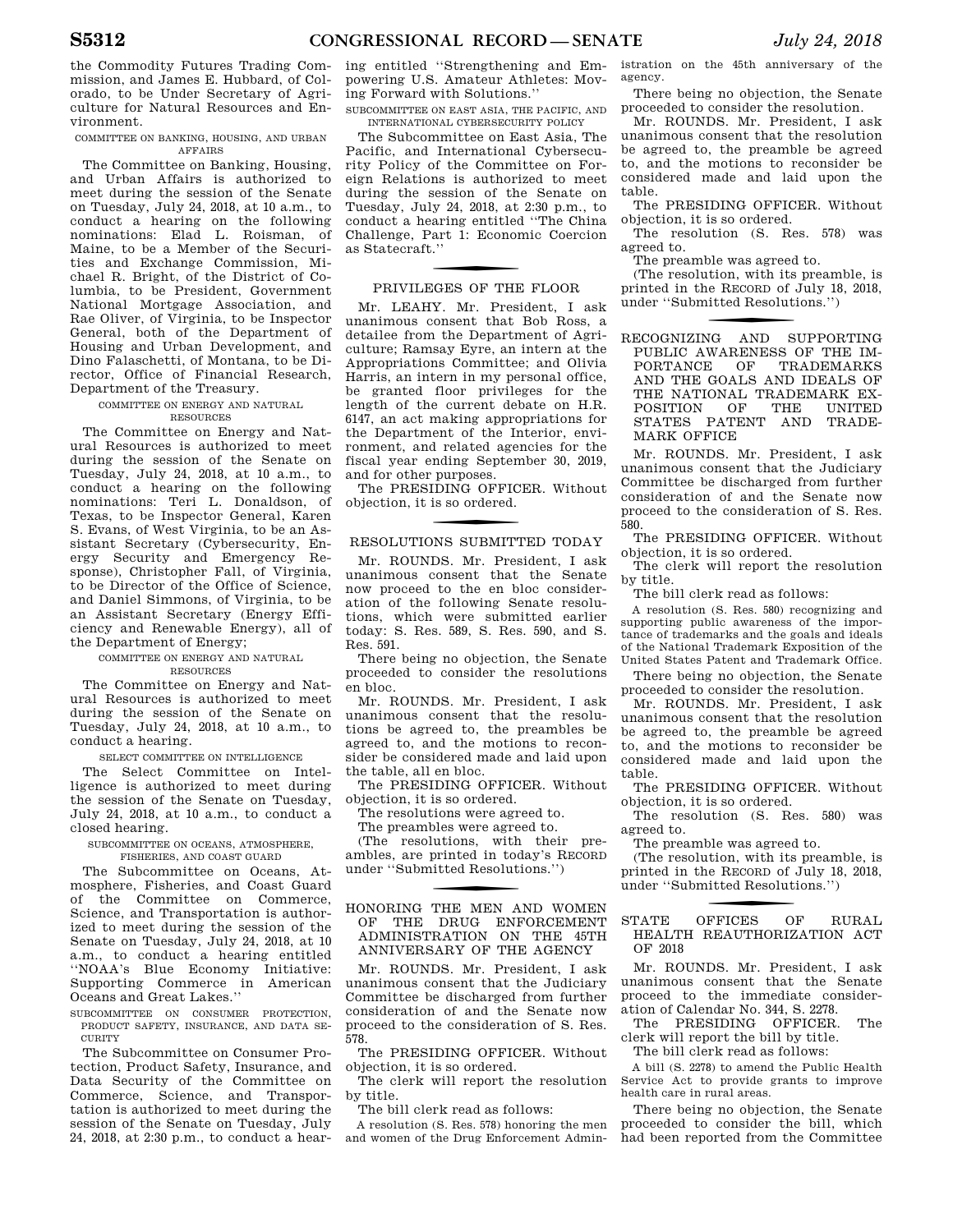on Health, Education, Labor, and Pensions, with an amendment, as follows:

(The part of the bill intended to be stricken is shown in boldface brackets and the part of the bill intended to be inserted is shown in italic.)

### S. 2278

*Be it enacted by the Senate and House of Representatives of the United States of America in Congress assembled,* 

#### **SECTION 1. SHORT TITLE.**

This Act may be cited as the ''State Offices of Rural Health Reauthorization Act of 2018''.

# **SEC. 2. STATE OFFICES OF RURAL HEALTH.**

Section 338J of the Public Health Service Act  $(42 \text{ H S C } 254r)$  is amended to read as follows:

#### **''SEC. 338J. GRANTS TO STATE OFFICES OF RURAL HEALTH.**

''(a) IN GENERAL.—The Secretary, acting through the Director of the Federal Office of Rural Health Policy (established under section 711 of the Social Security Act), shall make grants to each State Office of Rural Health for the purpose of improving health care in rural areas.

''(b) REQUIREMENT OF MATCHING FUNDS.—

''(1) IN GENERAL.—Subject to paragraph (2), the Secretary may not make a grant under subsection (a) unless the State office of rural health involved agrees, with respect to the costs to be incurred in carrying out the purpose described in such subsection, to provide non-Federal contributions toward such costs in an amount equal to \$3 for each \$1 of Federal funds provided in the grant.

''(2) WAIVER OR REDUCTION.—The Secretary may waive or reduce the non-Federal contribution if the Secretary determines that requiring matching funds would limit the State office of rural health's ability to carry out the purpose described in subsection (a).

''(3) DETERMINATION OF AMOUNT OF NON-FED-ERAL CONTRIBUTION.—Non-Federal contributions required in paragraph (1) may be in cash or in kind, fairly evaluated, including plant, equipment, or services. Amounts provided by the Federal Government, or services assisted or subsidized to any significant extent by the Federal Government, may not be included in determining the amount of such non-Federal contributions.

''(c) CERTAIN REQUIRED ACTIVITIES.—Recipients of a grant under subsection (a) shall use the grant funds for purposes of—

''(1) maintaining within the State office of rural health a clearinghouse for collecting and disseminating information on—

''(A) rural health care issues;

''(B) research findings relating to rural health care; and

''(C) innovative approaches to the delivery of health care in rural areas;

''(2) coordinating the activities carried out in the State that relate to rural health care, including providing coordination for the purpose of avoiding redundancy in such activities; and

''(3) identifying Federal and State programs regarding rural health, and providing technical assistance to public and nonprofit private entities regarding participation in such programs.

''(d) REQUIREMENT REGARDING ANNUAL BUDGET FOR OFFICE.—The Secretary may not make a grant under subsection (a) unless the State involved agrees that, for any fiscal year for which the State office of rural health receives such a grant, the office operated pursuant to subsection (a) of this section will be provided with an annual budget of not less than \$150,000.

''(e) CERTAIN USES OF FUNDS.—

''(1) RESTRICTIONS.—The Secretary may not make a grant under subsection (a) unless the State office of rural health involved agrees that the grant will not be expended— ''(A) to provide health care (including pro-

viding cash payments regarding such care); ''(B) to conduct activities for which Fed-

eral funds are expended— ''(i) within the State to provide technical and other nonfinancial assistance under section 330A(f);

''(ii) under a memorandum of agreement entered into with the State office of rural health under section 330A(h); or

''(iii) under a grant under section 338I;

''(C) to purchase medical equipment, to purchase ambulances, aircraft, or other vehicles, or to purchase major communications equipment;

''(D) to purchase or improve real property; or

 $\lq\lq(E)$  to carry out any activity regarding a certificate of need.

''(2) AUTHORITIES.—Activities for which a State office of rural health may expend a grant under subsection (a) include—

''(A) paying the costs of maintaining an office of rural health for purposes of subsection (a);

''(B) subject to paragraph (1)(B)(iii), paying the costs of any activity carried out with respect to recruiting and retaining health professionals to serve in rural areas of the State; and

''(C) providing grants and contracts to public and nonprofit private entities to carry out activities authorized in this section.

''(3) LIMIT ON INDIRECT COSTS.—The Secretary may impose a limit of no more than 15 percent on indirect costs claimed by the recipient of the grant.

''(f) REPORTS.—The Secretary may not make a grant under subsection (a) unless the State office of rural health involved agrees—

''(1) to submit to the Secretary reports or performance data containing such information as the Secretary may require regarding activities carried out under this section; and

''(2) to submit such a report or performance data not later than September 30 of each fiscal year immediately following any fiscal year for which the State office of rural health has received such a grant.

''(g) REQUIREMENT OF APPLICATION.—The Secretary may not make a grant under subsection (a) unless an application for the grant is submitted to the Secretary and the application is in such form, is made in such manner, and contains such agreements, assurances, and information as the Secretary determines to be necessary to carry out such subsection.

'(h) NONCOMPLIANCE.—The Secretary may not make payments under subsection (a) to a State office of rural health for any fiscal year subsequent to the first fiscal year of such payments unless the Secretary determines that, for the immediately preceding fiscal year, the State office of rural health has complied with each of the agreements made by the State office of rural health under this section.

''(i) AUTHORIZATION OF APPROPRIATIONS.—

''(1) IN GENERAL.—For the purpose of making grants under subsection (a), there are authorized to be appropriated Isuch sums as may be necessary]  $$12,500,000$  for each of fiscal years 2018 through 2022.

''(2) AVAILABILITY.—Amounts appropriated under paragraph (1) shall remain available until expended."

Mr. ROUNDS. I ask unanimous consent that the committee-reported amendment be agreed to; that the bill, as amended, be considered read a third time and passed; and that the motion to reconsider be considered made and laid upon the table.

The PRESIDING OFFICER. Without objection, it is so ordered.

The committee-reported amendment was agreed to.

The bill (S. 2278), as amended, was ordered to be engrossed for a third reading, was read the third time, and passed, as follows:

### S. 2278

*Be it enacted by the Senate and House of Representatives of the United States of America in Congress assembled,* 

#### **SECTION 1. SHORT TITLE.**

This Act may be cited as the ''State Offices of Rural Health Reauthorization Act of 2018''.

# **SEC. 2. STATE OFFICES OF RURAL HEALTH.**

Section 338J of the Public Health Service Act  $(42 \text{ H S C } 254r)$  is amended to read as follows:

#### **''SEC. 338J. GRANTS TO STATE OFFICES OF RURAL HEALTH.**

''(a) IN GENERAL.—The Secretary, acting through the Director of the Federal Office of Rural Health Policy (established under section 711 of the Social Security Act), shall make grants to each State Office of Rural Health for the purpose of improving health care in rural areas.

''(b) REQUIREMENT OF MATCHING FUNDS.—

''(1) IN GENERAL.—Subject to paragraph (2), the Secretary may not make a grant under subsection (a) unless the State office of rural health involved agrees, with respect to the costs to be incurred in carrying out the purpose described in such subsection, to provide non-Federal contributions toward such costs in an amount equal to \$3 for each \$1 of Federal funds provided in the grant.

''(2) WAIVER OR REDUCTION.—The Secretary may waive or reduce the non-Federal contribution if the Secretary determines that requiring matching funds would limit the State office of rural health's ability to carry out the purpose described in subsection (a).

''(3) DETERMINATION OF AMOUNT OF NON-FED-ERAL CONTRIBUTION.—Non-Federal contributions required in paragraph (1) may be in cash or in kind, fairly evaluated, including plant, equipment, or services. Amounts provided by the Federal Government, or services assisted or subsidized to any significant extent by the Federal Government, may not be included in determining the amount of such non-Federal contributions.

''(c) CERTAIN REQUIRED ACTIVITIES.—Recipients of a grant under subsection (a) shall use the grant funds for purposes of—

''(1) maintaining within the State office of rural health a clearinghouse for collecting and disseminating information on—

''(A) rural health care issues;

''(B) research findings relating to rural health care; and

''(C) innovative approaches to the delivery of health care in rural areas;

''(2) coordinating the activities carried out in the State that relate to rural health care, including providing coordination for the purpose of avoiding redundancy in such activities; and

''(3) identifying Federal and State programs regarding rural health, and providing technical assistance to public and nonprofit private entities regarding participation in such programs.

''(d) REQUIREMENT REGARDING ANNUAL BUDGET FOR OFFICE.—The Secretary may not make a grant under subsection (a) unless the State involved agrees that, for any fiscal year for which the State office of rural health receives such a grant, the office operated pursuant to subsection (a) of this section will be provided with an annual budget of not less than \$150,000.

''(e) CERTAIN USES OF FUNDS.—

''(1) RESTRICTIONS.—The Secretary may not make a grant under subsection (a) unless